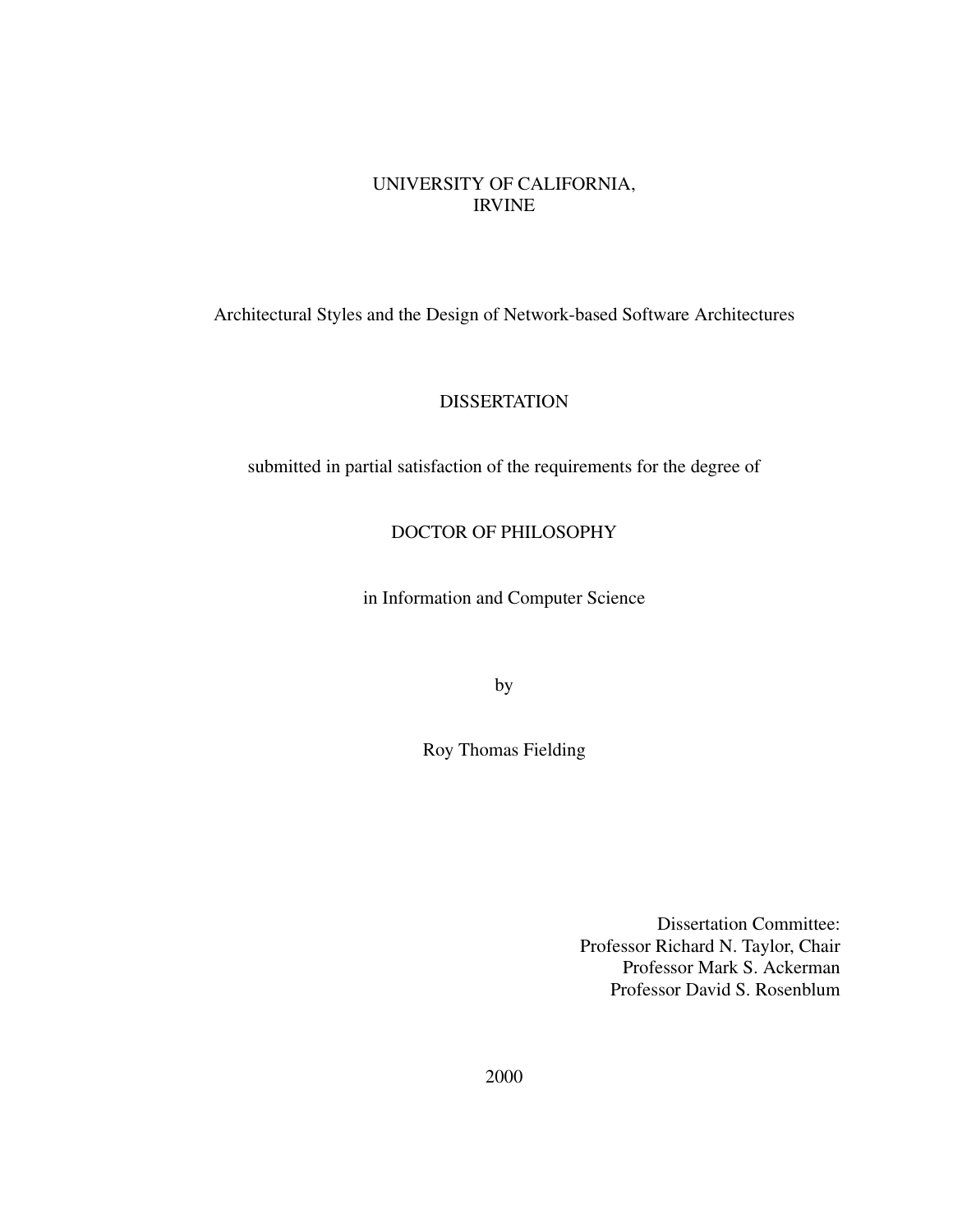© Roy Thomas Fielding, 2000. All rights reserved.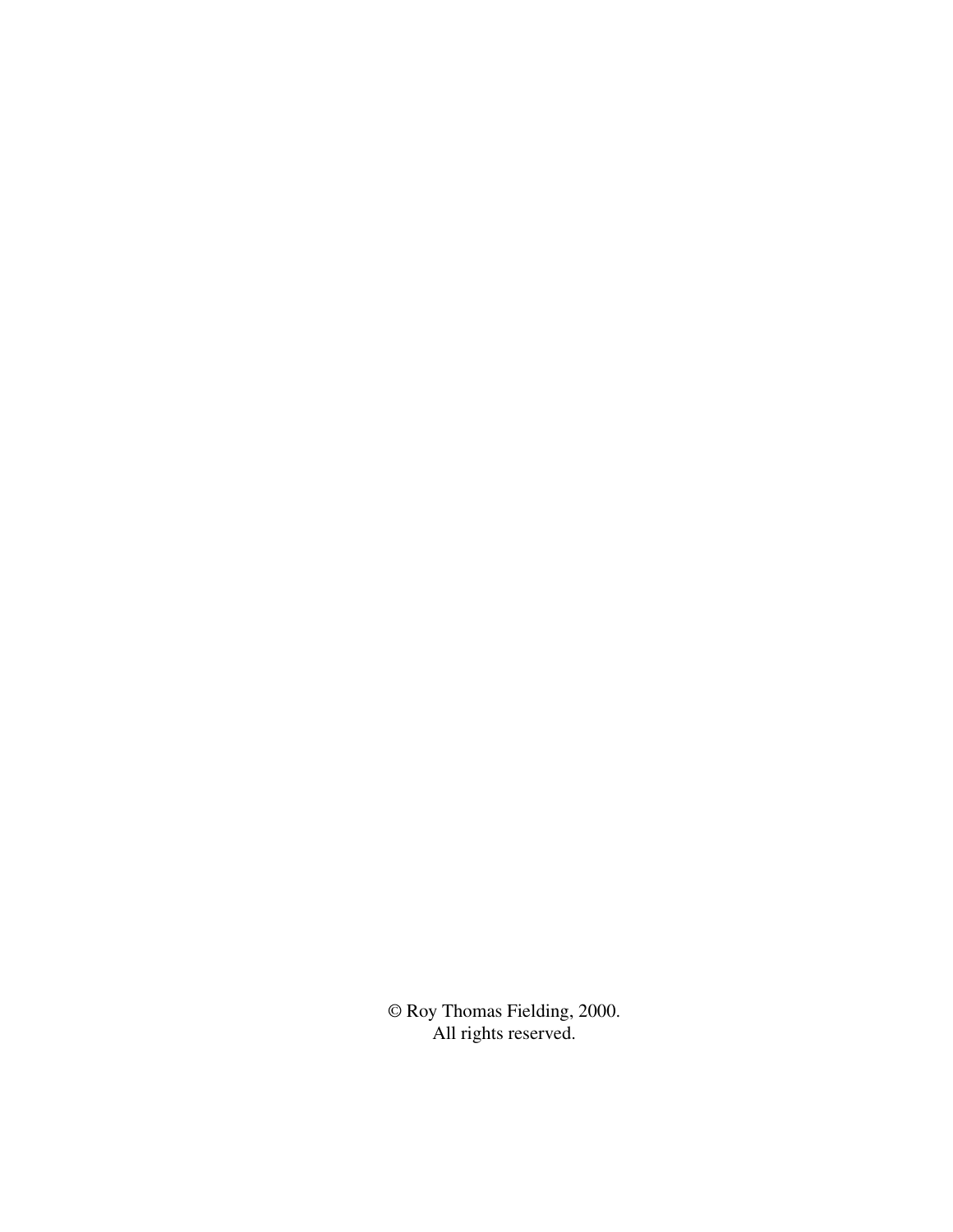The dissertation of Roy Thomas Fielding is approved and is acceptable in quality and form for publication on microfilm:

Committee Chair

\_\_\_\_\_\_\_\_\_\_\_\_\_\_\_\_\_\_\_\_\_\_\_\_\_\_\_\_\_\_\_\_\_\_\_\_

\_\_\_\_\_\_\_\_\_\_\_\_\_\_\_\_\_\_\_\_\_\_\_\_\_\_\_\_\_\_\_\_\_\_\_\_

\_\_\_\_\_\_\_\_\_\_\_\_\_\_\_\_\_\_\_\_\_\_\_\_\_\_\_\_\_\_\_\_\_\_\_\_

University of California, Irvine 2000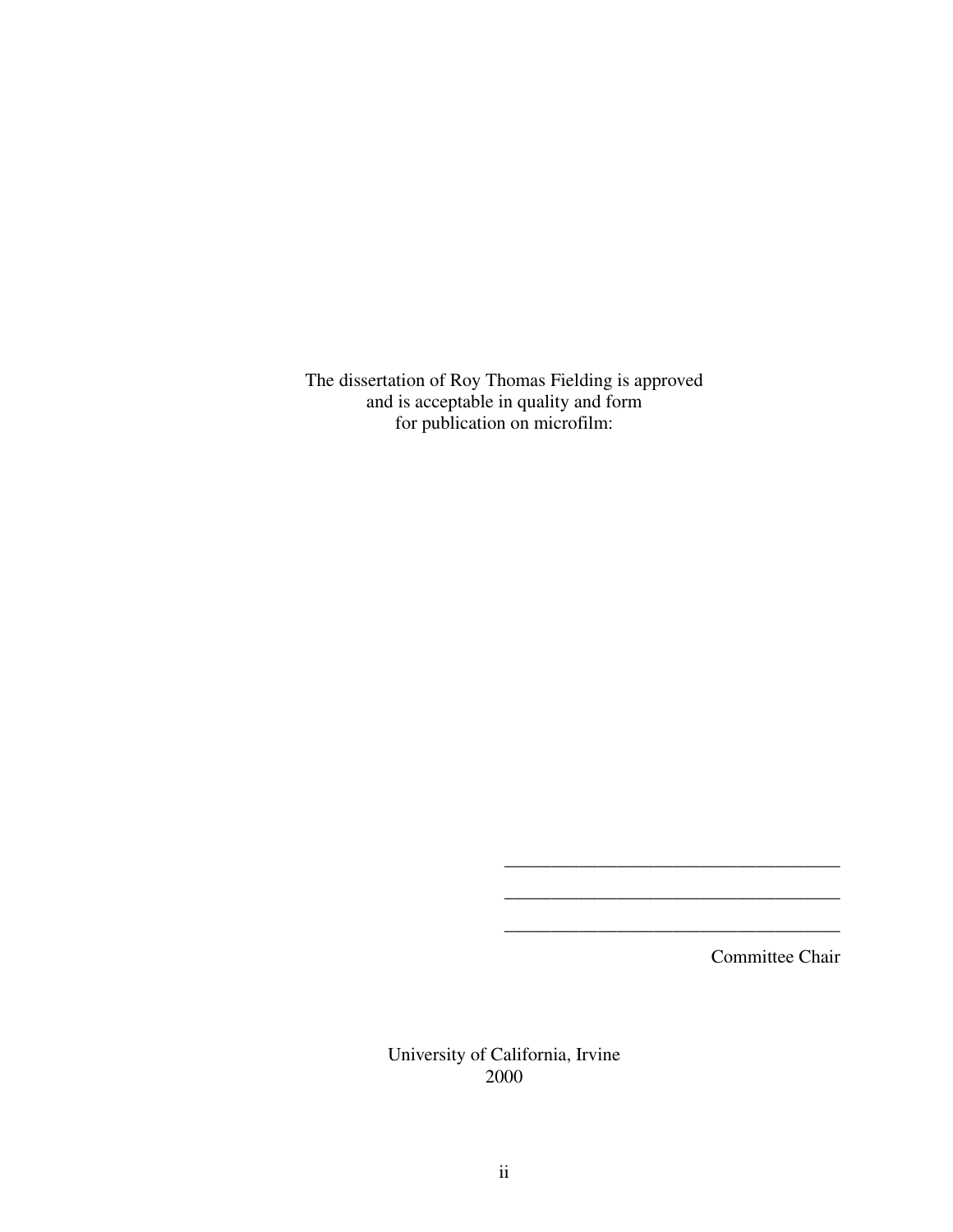#### DEDICATION

To my parents,

Pete and Kathleen Fielding,

who made all of this possible, for their endless encouragement and patience.

And also to

Tim Berners-Lee,

for making the World Wide Web an open, collaborative project.

*What is life? It is the flash of a firefly in the night. It is the breath of a buffalo in the wintertime. It is the little shadow which runs across the grass and loses itself in the sunset.*

— Crowfoot's last words (1890), Blackfoot warrior and orator.

*Almost everybody feels at peace with nature: listening to the ocean waves against the shore, by a still lake, in a field of grass, on a windblown heath. One day, when we have learned the timeless way again, we shall feel the same about our towns, and we shall feel as much at peace in them, as we do today walking by the ocean, or stretched out in the long grass of a meadow.*

— Christopher Alexander, The Timeless Way of Building (1979)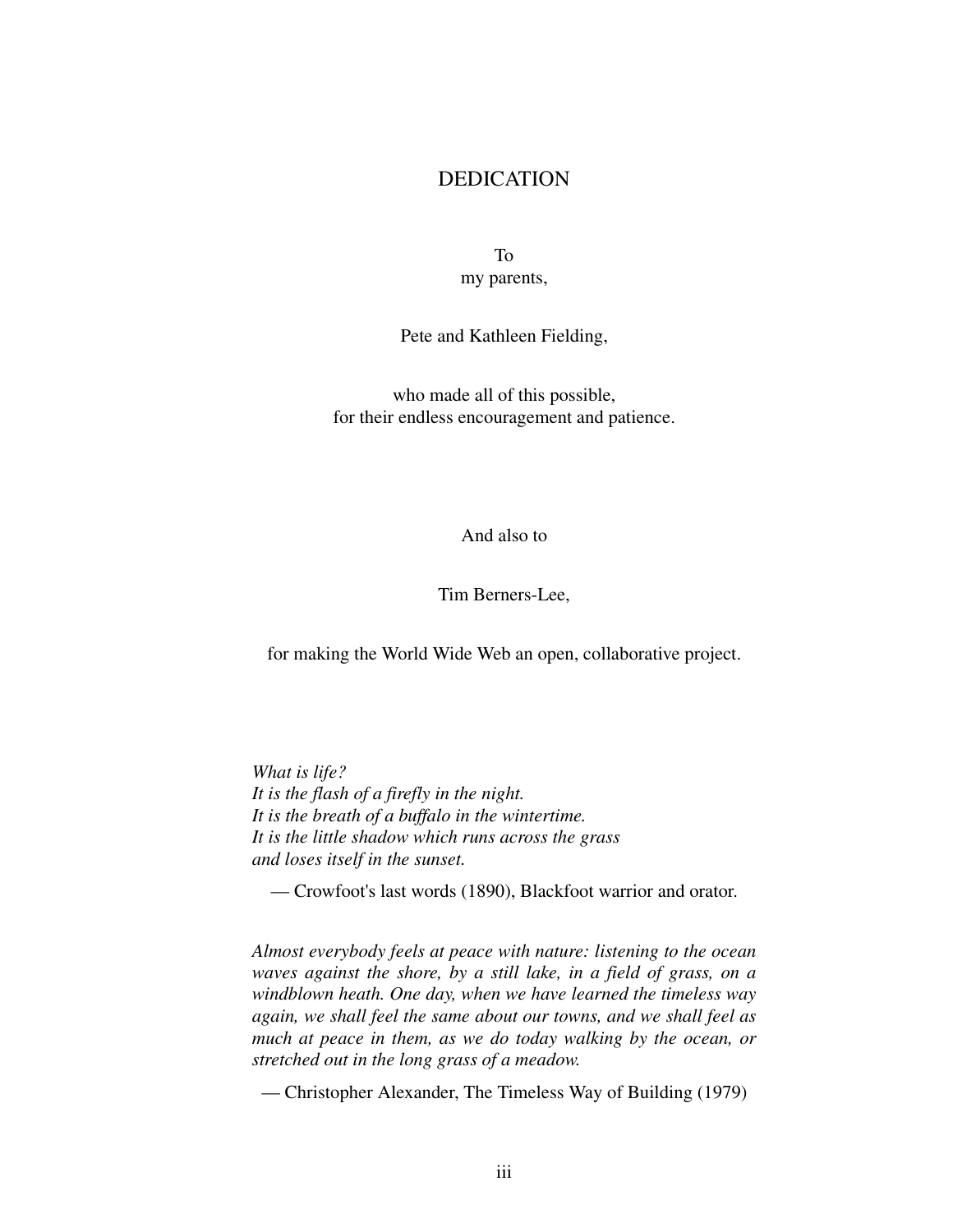# **TABLE OF CONTENTS**

| 1.1 |                                                      |  |
|-----|------------------------------------------------------|--|
| 1.2 |                                                      |  |
| 1.3 |                                                      |  |
| 1.4 |                                                      |  |
| 1.5 |                                                      |  |
| 1.6 |                                                      |  |
| 1.7 |                                                      |  |
| 1.8 |                                                      |  |
| 1.9 |                                                      |  |
|     | CHAPTER 2: Network-based Application Architectures24 |  |
| 2.1 |                                                      |  |
| 2.2 |                                                      |  |
| 2.3 |                                                      |  |
| 2.4 |                                                      |  |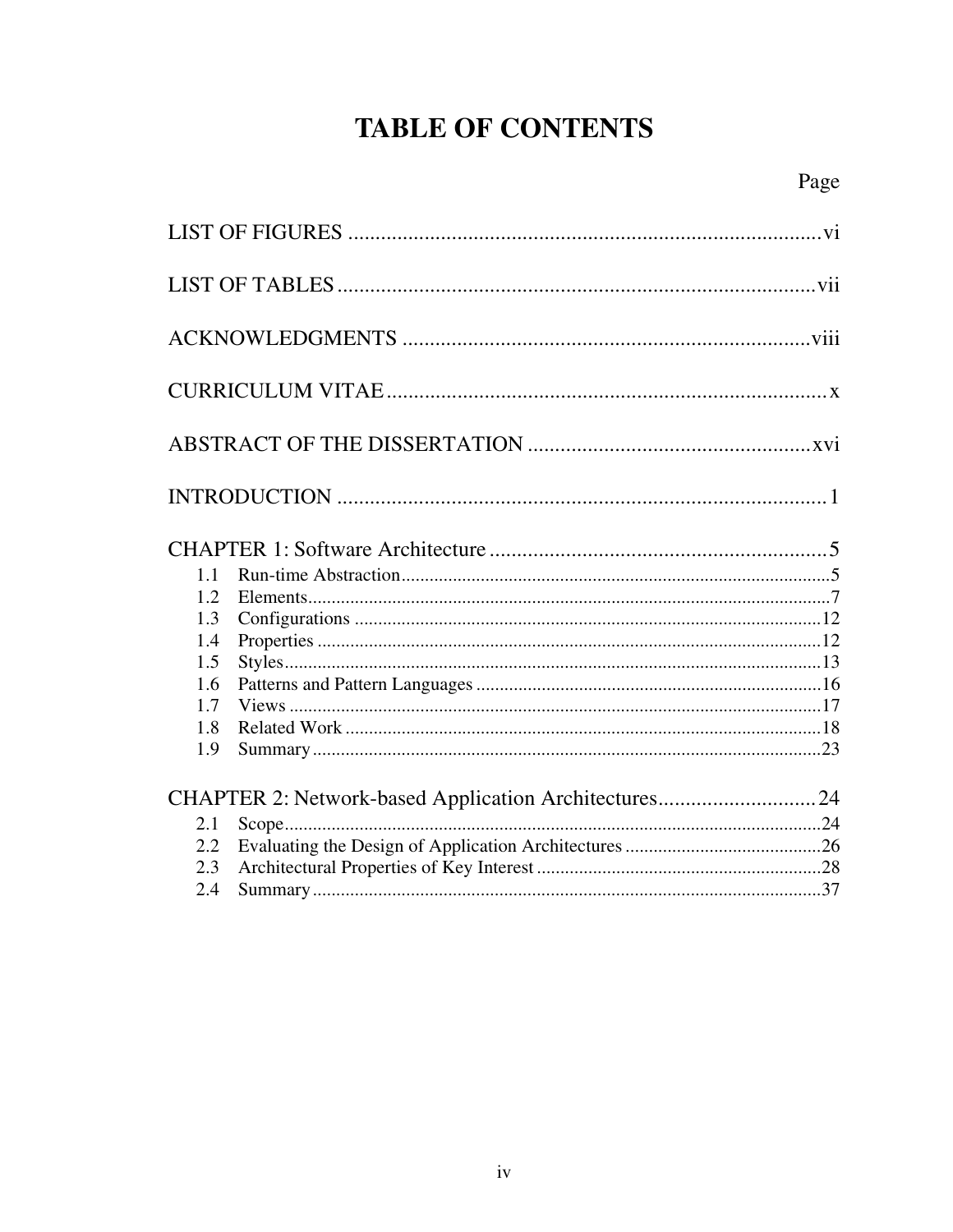| 3.1 |                                                                    |  |
|-----|--------------------------------------------------------------------|--|
| 3.2 |                                                                    |  |
| 3.3 |                                                                    |  |
| 3.4 |                                                                    |  |
| 3.5 |                                                                    |  |
| 3.6 |                                                                    |  |
| 3.7 |                                                                    |  |
| 3.8 |                                                                    |  |
| 3.9 |                                                                    |  |
|     | CHAPTER 4: Designing the Web Architecture: Problems and Insights66 |  |
| 4.1 |                                                                    |  |
| 4.2 |                                                                    |  |
| 4.3 |                                                                    |  |
| 4.4 |                                                                    |  |
|     |                                                                    |  |
| 5.1 |                                                                    |  |
| 5.2 |                                                                    |  |
| 5.3 |                                                                    |  |
| 5.4 |                                                                    |  |
| 5.5 |                                                                    |  |
|     |                                                                    |  |
| 6.1 |                                                                    |  |
| 6.2 |                                                                    |  |
| 6.3 |                                                                    |  |
| 6.4 |                                                                    |  |
| 6.5 |                                                                    |  |
| 6.6 |                                                                    |  |
|     |                                                                    |  |
|     |                                                                    |  |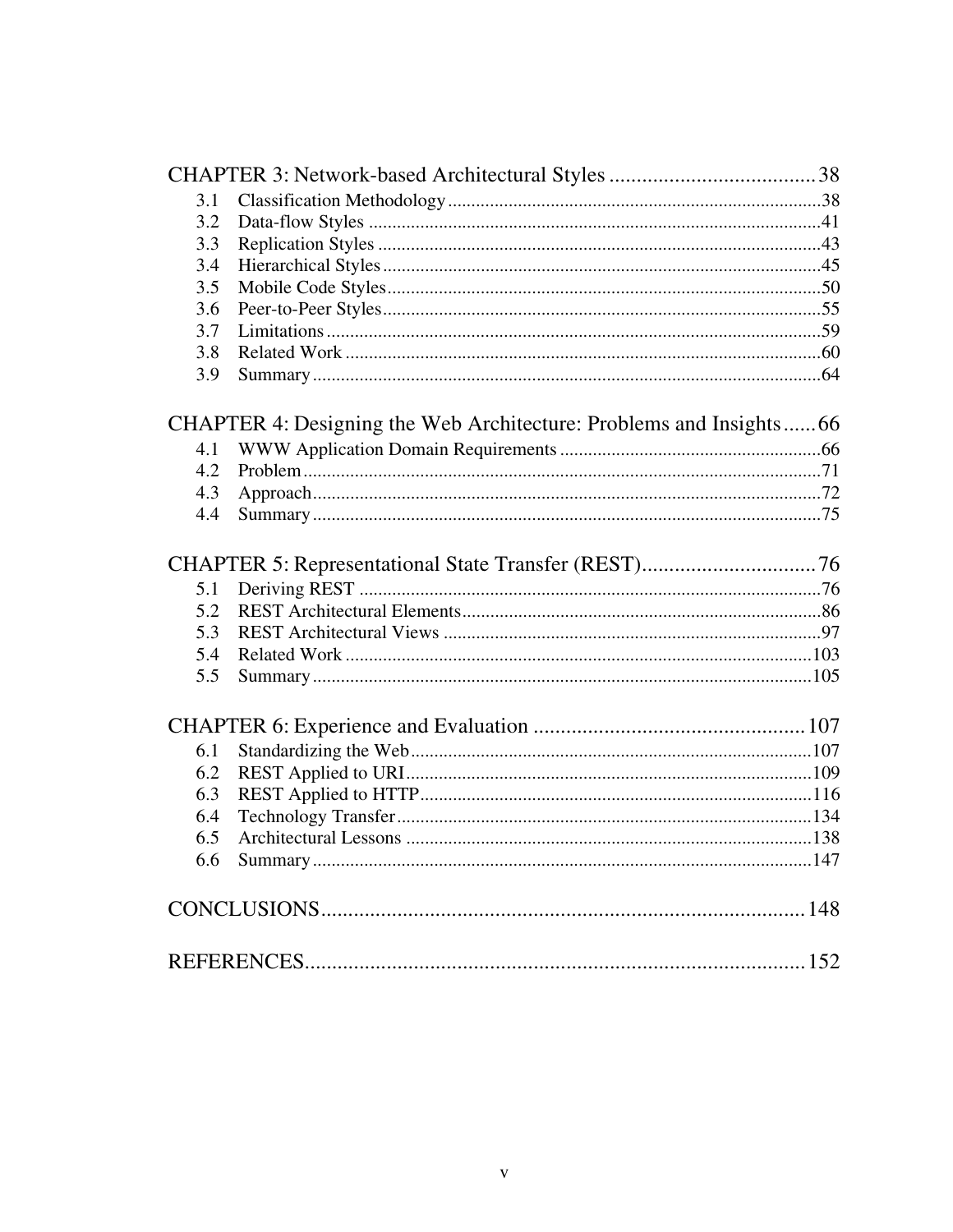# **LIST OF FIGURES**

<span id="page-6-0"></span>

| Figure 5-1. Null Style |                                                           | 77 |
|------------------------|-----------------------------------------------------------|----|
|                        | Figure 5-2. Client-Server                                 | 78 |
|                        | Figure 5-3. Client-Stateless-Server                       | 78 |
|                        | Figure 5-4. Client-Cache-Stateless-Server                 | 80 |
|                        | Figure 5-5. Early WWW Architecture Diagram                | 81 |
|                        | Figure 5-6. Uniform-Client-Cache-Stateless-Server         | 82 |
|                        | Figure 5-7. Uniform-Layered-Client-Cache-Stateless-Server | 83 |
| Figure 5-8. REST       |                                                           | 84 |
|                        | Figure 5-9. REST Derivation by Style Constraints          | 85 |
|                        | Figure 5-10. Process View of a REST-based Architecture    | 98 |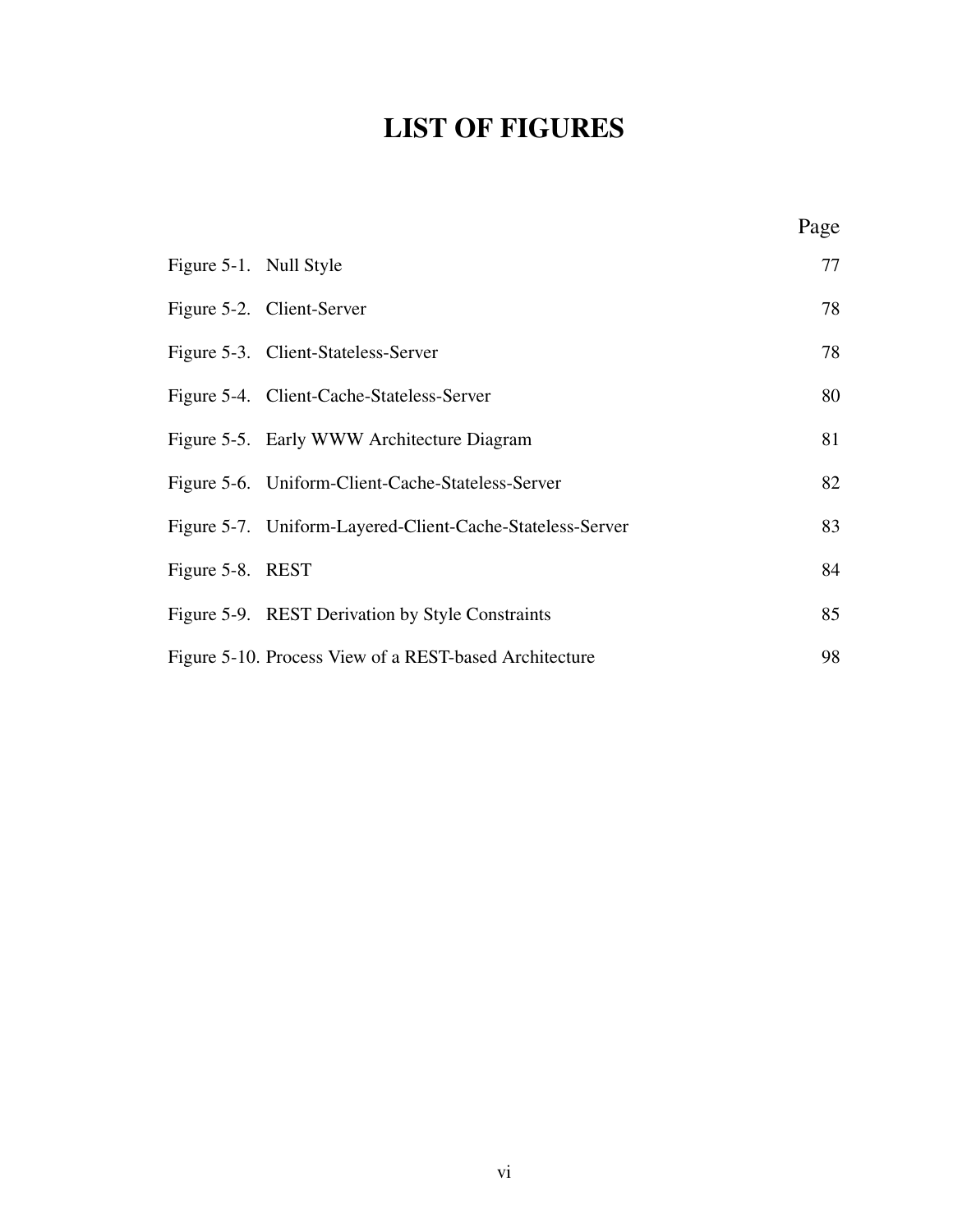# **LIST OF TABLES**

<span id="page-7-0"></span>

|                                                                           | Page |
|---------------------------------------------------------------------------|------|
| Table 3-1. Evaluation of Data-flow Styles for Network-based Hypermedia    | 41   |
| Table 3-2. Evaluation of Replication Styles for Network-based Hypermedia  | 43   |
| Table 3-3. Evaluation of Hierarchical Styles for Network-based Hypermedia | 45   |
| Table 3-4. Evaluation of Mobile Code Styles for Network-based Hypermedia  | 51   |
| Table 3-5. Evaluation of Peer-to-Peer Styles for Network-based Hypermedia | 55   |
| Table 3-6. Evaluation Summary                                             | 65   |
| Table 5-1. REST Data Elements                                             | 88   |
| Table 5-2. REST Connectors                                                | 93   |
| Table 5-3. REST Components                                                | 96   |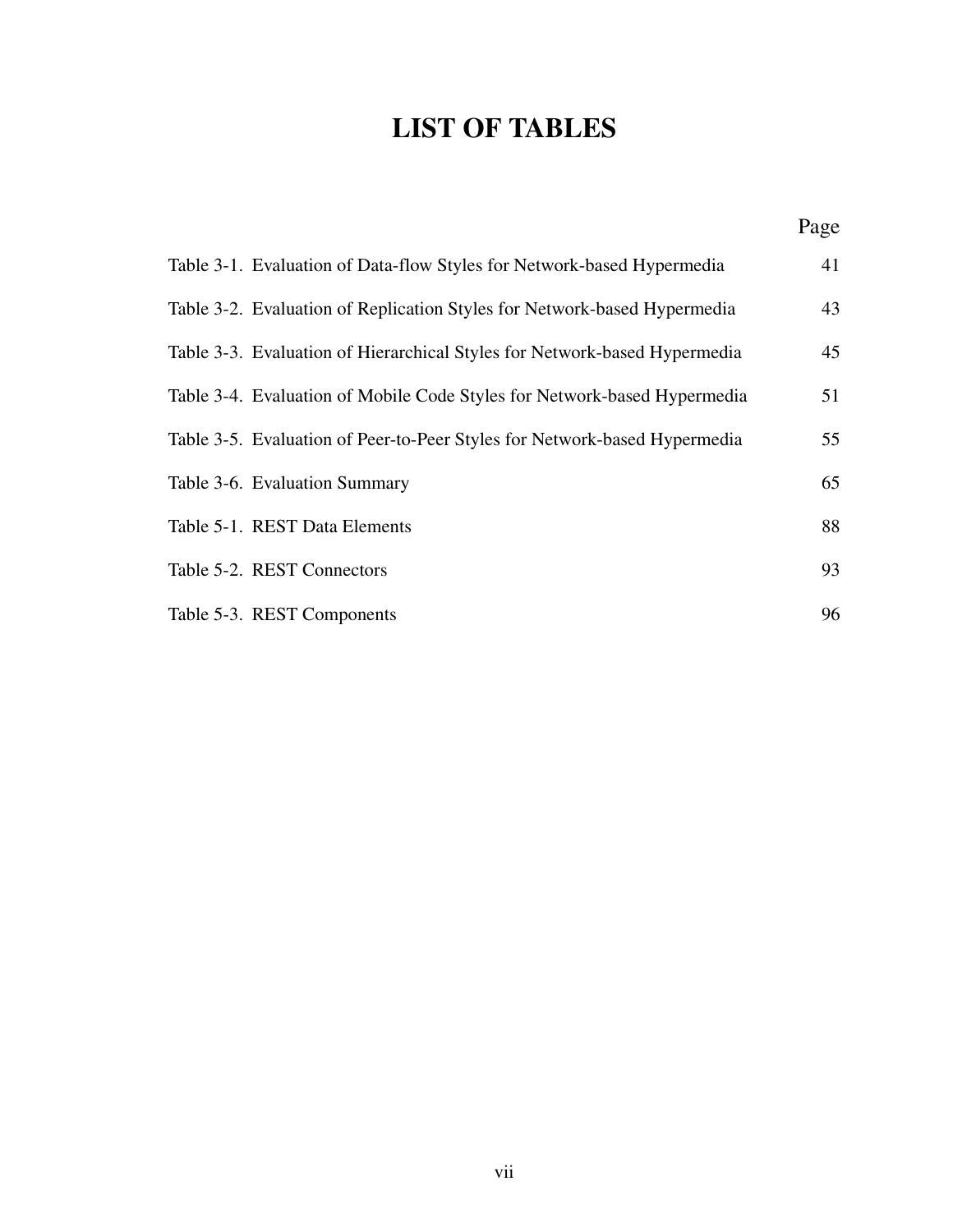## **ACKNOWLEDGMENTS**

<span id="page-8-0"></span>It has been a great pleasure working with the faculty, staff, and students at the University of California, Irvine, during my tenure as a doctoral student. This work would never have been possible if it were not for the freedom I was given to pursue my own research interests, thanks in large part to the kindness and considerable mentoring provided by Dick Taylor, my long-time advisor and committee chair. Mark Ackerman also deserves a great deal of thanks, for it was his class on distributed information services in 1993 that introduced me to the Web developer community and led to all of the design work described in this dissertation. Likewise, it was David Rosenblum's work on Internet-scale software architectures that convinced me to think of my own research in terms of architecture, rather than simply hypermedia or application-layer protocol design.

The Web's architectural style was developed iteratively over a six year period, but primarily during the first six months of 1995. It has been influenced by countless discussions with researchers at UCI, staff at the World Wide Web Consortium (W3C), and engineers within the HTTP and URI working groups of the Internet Engineering Taskforce (IETF). I would particularly like to thank Tim Berners-Lee, Henrik Frystyk Nielsen, Dan Connolly, Dave Raggett, Rohit Khare, Jim Whitehead, Larry Masinter, and Dan LaLiberte for many thoughtful conversations regarding the nature and goals of the WWW architecture. I'd also like to thank Ken Anderson for his insight into the open hypertext community and for trailblazing the path for hypermedia research at UCI. Thanks also to my fellow architecture researchers at UCI, all of whom finished before me, including Peyman Oreizy, Neno Medvidovic, Jason Robbins, and David Hilbert.

The Web architecture is based on the collaborative work of dozens of volunteer software developers, many of whom rarely receive the credit they deserve for pioneering the Web before it became a commercial phenomenon. In addition to the W3C folks above, recognition should go to the server developers that enabled much of the Web's rapid growth in 1993-1994 (more so, I believe, than did the browsers). That includes Rob McCool (NCSA httpd), Ari Luotonen (CERN httpd/proxy), and Tony Sanders (Plexus). Thanks also to "Mr. Content", Kevin Hughes, for being the first to implement most of the interesting ways to show information on the Web beyond hypertext. The early client developers also deserve thanks: Nicola Pellow (line-mode), Pei Wei (Viola), Tony Johnson (Midas), Lou Montulli (Lynx), Bill Perry (W3), and Marc Andreessen and Eric Bina (Mosaic for X). Finally, my personal thanks go to my libwww-perl collaborators, Oscar Nierstrasz, Martijn Koster, and Gisle Aas. Cheers!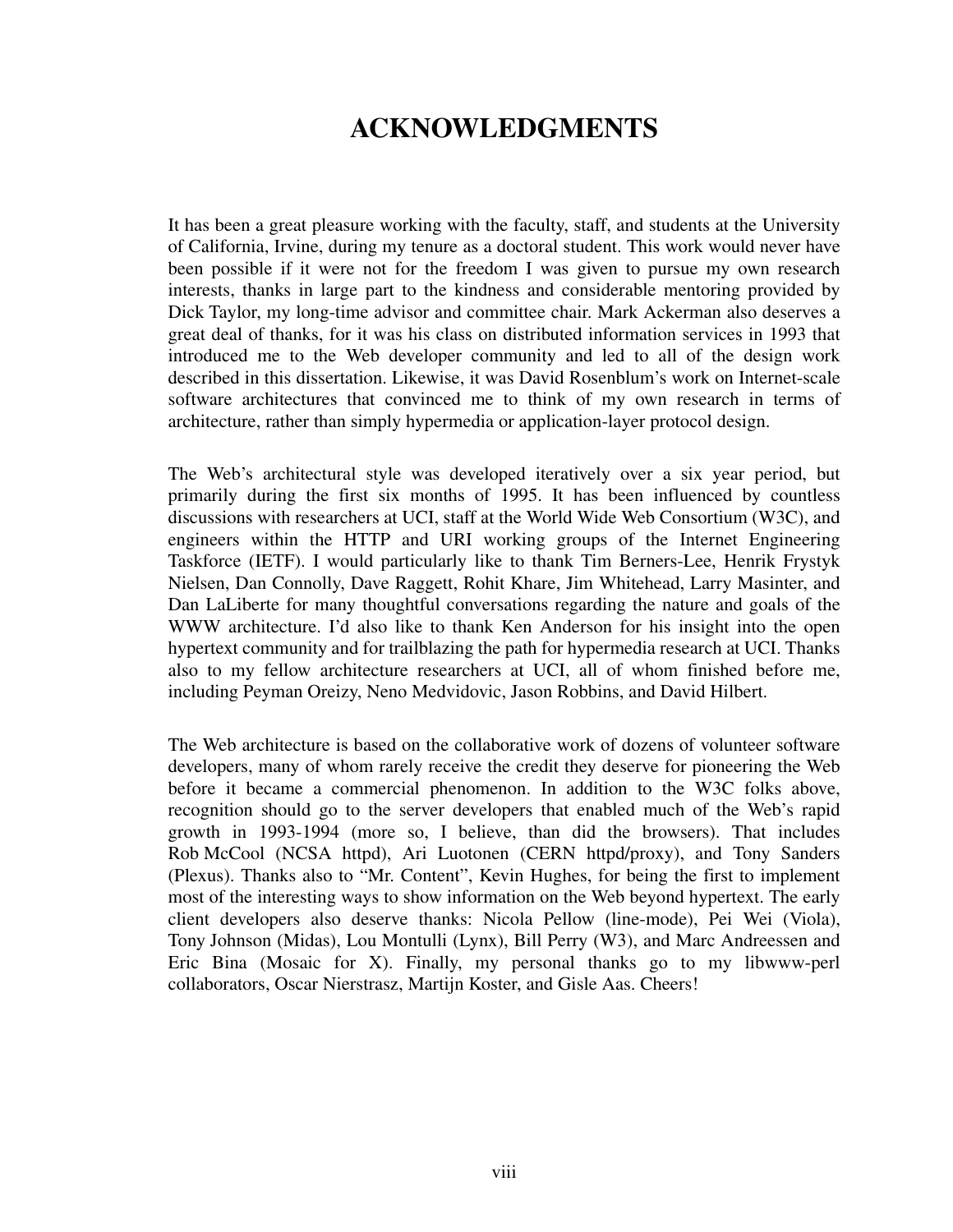The modern Web architecture is still defined more by the work of individual volunteers than by any single company. Chief among them are the members of the Apache Software Foundation. Special thanks go to Robert S. Thau for the incredibly robust Shambhala design that led to Apache 1.0, as well as for many discussions on desirable (and undesirable) Web extensions, to Dean Gaudet for teaching me more about detailed system performance evaluation than I thought I needed to know, and to Alexei Kosut for being the first to implement most of HTTP/1.1 in Apache. Additional thanks to the rest of the Apache Group founders, including Brian Behlendorf, Rob Hartill, David Robinson, Cliff Skolnick, Randy Terbush, and Andrew Wilson, for building a community that we can all be proud of and changing the world one more time.

I'd also like to thank all of the people at eBuilt who have made it such a great place to work. Particular thanks go to the four technical founders — Joe Lindsay, Phil Lindsay, Jim Hayes, and Joe Manna — for creating (and defending) a culture that makes engineering fun. Thanks also to Mike Dewey, Jeff Lenardson, Charlie Bunten, and Ted Lavoie, for making it possible to earn money while having fun. And special thanks to Linda Dailing, for being the glue that holds us all together.

Thanks and good luck go out to the team at Endeavors Technology, including Greg Bolcer, Clay Cover, Art Hitomi, and Peter Kammer. Finally, I'd like to thank my three muses—Laura, Nikki, and Ling—for their inspiration while writing this dissertation.

In large part, my dissertation research has been sponsored by the Defense Advanced Research Projects Agency, and Airforce Research Laboratory, Air Force Materiel Command, USAF, under agreement number F30602-97-2-0021. The U.S. Government is authorized to reproduce and distribute reprints for Governmental purposes notwithstanding any copyright annotation thereon. The views and conclusions contained herein are those of the authors and should not be interpreted as necessarily representing the official policies or endorsements, either expressed or implied, of the Defense Advanced Research Projects Agency, Airforce Research Laboratory or the U.S. Government.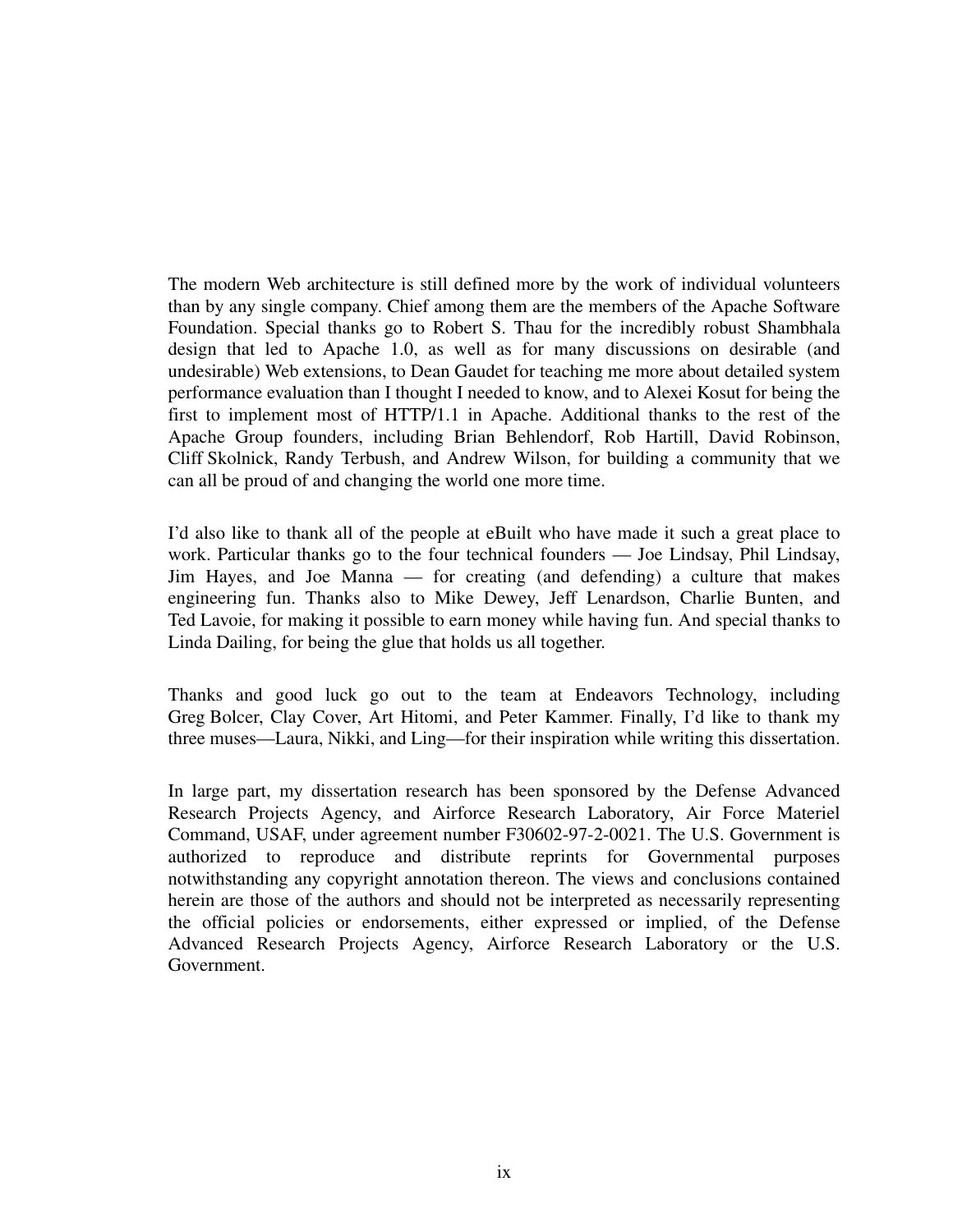## **CURRICULUM VITAE**

## **Roy Thomas Fielding**

## <span id="page-10-0"></span>**Education**

#### **Doctor of Philosophy** (2000)

University of California, Irvine Information and Computer Science Institute of Software Research Advisor: Dr. Richard N. Taylor Dissertation:*Architectural Styles and the Design of Network-based Software Architectures*

#### **Master of Science** (1993)

University of California, Irvine Information and Computer Science Major Emphasis: Software

#### **Bachelor of Science** (1988)

University of California, Irvine Information and Computer Science

## **Professional Experience**

| $12/99 -$      | Chief Scientist, eBuilt, Inc., Irvine, California                                                                                                             |
|----------------|---------------------------------------------------------------------------------------------------------------------------------------------------------------|
| $3/99 -$       | Chairman, The Apache Software Foundation                                                                                                                      |
| $4/92 - 12/99$ | Graduate Student Researcher, Institute for Software Research<br>University of California, Irvine                                                              |
| $6/95 - 9/95$  | Visiting Scholar, World Wide Web Consortium (W3C)<br>MIT Laboratory of Computer Science, Cambridge, Massachusetts                                             |
| $9/91 - 3/92$  | <b>Teaching Assistant</b><br>ICS 121 - Introduction to Software Engineering<br>ICS 125A - Project in Software Engineering<br>University of California, Irvine |
| 11/89 - 6/91   | Software Engineer<br>ADC Kentrox, Inc., Portland, Oregon                                                                                                      |
| $7/88 - 8/89$  | Professional Staff (Software Engineer)<br>PRC Public Management Services, Inc., San Francisco, California                                                     |
| $10/86 - 6/88$ | Programmer/Analyst<br>Megadyne Information Systems, Inc., Santa Ana, California                                                                               |
| $6/84 - 9/86$  | Programmer/Analyst<br>TRANSMAX, Inc., Santa Ana, California                                                                                                   |
|                |                                                                                                                                                               |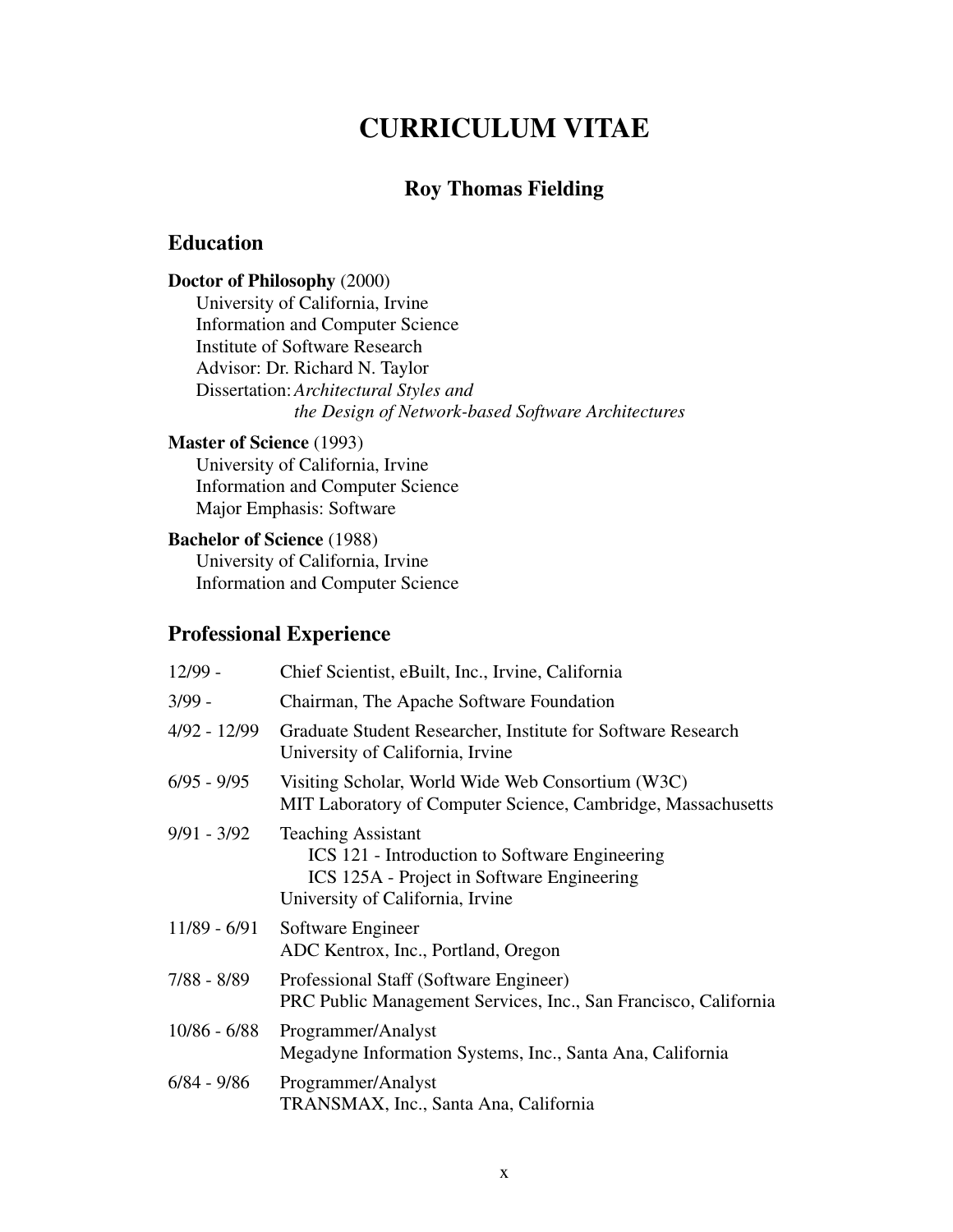### **Publications**

#### **Refereed Journal Articles**

- [1] R. T. Fielding, E. J. Whitehead, Jr., K. M. Anderson, G. A. Bolcer, P. Oreizy, and R. N. Taylor. Web-based Development of Complex Information Products. *Communications of the ACM*, 41(8), August 1998, pp. 84-92.
- [2] R. T. Fielding. Maintaining Distributed Hypertext Infostructures: Welcome to MOMspider's Web. *Computer Networks and ISDN Systems*, 27(2), November 1994, pp. 193-204. (Revision of [\[7](#page-11-0)] after special selection by referees.)

#### **Refereed Conference Publications**

- [3] R. T. Fielding and R. N. Taylor. Principled Design of the Modern Web Architecture. In *Proceedings of the 2000 International Conference on Software Engineering (ICSE 2000)*, Limerick, Ireland, June 2000, pp. 407-416.
- [4] A. Mockus, R. T. Fielding, and J. Herbsleb. A Case Study of Open Source Software Development: The Apache Server. In *Proceedings of the 2000 International Conference on Software Engineering (ICSE 2000)*, Limerick, Ireland, June 2000, pp. 263-272.
- [5] E. J. Whitehead, Jr., R. T. Fielding, and K. M. Anderson. Fusing WWW and Link Server Technology: One Approach. In *Proceedings of the 2nd Workshop on Open Hypermedia Systems, Hypertext'96*, Washington, DC, March, 1996, pp. 81-86.
- [6] M. S. Ackerman and R. T. Fielding. Collection Maintenance in the Digital Library. In *Proceedings of Digital Libraries '95*, Austin, Texas, June 1995, pp. 39-48.
- <span id="page-11-0"></span>[7] R. T. Fielding. Maintaining Distributed Hypertext Infostructures: Welcome to MOMspider's Web. In *Proceedings of the First International World Wide Web Conference*, Geneva, Switzerland, May 1994, pp. 147-156.

#### **Industry Standards**

- [8] R. T. Fielding, J. Gettys, J. C. Mogul, H. F. Nielsen, L. Masinter, P. Leach, and T. Berners-Lee. Hypertext Transfer Protocol — HTTP/1.1. *Internet Draft Standard RFC 2616*, June 1999. [Obsoletes *RFC 2068*, January 1997.]
- [9] T. Berners-Lee, R. T. Fielding, and L. Masinter. Uniform Resource Identifiers (URI): Generic Syntax. *Internet Draft Standard RFC 2396*, August 1998.
- [10] J. Mogul, R. T. Fielding, J. Gettys, and H. F. Frystyk. Use and Interpretation of HTTP Version Numbers. *Internet Informational RFC 2145*, May 1997.
- [11] T. Berners-Lee, R. T. Fielding, and H. F. Nielsen. Hypertext Transfer Protocol HTTP/1.0. *Internet Informational RFC 1945*, May 1996.
- [12] R. T. Fielding. Relative Uniform Resource Locators. *Internet Proposed Standard RFC 1808*, June 1995.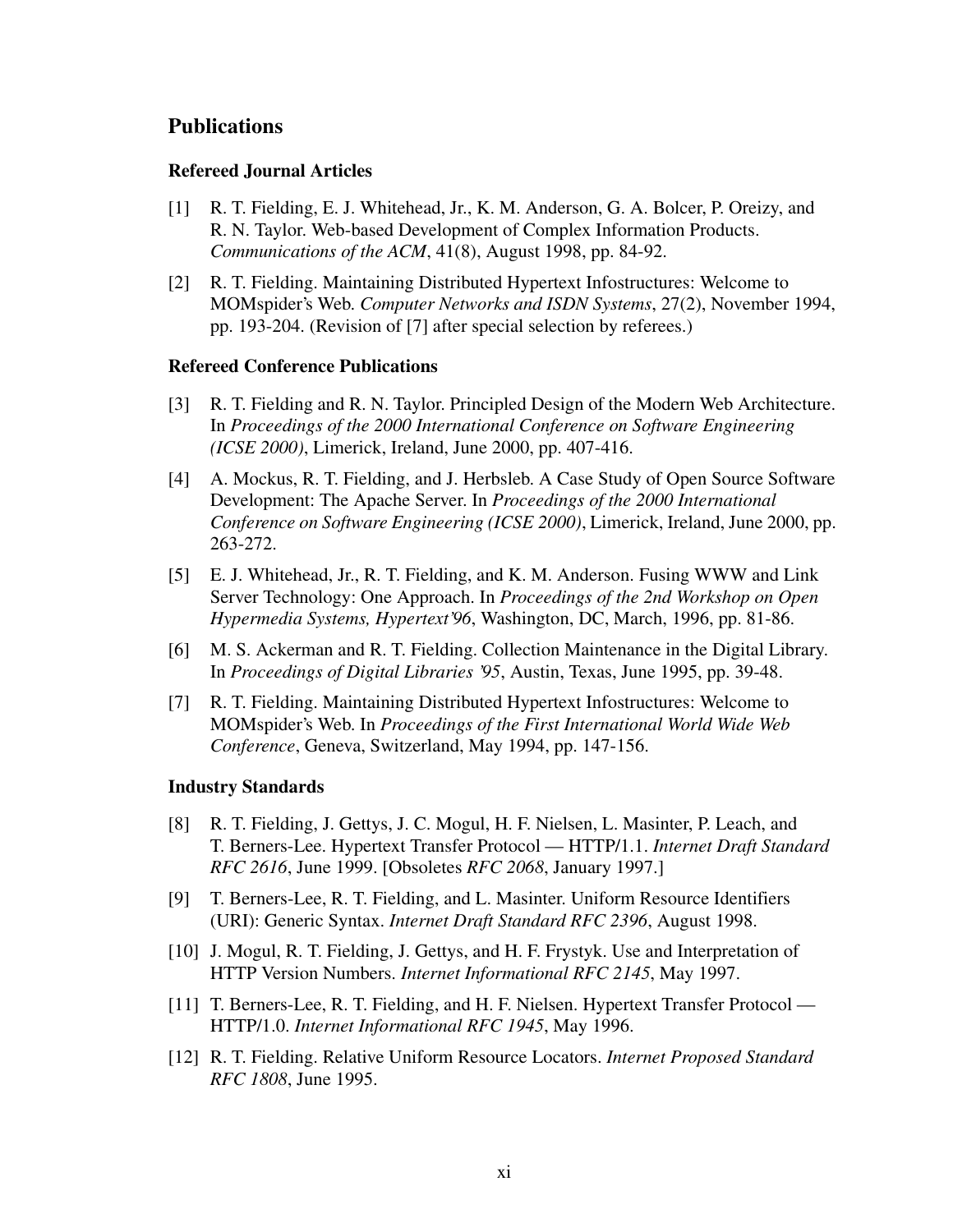#### **Industry Articles**

- [13] R. T. Fielding. The Secrets to Apache's Success. *Linux Magazine*, 1(2), June 1999, pp. 29-71.
- [14] R. T. Fielding. Shared Leadership in the Apache Project. *Communications of the ACM*, 42(4), April 1999, pp. 42-43.
- [15] R. T. Fielding and G. E. Kaiser. The Apache HTTP Server Project. *IEEE Internet Computing*, 1(4), July-August 1997, pp. 88-90.

#### **Non-Refereed Publications**

- [16] R. T. Fielding. Architectural Styles for Network-based Applications. Phase II Survey Paper, Department of Information and Computer Science, University of California, Irvine, July 1999.
- [17] J. Grudin and R. T. Fielding. Working Group on Design Methods and Processes. In *Proceedings of the ICSE'94 Workshop on SE-HCI: Joint Research Issues*, Sorrento, Italy, May 1994. Published in "Software Engineering and Human-Computer Interaction," Springer-Verlag LNCS, vol. 896, 1995, pp. 4-8.
- [18] R. T. Fielding. Conditional GET Proposal for HTTP Caching. *Published on the WWW*, January 1994.

#### **Published Software Packages**

- [19] *Apache httpd*. The Apache HTTP server is the world's most popular Web server software, used by more than 65% of all public Internet sites as of July 2000.
- [20] *libwww-perl*. A library of Perl4 packages that provides a simple and consistent programming interface to the World Wide Web.
- [21] *Onions*. A library of Ada95 packages that provides an efficient stackable streams capability for network and file system I/O.
- [22] *MOMspider*. MOMspider is a web robot for providing multi-owner maintenance of distributed hypertext infostructures.
- [23] *wwwstat*. A set of utilities for searching and summarizing WWW httpd server access logs and assisting other webmaster tasks.

#### **Formal Presentations**

- [1] *State of Apache*. O'Reilly Open Source Software Convention, Monterey, CA, July 2000.
- [2] *Principled Design of the Modern Web Architecture*. 2000 International Conference on Software Engineering, Limerick, Ireland, June 2000.
- [3] *HTTP and Apache*. ApacheCon 2000, Orlando, FL, March 2000.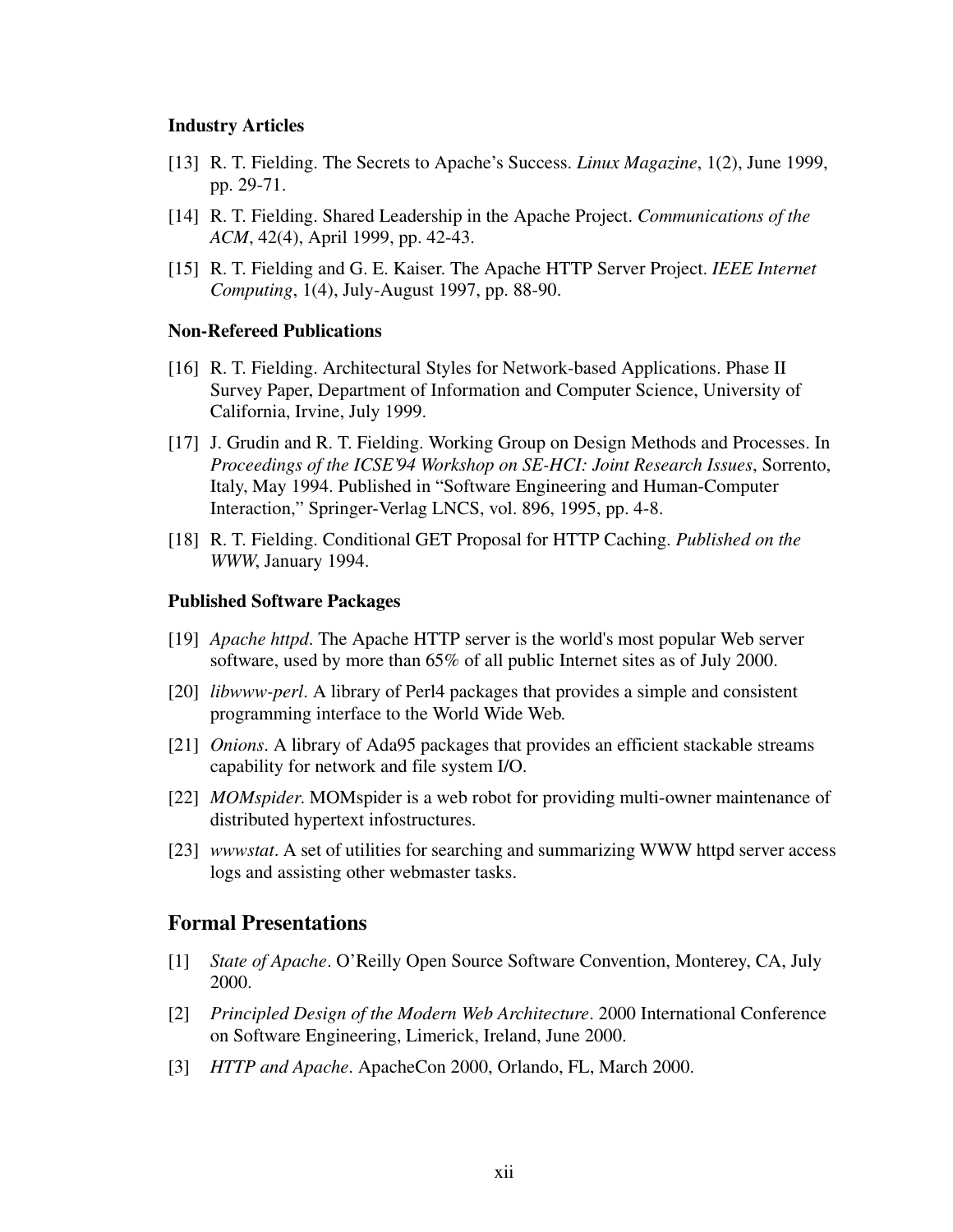- [4] *Human Communication and the Design of the Modern Web Architecture*. WebNet World Conference on the WWW and the Internet (WebNet 99), Honolulu, HI, October 1999.
- [5] *The Apache Software Foundation*. Computer & Communications Industry Association, Autumn Members Meeting, Dallas, TX, September 1999.
- [6] *Uniform Resource Identifiers*. The Workshop on Internet-scale Technology (TWIST 99), Irvine, CA, August 1999.
- [7] *Apache: Past, Present, and Future*. Web Design World, Seattle, WA, July 1999.
- [8] *Progress Report on Apache*. ZD Open Source Forum, Austin, TX, June 1999.
- [9] *Open Source, Apache-style: Lessons Learned from Collaborative Software Development*. Second Open Source and Community Licensing Summit, San Jose, CA, March 1999.
- [10] *The Apache HTTP Server Project: Lessons Learned from Collaborative Software.* AT&T Labs — Research, Folsom Park, NJ, October 1998.
- [11] *Collaborative Software Development: Joining the Apache Project*. ApacheCon '98, San Francisco, CA, October 1998.
- [12] *Representational State Transfer: An Architectural Style for Distributed Hypermedia Interaction*. Microsoft Research, Redmond, WA, May 1998.
- [13] *The Apache Group: A Case Study of Internet Collaboration and Virtual Communities*. UC Irvine Social Sciences WWW Seminar, Irvine, CA, May 1997.
- [14] *WebSoft: Building a Global Software Engineering Environment*. Workshop on Software Engineering (on) the World Wide Web, 1997 International Conference on Software Engineering (ICSE 97), Boston, MA, May 1997.
- [15] *Evolution of the Hypertext Transfer Protocol*. ICS Research Symposium, Irvine, CA, January 1997.
- [16] *World Wide Web Infrastructure and Evolution*. IRUS SETT Symposium on WIRED: World Wide Web and the Internet, Irvine, CA, May 1996.
- [17] *HTTP Caching*. Fifth International World Wide Web Conference (WWW5), Paris, France, May 1996.
- [18] *The Importance of World Wide Web Infrastructure*. California Software Symposium (CSS '96), Los Angeles, CA, April 1996.
- [19] *World Wide Web Software: An Insider's View*. IRUS Bay Area Roundtable (BART), Palo Alto, CA, January 1996.
- [20] *libwww-Perl4 and libwww-Ada95*. Fourth International World Wide Web Conference, Boston, MA, December 1995.
- [21] *Hypertext Transfer Protocol HTTP/1.x*. Fourth International World Wide Web Conference, Boston, MA, December 1995.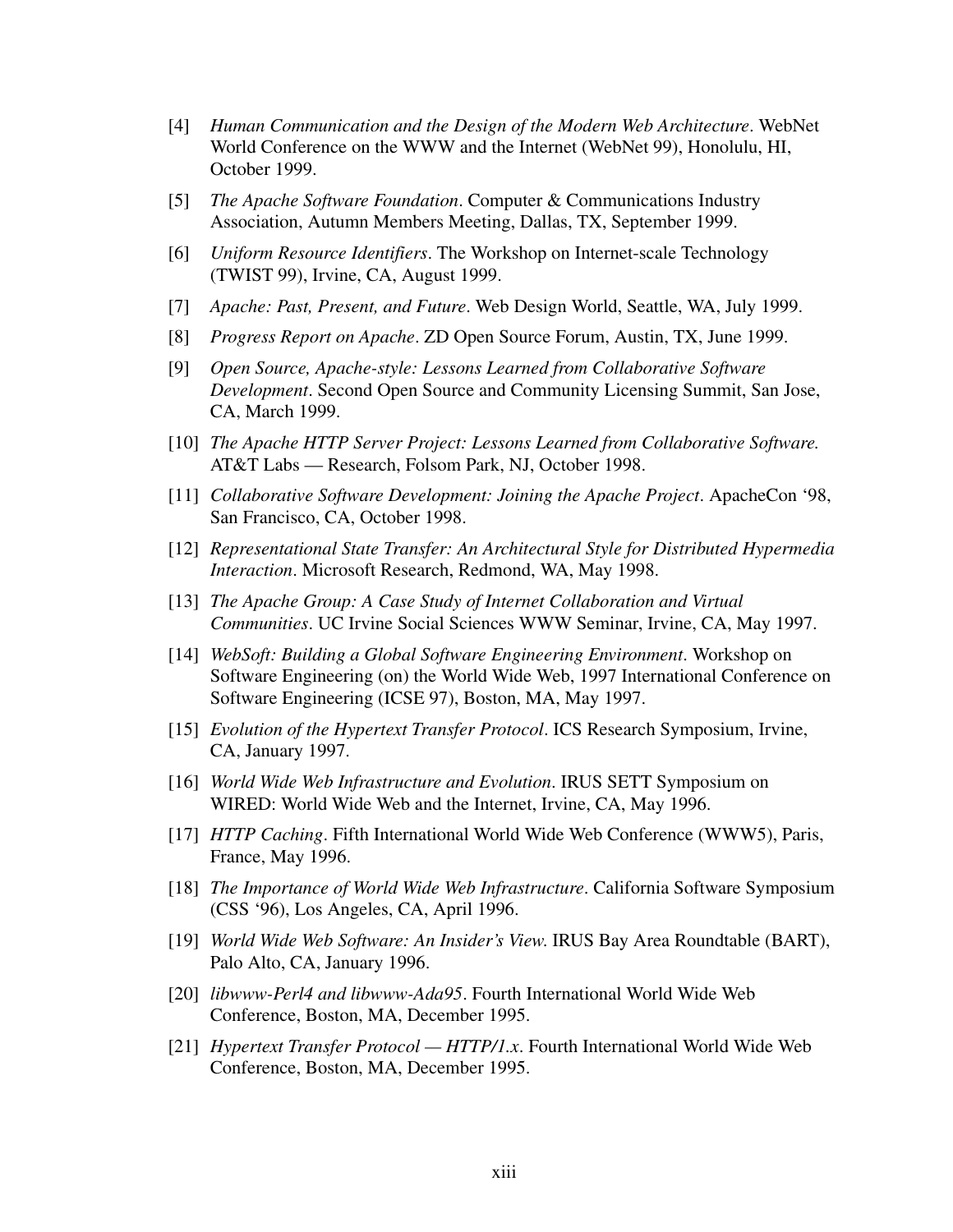- [22] *Hypertext Transfer Protocol HTTP/1.x*. HTTP Working Group, 34th Internet Engineering Taskforce Meeting, Dallas, TX, December 1995.
- [23] *Hypertext Transfer Protocol HTTP/1.0 and HTTP/1.1*. HTTP Working Group, 32nd Internet Engineering Taskforce Meeting, Danvers, MA, April 1995.
- [24] *WWW Developer Starter Kits for Perl*. WebWorld Conference, Orlando, FL, January 1995, and Santa Clara, CA, April 1995.
- [25] *Relative Uniform Resource Locators*. URI Working Group, 31st Internet Engineering Taskforce Meeting, San Jose, CA, December 1994.
- [26] *Hypertext Transfer Protocol HTTP/1.0*. HTTP BOF, 31st Internet Engineering Taskforce Meeting, San Jose, CA, December 1994.
- [27] *Behind the Curtains: How the Web was/is/will be created*. UC Irvine Social Sciences World Wide Web Seminar, Irvine, CA, October 1995.
- [28] *Maintaining Distributed Hypertext Infostructures: Welcome to MOMspider's Web*. First International World Wide Web Conference, Geneva, Switzerland, May 1994.

#### **Professional Activities**

- Webmaster, 1997 International Conference on Software Engineering (ICSE'97), Boston, May 1997.
- HTTP Session Chair, Fifth International World Wide Web Conference (WWW5), Paris, France, May 1996.
- Birds-of-a-Feather Chair and Session Chair, Fourth International World Wide Web Conference (WWW4), Boston, December 1995.
- Student Volunteer, 17th International Conference on Software Engineering (ICSE 17), Seattle, June 1995.
- Student Volunteer, Second International World Wide Web Conference (WWW2), Chicago, October 1994.
- Student Volunteer, 16th International Conference on Software Engineering (ICSE 16), Sorrento, Italy, April 1994.
- Co-founder and member, The Apache Group, 1995-present.
- Founder and chief architect, libwww-perl collaborative project, 1994-95.
- ICS Representative, Associated Graduate Students Council, 1994-95.

#### **Professional Associations**

- The Apache Software Foundation
- Association for Computing Machinery (ACM)
- ACM Special Interest Groups on Software Engineering (SIGSOFT), Data Communications (SIGCOMM), and Groupware (SIGGROUP)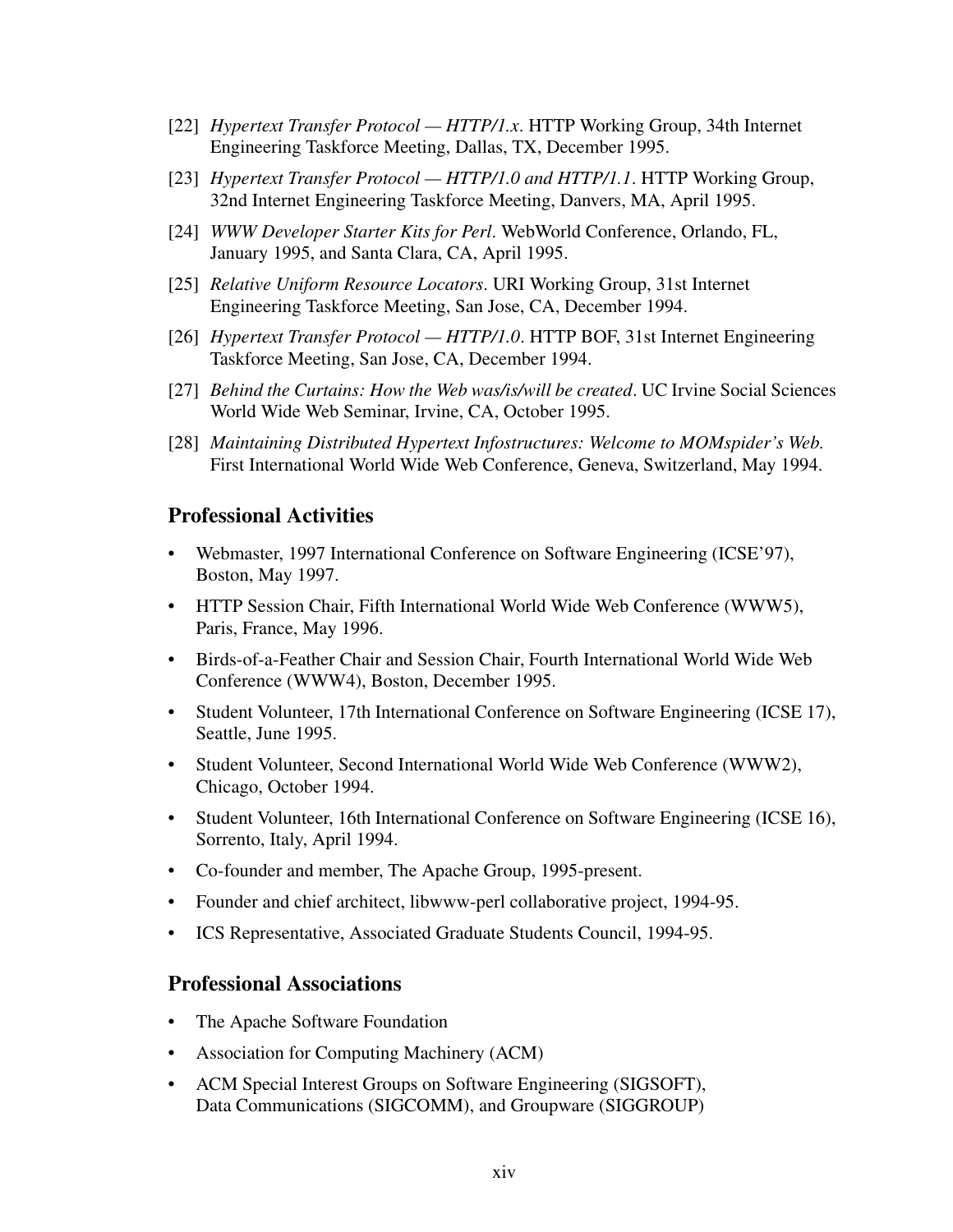## **Honors, Awards, Fellowships**

| 2000 | Appaloosa Award for Vision, O'Reilly Open Source 2000  |
|------|--------------------------------------------------------|
| 2000 | Outstanding Graduate Student, UCI Alumni Association   |
| 1999 | <b>ACM Software System Award</b>                       |
| 1999 | TR100: Top 100 young innovators, MIT Technology Review |
| 1991 | Regent's Fellowship, University of California          |
| 1988 | Golden Key National Honor Society                      |
| 1987 | Dean's Honor List                                      |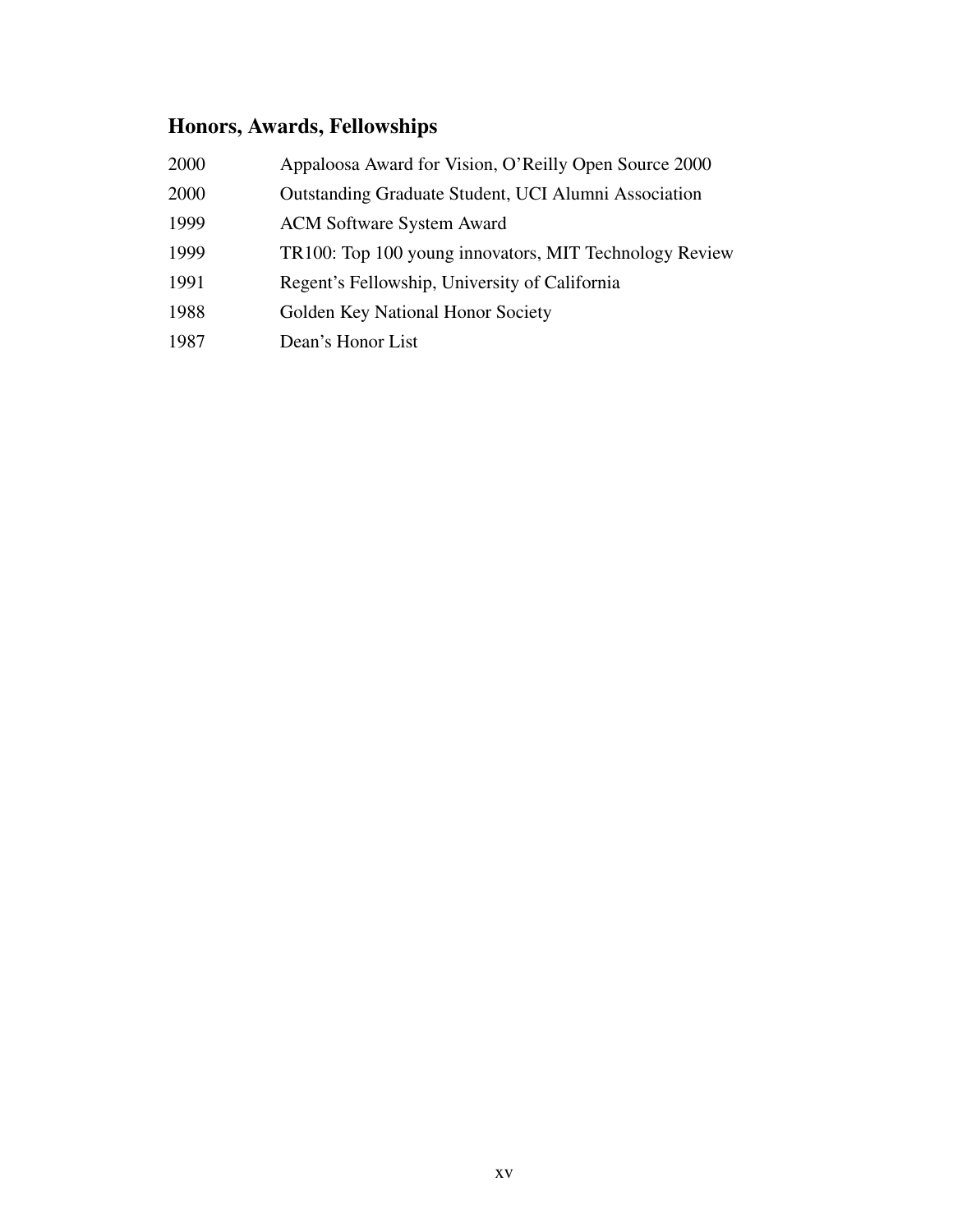## <span id="page-16-0"></span>**ABSTRACT OF THE DISSERTATION**

Architectural Styles and the Design of Network-based Software Architectures

by

Roy Thomas Fielding

Doctor of Philosophy in Information and Computer Science University of California, Irvine, 2000

Professor Richard N. Taylor, Chair

The World Wide Web has succeeded in large part because its software architecture has been designed to meet the needs of an Internet-scale distributed hypermedia system. The Web has been iteratively developed over the past ten years through a series of modifications to the standards that define its architecture. In order to identify those aspects of the Web that needed improvement and avoid undesirable modifications, a model for the modern Web architecture was needed to guide its design, definition, and deployment.

Software architecture research investigates methods for determining how best to partition a system, how components identify and communicate with each other, how information is communicated, how elements of a system can evolve independently, and how all of the above can be described using formal and informal notations. My work is motivated by the desire to understand and evaluate the architectural design of networkbased application software through principled use of architectural constraints, thereby obtaining the functional, performance, and social properties desired of an architecture. An architectural style is a named, coordinated set of architectural constraints.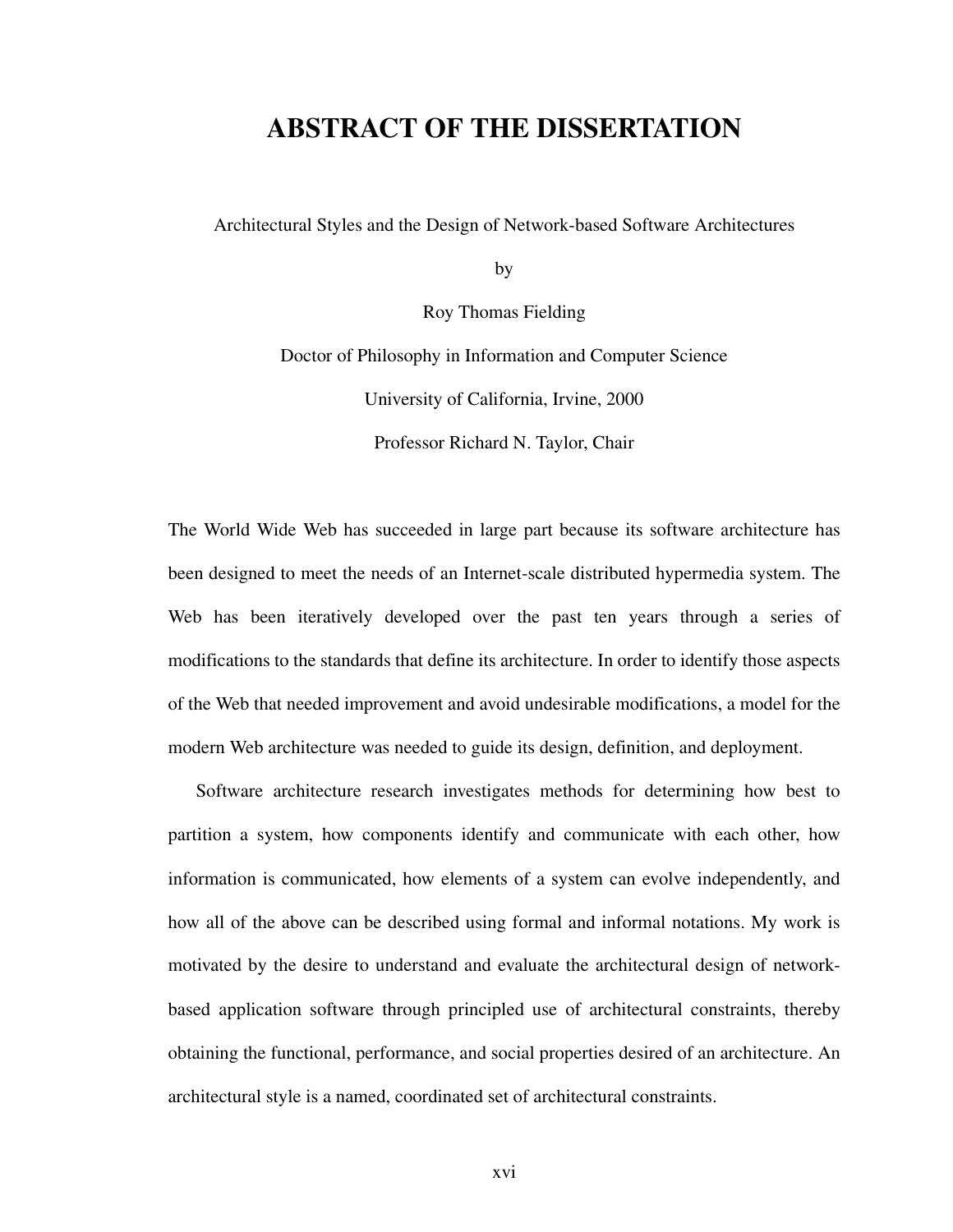This dissertation defines a framework for understanding software architecture via architectural styles and demonstrates how styles can be used to guide the architectural design of network-based application software. A survey of architectural styles for network-based applications is used to classify styles according to the architectural properties they induce on an architecture for distributed hypermedia. I then introduce the Representational State Transfer (REST) architectural style and describe how REST has been used to guide the design and development of the architecture for the modern Web.

REST emphasizes scalability of component interactions, generality of interfaces, independent deployment of components, and intermediary components to reduce interaction latency, enforce security, and encapsulate legacy systems. I describe the software engineering principles guiding REST and the interaction constraints chosen to retain those principles, contrasting them to the constraints of other architectural styles. Finally, I describe the lessons learned from applying REST to the design of the Hypertext Transfer Protocol and Uniform Resource Identifier standards, and from their subsequent deployment in Web client and server software.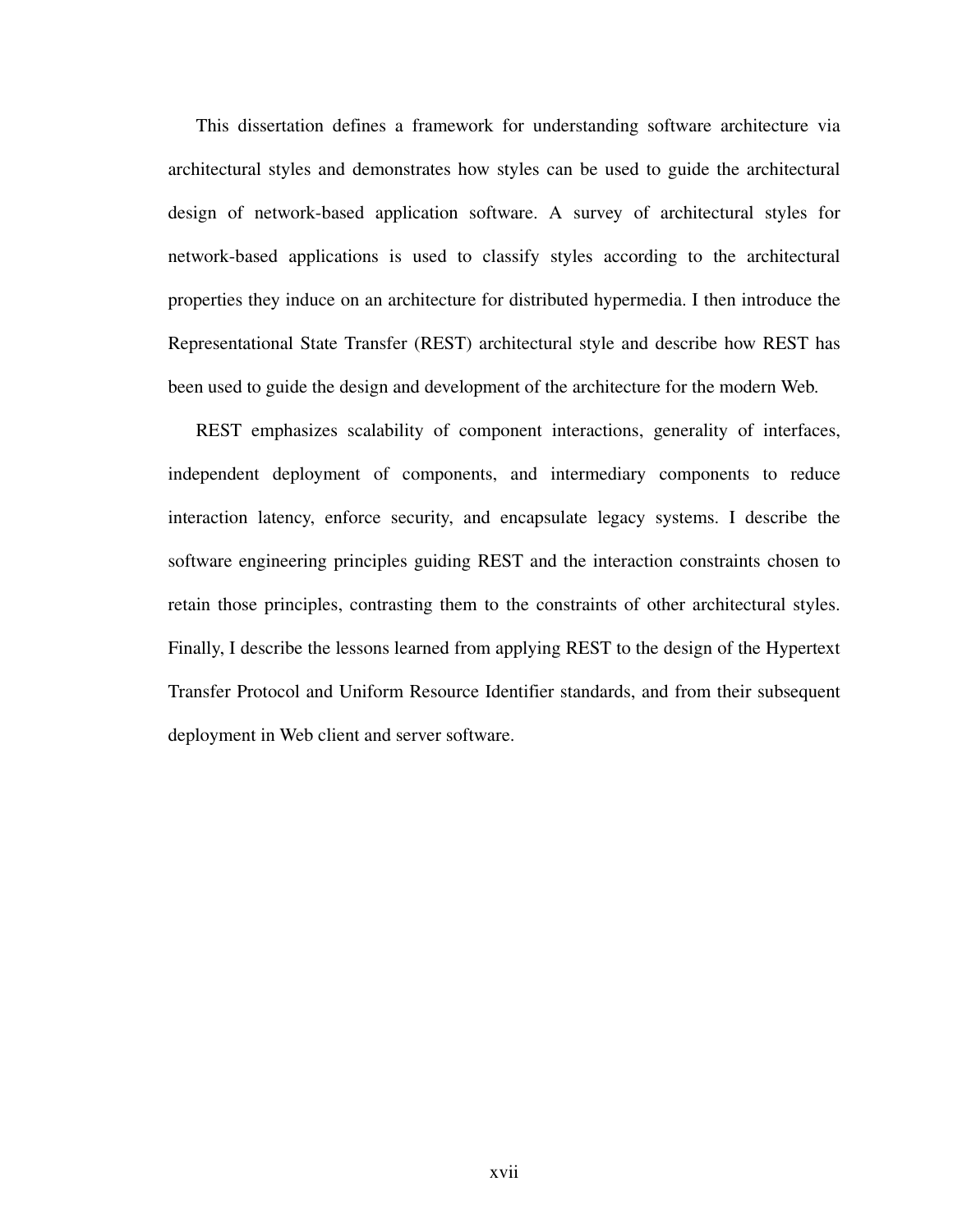## **INTRODUCTION**

<span id="page-18-0"></span>*Excuse me ... did you say 'knives'?*

— City Gent #1 (Michael Palin), The Architects Sketch [\[111](#page-177-1)]

As predicted by Perry and Wolf [\[105](#page-177-0)], software architecture has been a focal point for software engineering research in the 1990s. The complexity of modern software systems have necessitated a greater emphasis on componentized systems, where the implementation is partitioned into independent components that communicate to perform a desired task. Software architecture research investigates methods for determining how best to partition a system, how components identify and communicate with each other, how information is communicated, how elements of a system can evolve independently, and how all of the above can be described using formal and informal notations.

A good architecture is not created in a vacuum. All design decisions at the architectural level should be made within the context of the functional, behavioral, and social requirements of the system being designed, which is a principle that applies equally to both software architecture and the traditional field of building architecture. The guideline that "form follows function" comes from hundreds of years of experience with failed building projects, but is often ignored by software practitioners. The funny bit within the Monty Python sketch, cited above, is the absurd notion that an architect, when faced with the goal of designing an urban block of flats (apartments), would present a building design with all the components of a modern slaughterhouse. It might very well be the best slaughterhouse design ever conceived, but that would be of little comfort to the prospective tenants as they are whisked along hallways containing rotating knives.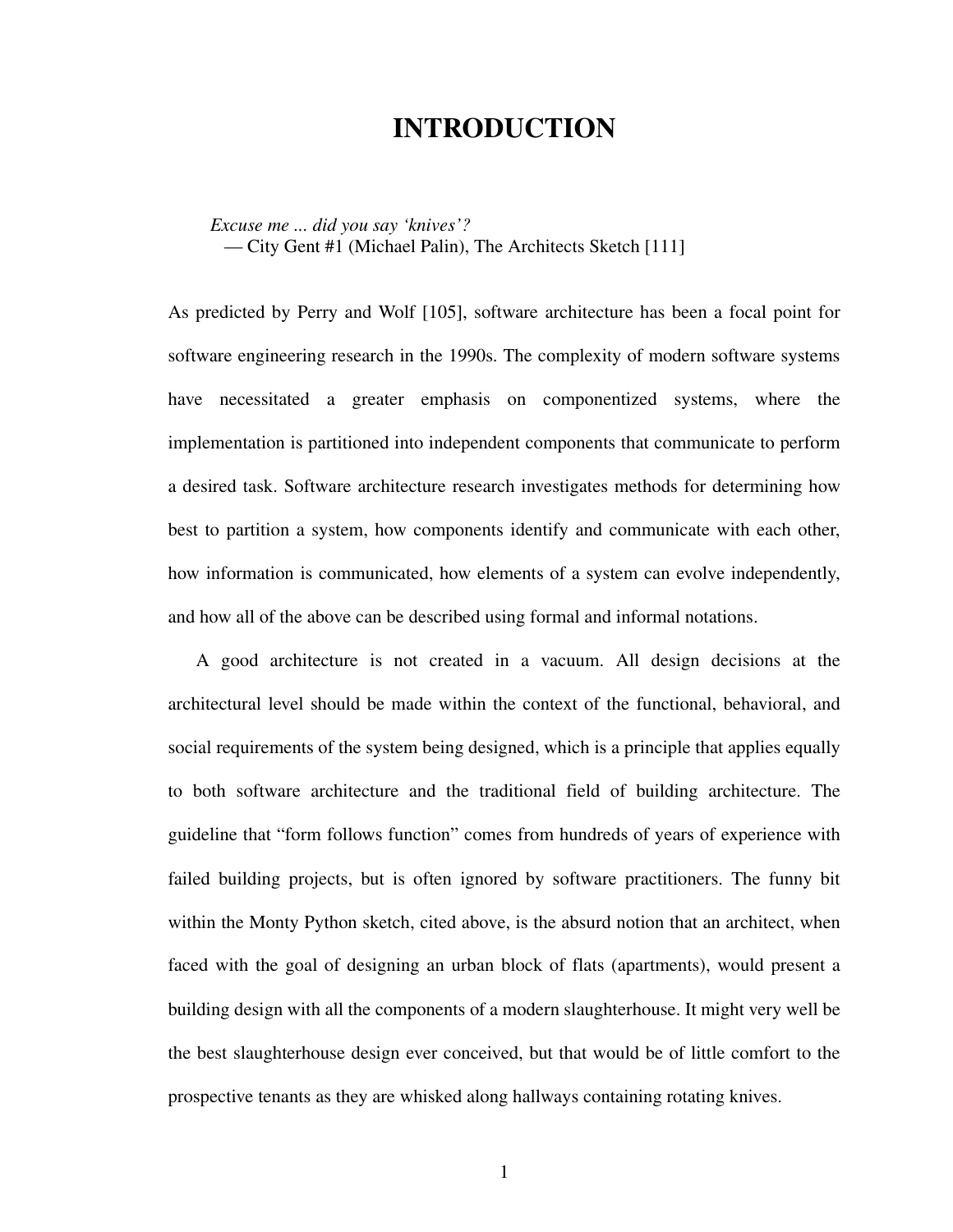The hyperbole of *The Architects Sketch* may seem ridiculous, but consider how often we see software projects begin with adoption of the latest fad in architectural design, and only later discover whether or not the system requirements call for such an architecture. Design-by-buzzword is a common occurrence. At least some of this behavior within the software industry is due to a lack of understanding of *why* a given set of architectural constraints is useful. In other words, the reasoning behind good software architectures is not apparent to designers when those architectures are selected for reuse.

This dissertation explores a junction on the frontiers of two research disciplines in computer science: software and networking. Software research has long been concerned with the categorization of software designs and the development of design methodologies, but has rarely been able to objectively evaluate the impact of various design choices on system behavior. Networking research, in contrast, is focused on the details of generic communication behavior between systems and improving the performance of particular communication techniques, often ignoring the fact that changing the interaction style of an application can have more impact on performance than the communication protocols used for that interaction. My work is motivated by the desire to understand and evaluate the architectural design of network-based application software through principled use of architectural constraints, thereby obtaining the functional, performance, and social properties desired of an architecture. When given a name, a coordinated set of architectural constraints becomes an architectural style.

The first three chapters of this dissertation define a framework for understanding software architecture via architectural styles, revealing how styles can be used to guide the architectural design of network-based application software. Common architectural styles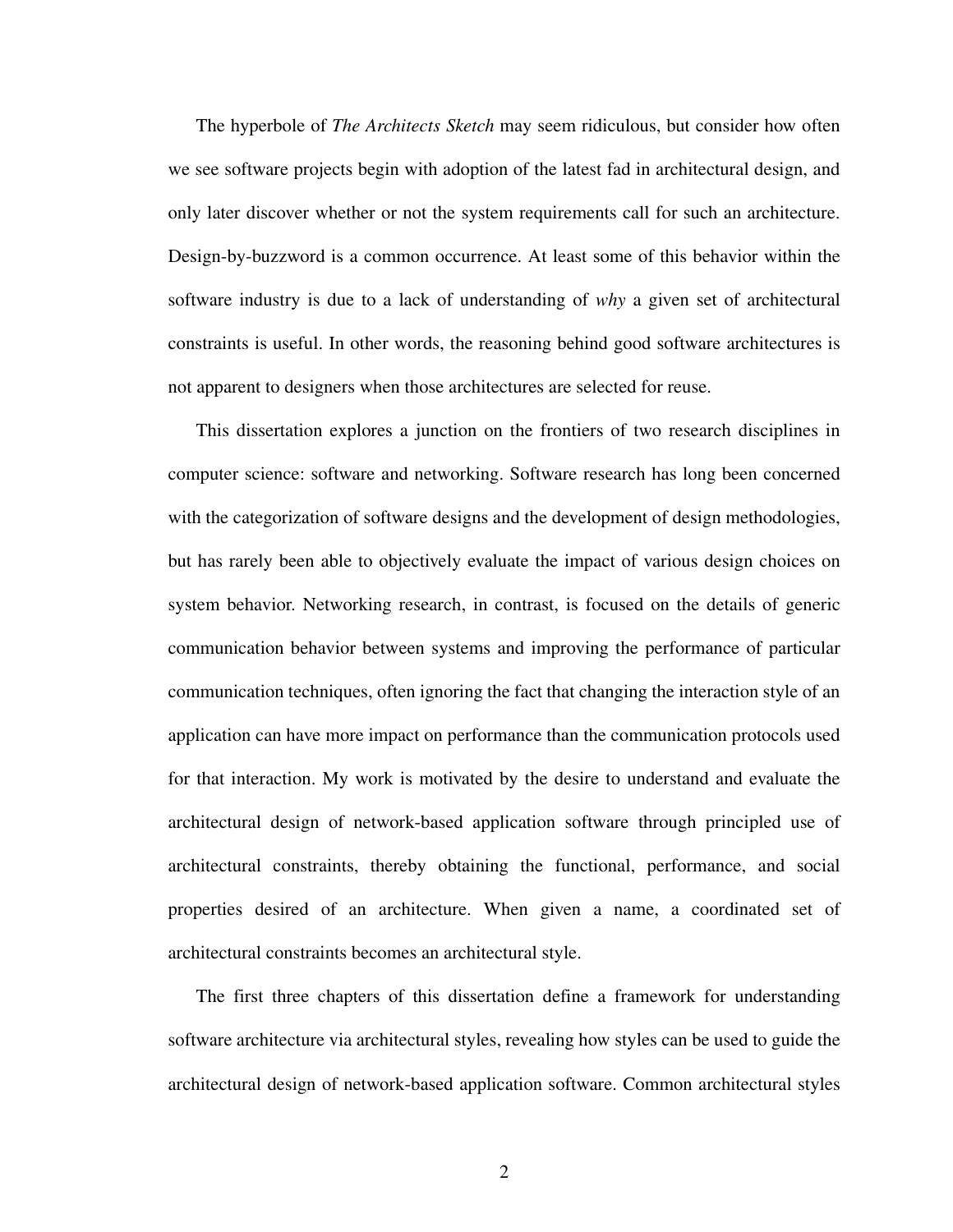are surveyed and classified according to the architectural properties they induce when applied to an architecture for network-based hypermedia. This classification is used to identify a set of architectural constraints that could be used to improve the architecture of the early World Wide Web.

Architecting the Web requires an understanding of its requirements, as we shall discuss in Chapter 4. The Web is intended to be an *Internet-scale* distributed hypermedia system, which means considerably more than just geographical dispersion. The Internet is about interconnecting information networks across organizational boundaries. Suppliers of information services must be able to cope with the demands of anarchic scalability and the independent deployment of software components. Distributed hypermedia provides a uniform means of accessing services through the embedding of action controls within the presentation of information retrieved from remote sites. An architecture for the Web must therefore be designed with the context of communicating large-grain data objects across high-latency networks and multiple trust boundaries.

Chapter 5 introduces and elaborates the Representational State Transfer (REST) architectural style for distributed hypermedia systems. REST provides a set of architectural constraints that, when applied as a whole, emphasizes scalability of component interactions, generality of interfaces, independent deployment of components, and intermediary components to reduce interaction latency, enforce security, and encapsulate legacy systems. I describe the software engineering principles guiding REST and the interaction constraints chosen to retain those principles, contrasting them to the constraints of other architectural styles.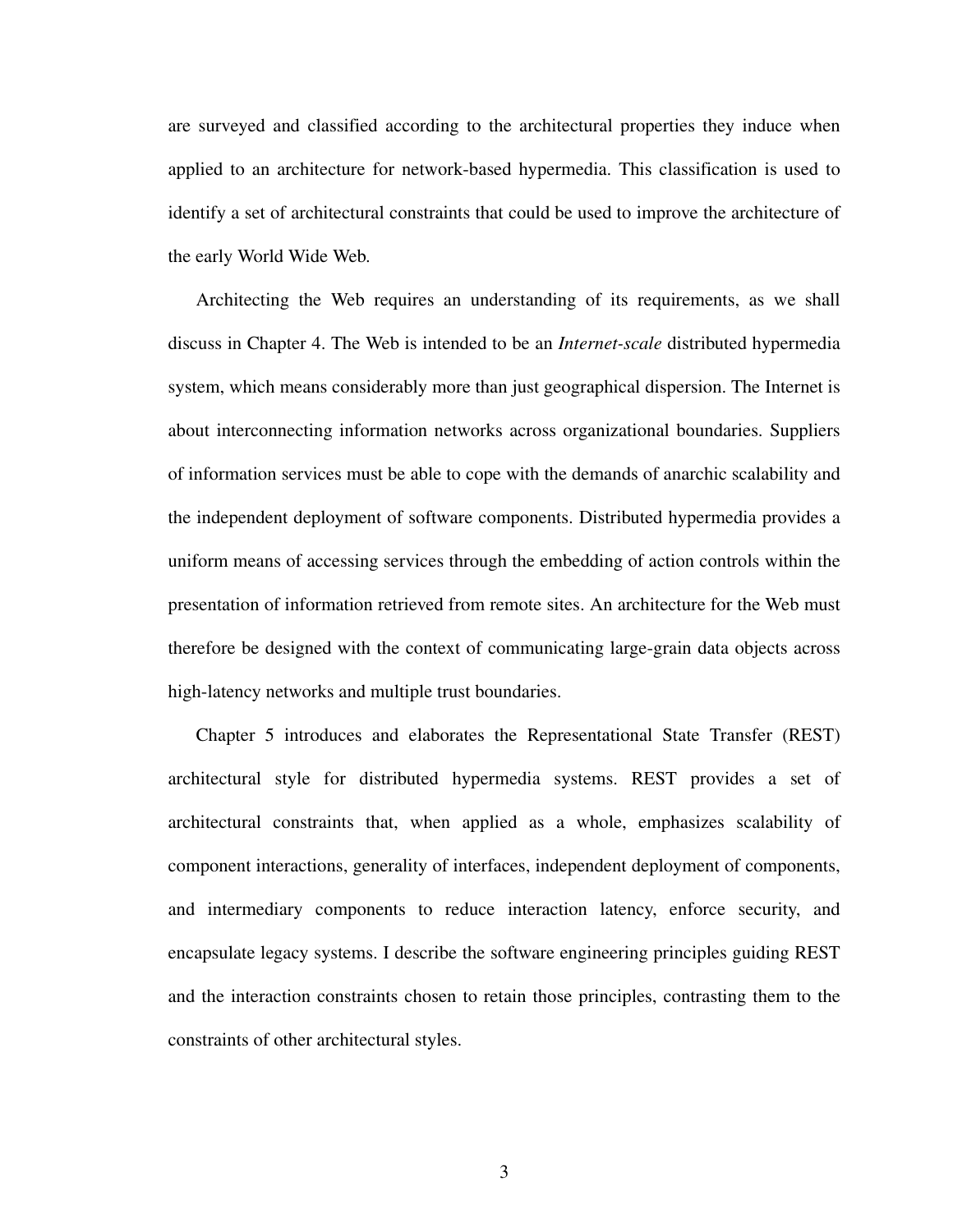Over the past six years, the REST architectural style has been used to guide the design and development of the architecture for the modern Web, as presented in Chapter 6. This work was done in conjunction with my authoring of the Internet standards for the Hypertext Transfer Protocol (HTTP) and Uniform Resource Identifiers (URI), the two specifications that define the generic interface used by all component interactions on the Web.

Like most real-world systems, not all components of the deployed Web architecture obey every constraint present in its architectural design. REST has been used both as a means to define architectural improvements and to identify architectural mismatches. Mismatches occur when, due to ignorance or oversight, a software implementation is deployed that violates the architectural constraints. While mismatches cannot be avoided in general, it is possible to identify them before they become standardized. Several mismatches within the modern Web architecture are summarized in Chapter 6, along with analyses of why they arose and how they deviate from REST.

In summary, this dissertation makes the following contributions to software research within the field of Information and Computer Science:

- a framework for understanding software architecture through architectural styles, including a consistent set of terminology for describing software architecture;
- a classification of architectural styles for network-based application software by the architectural properties they would induce when applied to the architecture for a distributed hypermedia system;
- REST, a novel architectural style for distributed hypermedia systems; and,
- application and evaluation of the REST architectural style in the design and deployment of the architecture for the modern World Wide Web.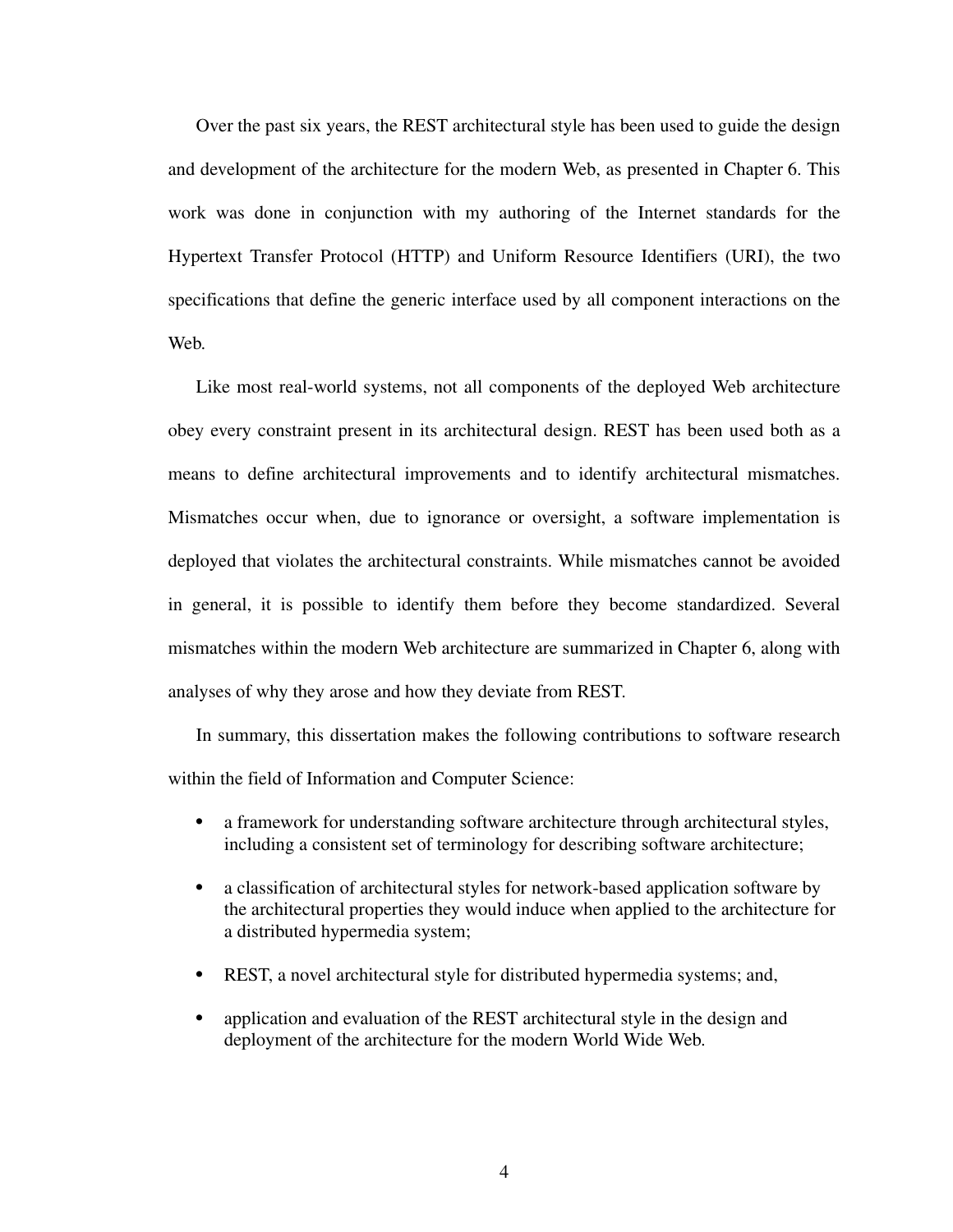# **CHAPTER 1 Software Architecture**

<span id="page-22-1"></span><span id="page-22-0"></span>In spite of the interest in software architecture as a field of research, there is little agreement among researchers as to what exactly should be included in the definition of architecture. In many cases, this has led to important aspects of architectural design being overlooked by past research. This chapter defines a self-consistent terminology for software architecture based on an examination of existing definitions within the literature and my own insight with respect to network-based application architectures. Each definition, highlighted within a box for ease of reference, is followed by a discussion of how it is derived from, or compares to, related research.

### <span id="page-22-2"></span>**1.1 Run-time Abstraction**

A **software architecture** is an abstraction of the run-time elements of a software system during some phase of its operation. A system may be composed of many levels of abstraction and many phases of operation, each with its own software architecture.

At the heart of software architecture is the principle of abstraction: hiding some of the details of a system through encapsulation in order to better identify and sustain its properties [\[117](#page-178-0)]. A complex system will contain many levels of abstraction, each with its own architecture. An architecture represents an abstraction of system behavior at that level, such that architectural elements are delineated by the abstract interfaces they provide to other elements at that level [[9\]](#page-169-1). Within each element may be found another architecture, defining the system of sub-elements that implement the behavior represented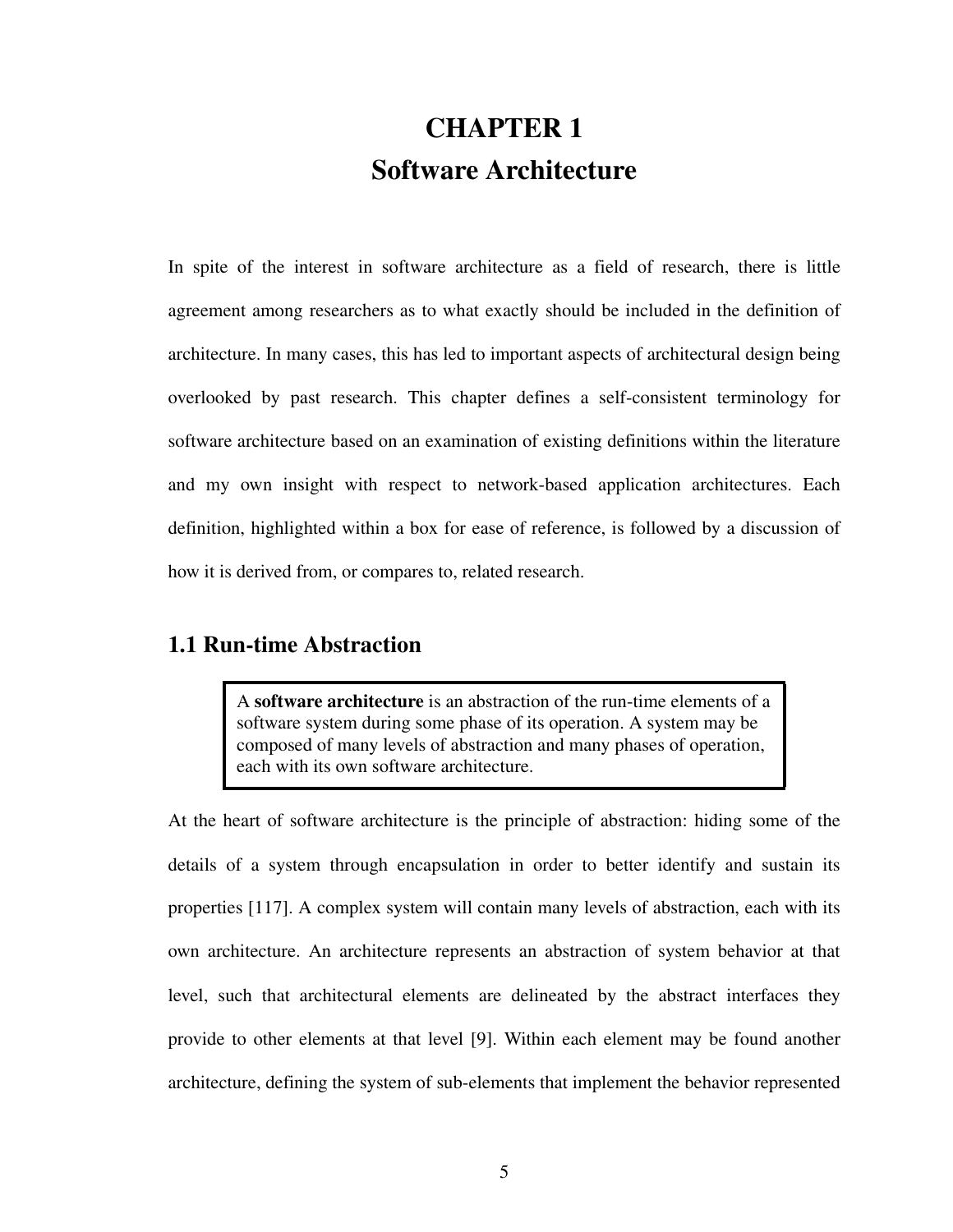by the parent element's abstract interface. This recursion of architectures continues down to the most basic system elements: those that cannot be decomposed into less abstract elements.

In addition to levels of architecture, a software system will often have multiple operational phases, such as start-up, initialization, normal processing, re-initialization, and shutdown. Each operational phase has its own architecture. For example, a configuration file will be treated as a data element during the start-up phase, but won't be considered an architectural element during normal processing, since at that point the information it contained will have already been distributed throughout the system. It may, in fact, have defined the normal processing architecture. An overall description of a system architecture must be capable of describing not only the operational behavior of the system's architecture during each phase, but also the architecture of transitions between phases.

Perry and Wolf [\[105](#page-177-0)] define processing elements as "transformers of data," while Shaw et al. [[118\]](#page-178-2) describe components as "the locus of computation and state." This is further clarified in Shaw and Clements [\[122](#page-178-1)]: "A component is a unit of software that performs some function at run-time. Examples include programs, objects, processes, and filters." This raises an important distinction between software architecture and what is typically referred to as software structure: the former is an abstraction of the run-time behavior of a software system, whereas the latter is a property of the static software source code. Although there are advantages to having the modular structure of the source code match the decomposition of behavior within a running system, there are also advantages to having independent software components be implemented using parts of the same code (e.g., shared libraries). We separate the view of software architecture from that of the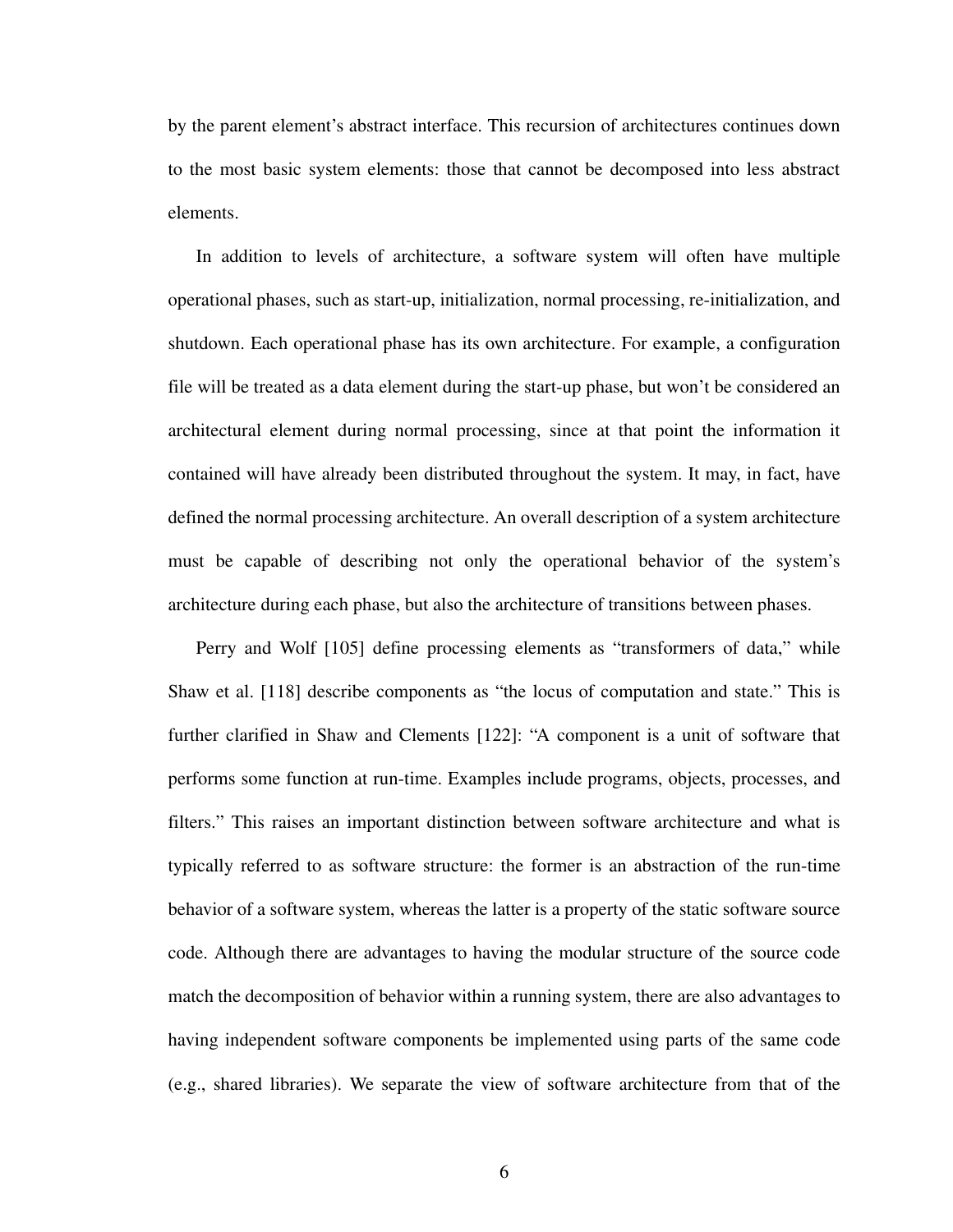source code in order to focus on the software's run-time characteristics independent of a given component's implementation. Therefore, architectural design and source code structural design, though closely related, are separate design activities. Unfortunately, some descriptions of software architecture fail to make this distinction (e.g., [\[9](#page-169-1)]).

## <span id="page-24-0"></span>**1.2 Elements**

A **software architecture** is defined by a configuration of architectural elements—components, connectors, and data—constrained in their relationships in order to achieve a desired set of architectural properties.

A comprehensive examination of the scope and intellectual basis for software architecture can be found in Perry and Wolf [\[105](#page-177-0)]. They present a model that defines a software architecture as a set of architectural *elements* that have a particular *form*, explicated by a set of *rationale*. Architectural elements include processing, data, and connecting elements. Form is defined by the properties of the elements and the relationships among the elements — that is, the constraints on the elements. The rationale provides the underlying basis for the architecture by capturing the motivation for the choice of architectural style, the choice of elements, and the form.

My definitions for software architecture are an elaborated version of those within the Perry and Wolf [[105\]](#page-177-0) model, except that I exclude rationale. Although rationale is an important aspect of software architecture research and of architectural description in particular, including it within the definition of software architecture would imply that design documentation is part of the run-time system. The presence or absence of rationale can influence the evolution of an architecture, but, once constituted, the architecture is independent of its reasons for being. Reflective systems [[80\]](#page-175-0) can use the characteristics of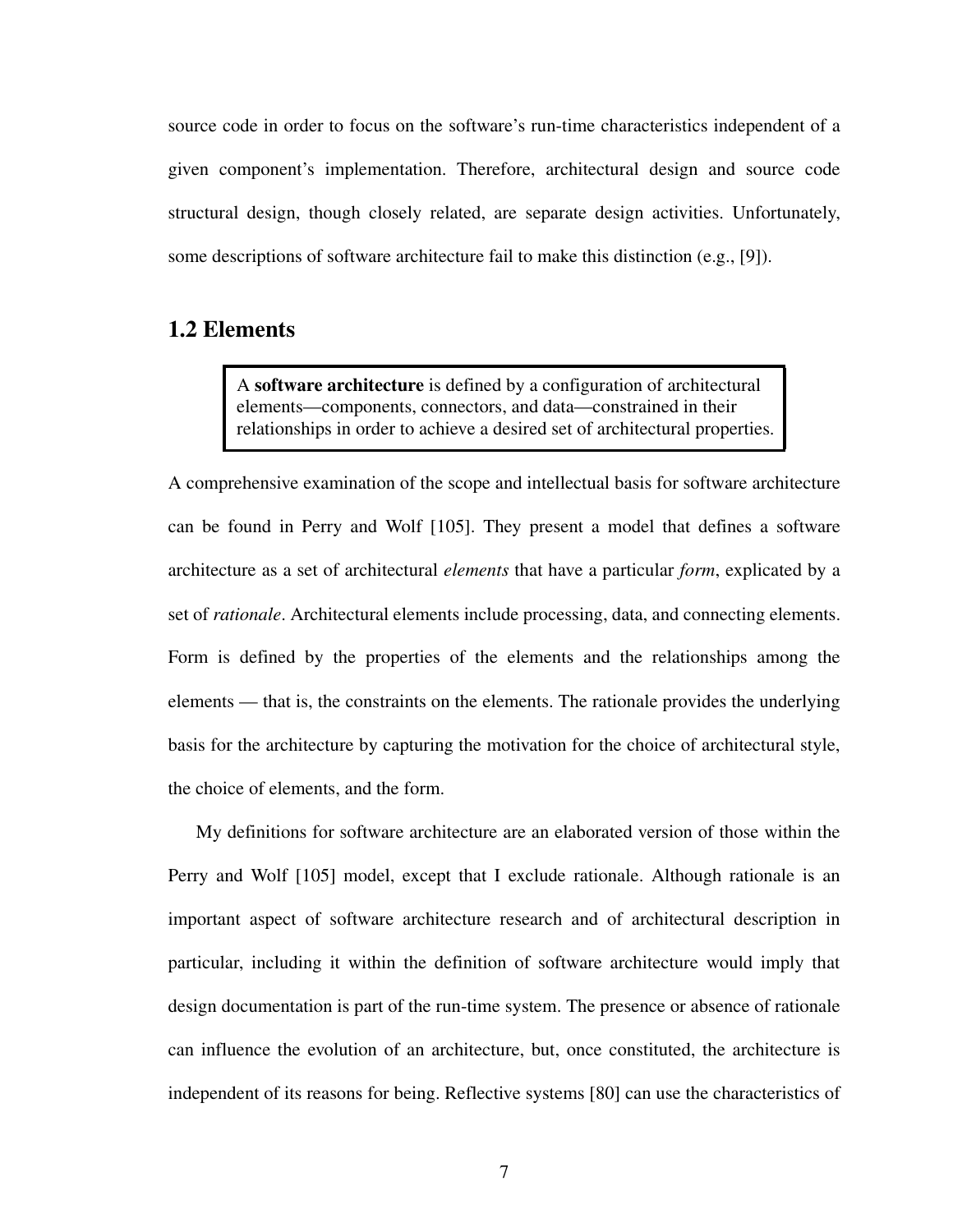past performance to change future behavior, but in doing so they are replacing one lowerlevel architecture with another lower-level architecture, rather than encompassing rationale within those architectures.

As an illustration, consider what happens to a building if its blueprints and design plans are burned. Does the building immediately collapse? No, since the properties by which the walls sustain the weight of the roof remain intact. An architecture has, by design, a set of properties that allow it to meet or exceed the system requirements. Ignorance of those properties may lead to later changes which violate the architecture, just as the replacement of a load-bearing wall with a large window frame may violate the structural stability of a building. Thus, instead of rationale, our definition of software architecture includes architectural properties. Rationale explicates those properties, and lack of rationale may result in gradual decay or degradation of the architecture over time, but the rationale itself is not part of the architecture.

A key feature of the model in Perry and Wolf [[105\]](#page-177-0) is the distinction of the various element types. *Processing elements* are those that perform transformations on data, *data elements* are those that contain the information that is used and transformed, and *connecting elements* are the glue that holds the different pieces of the architecture together. I use the more prevalent terms of *components* and *connectors* to refer to processing and connecting elements, respectively.

Garlan and Shaw [[53\]](#page-173-0) describe an architecture of a system as a collection of computational components together with a description of the interactions between these components—the connectors. This model is expanded upon in Shaw et al. [\[118](#page-178-2)]: The architecture of a software system defines that system in terms of components and of

8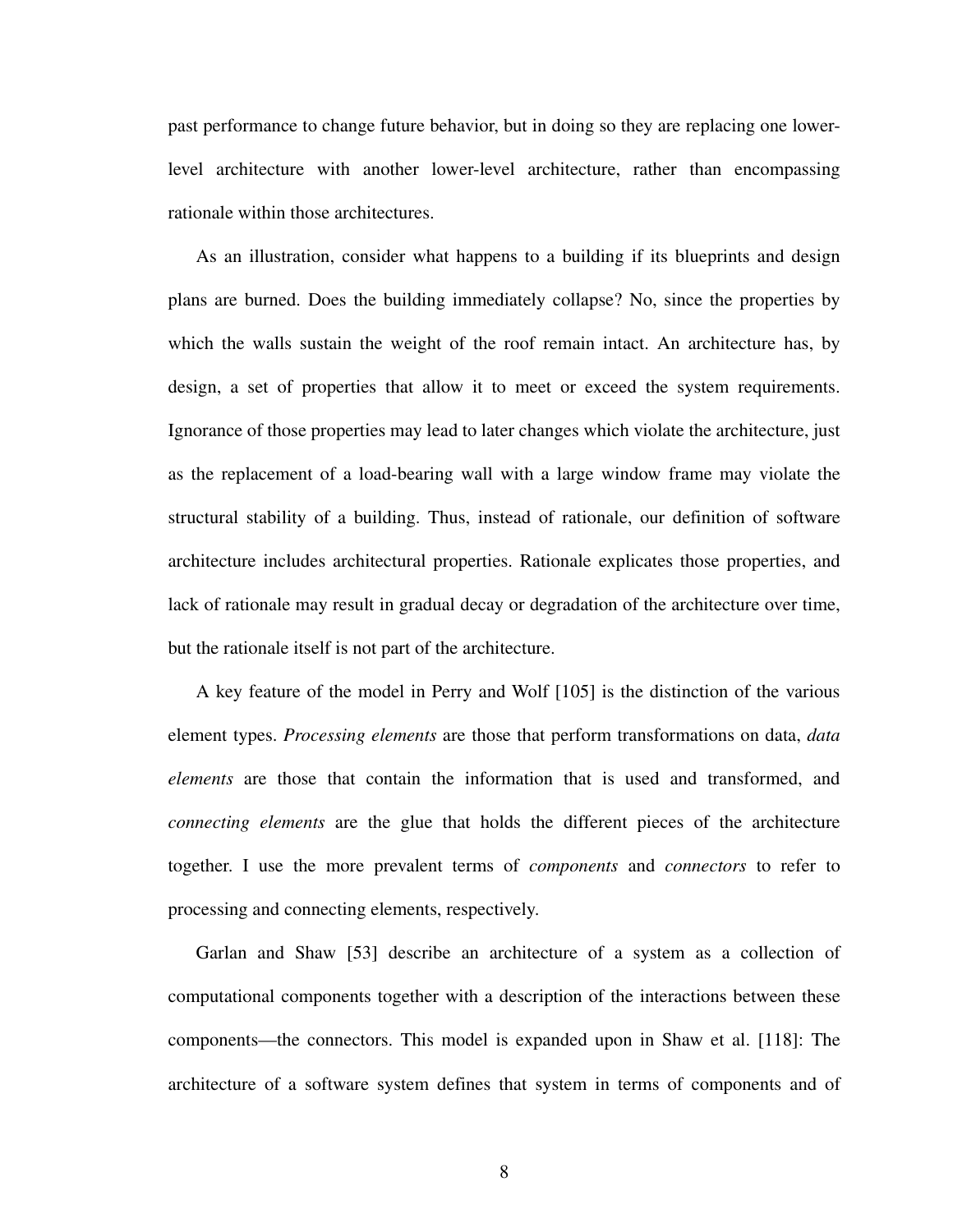interactions among those components. In addition to specifying the structure and topology of the system, the architecture shows the intended correspondence between the system requirements and elements of the constructed system. Further elaboration of this definition can be found in Shaw and Garlan [[121\]](#page-178-3).

What is surprising about the Shaw et al. [[118\]](#page-178-2) model is that, rather than defining the software's architecture as existing within the software, it is defining a description of the software's architecture as if that were the architecture. In the process, software architecture as a whole is reduced to what is commonly found in most informal architecture diagrams: boxes (components) and lines (connectors). Data elements, along with many of the dynamic aspects of real software architectures, are ignored. Such a model is incapable of adequately describing network-based software architectures, since the nature, location, and movement of data elements within the system is often the single most significant determinant of system behavior.

#### **1.2.1 Components**

A **component** is an abstract unit of software instructions and internal state that provides a transformation of data via its interface.

Components are the most easily recognized aspect of software architecture. Perry and Wolf's [[105\]](#page-177-0) processing elements are defined as those components that supply the transformation on the data elements. Garlan and Shaw [\[53](#page-173-0)] describe components simply as the elements that perform computation. Our definition attempts to be more precise in making the distinction between components and the software within connectors.

A component is an abstract unit of software instructions and internal state that provides a transformation of data via its interface. Example transformations include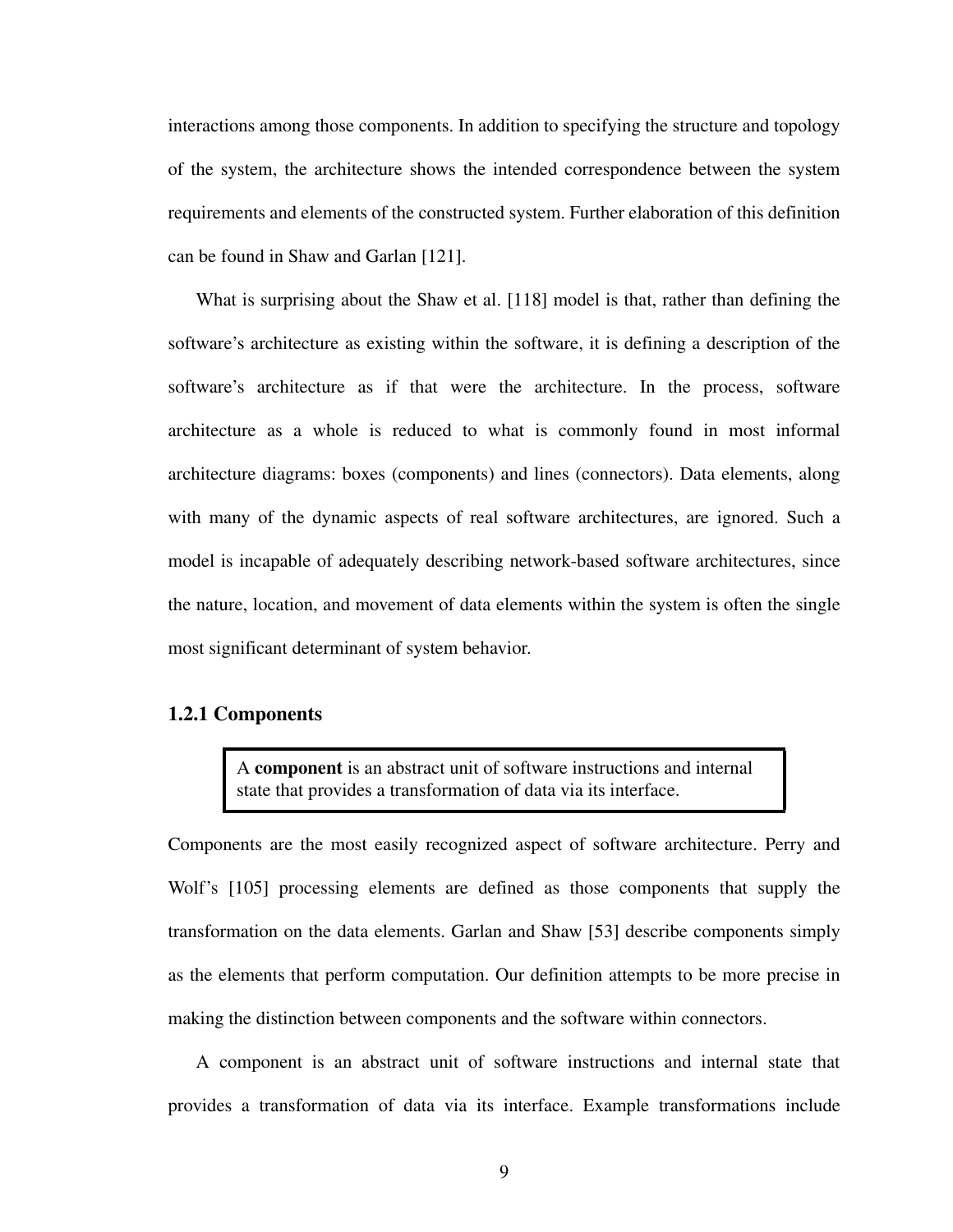loading into memory from secondary storage, performing some calculation, translating to a different format, encapsulation with other data, etc. The behavior of each component is part of the architecture insofar as that behavior can be observed or discerned from the point of view of another component [\[9](#page-169-1)]. In other words, a component is defined by its interface and the services it provides to other components, rather than by its implementation behind the interface. Parnas [\[101](#page-176-0)] would define this as the set of assumptions that other architectural elements can make about the component.

#### **1.2.2 Connectors**

A **connector** is an abstract mechanism that mediates communication, coordination, or cooperation among components.

Perry and Wolf [\[105](#page-177-0)] describe connecting elements vaguely as the glue that holds the various pieces of the architecture together. A more precise definition is provided by Shaw and Clements [[122\]](#page-178-1): A connector is an abstract mechanism that mediates communication, coordination, or cooperation among components. Examples include shared representations, remote procedure calls, message-passing protocols, and data streams.

Perhaps the best way to think about connectors is to contrast them with components. Connectors enable communication between components by transferring data elements from one interface to another without changing the data. Internally, a connector may consist of a subsystem of components that transform the data for transfer, perform the transfer, and then reverse the transformation for delivery. However, the external behavioral abstraction captured by the architecture ignores those details. In contrast, a component may, but not always will, transform data from the external perspective.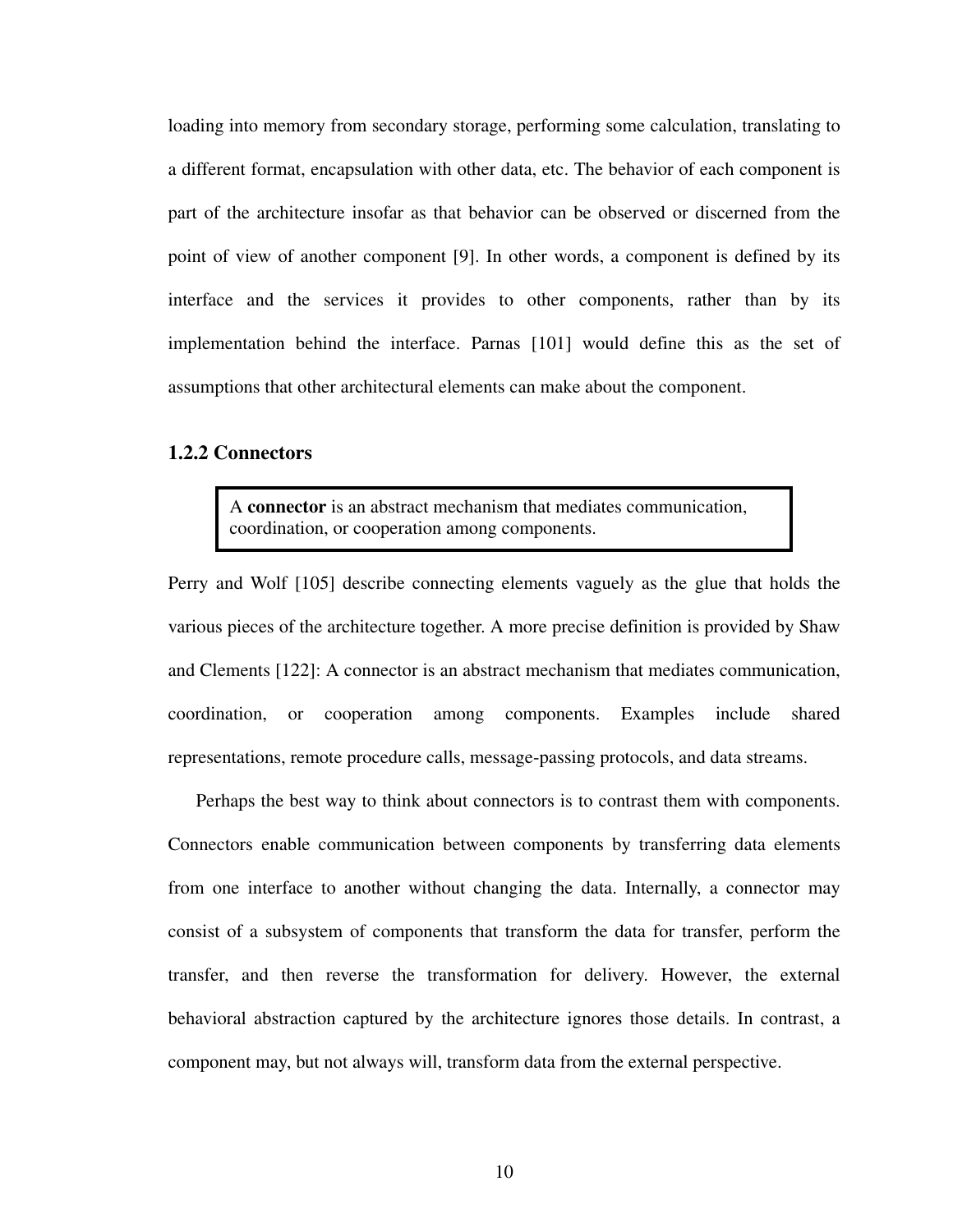#### **1.2.3 Data**

A **datum** is an element of information that is transferred from a component, or received by a component, via a connector.

As noted above, the presence of data elements is the most significant distinction between the model of software architecture defined by Perry and Wolf [[105\]](#page-177-0) and the model used by much of the research labelled software architecture [\[1](#page-169-2), [5](#page-169-3), [9,](#page-169-1) [53,](#page-173-0) [56](#page-173-1), [117](#page-178-0)[-122](#page-178-1), [128](#page-179-0)]. Boasson [\[24](#page-170-0)] criticizes current software architecture research for its emphasis on component structures and architecture development tools, suggesting that more focus should be placed on data-centric architectural modeling. Similar comments are made by Jackson [[67\]](#page-174-0).

A datum is an element of information that is transferred from a component, or received by a component, via a connector. Examples include byte-sequences, messages, marshalled parameters, and serialized objects, but do not include information that is permanently resident or hidden within a component. From the architectural perspective, a "file" is a transformation that a file system component might make from a "file name" datum received on its interface to a sequence of bytes recorded within an internally hidden storage system. Components can also generate data, as in the case of a software encapsulation of a clock or sensor.

The nature of the data elements within a network-based application architecture will often determine whether or not a given architectural style is appropriate. This is particularly evident in the comparison of mobile code design paradigms [\[50](#page-172-0)], where the choice must be made between interacting with a component directly or transforming the component into a data element, transferring it across a network, and then transforming it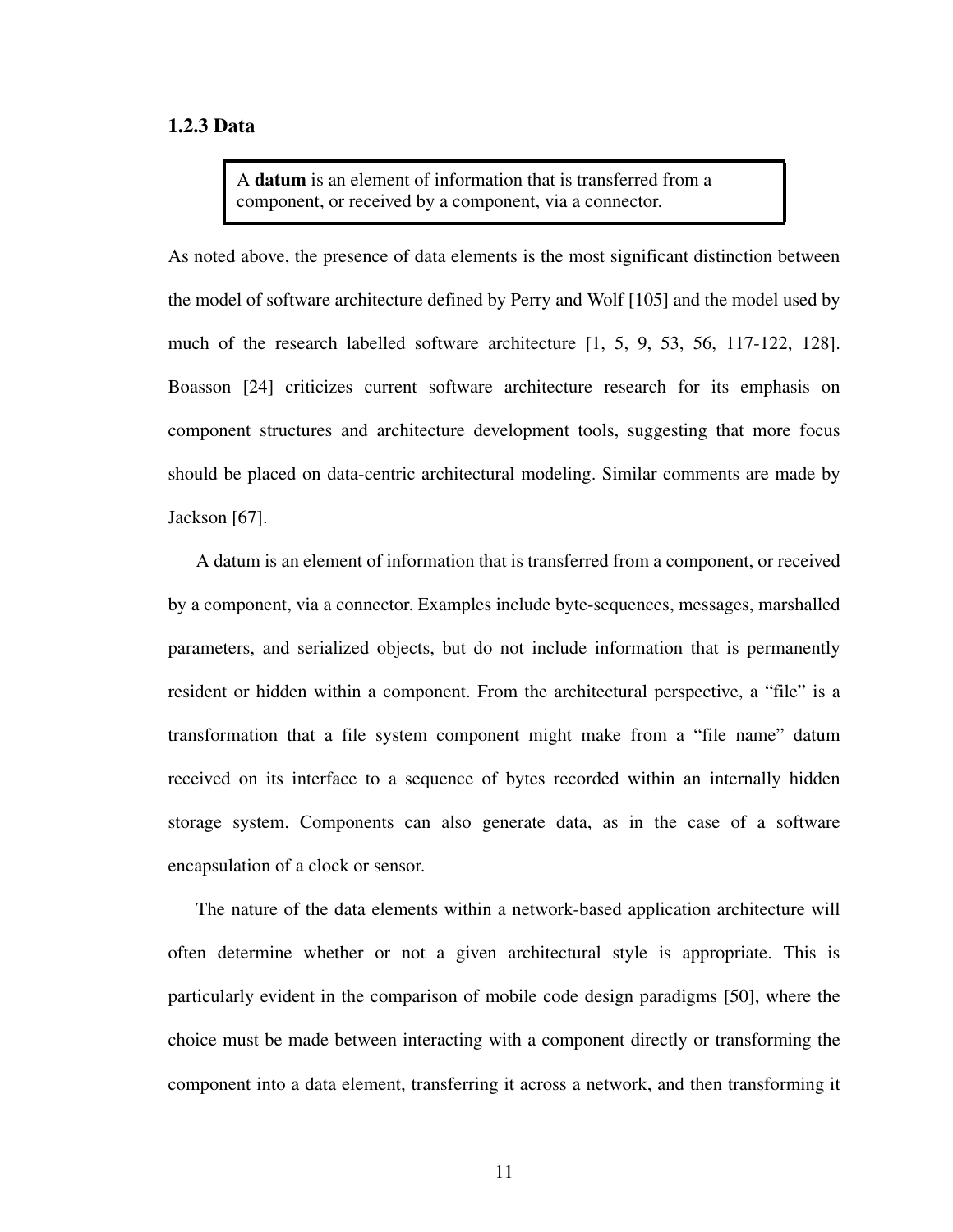back to a component that can be interacted with locally. It is impossible to evaluate such an architecture without considering data elements at the architectural level.

## <span id="page-29-0"></span>**1.3 Configurations**

A **configuration** is the structure of architectural relationships among components, connectors, and data during a period of system run-time.

Abowd et al. [[1](#page-169-2)] define architectural description as supporting the description of systems in terms of three basic syntactic classes: components, which are the locus of computation; connectors, which define the interactions between components; and configurations, which are collections of interacting components and connectors. Various style-specific concrete notations may be used to represent these visually, facilitate the description of legal computations and interactions, and constrain the set of desirable systems.

Strictly speaking, one might think of a configuration as being equivalent to a set of specific constraints on component interaction. For example, Perry and Wolf [[105\]](#page-177-0) include topology in their definition of architectural form relationships. However, separating the active topology from more general constraints allows an architect to more easily distinguish the active configuration from the potential domain of all legitimate configurations. Additional rationale for distinguishing configurations within architectural description languages is presented in Medvidovic and Taylor [[86\]](#page-175-1).

## <span id="page-29-1"></span>**1.4 Properties**

The set of architectural properties of a software architecture includes all properties that derive from the selection and arrangement of components, connectors, and data within the system. Examples include both the functional properties achieved by the system and non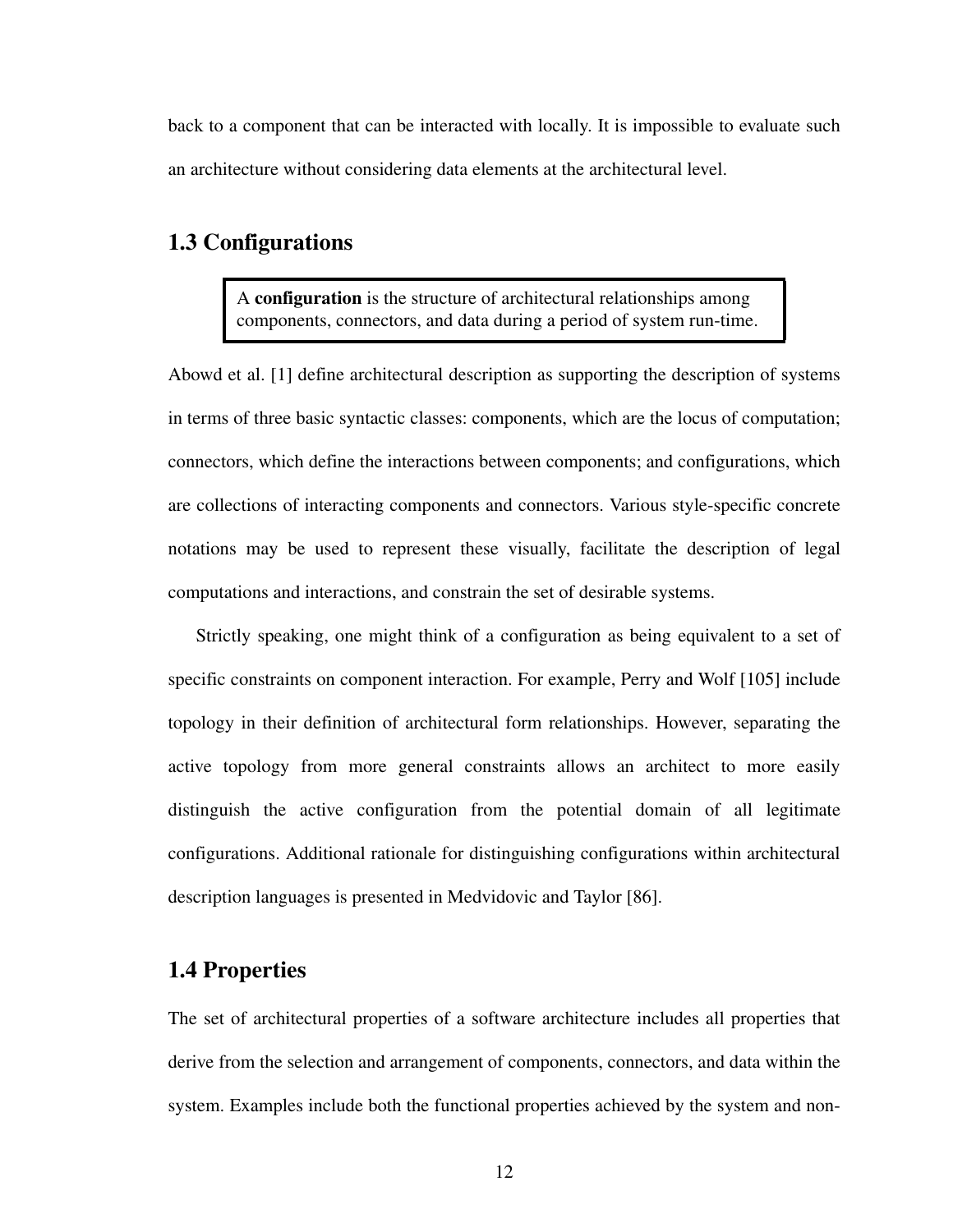functional properties, such as relative ease of evolution, reusability of components, efficiency, and dynamic extensibility, often referred to as quality attributes [\[9](#page-169-1)].

Properties are induced by the set of constraints within an architecture. Constraints are often motivated by the application of a software engineering principle [[58\]](#page-173-2) to an aspect of the architectural elements. For example, the *uniform pipe-and-filter* style obtains the qualities of reusability of components and configurability of the application by applying generality to its component interfaces — constraining the components to a single interface type. Hence, the architectural constraint is "uniform component interface," motivated by the generality principle, in order to obtain two desirable qualities that will become the architectural properties of reusable and configurable components when that style is instantiated within an architecture.

The goal of architectural design is to create an architecture with a set of architectural properties that form a superset of the system requirements. The relative importance of the various architectural properties depends on the nature of the intended system. [Section 2.3](#page-45-1) examines the properties that are of particular interest to network-based application architectures.

## <span id="page-30-0"></span>**1.5 Styles**

An **architectural style** is a coordinated set of architectural constraints that restricts the roles/features of architectural elements and the allowed relationships among those elements within any architecture that conforms to that style.

Since an architecture embodies both functional and non-functional properties, it can be difficult to directly compare architectures for different types of systems, or for even the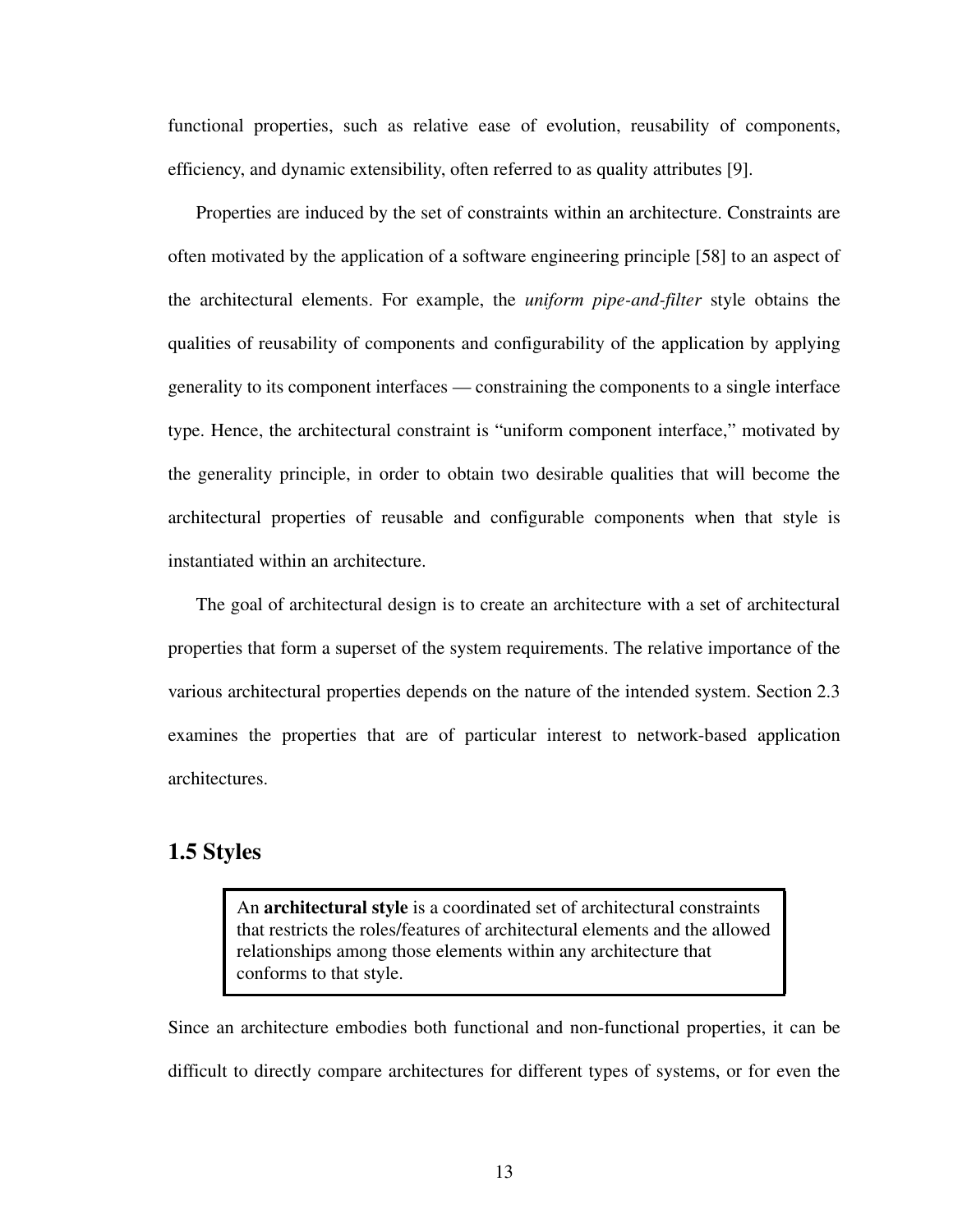same type of system set in different environments. Styles are a mechanism for categorizing architectures and for defining their common characteristics [[38\]](#page-172-1). Each style provides an abstraction for the interactions of components, capturing the essence of a pattern of interaction by ignoring the incidental details of the rest of the architecture [[117\]](#page-178-0).

Perry and Wolf [\[105](#page-177-0)] define architectural style as an abstraction of element types and formal aspects from various specific architectures, perhaps concentrating on only certain aspects of an architecture. An architectural style encapsulates important decisions about the architectural elements and emphasizes important constraints on the elements and their relationships. This definition allows for styles that focus only on the connectors of an architecture, or on specific aspects of the component interfaces.

In contrast, Garlan and Shaw [[53\]](#page-173-0), Garlan et al. [\[56](#page-173-1)], and Shaw and Clements [\[122](#page-178-1)] all define style in terms of a pattern of interactions among typed components. Specifically, an architectural style determines the vocabulary of components and connectors that can be used in instances of that style, together with a set of constraints on how they can be combined [\[53](#page-173-0)]. This restricted view of architectural styles is a direct result of their definition of software architecture — thinking of architecture as a formal description, rather than as a running system, leads to abstractions based only in the shared patterns of box and line diagrams. Abowd et al. [\[1](#page-169-2)] go further and define this explicitly as viewing the collection of conventions that are used to interpret a class of architectural descriptions as defining an architectural style.

New architectures can be defined as instances of specific styles [\[38](#page-172-1)]. Since architectural styles may address different aspects of software architecture, a given

14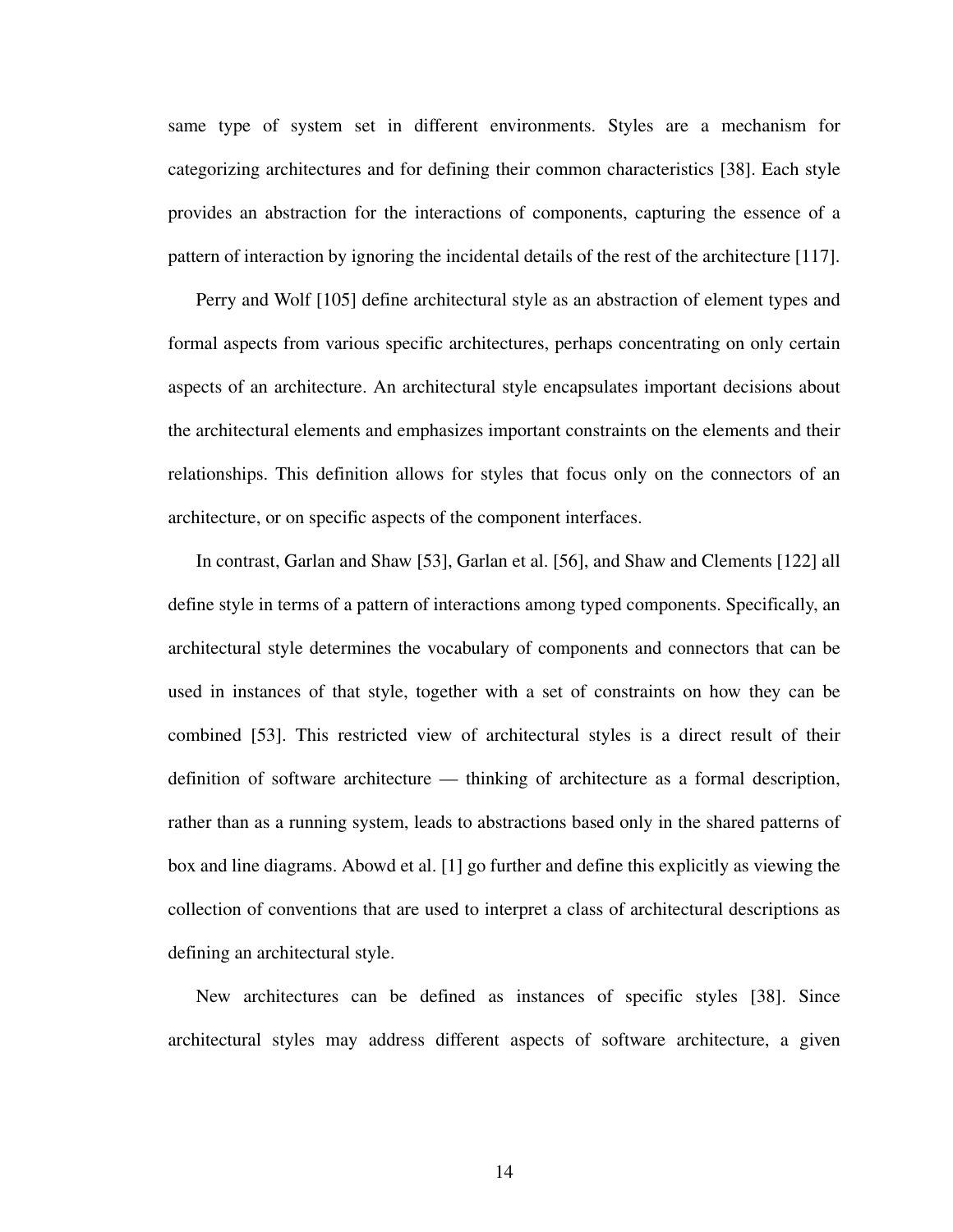architecture may be composed of multiple styles. Likewise, a hybrid style can be formed by combining multiple basic styles into a single coordinated style.

Some architectural styles are often portrayed as "silver bullet" solutions for all forms of software. However, a good designer should select a style that matches the needs of the particular problem being solved [[119\]](#page-178-4). Choosing the right architectural style for a network-based application requires an understanding of the problem domain [[67\]](#page-174-0) and thereby the communication needs of the application, an awareness of the variety of architectural styles and the particular concerns they address, and the ability to anticipate the sensitivity of each interaction style to the characteristics of network-based communication [[133\]](#page-179-1).

Unfortunately, using the term style to refer to a coordinated set of constraints often leads to confusion. This usage differs substantially from the etymology of *style*, which would emphasize personalization of the design process. Loerke [[76\]](#page-175-2) devotes a chapter to denigrating the notion that personal stylistic concerns have any place in the work of a professional architect. Instead, he describes styles as the critics' view of past architecture, where the available choice of materials, the community culture, or the ego of the local ruler were responsible for the architectural style, not the designer. In other words, Loerke views the real source of style in traditional building architecture to be the set of constraints applied to the design, and attaining or copying a specific style should be the least of the designer's goals. Since referring to a named set of constraints as a style makes it easier to communicate the characteristics of common constraints, we use architectural styles as a method of abstraction, rather than as an indicator of personalized design.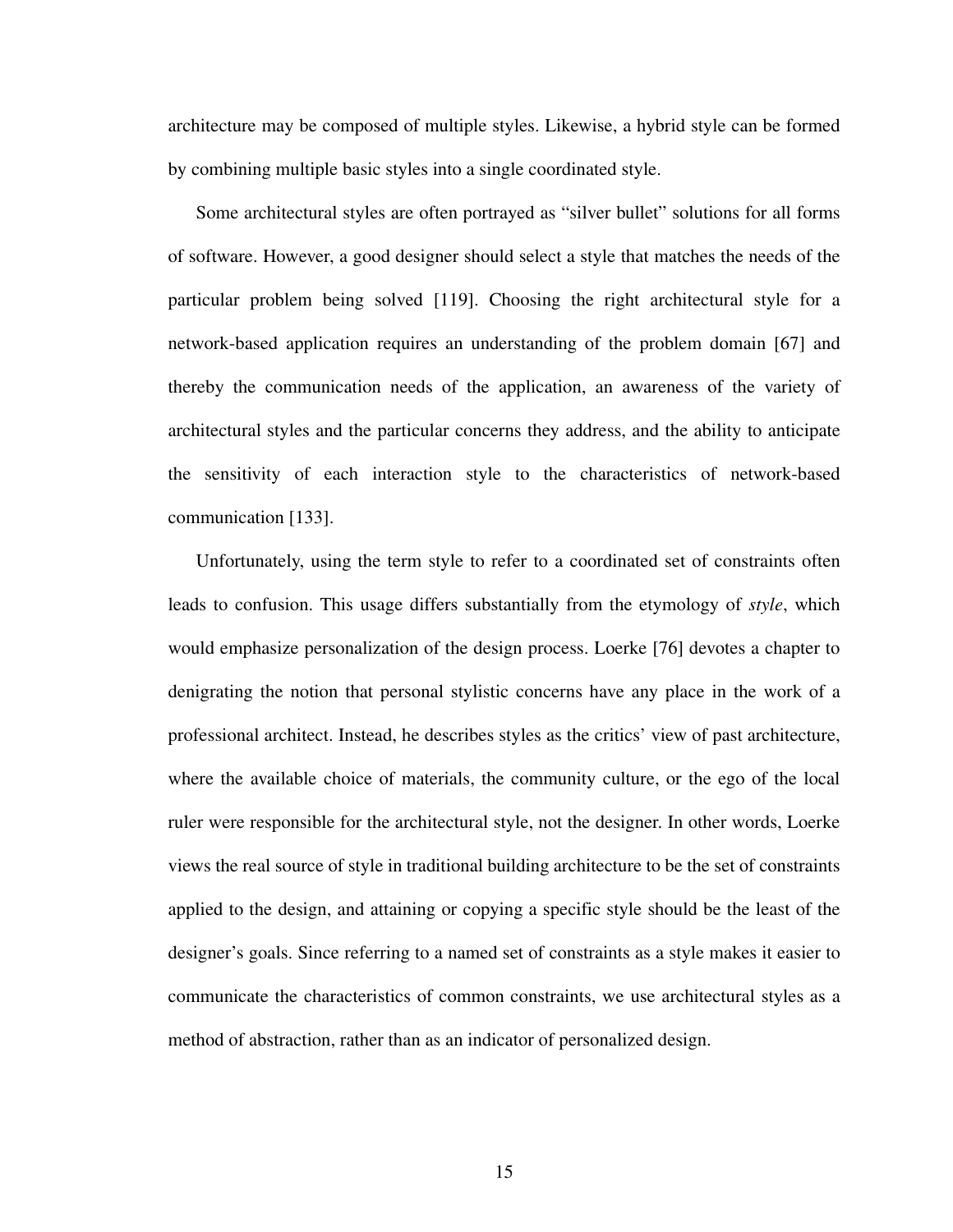## <span id="page-33-0"></span>**1.6 Patterns and Pattern Languages**

In parallel with the software engineering research in architectural styles, the objectoriented programming community has been exploring the use of design patterns and pattern languages to describe recurring abstractions in object-based software development. A design pattern is defined as an important and recurring system construct. A pattern language is a system of patterns organized in a structure that guides the patterns' application [\[70](#page-174-1)]. Both concepts are based on the writings of Alexander et al. [\[3](#page-169-4), [4\]](#page-169-5) with regard to building architecture.

The design space of patterns includes implementation concerns specific to the techniques of object-oriented programming, such as class inheritance and interface composition, as well as the higher-level design issues addressed by architectural styles [\[51](#page-173-3)]. In some cases, architectural style descriptions have been recast as architectural patterns [[120\]](#page-178-5). However, a primary benefit of patterns is that they can describe relatively complex protocols of interactions between objects as a single abstraction [[91\]](#page-176-1), thus including both constraints on behavior and specifics of the implementation. In general, a pattern, or pattern language in the case of multiple integrated patterns, can be thought of as a recipe for implementing a desired set of interactions among objects. In other words, a pattern defines a process for solving a problem by following a path of design and implementation choices [\[34](#page-171-0)].

Like software architectural styles, the software patterns research has deviated somewhat from its origin in building architecture. Indeed, Alexander's notion of patterns centers not on recurring arrangements of architectural elements, but rather on the recurring pattern of events—human activity and emotion—that take place within a space, with the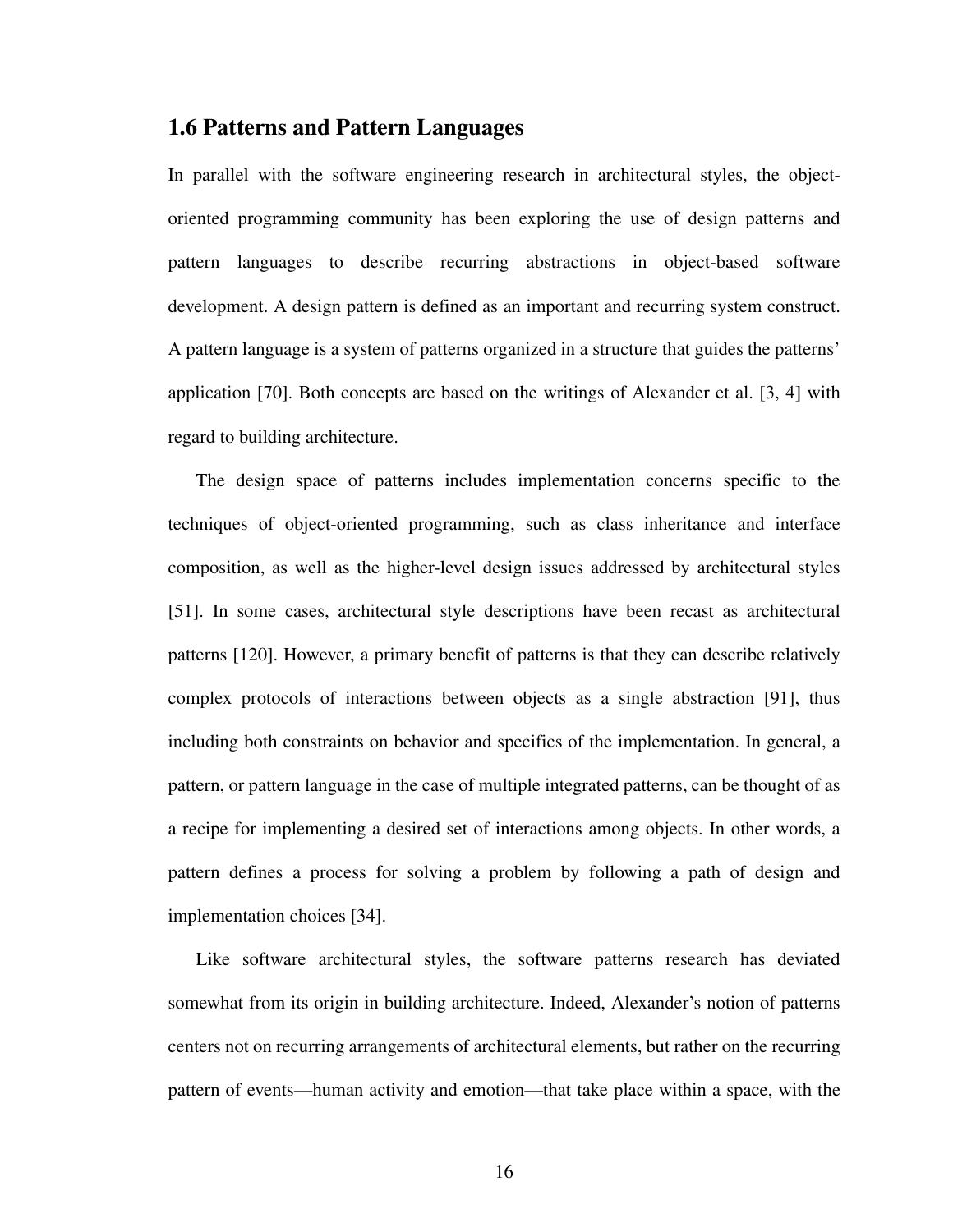understanding that a pattern of events cannot be separated from the space where it occurs [\[3](#page-169-4)]. Alexander's design philosophy is to identify patterns of life that are common to the target culture and determine what architectural constraints are needed to differentiate a given space such that it enables the desired patterns to occur naturally. Such patterns exist at multiple levels of abstraction and at all scales.

*As an element in the world, each pattern is a relationship between a certain context, a certain system of forces which occurs repeatedly in that context, and a certain spatial configuration which allows these forces to resolve themselves. As an element of language, a pattern is an instruction, which shows how this spatial configuration can be used, over and over again, to resolve the given system of forces, wherever the context makes it relevant.*

*The pattern is, in short, at the same time a thing, which happens in the world, and the rule which tells us how to create that thing, and when we must create it. It is both a process and a thing; both a description of a thing which is alive, and a description of the process which will generate that thing. [\[3](#page-169-4)]*

In many ways, Alexander's patterns have more in common with software architectural styles than the design patterns of OOPL research. An architectural style, as a coordinated set of constraints, is applied to a design space in order to induce the architectural properties that are desired of the system. By applying a style, an architect is differentiating the software design space in the hope that the result will better match the forces inherent in the application, thus leading to system behavior that enhances the natural pattern rather than conflicting with it.

### <span id="page-34-0"></span>**1.7 Views**

*An architectural viewpoint is often application-specific and varies widely based on the application domain. ... we have seen architectural viewpoints that address a variety of issues, including: temporal issues, state and control approaches, data representation, transaction life cycle, security safeguards, and peak demand and graceful degradation. No doubt there are many more possible viewpoints. [\[70](#page-174-1)]*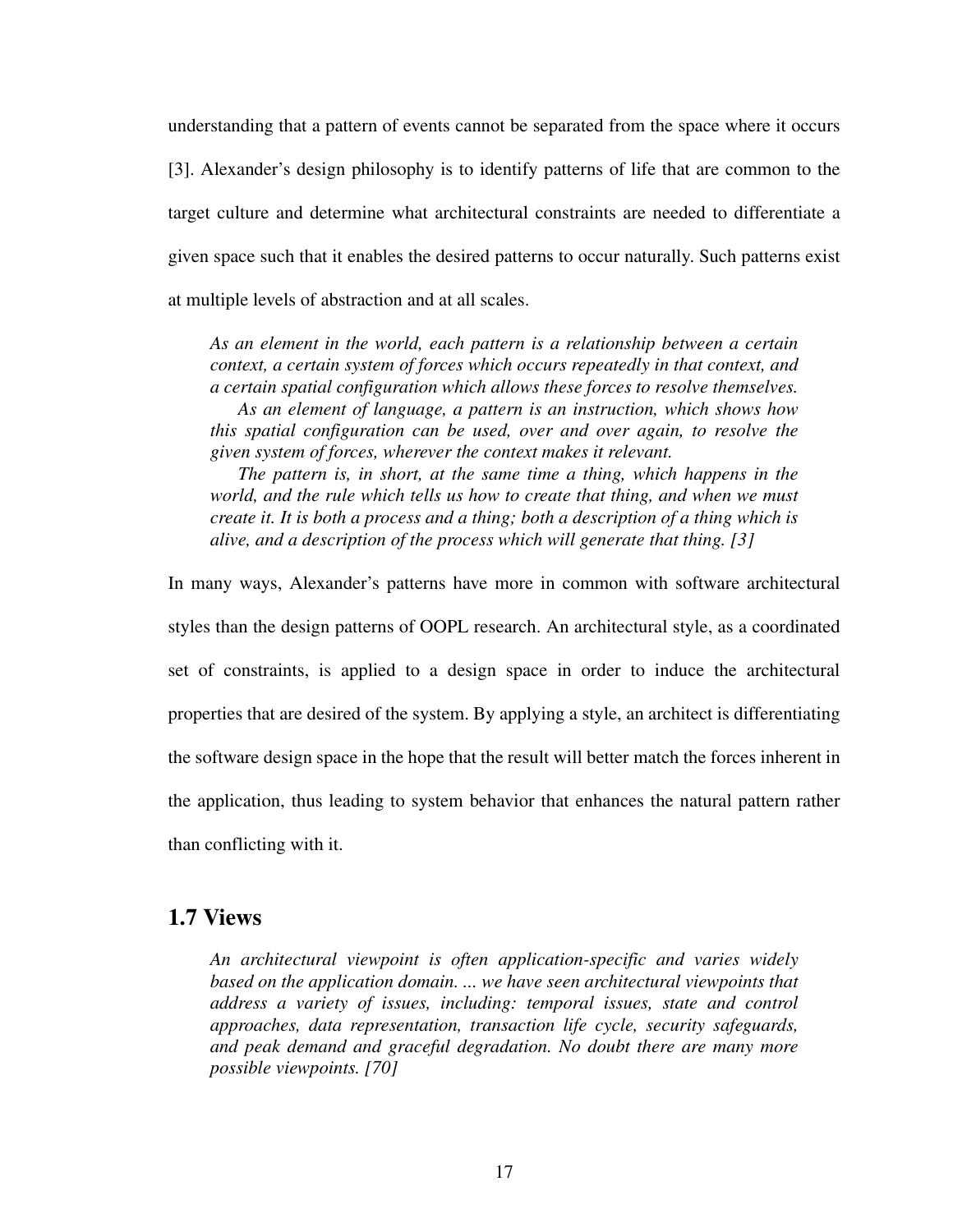In addition to the many architectures within a system, and the many architectural styles from which the architectures are composed, it is also possible to view an architecture from many different perspectives. Perry and Wolf [\[105](#page-177-0)] describe three important views in software architecture: processing, data, and connection views. A process view emphasizes the data flow through the components and some aspects of the connections among the components with respect to the data. A data view emphasizes the processing flow, with less emphasis on the connectors. A connection view emphasizes the relationship between components and the state of communication.

Multiple architectural views are common within case studies of specific architectures [\[9](#page-169-1)]. One architectural design methodology, the 4+1 View Model [[74\]](#page-174-2), organizes the description of a software architecture using five concurrent views, each of which addresses a specific set of concerns.

### <span id="page-35-0"></span>**1.8 Related Work**

I include here only those areas of research that define software architecture or describe software architectural styles. Other areas for software architecture research include architectural analysis techniques, architecture recovery and re-engineering, tools and environments for architectural design, architecture refinement from specification to implementation, and case studies of deployed software architectures [[55\]](#page-173-4). Related work in the areas of style classification, distributed process paradigms, and middleware are discussed in [Chapter 3](#page-55-3).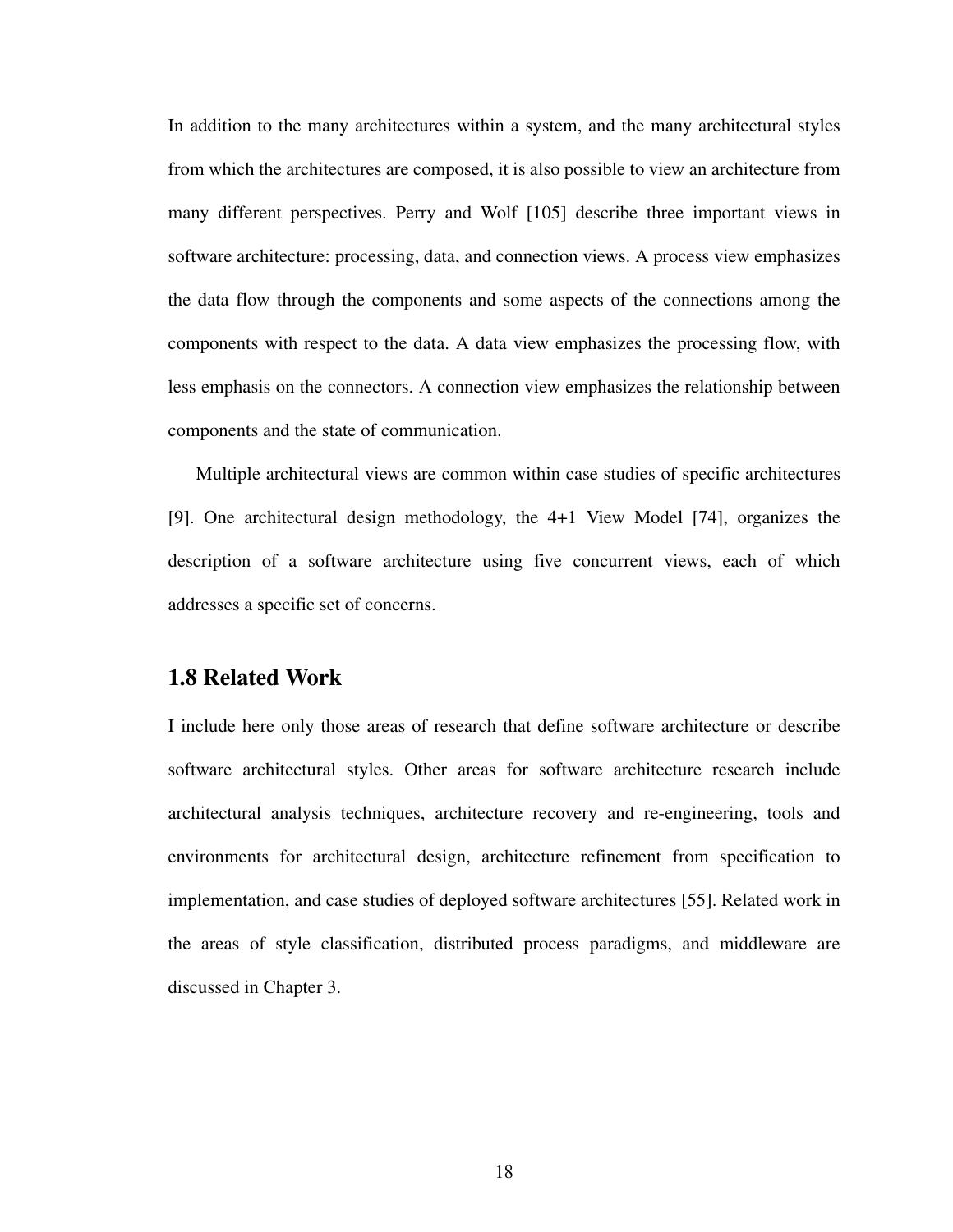### **1.8.1 Design Methodologies**

Most early research on software architecture was concentrated on design methodologies. For example, object-oriented design [\[25](#page-171-0)] advocates a way to structure problems that leads naturally to an object-based architecture (or, more accurately, does not lead naturally to any other form of architecture). One of the first design methodologies to emphasize design at the architectural level is Jackson System Development [[30](#page-171-1)]. JSD intentionally structures the analysis of a problem so that it leads to a style of architecture that combines pipe-and-filter (data flow) and process control constraints. These design methodologies tend to produce only one style of architecture.

There has been some initial work investigating methodologies for the analysis and development of architectures. Kazman et al. have described design methods for eliciting the architectural aspects of a design through scenario-based analysis with SAAM [[68\]](#page-174-0) and architectural trade-off analysis via ATAM [[69\]](#page-174-1). Shaw [[119\]](#page-178-1) compares a variety of boxand-arrow designs for an automobile cruise control system, each done using a different design methodology and encompassing several architectural styles.

### **1.8.2 Handbooks for Design, Design Patterns, and Pattern Languages**

Shaw [[117\]](#page-178-0) advocates the development of architectural handbooks along the same lines as traditional engineering disciplines. The object-oriented programming community has taken the lead in producing catalogs of design patterns, as exemplified by the "Gang of Four" book [[51\]](#page-173-0) and the essays edited by Coplien and Schmidt [[33\]](#page-171-2).

Software design patterns tend to be more problem-oriented than architectural styles. Shaw [[120\]](#page-178-2) presents eight example architectural patterns based on the architectural styles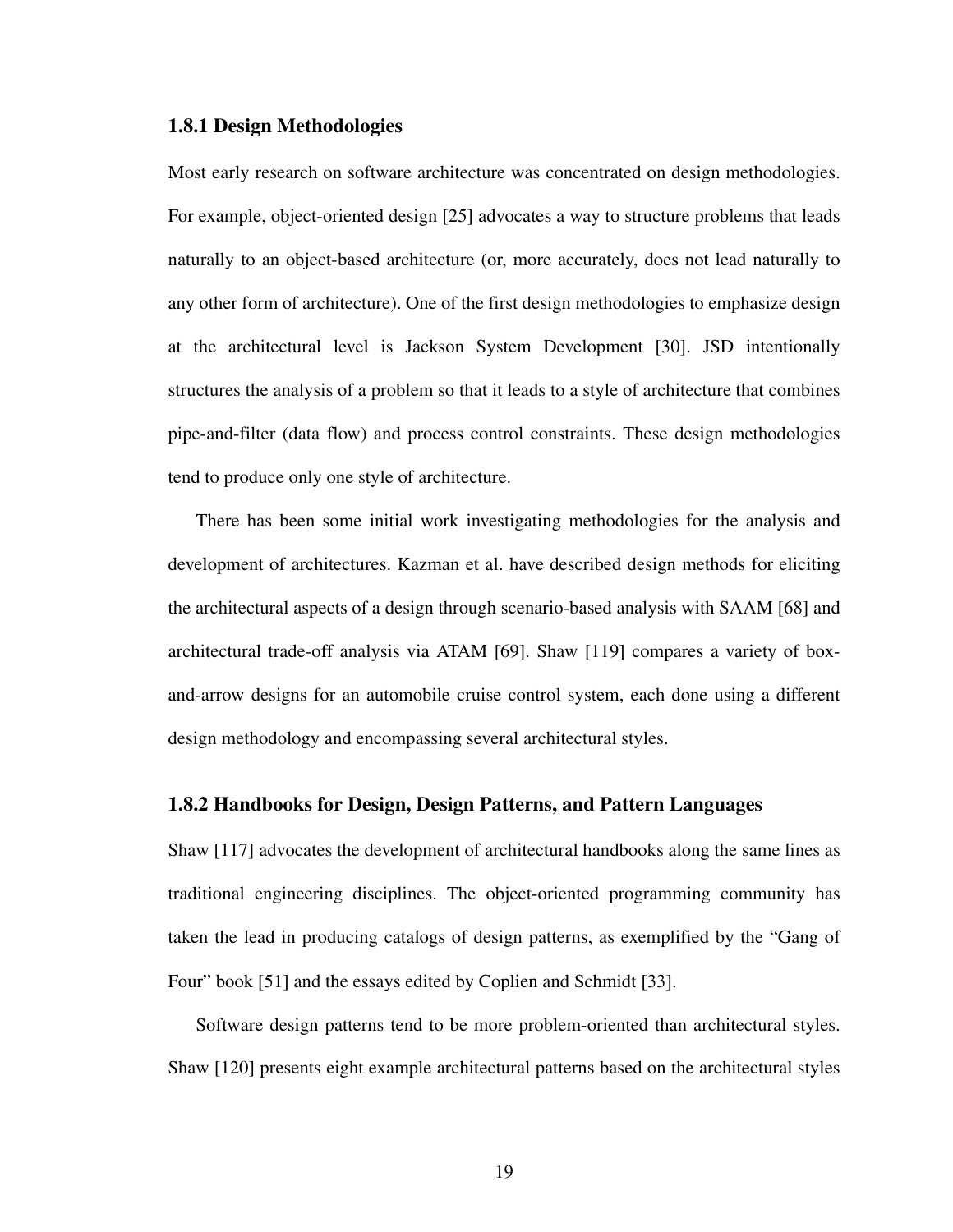described in [\[53](#page-173-2)], including information on the kinds of problems best suited to each architecture. Buschmann et al. [[28\]](#page-171-3) provide a comprehensive examination of the architectural patterns common to object-based development. Both references are purely descriptive and make no attempt to compare or illustrate the differences among architectural patterns.

Tepfenhart and Cusick [[129\]](#page-179-0) use a two dimensional map to differentiate among domain taxonomies, domain models, architectural styles, frameworks, kits, design patterns, and applications. In the topology, design patterns are predefined design structures used as building blocks for a software architecture, whereas architectural styles are sets of operational characteristics that identify an architectural family independent of application domain. However, they fail to define architecture itself.

# **1.8.3 Reference Models and Domain-specific Software Architectures (DSSA)**

Reference models are developed to provide conceptual frameworks for describing architectures and showing how components are related to each other [[117\]](#page-178-0). The Object Management Architecture (OMA), developed by the OMG [\[96](#page-176-0)] as a reference model for brokered distributed object architectures, specifies how objects are defined and created, how client applications invoke objects, and how objects can be shared and reused. The emphasis is on management of distributed objects, rather than efficient application interaction.

Hayes-Roth et al. [[62\]](#page-173-1) define domain-specific software architecture (DSSA) as comprising: a) a reference architecture, which describes a general computational framework for a significant domain of applications, b) a component library, which

20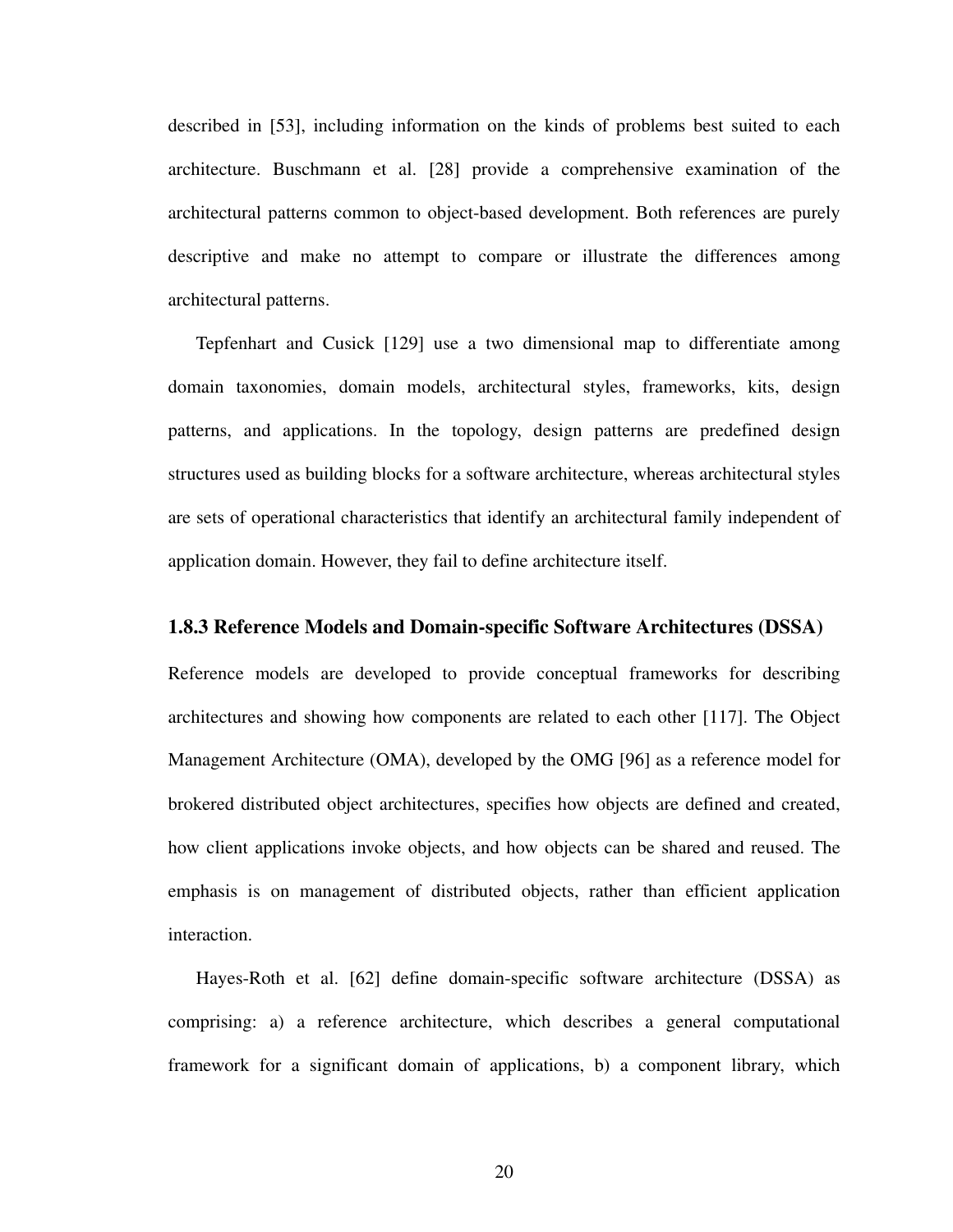contains reusable chunks of domain expertise, and c) an application configuration method for selecting and configuring components within the architecture to meet particular application requirements. Tracz [[130\]](#page-179-1) provides a general overview of DSSA.

DSSA projects have been successful at transferring architectural decisions to running systems by restricting the software development space to a specific architectural style that matches the domain requirements [[88\]](#page-175-3). Examples include ADAGE [[10\]](#page-169-0) for avionics, AIS [\[62](#page-173-1)] for adaptive intelligent systems, and MetaH [\[132](#page-179-2)] for missile guidance, navigation, and control systems. DSSA emphasize reuse of components within a common architectural domain, rather than selecting an architectural style that is specific to each system.

# **1.8.4 Architecture Description Languages (ADL)**

Most of the recent published work regarding software architectures is in the area of architecture description languages (ADL). An ADL is, according to Medvidovic and Taylor [[86\]](#page-175-2), a language that provides features for the explicit specification and modeling of a software system's conceptual architecture, including at a minimum: components, component interfaces, connectors, and architectural configurations.

Darwin is a declarative language which is intended to be a general purpose notation for specifying the structure of systems composed of diverse components using diverse interaction mechanisms [\[81](#page-175-0)]. Darwin's interesting qualities are that it allows the specification of distributed architectures and dynamically composed architectures [[82](#page-175-1)].

UniCon [\[118](#page-178-3)] is a language and associated toolset for composing an architecture from a restricted set of component and connector examples. Wright [[5\]](#page-169-1) provides a formal basis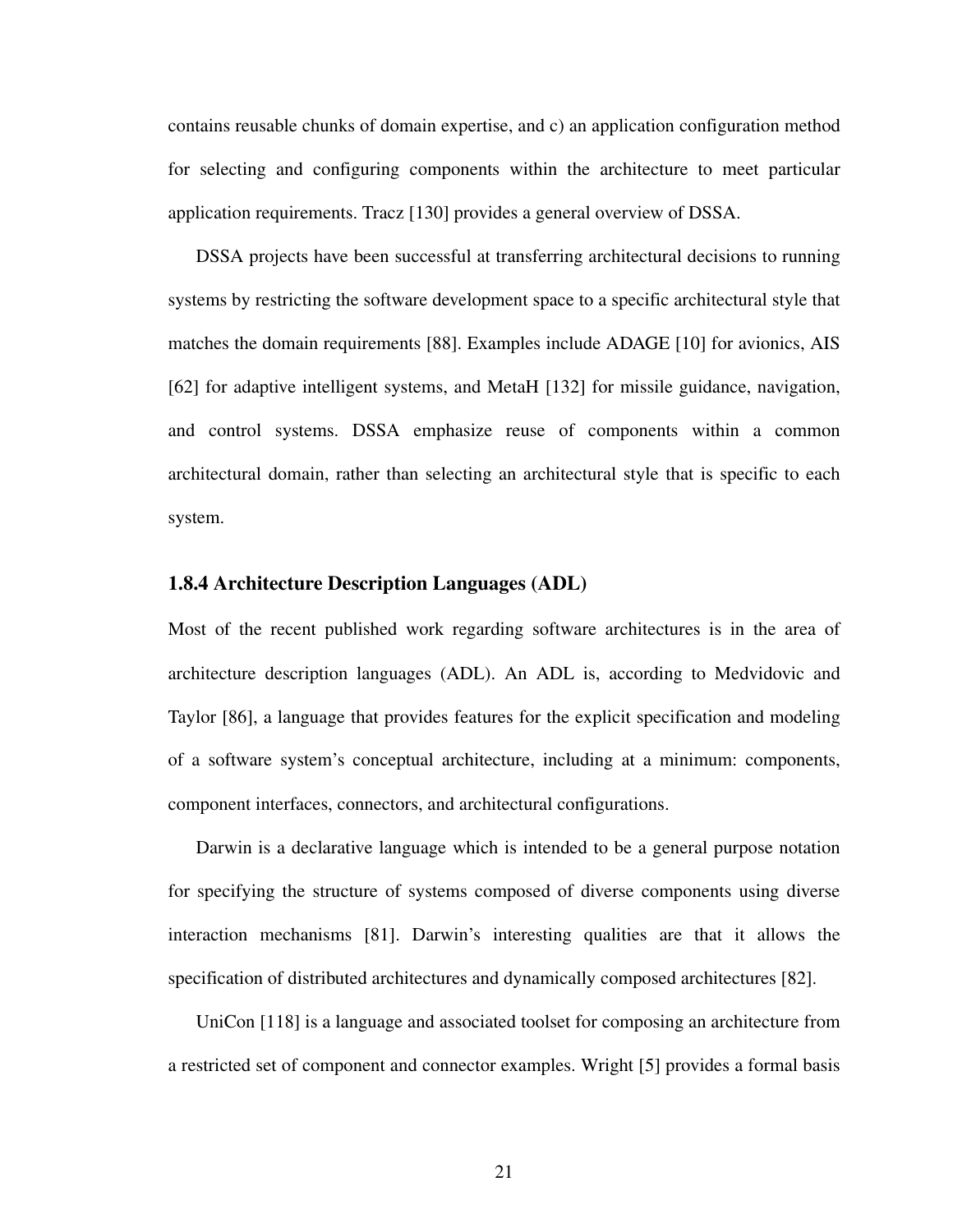for specifying the interactions between architectural components by specifying connector types by their interaction protocols.

Like design methodologies, ADLs often introduce specific architectural assumptions that may impact their ability to describe some architectural styles, and may conflict with the assumptions in existing middleware [\[38](#page-172-0)]. In some cases, an ADL is designed specifically for a single architectural style, thus improving its capacity for specialized description and analysis at the cost of generality. For example, C2SADEL [[88\]](#page-175-3) is an ADL designed specifically to describe architectures developed in the C2 style [\[128](#page-179-3)]. In contrast, ACME [\[57](#page-173-3)] is an ADL that attempts to be as generic as possible, but with the trade-off being that it doesn't support style-specific analysis and the building of actual applications; rather, its focus is on the interchange among analysis tools.

### **1.8.5 Formal Architectural Models**

Abowd et al. [\[1](#page-169-2)] claim that architectural styles can be described formally in terms of a small set of mappings from the syntactic domain of architectural descriptions (box-andline diagrams) to the semantic domain of architectural meaning. However, this assumes that the architecture is the description, rather than an abstraction of a running system.

Inverardi and Wolf [\[65](#page-174-2)] use the Chemical Abstract Machine (CHAM) formalism to model software architecture elements as chemicals whose reactions are controlled by explicitly stated rules. It specifies the behavior of components according to how they transform available data elements and uses composition rules to propagate the individual transformations into an overall system result. While this is an interesting model, it is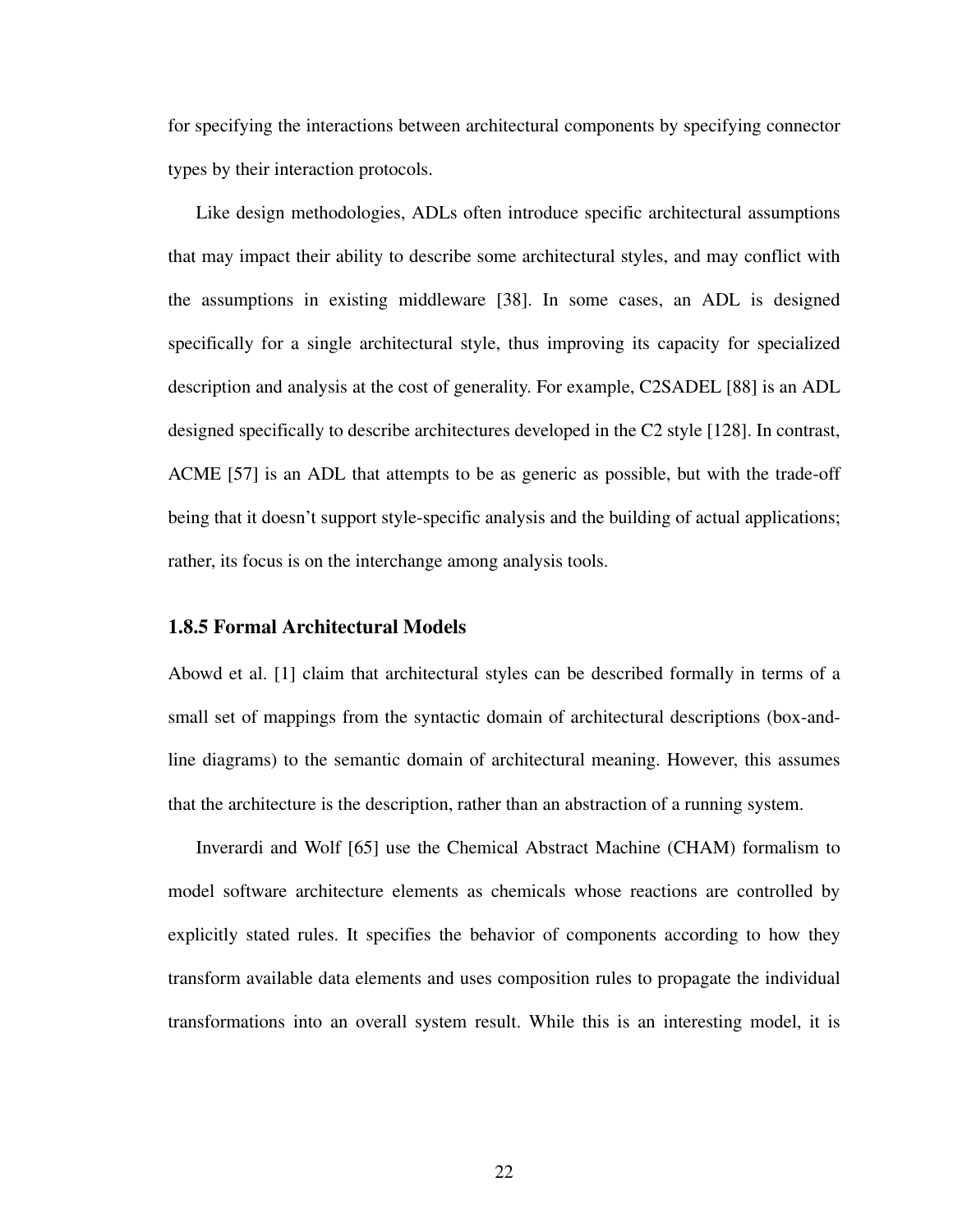unclear as to how CHAM could be used to describe any form of architecture whose purpose goes beyond transforming a data stream.

Rapide [\[78\]](#page-175-4) is a concurrent, event-based simulation language specifically designed for defining and simulating system architectures. The simulator produces a partially-ordered set of events that can be analyzed for conformance to the architectural constraints on interconnection. Le Métayer [[75\]](#page-174-3) presents a formalism for the definition of architectures in terms of graphs and graph grammars.

# **1.9 Summary**

This chapter examined the background for this dissertation. Introducing and formalizing a consistent set of terminology for software architecture concepts is necessary to avoid the confusion between architecture and architecture description that is common in the literature, particularly since much of the prior research on architecture excludes data as an important architectural element. I concluded with a survey of other research related to software architecture and architectural styles.

The next two chapters continue our discussion of background material by focusing on network-based application architectures and describing how styles can be used to guide their architectural design, followed by a survey of common architectural styles using a classification methodology that highlights the architectural properties induced when the styles are applied to an architecture for network-based hypermedia.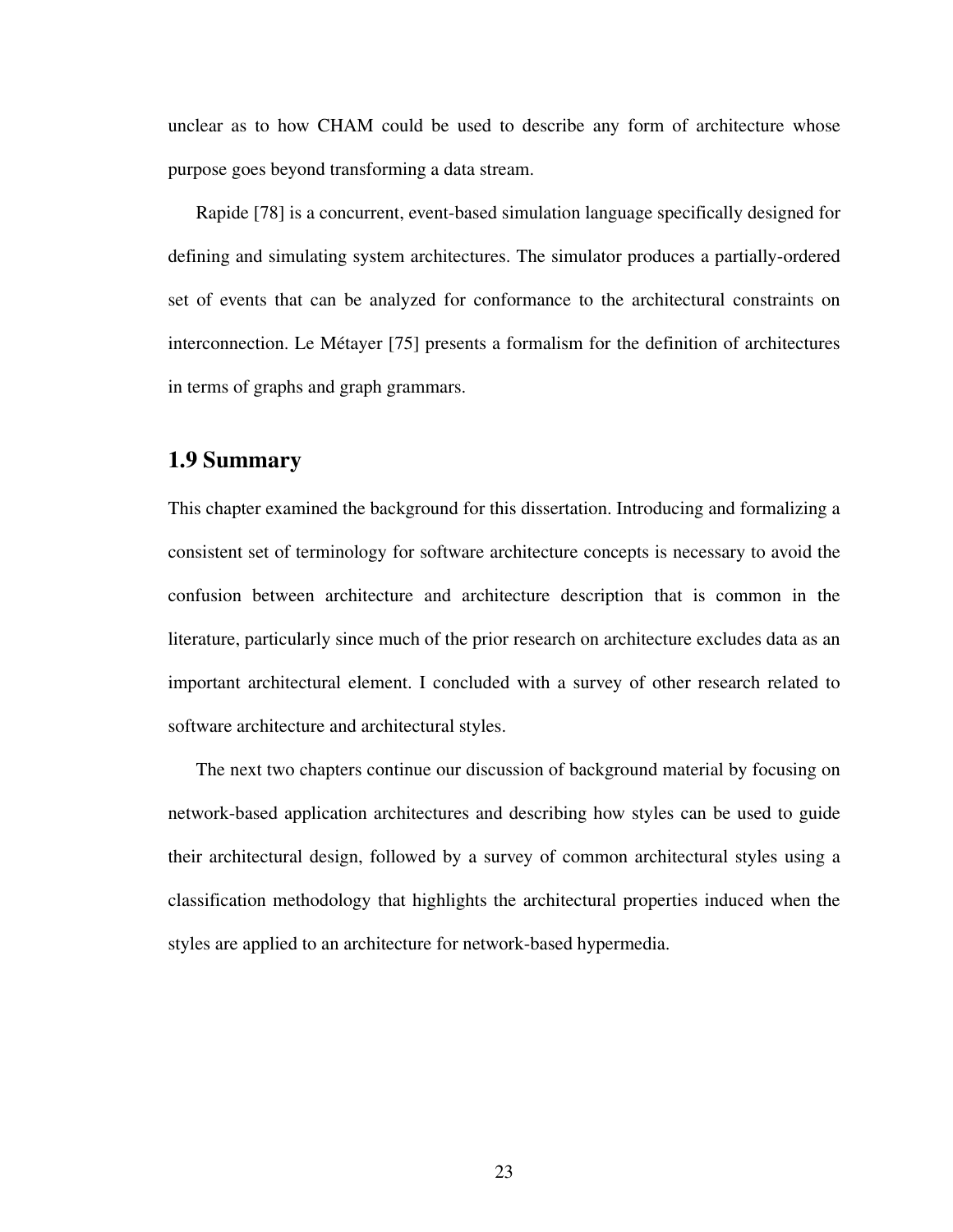# **CHAPTER 2 Network-based Application Architectures**

This chapter continues our discussion of background material by focusing on networkbased application architectures and describing how styles can be used to guide their architectural design.

# **2.1 Scope**

Architecture is found at multiple levels within software systems. This dissertation examines the highest level of abstraction in software architecture, where the interactions among components are capable of being realized in network communication. We limit our discussion to styles for network-based application architectures in order to reduce the dimensions of variance among the styles studied.

# **2.1.1 Network-based vs. Distributed**

The primary distinction between network-based architectures and software architectures in general is that communication between components is restricted to message passing [[6](#page-169-3)], or the equivalent of message passing if a more efficient mechanism can be selected at runtime based on the location of components [[128\]](#page-179-3).

Tanenbaum and van Renesse [\[127](#page-178-4)] make a distinction between distributed systems and network-based systems: a distributed system is one that looks to its users like an ordinary centralized system, but runs on multiple, independent CPUs. In contrast, network-based systems are those capable of operation across a network, but not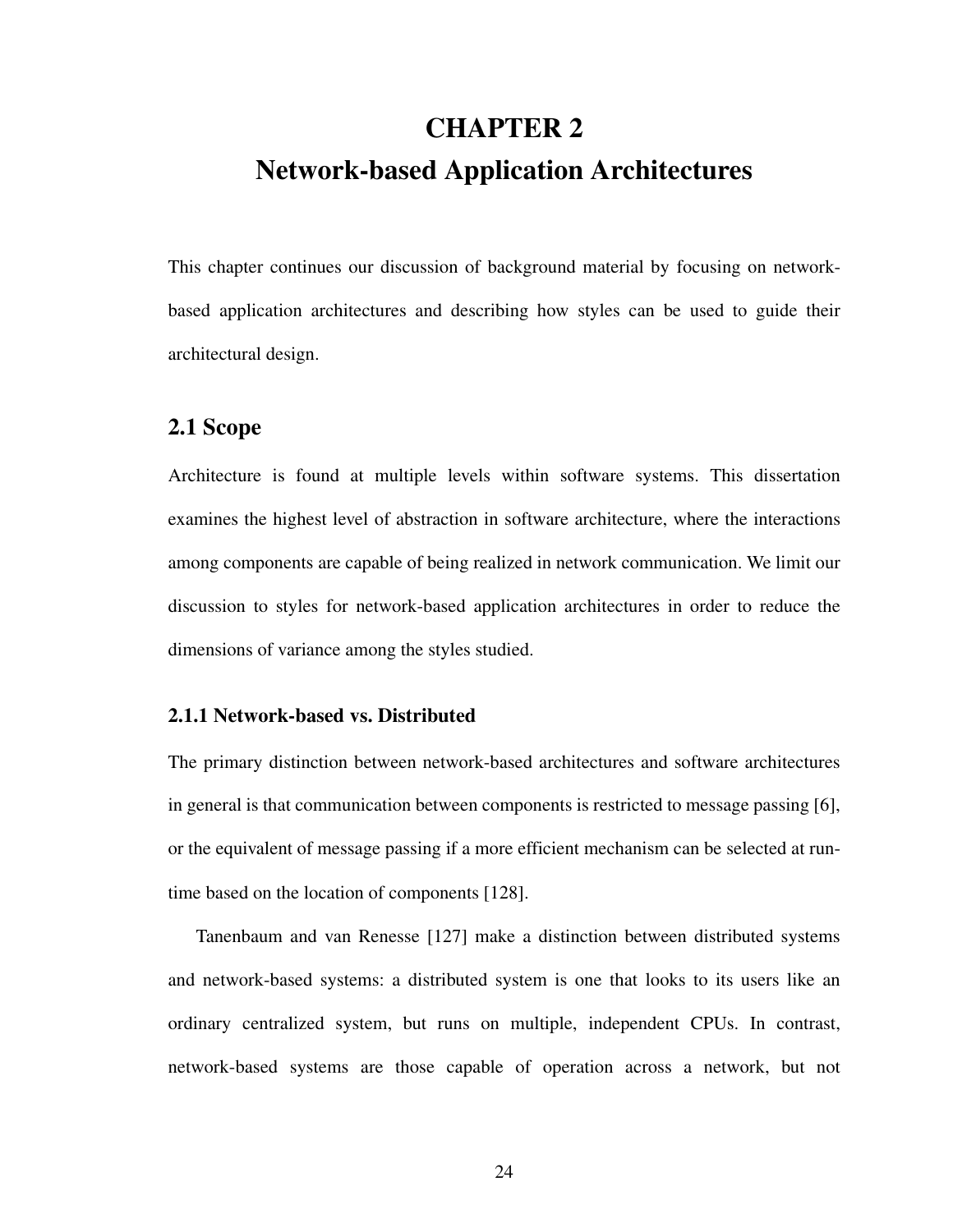necessarily in a fashion that is transparent to the user. In some cases it is desirable for the user to be aware of the difference between an action that requires a network request and one that is satisfiable on their local system, particularly when network usage implies an extra transaction cost [[133](#page-179-5)]. This dissertation covers network-based systems by not limiting the candidate styles to those that preserve transparency for the user.

# **2.1.2 Application Software vs. Networking Software**

Another restriction on the scope of this dissertation is that we limit our discussion to application architectures, excluding the operating system, networking software, and some architectural styles that would only use a network for system support (e.g., process control styles [\[53](#page-173-2)]). Applications represent the "business-aware" functionality of a system [[131\]](#page-179-4).

Application software architecture is an abstraction level of an overall system, in which the goals of a user action are representable as functional architectural properties. For example, a hypermedia application must be concerned with the location of information pages, performing requests, and rendering data streams. This is in contrast to a networking abstraction, where the goal is to move bits from one location to another without regard to why those bits are being moved. It is only at the application level that we can evaluate design trade-offs based on the number of interactions per user action, the location of application state, the effective throughput of all data streams (as opposed to the potential throughput of a single data stream), the extent of communication being performed per user action, etc.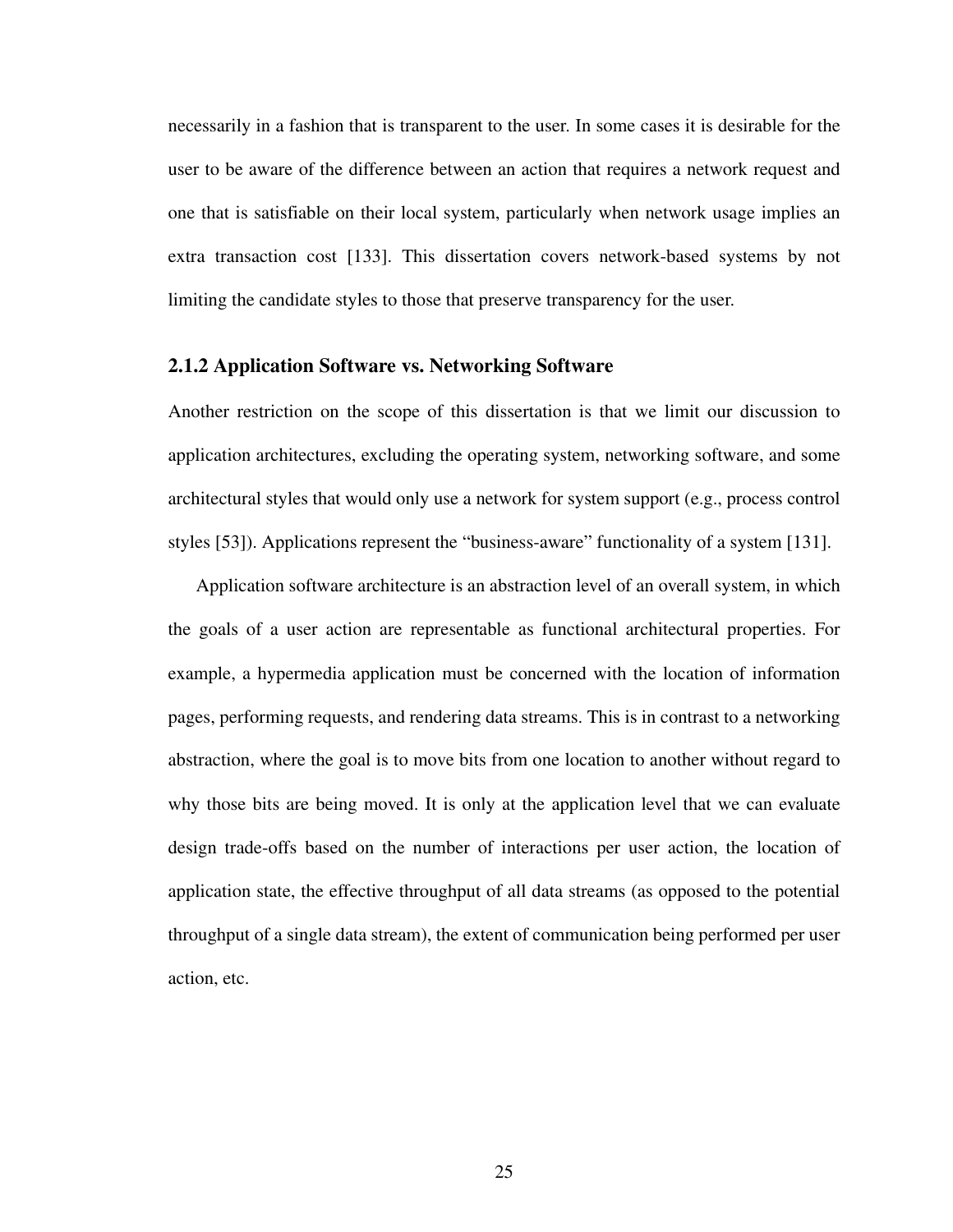# <span id="page-43-0"></span>**2.2 Evaluating the Design of Application Architectures**

One of the goals of this dissertation is to provide design guidance for the task of selecting or creating the most appropriate architecture for a given application domain, keeping in mind that an architecture is the realization of an architectural design and not the design itself. An architecture can be evaluated by its run-time characteristics, but we would obviously prefer an evaluation mechanism that could be applied to the candidate architectural designs before having to implement all of them. Unfortunately, architectural designs are notoriously hard to evaluate and compare in an objective manner. Like most artifacts of creative design, architectures are normally presented as a completed work, as if the design simply sprung fully-formed from the architect's mind. In order to evaluate an architectural design, we need to examine the design rationale behind the constraints it places on a system, and compare the properties derived from those constraints to the target application's objectives.

The first level of evaluation is set by the application's functional requirements. For example, it makes no sense to evaluate the design of a process control architecture against the requirements of a distributed hypermedia system, since the comparison is moot if the architecture would not function. Although this will eliminate some candidates, in most cases there will remain many other architectural designs that are capable of meeting the application's functional needs. The remainder differ by their relative emphasis on the nonfunctional requirements—the degree to which each architecture would support the various non-functional architectural properties that have been identified as necessary for the system. Since properties are created by the application of architectural constraints, it is possible to evaluate and compare different architectural designs by identifying the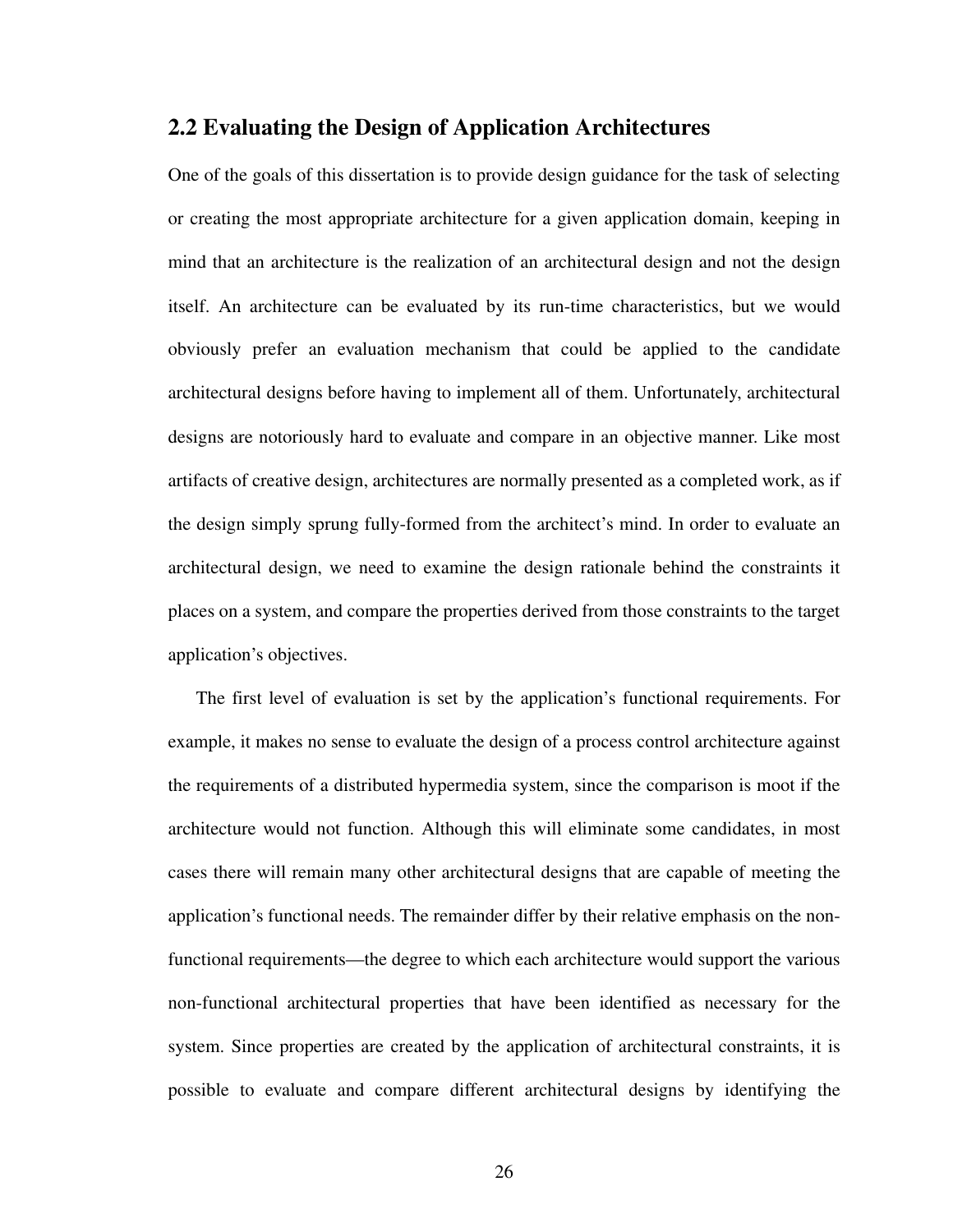constraints within each architecture, evaluating the set of properties induced by each constraint, and comparing the cumulative properties of the design to those properties required of the application.

As described in the previous chapter, an architectural style is a coordinated set of architectural constraints that has been given a name for ease of reference. Each architectural design decision can be seen as an application of a style. Since the addition of a constraint may derive a new style, we can think of the space of all possible architectural styles as a derivation tree, with its root being the null style (empty set of constraints). When their constraints do not conflict, styles can be combined to form hybrid styles, eventually culminating in a hybrid style that represents a complete abstraction of the architectural design. An architectural design can therefore be analyzed by breaking-down its set of constraints into a derivation tree and evaluating the cumulative effect of the constraints represented by that tree. If we understand the properties induced by each basic style, then traversing the derivation tree gives us an understanding of the overall design's architectural properties. The specific needs of an application can then be matched against the properties of the design. Comparison becomes a relatively simple matter of identifying which architectural design satisfies the most desired properties for that application.

Care must be taken to recognize when the effects of one constraint may counteract the benefits of some other constraint. Nevertheless, it is possible for an experienced software architect to build such a derivation tree of architectural constraints for a given application domain, and then use the tree to evaluate many different architectural designs for applications within that domain. Thus, building a derivation tree provides a mechanism for architectural design guidance.

27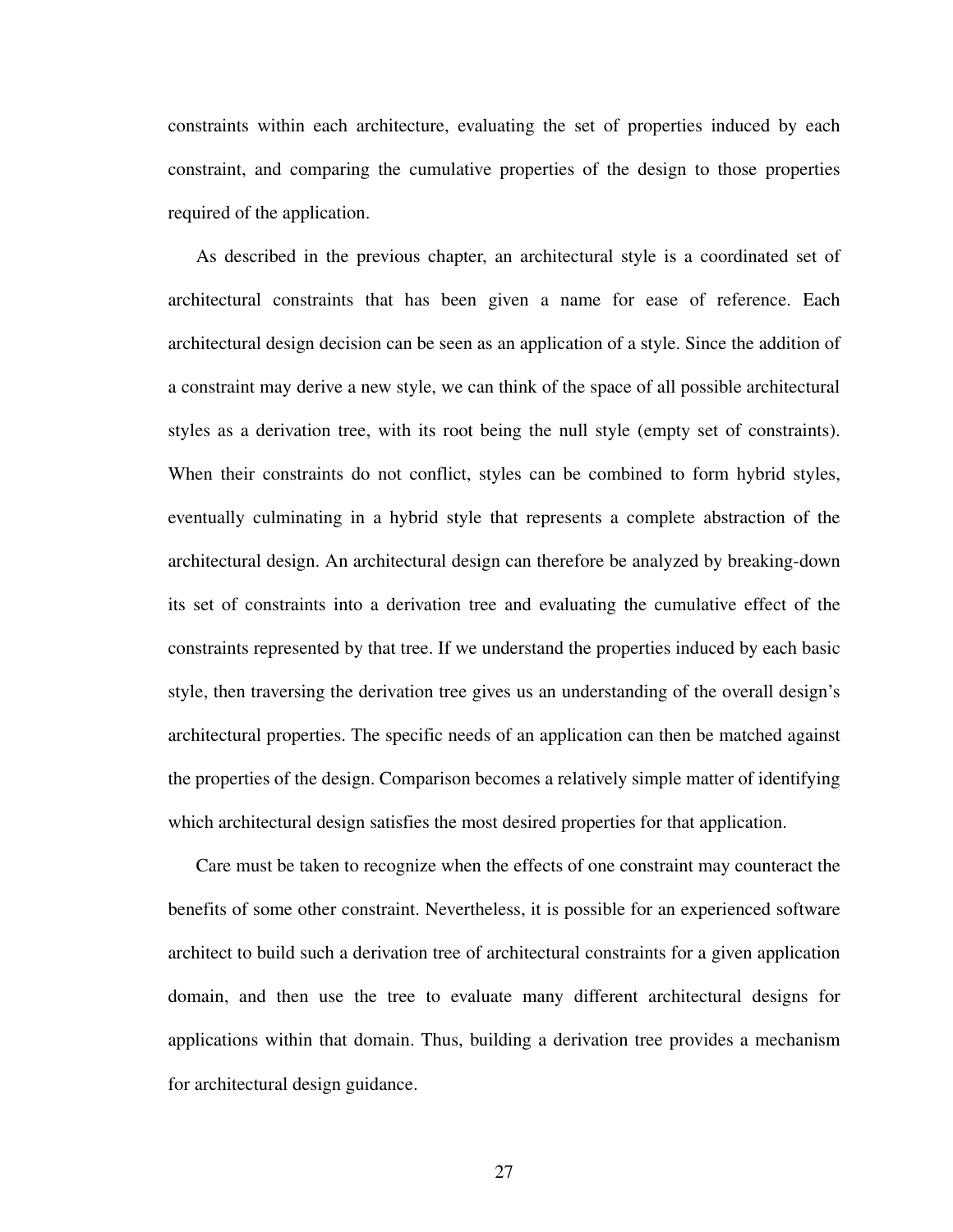The evaluation of architectural properties within a tree of styles is specific to the needs of a particular application domain because the impact of a given constraint is often dependent on the application characteristics. For example, the pipe-and-filter style enables several positive architectural properties when used within a system that requires data transformations between components, whereas it would add nothing but overhead to a system that consists only of control messages. Since it is rarely useful to compare architectural designs across different application domains, the simplest means of ensuring consistency is to make the tree domain-specific.

Design evaluation is frequently a question of choosing between trade-offs. Perry and Wolf [\[105\]](#page-177-0) describe a method of recognizing trade-offs explicitly by placing a numeric weight against each property to indicate its relative importance to the architecture, thus providing a normalized metric for comparing candidate designs. However, in order to be a meaningful metric, each weight would have to be carefully chosen using an objective scale that is consistent across all properties. In practice, no such scale exists. Rather than having the architect fiddle with weight values until the result matches their intuition, I prefer to present all of the information to the architect in a readily viewable form, and let the architect's intuition be guided by the visual pattern. This will be demonstrated in the next chapter.

# **2.3 Architectural Properties of Key Interest**

This section describes the architectural properties used to differentiate and classify architectural styles in this dissertation. It is not intended to be a comprehensive list. I have included only those properties that are clearly influenced by the restricted set of styles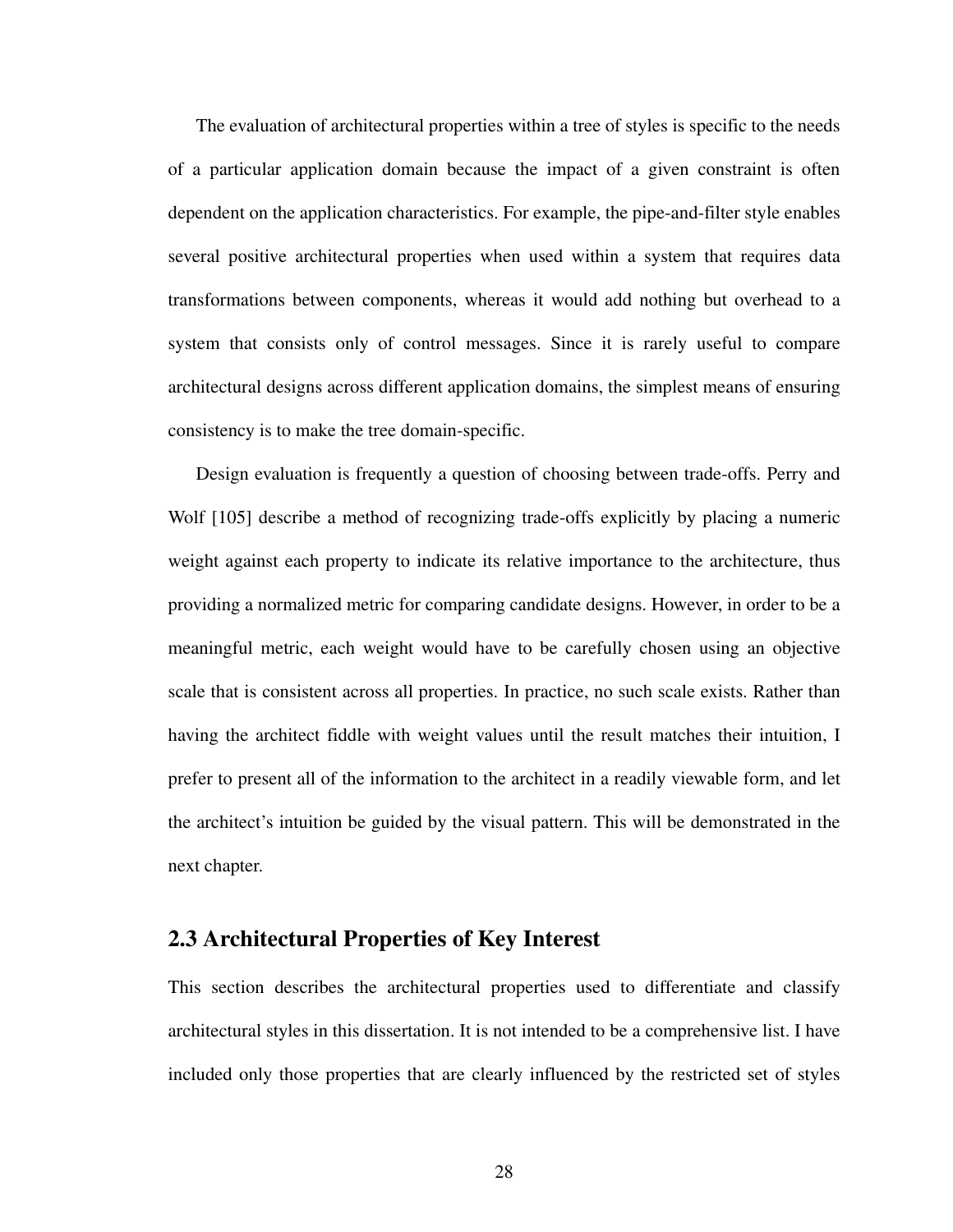surveyed. Additional properties, sometimes referred to as software qualities, are covered by most textbooks on software engineering (e.g., [[58\]](#page-173-4)). Bass et al. [[9\]](#page-169-4) examine qualities in regards to software architecture.

# **2.3.1 Performance**

One of the main reasons to focus on styles for network-based applications is because component interactions can be the dominant factor in determining user-perceived performance and network efficiency. Since the architectural style influences the nature of those interactions, selection of an appropriate architectural style can make the difference between success and failure in the deployment of a network-based application.

The performance of a network-based application is bound first by the application requirements, then by the chosen interaction style, followed by the realized architecture, and finally by the implementation of each component. In other words, software cannot avoid the basic cost of achieving the application needs; e.g., if the application requires that data be located on system A and processed on system B, then the software cannot avoid moving that data from A to B. Likewise, an architecture cannot be any more efficient than its interaction style allows; e.g., the cost of multiple interactions to move the data from A to B cannot be any less than that of a single interaction from A to B. Finally, regardless of the quality of an architecture, no interaction can take place faster than a component implementation can produce data and its recipient can consume data.

# *2.3.1.1 Network Performance*

Network performance measures are used to describe some attributes of communication. *Throughput* is the rate at which information, including both application data and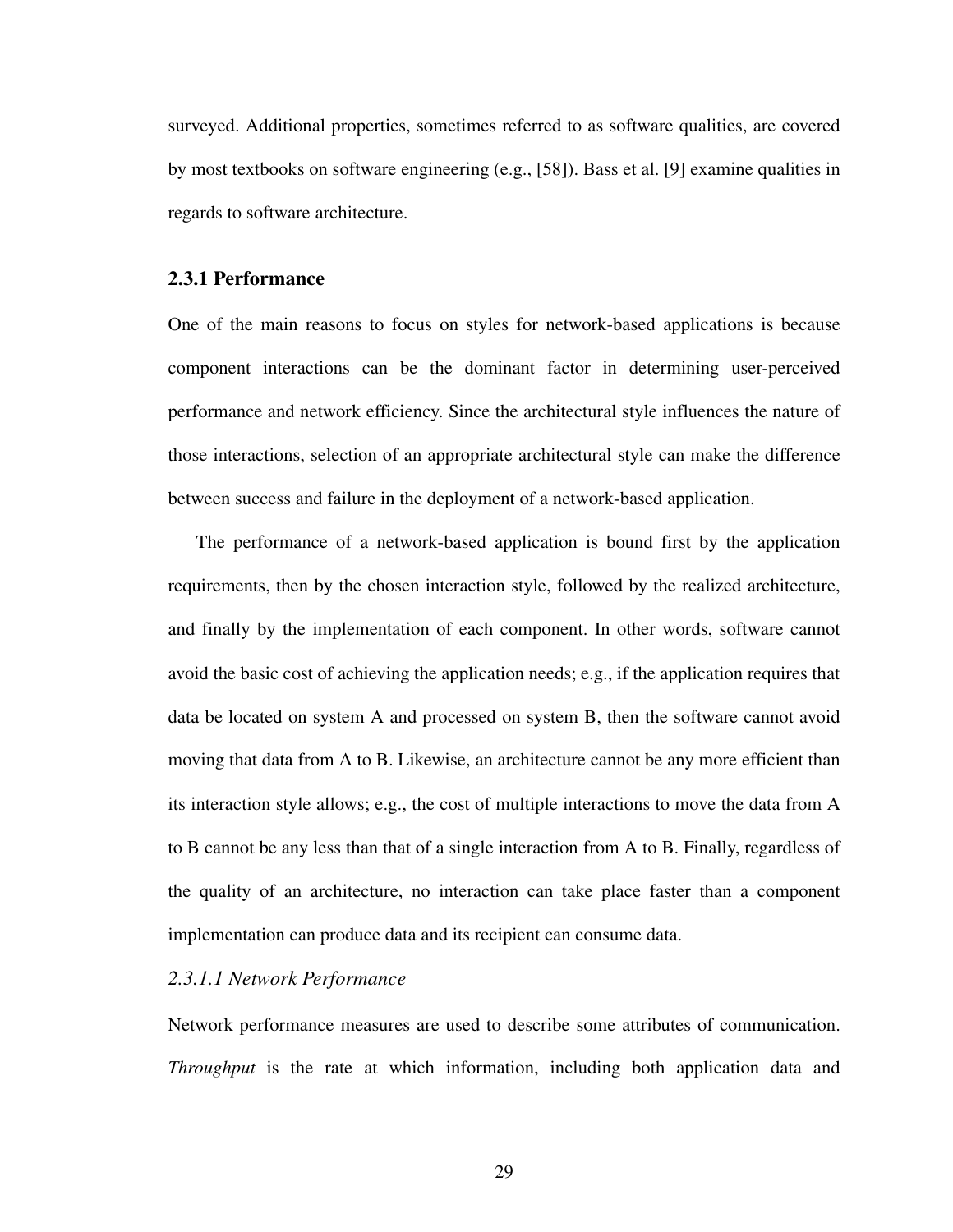communication overhead, is transferred between components. *Overhead* can be separated into initial setup overhead and per-interaction overhead, a distinction which is useful for identifying connectors that can share setup overhead across multiple interactions (*amortization*). *Bandwidth* is a measure of the maximum available throughput over a given network link. *Usable bandwidth* refers to that portion of bandwidth which is actually available to the application.

Styles impact network performance by their influence on the number of interactions per user action and the granularity of data elements. A style that encourages small, strongly typed interactions will be efficient in an application involving small data transfers among known components, but will cause excessive overhead within applications that involve large data transfers or negotiated interfaces. Likewise, a style that involves the coordination of multiple components arranged to filter a large data stream will be out of place in an application that primarily requires small control messages.

## *2.3.1.2 User-perceived Performance*

User-perceived performance differs from network performance in that the performance of an action is measured in terms of its impact on the user in front of an application rather than the rate at which the network moves information. The primary measures for userperceived performance are latency and completion time.

*Latency* is the time period between initial stimulus and the first indication of a response. Latency occurs at several points in the processing of a network-based application action: 1) the time needed for the application to recognize the event that initiated the action; 2) the time required to setup the interactions between components; 3) the time required to transmit each interaction to the components; 4) the time required to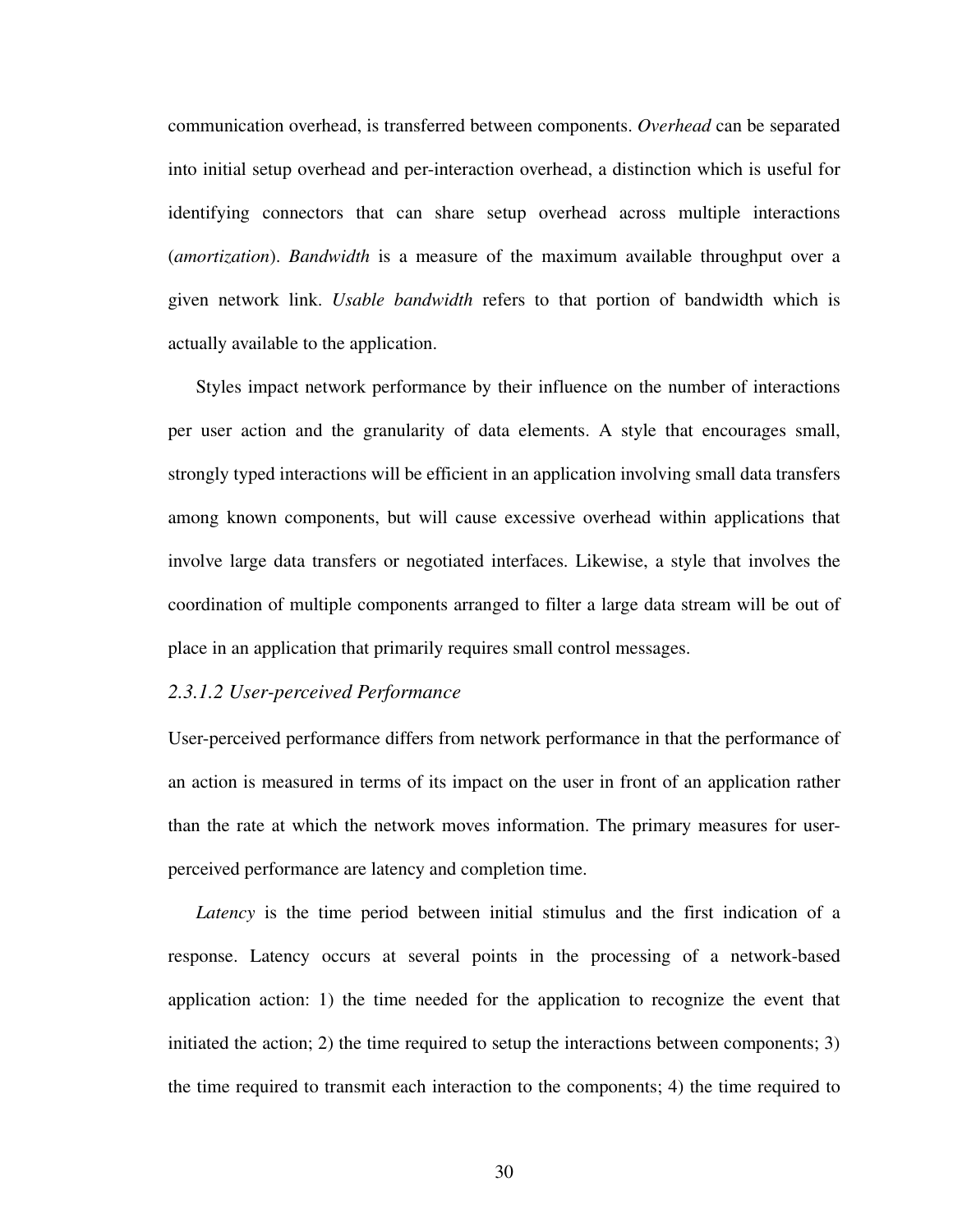process each interaction on those components; and, 5) the time required to complete sufficient transfer and processing of the result of the interactions before the application is able to begin rendering a usable result. It is important to note that, although only (3) and (5) represent actual network communication, all five points can be impacted by the architectural style. Furthermore, multiple component interactions per user action are additive to latency unless they take place in parallel.

*Completion* is the amount of time taken to complete an application action. Completion time is dependent upon all of the aforementioned measures. The difference between an action's completion time and its latency represents the degree to which the application is incrementally processing the data being received. For example, a Web browser that can render a large image while it is being received provides significantly better user-perceived performance than one that waits until the entire image is completely received prior to rendering, even though both experience the same network performance.

It is important to note that design considerations for optimizing latency will often have the side-effect of degrading completion time, and vice versa. For example, compression of a data stream can produce a more efficient encoding if the algorithm samples a significant portion of the data before producing the encoded transformation, resulting in a shorter completion time to transfer the encoded data across the network. However, if this compression is being performed on-the-fly in response to a user action, then buffering a large sample before transfer may produce an unacceptable latency. Balancing these tradeoffs can be difficult, particularly when it is unknown whether the recipient cares more about latency (e.g., Web browsers) or completion (e.g., Web spiders).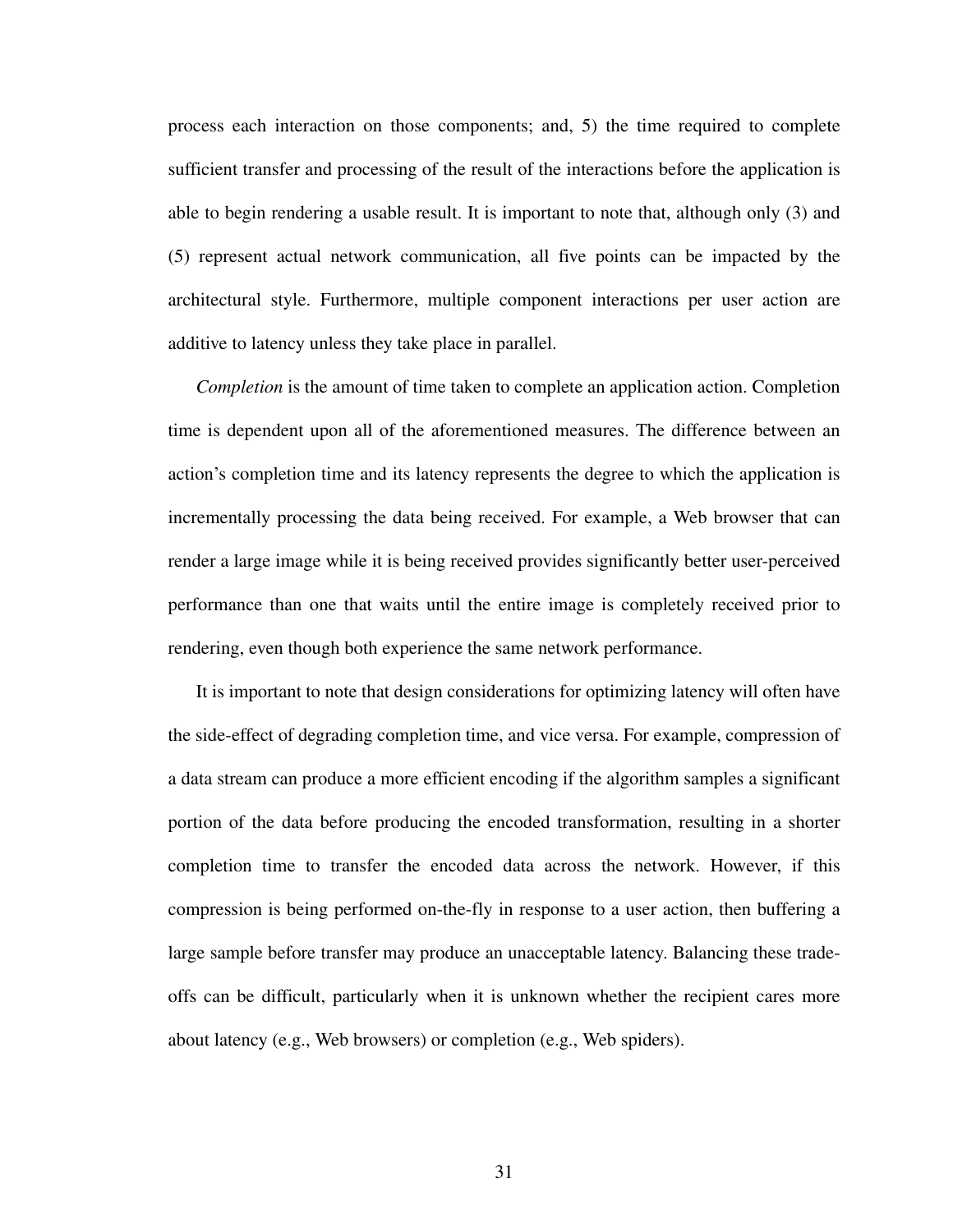# *2.3.1.3 Network Efficiency*

An interesting observation about network-based applications is that the best application performance is obtained by not using the network. This essentially means that the most efficient architectural styles for a network-based application are those that can effectively minimize use of the network when it is possible to do so, through reuse of prior interactions (caching), reduction of the frequency of network interactions in relation to user actions (replicated data and disconnected operation), or by removing the need for some interactions by moving the processing of data closer to the source of the data (mobile code).

The impact of the various performance issues is often related to the scope of distribution for the application. The benefits of a style under local conditions may become drawbacks when faced with global conditions. Thus, the properties of a style must be framed in relation to the interaction distance: within a single process, across processes on a single host, inside a local-area network (LAN), or spread across a wide-area network (WAN). Additional concerns become evident when interactions across a WAN, where a single organization is involved, are compared to interactions across the Internet, involving multiple trust boundaries.

## **2.3.2 Scalability**

Scalability refers to the ability of the architecture to support large numbers of components, or interactions among components, within an active configuration. Scalability can be improved by simplifying components, by distributing services across many components (decentralizing the interactions), and by controlling interactions and configurations as a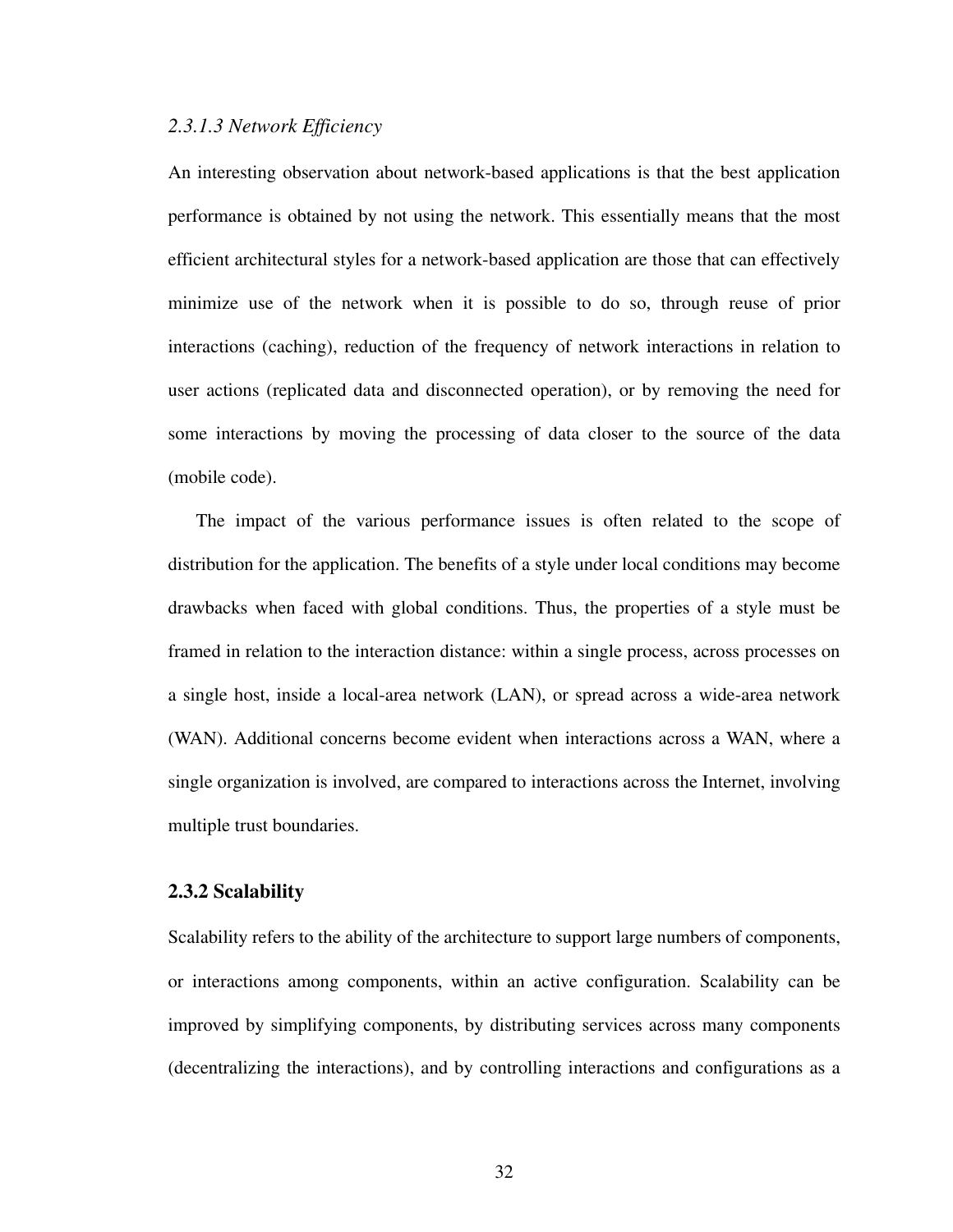result of monitoring. Styles influence these factors by determining the location of application state, the extent of distribution, and the coupling between components.

Scalability is also impacted by the frequency of interactions, whether the load on a component is distributed evenly over time or occurs in peaks, whether an interaction requires guaranteed delivery or a best-effort, whether a request involves synchronous or asynchronous handling, and whether the environment is controlled or anarchic (i.e., can you trust the other components?).

### **2.3.3 Simplicity**

The primary means by which architectural styles induce simplicity is by applying the principle of separation of concerns to the allocation of functionality within components. If functionality can be allocated such that the individual components are substantially less complex, then they will be easier to understand and implement. Likewise, such separation eases the task of reasoning about the overall architecture. I have chosen to lump the qualities of complexity, understandability, and verifiability under the general property of simplicity, since they go hand-in-hand for a network-based system.

Applying the principle of generality to architectural elements also improves simplicity, since it decreases variation within an architecture. Generality of connectors leads to middleware [\[22](#page-170-0)].

### **2.3.4 Modifiability**

Modifiability is about the ease with which a change can be made to an application architecture. Modifiability can be further broken down into evolvability, extensibility, customizability, configurability, and reusability, as described below. A particular concern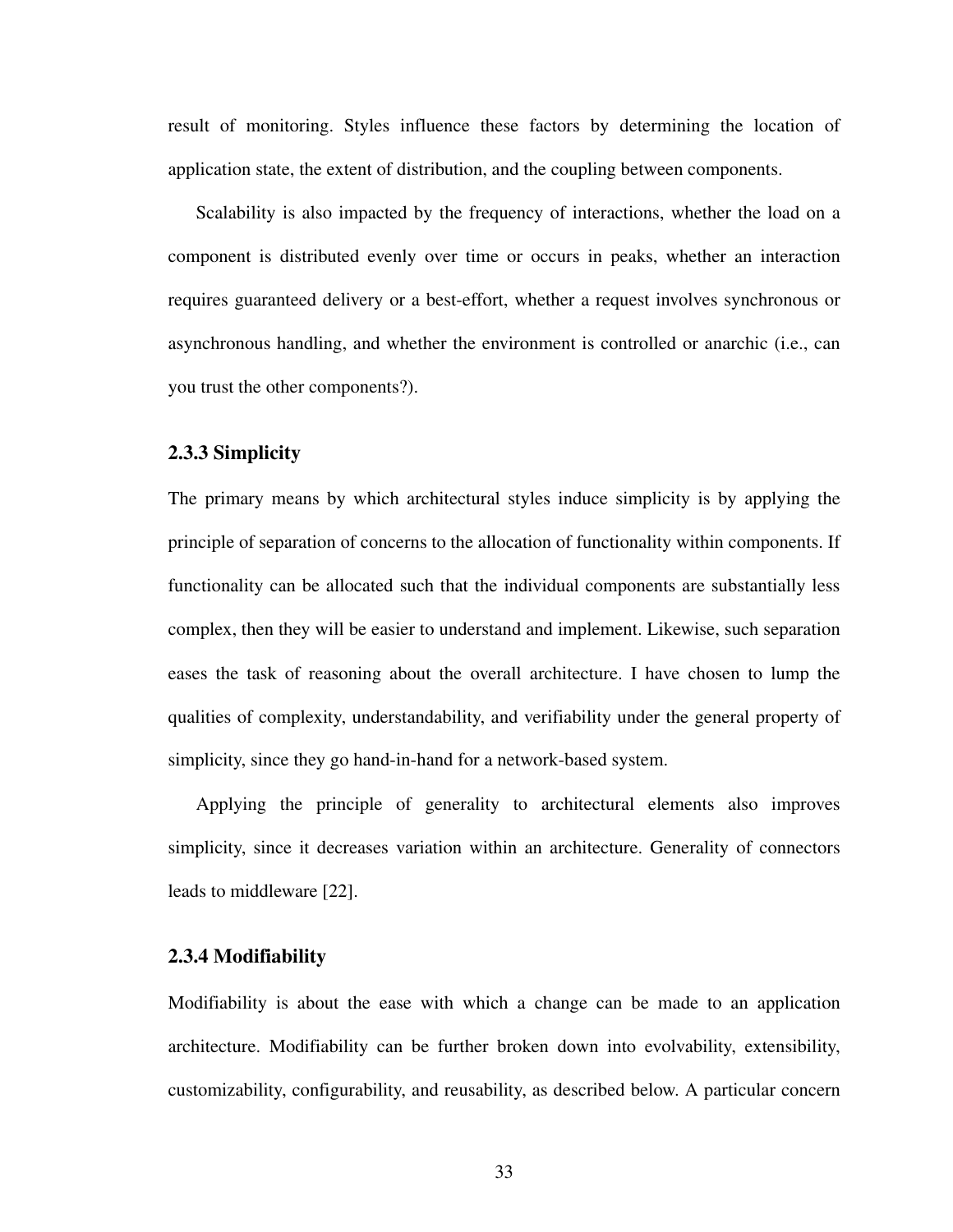of network-based systems is dynamic modifiability [[98\]](#page-176-1), where the modification is made to a deployed application without stopping and restarting the entire system.

Even if it were possible to build a software system that perfectly matches the requirements of its users, those requirements will change over time just as society changes over time. Because the components participating in a network-based application may be distributed across multiple organizational boundaries, the system must be prepared for gradual and fragmented change, where old and new implementations coexist, without preventing the new implementations from making use of their extended capabilities.

## *2.3.4.1 Evolvability*

Evolvability represents the degree to which a component implementation can be changed without negatively impacting other components. Static evolution of components generally depends on how well the architectural abstraction is enforced by the implementation, and thus is not something unique to any particular architectural style. Dynamic evolution, however, can be influenced by the style if it includes constraints on the maintenance and location of application state. The same techniques used to recover from partial failure conditions in a distributed system [[133\]](#page-179-5) can be used to support dynamic evolution.

# *2.3.4.2 Extensibility*

Extensibility is defined as the ability to add functionality to a system [\[108](#page-177-1)]. Dynamic extensibility implies that functionality can be added to a deployed system without impacting the rest of the system. Extensibility is induced within an architectural style by reducing the coupling between components, as exemplified by event-based integration.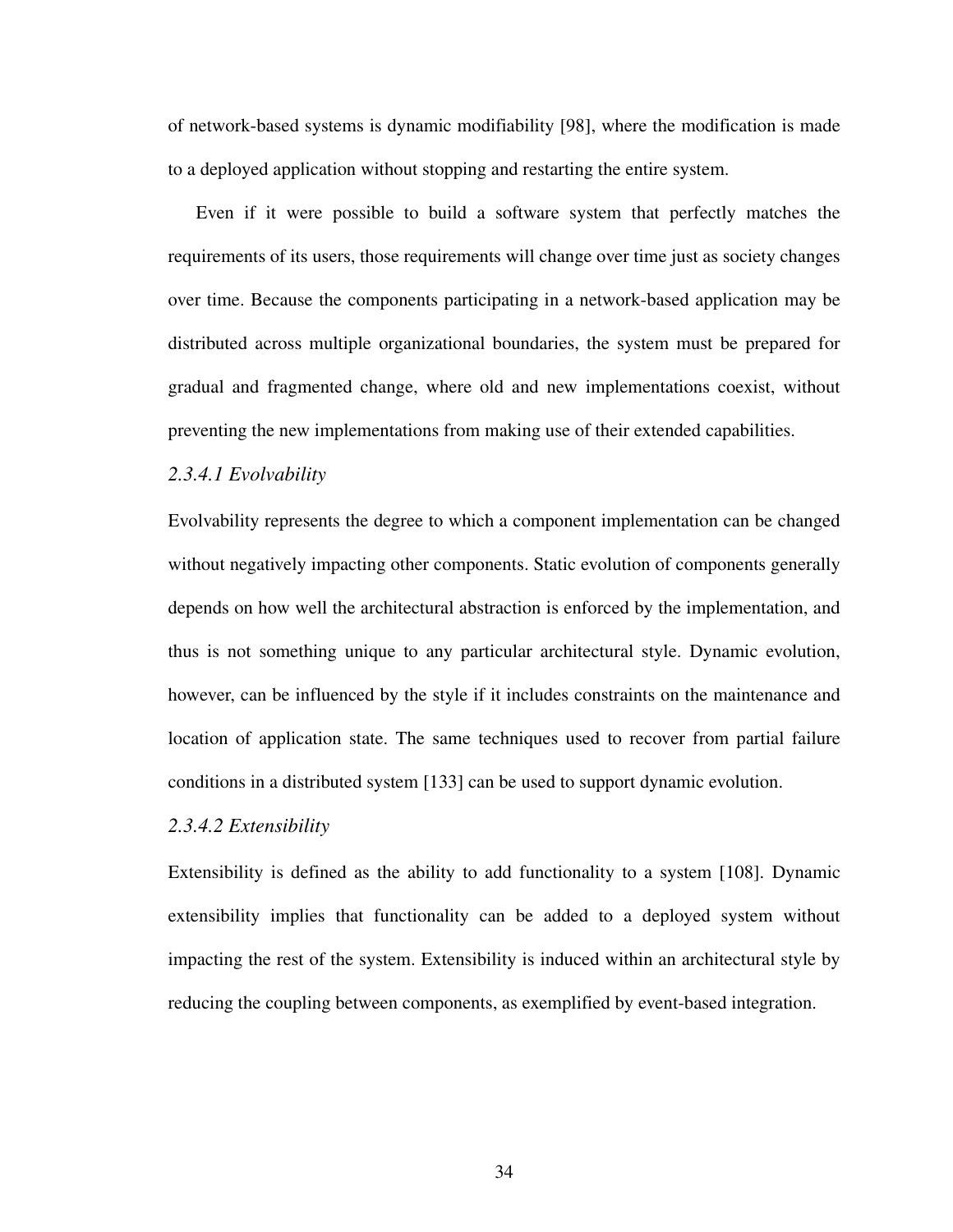# *2.3.4.3 Customizability*

Customizability refers to the ability to temporarily specialize the behavior of an architectural element, such that it can then perform an unusual service. A component is customizable if it can be extended by one client of that component's services without adversely impacting other clients of that component [\[50](#page-172-1)]. Styles that support customization may also improve simplicity and scalability, since service components can be reduced in size and complexity by directly implementing only the most frequent services and allowing infrequent services to be defined by the client. Customizability is a property induced by the remote evaluation and code-on-demand styles.

# *2.3.4.4 Configurability*

Configurability is related to both extensibility and reusability in that it refers to postdeployment modification of components, or configurations of components, such that they are capable of using a new service or data element type. The pipe-and-filter and code-ondemand styles are two examples that induce configurability of configurations and components, respectively.

# *2.3.4.5 Reusability*

Reusability is a property of an application architecture if its components, connectors, or data elements can be reused, without modification, in other applications. The primary mechanisms for inducing reusability within architectural styles is reduction of coupling (knowledge of identity) between components and constraining the generality of component interfaces. The uniform pipe-and-filter style exemplifies these types of constraints.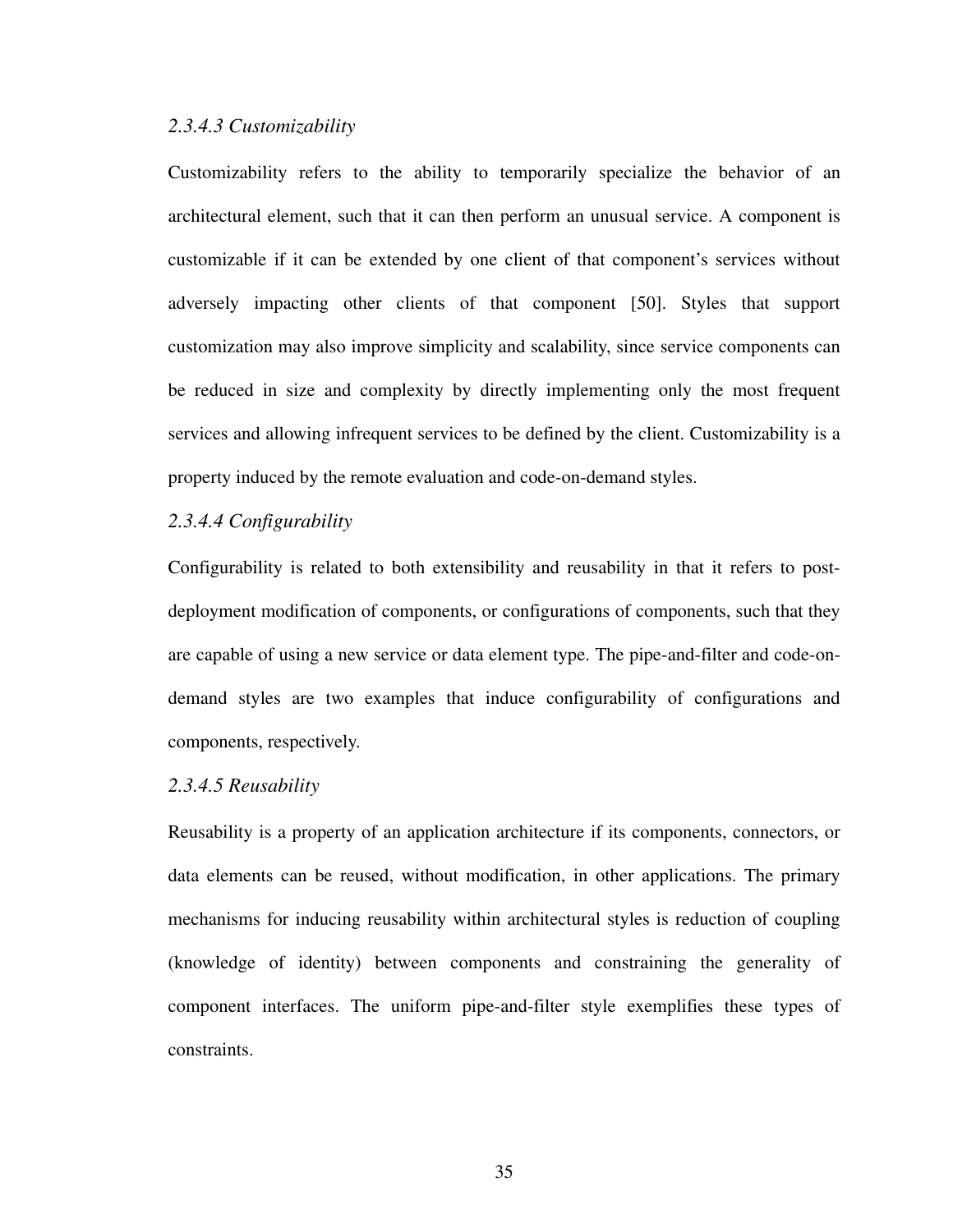### **2.3.5 Visibility**

Styles can also influence the visibility of interactions within a network-based application by restricting interfaces via generality or providing access to monitoring. Visibility in this case refers to the ability of a component to monitor or mediate the interaction between two other components. Visibility can enable improved performance via shared caching of interactions, scalability through layered services, reliability through reflective monitoring, and security by allowing the interactions to be inspected by mediators (e.g., network firewalls). The mobile agent style is an example where the lack of visibility may lead to security concerns.

This usage of the term visibility differs from that in Ghezzi et al. [[58\]](#page-173-4), where they are referring to visibility into the development process rather than the product.

## **2.3.6 Portability**

Software is portable if it can run in different environments [[58\]](#page-173-4). Styles that induce portability include those that move code along with the data to be processed, such as the virtual machine and mobile agent styles, and those that constrain the data elements to a set of standardized formats.

# **2.3.7 Reliability**

Reliability, within the perspective of application architectures, can be viewed as the degree to which an architecture is susceptible to failure at the system level in the presence of partial failures within components, connectors, or data. Styles can improve reliability by avoiding single points of failure, enabling redundancy, allowing monitoring, or reducing the scope of failure to a recoverable action.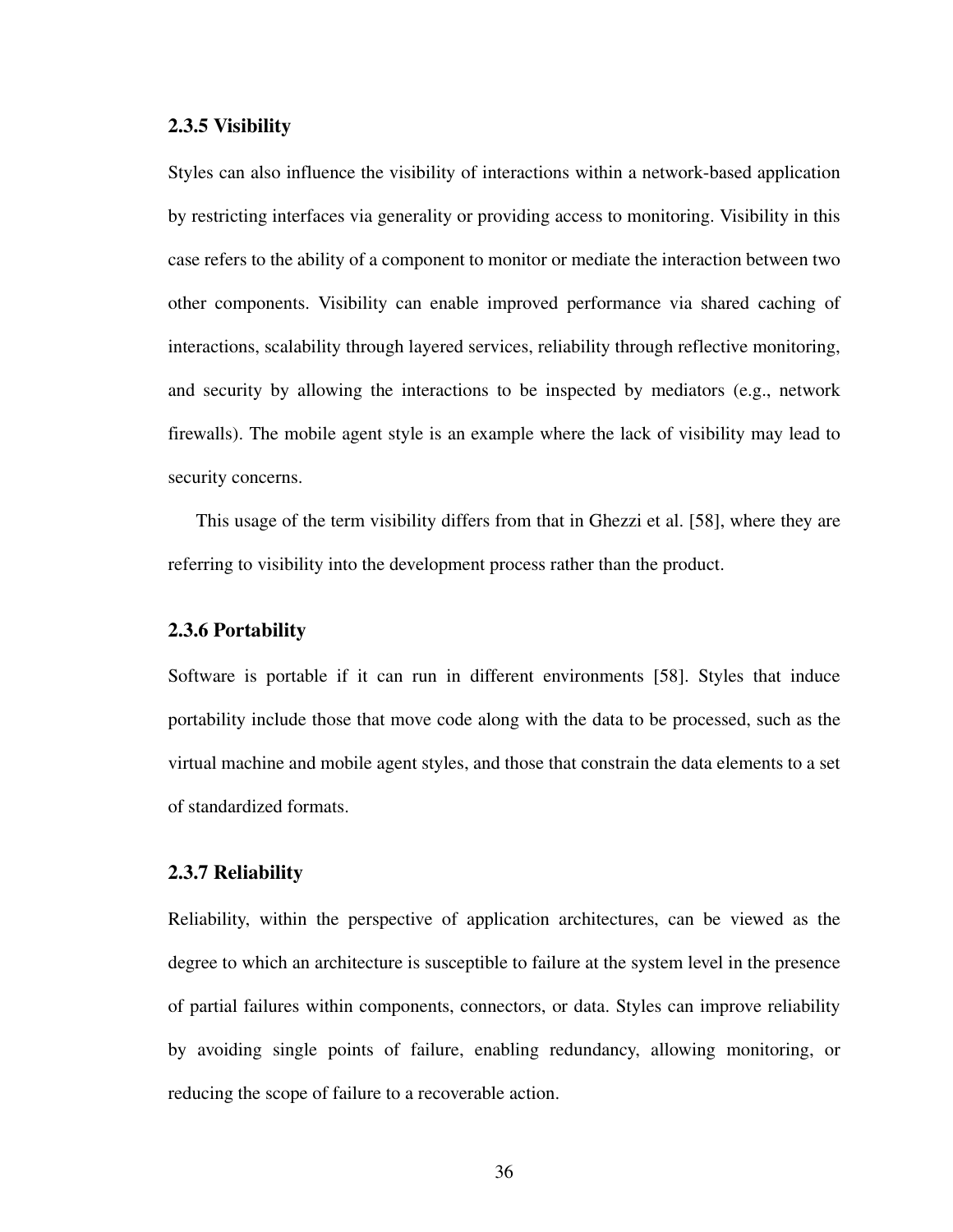# **2.4 Summary**

This chapter examined the scope of the dissertation by focusing on network-based application architectures and describing how styles can be used to guide their architectural design. It also defined the set of architectural properties that will be used throughout the rest of the dissertation for the comparison and evaluation of architectural styles.

The next chapter presents a survey of common architectural styles for network-based application software within a classification framework that evaluates each style according to the architectural properties it would induce if applied to an architecture for a prototypical network-based hypermedia system.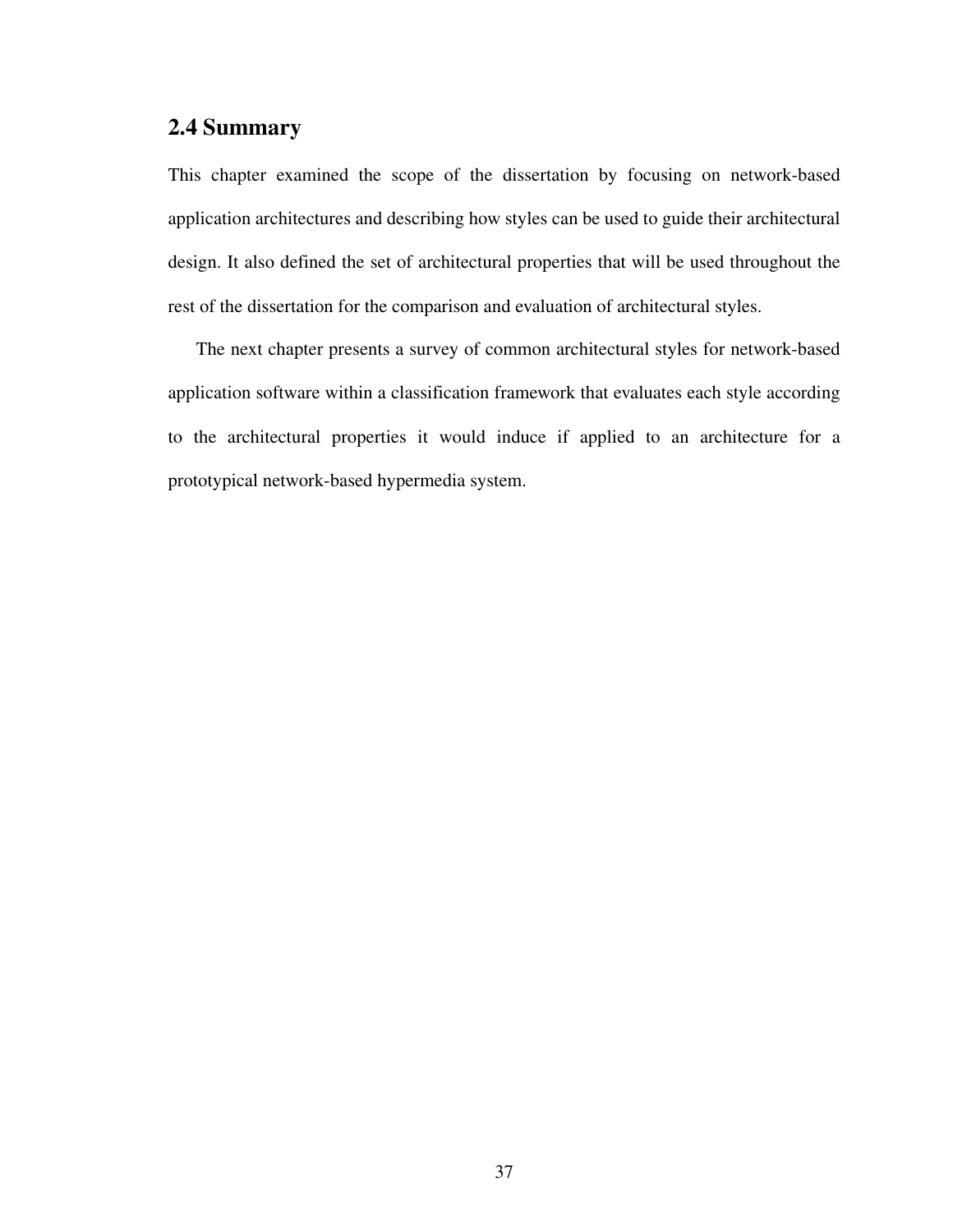# **CHAPTER 3 Network-based Architectural Styles**

This chapter presents a survey of common architectural styles for network-based application software within a classification framework that evaluates each style according to the architectural properties it would induce if applied to an architecture for a prototypical network-based hypermedia system.

# **3.1 Classification Methodology**

The purpose of building software is not to create a specific topology of interactions or use a particular component type — it is to create a system that meets or exceeds the application needs. The architectural styles chosen for a system's design must conform to those needs, not the other way around. Therefore, in order to provide useful design guidance, a classification of architectural styles should be based on the architectural properties induced by those styles.

# **3.1.1 Selection of Architectural Styles for Classification**

The set of architectural styles included in the classification is by no means comprehensive of all possible network-based application styles. Indeed, a new style can be formed merely by adding an architectural constraint to any one of the styles surveyed. My goal is to describe a representative sample of styles, particularly those already identified within the software architecture literature, and provide a framework by which other styles can be added to the classification as they are developed.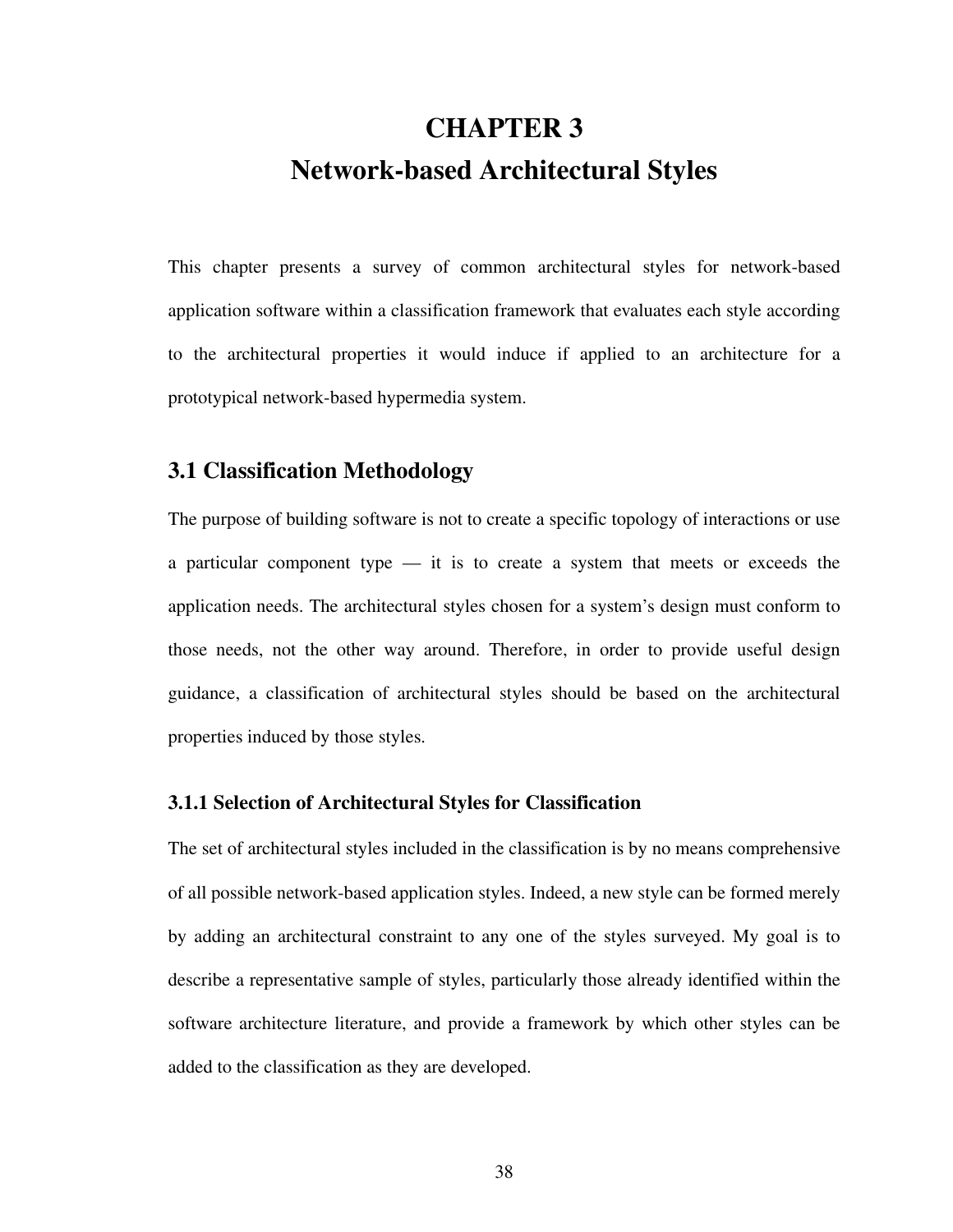I have intentionally excluded styles that do not enhance the communication or interaction properties when combined with one of the surveyed styles to form a networkbased application. For example, the blackboard architectural style [\[95](#page-176-2)] consists of a central repository and a set of components (knowledge sources) that operate opportunistically upon the repository. A blackboard architecture can be extended to a network-based system by distributing the components, but the properties of such an extension are entirely based on the interaction style chosen to support the distribution notifications via event-based integration, polling *a la* client-server, or replication of the repository. Thus, there would be no added value from including it in the classification, even though the hybrid style is network-capable.

# **3.1.2 Style-induced Architectural Properties**

My classification uses relative changes in the architectural properties induced by each style as a means of illustrating the effect of each architectural style when applied to a system for distributed hypermedia. Note that the evaluation of a style for a given property depends on the type of system interaction being studied, as described in [Section 2.2.](#page-43-0) The architectural properties are relative in the sense that adding an architectural constraint may improve or reduce a given property, or simultaneously improve one aspect of the property and reduce some other aspect of the property. Likewise, improving one property may lead to the reduction of another.

Although our discussion of architectural styles will include those applicable to a wide range of network-based systems, our evaluation of each style will be based on its impact upon an architecture for a single type of software: network-based hypermedia systems.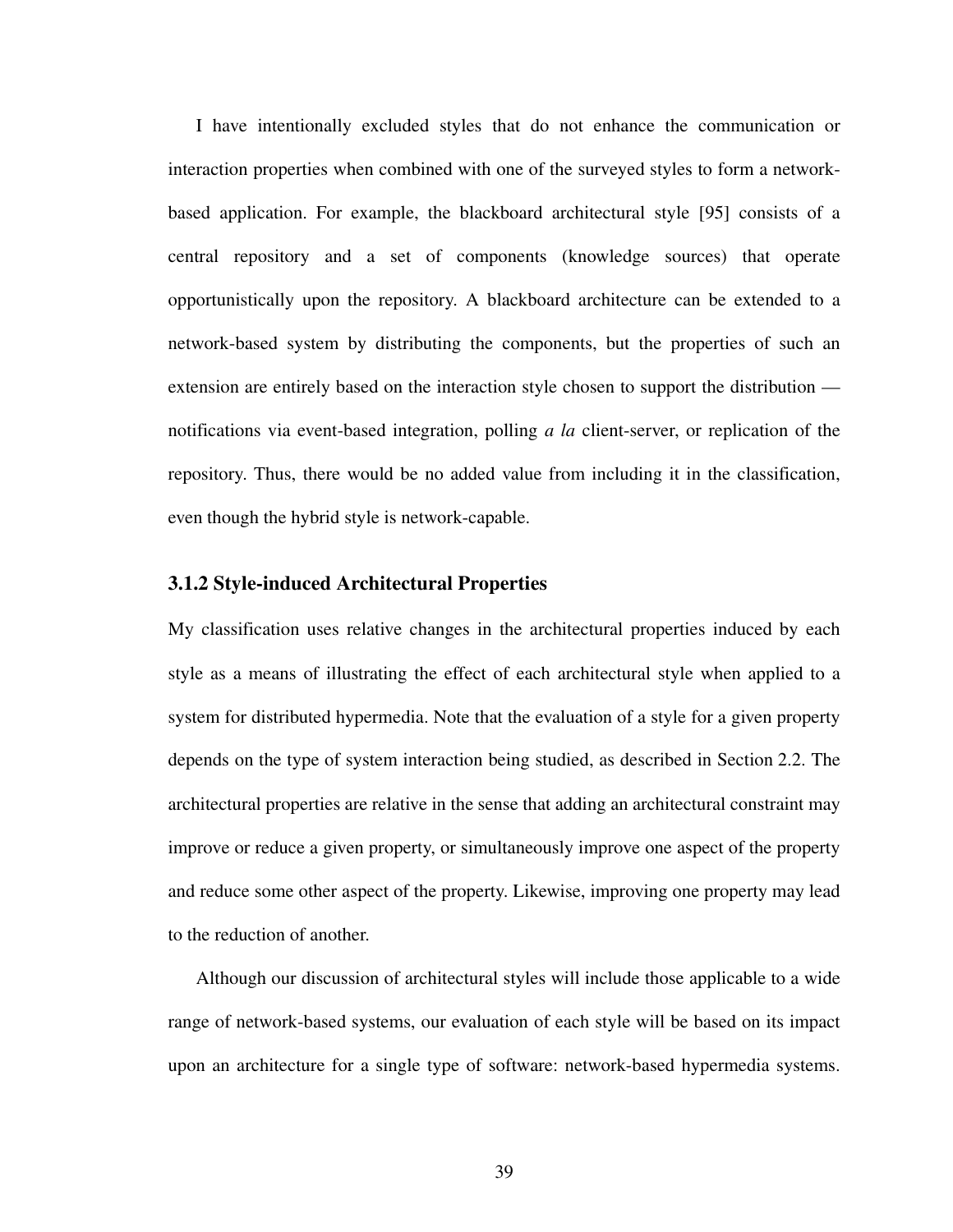Focusing on a particular type of software allows us to identify the advantages of one style over another in the same way that a designer of a system would evaluate those advantages. Since we do not intend to declare any single style as being universally desirable for all types of software, restricting the focus of our evaluation simply reduces the dimensions over which we need to evaluate. Evaluating the same styles for other types of application software is an open area for future research.

# **3.1.3 Visualization**

I use a table of style versus architectural properties as the primary visualization for this classification. The table values indicate the relative influence that the style for a given row has on a column's property. Minus (−) symbols accumulate for negative influences and plus  $(+)$  symbols for positive, with plus-minus  $(±)$  indicating that it depends on some aspect of the problem domain. Although this is a gross simplification of the details presented in each section, it does indicate the degree to which a style has addressed (or ignored) an architectural property.

An alternative visualization would be a property-based derivation graph for classifying architectural styles. The styles would be classified according to how they are derived from other styles, with the arcs between styles illustrated by architectural properties gained or lost. The starting point of the graph would be the null style (no constraints). It is possible to derive such a graph directly from the descriptions.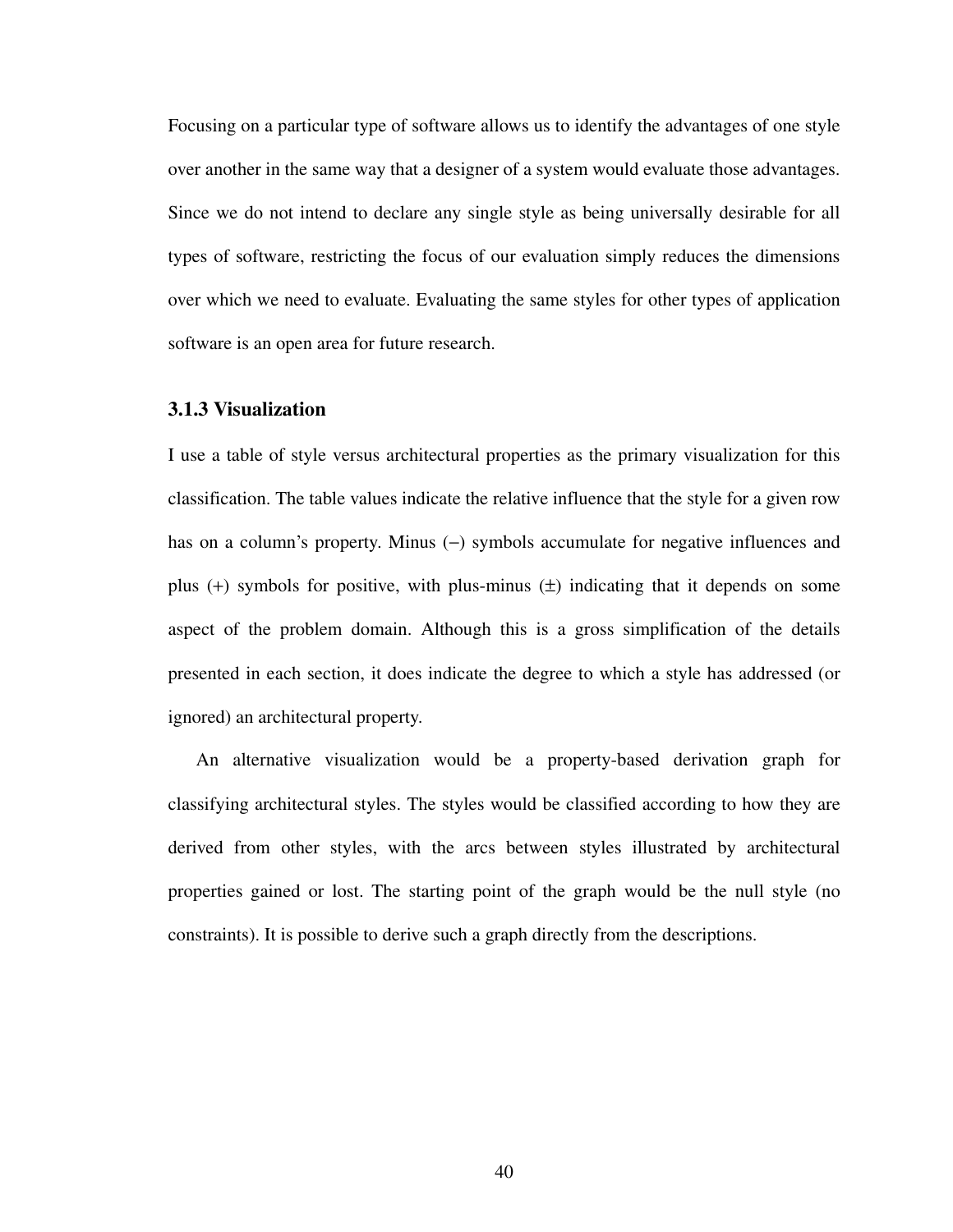# **3.2 Data-flow Styles**

| Style | Derivation | Perfor<br><b>Jer</b> | ৯<br>௳ | ৯<br>.<br>ت<br>₽<br>ĤI | bility<br>ω<br>हु<br>O | plicity<br>ഗ | bility<br>ত<br>ш | nsibility<br>xter<br>ĤН | ∑in<br>ustor | ήiρ<br>O | 흐<br>gal<br>_<br>$\overline{\mathbf{v}}$<br>۴ñ | Visibility | Portability | Reliability |
|-------|------------|----------------------|--------|------------------------|------------------------|--------------|------------------|-------------------------|--------------|----------|------------------------------------------------|------------|-------------|-------------|
| PF    |            |                      |        |                        |                        |              |                  |                         |              |          |                                                |            |             |             |
| UPF   | PF         |                      |        |                        |                        |              |                  |                         |              |          |                                                |            |             |             |

Table 3-1. Evaluation of Data-flow Styles for Network-based Hypermedia

# **3.2.1 Pipe and Filter (PF)**

In a pipe and filter style, each component (filter) reads streams of data on its inputs and produces streams of data on its outputs, usually while applying a transformation to the input streams and processing them incrementally so that output begins before the input is completely consumed [\[53](#page-173-2)]. This style is also referred to as a one-way data flow network [\[6](#page-169-3)]. The constraint is that a filter must be completely independent of other filters (zero coupling): it must not share state, control thread, or identity with the other filters on its upstream and downstream interfaces [\[53](#page-173-2)].

Abowd et al. [[1\]](#page-169-2) provide an extensive formal description of the pipe and filter style using the Z language. The *Khoros* software development environment for image processing [\[112](#page-177-2)] provides a good example of using the pipe and filter style to build a range of applications.

Garlan and Shaw [[53\]](#page-173-2) describe the advantageous properties of the pipe and filter style as follows. First, PF allows the designer to understand the overall input/output of the system as a simple composition of the behaviors of the individual filters (simplicity). Second, PF supports reuse: any two filters can be hooked together, provided they agree on the data that is being transmitted between them (reusability). Third, PF systems can be easily maintained and enhanced: new filters can be added to existing systems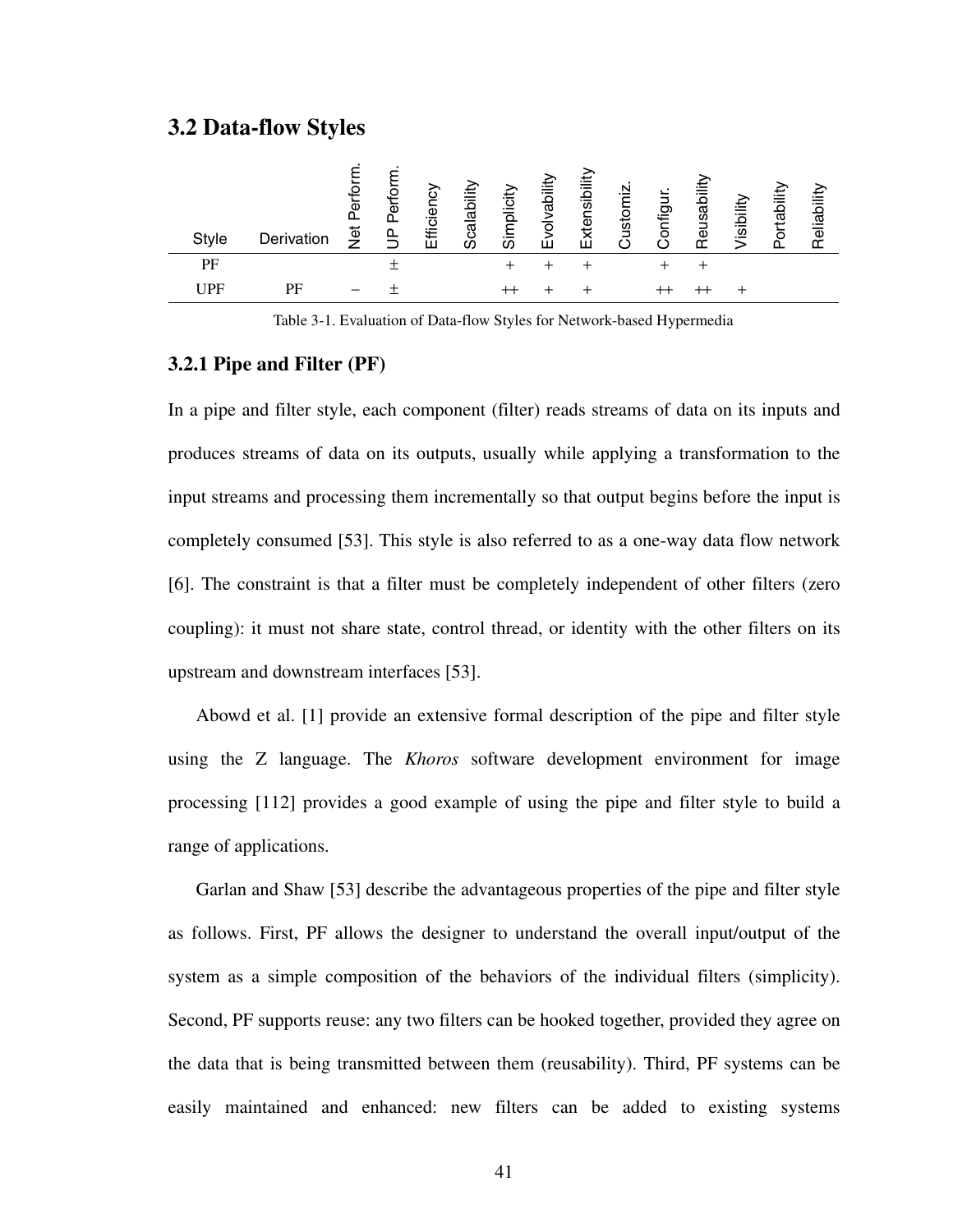(extensibility) and old filters can be replaced by improved ones (evolvability). Fourth, they permit certain kinds of specialized analysis (verifiability), such as throughput and deadlock analysis. Finally, they naturally support concurrent execution (user-perceived performance).

Disadvantages of the PF style include: propagation delay is added through long pipelines, batch sequential processing occurs if a filter cannot incrementally process its inputs, and no interactivity is allowed. A filter cannot interact with its environment because it cannot know that any particular output stream shares a controller with any particular input stream. These properties decrease user-perceived performance if the problem being addressed does not fit the pattern of a data flow stream.

One aspect of PF styles that is rarely mentioned is that there is an implied "invisible hand" that arranges the configuration of filters in order to establish the overall application. A network of filters is typically arranged just prior to each activation, allowing the application to specify the configuration of filter components based on the task at hand and the nature of the data streams (configurability). This controller function is considered a separate operational phase of the system, and hence a separate architecture, even though one cannot exist without the other.

## **3.2.2 Uniform Pipe and Filter (UPF)**

The uniform pipe and filter style adds the constraint that all filters must have the same interface. The primary example of this style is found in the Unix operating system, where filter processes have an interface consisting of one input data stream of characters (stdin) and two output data streams of characters (stdout and stderr). Restricting the interface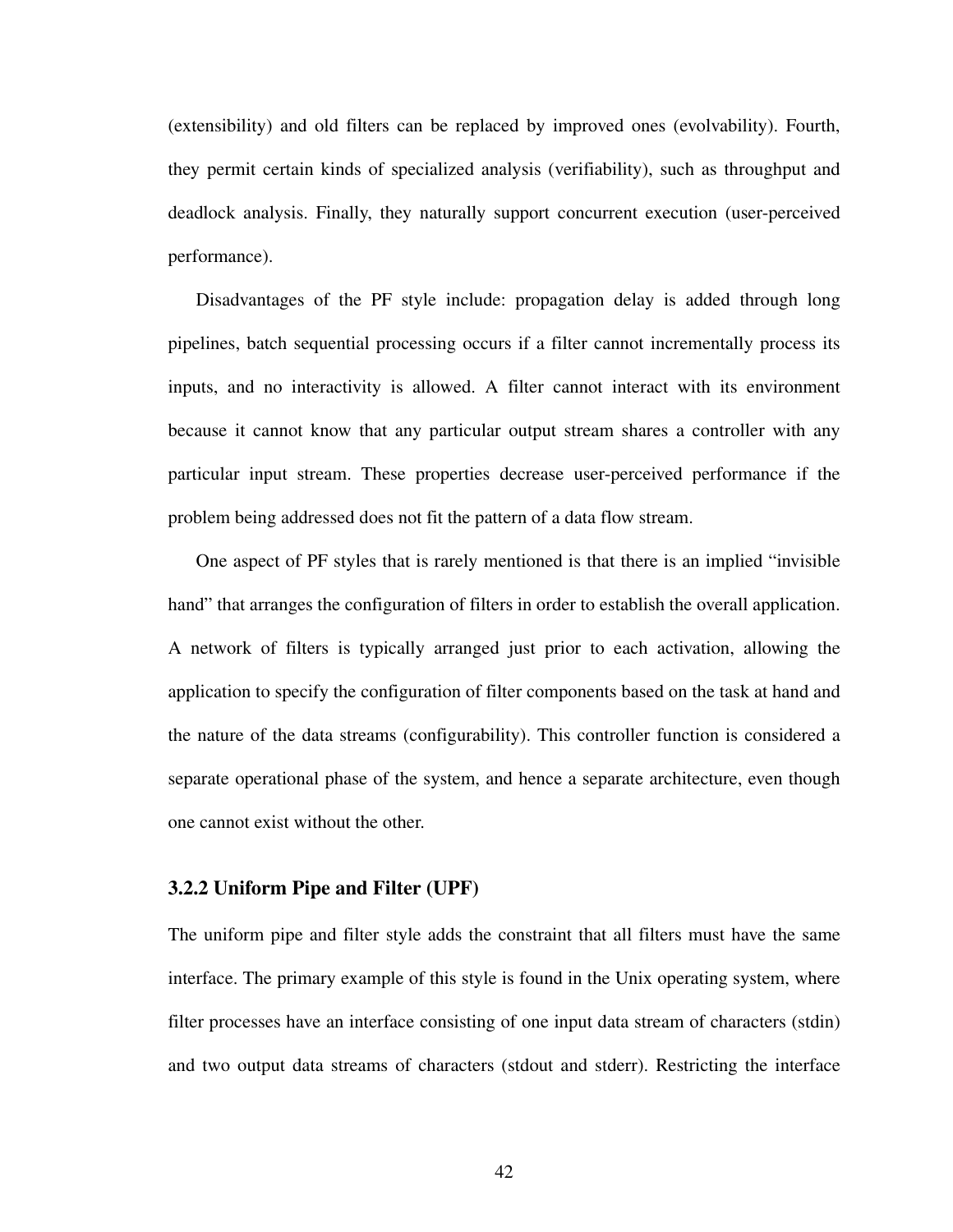allows independently developed filters to be arranged at will to form new applications. It also simplifies the task of understanding how a given filter works.

A disadvantage of the uniform interface is that it may reduce network performance if the data needs to be converted to or from its natural format.

# **3.3 Replication Styles**

| <b>Style</b> | Derivation | Perfor<br>Jet | $\circ$<br>Φ<br>௳ | cien<br>€<br>ш | alability<br>ت<br>ഗ | plicity<br>$-$<br>ഗ | vability<br>$\overline{\circ}$<br>'' | nsibility<br>xtei | N<br>≔<br>sto<br>-<br>ــ | lugitr<br>o | ھَ<br>gau<br>Φ<br>ᡤ | /isibility | iit<br><u>raj</u><br>ōς | bility<br>elial<br>$\tau$ |
|--------------|------------|---------------|-------------------|----------------|---------------------|---------------------|--------------------------------------|-------------------|--------------------------|-------------|---------------------|------------|-------------------------|---------------------------|
| <b>RR</b>    |            |               |                   |                |                     |                     |                                      |                   |                          |             |                     |            |                         |                           |
|              | RR         |               |                   |                |                     |                     |                                      |                   |                          |             |                     |            |                         |                           |

Table 3-2. Evaluation of Replication Styles for Network-based Hypermedia

# **3.3.1 Replicated Repository (RR)**

Systems based on the replicated repository style [[6\]](#page-169-3) improve the accessibility of data and scalability of services by having more than one process provide the same service. These decentralized servers interact to provide clients the illusion that there is just one, centralized service. Distributed filesystems, such as XMS [\[49](#page-172-2)], and remote versioning systems, like CVS [www.cyclic.com], are the primary examples.

Improved user-perceived performance is the primary advantage, both by reducing the latency of normal requests and enabling disconnected operation in the face of primary server failure or intentional roaming off the network. Simplicity remains neutral, since the complexity of replication is offset by the savings of allowing network-unaware components to operate transparently on locally replicated data. Maintaining consistency is the primary concern.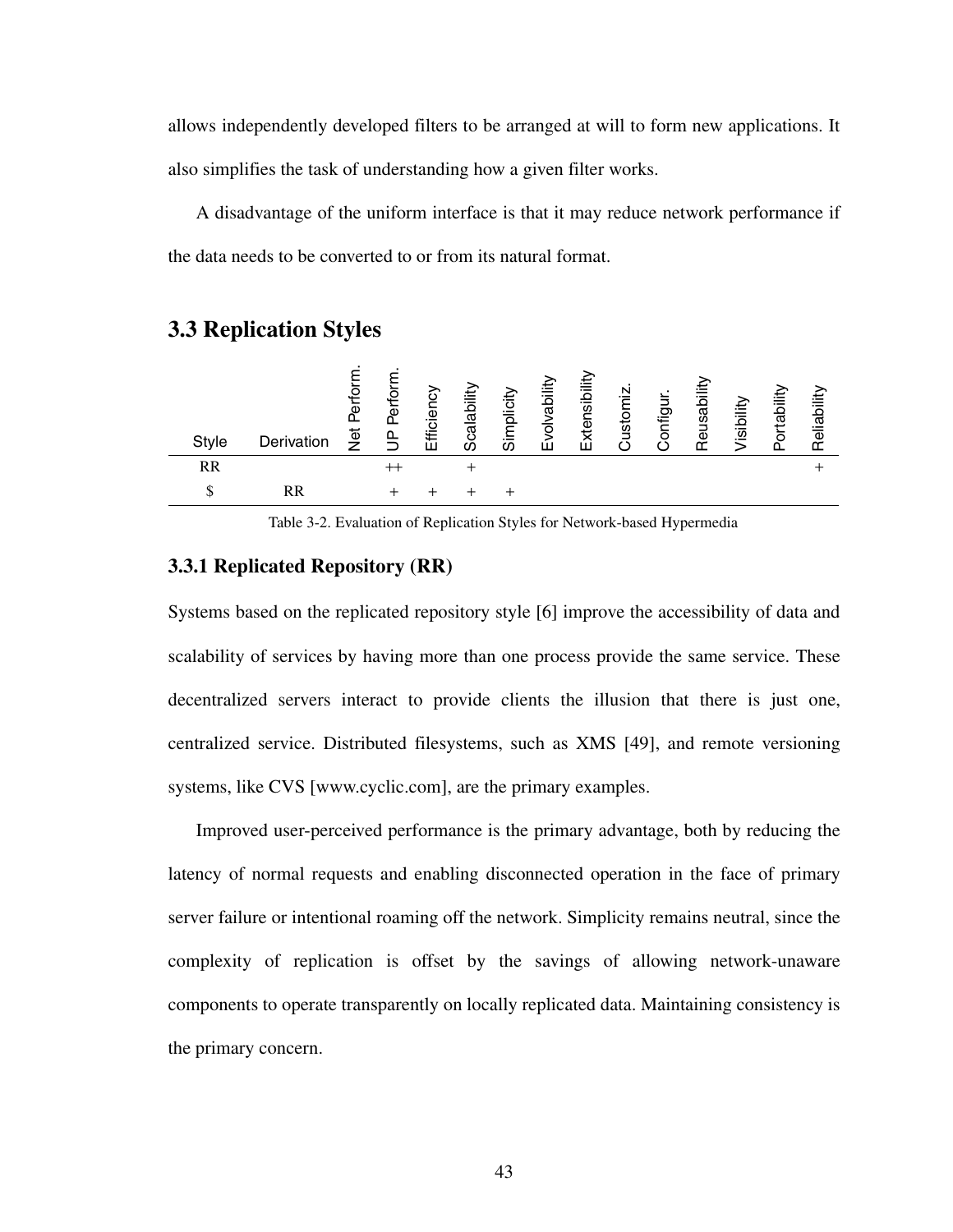# **3.3.2 Cache (\$)**

A variant of replicated repository is found in the cache style: replication of the result of an individual request such that it may be reused by later requests. This form of replication is most often found in cases where the potential data set far exceeds the capacity of any one client, as in the WWW [[20\]](#page-170-1), or where complete access to the repository is unnecessary. Lazy replication occurs when data is replicated upon a not-yet-cached response for a request, relying on locality of reference and commonality of interest to propagate useful items into the cache for later reuse. Active replication can be performed by pre-fetching cacheable entries based on anticipated requests.

Caching provides slightly less improvement than the replicated repository style in terms of user-perceived performance, since more requests will miss the cache and only recently accessed data will be available for disconnected operation. On the other hand, caching is much easier to implement, doesn't require as much processing and storage, and is more efficient because data is transmitted only when it is requested. The cache style becomes network-based when it is combined with a client-stateless-server style.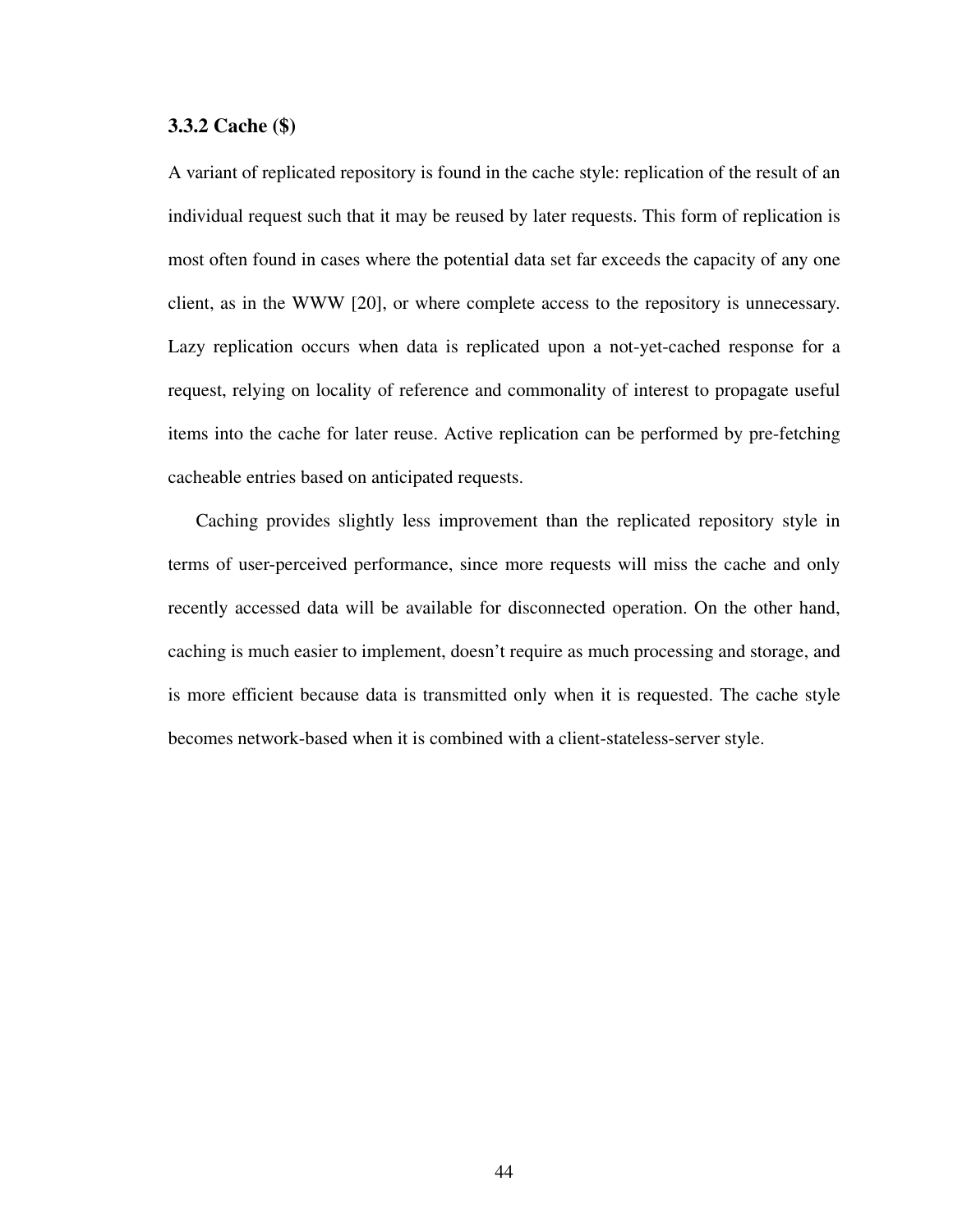# **3.4 Hierarchical Styles**

| <b>Style</b> | Derivation             | Perform.<br>Net | Perform.<br>$\overline{D}$ | Efficiency | Scalability | Simplicity | Evolvability | Extensibility | Customiz | Configur. | Reusability | Visibility     | Portability | Reliability |
|--------------|------------------------|-----------------|----------------------------|------------|-------------|------------|--------------|---------------|----------|-----------|-------------|----------------|-------------|-------------|
| <b>CS</b>    |                        |                 |                            |            | $+$         | $+$        | $+$          |               |          |           |             |                |             |             |
| LS           |                        |                 |                            |            | $+$         |            | $+$          |               |          |           | $+$         |                | $+$         |             |
| LCS          | $CS+LS$                |                 |                            |            | $^{++}$     | $+$        | $^{++}$      |               |          |           | $+$         |                | $\pm$       |             |
| <b>CSS</b>   | <b>CS</b>              |                 |                            |            | $^{++}$     | $+$        | $^{+}$       |               |          |           |             | $\ddot{}$      |             | $+$         |
| C\$SS        | $CSS + $$              |                 | $\ddot{}$                  | $^{+}$     | $^{++}$     | $+$        | $\ddot{}$    |               |          |           |             | $\ddot{}$      |             | $+$         |
| LC\$SS       | LCS+C\$SS              |                 | 土                          | $^{+}$     | $^{+++}$    | $^{++}$    | $^{++}$      |               |          |           | $+$         | $^{+}$         | $+$         | $+$         |
| <b>RS</b>    | CS                     |                 |                            | $^{+}$     |             | $\ddot{}$  | $^{+}$       |               |          |           |             |                |             |             |
| <b>RDA</b>   | $\mathbf{C}\mathbf{S}$ |                 |                            | $^{+}$     |             |            |              |               |          |           |             | $\overline{+}$ |             |             |

Table 3-3. Evaluation of Hierarchical Styles for Network-based Hypermedia

# **3.4.1 Client-Server (CS)**

The client-server style is the most frequently encountered of the architectural styles for network-based applications. A server component, offering a set of services, listens for requests upon those services. A client component, desiring that a service be performed, sends a request to the server via a connector. The server either rejects or performs the request and sends a response back to the client. A variety of client-server systems are surveyed by Sinha [\[123](#page-178-5)] and Umar [[131\]](#page-179-4).

Andrews [[6\]](#page-169-3) describes client-server components as follows: A client is a triggering process; a server is a reactive process. Clients make requests that trigger reactions from servers. Thus, a client initiates activity at times of its choosing; it often then delays until its request has been serviced. On the other hand, a server waits for requests to be made and then reacts to them. A server is usually a non-terminating process and often provides service to more than one client.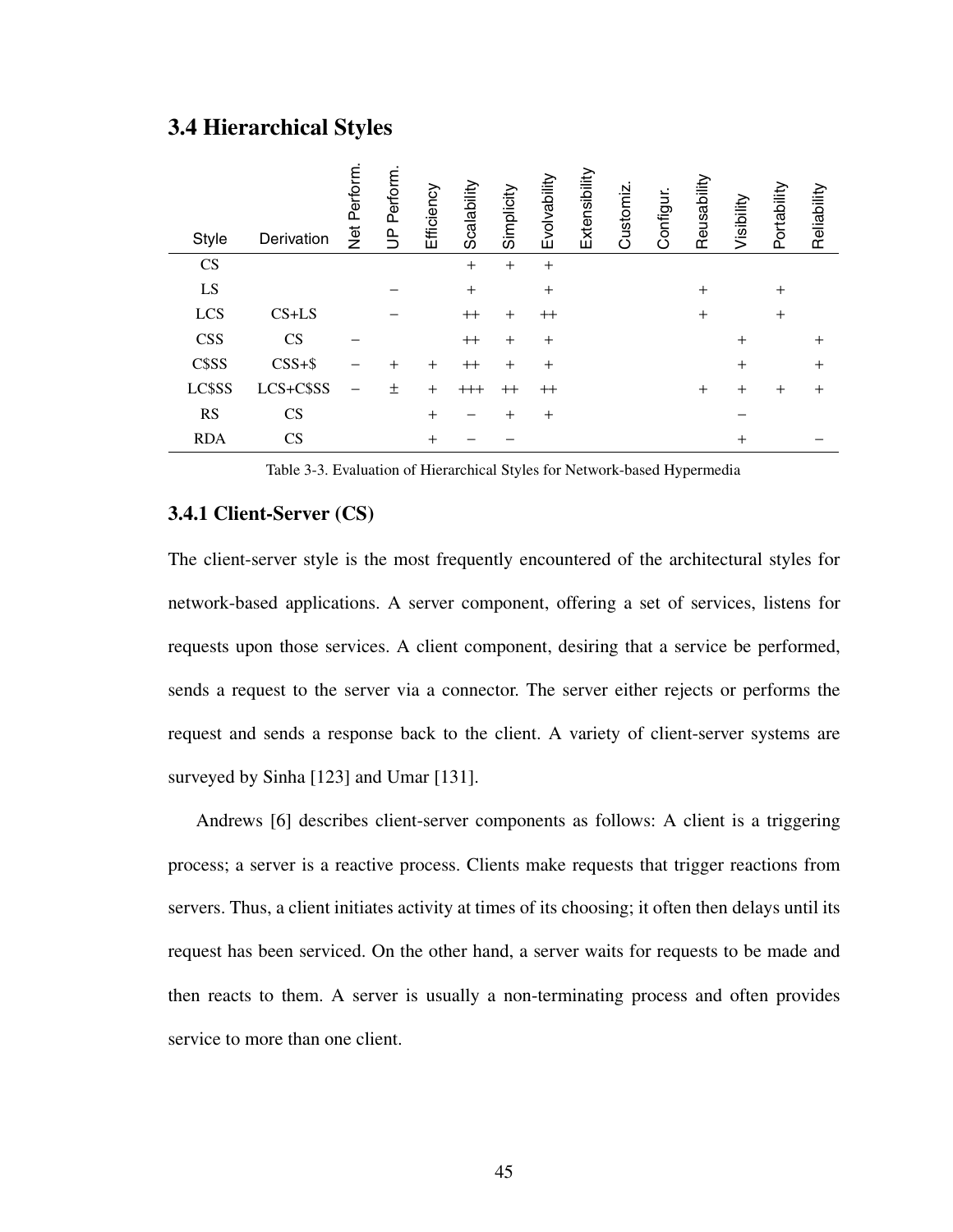Separation of concerns is the principle behind the client-server constraints. A proper separation of functionality should simplify the server component in order to improve scalability. This simplification usually takes the form of moving all of the user interface functionality into the client component. The separation also allows the two types of components to evolve independently, provided that the interface doesn't change.

The basic form of client-server does not constrain how application state is partitioned between client and server components. It is often referred to by the mechanisms used for the connector implementation, such as remote procedure call [[23\]](#page-170-2) or message-oriented middleware [\[131](#page-179-4)].

# **3.4.2 Layered System (LS) and Layered-Client-Server (LCS)**

A layered system is organized hierarchically, each layer providing services to the layer above it and using services of the layer below it [[53\]](#page-173-2). Although layered system is considered a "pure" style, its use within network-based systems is limited to its combination with the client-server style to provide layered-client-server.

Layered systems reduce coupling across multiple layers by hiding the inner layers from all except the adjacent outer layer, thus improving evolvability and reusability. Examples include the processing of layered communication protocols, such as the TCP/IP and OSI protocol stacks [[138\]](#page-179-6), and hardware interface libraries. The primary disadvantage of layered systems is that they add overhead and latency to the processing of data, reducing user-perceived performance [\[32](#page-171-4)].

Layered-client-server adds proxy and gateway components to the client-server style. A proxy [[116\]](#page-178-6) acts as a shared server for one or more client components, taking requests and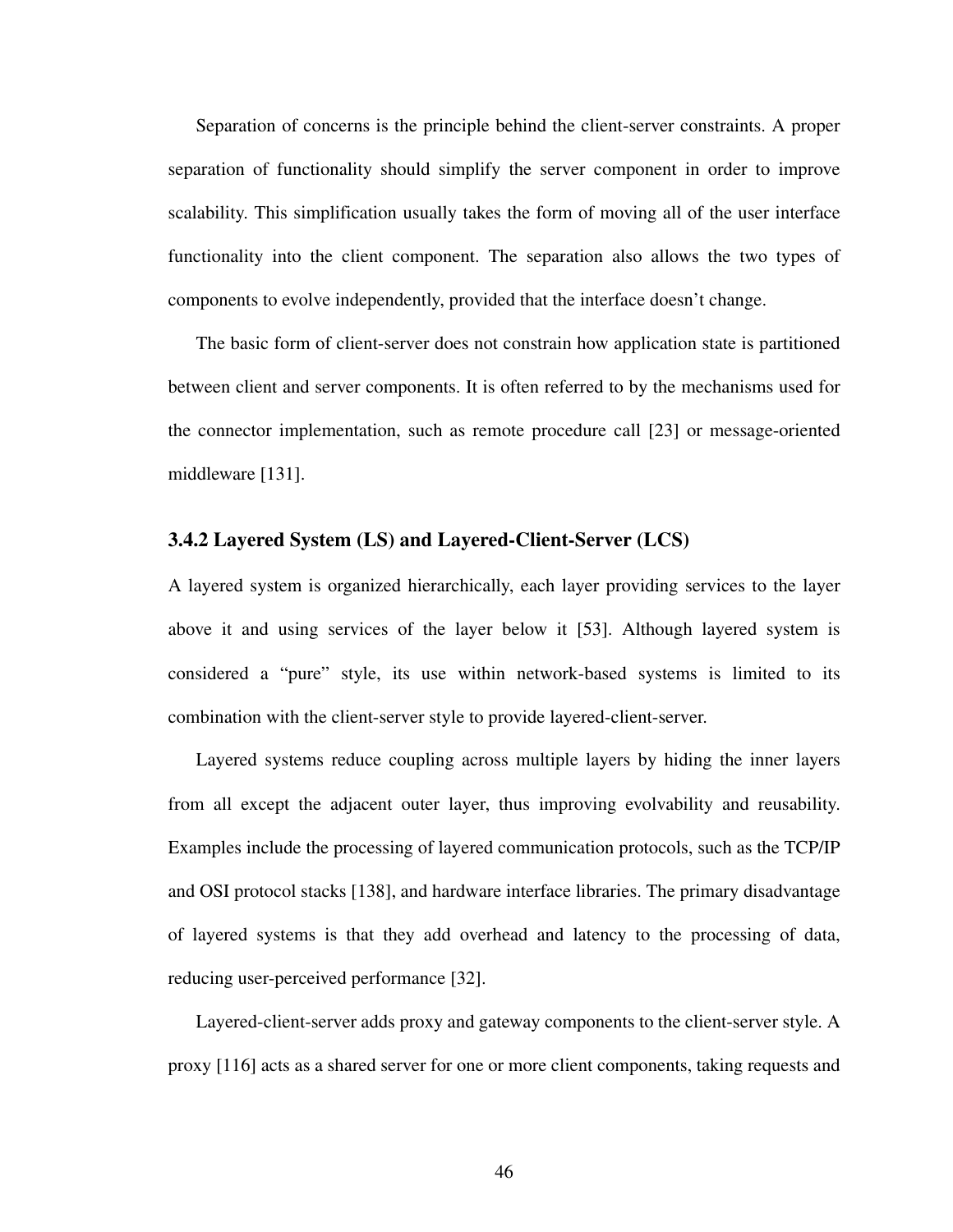forwarding them, with possible translation, to server components. A gateway component appears to be a normal server to clients or proxies that request its services, but is in fact forwarding those requests, with possible translation, to its "inner-layer" servers. These additional mediator components can be added in multiple layers to add features like load balancing and security checking to the system.

Architectures based on layered-client-server are referred to as two-tiered, three-tiered, or multi-tiered architectures in the information systems literature [[131\]](#page-179-4).

LCS is also a solution to managing identity in a large scale distributed system, where complete knowledge of all servers would be prohibitively expensive. Instead, servers are organized in layers such that rarely used services are handled by intermediaries rather than directly by each client [\[6](#page-169-3)].

# **3.4.3 Client-Stateless-Server (CSS)**

The client-stateless-server style derives from client-server with the additional constraint that no *session state* is allowed on the server component. Each request from client to server must contain all of the information necessary to understand the request, and cannot take advantage of any stored context on the server. Session state is kept entirely on the client.

These constraints improve the properties of visibility, reliability, and scalability. Visibility is improved because a monitoring system does not have to look beyond a single request datum in order to determine the full nature of the request. Reliability is improved because it eases the task of recovering from partial failures [\[133](#page-179-5)]. Scalability is improved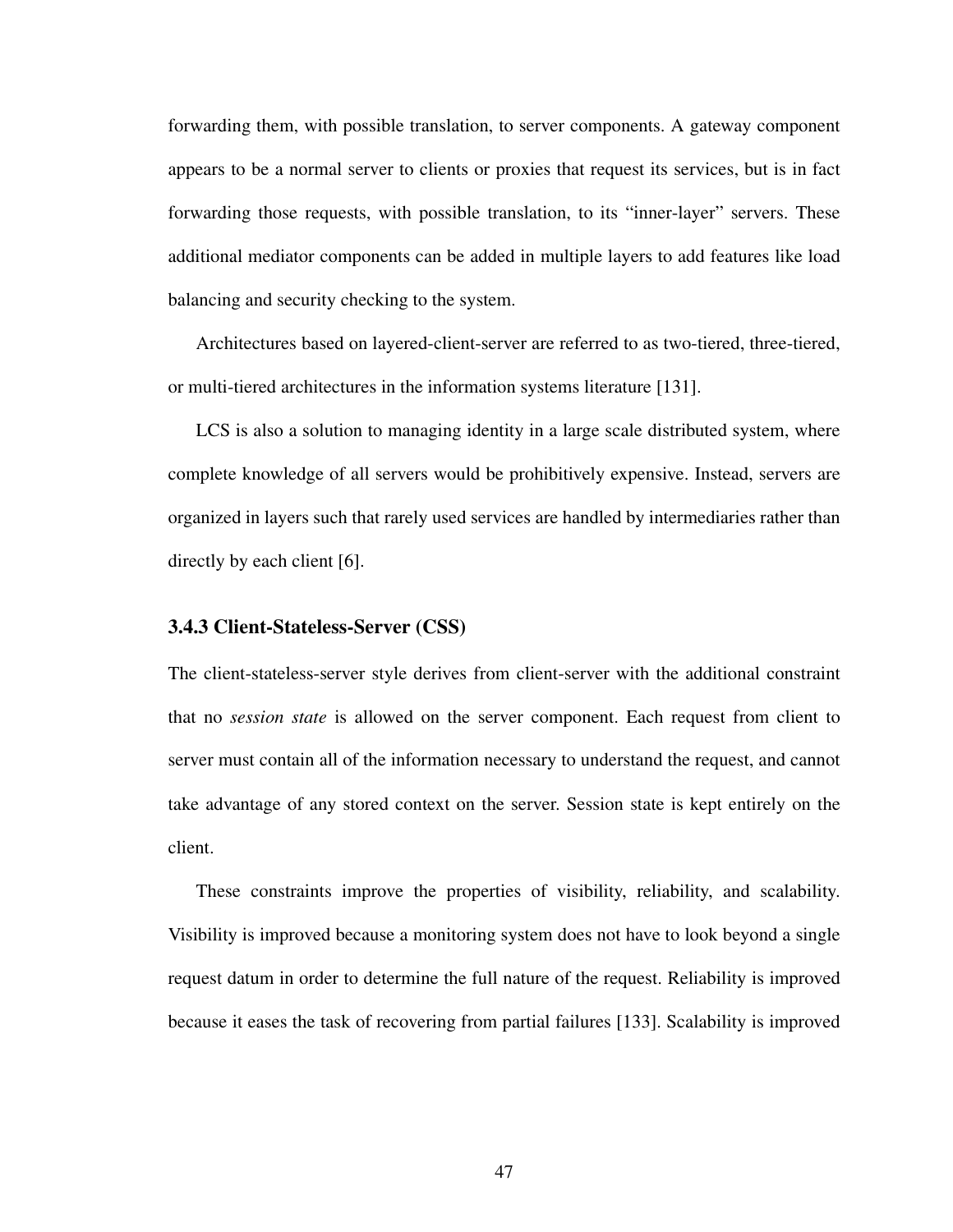because not having to store state between requests allows the server component to quickly free resources and further simplifies implementation.

The disadvantage of client-stateless-server is that it may decrease network performance by increasing the repetitive data (per-interaction overhead) sent in a series of requests, since that data cannot be left on the server in a shared context.

### **3.4.4 Client-Cache-Stateless-Server (C\$SS)**

The client-cache-stateless-server style derives from the client-stateless-server and cache styles via the addition of cache components. A cache acts as a mediator between client and server in which the responses to prior requests can, if they are considered cacheable, be reused in response to later requests that are equivalent and likely to result in a response identical to that in the cache if the request were to be forwarded to the server. An example system that makes effective use of this style is Sun Microsystems' NFS [[115\]](#page-178-7).

The advantage of adding cache components is that they have the potential to partially or completely eliminate some interactions, improving efficiency and user-perceived performance.

## **3.4.5 Layered-Client-Cache-Stateless-Server (LC\$SS)**

The layered-client-cache-stateless-server style derives from both layered-client-server and client-cache-stateless-server through the addition of proxy and/or gateway components. An example system that uses an LC\$SS style is the Internet domain name system (DNS).

The advantages and disadvantages of LC\$SS are simply a combination of those for LCS and C\$SS. However, note that we don't count the contributions of the CS style twice, since the benefits are not additive if they come from the same ancestral derivation.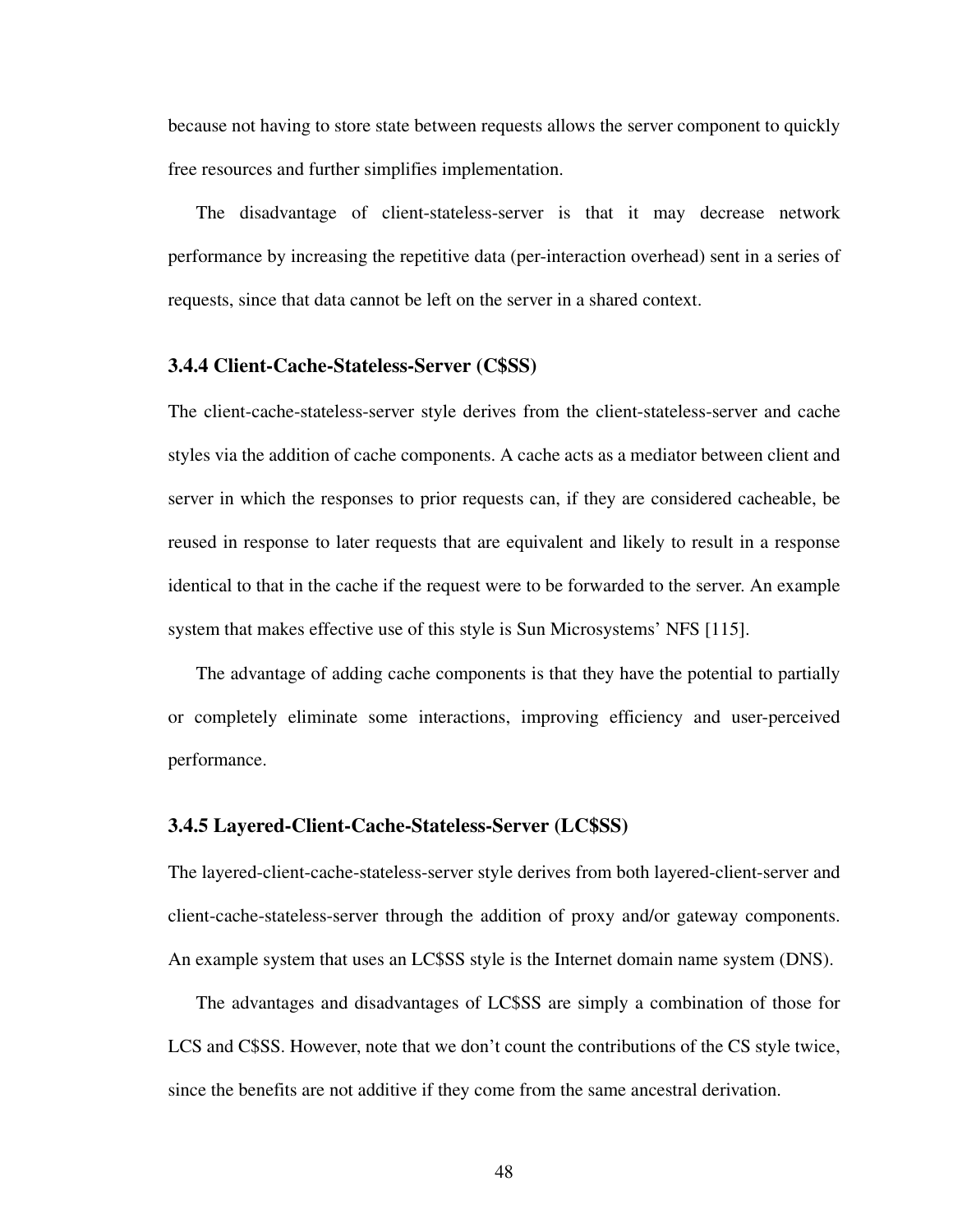### **3.4.6 Remote Session (RS)**

The remote session style is a variant of client-server that attempts to minimize the complexity, or maximize the reuse, of the client components rather than the server component. Each client initiates a session on the server and then invokes a series of services on the server, finally exiting the session. Application state is kept entirely on the server. This style is typically used when it is desired to access a remote service using a generic client (e.g., TELNET [\[106](#page-177-4)]) or via an interface that mimics a generic client (e.g., FTP [[107\]](#page-177-3)).

The advantages of the remote session style are that it is easier to centrally maintain the interface at the server, reducing concerns about inconsistencies in deployed clients when functionality is extended, and improves efficiency if the interactions make use of extended session context on the server. The disadvantages are that it reduces scalability of the server, due to the stored application state, and reduces visibility of interactions, since a monitor would have to know the complete state of the server.

### **3.4.7 Remote Data Access (RDA)**

The remote data access style [[131\]](#page-179-4) is a variant of client-server that spreads the application state across both client and server. A client sends a database query in a standard format, such as SQL, to a remote server. The server allocates a workspace and performs the query, which may result in a very large data set. The client can then make further operations upon the result set (such as table joins) or retrieve the result one piece at a time. The client must know about the data structure of the service to build structure-dependent queries.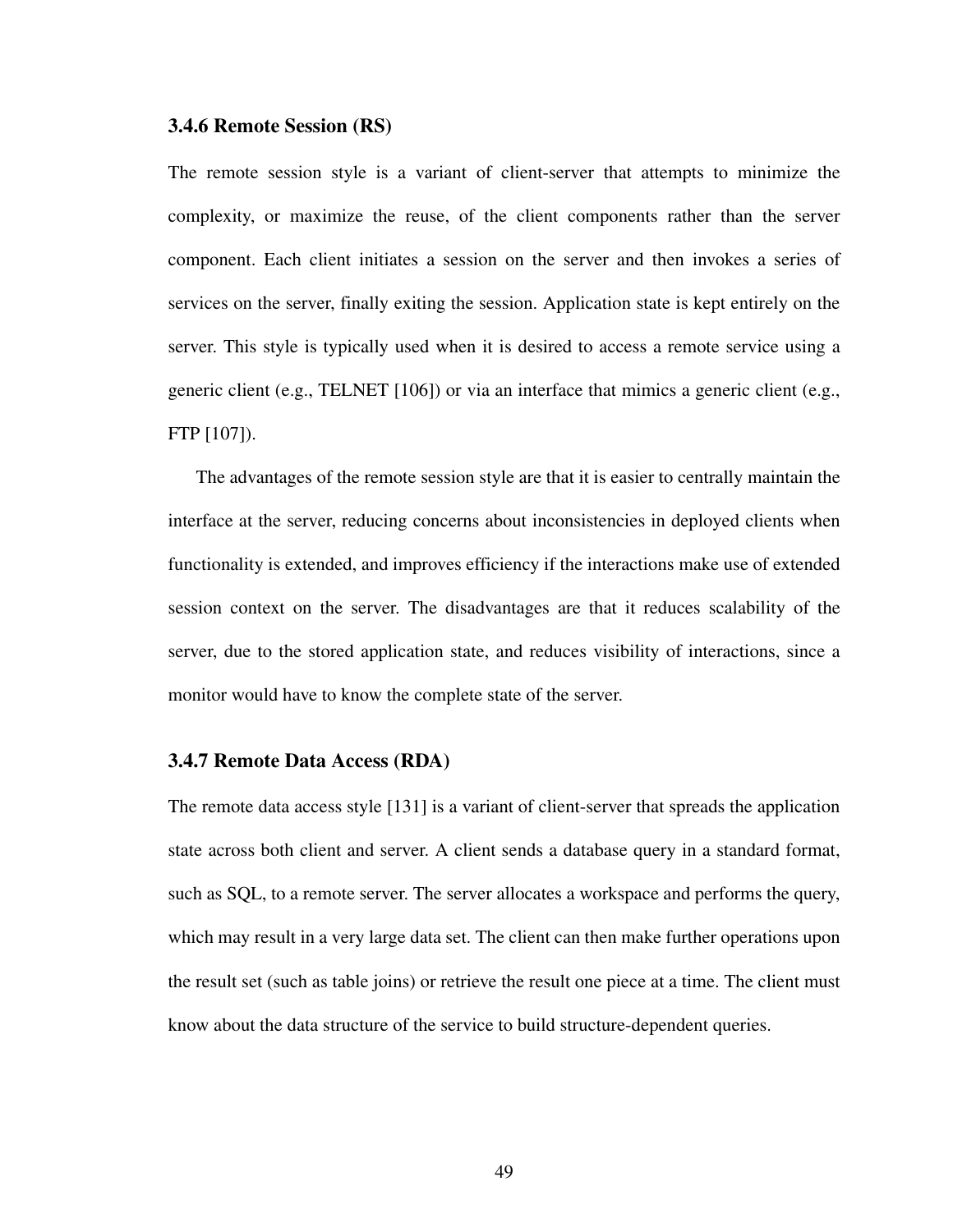The advantages of remote data access are that a large data set can be iteratively reduced on the server side without transmitting it across the network, improving efficiency, and visibility is improved by using a standard query language. The disadvantages are that the client needs to understand the same database manipulation concepts as the server implementation (lacking simplicity) and storing application context on the server decreases scalability. Reliability also suffers, since partial failure can leave the workspace in an unknown state. Transaction mechanisms (e.g., two-phase commit) can be used to fix the reliability problem, though at a cost of added complexity and interaction overhead.

# **3.5 Mobile Code Styles**

Mobile code styles use mobility in order to dynamically change the distance between the processing and source of data or destination of results. These styles are comprehensively examined in Fuggetta et al. [[50\]](#page-172-1). A site abstraction is introduced at the architectural level, as part of the active configuration, in order to take into account the location of the different components. Introducing the concept of location makes it possible to model the cost of an interaction between components at the design level. In particular, an interaction between components that share the same location is considered to have negligible cost when compared to an interaction involving communication through the network. By changing its location, a component may improve the proximity and quality of its interaction, reducing interaction costs and thereby improving efficiency and user-perceived performance.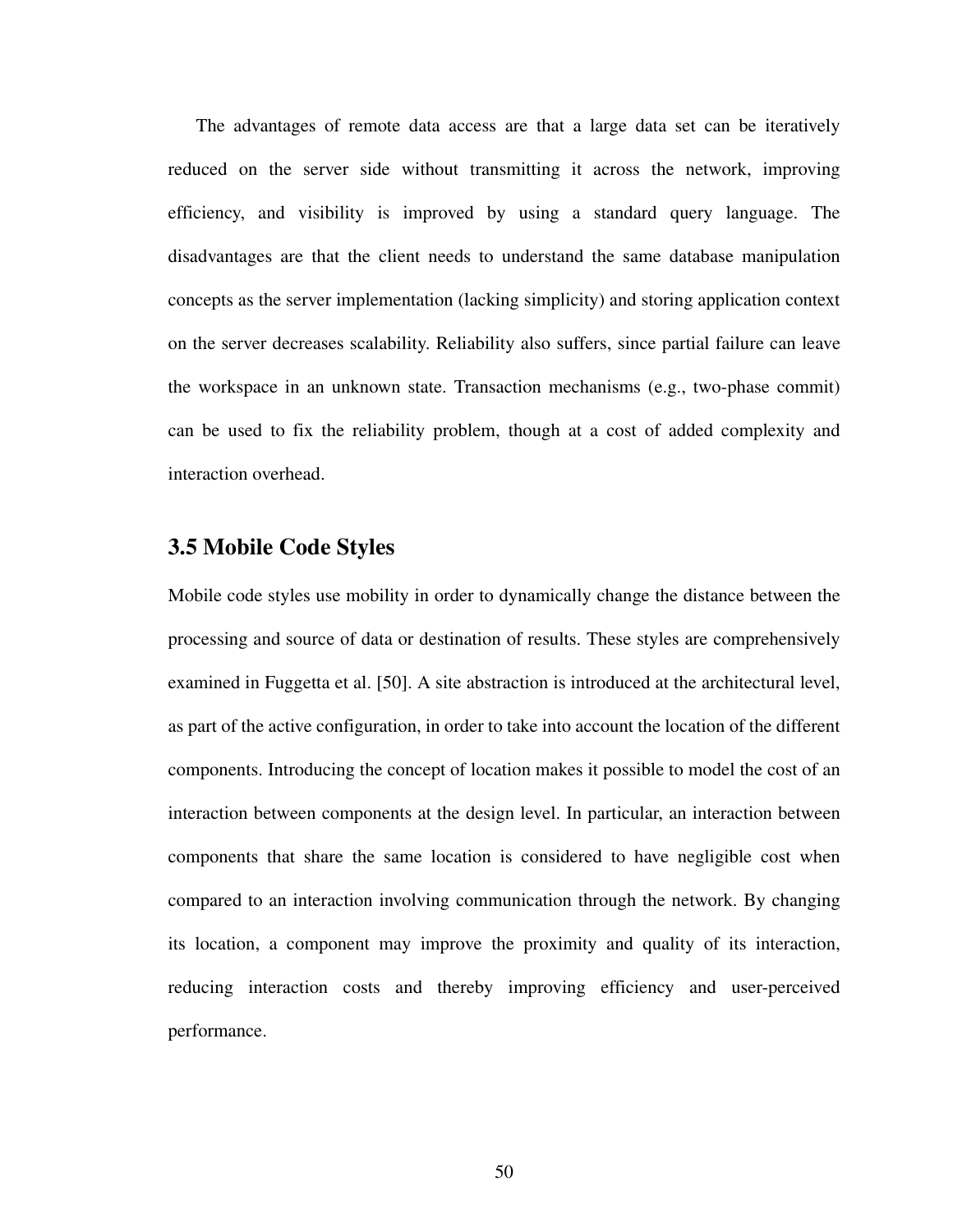In all of the mobile code styles, a data element is dynamically transformed into a component. Fuggetta et al. [[50\]](#page-172-1) use an analysis that compares the code's size as a data element to the savings in normal data transfer in order to determine whether mobility is desirable for a given action. This would be impossible to model from an architectural standpoint if the definition of software architecture excludes data elements.

| <b>Style</b> | Derivation           | Perfor<br>Net | erforn<br>$\frac{\rho}{\rho}$ | Efficienc   | Scalability | Simplicity | volvabilit<br>ш | Extensibility  | Customiz | Configur. | Reusability | Visibility | Portabilit | Reliability |
|--------------|----------------------|---------------|-------------------------------|-------------|-------------|------------|-----------------|----------------|----------|-----------|-------------|------------|------------|-------------|
| <b>VM</b>    |                      |               |                               |             |             |            |                 | $\overline{+}$ |          |           |             |            |            |             |
| <b>REV</b>   | $CS+VM$              |               |                               |             |             |            |                 | ┿              |          |           |             |            |            |             |
| <b>COD</b>   | $CS+VM$              |               | $\pm$                         | ┿           |             |            |                 | ┿              |          | $\,{}^+$  |             |            |            |             |
|              | LCODC\$SS LC\$SS+COD |               | $^{++}$                       |             |             |            |                 |                |          | $^{+}$    |             | ┿          |            |             |
| MA           | REV+COD              |               | $^{+}$                        | $^{\rm ++}$ |             |            |                 |                |          |           |             |            |            |             |
|              |                      |               |                               |             |             |            |                 |                |          |           |             |            |            |             |

Table 3-4. Evaluation of Mobile Code Styles for Network-based Hypermedia

### **3.5.1 Virtual Machine (VM)**

Underlying all of the mobile code styles is the notion of a virtual machine, or interpreter, style [\[53](#page-173-2)]. The code must be executed in some fashion, preferably within a controlled environment to satisfy security and reliability concerns, which is exactly what the virtual machine style provides. It is not, in itself, a network-based style, but it is commonly used as such when combined with a component in the client-server style (REV and COD styles).

Virtual machines are commonly used as the engine for scripting languages, including general purpose languages like Perl [[134\]](#page-179-7) and task-specific languages like PostScript [[2](#page-169-5)]. The primary benefits are the separation between instruction and implementation on a particular platform (portability) and ease of extensibility. Visibility is reduced because it is hard to know what an executable will do simply by looking at the code. Simplicity is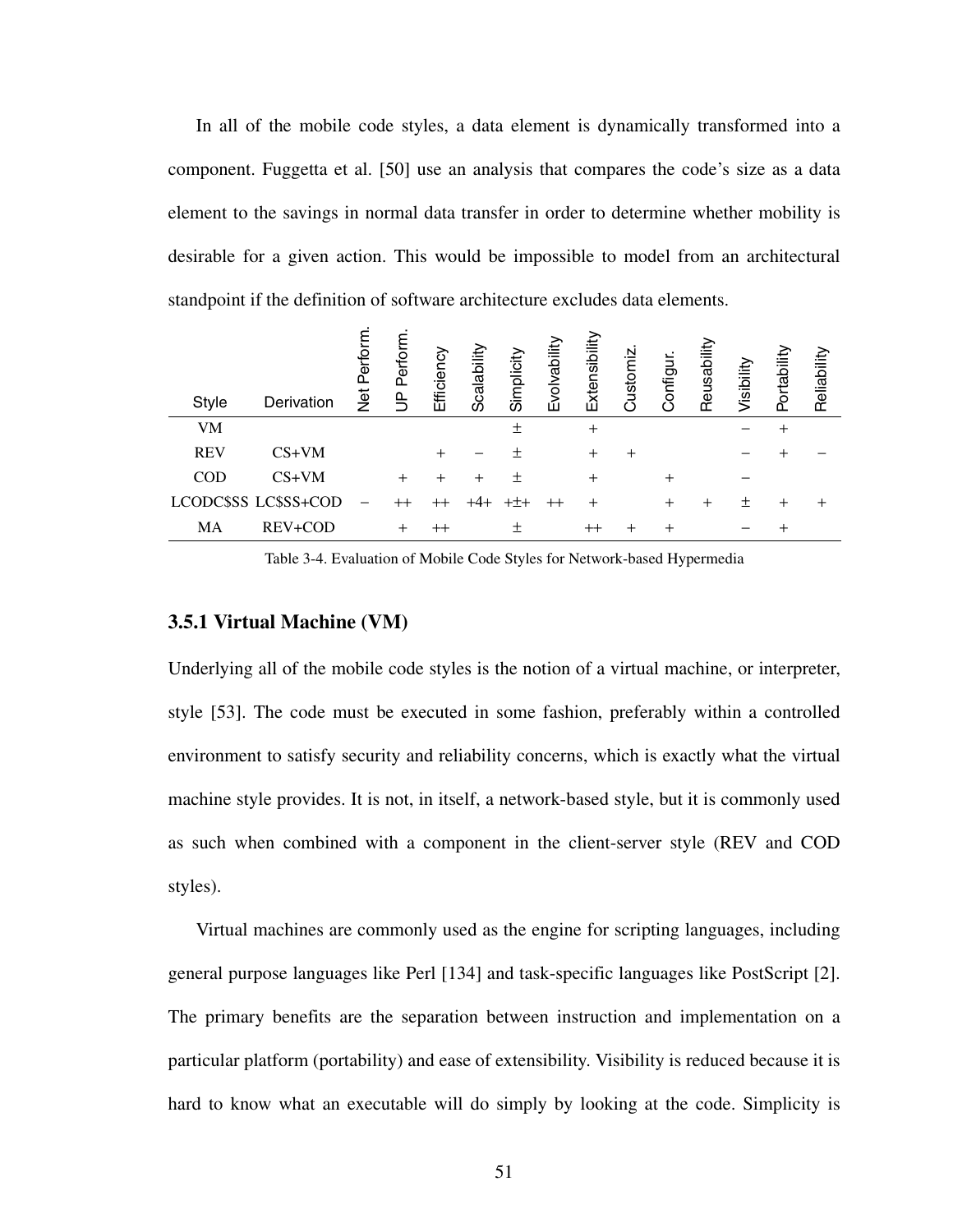reduced due to the need to manage the evaluation environment, but that may be compensated in some cases as a result of simplifying the static functionality.

### **3.5.2 Remote Evaluation (REV)**

In the remote evaluation style [[50\]](#page-172-1), derived from the client-server and virtual machine styles, a client component has the know-how necessary to perform a service, but lacks the resources (CPU cycles, data source, etc.) required, which happen to be located at a remote site. Consequently, the client sends the know-how to a server component at the remote site, which in turn executes the code using the resources available there. The results of that execution are then sent back to the client. The remote evaluation style assumes that the provided code will be executed in a sheltered environment, such that it won't impact other clients of the same server aside from the resources being used.

The advantages of remote evaluation include the ability to customize the server component's services, which provides for improved extensibility and customizability, and better efficiency when the code can adapt its actions to the environment inside the server (as opposed to the client making a series of interactions to do the same). Simplicity is reduced due to the need to manage the evaluation environment, but that may be compensated in some cases as a result of simplifying the static server functionality. Scalability is reduced; this can be improved with the server's management of the execution environment (killing long-running or resource-intensive code when resources are tight), but the management function itself leads to difficulties regarding partial failure and reliability. The most significant limitation, however, is the lack of visibility due to the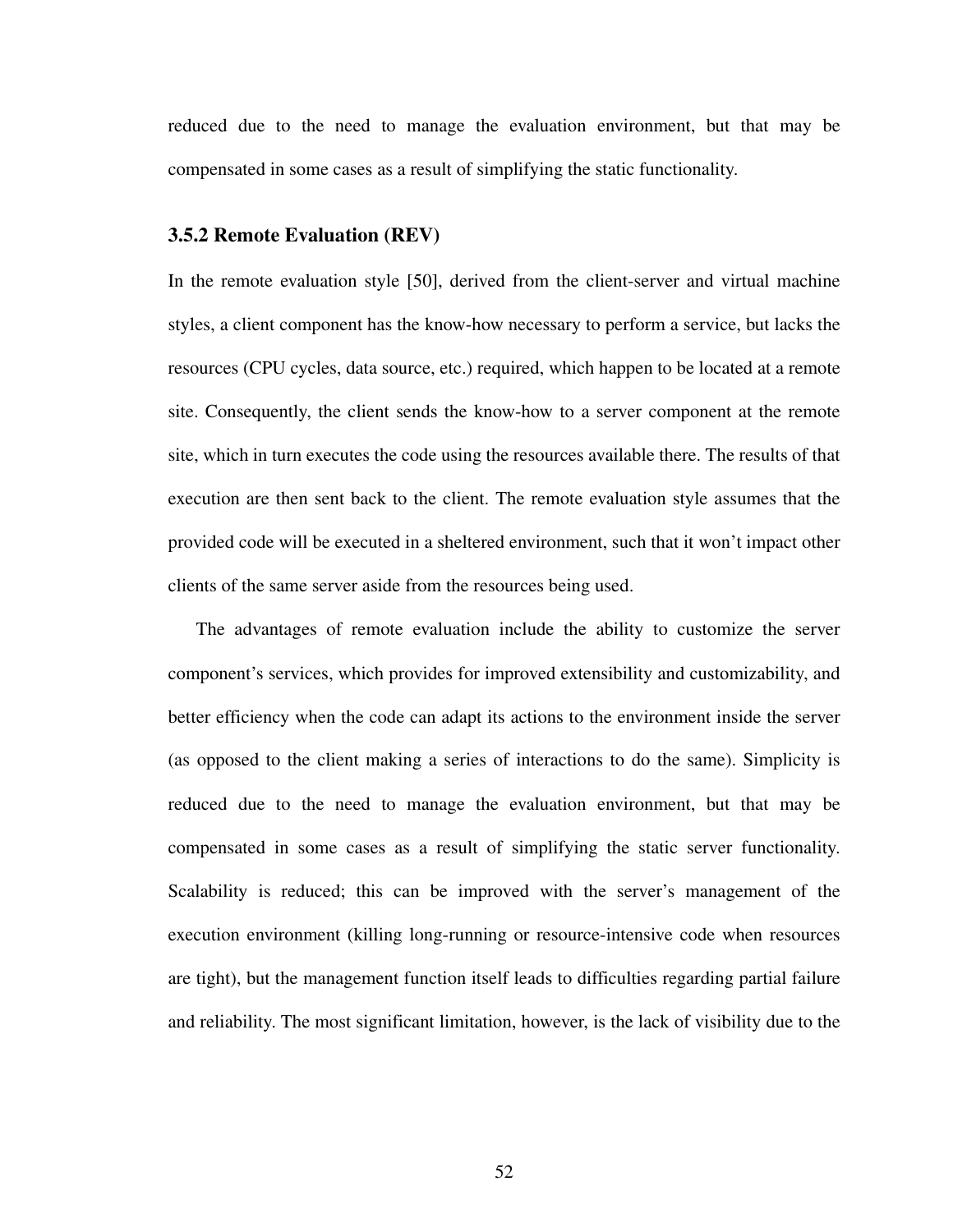client sending code instead of standardized queries. Lack of visibility leads to obvious deployment problems if the server cannot trust the clients.

## **3.5.3 Code on Demand (COD)**

In the code-on-demand style [[50\]](#page-172-1), a client component has access to a set of resources, but not the know-how on how to process them. It sends a request to a remote server for the code representing that know-how, receives that code, and executes it locally.

The advantages of code-on-demand include the ability to add features to a deployed client, which provides for improved extensibility and configurability, and better userperceived performance and efficiency when the code can adapt its actions to the client's environment and interact with the user locally rather than through remote interactions. Simplicity is reduced due to the need to manage the evaluation environment, but that may be compensated in some cases as a result of simplifying the client's static functionality. Scalability of the server is improved, since it can off-load work to the client that would otherwise have consumed its resources. Like remote evaluation, the most significant limitation is the lack of visibility due to the server sending code instead of simple data. Lack of visibility leads to obvious deployment problems if the client cannot trust the servers.

# **3.5.4 Layered-Code-on-Demand-Client-Cache-Stateless-Server (LCODC\$SS)**

As an example of how some architectures are complementary, consider the addition of code-on-demand to the layered-client-cache-stateless-server style discussed above. Since the code can be treated as just another data element, this does not interfere with the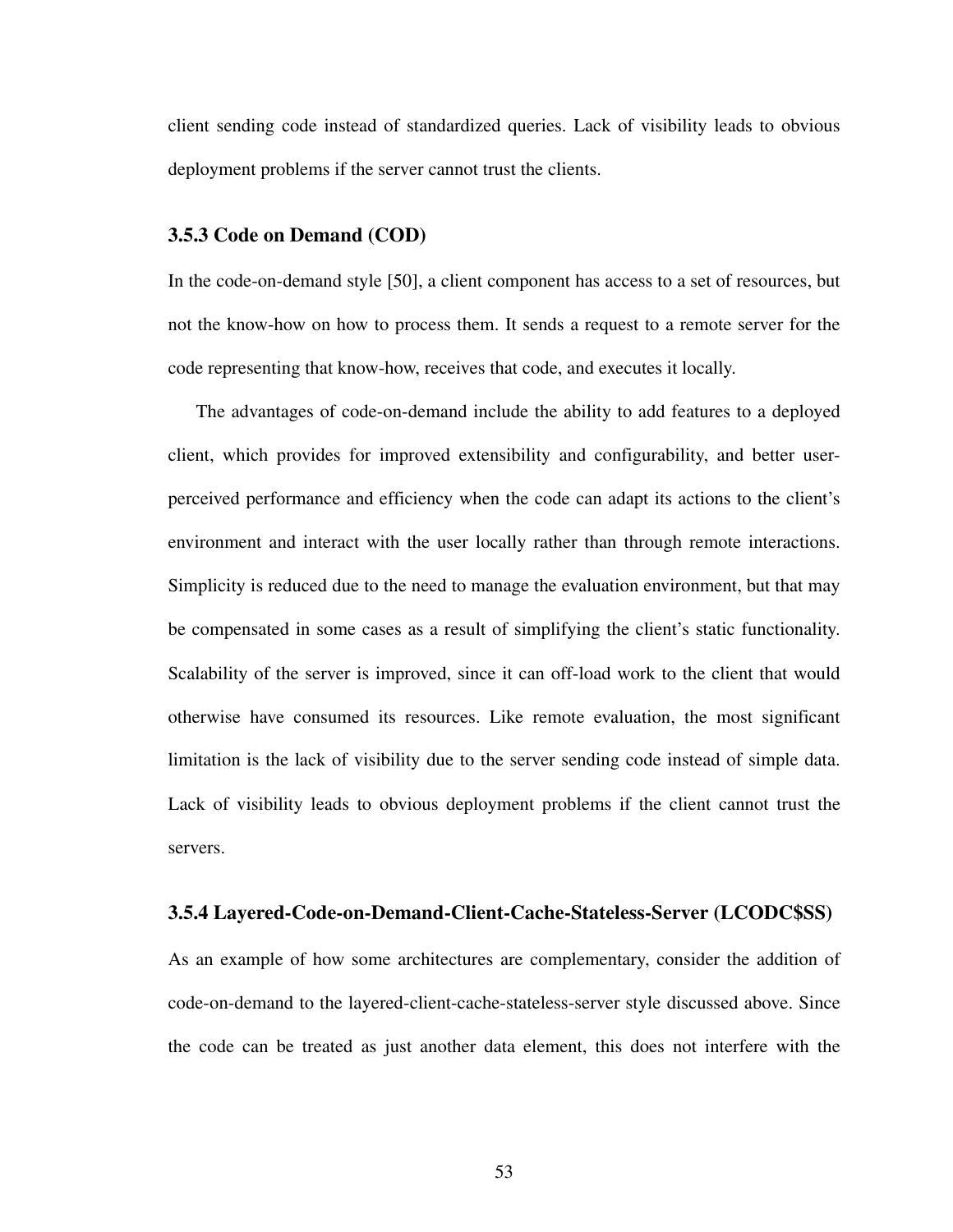advantages of the LC\$SS style. An example is the HotJava Web browser [java.sun.com], which allows applets and protocol extensions to be downloaded as typed media.

The advantages and disadvantages of LCODC\$SS are just a combination of those for COD and LC\$SS. We could go further and discuss the combination of COD with other CS styles, but this survey is not intended to be exhaustive (nor exhausting).

# **3.5.5 Mobile Agent (MA)**

In the mobile agent style [[50\]](#page-172-1), an entire computational component is moved to a remote site, along with its state, the code it needs, and possibly some data required to perform the task. This can be considered a derivation of the remote evaluation and code-on-demand styles, since the mobility works both ways.

The primary advantage of the mobile agent style, beyond those already described for REV and COD, is that there is greater dynamism in the selection of when to move the code. An application can be in the midst of processing information at one location when it decides to move to another location, presumably in order to reduce the distance between it and the next set of data it wishes to process. In addition, the reliability problem of partial failure is reduced because the application state is in one location at a time [[50\]](#page-172-1).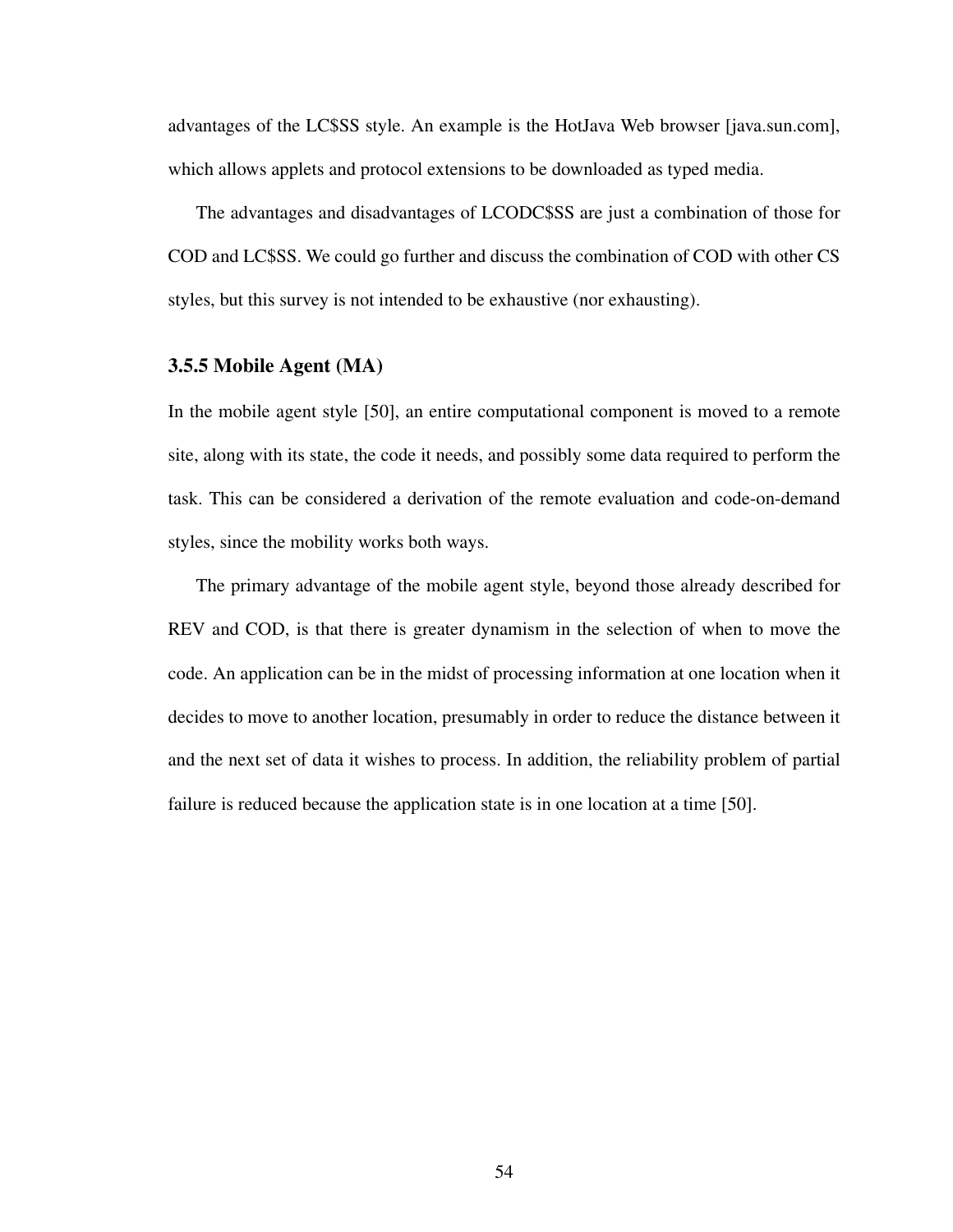# **3.6 Peer-to-Peer Styles**

| <b>Style</b>   | Derivation | Perform<br><b>by</b> | Perform<br>൨ | Efficienc | calability<br>O | Simplicity | rability<br>इ<br>ш | Extensibility | ustomiz | ungihoo | Reusabi | Visibility | Portability | Reliability |  |
|----------------|------------|----------------------|--------------|-----------|-----------------|------------|--------------------|---------------|---------|---------|---------|------------|-------------|-------------|--|
| EBI            |            |                      |              |           |                 |            | $^{\mathrm{+}}$    |               |         |         |         |            |             |             |  |
| C <sub>2</sub> | EBI+LCS    |                      |              |           |                 | $^+$       | $^{\rm ++}$        | $^+$          |         |         |         |            | ┿           |             |  |
| DO             | $CS + CS$  |                      |              | ┿         |                 |            | $^+$               | +             |         |         |         |            |             |             |  |
| <b>BDO</b>     | DO+LCS     |                      |              |           |                 |            | $^{\rm ++}$        |               |         |         |         |            |             |             |  |

Table 3-5. Evaluation of Peer-to-Peer Styles for Network-based Hypermedia

#### **3.6.1 Event-based Integration (EBI)**

The event-based integration style, also known as the implicit invocation or event system style, reduces coupling between components by removing the need for identity on the connector interface. Instead of invoking another component directly, a component can announce (or broadcast) one or more events. Other components in a system can register interest in that type of event and, when the event is announced, the system itself invokes all of the registered components [\[53](#page-173-0)]. Examples include the Model-View-Controller paradigm in Smalltalk-80 [\[72](#page-174-0)] and the integration mechanisms of many software engineering environments, including Field [\[113](#page-177-0)], SoftBench [[29\]](#page-171-0), and Polylith [\[110](#page-177-1)].

The event-based integration style provides strong support for extensibility through the ease of adding new components that listen for events, for reuse by encouraging a general event interface and integration mechanism, and for evolution by allowing components to be replaced without affecting the interfaces of other components [\[53](#page-173-0)]. Like pipe-and-filter systems, a higher-level configuring architecture is needed for the "invisible hand" that places components on the event interface. Most EBI systems also include explicit invocation as a complementary form of interaction [[53\]](#page-173-0). For applications that are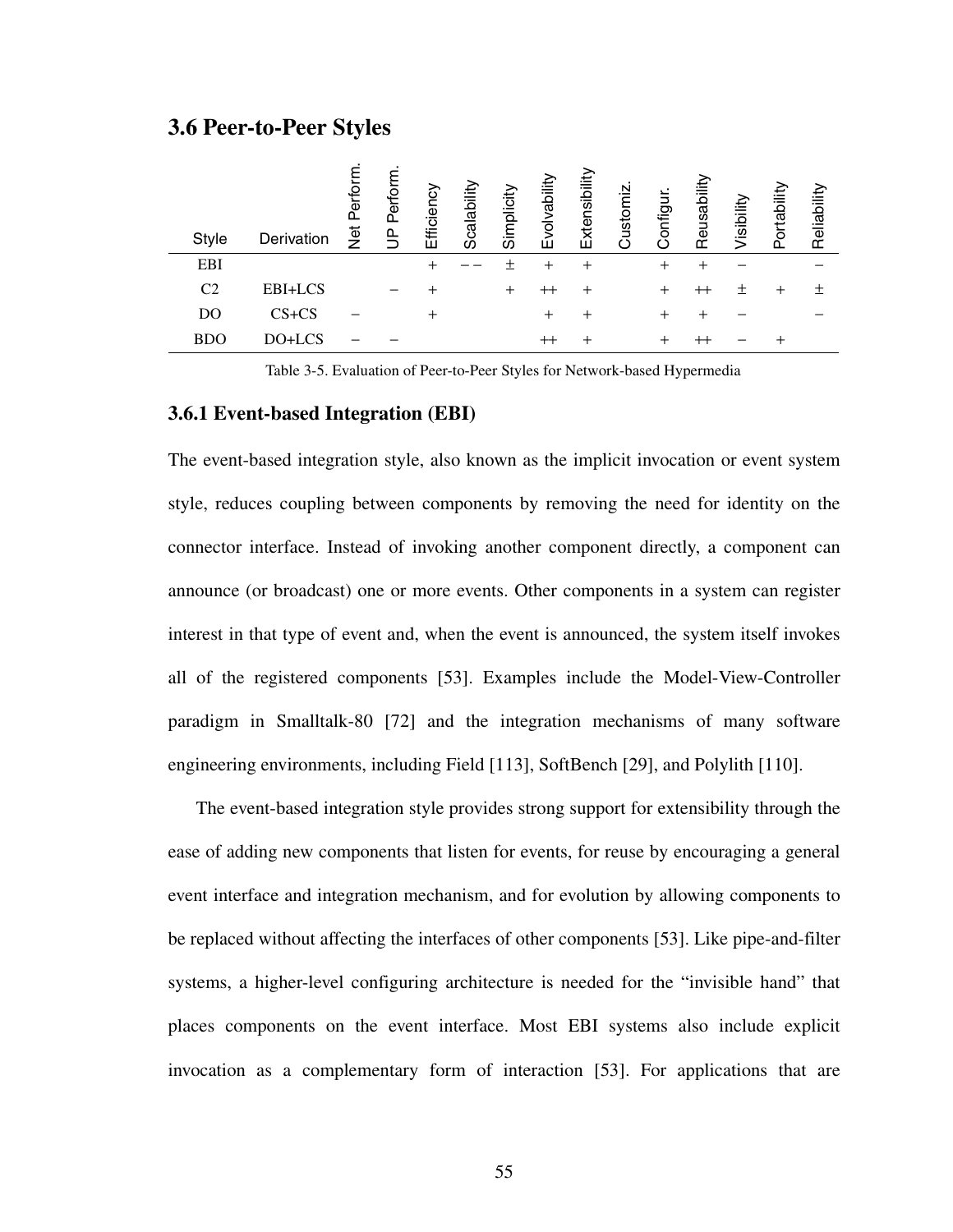dominated by data monitoring, rather than data retrieval, EBI can improve efficiency by removing the need for polling interactions.

The basic form of EBI system consists of one event bus to which all components listen for events of interest to them. Of course, this immediately leads to scalability issues with regard to the number of notifications, event storms as other components broadcast as a result of events caused by that notification, and a single point of failure in the notification delivery system. This can be ameliorated though the use of layered systems and filtering of events, at the cost of simplicity.

Other disadvantages of EBI systems are that it can be hard to anticipate what will happen in response to an action (poor understandability) and event notifications are not suitable for exchanging large-grain data [\[53](#page-173-0)]. Also, there is no support for recovery from partial failure.

## **3.6.2 C2**

The C2 architectural style [[128\]](#page-179-0) is directed at supporting large-grain reuse and flexible composition of system components by enforcing substrate independence. It does so by combining event-based integration with layered-client-server. Asynchronous notification messages going down, and asynchronous request messages going up, are the sole means of intercomponent communication. This enforces loose coupling of dependency on higher layers (service requests may be ignored) and zero coupling with lower levels (no knowledge of notification usage), improving control over the system without losing most of the advantages of EBI.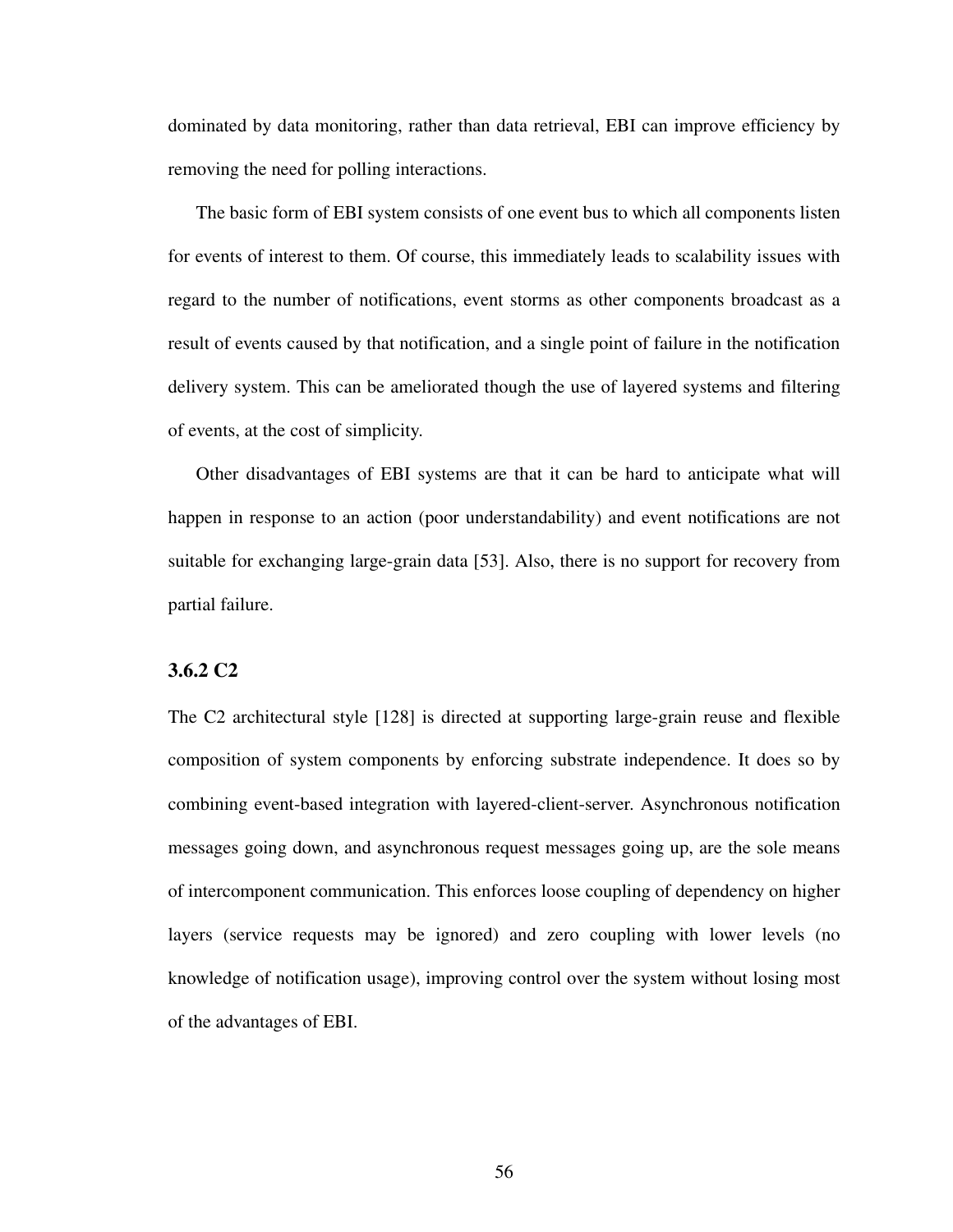Notifications are announcements of a state change within a component. C2 does not constrain what should be included with a notification: a flag, a delta of state change, or a complete state representation are all possibilities. A connector's primary responsibility is the routing and broadcasting of messages; its secondary responsibility is message filtering. The introduction of layered filtering of messages solves the EBI problems with scalability, while improving evolvability and reusability as well. Heavyweight connectors that include monitoring capabilities can be used to improve visibility and reduce the reliability problems of partial failure.

## **3.6.3 Distributed Objects**

The distributed objects style organizes a system as a set of components interacting as peers. An object is an entity that encapsulates some private state information or data, a set of associated operations or procedures that manipulate the data, and possibly a thread of control, so that collectively they can be considered a single unit [\[31](#page-171-1)]. In general, an object's state is completely hidden and protected from all other objects. The only way it can be examined or modified is by making a request or invocation on one of the object's publicly accessible operations. This creates a well-defined interface for each object, enabling the specification of an object's operations to be made public while at the same time keeping the implementation of its operations and the representation of its state information private, thus improving evolvability.

An operation may invoke other operations, possibly on other objects. These operations may in turn make invocations on others, and so on. A chain of related invocations is referred to as an action [[31\]](#page-171-1). State is distributed among the objects. This can be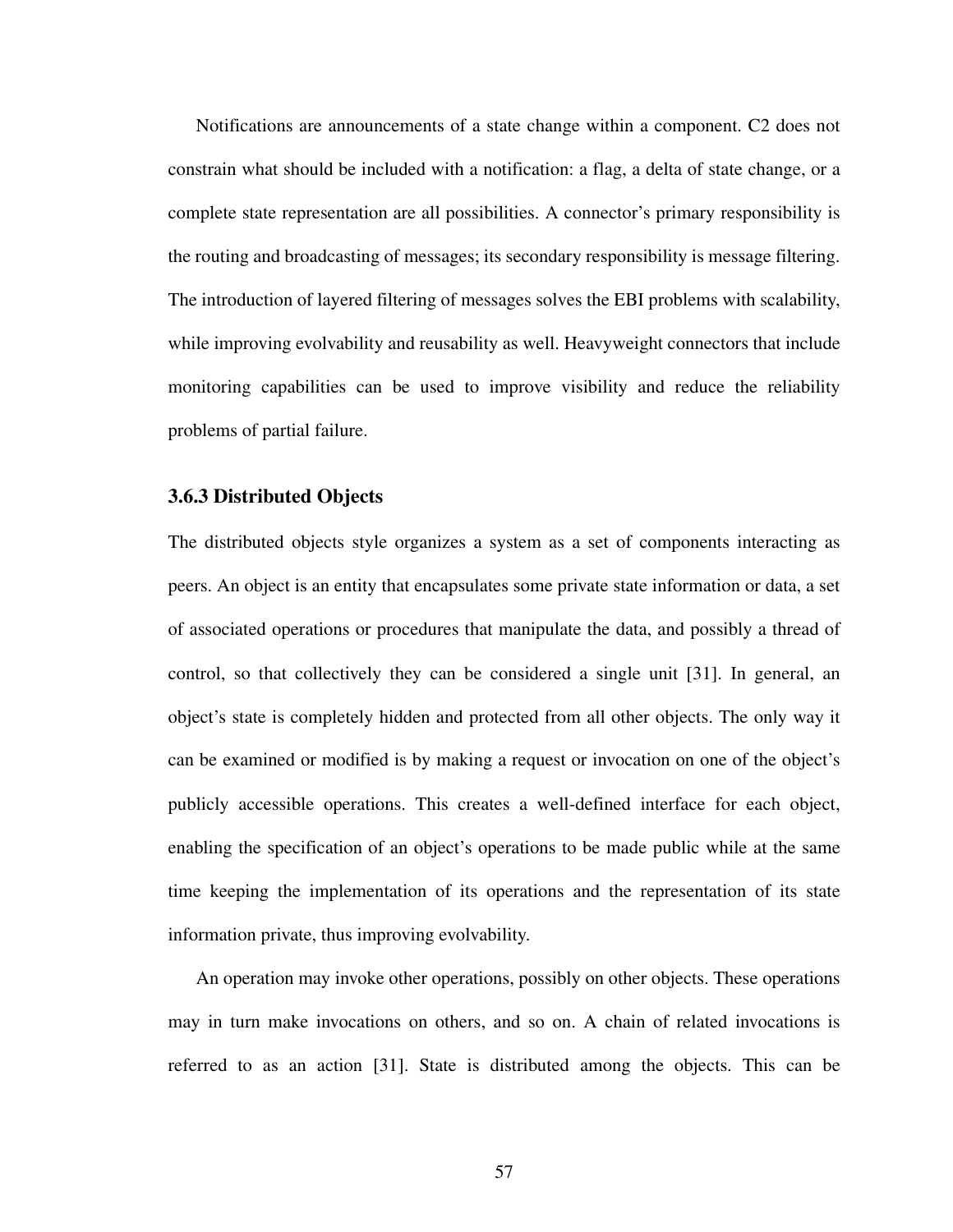advantageous in terms of keeping the state where it is most likely to be up-to-date, but has the disadvantage in that it is difficult to obtain an overall view of system activity (poor visibility).

In order for one object to interact with another, it must know the identity of that other object. When the identity of an object changes, it is necessary to modify all other objects that explicitly invoke it [[53\]](#page-173-0). There must be some controller object that is responsible for maintaining the system state in order to complete the application requirements. Central issues for distributed object systems include: object management, object interaction management, and resource management [\[31](#page-171-1)].

Object systems are designed to isolate the data being processed. As a consequence, data streaming is not supported in general. However, this does provide better support for object mobility when combined with the mobile agent style.

## **3.6.4 Brokered Distributed Objects**

In order to reduce the impact of identity, modern distributed object systems typically use one or more intermediary styles to facilitate communication. This includes event-based integration and brokered client/server [[28\]](#page-171-2). The brokered distributed object style introduces name resolver components whose purpose is to answer client object requests for general service names with the specific name of an object that will satisfy the request. Although improving reusability and evolvability, the extra level of indirection requires additional network interactions, reducing efficiency and user-perceived performance.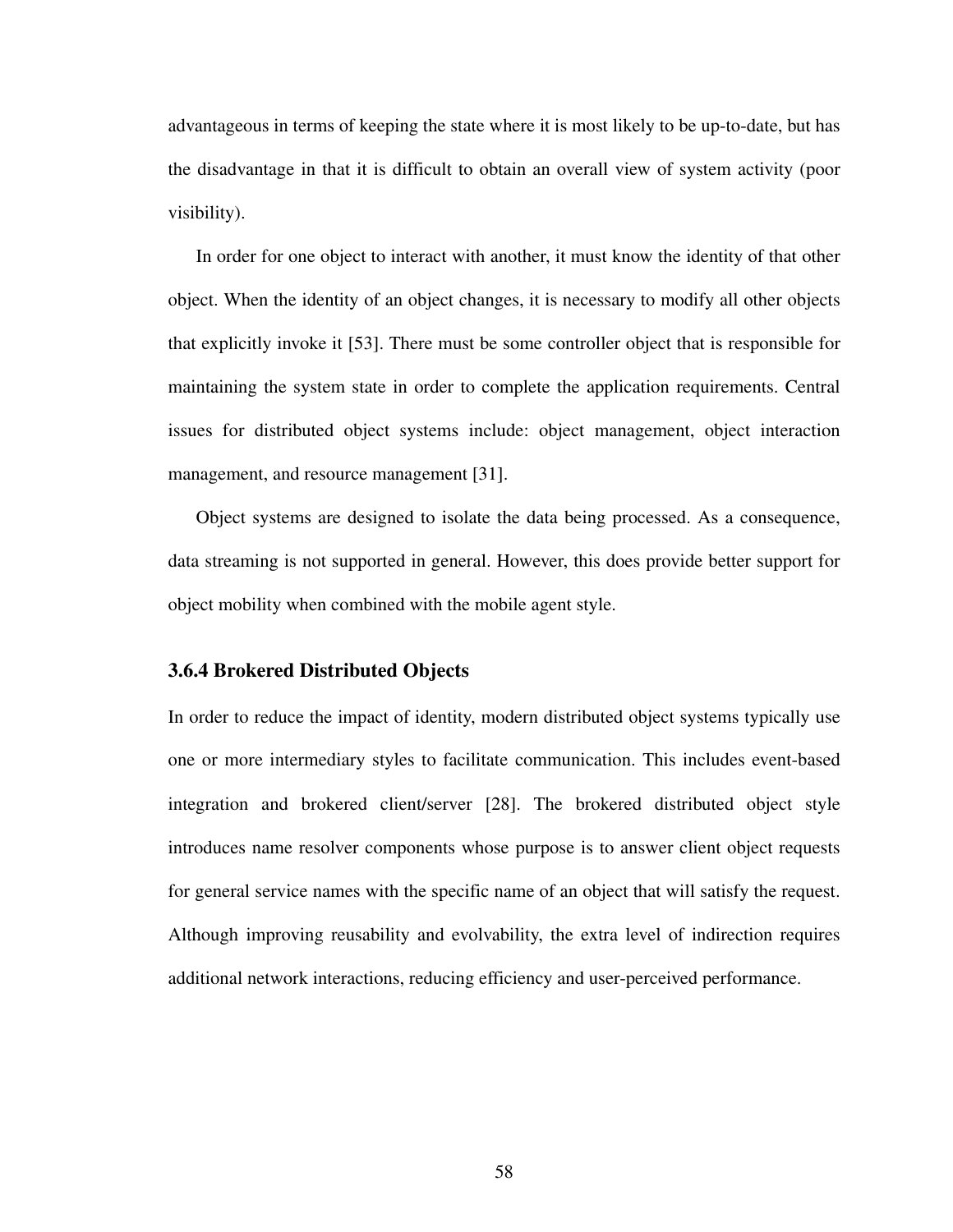Brokered distributed object systems are currently dominated by the industrial standards development of CORBA within the OMG [\[97](#page-176-0)] and the international standards development of Open Distributed Processing (ODP) within ISO/IEC [[66\]](#page-174-1).

In spite of all the interest associated with distributed objects, they fare poorly when compared to most other network-based architectural styles. They are best used for applications that involve the remote invocation of encapsulated services, such as hardware devices, where the efficiency and frequency of network interactions is less a concern.

## **3.7 Limitations**

Each architectural style promotes a certain type of interaction among components. When components are distributed across a wide-area network, use or misuse of the network drives application usability. By characterizing styles by their influence on architectural properties, and particularly on the network-based application performance of a distributed hypermedia system, we gain the ability to better choose a software design that is appropriate for the application. There are, however, a couple limitations with the chosen classification.

The first limitation is that the evaluation is specific to the needs of distributed hypermedia. For example, many of the good qualities of the pipe-and-filter style disappear if the communication is fine-grained control messages, and are not applicable at all if the communication requires user interactivity. Likewise, layered caching only adds to latency, without any benefit, if none of the responses to client requests are cacheable. This type of distinction does not appear in the classification, and is only addressed informally in the discussion of each style. I believe this limitation can be overcome by creating separate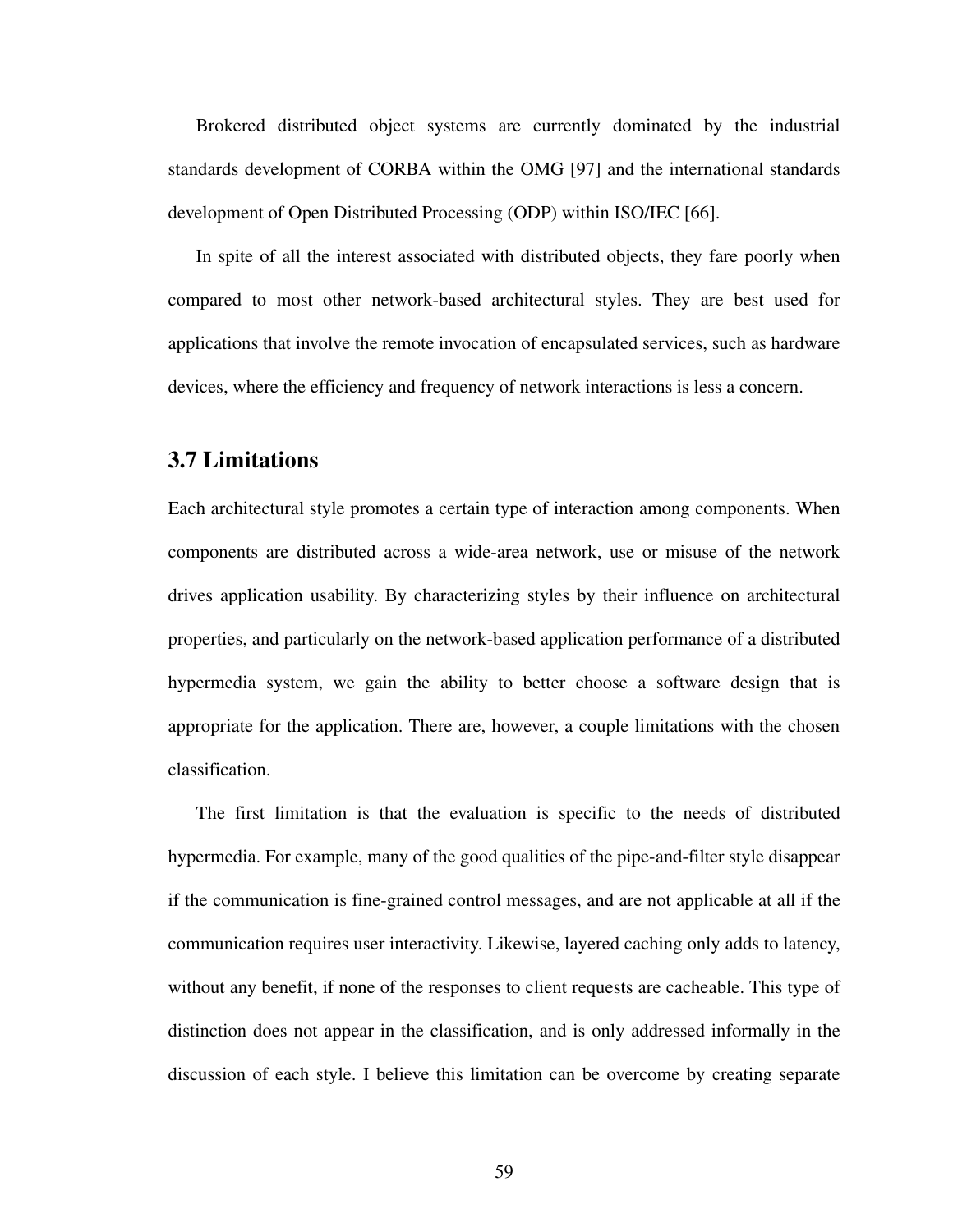classification tables for each type of communication problem. Example problem areas would include, among others, large grain data retrieval, remote information monitoring, search, remote control systems, and distributed processing.

A second limitation is with the grouping of architectural properties. In some cases, it is better to identify the specific aspects of, for example, understandability and verifiability induced by an architectural style, rather than lumping them together under the rubric of simplicity. This is particularly the case for styles which might improve verifiability at the expense of understandability. However, the more abstract notion of a property also has value as a single metric, since we do not want to make the classification so specific that no two styles impact the same category. One solution would be a classification that presented both the specific properties and a summary property.

Regardless, this initial survey and classification is a necessary prerequisite to any further classifications that might address its limitations.

## **3.8 Related Work**

#### **3.8.1 Classification of Architectural Styles and Patterns**

The area of research most directly related to this chapter is the identification and classification of architectural styles and architecture-level patterns.

Shaw [[117\]](#page-178-0) describes a few architectural styles, later expanded in Garlan and Shaw [\[53](#page-173-0)]. A preliminary classification of these styles is presented in Shaw and Clements [\[122](#page-178-1)] and repeated in Bass et al. [\[9](#page-169-0)], in which a two-dimensional, tabular classification strategy is used with control and data issues as the primary axes, organized by the following categories of features: which kinds of components and connectors are used in the style;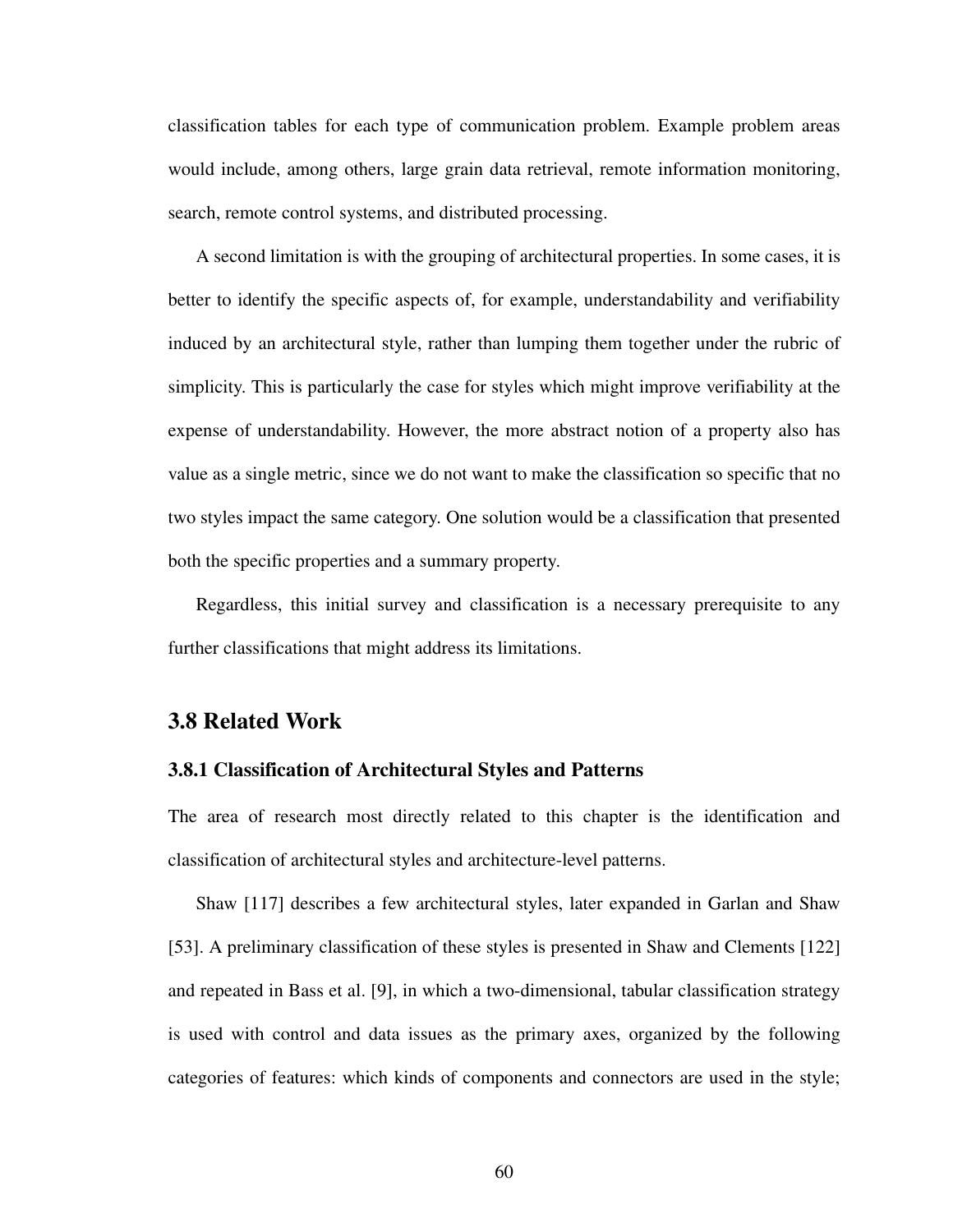how control is shared, allocated, and transferred among the components; how data is communicated through the system; how data and control interact; and, what type of reasoning is compatible with the style. The primary purpose of the taxonomy is to identify style characteristics, rather than to assist in their comparison. It concludes with a small set of "rules of thumb" as a form of design guidance

Unlike this chapter, the Shaw and Clements [\[122](#page-178-1)] classification does not assist in evaluating designs in a way that is useful to an application designer. The problem is that the purpose of building software is not to build a specific shape, topology or component type, so organizing the classification in that fashion does not help a designer find a style that corresponds to their needs. It also mixes the essential differences among styles with other issues which have only incidental significance, and obscures the derivation relationships among styles. Furthermore, it does not focus on any particular type of architecture, such as network-based applications. Finally, it does not describe how styles can be combined, nor the effect of their combination.

Buschmann and Meunier [[27\]](#page-171-3) describe a classification scheme that organizes patterns according to granularity of abstraction, functionality, and structural principles. The granularity of abstraction separates patterns into three categories: architectural frameworks (templates for architectures), design patterns, and idioms. Their classification addresses some of the same issues as this dissertation, such as separation of concerns and structural principles that lead to architectural properties, but only covers two of the architectural styles described here. Their classification is considerably expanded in Buschmann et al. [[28\]](#page-171-2) with more extensive discussion of architectural patterns and their relation to software architecture.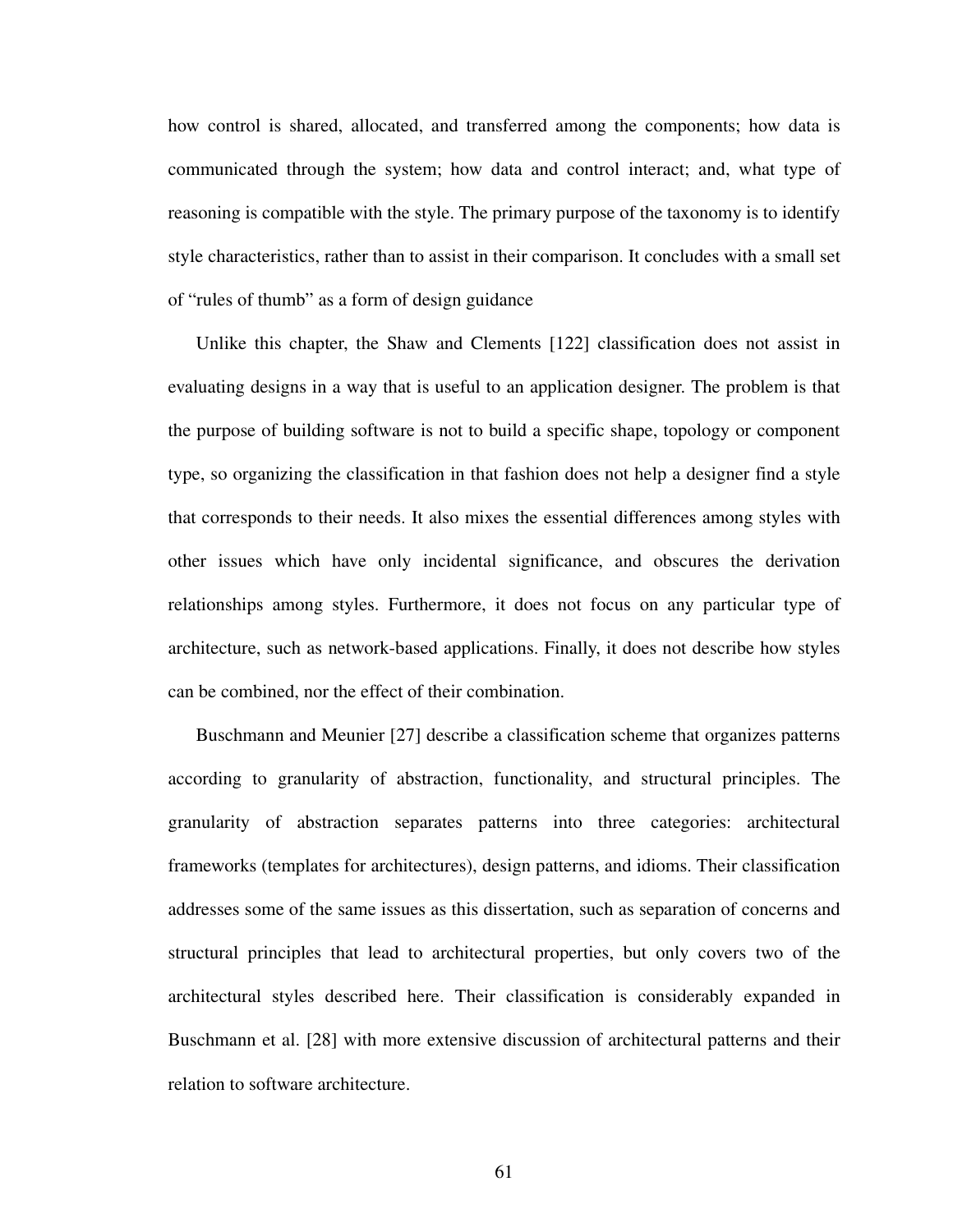Zimmer [\[137](#page-179-1)] organizes design patterns using a graph based on their relationships, making it easier to understand the overall structure of the patterns in the Gamma et al. [[51](#page-173-1)] catalog. However, the patterns classified are not architectural patterns, and the classification is based exclusively on derivation or uses relationships rather than on architectural properties.

#### **3.8.2 Distributed Systems and Programming Paradigms**

Andrews [\[6](#page-169-1)] surveys how processes in a distributed program interact via message passing. He defines concurrent programs, distributed programs, kinds of processes in a distributed program (filters, clients, servers, peers), interaction paradigms, and communication channels. Interaction paradigms represent the communication aspects of software architectural styles. He describes paradigms for one-way data flow through networks of filters (pipe-and-filter), client-server, heartbeat, probe/echo, broadcast, token passing, replicated servers, and replicated workers with bag of tasks. However, the presentation is from the perspective of multiple processes cooperating on a single task, rather than general network-based architectural styles.

Sullivan and Notkin [\[126](#page-178-2)] provide a survey of implicit invocation research and describe its application to improving the evolution quality of software tool suites. Barrett et al. [\[8](#page-169-2)] present a survey of event-based integration mechanisms by building a framework for comparison and then seeing how some systems fit within that framework. Rosenblum and Wolf [[114\]](#page-177-2) investigate a design framework for Internet-scale event notification. All are concerned with the scope and requirements of an EBI style, rather than providing solutions for network-based systems.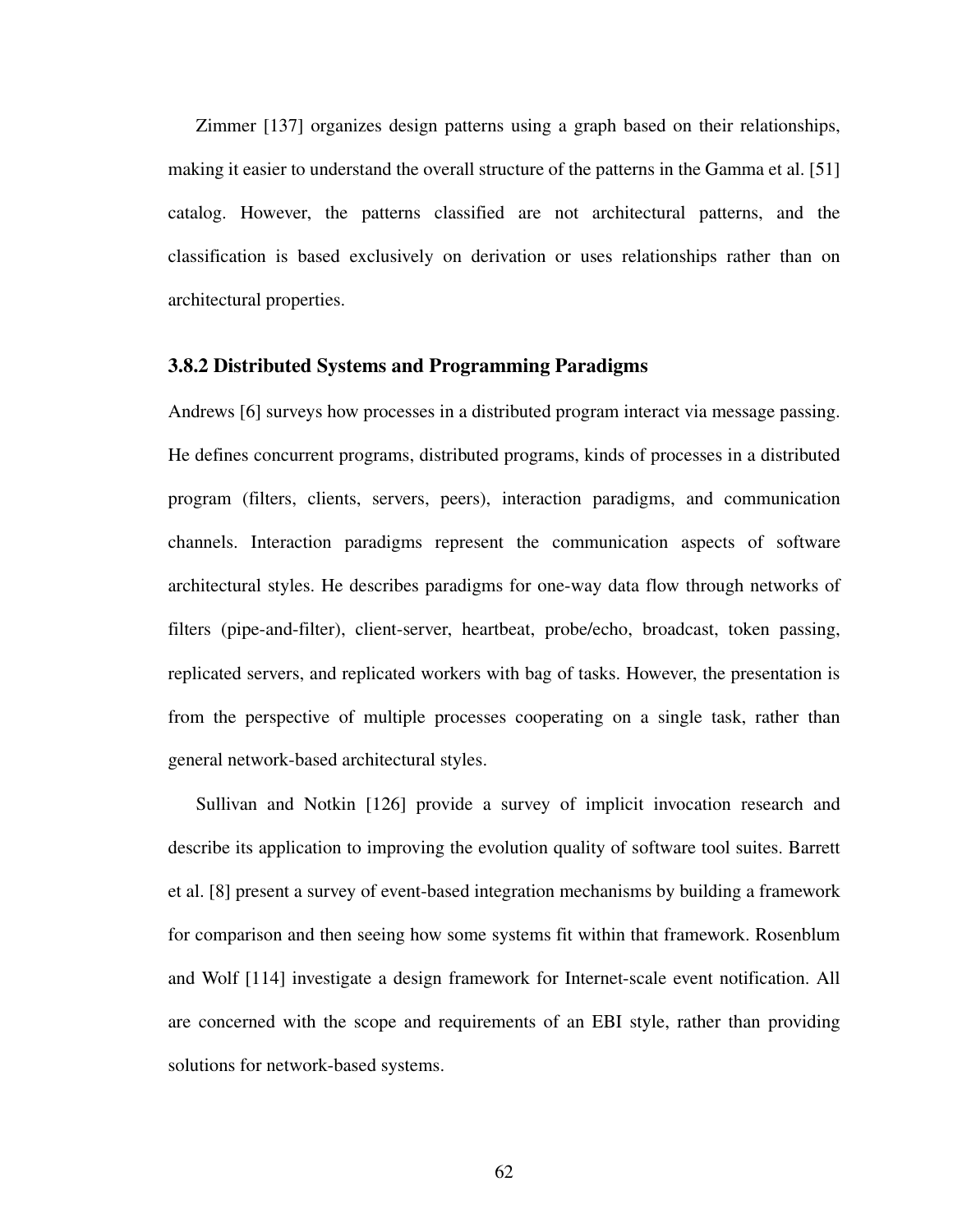Fuggetta et al. [[50\]](#page-172-0) provide a thorough examination and classification of mobile code paradigms. This chapter builds upon their work to the extent that I compare the mobile code styles with other network-capable styles, and place them within a single framework and set of architectural definitions.

## **3.8.3 Middleware**

Bernstein [[22\]](#page-170-0) defines middleware as a distributed system service that includes standard programming interfaces and protocols. These services are called middleware because they act as a layer above the OS and networking software and below industry-specific applications. Umar [\[131](#page-179-2)] presents an extensive treatment of the subject.

Architecture research regarding middleware focuses on the problems and effects of integrating components with off-the-shelf middleware. Di Nitto and Rosenblum [\[38](#page-172-1)] describe how the usage of middleware and predefined components can influence the architecture of a system being developed and, conversely, how specific architectural choices can constrain the selection of middleware. Dashofy et al. [[35\]](#page-171-4) discuss the use of middleware with the C2 style.

Garlan et al. [\[56](#page-173-3)] point out some of the architectural assumptions within off-the-shelf components, examining the authors' problems with reusing subsystems in creating the Aesop tool for architectural design [\[54](#page-173-2)]. They classify the problems into four main categories of assumptions that can contribute to architectural mismatch: nature of components, nature of connectors, global architectural structure, and construction process.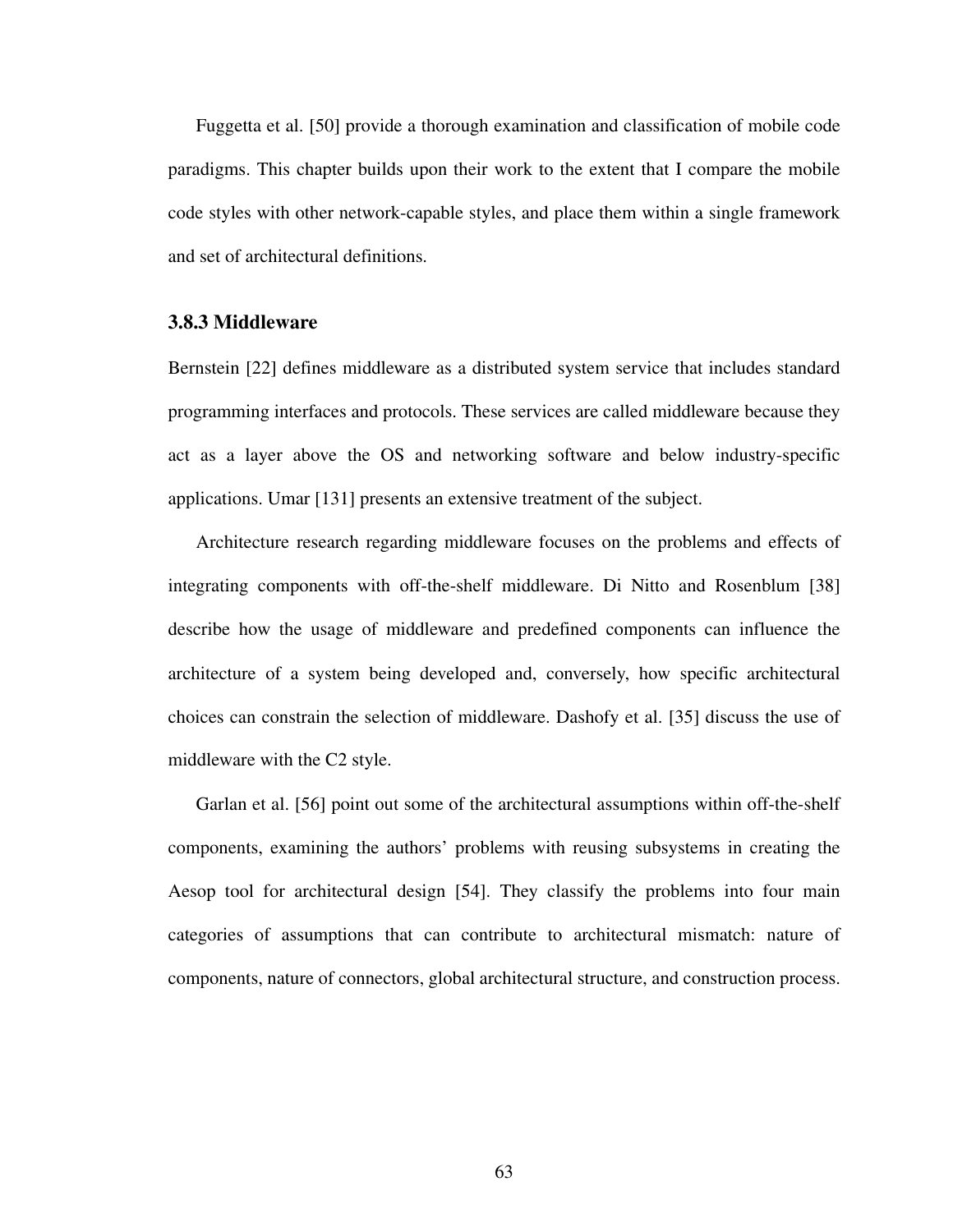# **3.9 Summary**

This chapter has presented a survey of common architectural styles for network-based application software within a classification framework that evaluates each style according to the architectural properties it would induce if applied to an architecture for a prototypical network-based hypermedia system. The overall classification is summarized below in [Table 3-6.](#page-82-0)

The next chapter uses the insight garnered from this survey and classification to hypothesize methods for developing and evaluating an architectural style to guide the design of improvements for the modern World Wide Web architecture.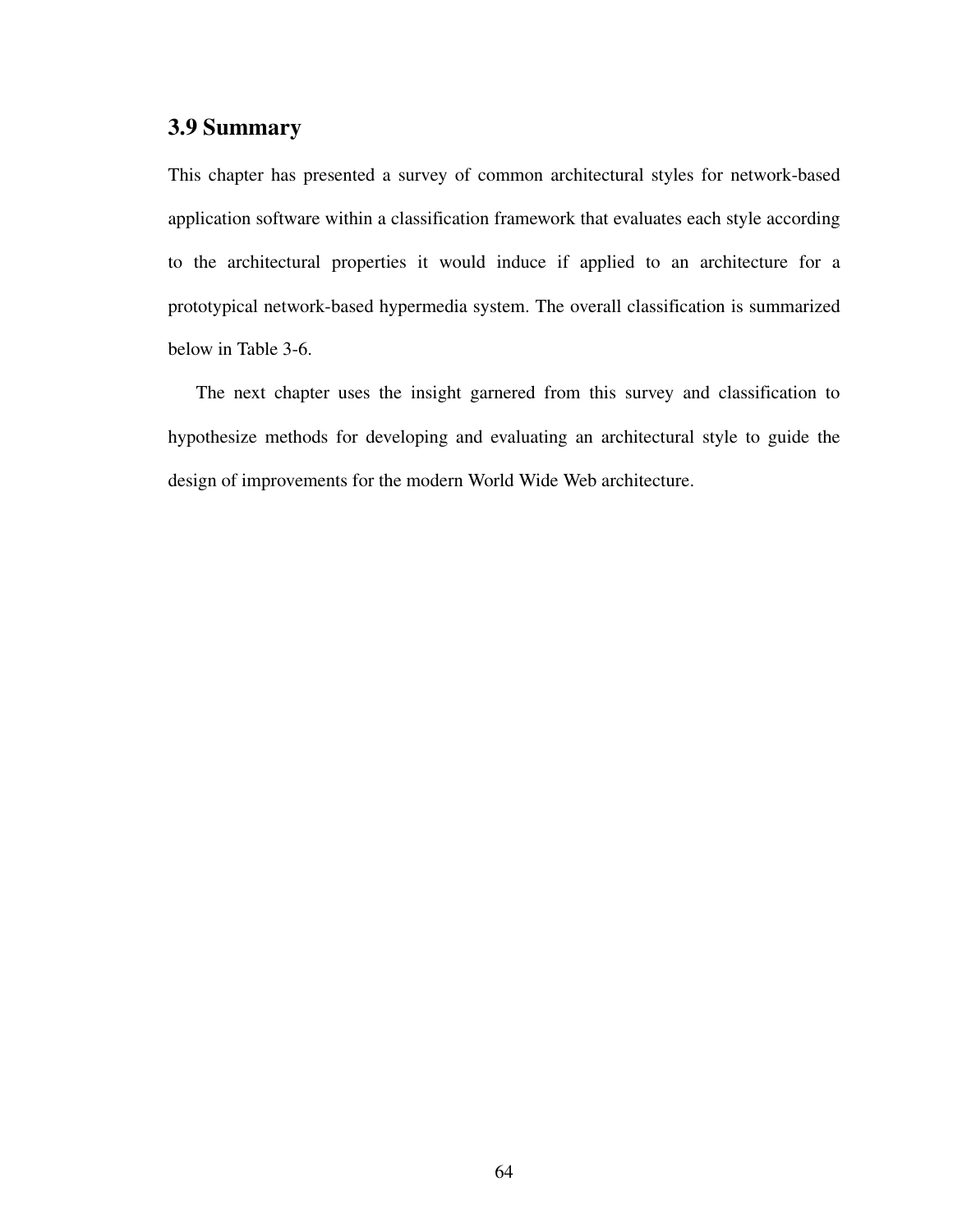|                                   |                                   | Net Perform. | UP Perform. | Efficiency       | Scalability | Simplicity       | Evolvability      | Extensibility     | Customiz | Configur.   | Reusability      | Visibility        | Portability       | Reliability       |
|-----------------------------------|-----------------------------------|--------------|-------------|------------------|-------------|------------------|-------------------|-------------------|----------|-------------|------------------|-------------------|-------------------|-------------------|
| <b>Style</b>                      | Derivation                        |              |             |                  |             |                  |                   |                   |          |             |                  |                   |                   |                   |
| PF                                |                                   |              | $\pm$       |                  |             | $\ddot{}$        | $\ddot{}$         | $\ddot{}$         |          | $\ddot{}$   | $\ddot{}$        |                   |                   |                   |
| <b>UPF</b>                        | PF                                |              | $\pm$       |                  |             | $+$              | $^{+}$            | $\! + \!$         |          | $^{\rm ++}$ | $^{++}$          | $\ddot{}$         |                   |                   |
| $\ensuremath{\mathsf{RR}}\xspace$ |                                   |              | $++$        |                  | $+$         |                  |                   |                   |          |             |                  |                   |                   | $\qquad \qquad +$ |
| $\mathsf{\$}$                     | $\ensuremath{\mathsf{RR}}\xspace$ |              | $+$         | $+$              | $+$         | $+$              |                   |                   |          |             |                  |                   |                   |                   |
| CS                                |                                   |              |             |                  | $+$         | $+$              | $+$               |                   |          |             |                  |                   |                   |                   |
| ${\rm LS}$                        |                                   |              |             |                  | $\ddot{}$   |                  | $+$               |                   |          |             | $+$              |                   | $\qquad \qquad +$ |                   |
| LCS                               | $CS+LS$                           |              |             |                  | $++$        | $+$              | $\qquad \qquad +$ |                   |          |             | $+$              |                   | $\qquad \qquad +$ |                   |
| <b>CSS</b>                        | $\overline{\text{CS}}$            |              |             |                  | $^{++}$     | $+$              | $^{+}$            |                   |          |             |                  | $\qquad \qquad +$ |                   | $\ddot{}$         |
| C\$SS                             | $CSS + $$                         |              | $+$         | $+$              | $^{++}$     | $^{+}$           | $+$               |                   |          |             |                  | $+$               |                   | $+$               |
| LC\$SS                            | LCS+C\$SS                         |              | $\pm$       | $\pm$            | $++$        | $^{++}$          | $++$              |                   |          |             | $\ddot{}$        | $\ddot{}$         | $\qquad \qquad +$ | $^{+}$            |
| RS                                | CS                                |              |             | $\! + \!$        |             | $\ddot{}$        | $\ddot{}$         |                   |          |             |                  |                   |                   |                   |
| <b>RDA</b>                        | CS                                |              |             | $+$              |             |                  |                   |                   |          |             |                  | $+$               |                   |                   |
| <b>VM</b>                         |                                   |              |             |                  |             | $\pm$            |                   | $\qquad \qquad +$ |          |             |                  |                   | $\! + \!$         |                   |
| <b>REV</b>                        | $CS+VM$                           |              |             | $+$              |             | $\pm$            |                   | $+$               | $+$      |             |                  |                   | $+$               |                   |
| COD                               | $CS+VM$                           |              | $+$         | $\! + \!$        | $\ddot{}$   | $\pm$            |                   | $+$               |          | $+$         |                  |                   |                   |                   |
|                                   | LCODC\$SS LC\$SS+COD              |              | $++$        | $++$             | $+4+$       | $+\pm$ +         | $++$              | $+$               |          | $+$         | $+$              | $\pm$             | $\qquad \qquad +$ | $^{+}$            |
| MA                                | REV+COD                           |              | $+$         | $^{++}$          |             | $\pm$            |                   | $^{++}$           | $^{+}$   | $+$         |                  |                   |                   |                   |
| <b>EBI</b>                        |                                   |              |             | $+$              |             | $\pm$            | $+$               | $+$               |          | $+$         | $+$              | -                 |                   |                   |
| C <sub>2</sub>                    | EBI+LCS                           |              |             | $\boldsymbol{+}$ |             | $\boldsymbol{+}$ | $^{++}$           | $\qquad \qquad +$ |          | $+$         | $^{\rm ++}$      | $\pm$             | $\boldsymbol{+}$  | $\pm$             |
| DO                                | $CS + CS$                         |              |             | $\boldsymbol{+}$ |             |                  | $+$               | $+$               |          | $+$         | $\boldsymbol{+}$ |                   |                   |                   |
| <b>BDO</b>                        | DO+LCS                            |              |             |                  |             |                  | $^{++}$           | $^{+}$            |          | $+$         | $^{++}$          |                   | $^{+}$            |                   |

<span id="page-82-0"></span>Table 3-6. Evaluation Summary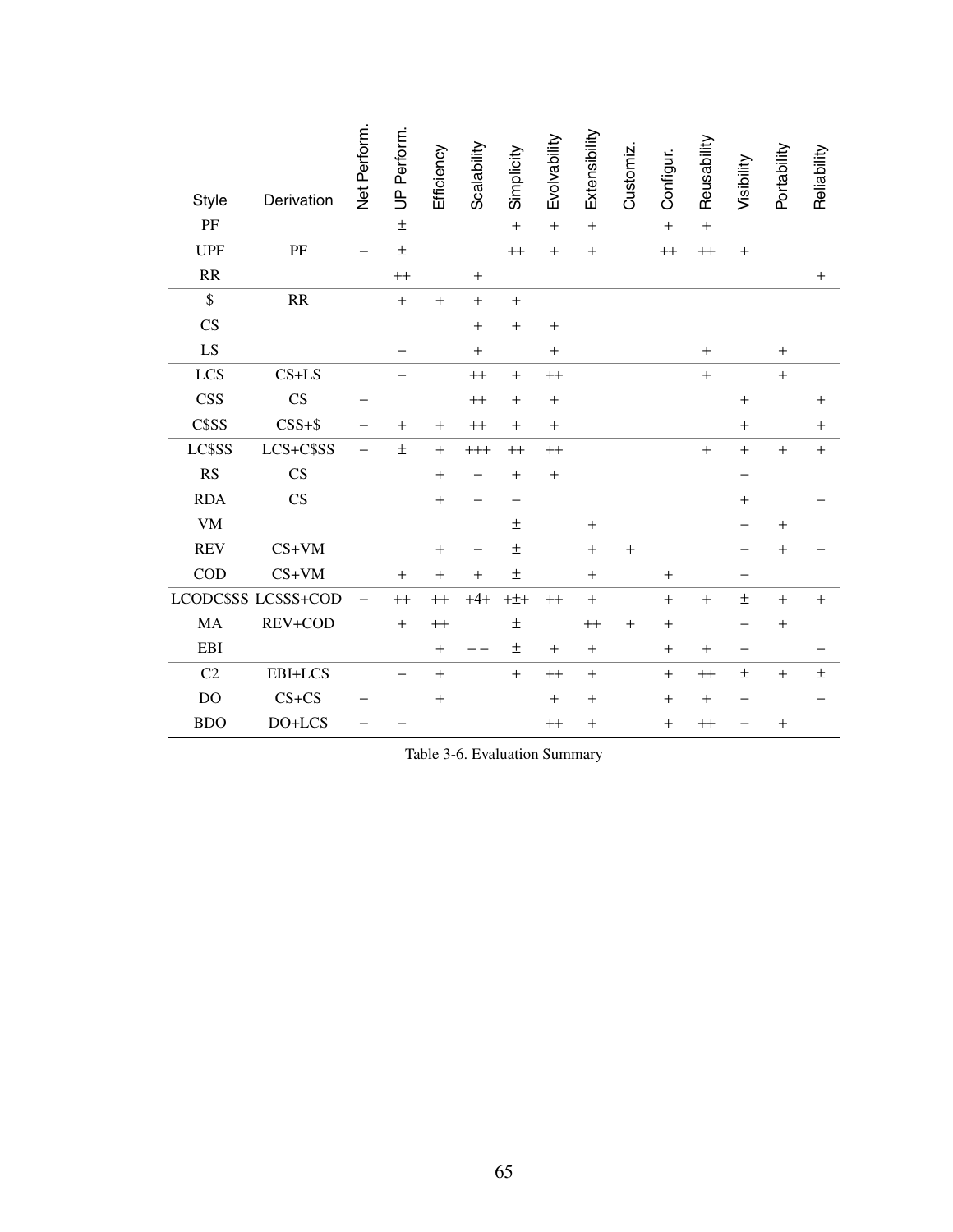# **CHAPTER 4**

# **Designing the Web Architecture: Problems and Insights**

This chapter presents the requirements of the World Wide Web architecture and the problems faced in designing and evaluating proposed improvements to its key communication protocols. I use the insights garnered from the survey and classification of architectural styles for network-based hypermedia systems to hypothesize methods for developing an architectural style that would be used to guide the design of improvements for the modern Web architecture.

# **4.1 WWW Application Domain Requirements**

Berners-Lee [[20\]](#page-170-1) writes that the "Web's major goal was to be a shared information space through which people and machines could communicate." What was needed was a way for people to store and structure their own information, whether permanent or ephemeral in nature, such that it could be usable by themselves and others, and to be able to reference and structure the information stored by others so that it would not be necessary for everyone to keep and maintain local copies.

The intended end-users of this system were located around the world, at various university and government high-energy physics research labs connected via the Internet. Their machines were a heterogeneous collection of terminals, workstations, servers and supercomputers, requiring a hodge podge of operating system software and file formats. The information ranged from personal research notes to organizational phone listings. The challenge was to build a system that would provide a universally consistent interface to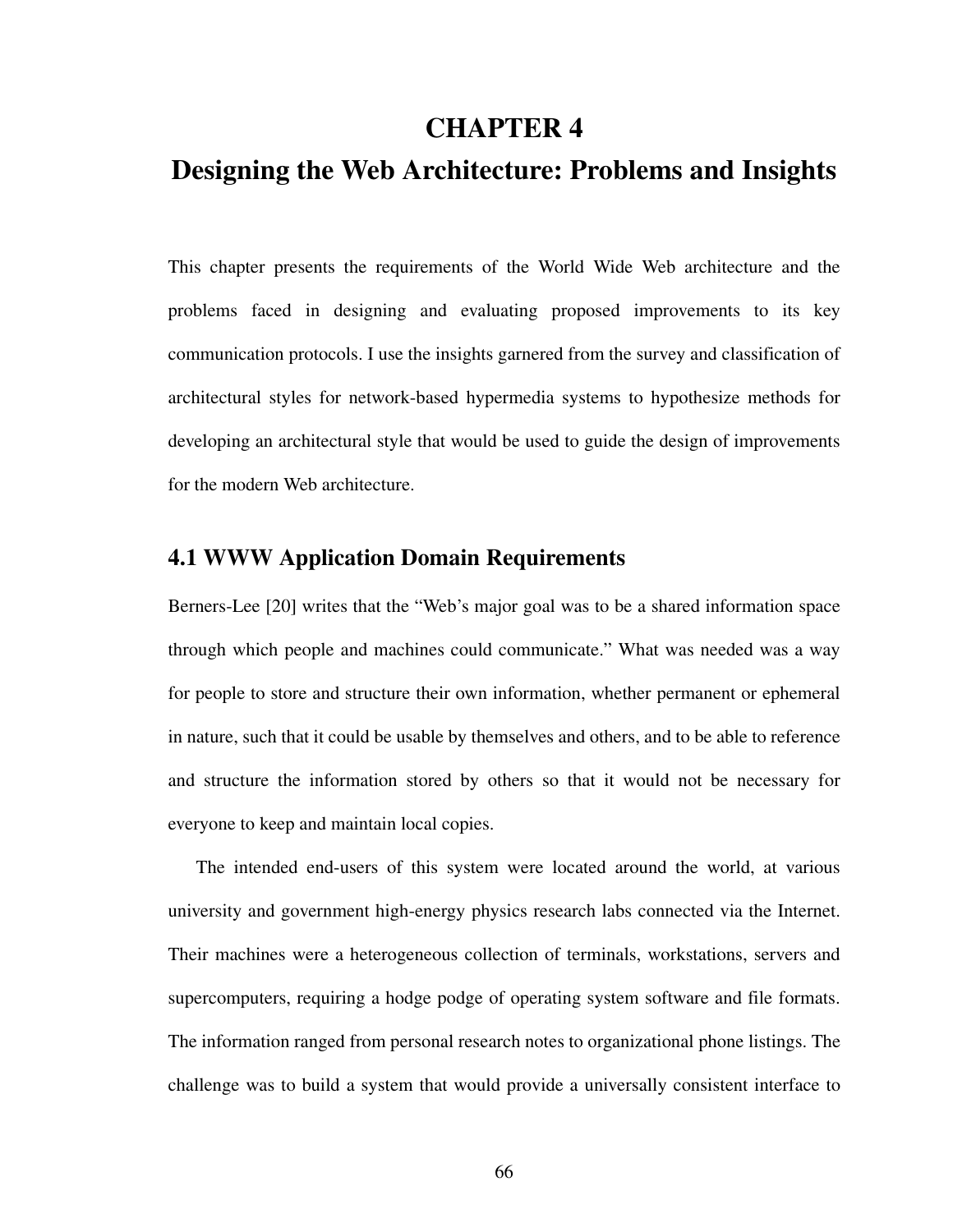this structured information, available on as many platforms as possible, and incrementally deployable as new people and organizations joined the project.

#### **4.1.1 Low Entry-barrier**

Since participation in the creation and structuring of information was voluntary, a low entry-barrier was necessary to enable sufficient adoption. This applied to all users of the Web architecture: readers, authors, and application developers.

Hypermedia was chosen as the user interface because of its simplicity and generality: the same interface can be used regardless of the information source, the flexibility of hypermedia relationships (links) allows for unlimited structuring, and the direct manipulation of links allows the complex relationships within the information to guide the reader through an application. Since information within large databases is often much easier to access via a search interface rather than browsing, the Web also incorporated the ability to perform simple queries by providing user-entered data to a service and rendering the result as hypermedia.

For authors, the primary requirement was that partial availability of the overall system must not prevent the authoring of content. The hypertext authoring language needed to be simple and capable of being created using existing editing tools. Authors were expected to keep such things as personal research notes in this format, whether directly connected to the Internet or not, so the fact that some referenced information was unavailable, either temporarily or permanently, could not be allowed to prevent the reading and authoring of information that was available. For similar reasons, it was necessary to be able to create references to information before the target of that reference was available. Since authors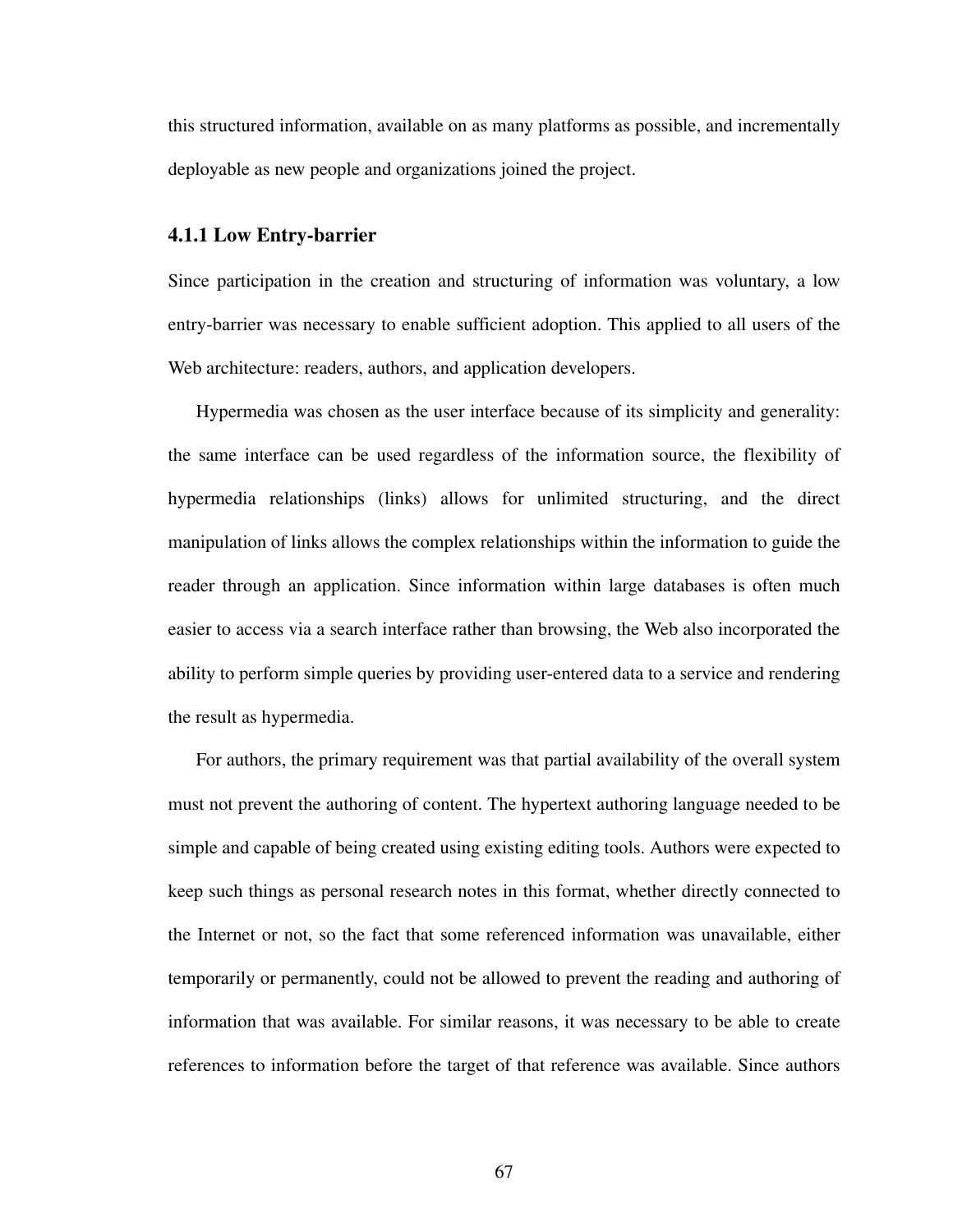were encouraged to collaborate in the development of information sources, references needed to be easy to communicate, whether in the form of e-mail directions or written on the back of a napkin at a conference.

Simplicity was also a goal for the sake of application developers. Since all of the protocols were defined as text, communication could be viewed and interactively tested using existing network tools. This enabled early adoption of the protocols to take place in spite of the lack of standards.

#### **4.1.2 Extensibility**

While simplicity makes it possible to deploy an initial implementation of a distributed system, extensibility allows us to avoid getting stuck forever with the limitations of what was deployed. Even if it were possible to build a software system that perfectly matches the requirements of its users, those requirements will change over time just as society changes over time. A system intending to be as long-lived as the Web must be prepared for change.

## **4.1.3 Distributed Hypermedia**

Hypermedia is defined by the presence of application control information embedded within, or as a layer above, the presentation of information. Distributed hypermedia allows the presentation and control information to be stored at remote locations. By its nature, user actions within a distributed hypermedia system require the transfer of large amounts of data from where the data is stored to where it is used. Thus, the Web architecture must be designed for large-grain data transfer.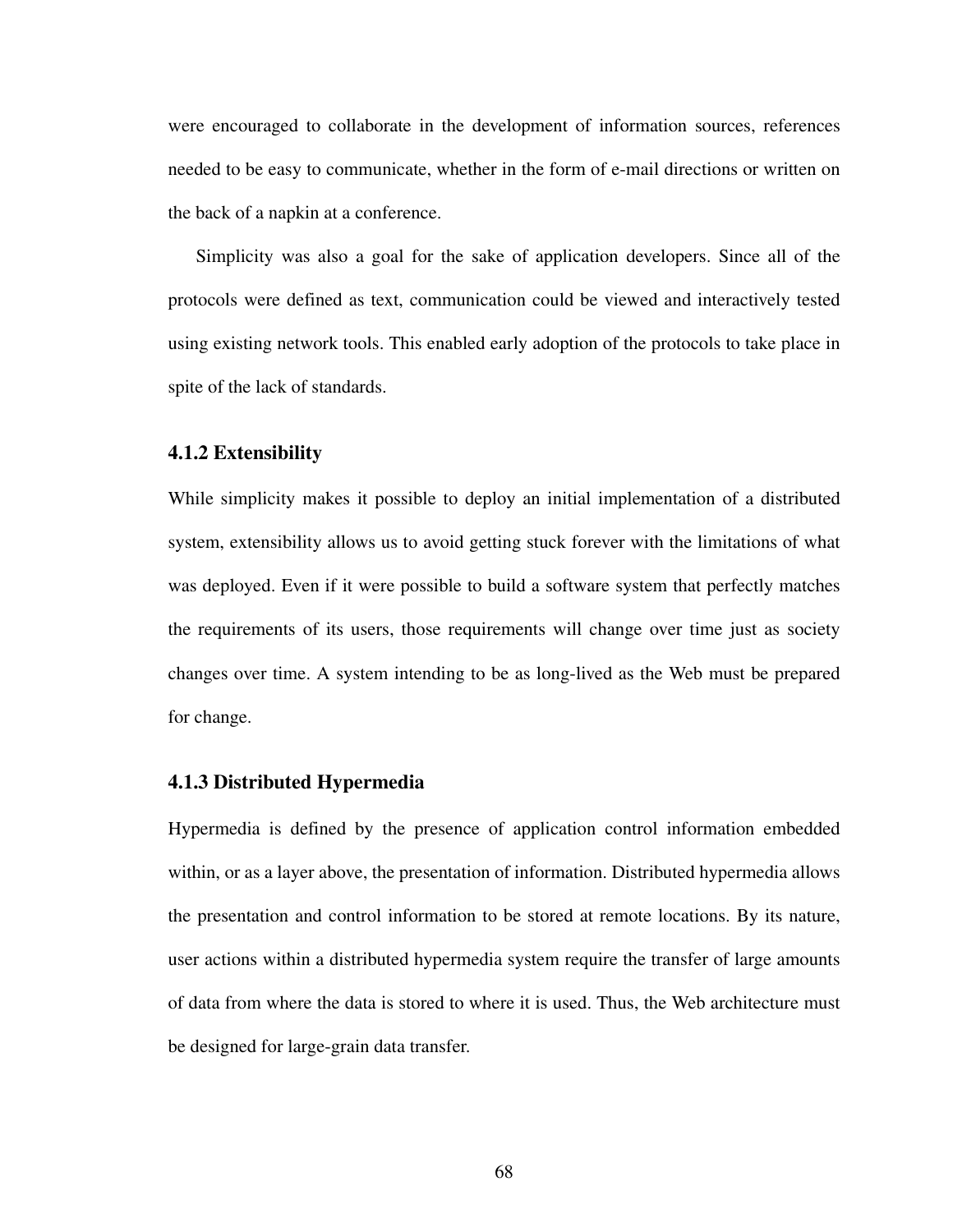The usability of hypermedia interaction is highly sensitive to user-perceived latency: the time between selecting a link and the rendering of a usable result. Since the Web's information sources are distributed across the global Internet, the architecture needs to minimize network interactions (round-trips within the data transfer protocols).

## **4.1.4 Internet-scale**

The Web is intended to be an *Internet-scale* distributed hypermedia system, which means considerably more than just geographical dispersion. The Internet is about interconnecting information networks across multiple organizational boundaries. Suppliers of information services must be able to cope with the demands of anarchic scalability and the independent deployment of software components.

## *4.1.4.1 Anarchic Scalability*

Most software systems are created with the implicit assumption that the entire system is under the control of one entity, or at least that all entities participating within a system are acting towards a common goal and not at cross-purposes. Such an assumption cannot be safely made when the system runs openly on the Internet. Anarchic scalability refers to the need for architectural elements to continue operating when they are subjected to an unanticipated load, or when given malformed or maliciously constructed data, since they may be communicating with elements outside their organizational control. The architecture must be amenable to mechanisms that enhance visibility and scalability.

The anarchic scalability requirement applies to all architectural elements. Clients cannot be expected to maintain knowledge of all servers. Servers cannot be expected to retain knowledge of state across requests. Hypermedia data elements cannot retain "back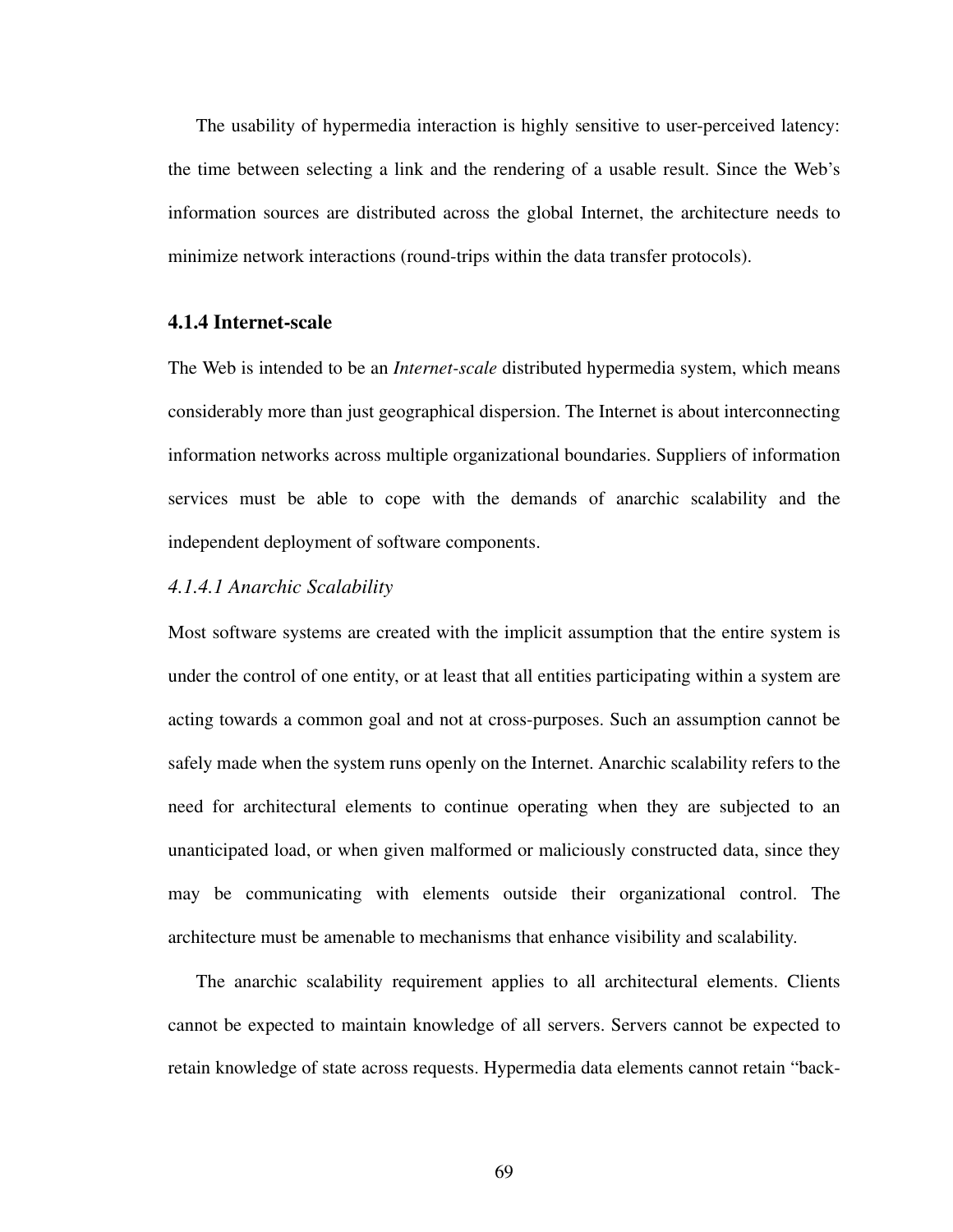pointers," an identifier for each data element that references them, since the number of references to a resource is proportional to the number of people interested in that information. Particularly newsworthy information can also lead to "flash crowds": sudden spikes in access attempts as news of its availability spreads across the world.

Security of the architectural elements, and the platforms on which they operate, also becomes a significant concern. Multiple organizational boundaries implies that multiple trust boundaries could be present in any communication. Intermediary applications, such as firewalls, should be able to inspect the application interactions and prevent those outside the security policy of the organization from being acted upon. The participants in an application interaction should either assume that any information received is untrusted, or require some additional authentication before trust can be given. This requires that the architecture be capable of communicating authentication data and authorization controls. However, since authentication degrades scalability, the architecture's default operation should be limited to actions that do not need trusted data: a safe set of operations with well-defined semantics.

#### *4.1.4.2 Independent Deployment*

Multiple organizational boundaries also means that the system must be prepared for gradual and fragmented change, where old and new implementations co-exist without preventing the new implementations from making use of their extended capabilities. Existing architectural elements need to be designed with the expectation that later architectural features will be added. Likewise, older implementations need to be easily identified so that legacy behavior can be encapsulated without adversely impacting newer architectural elements. The architecture as a whole must be designed to ease the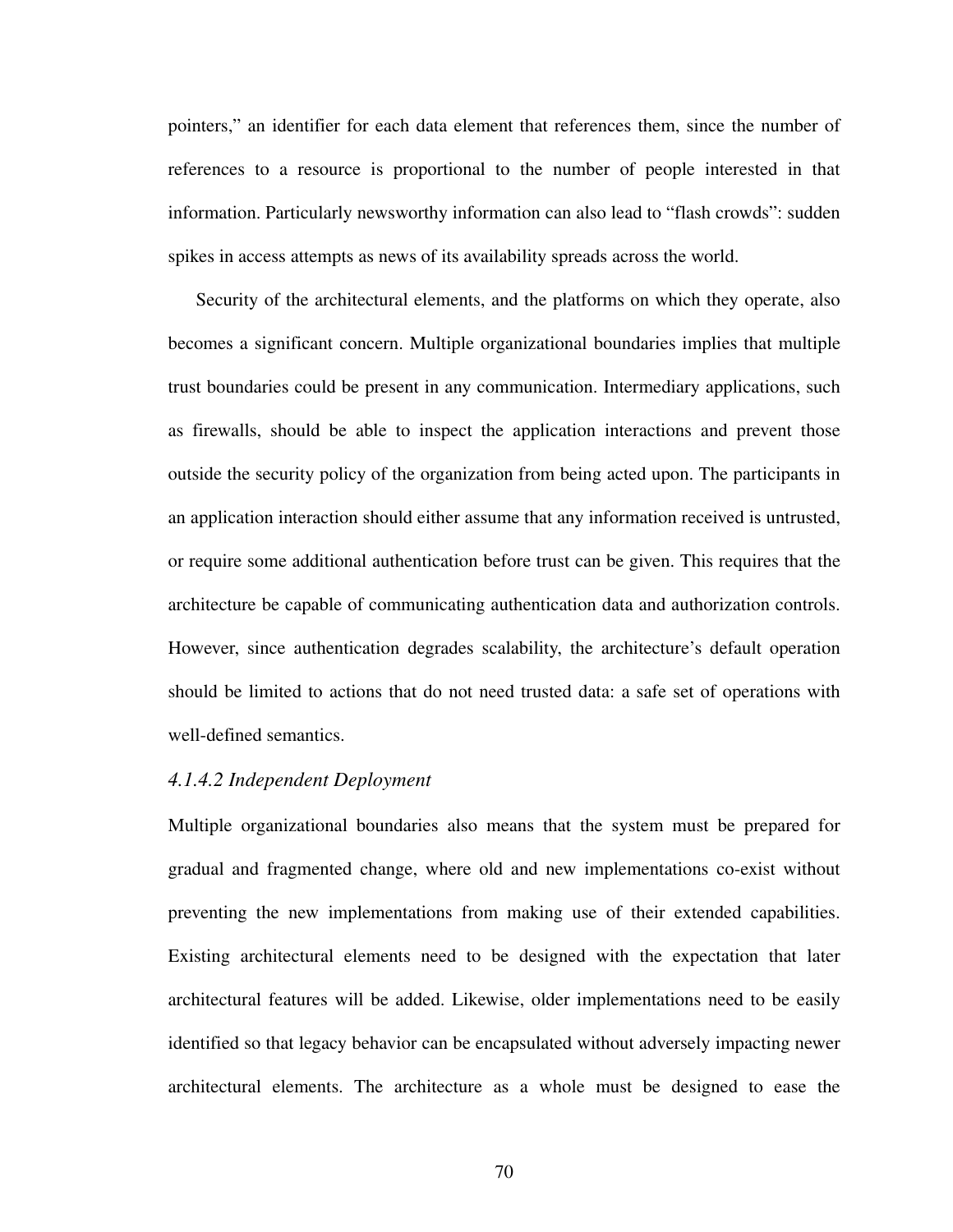deployment of architectural elements in a partial, iterative fashion, since it is not possible to force deployment in an orderly manner.

## **4.2 Problem**

In late 1993, it became clear that more than just researchers would be interested in the Web. Adoption had occurred first in small research groups, spread to on-campus dorms, clubs, and personal home pages, and later to the institutional departments for campus information. When individuals began publishing their personal collections of information, on whatever topics they might feel fanatic about, the social network-effect launched an exponential growth of websites that continues today. Commercial interest in the Web was just beginning, but it was clear by then that the ability to publish on an international scale would be irresistible to businesses.

Although elated by its success, the Internet developer community became concerned that the rapid growth in the Web's usage, along with some poor network characteristics of early HTTP, would quickly outpace the capacity of the Internet infrastructure and lead to a general collapse. This was worsened by the changing nature of application interactions on the Web. Whereas the initial protocols were designed for single request-response pairs, new sites used an increasing number of in-line images as part of the content of Web pages, resulting in a different interaction profile for browsing. The deployed architecture had significant limitations in its support for extensibility, shared caching, and intermediaries, which made it difficult to develop ad-hoc solutions to the growing problems. At the same time, commercial competition within the software market led to an influx of new and occasionally contradictory feature proposals for the Web's protocols.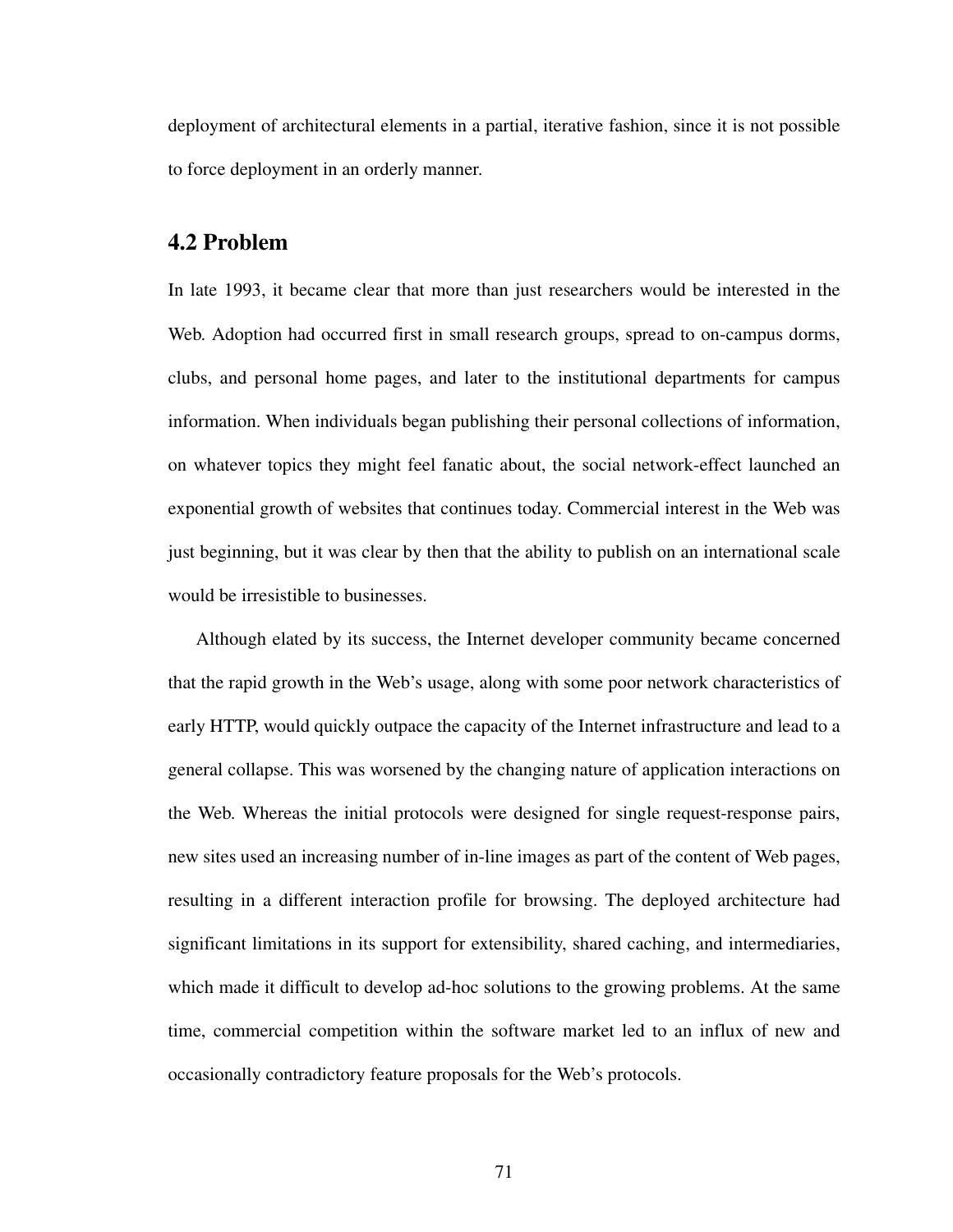Working groups within the Internet Engineering Taskforce were formed to work on the Web's three primary standards: URI, HTTP, and HTML. The charter of these groups was to define the subset of existing architectural communication that was commonly and consistently implemented in the early Web architecture, identify problems within that architecture, and then specify a set of standards to solve those problems. This presented us with a challenge: how do we introduce a new set of functionality to an architecture that is already widely deployed, and how do we ensure that its introduction does not adversely impact, or even destroy, the architectural properties that have enabled the Web to succeed?

# **4.3 Approach**

The early Web architecture was based on solid principles—separation of concerns, simplicity, and generality—but lacked an architectural description and rationale. The design was based on a set of informal hypertext notes [\[14](#page-170-2)], two early papers oriented towards the user community [[12,](#page-170-3) [13\]](#page-170-4), and archived discussions on the Web developer community mailing list (www-talk@info.cern.ch). In reality, however, the only true description of the early Web architecture was found within the implementations of libwww (the CERN protocol library for clients and servers), Mosaic (the NCSA browser client), and an assortment of other implementations that interoperated with them.

An architectural style can be used to define the principles behind the Web architecture such that they are visible to future architects. As discussed in Chapter 1, a style is a named set of constraints on architectural elements that induces the set of properties desired of the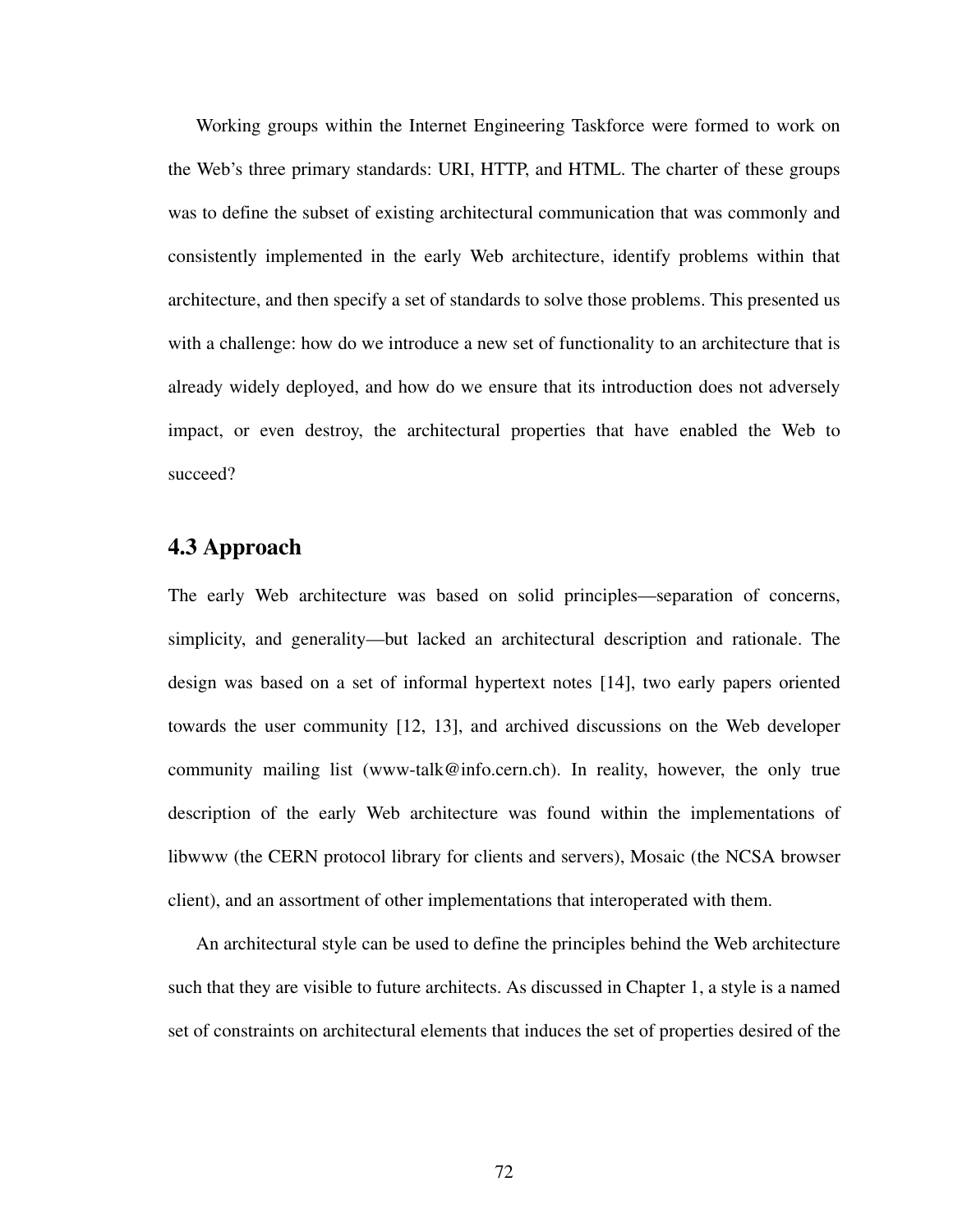architecture. The first step in my approach, therefore, is to identify the constraints placed within the early Web architecture that are responsible for its desirable properties.

> **Hypothesis I**: The design rationale behind the WWW architecture can be described by an architectural style consisting of the set of constraints applied to the elements within the Web architecture.

Additional constraints can be applied to an architectural style in order to extend the set of properties induced on instantiated architectures. The next step in my approach is to identify the properties desirable in an Internet-scale distributed hypermedia system, select additional architectural styles that induce those properties, and combine them with the early Web constraints to form a new, hybrid architectural style for the modern Web architecture.

> **Hypothesis II**: Constraints can be added to the WWW architectural style to derive a new hybrid style that better reflects the desired properties of a modern Web architecture.

Using the new architectural style as a guide, we can compare proposed extensions and modifications to the Web architecture against the constraints within the style. Conflicts indicate that the proposal would violate one or more of the design principles behind the Web. In some cases, the conflict could be removed by requiring the use of a specific indicator whenever the new feature is used, as is often done for HTTP extensions that impact the default cacheability of a response. For severe conflicts, such as a change in the interaction style, the same functionality would either be replaced with a design more conducive to the Web's style, or the proposer would be told to implement the functionality as a separate architecture running in parallel to the Web.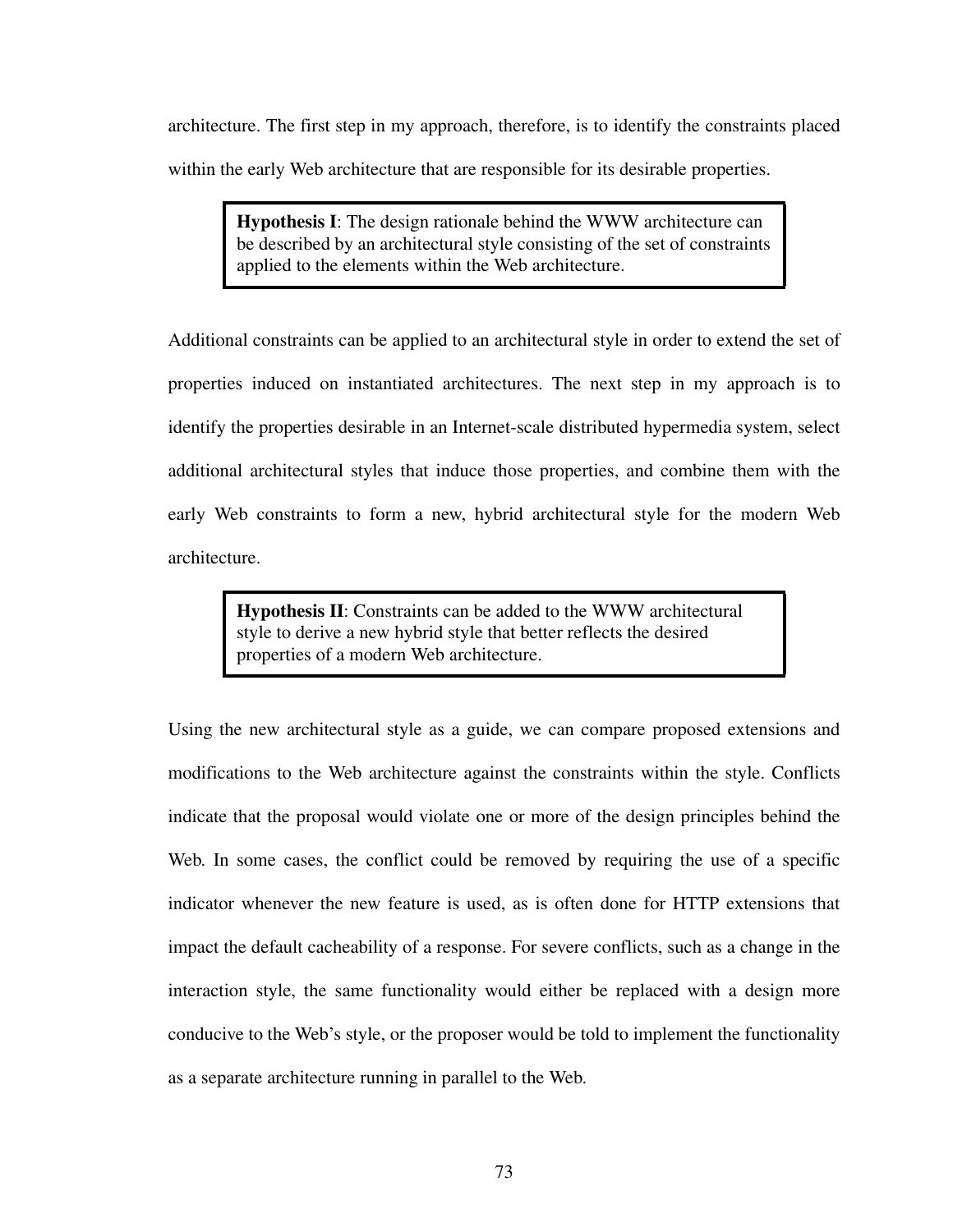**Hypothesis III**: Proposals to modify the Web architecture can be compared to the updated WWW architectural style and analyzed for conflicts prior to deployment.

Finally, the updated Web architecture, as defined by the revised protocol standards that have been written according to the guidelines of the new architectural style, is deployed through participation in the development of the infrastructure and middleware software that make up the majority of Web applications. This included my direct participation in software development for the Apache HTTP server project and the libwww-perl client library, as well as indirect participation in other projects by advising the developers of the W3C libwww and jigsaw projects, the Netscape Navigator, Lynx, and MSIE browsers, and dozens of other implementations, as part of the IETF discourse.

Although I have described this approach as a single sequence, it is actually applied in a non-sequential, iterative fashion. That is, over the past six years I have been constructing models, adding constraints to the architectural style, and testing their affect on the Web's protocol standards via experimental extensions to client and server software. Likewise, others have suggested the addition of features to the architecture that were outside the scope of my then-current model style, but not in conflict with it, which resulted in going back and revising the architectural constraints to better reflect the improved architecture. The goal has always been to maintain a consistent and correct model of how I intend the Web architecture to behave, so that it could be used to guide the protocol standards that define appropriate behavior, rather than to create an artificial model that would be limited to the constraints originally imagined when the work began.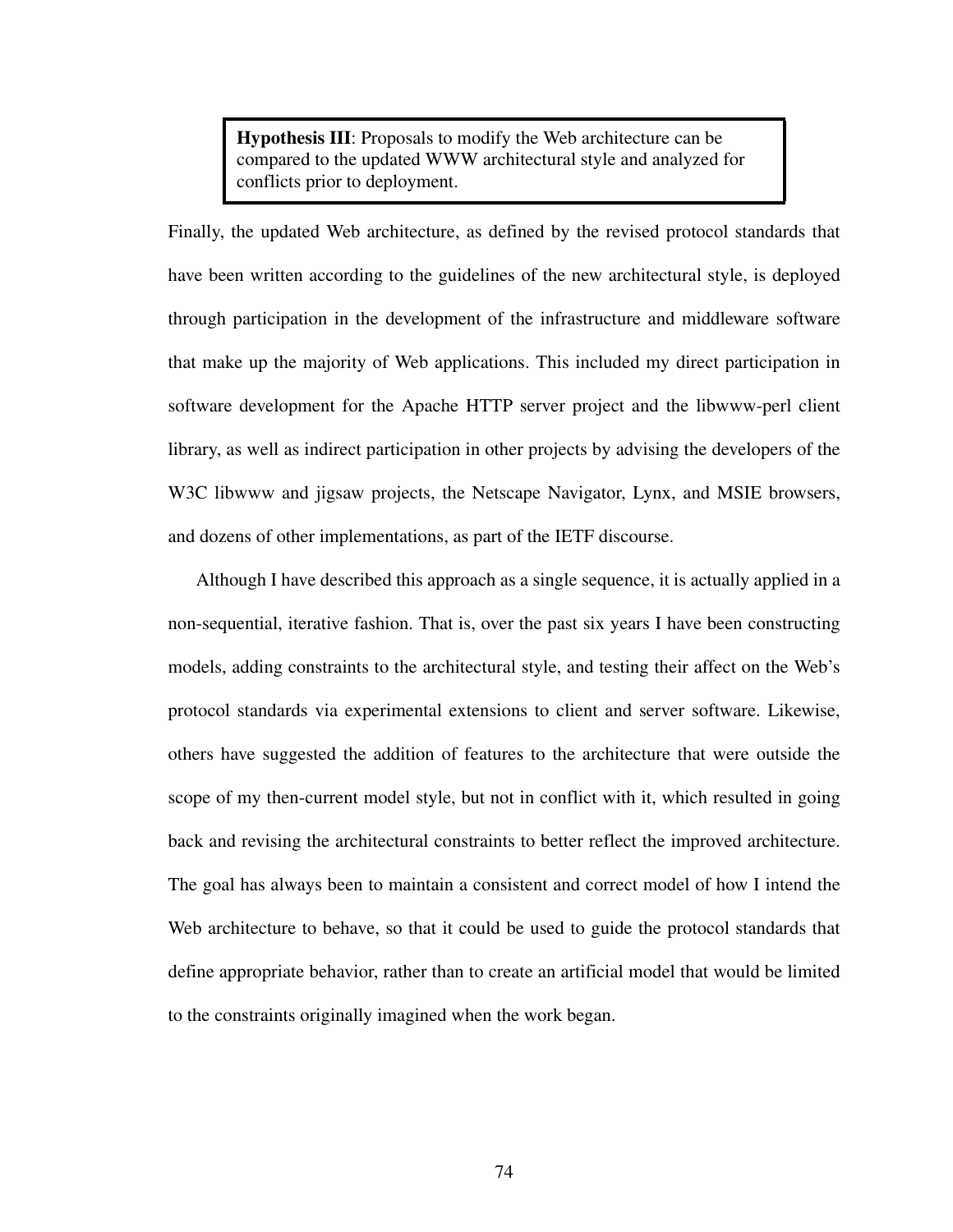# **4.4 Summary**

This chapter presented the requirements of the World Wide Web architecture and the problems faced in designing and evaluating proposed improvements to its key communication protocols. The challenge is to develop a method for designing improvements to an architecture such that the improvements can be evaluated prior to their deployment. My approach is to use an architectural style to define and improve the design rationale behind the Web's architecture, to use that style as the acid test for proving proposed extensions prior to their deployment, and to deploy the revised architecture via direct involvement in the software development projects that have created the Web's infrastructure.

The next chapter introduces and elaborates the Representational State Transfer (REST) architectural style for distributed hypermedia systems, as it has been developed to represent the model for how the modern Web should work. REST provides a set of architectural constraints that, when applied as a whole, emphasizes scalability of component interactions, generality of interfaces, independent deployment of components, and intermediary components to reduce interaction latency, enforce security, and encapsulate legacy systems.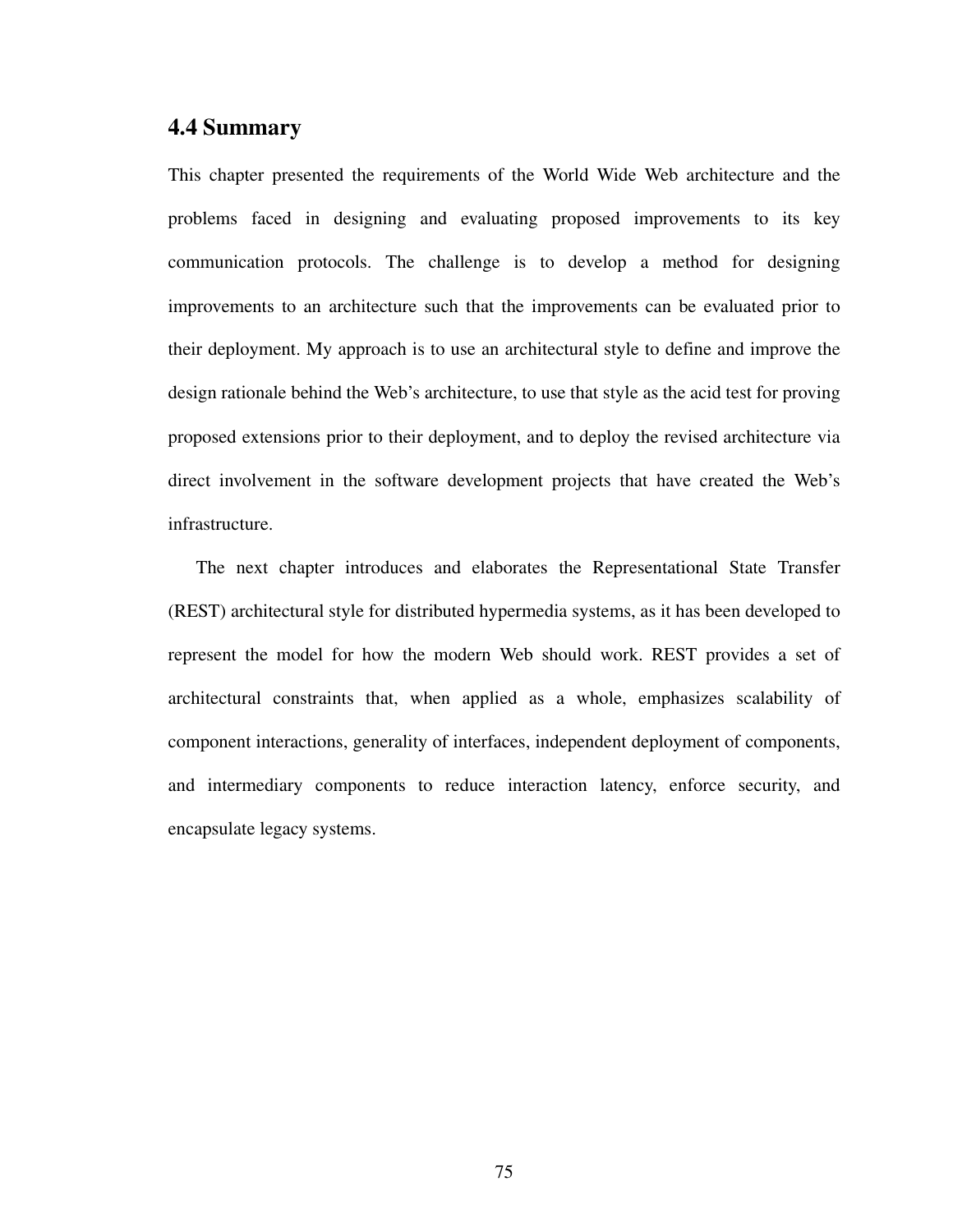# **CHAPTER 5 Representational State Transfer (REST)**

This chapter introduces and elaborates the Representational State Transfer (REST) architectural style for distributed hypermedia systems, describing the software engineering principles guiding REST and the interaction constraints chosen to retain those principles, while contrasting them to the constraints of other architectural styles. REST is a hybrid style derived from several of the network-based architectural styles described in Chapter 3 and combined with additional constraints that define a uniform connector interface. The software architecture framework of Chapter 1 is used to define the architectural elements of REST and examine sample process, connector, and data views of prototypical architectures.

# **5.1 Deriving REST**

The design rationale behind the Web architecture can be described by an architectural style consisting of the set of constraints applied to elements within the architecture. By examining the impact of each constraint as it is added to the evolving style, we can identify the properties induced by the Web's constraints. Additional constraints can then be applied to form a new architectural style that better reflects the desired properties of a modern Web architecture. This section provides a general overview of REST by walking through the process of deriving it as an architectural style. Later sections will describe in more detail the specific constraints that compose the REST style.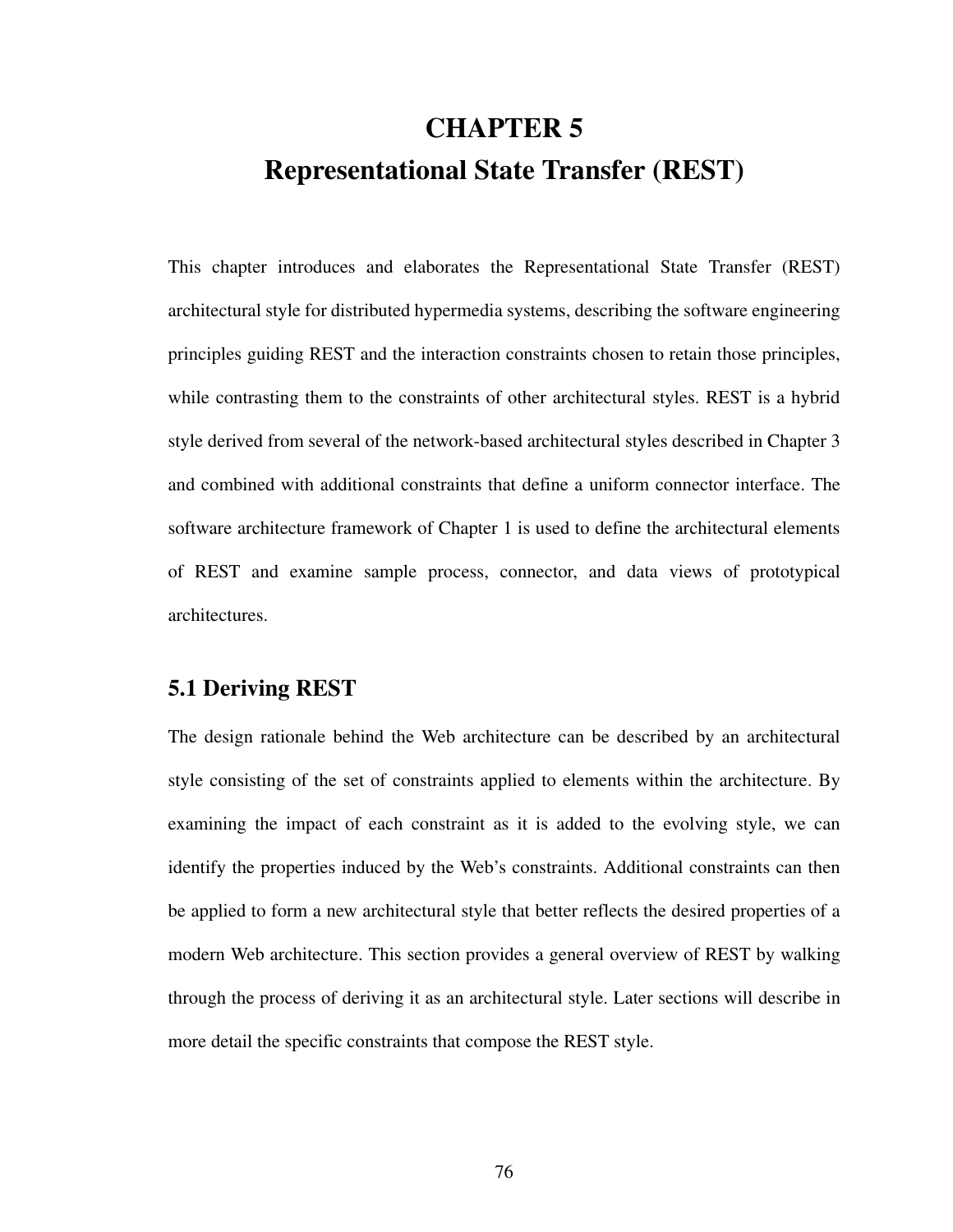

Figure 5-1. Null Style

## <span id="page-94-0"></span>**5.1.1 Starting with the Null Style**

There are two common perspectives on the process of architectural design, whether it be for buildings or for software. The first is that a designer starts with nothing—a blank slate, whiteboard, or drawing board—and builds-up an architecture from familiar components until it satisfies the needs of the intended system. The second is that a designer starts with the system needs as a whole, without constraints, and then incrementally identifies and applies constraints to elements of the system in order to differentiate the design space and allow the forces that influence system behavior to flow naturally, in harmony with the system. Where the first emphasizes creativity and unbounded vision, the second emphasizes restraint and understanding of the system context. REST has been developed using the latter process. Figures 5-1 through 5-8 depict this graphically in terms of how the applied constraints would differentiate the process view of an architecture as the incremental set of constraints is applied.

The Null style ([Figure 5-1\)](#page-94-0) is simply an empty set of constraints. From an architectural perspective, the null style describes a system in which there are no distinguished boundaries between components. It is the starting point for our description of REST.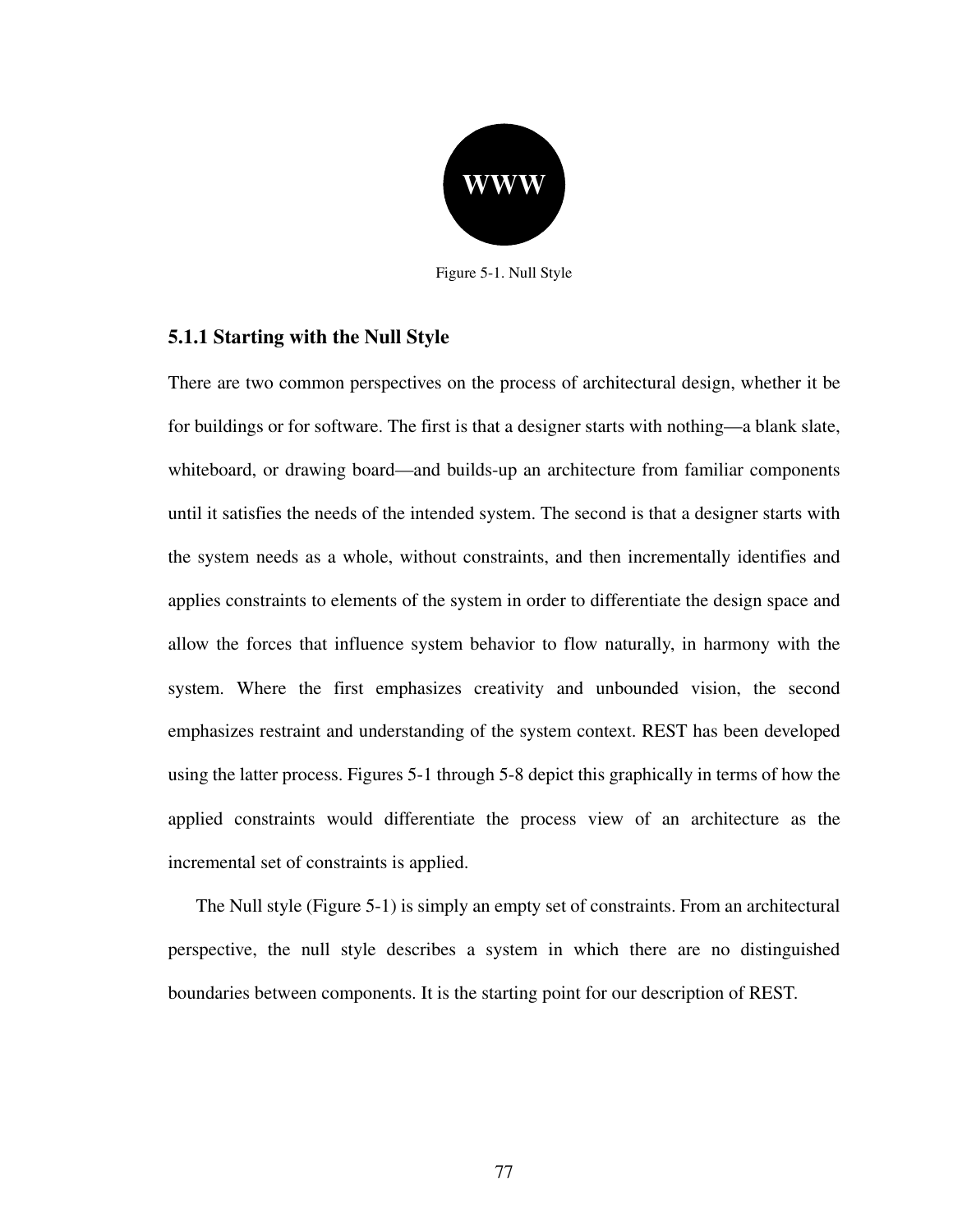

Figure 5-2. Client-Server

## <span id="page-95-0"></span>**5.1.2 Client-Server**

The first constraints added to our hybrid style are those of the client-server architectural style [\(Figure 5-2](#page-95-0)), described in [Section 3.4.1.](#page-62-0) Separation of concerns is the principle behind the client-server constraints. By separating the user interface concerns from the data storage concerns, we improve the portability of the user interface across multiple platforms and improve scalability by simplifying the server components. Perhaps most significant to the Web, however, is that the separation allows the components to evolve independently, thus supporting the Internet-scale requirement of multiple organizational domains.

## **5.1.3 Stateless**

We next add a constraint to the client-server interaction: communication must be stateless in nature, as in the client-stateless-server (CSS) style of [Section 3.4.3](#page-64-0) ([Figure 5-3](#page-95-1)), such that each request from client to server must contain all of the information necessary to

<span id="page-95-1"></span>

Figure 5-3. Client-Stateless-Server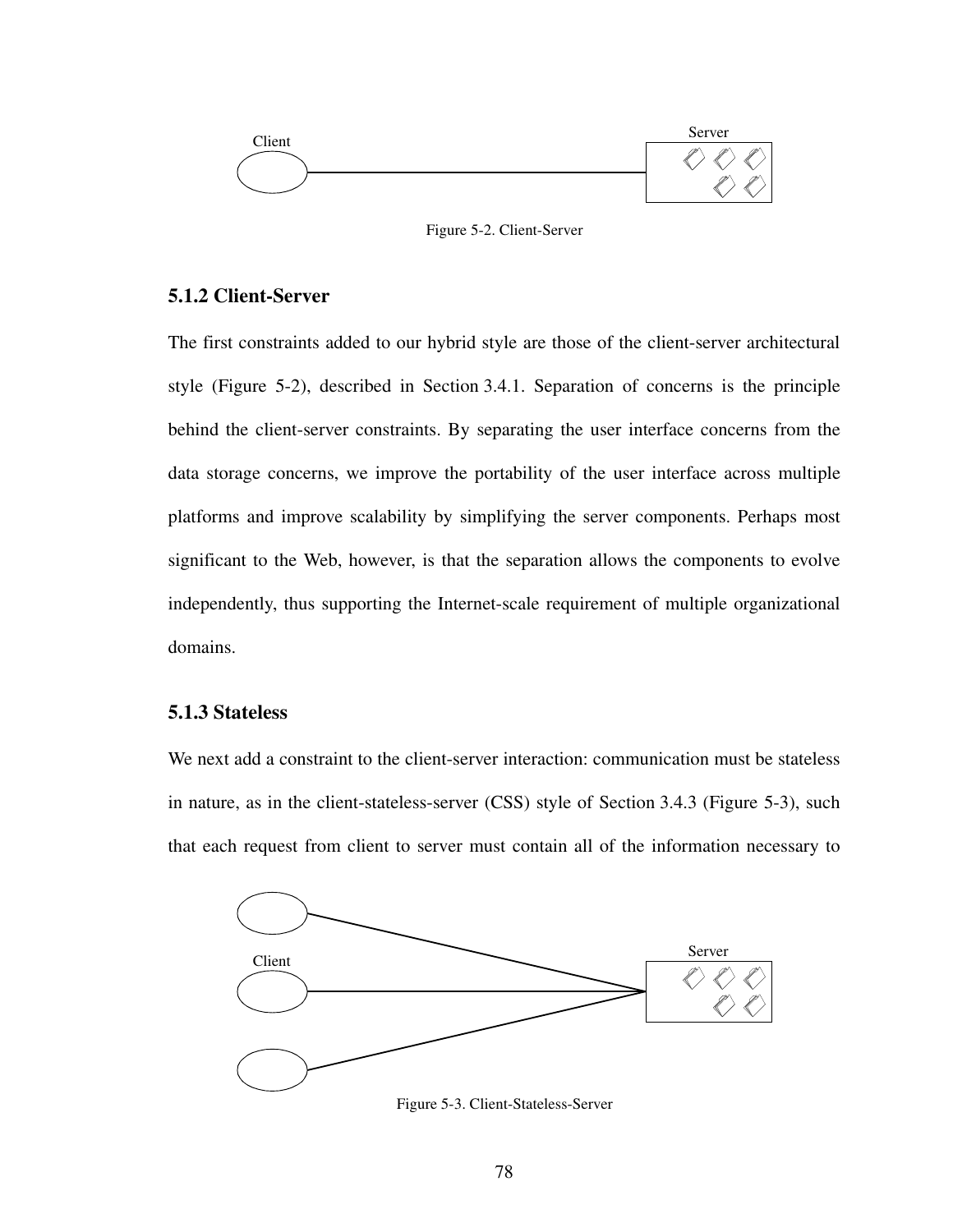understand the request, and cannot take advantage of any stored context on the server. Session state is therefore kept entirely on the client.

This constraint induces the properties of visibility, reliability, and scalability. Visibility is improved because a monitoring system does not have to look beyond a single request datum in order to determine the full nature of the request. Reliability is improved because it eases the task of recovering from partial failures [[133\]](#page-179-3). Scalability is improved because not having to store state between requests allows the server component to quickly free resources, and further simplifies implementation because the server doesn't have to manage resource usage across requests.

Like most architectural choices, the stateless constraint reflects a design trade-off. The disadvantage is that it may decrease network performance by increasing the repetitive data (per-interaction overhead) sent in a series of requests, since that data cannot be left on the server in a shared context. In addition, placing the application state on the client-side reduces the server's control over consistent application behavior, since the application becomes dependent on the correct implementation of semantics across multiple client versions.

## **5.1.4 Cache**

In order to improve network efficiency, we add cache constraints to form the client-cachestateless-server style of [Section 3.4.4](#page-65-0) ([Figure 5-4\)](#page-97-0). Cache constraints require that the data within a response to a request be implicitly or explicitly labeled as cacheable or noncacheable. If a response is cacheable, then a client cache is given the right to reuse that response data for later, equivalent requests.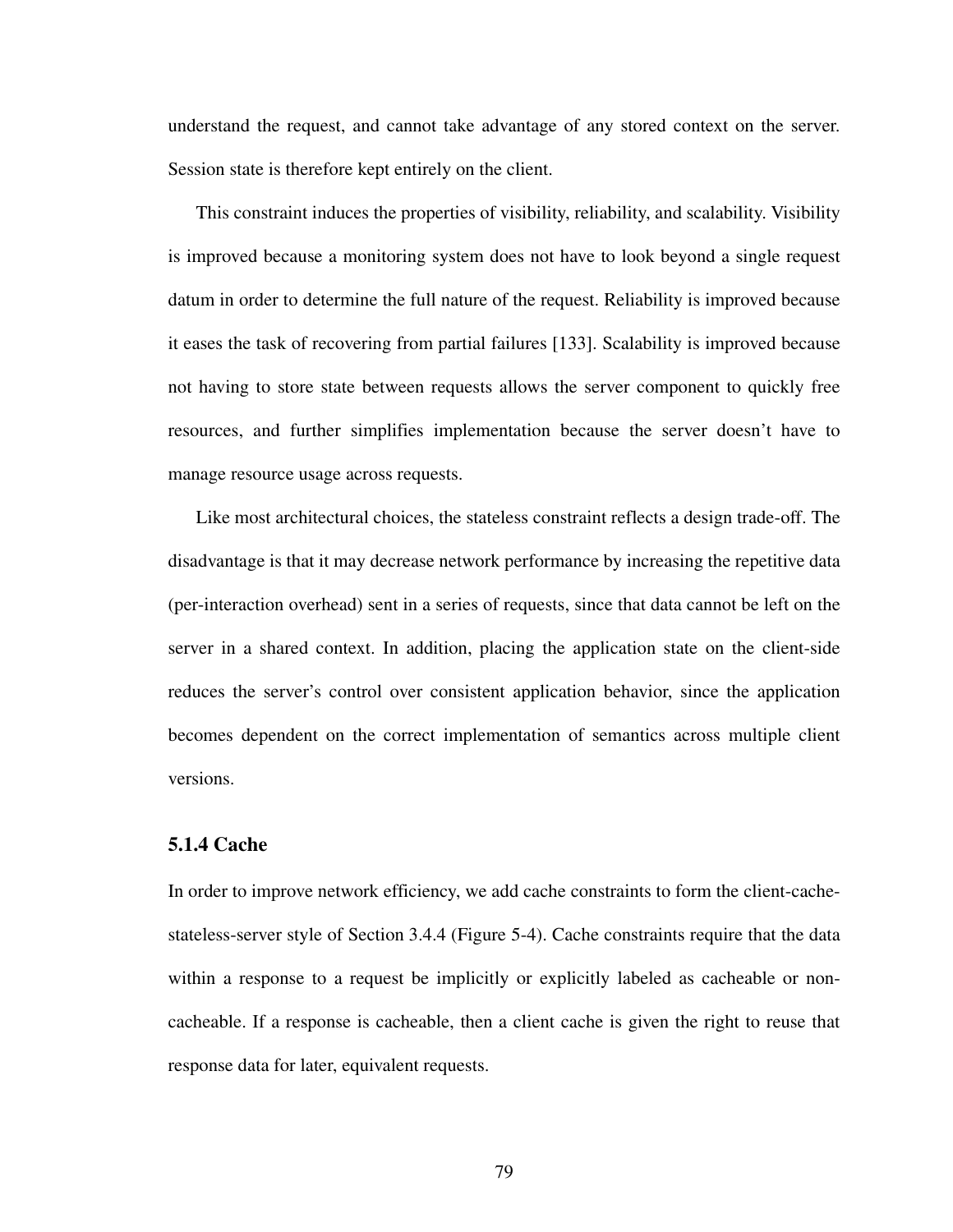

Figure 5-4. Client-Cache-Stateless-Server

<span id="page-97-0"></span>The advantage of adding cache constraints is that they have the potential to partially or completely eliminate some interactions, improving efficiency, scalability, and userperceived performance by reducing the average latency of a series of interactions. The trade-off, however, is that a cache can decrease reliability if stale data within the cache differs significantly from the data that would have been obtained had the request been sent directly to the server.

The early Web architecture, as portrayed by the diagram in [Figure 5-5](#page-98-0) [\[11](#page-170-5)], was defined by the client-cache-stateless-server set of constraints. That is, the design rationale presented for the Web architecture prior to 1994 focused on stateless client-server interaction for the exchange of static documents over the Internet. The protocols for communicating interactions had rudimentary support for non-shared caches, but did not constrain the interface to a consistent set of semantics for all resources. Instead, the Web relied on the use of a common client-server implementation library (CERN libwww) to maintain consistency across Web applications.

Developers of Web implementations had already exceeded the early design. In addition to static documents, requests could identify services that dynamically generated responses, such as image-maps [Kevin Hughes] and server-side scripts [Rob McCool].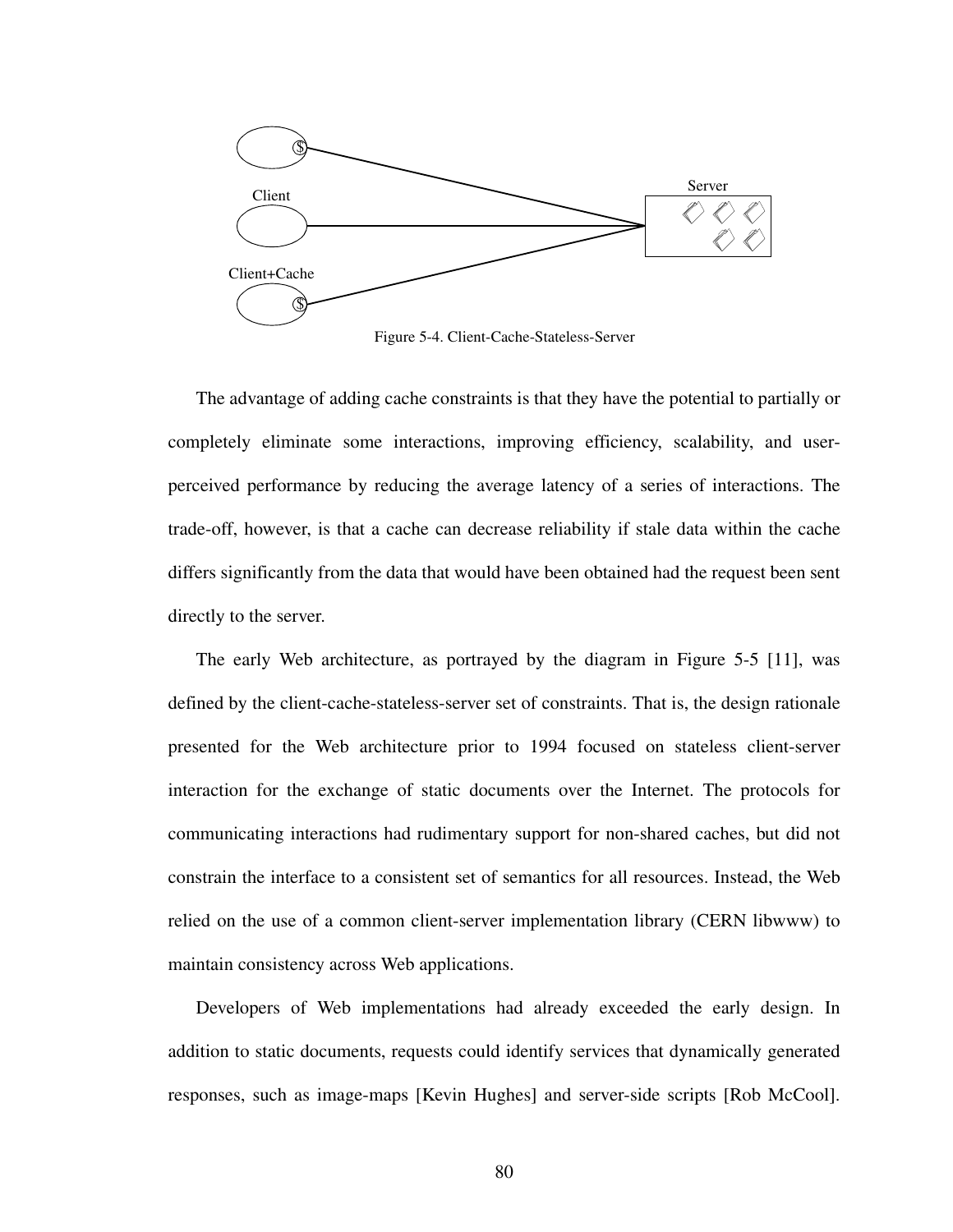

Figure 5-5. Early WWW Architecture Diagram

<span id="page-98-0"></span>Work had also begun on intermediary components, in the form of proxies [[79\]](#page-175-0) and shared caches [[59\]](#page-173-4), but extensions to the protocols were needed in order for them to communicate reliably. The following sections describe the constraints added to the Web's architectural style in order to guide the extensions that form the modern Web architecture.

## **5.1.5 Uniform Interface**

The central feature that distinguishes the REST architectural style from other networkbased styles is its emphasis on a uniform interface between components ([Figure 5-6\)](#page-99-0). By applying the software engineering principle of generality to the component interface, the overall system architecture is simplified and the visibility of interactions is improved. Implementations are decoupled from the services they provide, which encourages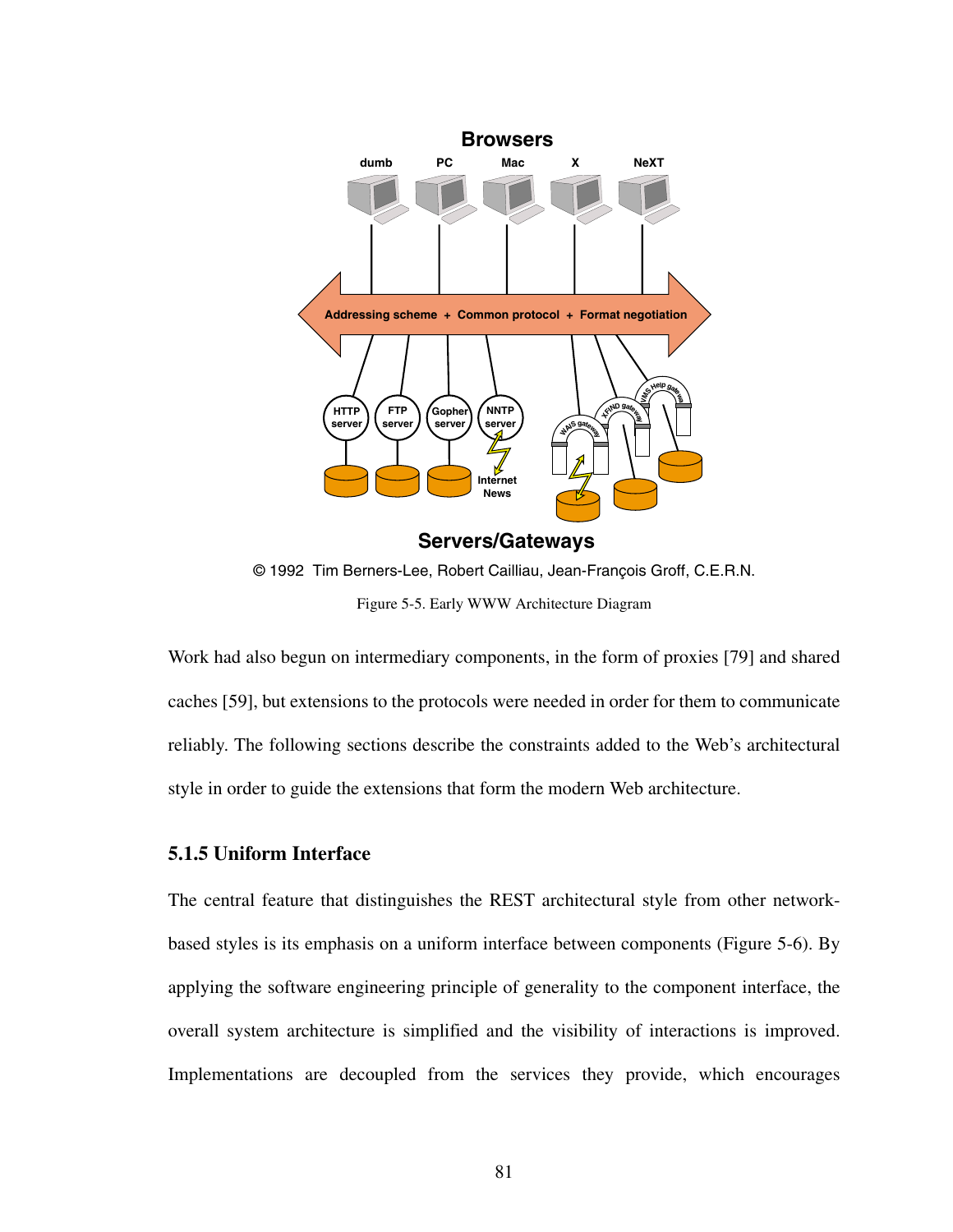

Figure 5-6. Uniform-Client-Cache-Stateless-Server

<span id="page-99-0"></span>independent evolvability. The trade-off, though, is that a uniform interface degrades efficiency, since information is transferred in a standardized form rather than one which is specific to an application's needs. The REST interface is designed to be efficient for largegrain hypermedia data transfer, optimizing for the common case of the Web, but resulting in an interface that is not optimal for other forms of architectural interaction.

In order to obtain a uniform interface, multiple architectural constraints are needed to guide the behavior of components. REST is defined by four interface constraints: identification of resources; manipulation of resources through representations; selfdescriptive messages; and, hypermedia as the engine of application state. These constraints will be discussed in [Section 5.2](#page-103-0).

## **5.1.6 Layered System**

In order to further improve behavior for Internet-scale requirements, we add layered system constraints ([Figure 5-7\)](#page-100-0). As described in [Section 3.4.2,](#page-63-0) the layered system style allows an architecture to be composed of hierarchical layers by constraining component behavior such that each component cannot "see" beyond the immediate layer with which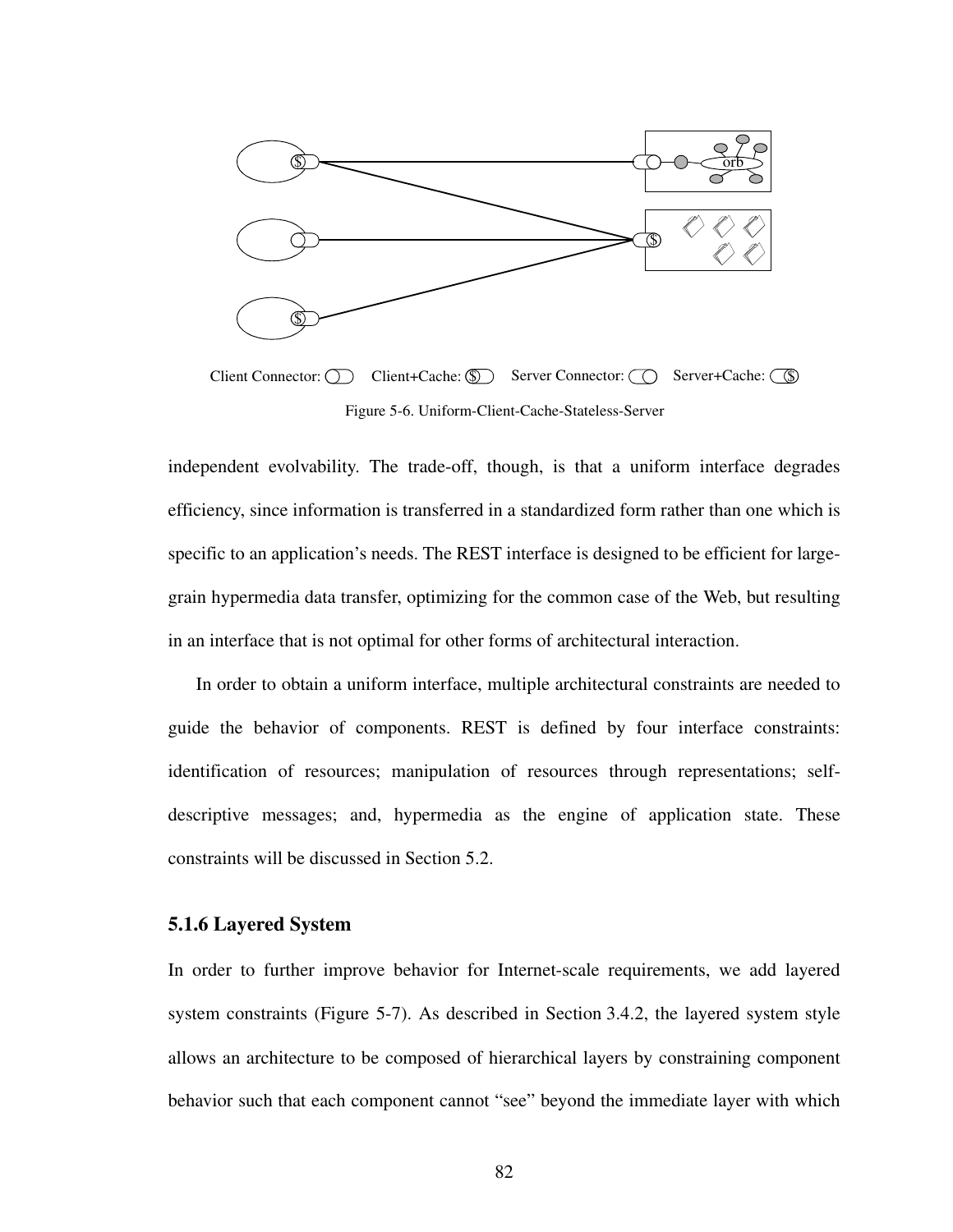

Figure 5-7. Uniform-Layered-Client-Cache-Stateless-Server

<span id="page-100-0"></span>they are interacting. By restricting knowledge of the system to a single layer, we place a bound on the overall system complexity and promote substrate independence. Layers can be used to encapsulate legacy services and to protect new services from legacy clients, simplifying components by moving infrequently used functionality to a shared intermediary. Intermediaries can also be used to improve system scalability by enabling load balancing of services across multiple networks and processors.

The primary disadvantage of layered systems is that they add overhead and latency to the processing of data, reducing user-perceived performance [\[32](#page-171-5)]. For a network-based system that supports cache constraints, this can be offset by the benefits of shared caching at intermediaries. Placing shared caches at the boundaries of an organizational domain can result in significant performance benefits [\[136](#page-179-4)]. Such layers also allow security policies to be enforced on data crossing the organizational boundary, as is required by firewalls [[79\]](#page-175-0).

The combination of layered system and uniform interface constraints induces architectural properties similar to those of the uniform pipe-and-filter style [\(Section 3.2.2\)](#page-59-0). Although REST interaction is two-way, the large-grain data flows of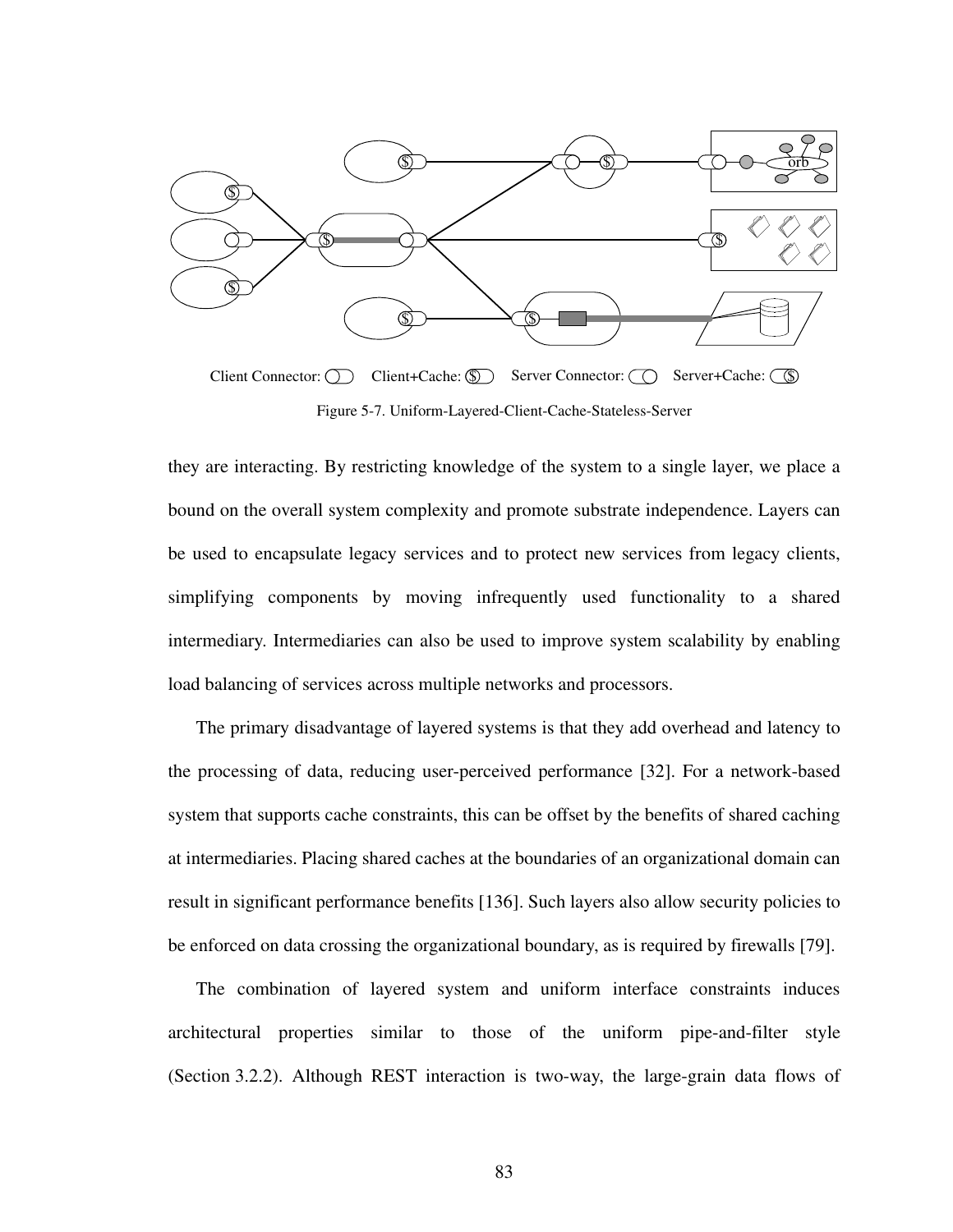

<span id="page-101-0"></span>hypermedia interaction can each be processed like a data-flow network, with filter components selectively applied to the data stream in order to transform the content as it passes [[26\]](#page-171-6). Within REST, intermediary components can actively transform the content of messages because the messages are self-descriptive and their semantics are visible to intermediaries.

## **5.1.7 Code-On-Demand**

The final addition to our constraint set for REST comes from the code-on-demand style of [Section 3.5.3](#page-70-0) ([Figure 5-8\)](#page-101-0). REST allows client functionality to be extended by downloading and executing code in the form of applets or scripts. This simplifies clients by reducing the number of features required to be pre-implemented. Allowing features to be downloaded after deployment improves system extensibility. However, it also reduces visibility, and thus is only an optional constraint within REST.

The notion of an optional constraint may seem like an oxymoron. However, it does have a purpose in the architectural design of a system that encompasses multiple organizational boundaries. It means that the architecture only gains the benefit (and suffers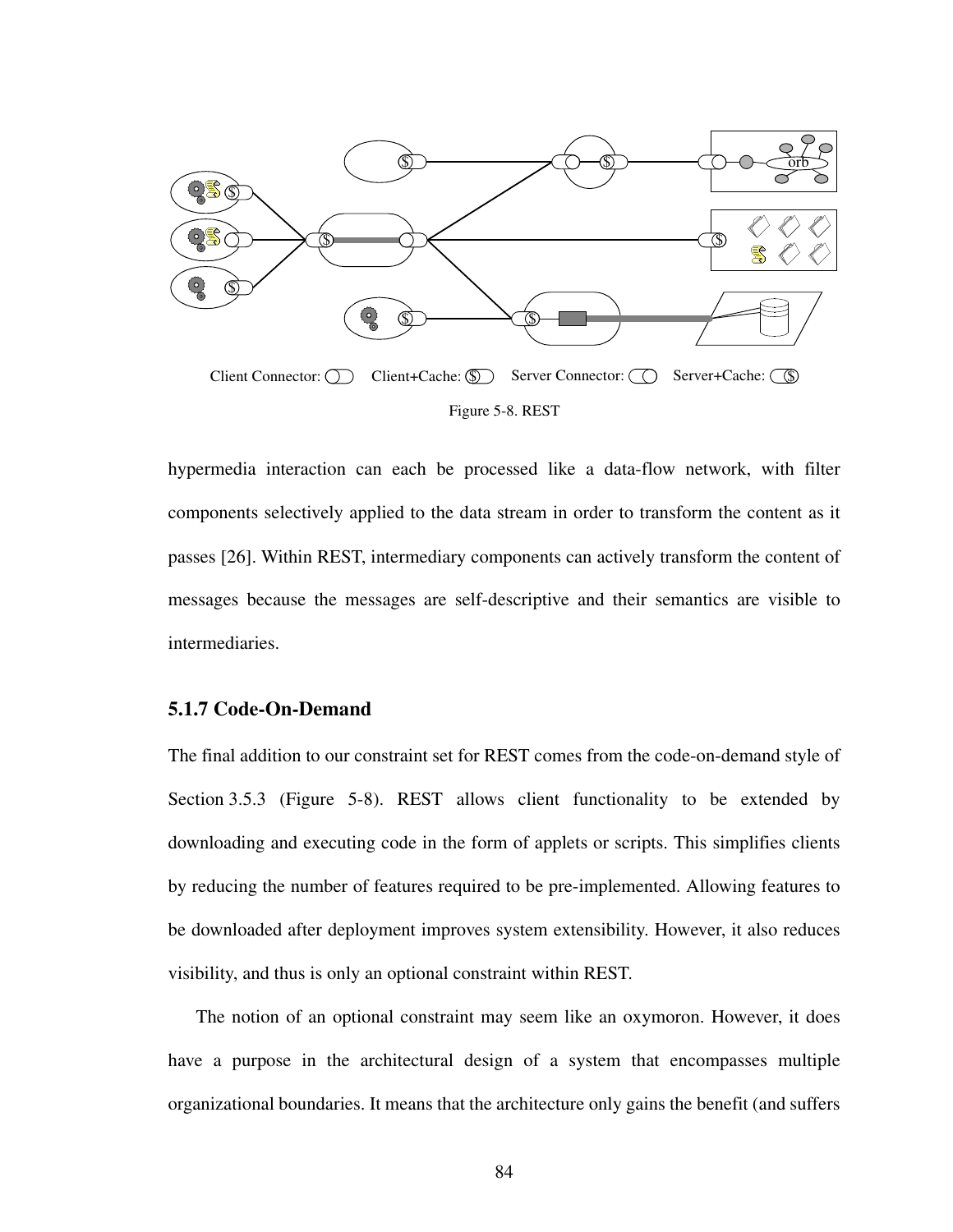

Figure 5-9. REST Derivation by Style Constraints

<span id="page-102-0"></span>the disadvantages) of the optional constraints when they are known to be in effect for some realm of the overall system. For example, if all of the client software within an organization is known to support Java applets [\[45](#page-172-2)], then services within that organization can be constructed such that they gain the benefit of enhanced functionality via downloadable Java classes. At the same time, however, the organization's firewall may prevent the transfer of Java applets from external sources, and thus to the rest of the Web it will appear as if those clients do not support code-on-demand. An optional constraint allows us to design an architecture that supports the desired behavior in the general case, but with the understanding that it may be disabled within some contexts.

### **5.1.8 Style Derivation Summary**

REST consists of a set of architectural constraints chosen for the properties they induce on candidate architectures. Although each of these constraints can be considered in isolation, describing them in terms of their derivation from common architectural styles makes it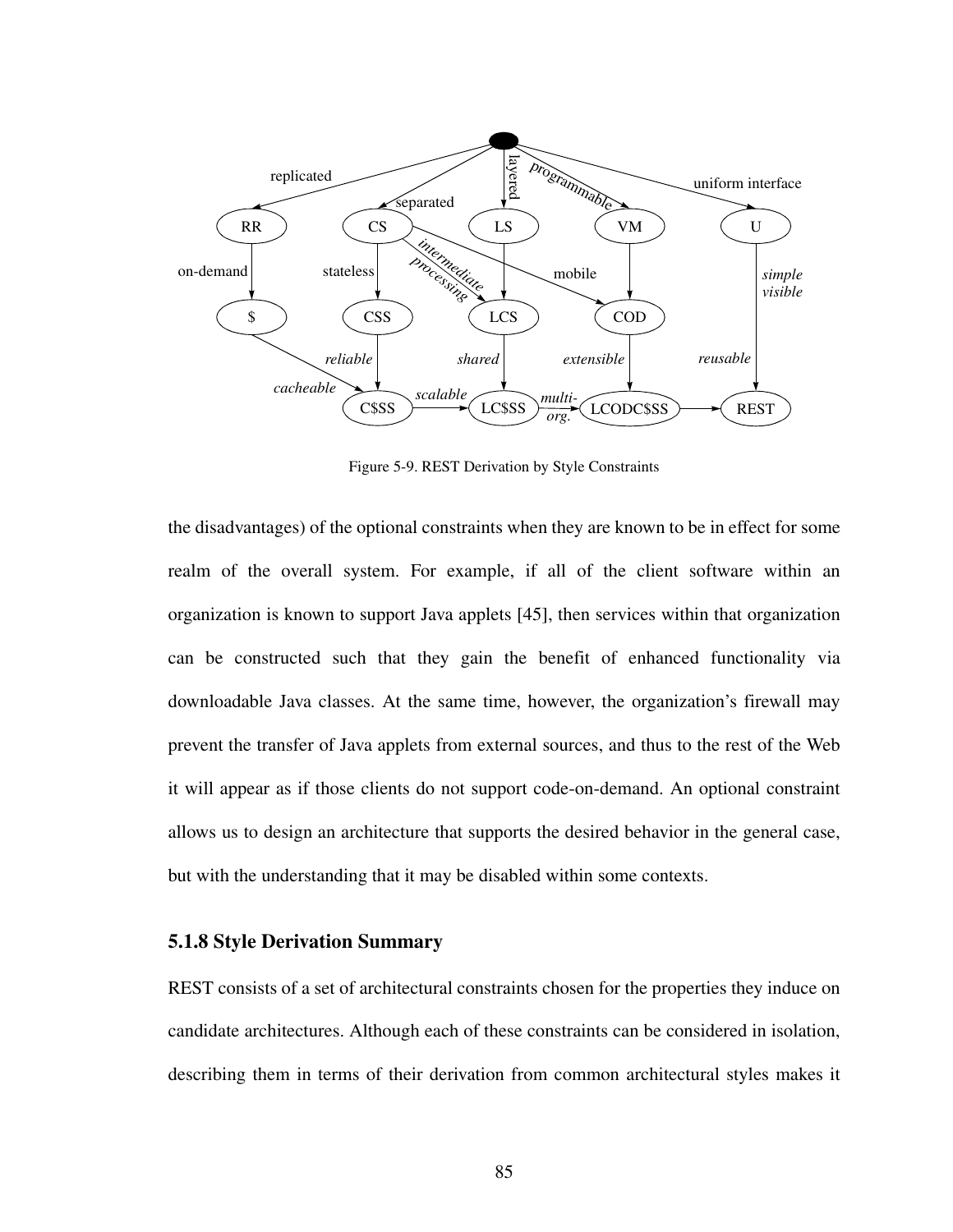easier to understand the rationale behind their selection. [Figure 5-9](#page-102-0) depicts the derivation of REST's constraints graphically in terms of the network-based architectural styles examined in Chapter 3.

## <span id="page-103-0"></span>**5.2 REST Architectural Elements**

The Representational State Transfer (REST) style is an abstraction of the architectural elements within a distributed hypermedia system. **REST** ignores the details of component implementation and protocol syntax in order to focus on the roles of components, the constraints upon their interaction with other components, and their interpretation of significant data elements. It encompasses the fundamental constraints upon components, connectors, and data that define the basis of the Web architecture, and thus the essence of its behavior as a network-based application.

## **5.2.1 Data Elements**

Unlike the distributed object style [\[31](#page-171-1)], where all data is encapsulated within and hidden by the processing components, the nature and state of an architecture's data elements is a key aspect of REST. The rationale for this design can be seen in the nature of distributed hypermedia. When a link is selected, information needs to be moved from the location where it is stored to the location where it will be used by, in most cases, a human reader. This is unlike many other distributed processing paradigms [\[6](#page-169-1), [50](#page-172-0)], where it is possible, and usually more efficient, to move the "processing agent" (e.g., mobile code, stored procedure, search expression, etc.) to the data rather than move the data to the processor.

A distributed hypermedia architect has only three fundamental options: 1) render the data where it is located and send a fixed-format image to the recipient; 2) encapsulate the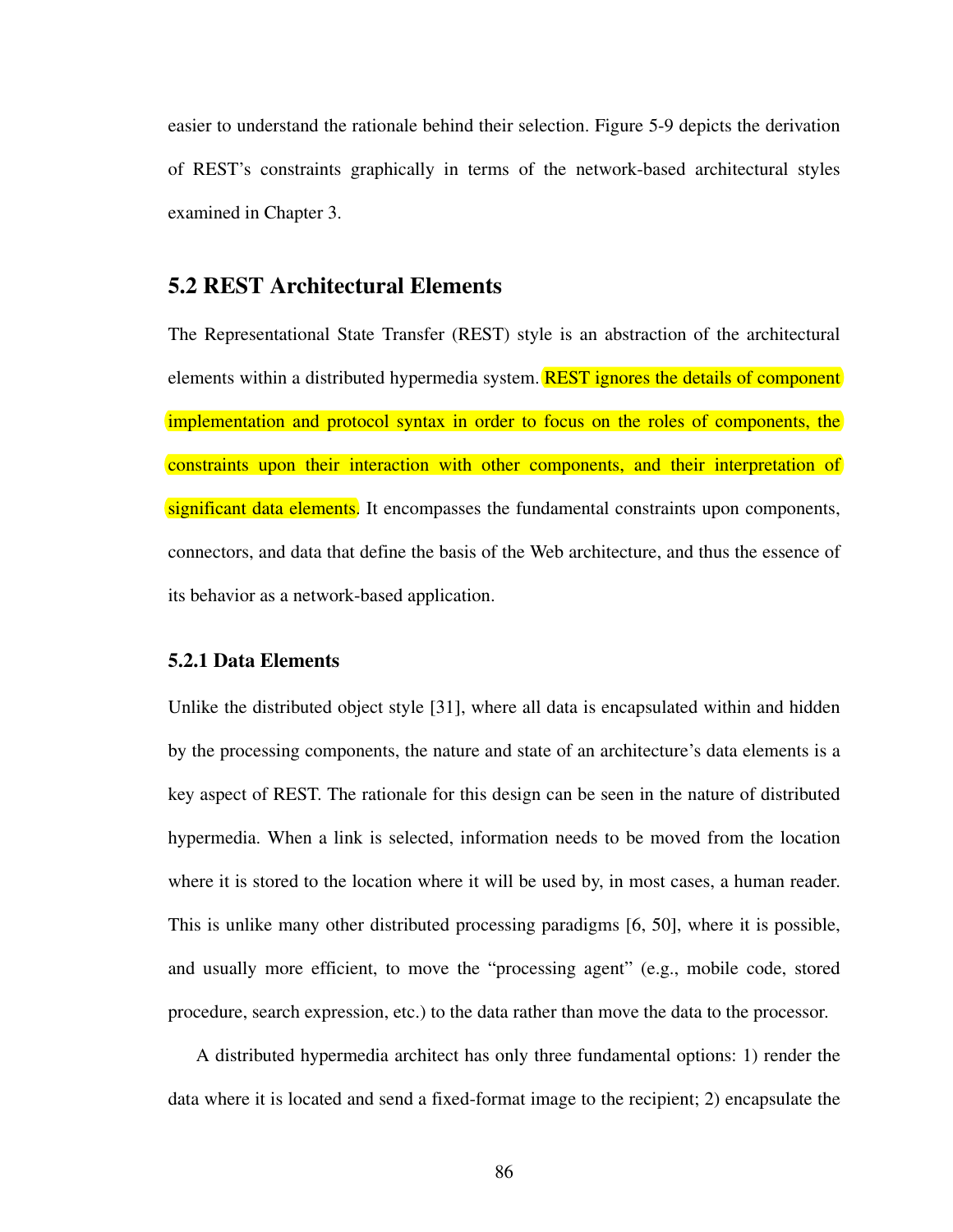data with a rendering engine and send both to the recipient; or, 3) send the raw data to the recipient along with metadata that describes the data type, so that the recipient can choose their own rendering engine.

Each option has its advantages and disadvantages. Option 1, the traditional clientserver style [\[31](#page-171-1)], allows all information about the true nature of the data to remain hidden within the sender, preventing assumptions from being made about the data structure and making client implementation easier. However, it also severely restricts the functionality of the recipient and places most of the processing load on the sender, leading to scalability problems. Option 2, the mobile object style [[50\]](#page-172-0), provides information hiding while enabling specialized processing of the data via its unique rendering engine, but limits the functionality of the recipient to what is anticipated within that engine and may vastly increase the amount of data transferred. Option 3 allows the sender to remain simple and scalable while minimizing the bytes transferred, but loses the advantages of information hiding and requires that both sender and recipient understand the same data types.

REST provides a hybrid of all three options by focusing on a shared understanding of data types with metadata, but limiting the scope of what is revealed to a standardized interface. REST components communicate by transferring a representation of a resource in a format matching one of an evolving set of standard data types, selected dynamically based on the capabilities or desires of the recipient and the nature of the resource. Whether the representation is in the same format as the raw source, or is derived from the source, remains hidden behind the interface. The benefits of the mobile object style are approximated by sending a representation that consists of instructions in the standard data format of an encapsulated rendering engine (e.g., Java [\[45](#page-172-2)]). REST therefore gains the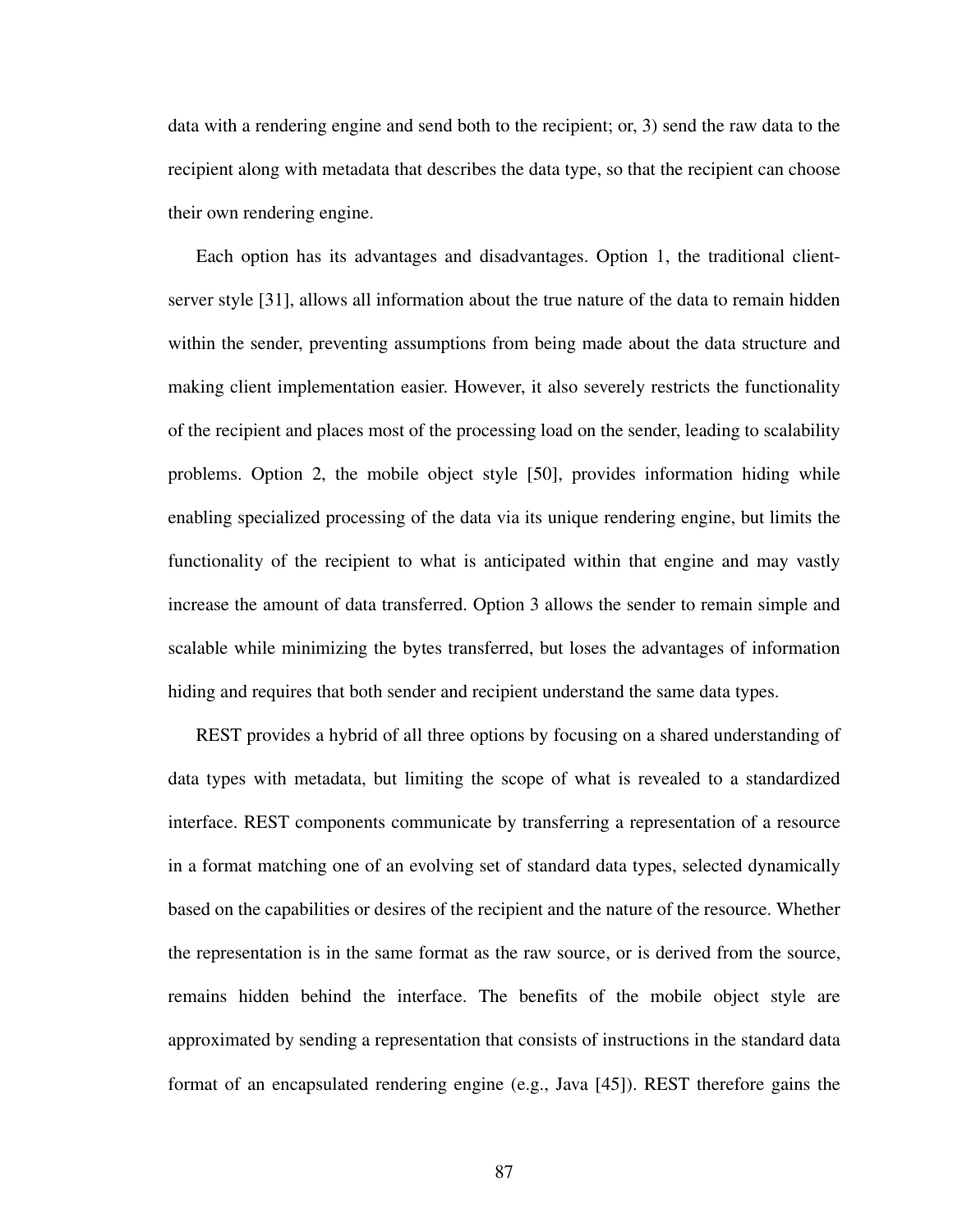separation of concerns of the client-server style without the server scalability problem, allows information hiding through a generic interface to enable encapsulation and evolution of services, and provides for a diverse set of functionality through downloadable feature-engines.

<span id="page-105-0"></span>REST's data elements are summarized in [Table 5-1.](#page-105-0)

| Data Element            | <b>Modern Web Examples</b>                              |  |  |  |  |  |  |
|-------------------------|---------------------------------------------------------|--|--|--|--|--|--|
| resource                | the intended conceptual target of a hypertext reference |  |  |  |  |  |  |
| resource identifier     | URL, URN                                                |  |  |  |  |  |  |
| representation          | HTML document, JPEG image                               |  |  |  |  |  |  |
| representation metadata | media type, last-modified time                          |  |  |  |  |  |  |
| resource metadata       | source link, alternates, vary                           |  |  |  |  |  |  |
| control data            | if-modified-since, cache-control                        |  |  |  |  |  |  |

Table 5-1. REST Data Elements

#### *5.2.1.1 Resources and Resource Identifiers*

The key abstraction of information in REST is a *resource*. Any information that can be named can be a resource: a document or image, a temporal service (e.g. "today's weather in Los Angeles"), a collection of other resources, a non-virtual object (e.g. a person), and so on. In other words, any concept that might be the target of an author's hypertext reference must fit within the definition of a resource. A resource is a conceptual mapping to a set of entities, not the entity that corresponds to the mapping at any particular point in time.

More precisely, a resource *R* is a temporally varying membership function  $M_R(t)$ , which for time *t* maps to a set of entities, or values, which are equivalent. The values in the set may be *resource representations* and/or *resource identifiers*. A resource can map to the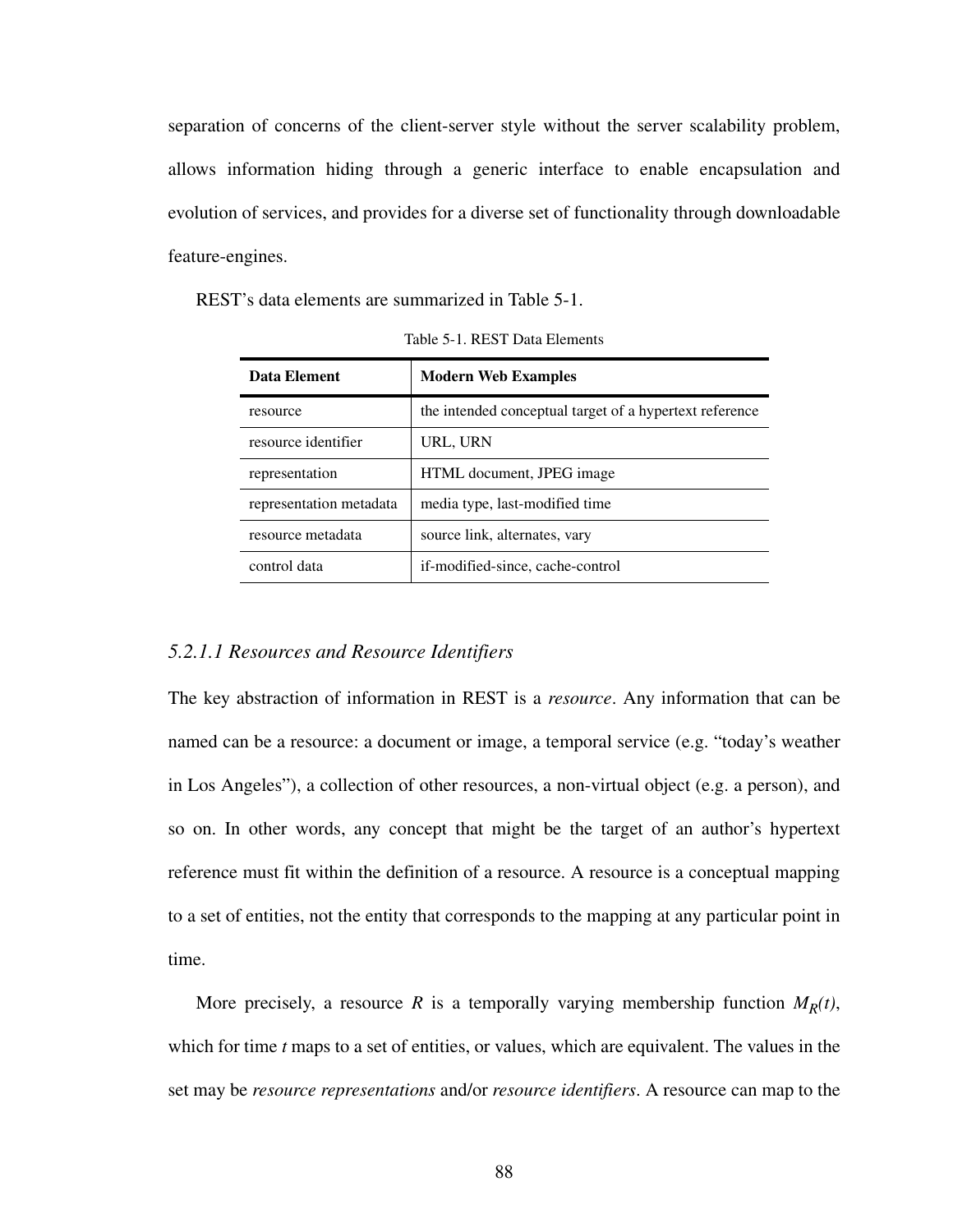empty set, which allows references to be made to a concept before any realization of that concept exists — a notion that was foreign to most hypertext systems prior to the Web [\[61\]](#page-173-5). Some resources are static in the sense that, when examined at any time after their creation, they always correspond to the same value set. Others have a high degree of variance in their value over time. The only thing that is required to be static for a resource is the semantics of the mapping, since the semantics is what distinguishes one resource from another.

For example, the "authors' preferred version" of an academic paper is a mapping whose value changes over time, whereas a mapping to "the paper published in the proceedings of conference X" is static. These are two distinct resources, even if they both map to the same value at some point in time. The distinction is necessary so that both resources can be identified and referenced independently. A similar example from software engineering is the separate identification of a version-controlled source code file when referring to the "latest revision", "revision number 1.2.7", or "revision included with the Orange release."

This abstract definition of a resource enables key features of the Web architecture. First, it provides generality by encompassing many sources of information without artificially distinguishing them by type or implementation. Second, it allows late binding of the reference to a representation, enabling content negotiation to take place based on characteristics of the request. Finally, it allows an author to reference the concept rather than some singular representation of that concept, thus removing the need to change all existing links whenever the representation changes (assuming the author used the right identifier).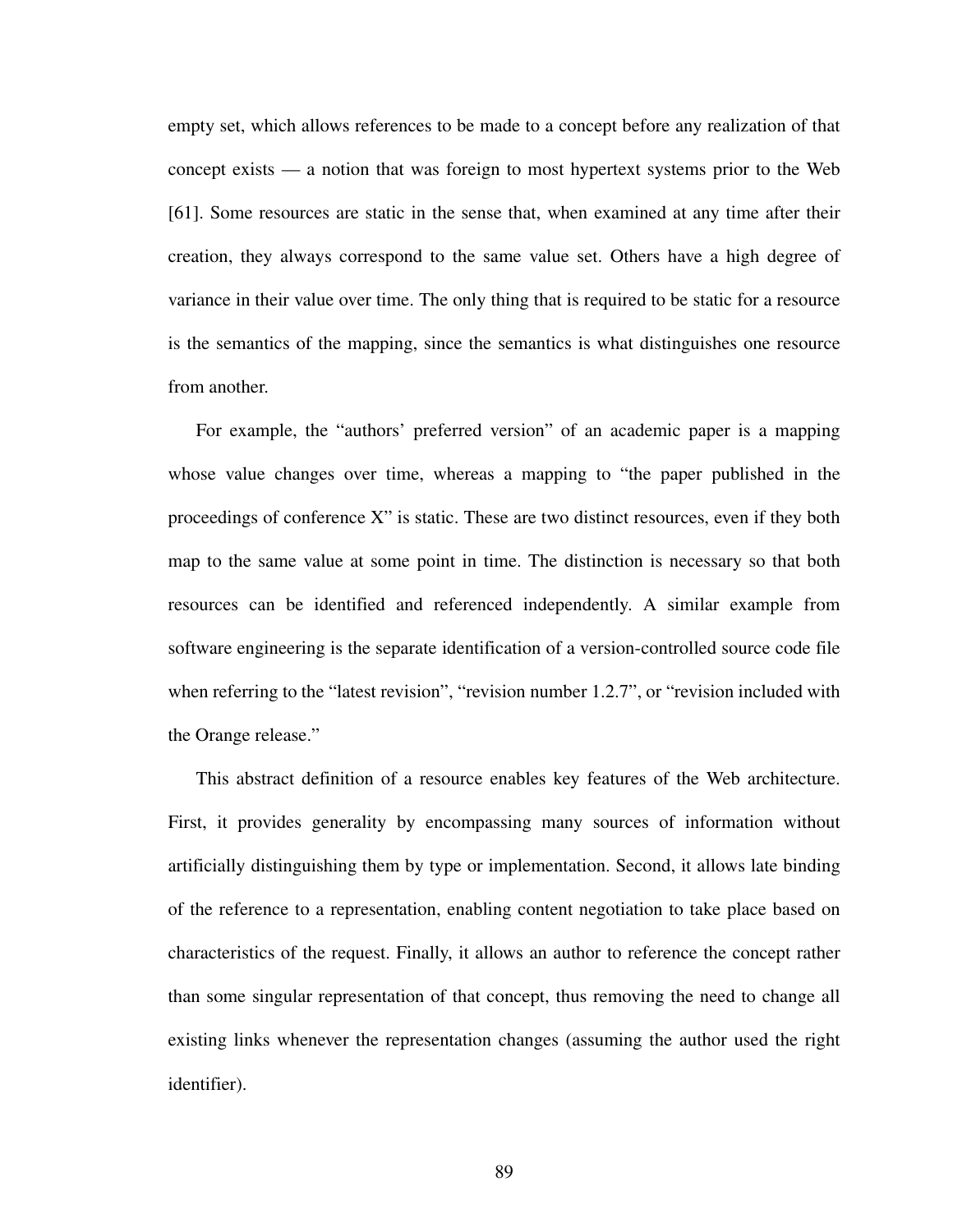REST uses a *resource identifier* to identify the particular resource involved in an interaction between components. REST connectors provide a generic interface for accessing and manipulating the value set of a resource, regardless of how the membership function is defined or the type of software that is handling the request. The naming authority that assigned the resource identifier, making it possible to reference the resource, is responsible for maintaining the semantic validity of the mapping over time (i.e., ensuring that the membership function does not change).

Traditional hypertext systems [[61\]](#page-173-5), which typically operate in a closed or local environment, use unique node or document identifiers that change every time the information changes, relying on link servers to maintain references separately from the content [[135\]](#page-179-5). Since centralized link servers are an anathema to the immense scale and multi-organizational domain requirements of the Web, REST relies instead on the author choosing a resource identifier that best fits the nature of the concept being identified. Naturally, the quality of an identifier is often proportional to the amount of money spent to retain its validity, which leads to broken links as ephemeral (or poorly supported) information moves or disappears over time.

### *5.2.1.2 Representations*

REST components perform actions on a resource by using a representation to capture the current or intended state of that resource and transferring that representation between components. A *representation* is a sequence of bytes, plus *representation metadata* to describe those bytes. Other commonly used but less precise names for a representation include: document, file, and HTTP message entity, instance, or variant.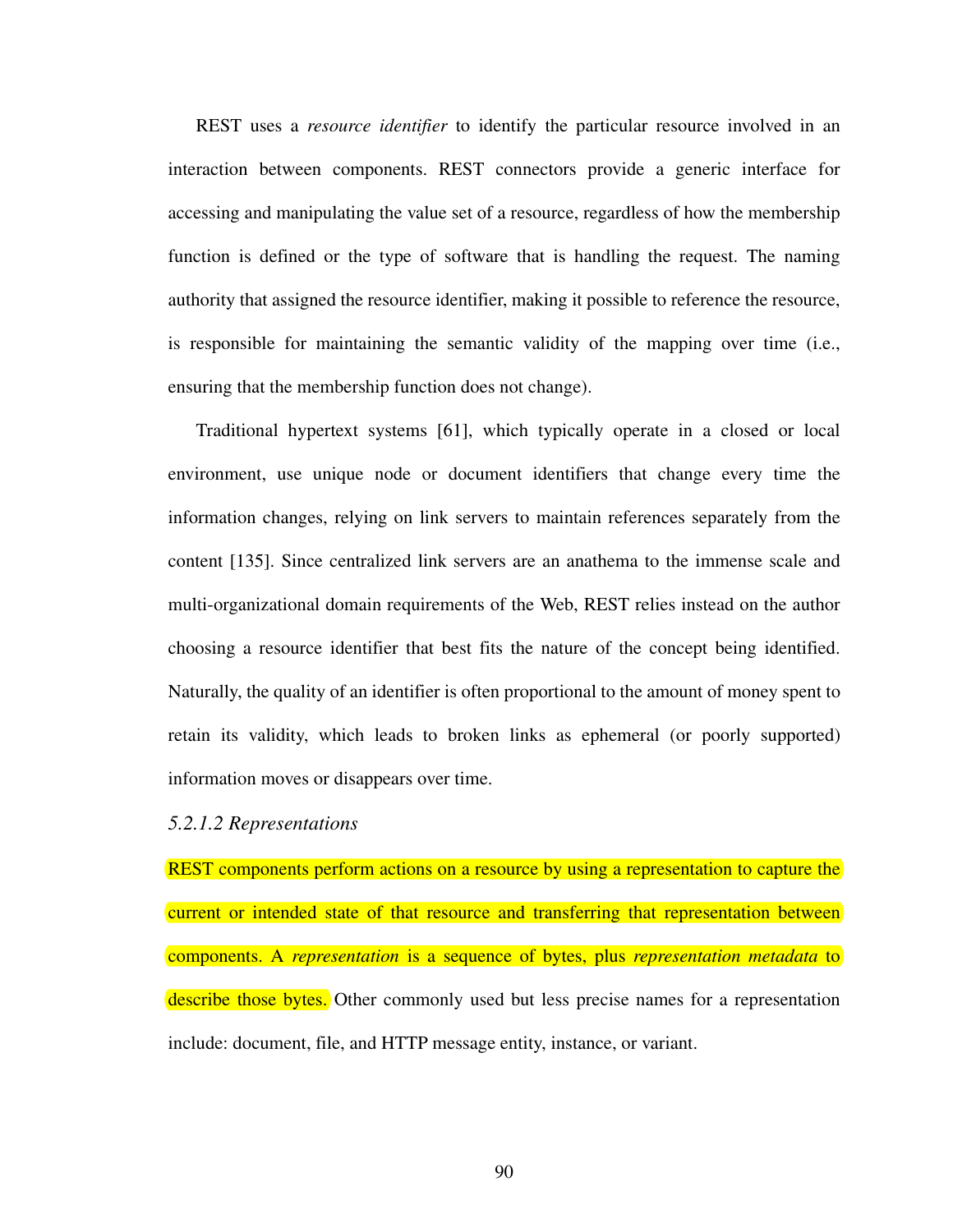A representation consists of data, metadata describing the data, and, on occasion, metadata to describe the metadata (usually for the purpose of verifying message integrity). Metadata is in the form of name-value pairs, where the name corresponds to a standard that defines the value's structure and semantics. Response messages may include both representation metadata and *resource metadata*: information about the resource that is not specific to the supplied representation.

*Control data* defines the purpose of a message between components, such as the action being requested or the meaning of a response. It is also used to parameterize requests and override the default behavior of some connecting elements. For example, cache behavior can be modified by control data included in the request or response message.

Depending on the message control data, a given representation may indicate the current state of the requested resource, the desired state for the requested resource, or the value of some other resource, such as a representation of the input data within a client's query form, or a representation of some error condition for a response. For example, remote authoring of a resource requires that the author send a representation to the server, thus establishing a value for that resource that can be retrieved by later requests. If the value set of a resource at a given time consists of multiple representations, content negotiation may be used to select the best representation for inclusion in a given message.

The data format of a representation is known as a *media type* [\[48](#page-172-0)]. A representation can be included in a message and processed by the recipient according to the control data of the message and the nature of the media type. Some media types are intended for automated processing, some are intended to be rendered for viewing by a user, and a few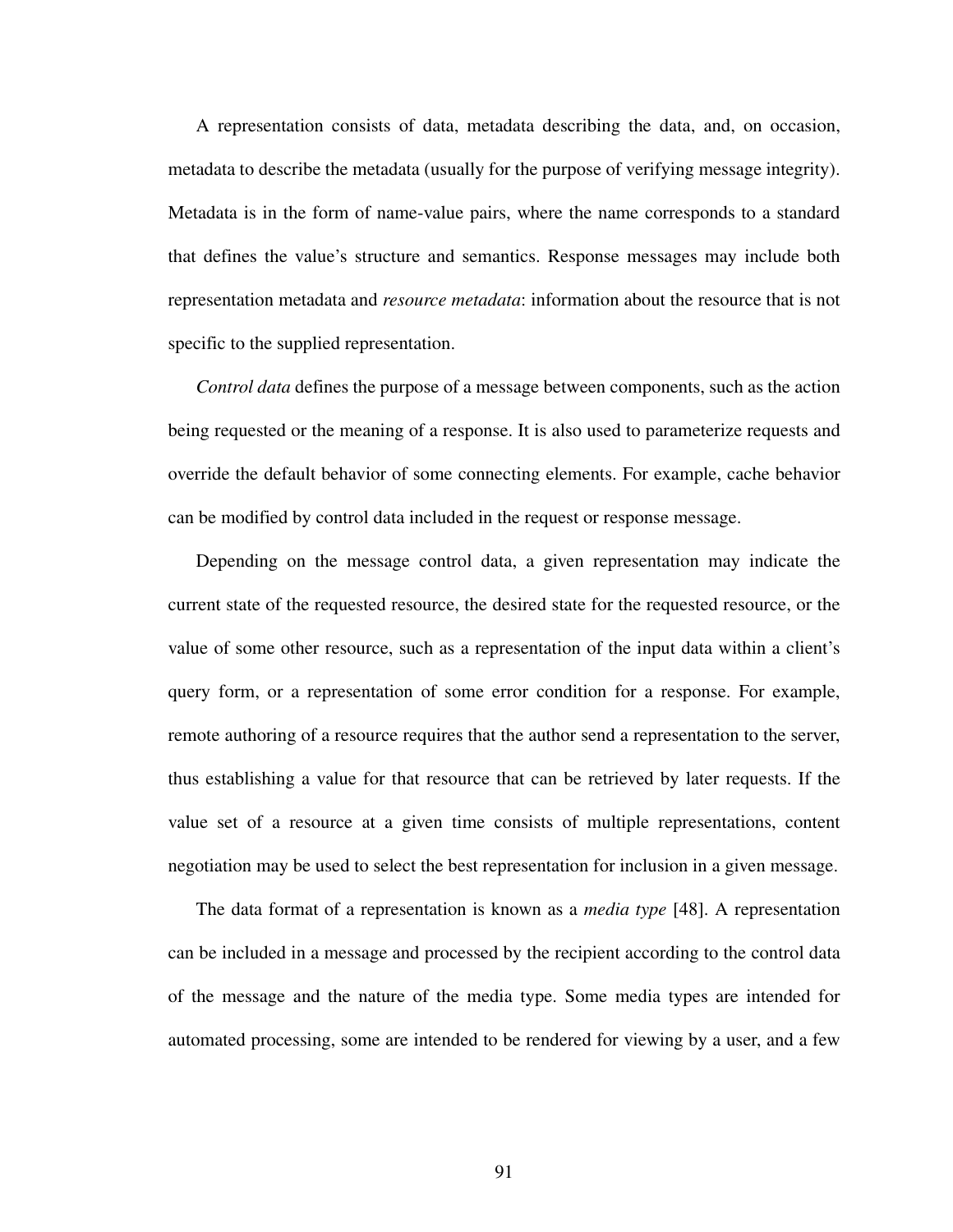are capable of both. Composite media types can be used to enclose multiple representations in a single message.

The design of a media type can directly impact the user-perceived performance of a distributed hypermedia system. Any data that must be received before the recipient can begin rendering the representation adds to the latency of an interaction. A data format that places the most important rendering information up front, such that the initial information can be incrementally rendered while the rest of the information is being received, results in much better user-perceived performance than a data format that must be entirely received before rendering can begin.

For example, a Web browser that can incrementally render a large HTML document while it is being received provides significantly better user-perceived performance than one that waits until the entire document is completely received prior to rendering, even though the network performance is the same. Note that the rendering ability of a representation can also be impacted by the choice of content. If the dimensions of dynamically-sized tables and embedded objects must be determined before they can be rendered, their occurrence within the viewing area of a hypermedia page will increase its latency.

#### **5.2.2 Connectors**

REST uses various connector types, summarized in [Table 5-2](#page-110-0), to encapsulate the activities of accessing resources and transferring resource representations. The connectors present an abstract interface for component communication, enhancing simplicity by providing a clean separation of concerns and hiding the underlying implementation of resources and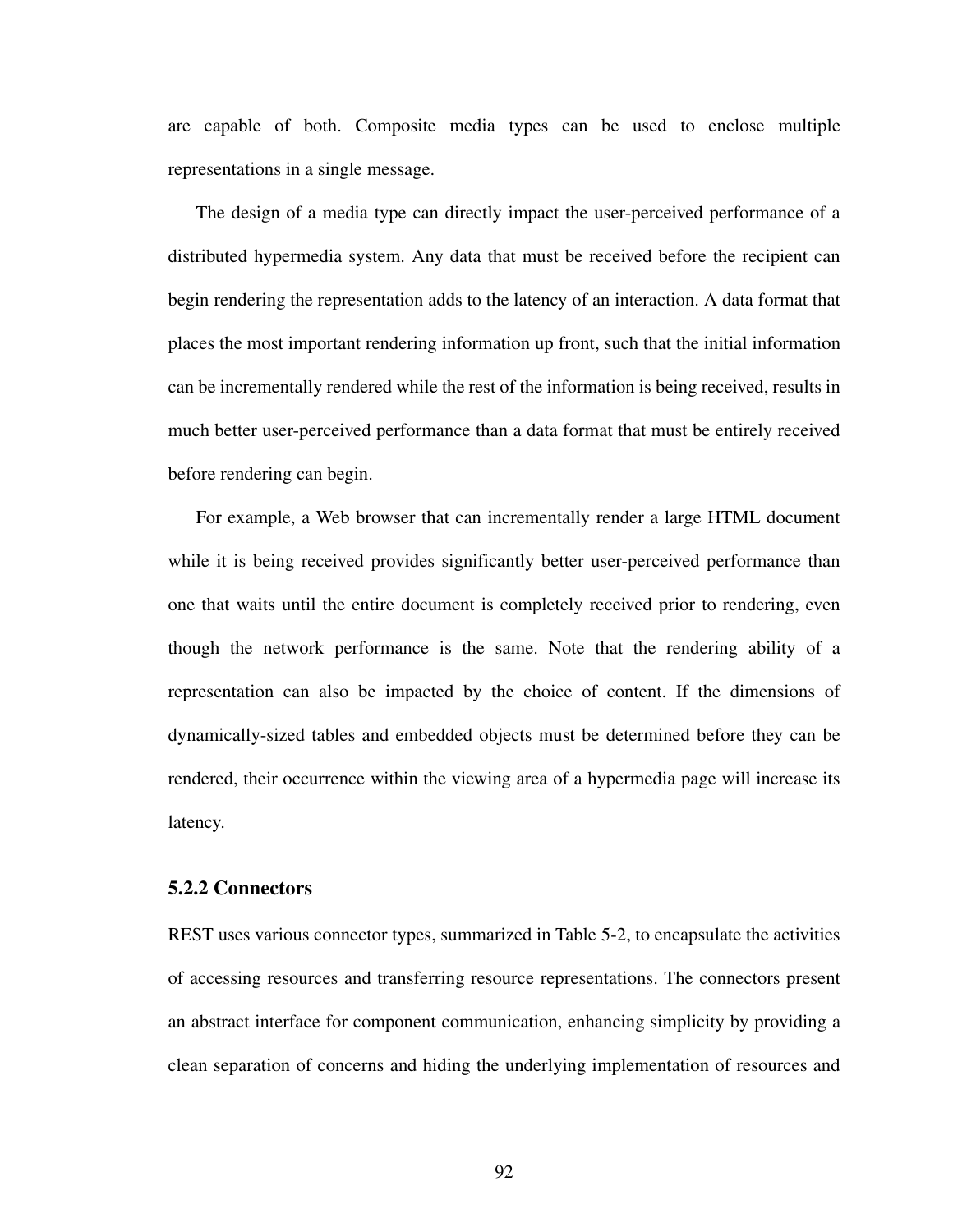<span id="page-110-0"></span>

| <b>Connector</b> | <b>Modern Web Examples</b>           |
|------------------|--------------------------------------|
| client           | libwww, libwww-perl                  |
| server           | libwww, Apache API, NSAPI            |
| cache            | browser cache, Akamai cache network  |
| resolver         | bind (DNS lookup library)            |
| tunnel           | <b>SOCKS, SSL after HTTP CONNECT</b> |

Table 5-2. REST Connectors

communication mechanisms. The generality of the interface also enables substitutability: if the users' only access to the system is via an abstract interface, the implementation can be replaced without impacting the users. Since a connector manages network communication for a component, information can be shared across multiple interactions in order to improve efficiency and responsiveness.

All REST interactions are stateless. That is, each request contains all of the information necessary for a connector to understand the request, independent of any requests that may have preceded it. This restriction accomplishes four functions: 1) it removes any need for the connectors to retain application state between requests, thus reducing consumption of physical resources and improving scalability; 2) it allows interactions to be processed in parallel without requiring that the processing mechanism understand the interaction semantics; 3) it allows an intermediary to view and understand a request in isolation, which may be necessary when services are dynamically rearranged; and, 4) it forces all of the information that might factor into the reusability of a cached response to be present in each request.

The connector interface is similar to procedural invocation, but with important differences in the passing of parameters and results. The in-parameters consist of request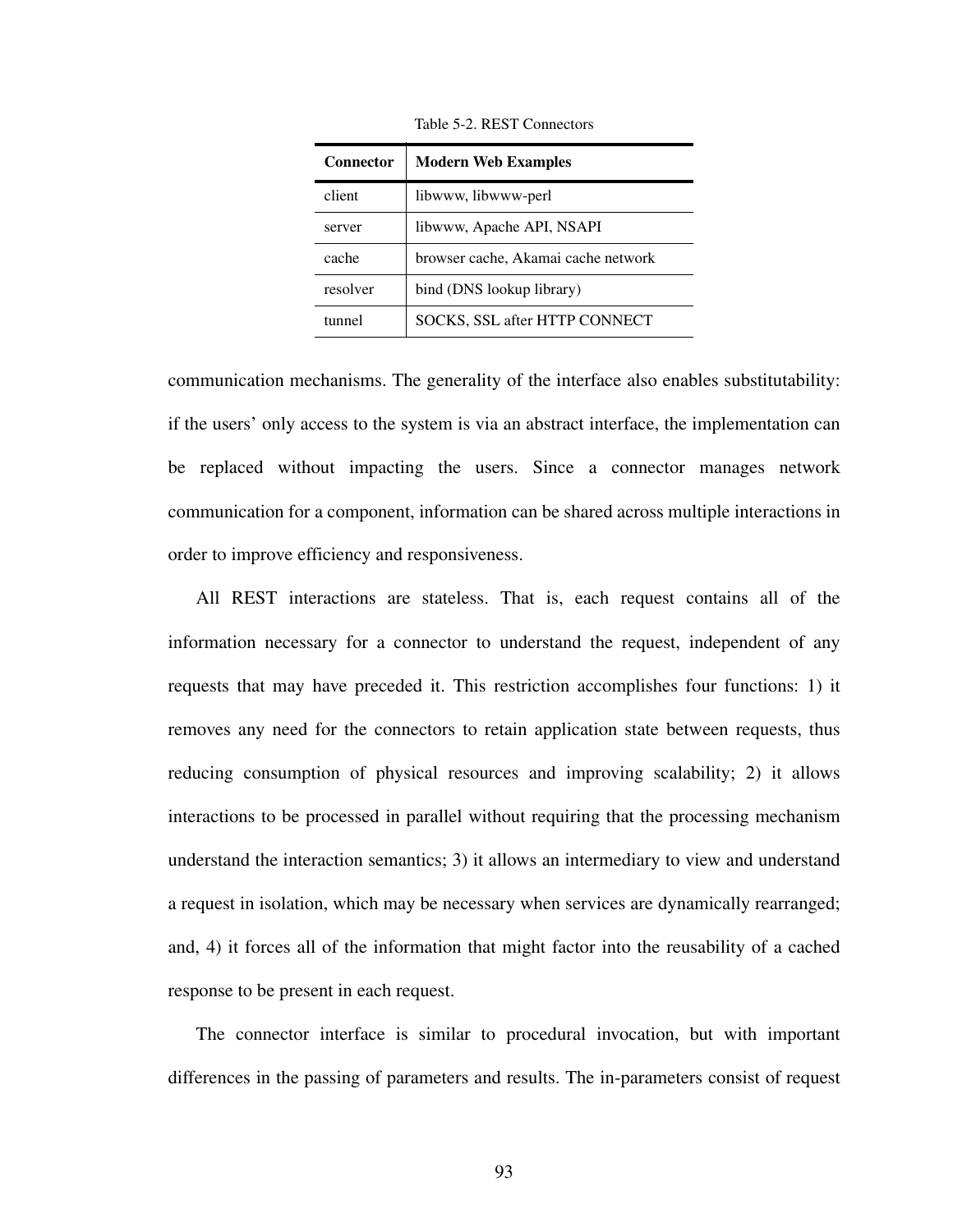control data, a resource identifier indicating the target of the request, and an optional representation. The out-parameters consist of response control data, optional resource metadata, and an optional representation. From an abstract viewpoint the invocation is synchronous, but both in and out-parameters can be passed as data streams. In other words, processing can be invoked before the value of the parameters is completely known, thus avoiding the latency of batch processing large data transfers.

The primary connector types are client and server. The essential difference between the two is that a *client* initiates communication by making a request, whereas a *server* listens for connections and responds to requests in order to supply access to its services. A component may include both client and server connectors.

A third connector type, the *cache* connector, can be located on the interface to a client or server connector in order to save cacheable responses to current interactions so that they can be reused for later requested interactions. A cache may be used by a client to avoid repetition of network communication, or by a server to avoid repeating the process of generating a response, with both cases serving to reduce interaction latency. A cache is typically implemented within the address space of the connector that uses it.

Some cache connectors are shared, meaning that its cached responses may be used in answer to a client other than the one for which the response was originally obtained. Shared caching can be effective at reducing the impact of "flash crowds" on the load of a popular server, particularly when the caching is arranged hierarchically to cover large groups of users, such as those within a company's intranet, the customers of an Internet service provider, or Universities sharing a national network backbone. However, shared caching can also lead to errors if the cached response does not match what would have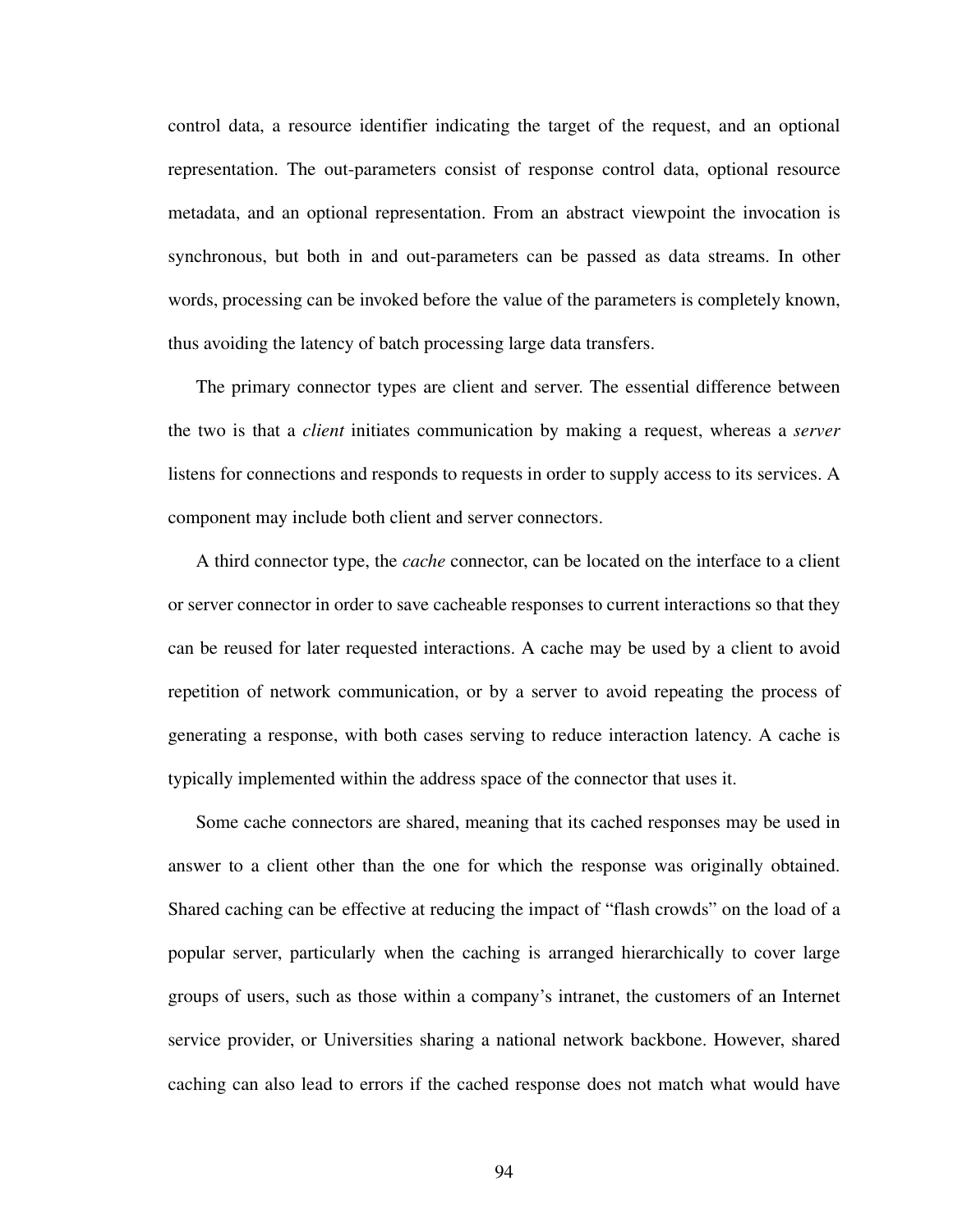been obtained by a new request. REST attempts to balance the desire for transparency in cache behavior with the desire for efficient use of the network, rather than assuming that absolute transparency is always required.

A cache is able to determine the cacheability of a response because the interface is generic rather than specific to each resource. By default, the response to a retrieval request is cacheable and the responses to other requests are non-cacheable. If some form of user authentication is part of the request, or if the response indicates that it should not be shared, then the response is only cacheable by a non-shared cache. A component can override these defaults by including control data that marks the interaction as cacheable, non-cacheable or cacheable for only a limited time.

A *resolver* translates partial or complete resource identifiers into the network address information needed to establish an inter-component connection. For example, most URI include a DNS hostname as the mechanism for identifying the naming authority for the resource. In order to initiate a request, a Web browser will extract the hostname from the URI and make use of a DNS resolver to obtain the Internet Protocol address for that authority. Another example is that some identification schemes (e.g., URN [[124\]](#page-178-0)) require an intermediary to translate a permanent identifier to a more transient address in order to access the identified resource. Use of one or more intermediate resolvers can improve the longevity of resource references through indirection, though doing so adds to the request latency.

The final form of connector type is a *tunnel*, which simply relays communication across a connection boundary, such as a firewall or lower-level network gateway. The only reason it is modeled as part of REST and not abstracted away as part of the network

95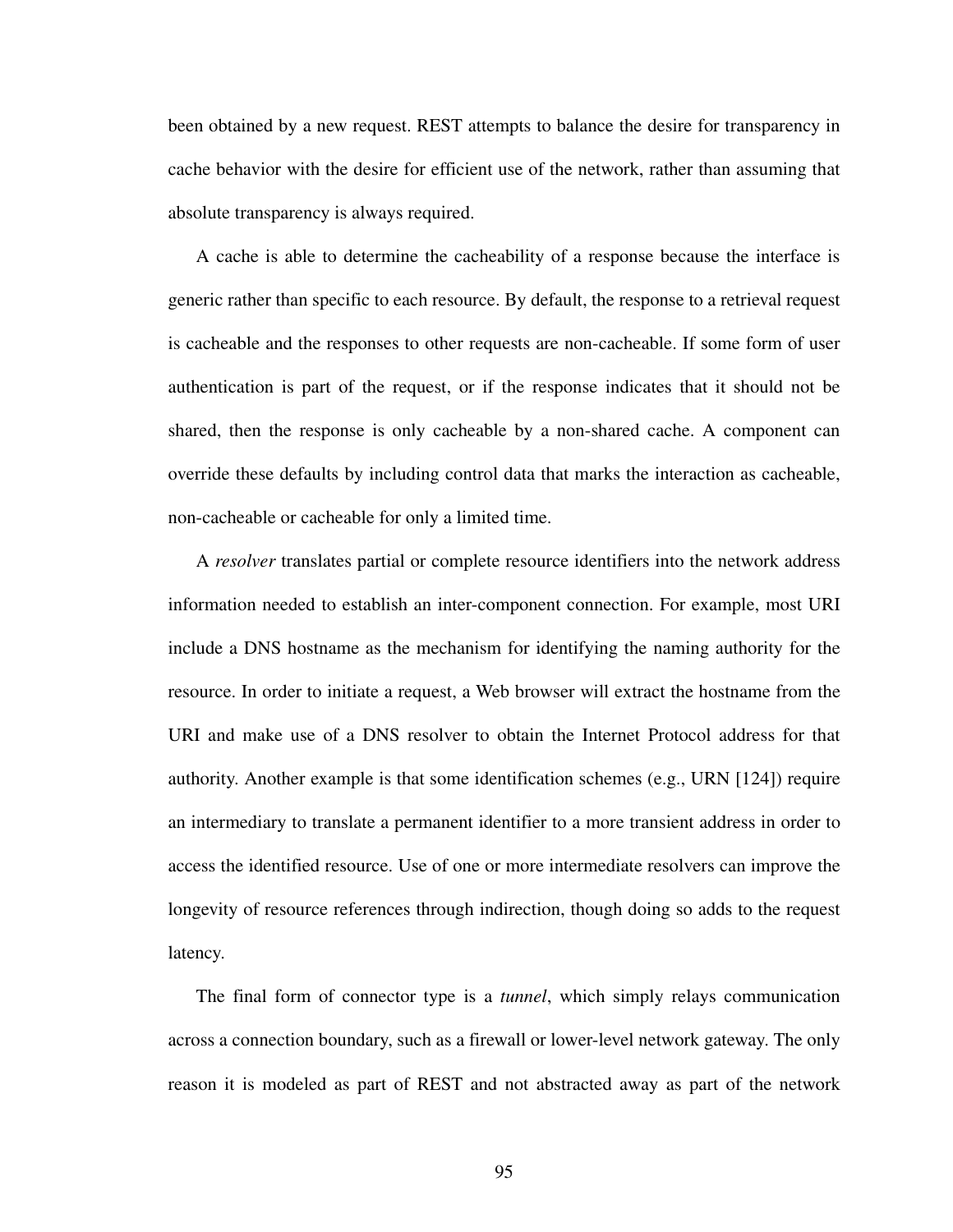infrastructure is that some REST components may dynamically switch from active component behavior to that of a tunnel. The primary example is an HTTP proxy that switches to a tunnel in response to a CONNECT method request [[71\]](#page-174-0), thus allowing its client to directly communicate with a remote server using a different protocol, such as TLS, that doesn't allow proxies. The tunnel disappears when both ends terminate their communication.

## **5.2.3 Components**

<span id="page-113-0"></span>REST components, summarized in [Table 5-3](#page-113-0), are typed by their roles in an overall application action.

| <b>Component</b> | <b>Modern Web Examples</b>           |
|------------------|--------------------------------------|
| origin server    | Apache httpd, Microsoft IIS          |
| gateway          | Squid, CGI, Reverse Proxy            |
| proxy            | CERN Proxy, Netscape Proxy, Gauntlet |
| user agent       | Netscape Navigator, Lynx, MOMspider  |

Table 5-3. REST Components

A *user agent* uses a client connector to initiate a request and becomes the ultimate recipient of the response. The most common example is a Web browser, which provides access to information services and renders service responses according to the application needs.

An *origin server* uses a server connector to govern the namespace for a requested resource. It is the definitive source for representations of its resources and must be the ultimate recipient of any request that intends to modify the value of its resources. Each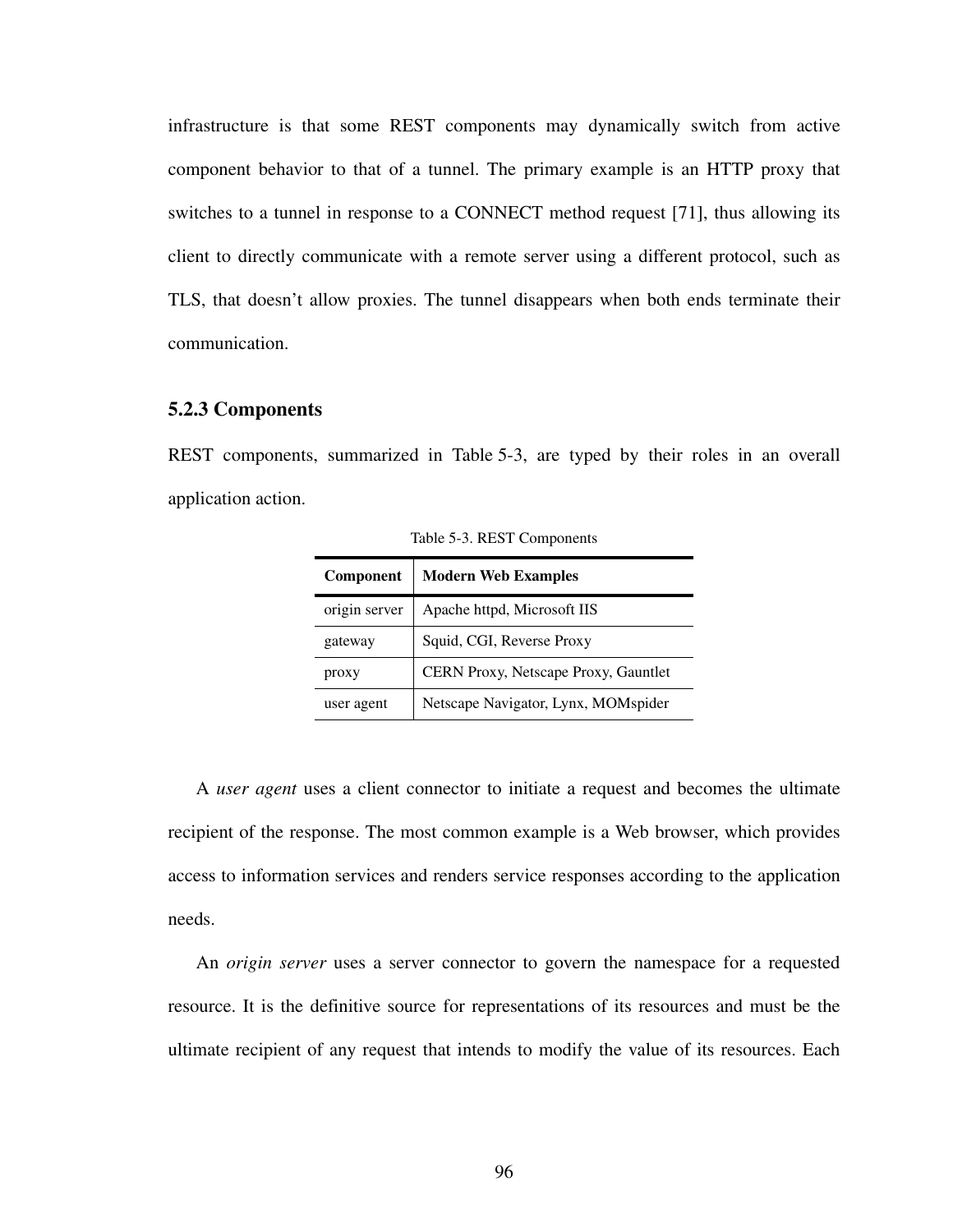origin server provides a generic interface to its services as a resource hierarchy. The resource implementation details are hidden behind the interface.

Intermediary components act as both a client and a server in order to forward, with possible translation, requests and responses. A *proxy* component is an intermediary selected by a client to provide interface encapsulation of other services, data translation, performance enhancement, or security protection. A *gateway* (a.k.a., *reverse proxy*) component is an intermediary imposed by the network or origin server to provide an interface encapsulation of other services, for data translation, performance enhancement, or security enforcement. Note that the difference between a proxy and a gateway is that a client determines when it will use a proxy.

# **5.3 REST Architectural Views**

Now that we have an understanding of the REST architectural elements in isolation, we can use architectural views [[105\]](#page-177-0) to describe how the elements work together to form an architecture. Three types of view—process, connector, and data—are useful for illuminating the design principles of REST.

## **5.3.1 Process View**

A process view of an architecture is primarily effective at eliciting the interaction relationships among components by revealing the path of data as it flows through the system. Unfortunately, the interaction of a real system usually involves an extensive number of components, resulting in an overall view that is obscured by the details.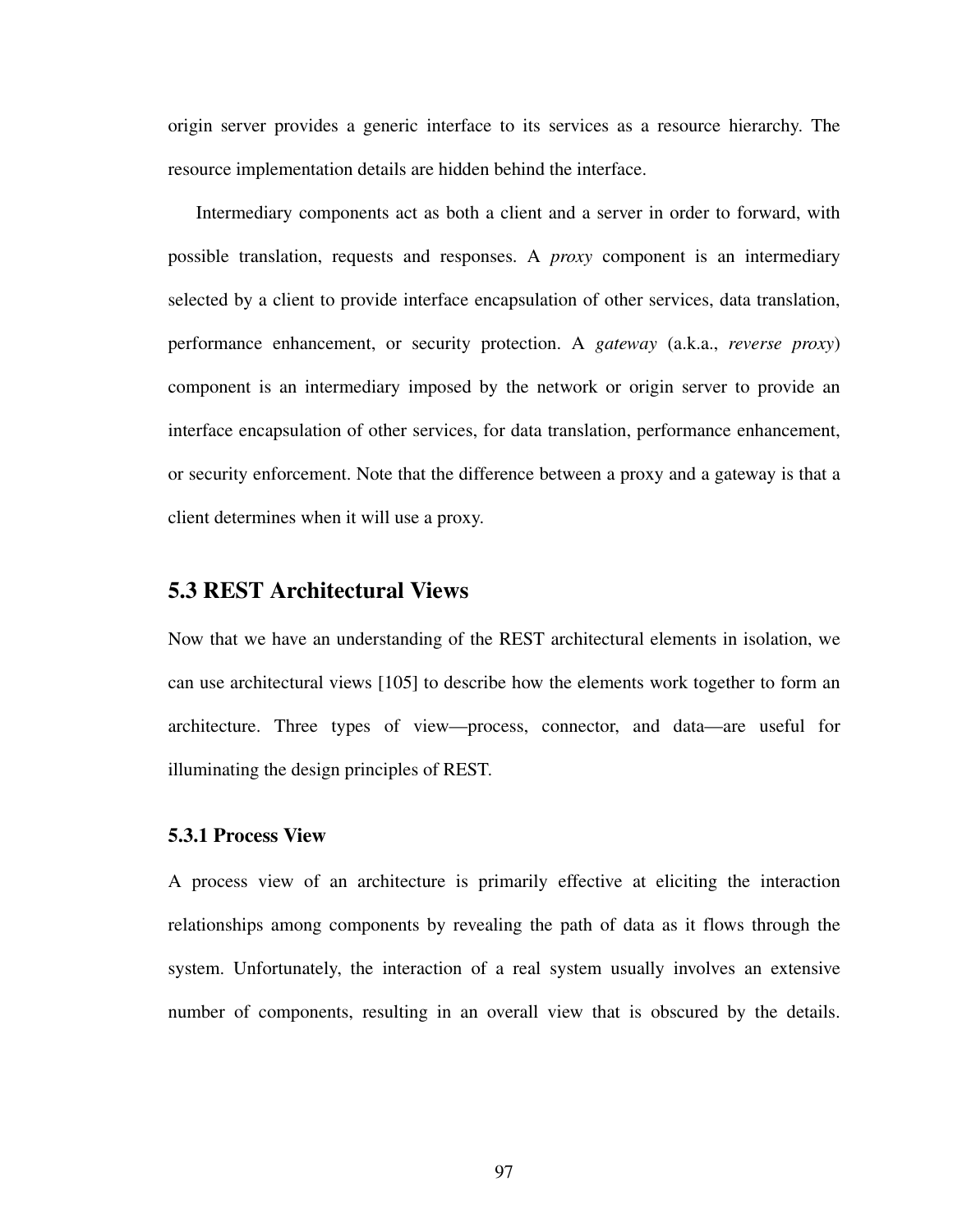

Figure 5-10. Process View of a REST-based Architecture

<span id="page-115-0"></span>A user agent is portrayed in the midst of three parallel interactions: a, b, and c. The interactions were not satisfied by the user agent's client connector cache, so each request has been routed to the resource origin according to the properties of each resource identifier and the configuration of the client connector. Request (a) has been sent to a local proxy, which in turn accesses a caching gateway found by DNS lookup, which forwards the request on to be satisfied by an origin server whose internal resources are defined by an encapsulated object request broker architecture. Request (b) is sent directly to an origin server, which is able to satisfy the request from its own cache. Request (c) is sent to a proxy that is capable of directly accessing WAIS, an information service that is separate from the Web architecture, and translating the WAIS response into a format recognized by the generic connector interface. Each component is only aware of the interaction with their own client or server connectors; the overall process topology is an artifact of our view.

Figure [5-10](#page-115-0) provides a sample of the process view from a REST-based architecture at a particular instance during the processing of three parallel requests.

REST's client-server separation of concerns simplifies component implementation, reduces the complexity of connector semantics, improves the effectiveness of performance tuning, and increases the scalability of pure server components. Layered system constraints allow intermediaries—proxies, gateways, and firewalls—to be introduced at various points in the communication without changing the interfaces between components, thus allowing them to assist in communication translation or improve performance via large-scale, shared caching. REST enables intermediate processing by constraining messages to be self-descriptive: interaction is stateless between requests,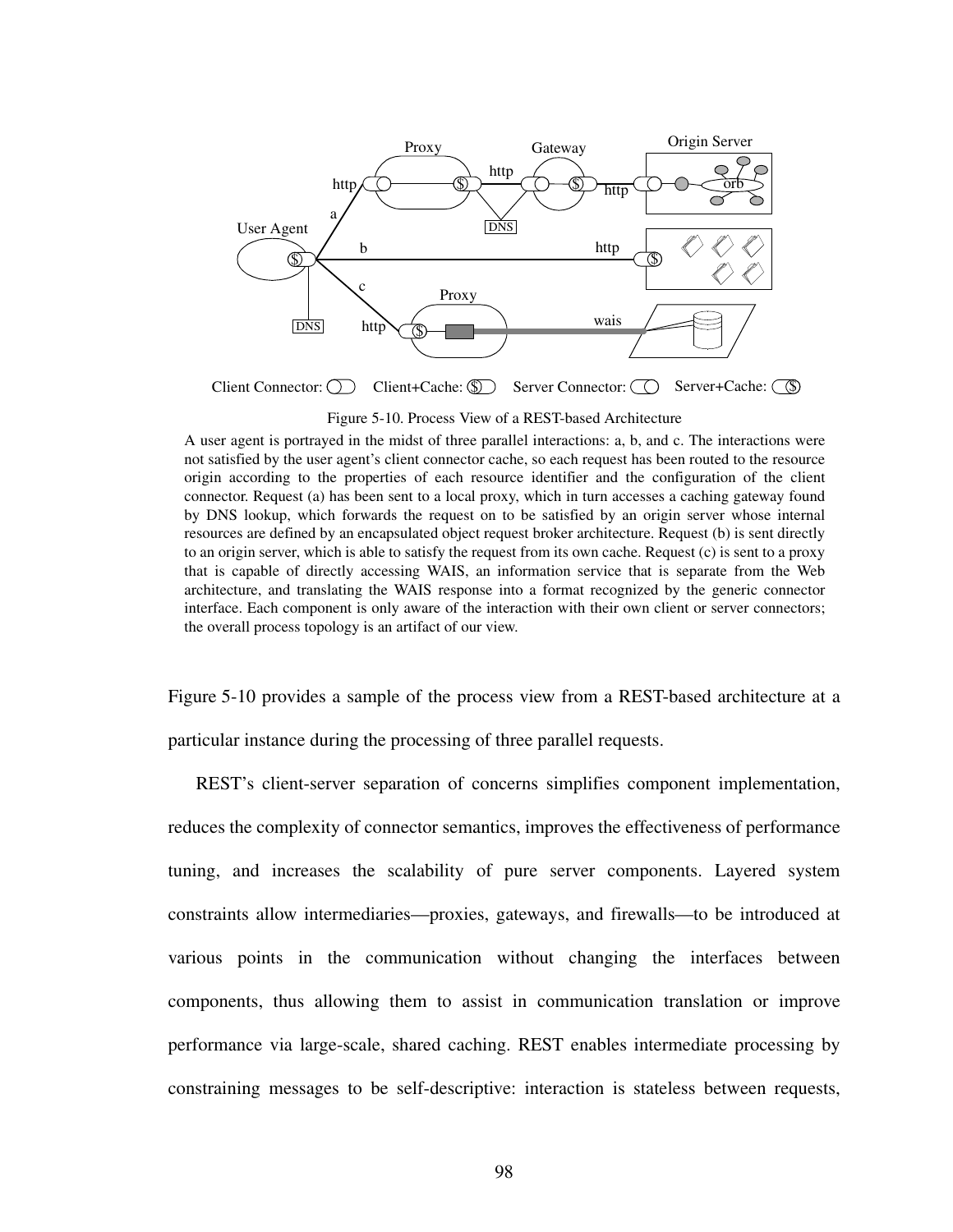standard methods and media types are used to indicate semantics and exchange information, and responses explicitly indicate cacheability.

Since the components are connected dynamically, their arrangement and function for a particular application action has characteristics similar to a pipe-and-filter style. Although REST components communicate via bidirectional streams, the processing of each direction is independent and therefore susceptible to stream transducers (filters). The generic connector interface allows components to be placed on the stream based on the properties of each request or response.

Services may be implemented using a complex hierarchy of intermediaries and multiple distributed origin servers. The stateless nature of REST allows each interaction to be independent of the others, removing the need for an awareness of the overall component topology, an impossible task for an Internet-scale architecture, and allowing components to act as either destinations or intermediaries, determined dynamically by the target of each request. Connectors need only be aware of each other's existence during the scope of their communication, though they may cache the existence and capabilities of other components for performance reasons.

## **5.3.2 Connector View**

A connector view of an architecture concentrates on the mechanics of the communication between components. For a REST-based architecture, we are particularly interested in the constraints that define the generic resource interface.

Client connectors examine the resource identifier in order to select an appropriate communication mechanism for each request. For example, a client may be configured to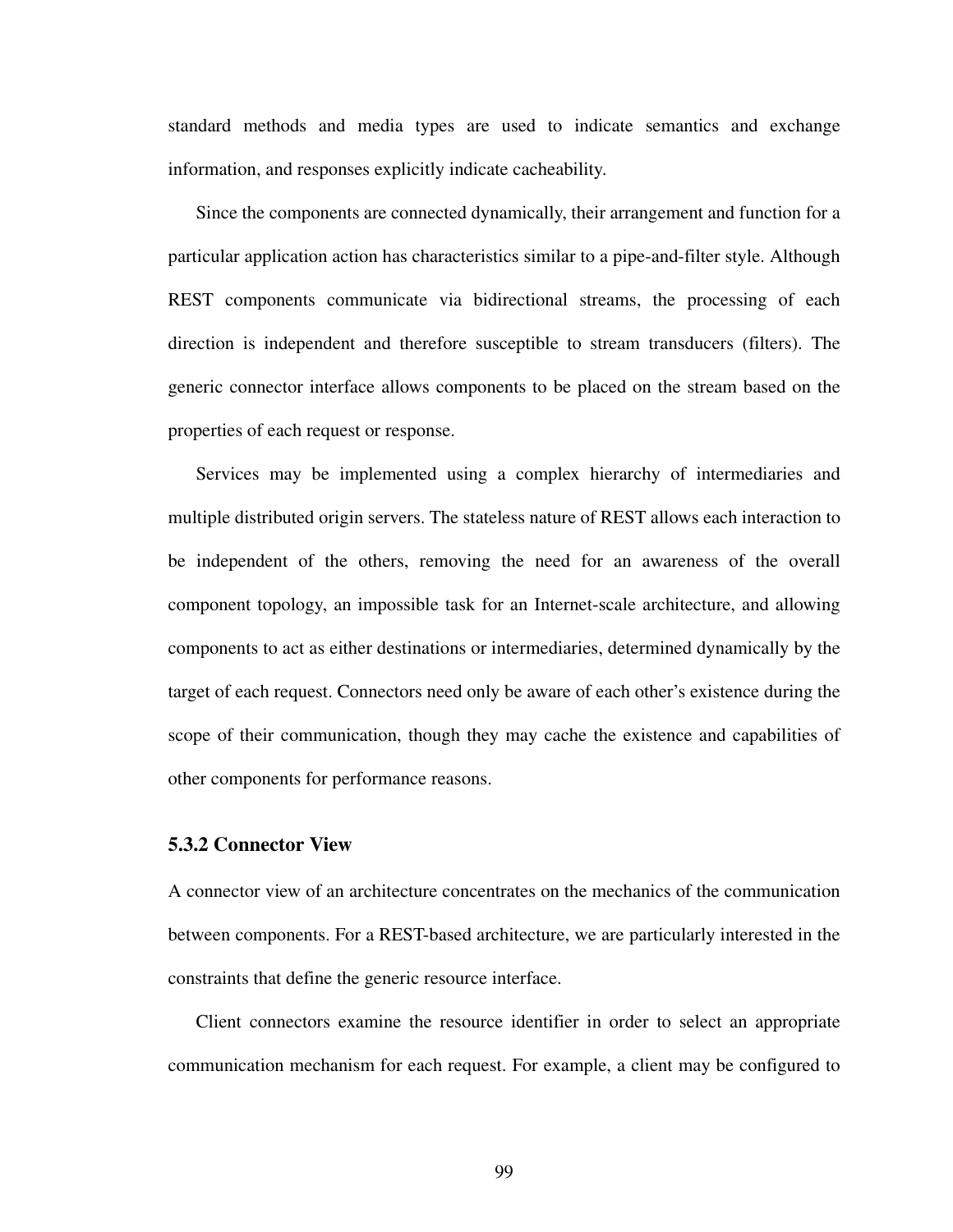connect to a specific proxy component, perhaps one acting as an annotation filter, when the identifier indicates that it is a local resource. Likewise, a client can be configured to reject requests for some subset of identifiers.

REST does not restrict communication to a particular protocol, but it does constrain the interface between components, and hence the scope of interaction and implementation assumptions that might otherwise be made between components. For example, the Web's primary transfer protocol is HTTP, but the architecture also includes seamless access to resources that originate on pre-existing network servers, including FTP [[107\]](#page-177-1), Gopher [[7](#page-169-0)], and WAIS [[36\]](#page-171-0). Interaction with those services is restricted to the semantics of a REST connector. This constraint sacrifices some of the advantages of other architectures, such as the stateful interaction of a relevance feedback protocol like WAIS, in order to retain the advantages of a single, generic interface for connector semantics. In return, the generic interface makes it possible to access a multitude of services through a single proxy. If an application needs the additional capabilities of another architecture, it can implement and invoke those capabilities as a separate system running in parallel, similar to how the Web architecture interfaces with "telnet" and "mailto" resources.

## **5.3.3 Data View**

A data view of an architecture reveals the application state as information flows through the components. Since REST is specifically targeted at distributed information systems, it views an application as a cohesive structure of information and control alternatives through which a user can perform a desired task. For example, looking-up a word in an on-line dictionary is one application, as is touring through a virtual museum, or reviewing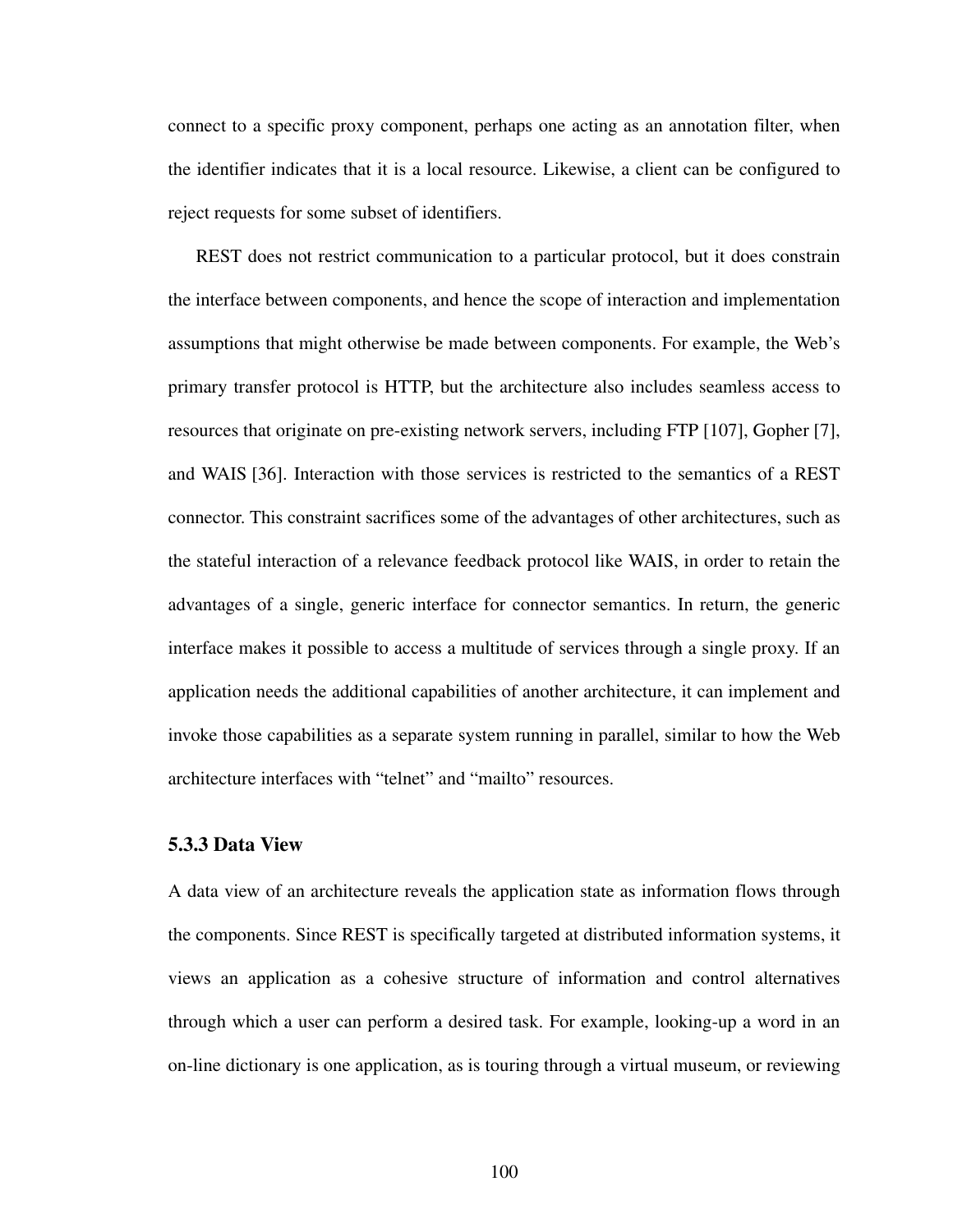a set of class notes to study for an exam. Each application defines goals for the underlying system, against which the system's performance can be measured.

Component interactions occur in the form of dynamically sized messages. Small or medium-grain messages are used for control semantics, but the bulk of application work is accomplished via large-grain messages containing a complete resource representation. The most frequent form of request semantics is that of retrieving a representation of a resource (e.g., the "GET" method in HTTP), which can often be cached for later reuse.

REST concentrates all of the control state into the representations received in response to interactions. The goal is to improve server scalability by eliminating any need for the server to maintain an awareness of the client state beyond the current request. An application's state is therefore defined by its pending requests, the topology of connected components (some of which may be filtering buffered data), the active requests on those connectors, the data flow of representations in response to those requests, and the processing of those representations as they are received by the user agent.

An application reaches a steady-state whenever it has no outstanding requests; i.e., it has no pending requests and all of the responses to its current set of requests have been completely received or received to the point where they can be treated as a representation data stream. For a browser application, this state corresponds to a "web page," including the primary representation and ancillary representations, such as in-line images, embedded applets, and style sheets. The significance of application steady-states is seen in their impact on both user-perceived performance and the burstiness of network request traffic.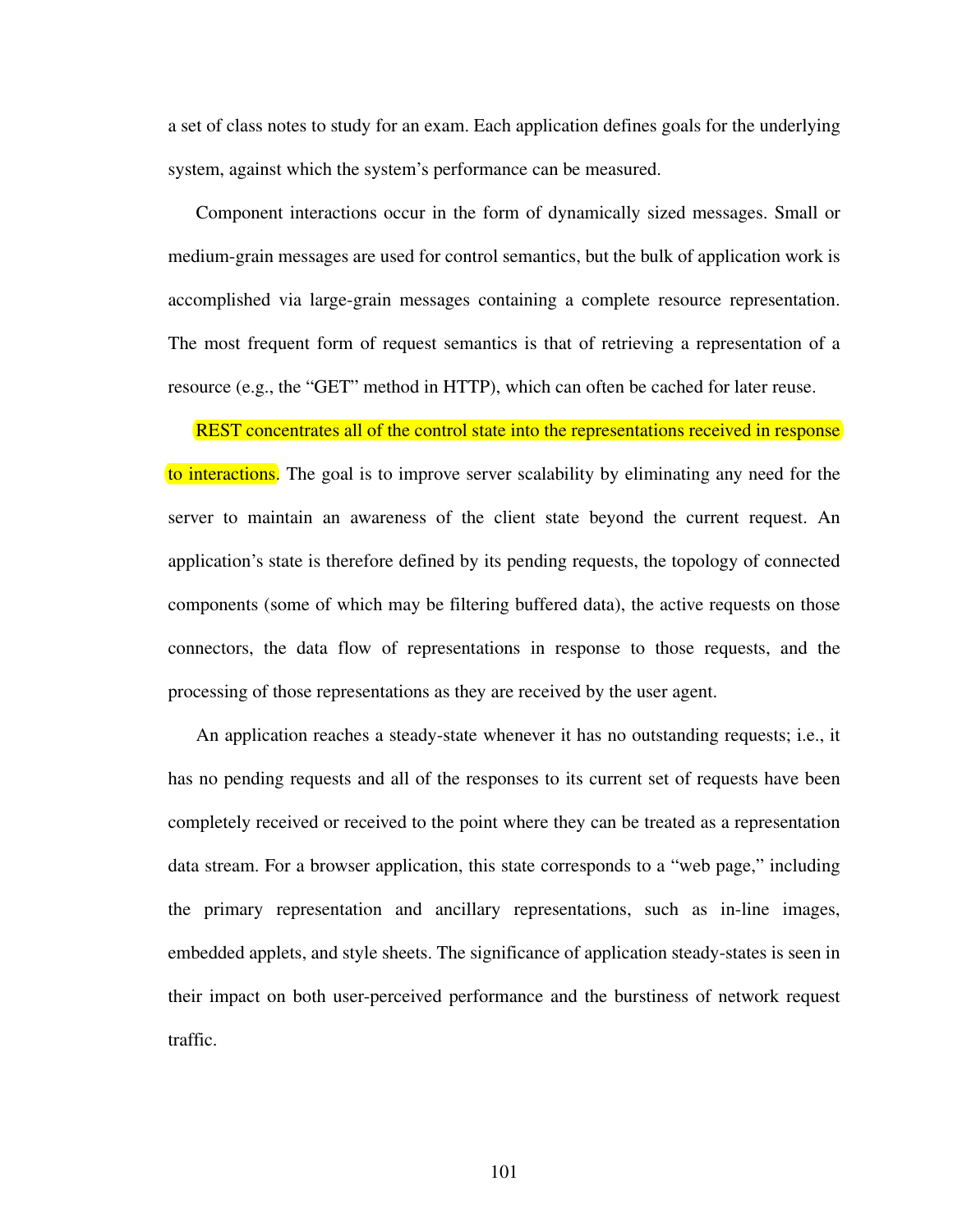The user-perceived performance of a browser application is determined by the latency between steady-states: the period of time between the selection of a hypermedia link on one web page and the point when usable information has been rendered for the next web page. The optimization of browser performance is therefore centered around reducing this communication latency.

Since REST-based architectures communicate primarily through the transfer of representations of resources, latency can be impacted by both the design of the communication protocols and the design of the representation data formats. The ability to incrementally render the response data as it is received is determined by the design of the media type and the availability of layout information (visual dimensions of in-line objects) within each representation.

An interesting observation is that the most efficient network request is one that doesn't use the network. In other words, the ability to reuse a cached response results in a considerable improvement in application performance. Although use of a cache adds some latency to each individual request due to lookup overhead, the average request latency is significantly reduced when even a small percentage of requests result in usable cache hits.

The next control state of an application resides in the representation of the first requested resource, so obtaining that first representation is a priority. REST interaction is therefore improved by protocols that "respond first and think later." In other words, a protocol that requires multiple interactions per user action, in order to do things like negotiate feature capabilities prior to sending a content response, will be perceptively slower than a protocol that sends whatever is most likely to be optimal first and then provides a list of alternatives for the client to retrieve if the first response is unsatisfactory.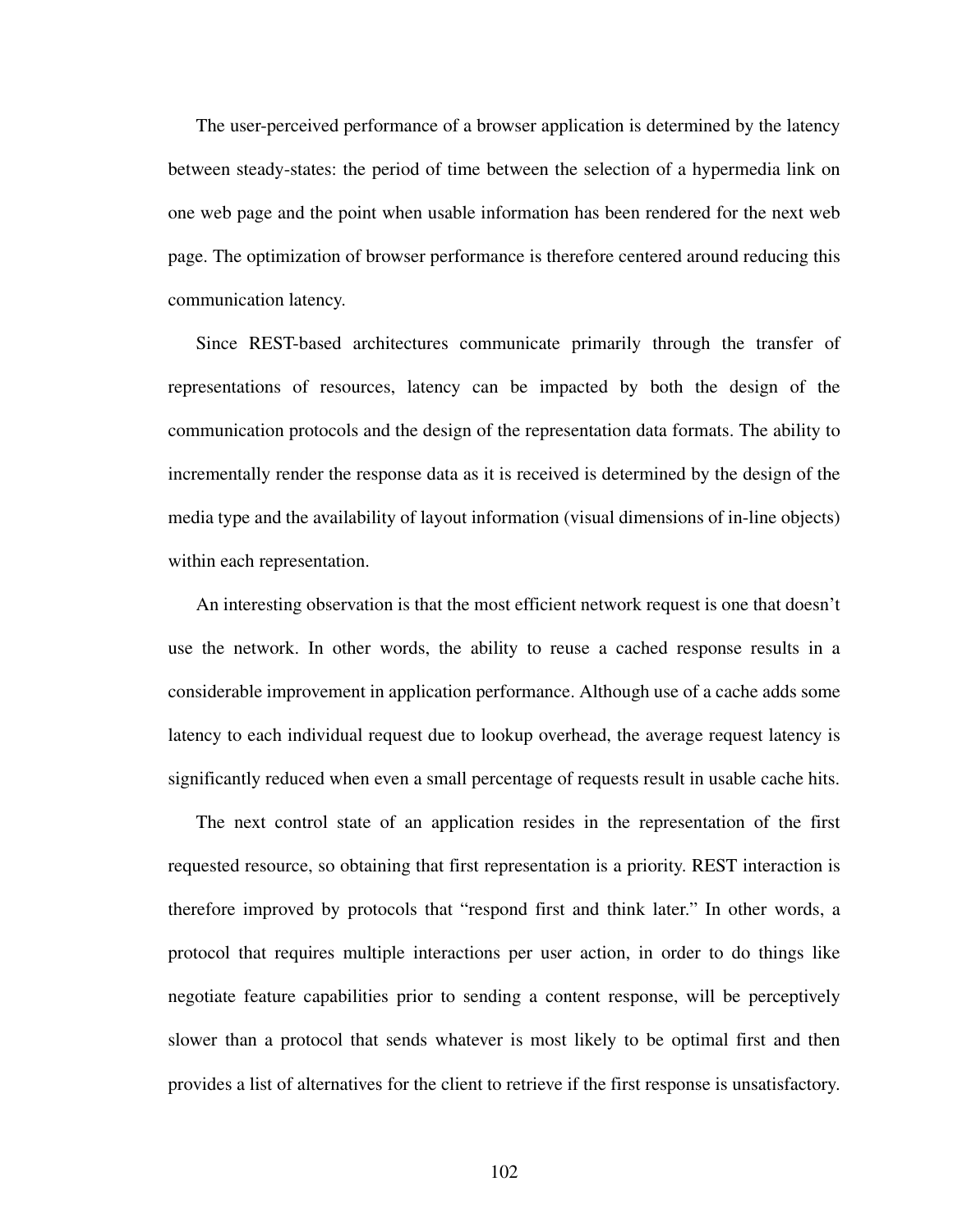The application state is controlled and stored by the user agent and can be composed of representations from multiple servers. In addition to freeing the server from the scalability problems of storing state, this allows the user to directly manipulate the state (e.g., a Web browser's history), anticipate changes to that state (e.g., link maps and prefetching of representations), and jump from one application to another (e.g., bookmarks and URI-entry dialogs).

The model application is therefore an engine that moves from one state to the next by examining and choosing from among the alternative state transitions in the current set of representations. Not surprisingly, this exactly matches the user interface of a hypermedia browser. However, the style does not assume that all applications are browsers. In fact, the application details are hidden from the server by the generic connector interface, and thus a user agent could equally be an automated robot performing information retrieval for an indexing service, a personal agent looking for data that matches certain criteria, or a maintenance spider busy patrolling the information for broken references or modified content [\[39](#page-172-1)].

# **5.4 Related Work**

Bass, et al. [\[9](#page-169-1)] devote a chapter on architecture for the World Wide Web, but their description only encompasses the implementation architecture within the CERN/W3C developed libwww (client and server libraries) and Jigsaw software. Although those implementations reflect many of the design constraints of REST, having been developed by people familiar with the Web's architectural design and rationale, the real WWW architecture is independent of any single implementation. The modern Web is defined by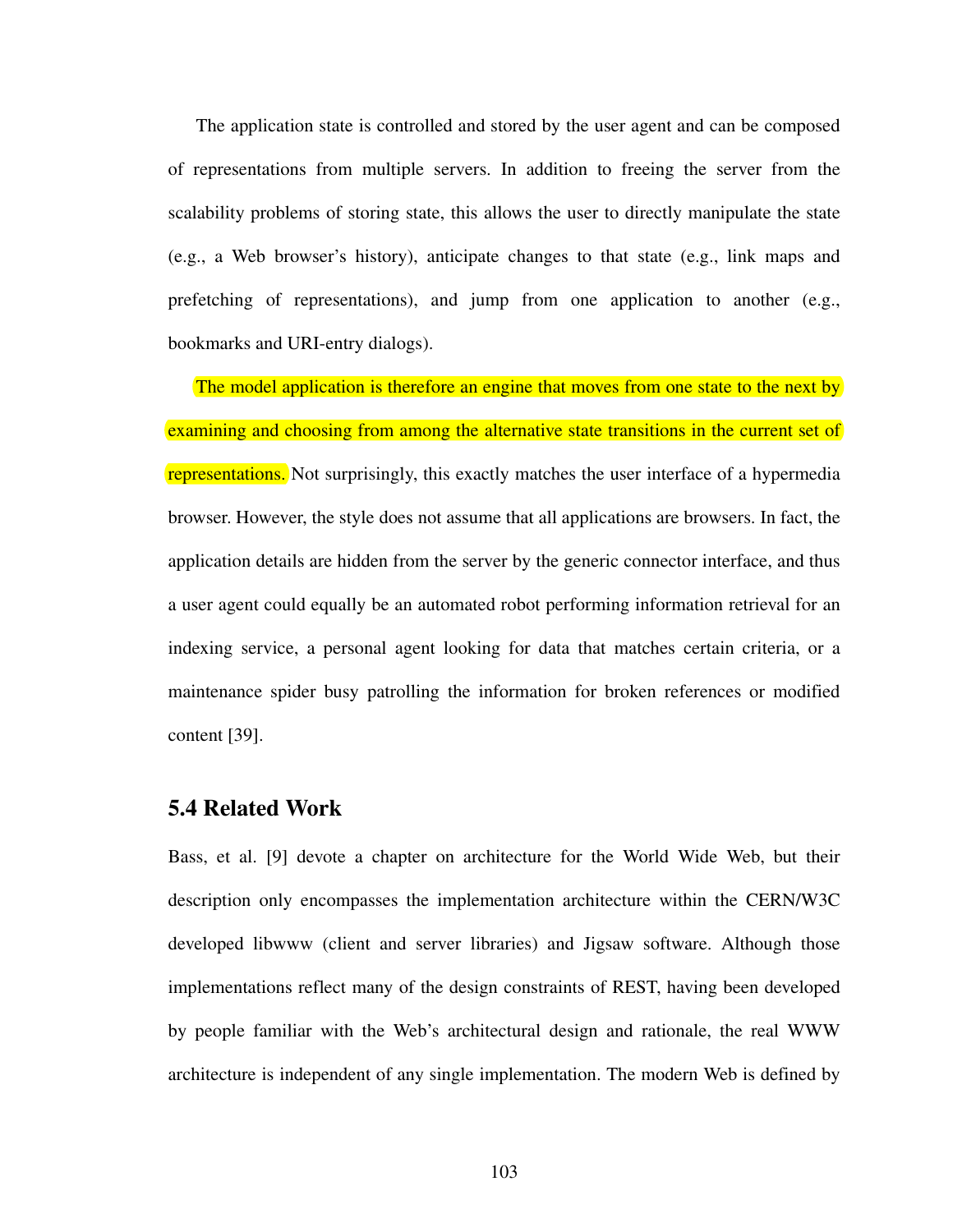its standard interfaces and protocols, not how those interfaces and protocols are implemented in a given piece of software.

The REST style draws from many preexisting distributed process paradigms [\[6](#page-169-2), [50](#page-172-2)], communication protocols, and software fields. REST component interactions are structured in a layered client-server style, but the added constraints of the generic resource interface create the opportunity for substitutability and inspection by intermediaries. Requests and responses have the appearance of a remote invocation style, but REST messages are targeted at a conceptual resource rather than an implementation identifier.

Several attempts have been made to model the Web architecture as a form of distributed file system (e.g., WebNFS) or as a distributed object system [[83\]](#page-175-0). However, they exclude various Web resource types or implementation strategies as being "not interesting," when in fact their presence invalidates the assumptions that underlie such models. REST works well because it does not limit the implementation of resources to certain predefined models, allowing each application to choose an implementation that best matches its own needs and enabling the replacement of implementations without impacting the user.

The interaction method of sending representations of resources to consuming components has some parallels with event-based integration (EBI) styles. The key difference is that EBI styles are push-based. The component containing the state (equivalent to an origin server in REST) issues an event whenever the state changes, whether or not any component is actually interested in or listening for such an event. In the REST style, consuming components usually pull representations. Although this is less

104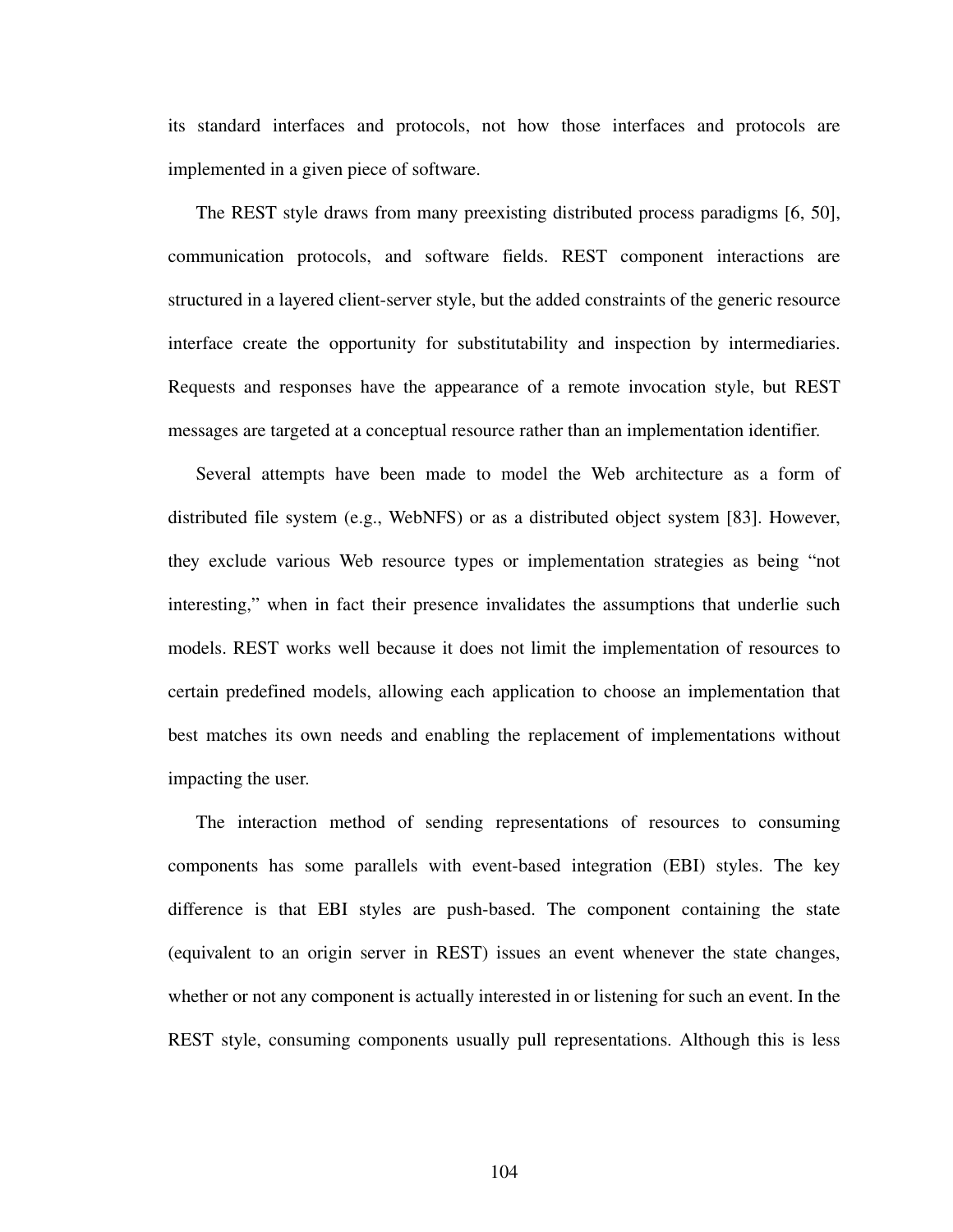efficient when viewed as a single client wishing to monitor a single resource, the scale of the Web makes an unregulated push model infeasible.

The principled use of the REST style in the Web, with its clear notion of components, connectors, and representations, relates closely to the C2 architectural style [\[128](#page-179-0)]. The C2 style supports the development of distributed, dynamic applications by focusing on structured use of connectors to obtain substrate independence. C2 applications rely on asynchronous notification of state changes and request messages. As with other eventbased schemes, C2 is nominally push-based, though a C2 architecture could operate in REST's pull style by only emitting a notification upon receipt of a request. However, the C2 style lacks the intermediary-friendly constraints of REST, such as the generic resource interface, guaranteed stateless interactions, and intrinsic support for caching.

# **5.5 Summary**

This chapter introduced the Representational State Transfer (REST) architectural style for distributed hypermedia systems. REST provides a set of architectural constraints that, when applied as a whole, emphasizes scalability of component interactions, generality of interfaces, independent deployment of components, and intermediary components to reduce interaction latency, enforce security, and encapsulate legacy systems. I described the software engineering principles guiding REST and the interaction constraints chosen to retain those principles, while contrasting them to the constraints of other architectural styles.

The next chapter presents an evaluation of the REST architecture through the experience and lessons learned from applying REST to the design, specification, and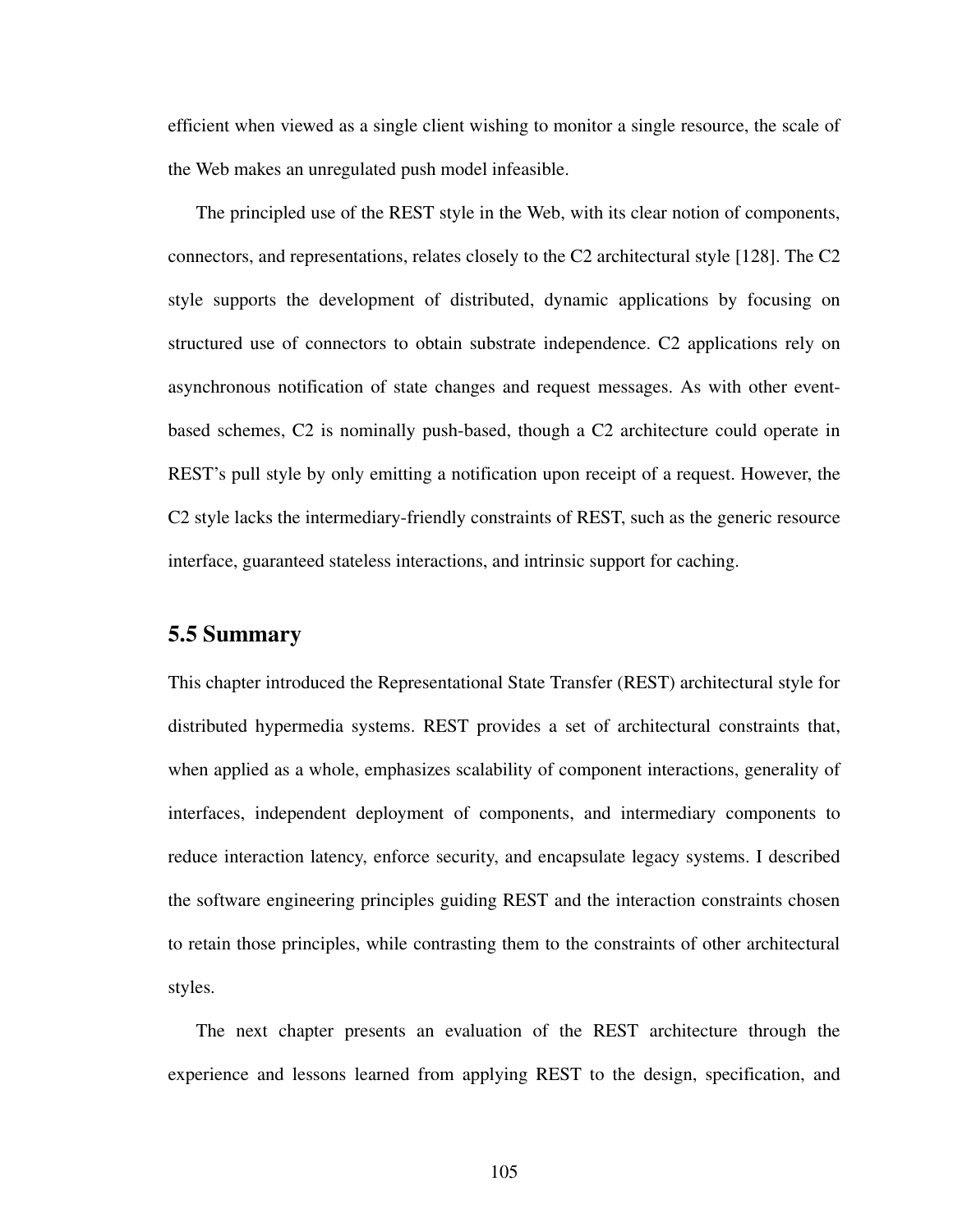deployment of the modern Web architecture. This work included authoring the current Internet standards-track specifications of the Hypertext Transfer Protocol (HTTP/1.1) and Uniform Resource Identifiers (URI), and implementing the architecture through the libwww-perl client protocol library and Apache HTTP server.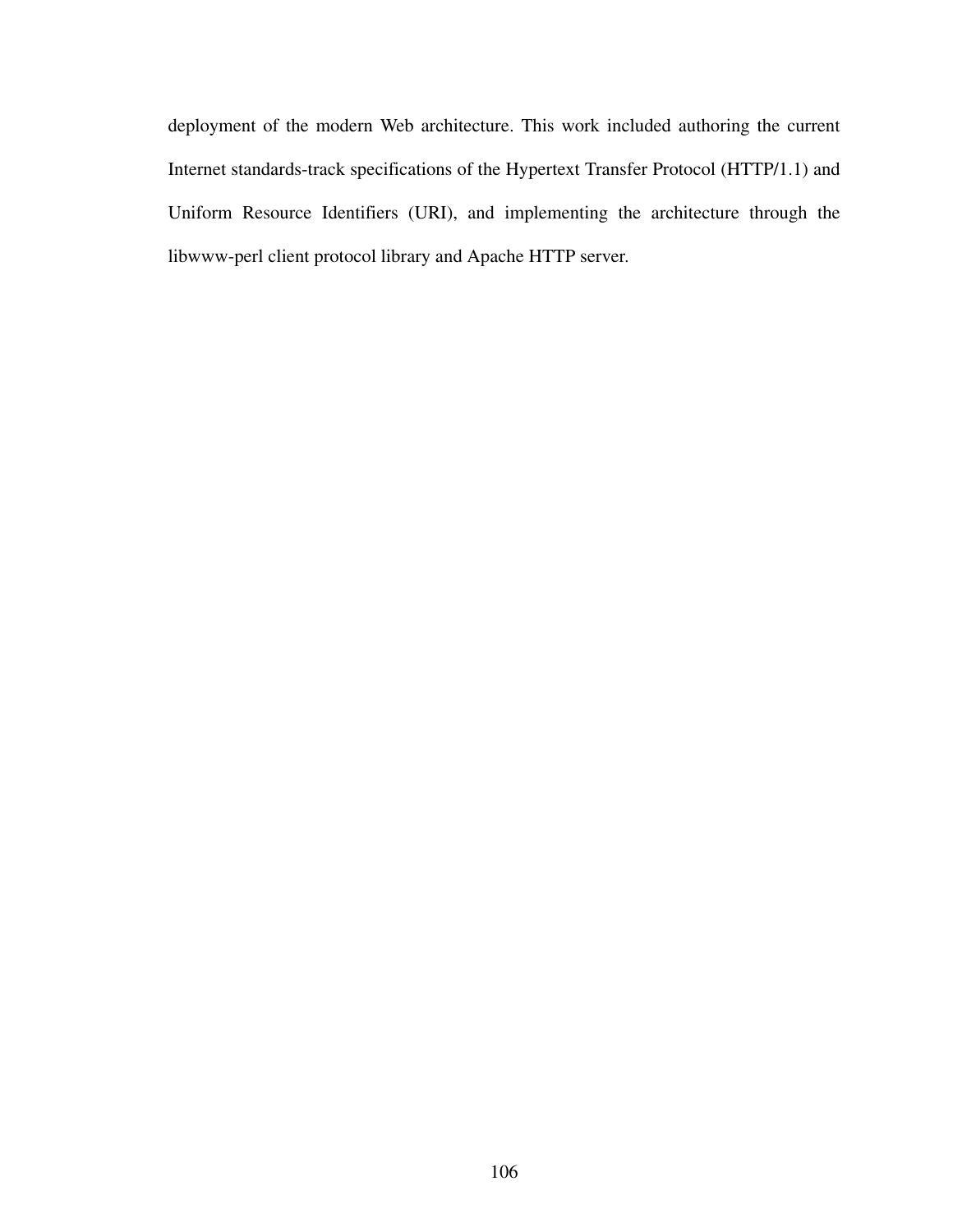# **CHAPTER 6 Experience and Evaluation**

Since 1994, the REST architectural style has been used to guide the design and development of the architecture for the modern Web. This chapter describes the experience and lessons learned from applying REST while authoring the Internet standards for the Hypertext Transfer Protocol (HTTP) and Uniform Resource Identifiers (URI), the two specifications that define the generic interface used by all component interactions on the Web, as well as from the deployment of these technologies in the form of the libwww-perl client library, the Apache HTTP Server Project, and other implementations of the protocol standards.

# **6.1 Standardizing the Web**

As described in Chapter 4, the motivation for developing REST was to create an architectural model for how the Web should work, such that it could serve as the guiding framework for the Web protocol standards. REST has been applied to describe the desired Web architecture, help identify existing problems, compare alternative solutions, and ensure that protocol extensions would not violate the core constraints that make the Web successful. This work was done as part of the Internet Engineering Taskforce (IETF) and World Wide Web Consortium (W3C) efforts to define the architectural standards for the Web: HTTP, URI, and HTML.

My involvement in the Web standards process began in late 1993, while developing the libwww-perl protocol library that served as the client connector interface for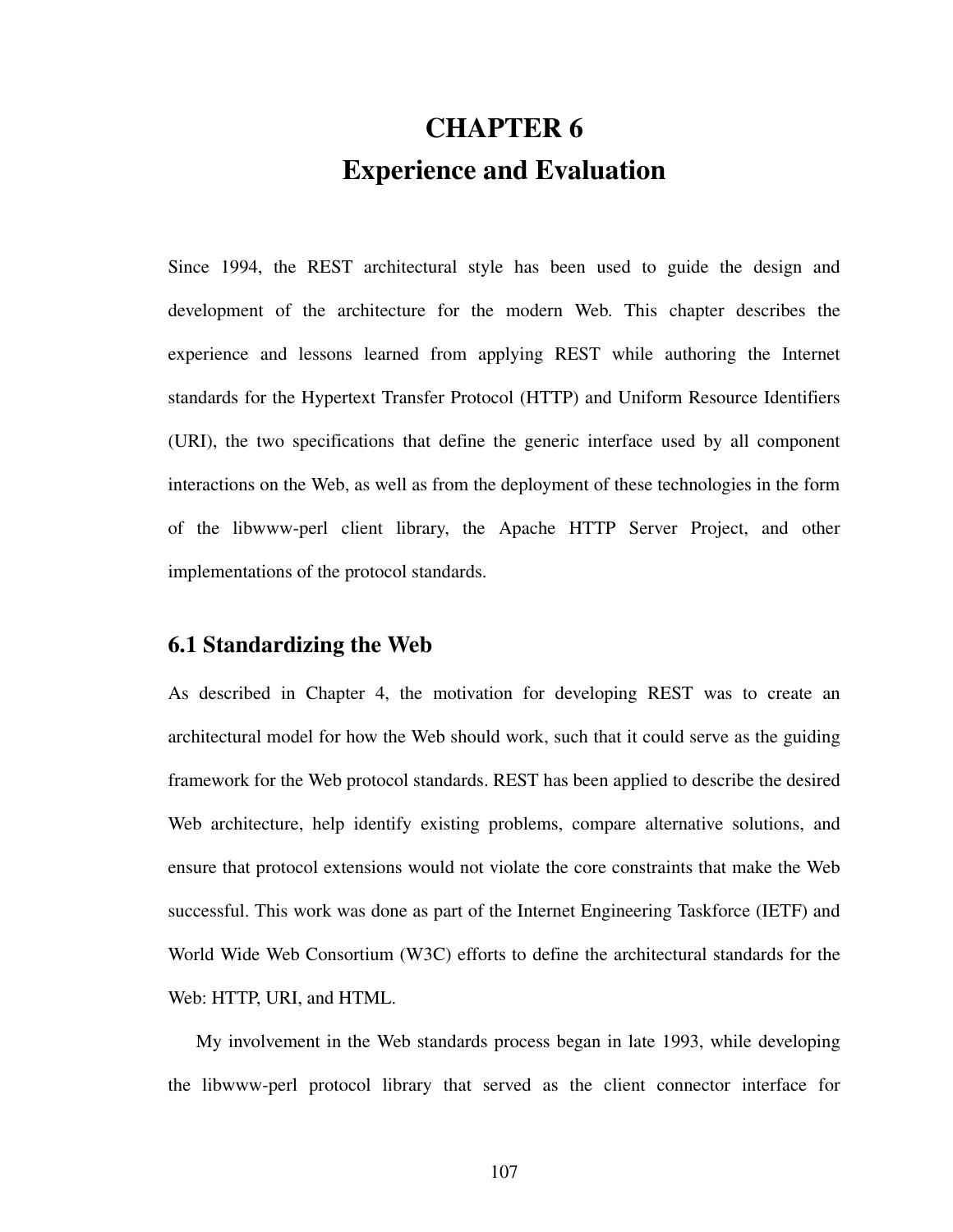MOMspider [\[39](#page-172-1)]. At the time, the Web's architecture was described by a set of informal hypertext notes [[14\]](#page-170-2), two early introductory papers [\[12](#page-170-3), [13](#page-170-4)], draft hypertext specifications representing proposed features for the Web (some of which had already been implemented), and the archive of the public www-talk mailing list that was used for informal discussion among the participants in the WWW project worldwide. Each of the specifications were significantly out of date when compared with Web implementations, mostly due to the rapid evolution of the Web after the introduction of the Mosaic graphical browser [NCSA]. Several experimental extensions had been added to HTTP to allow for proxies, but for the most part the protocol assumed a direct connection between the user agent and either an HTTP origin server or a gateway to legacy systems. There was no awareness within the architecture of caching, proxies, or spiders, even though implementations were readily available and running amok. Many other extensions were being proposed for inclusion in the next versions of the protocols.

At the same time, there was growing pressure within the industry to standardize on some version, or versions, of the Web interface protocols. The W3C was formed by Berners-Lee [\[20](#page-170-5)] to act as a think-tank for Web architecture and to supply the authoring resources needed to write the Web standards and reference implementations, but the standardization itself was governed by the Internet Engineering Taskforce [www.ietf.org] and its working groups on URI, HTTP, and HTML. Due to my experience developing Web software, I was first chosen to author the specification for Relative URL [[40\]](#page-172-3), later teamed with Henrik Frystyk Nielsen to author the HTTP/1.0 specification [\[19](#page-170-0)], became the primary architect of HTTP/1.1 [\[42](#page-172-4)], and finally authored the revision of the URL specifications to form the standard on URI generic syntax [[21\]](#page-170-1).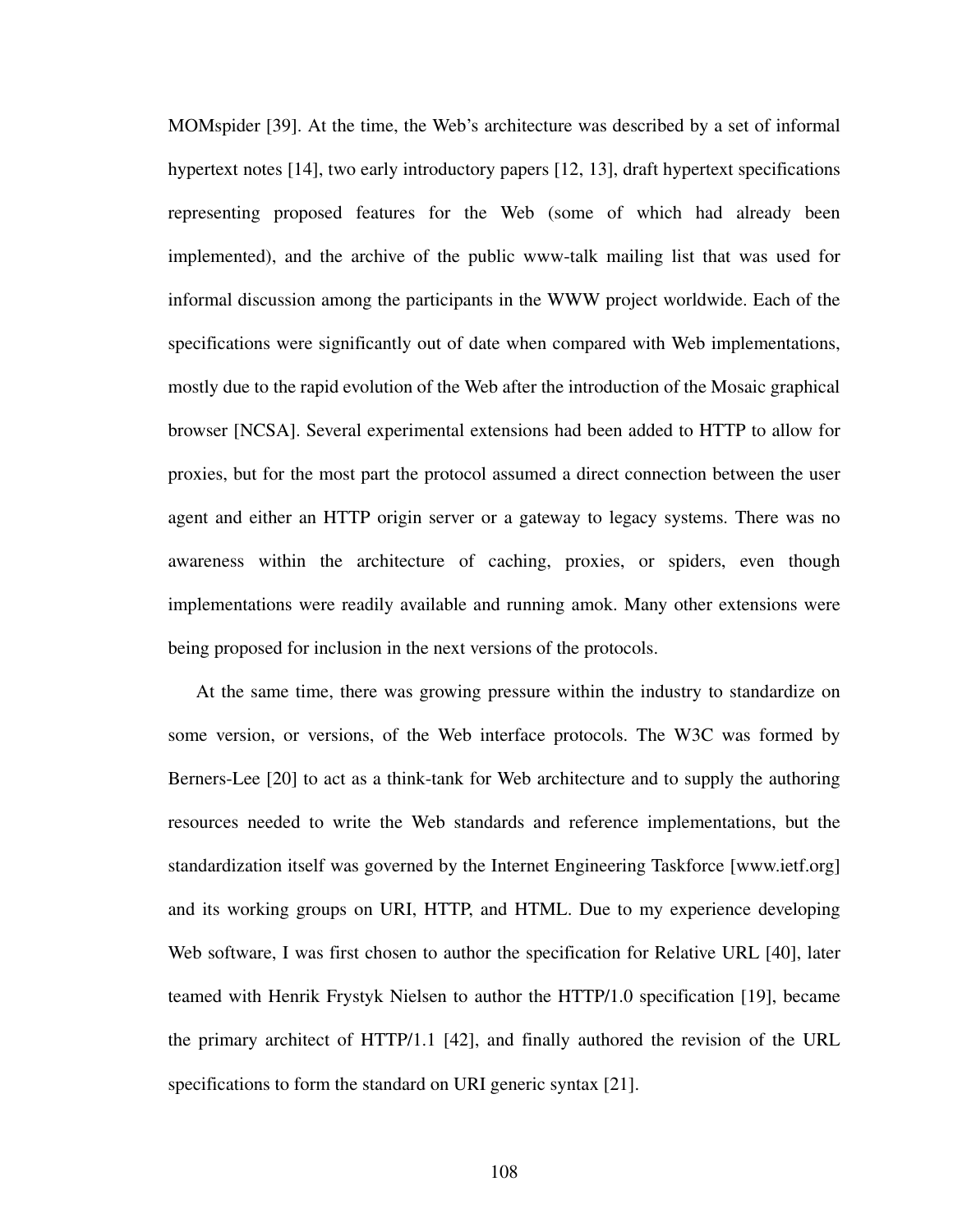The first edition of REST was developed between October 1994 and August 1995, primarily as a means for communicating Web concepts as we wrote the HTTP/1.0 specification and the initial HTTP/1.1 proposal. It was iteratively improved over the next five years and applied to various revisions and extensions of the Web protocol standards. REST was originally referred to as the "HTTP object model," but that name would often lead to misinterpretation of it as the implementation model of an HTTP server. The name "Representational State Transfer" is intended to evoke an image of how a well-designed Web application behaves: a network of web pages (a virtual state-machine), where the user progresses through the application by selecting links (state transitions), resulting in the next page (representing the next state of the application) being transferred to the user and rendered for their use.

REST is not intended to capture all possible uses of the Web protocol standards. There are applications of HTTP and URI that do not match the application model of a distributed hypermedia system. The important point, however, is that REST does capture all of those aspects of a distributed hypermedia system that are considered central to the behavioral and performance requirements of the Web, such that optimizing behavior within the model will result in optimum behavior within the deployed Web architecture. In other words, REST is optimized for the common case so that the constraints it applies to the Web architecture will also be optimized for the common case.

# **6.2 REST Applied to URI**

Uniform Resource Identifiers (URI) are both the simplest element of the Web architecture and the most important. URI have been known by many names: WWW addresses,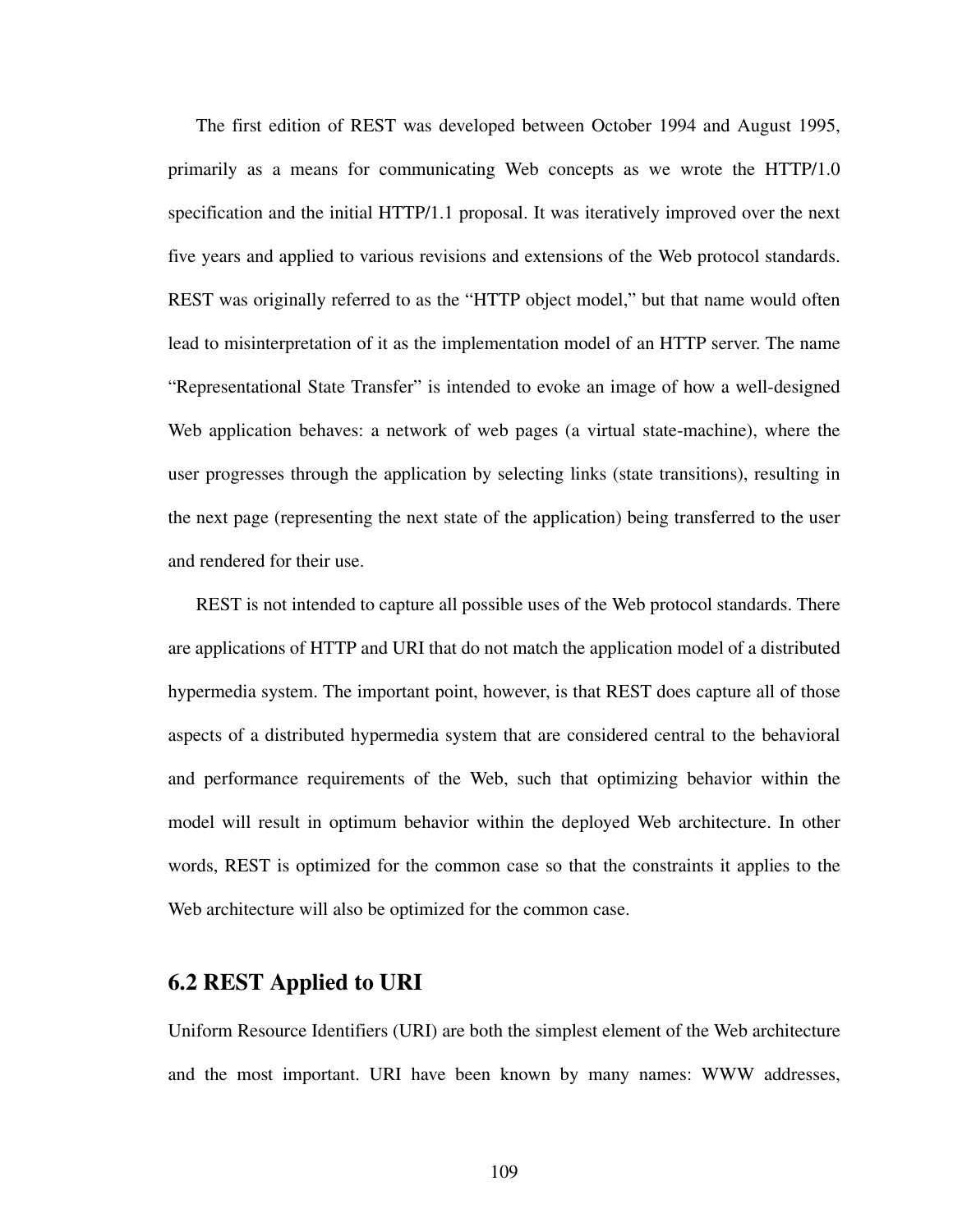Universal Document Identifiers, Universal Resource Identifiers [[15\]](#page-170-6), and finally the combination of Uniform Resource Locators (URL) [\[17](#page-170-7)] and Names (URN) [\[124](#page-178-0)]. Aside from its name, the URI syntax has remained relatively unchanged since 1992. However, the specification of Web addresses also defines the scope and semantics of what we mean by *resource*, which has changed since the early Web architecture. REST was used to define the term resource for the URI standard [\[21\]](#page-170-1), as well as the overall semantics of the generic interface for manipulating resources via their representations.

## **6.2.1 Redefinition of Resource**

The early Web architecture defined URI as document identifiers. Authors were instructed to define identifiers in terms of a document's location on the network. Web protocols could then be used to retrieve that document. However, this definition proved to be unsatisfactory for a number of reasons. First, it suggests that the author is identifying the content transferred, which would imply that the identifier should change whenever the content changes. Second, there exist many addresses that corresponded to a service rather than a document — authors may be intending to direct readers to that service, rather than to any specific result from a prior access of that service. Finally, there exist addresses that do not correspond to a document at some periods of time, such as when the document does not yet exist or when the address is being used solely for naming, rather than locating, information.

The definition of *resource* in REST is based on a simple premise: identifiers should change as infrequently as possible. Because the Web uses embedded identifiers rather than link servers, authors need an identifier that closely matches the semantics they intend by a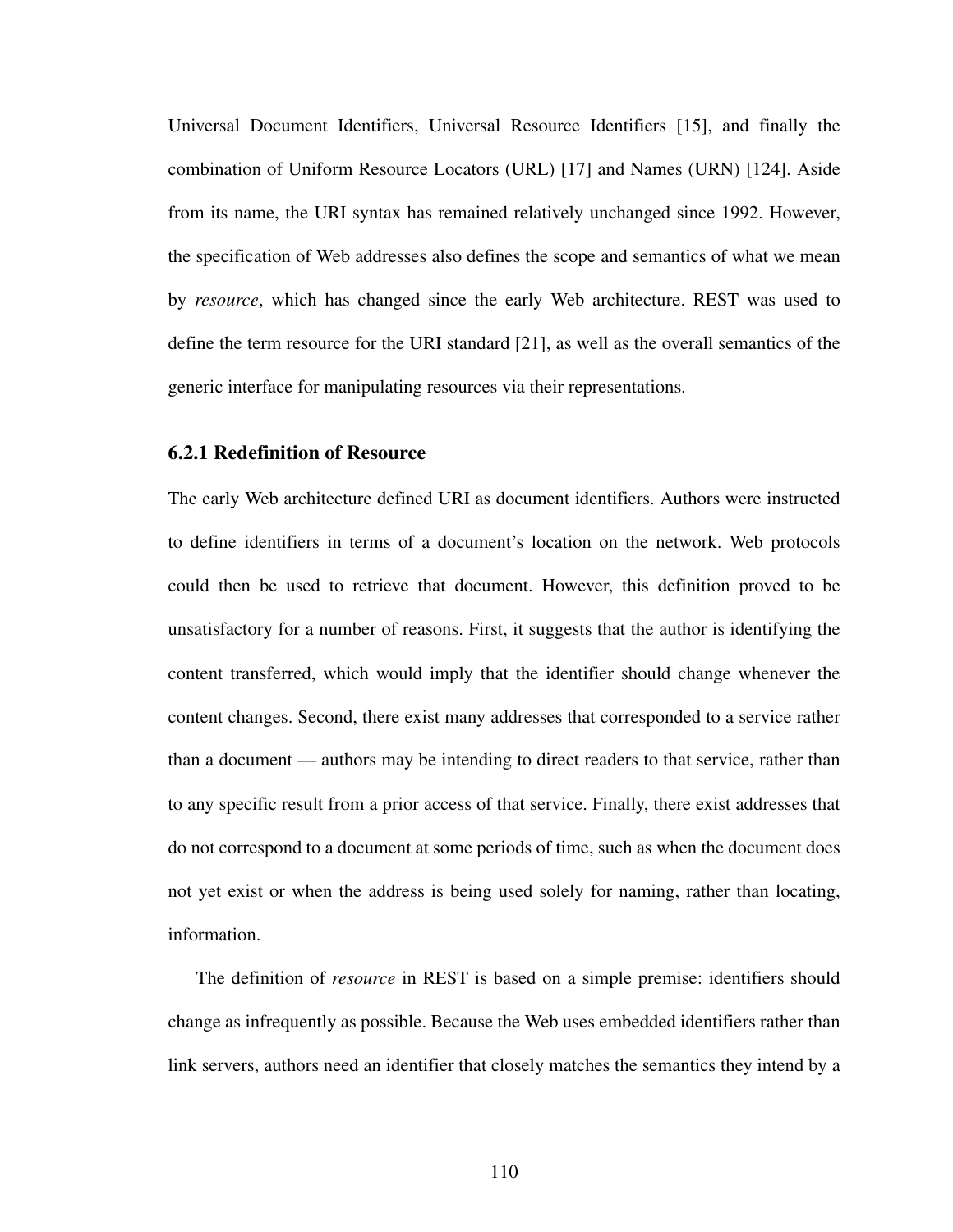hypermedia reference, allowing the reference to remain static even though the result of accessing that reference may change over time. REST accomplishes this by defining a resource to be the semantics of what the author intends to identify, rather than the value corresponding to those semantics at the time the reference is created. It is then left to the author to ensure that the identifier chosen for a reference does indeed identify the intended semantics.

#### **6.2.2 Manipulating Shadows**

Defining *resource* such that a URI identifies a concept rather than a document leaves us with another question: how does a user access, manipulate, or transfer a concept such that they can get something useful when a hypertext link is selected? REST answers that question by defining the things that are manipulated to be *representations* of the identified resource, rather than the resource itself. An origin server maintains a mapping from resource identifiers to the set of representations corresponding to each resource. A resource is therefore manipulated by transferring representations through the generic interface defined by the resource identifier.

REST's definition of resource derives from the central requirement of the Web: independent authoring of interconnected hypertext across multiple trust domains. Forcing the interface definitions to match the interface requirements causes the protocols to seem vague, but that is only because the interface being manipulated is only an interface and not an implementation. The protocols are specific about the intent of an application action, but the mechanism behind the interface must decide how that intention affects the underlying implementation of the resource mapping to representations.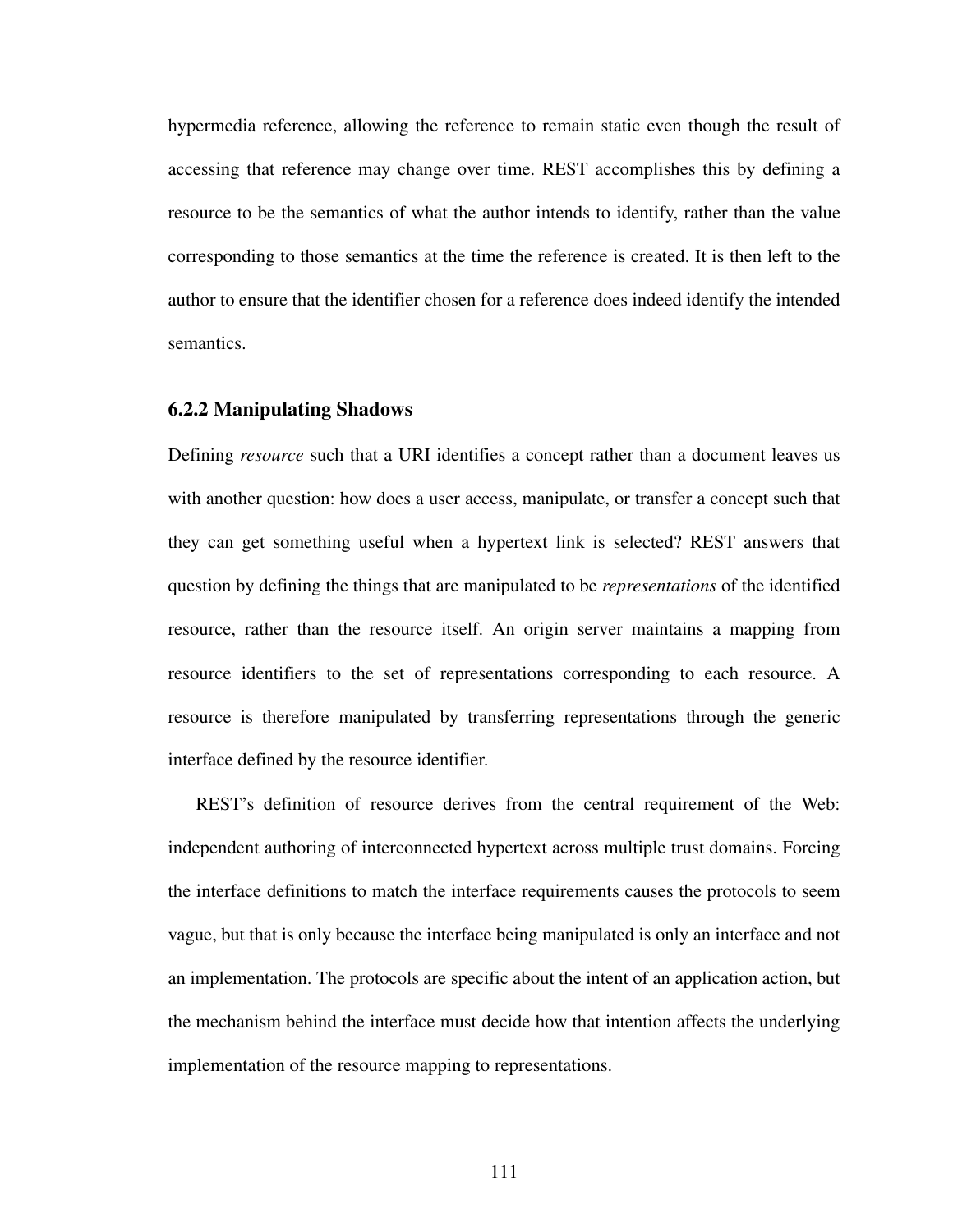Information hiding is one of the key software engineering principles that motivates the uniform interface of REST. Because a client is restricted to the manipulation of representations rather than directly accessing the implementation of a resource, the implementation can be constructed in whatever form is desired by the naming authority without impacting the clients that may use its representations. In addition, if multiple representations of the resource exist at the time it is accessed, a content selection algorithm can be used to dynamically select a representation that best fits the capabilities of that client. The disadvantage, of course, is that remote authoring of a resource is not as straightforward as remote authoring of a file.

#### **6.2.3 Remote Authoring**

The challenge of remote authoring via the Web's uniform interface is due to the separation between the representation that can be retrieved by a client and the mechanism that might be used on the server to store, generate, or retrieve the content of that representation. An individual server may map some part of its namespace to a filesystem, which in turn maps to the equivalent of an inode that can be mapped into a disk location, but those underlying mechanisms provide a means of associating a resource to a set of representations rather than identifying the resource itself. Many different resources could map to the same representation, while other resources may have no representation mapped at all.

In order to author an existing resource, the author must first obtain the specific source resource URI: the set of URI that bind to the handler's underlying representation for the target resource. A resource does not always map to a singular file, but all resources that are not static are derived from some other resources, and by following the derivation tree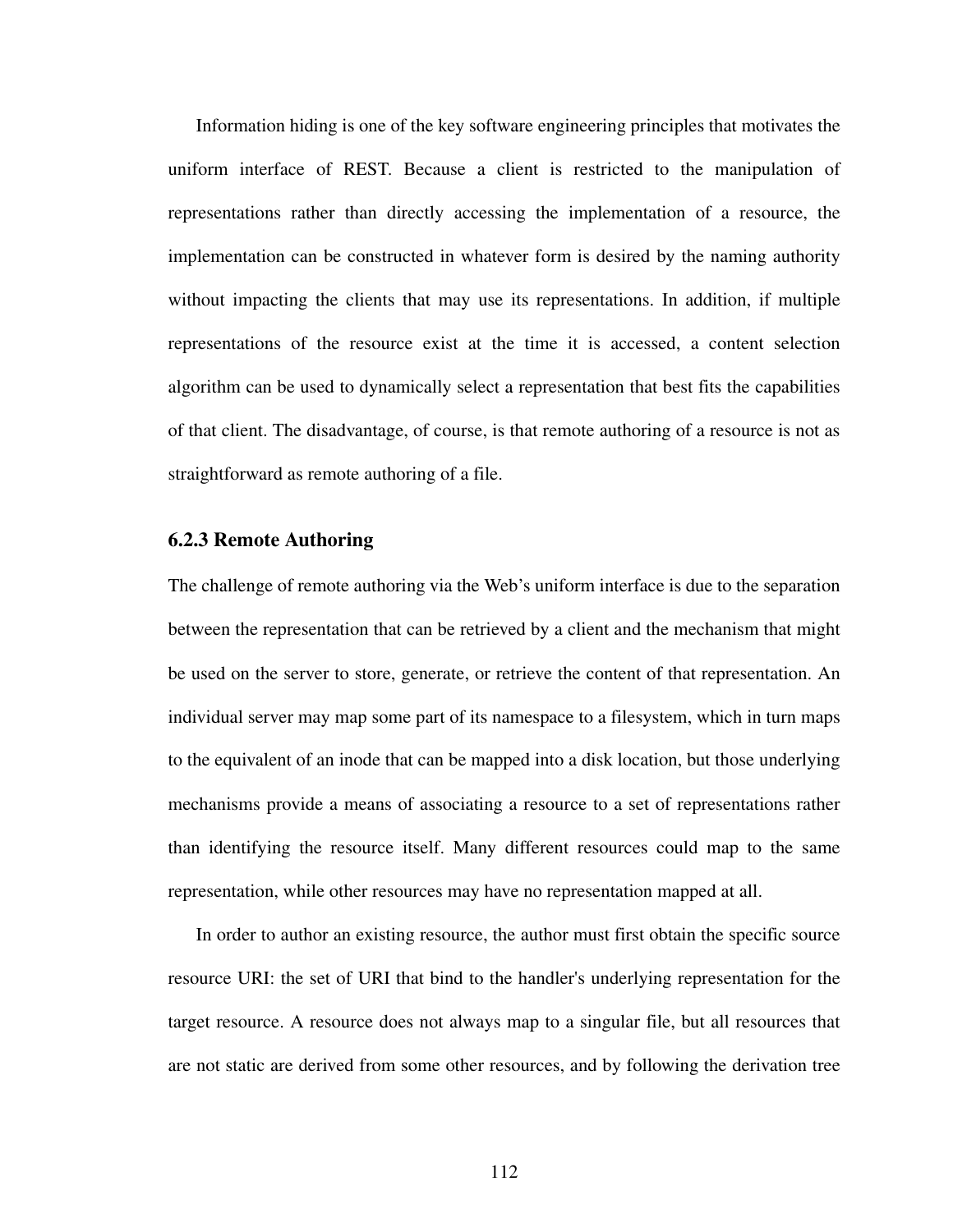an author can eventually find all of the source resources that must be edited in order to modify the representation of a resource. These same principles apply to any form of derived representation, whether it be from content negotiation, scripts, servlets, managed configurations, versioning, etc.

The resource is not the storage object. The resource is not a mechanism that the server uses to handle the storage object. The resource is a conceptual mapping — the server receives the identifier (which identifies the mapping) and applies it to its current mapping implementation (usually a combination of collection-specific deep tree traversal and/or hash tables) to find the currently responsible handler implementation and the handler implementation then selects the appropriate action+response based on the request content. All of these implementation-specific issues are hidden behind the Web interface; their nature cannot be assumed by a client that only has access through the Web interface.

For example, consider what happens when a Web site grows in user base and decides to replace its old Brand X server, based on an XOS platform, with a new Apache server running on FreeBSD. The disk storage hardware is replaced. The operating system is replaced. The HTTP server is replaced. Perhaps even the method of generating responses for all of the content is replaced. However, what doesn't need to change is the Web interface: if designed correctly, the namespace on the new server can mirror that of the old, meaning that from the client's perspective, which only knows about resources and not about how they are implemented, nothing has changed aside from the improved robustness of the site.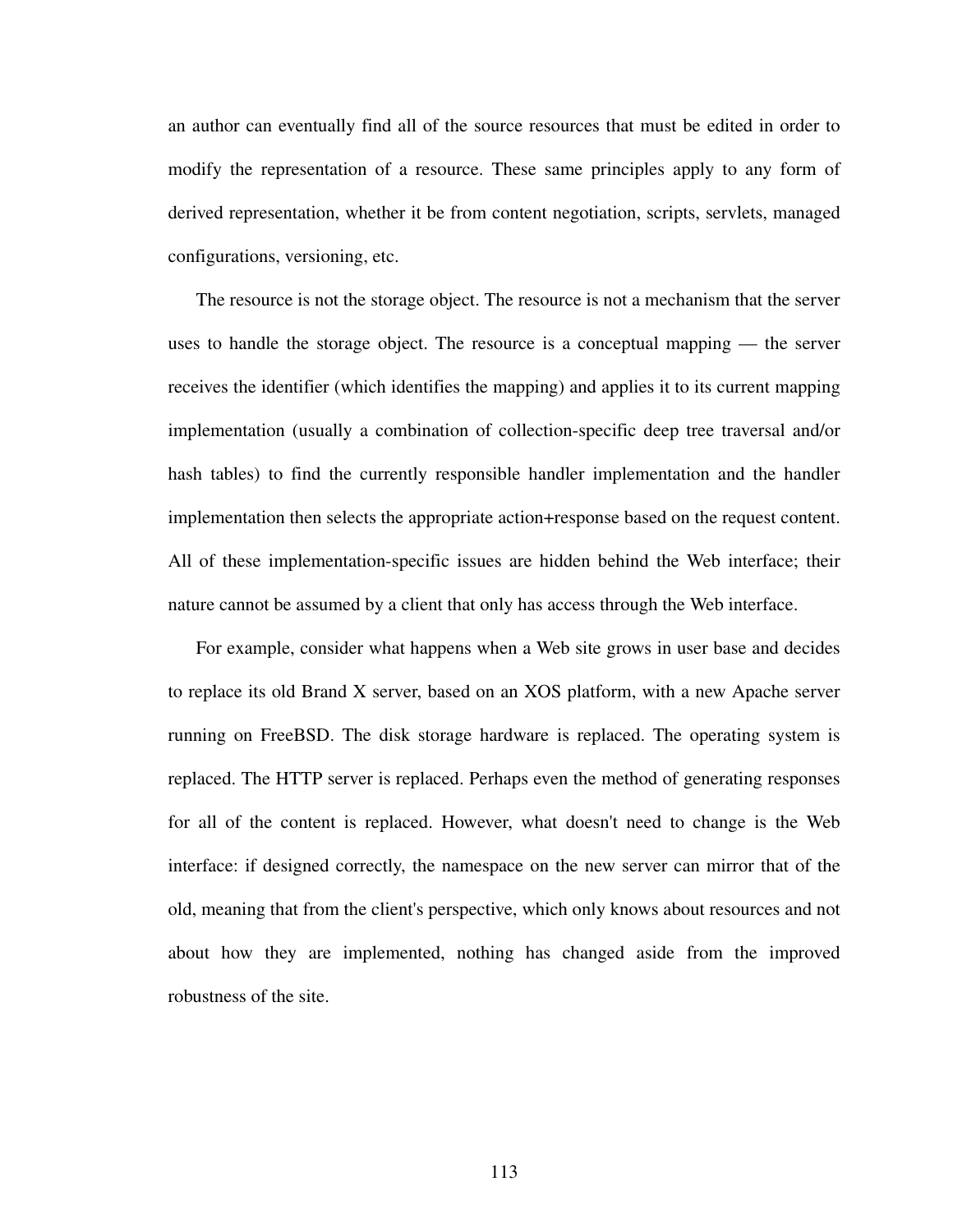#### **6.2.4 Binding Semantics to URI**

As mentioned above, a resource can have many identifiers. In other words, there may exist two or more different URI that have equivalent semantics when used to access a server. It is also possible to have two URI that result in the same mechanism being used upon access to the server, and yet those URI identify two different resources because they don't mean the same thing.

Semantics are a by-product of the act of assigning resource identifiers and populating those resources with representations. At no time whatsoever do the server or client software need to know or understand the meaning of a URI — they merely act as a conduit through which the creator of a resource (a human naming authority) can associate representations with the semantics identified by the URI. In other words, there are no resources on the server; just mechanisms that supply answers across an abstract interface defined by resources. It may seem odd, but this is the essence of what makes the Web work across so many different implementations.

It is the nature of every engineer to define things in terms of the characteristics of the components that will be used to compose the finished product. The Web doesn't work that way. The Web architecture consists of constraints on the communication model between components, based on the role of each component during an application action. This prevents the components from assuming anything beyond the resource abstraction, thus hiding the actual mechanisms on either side of the abstract interface.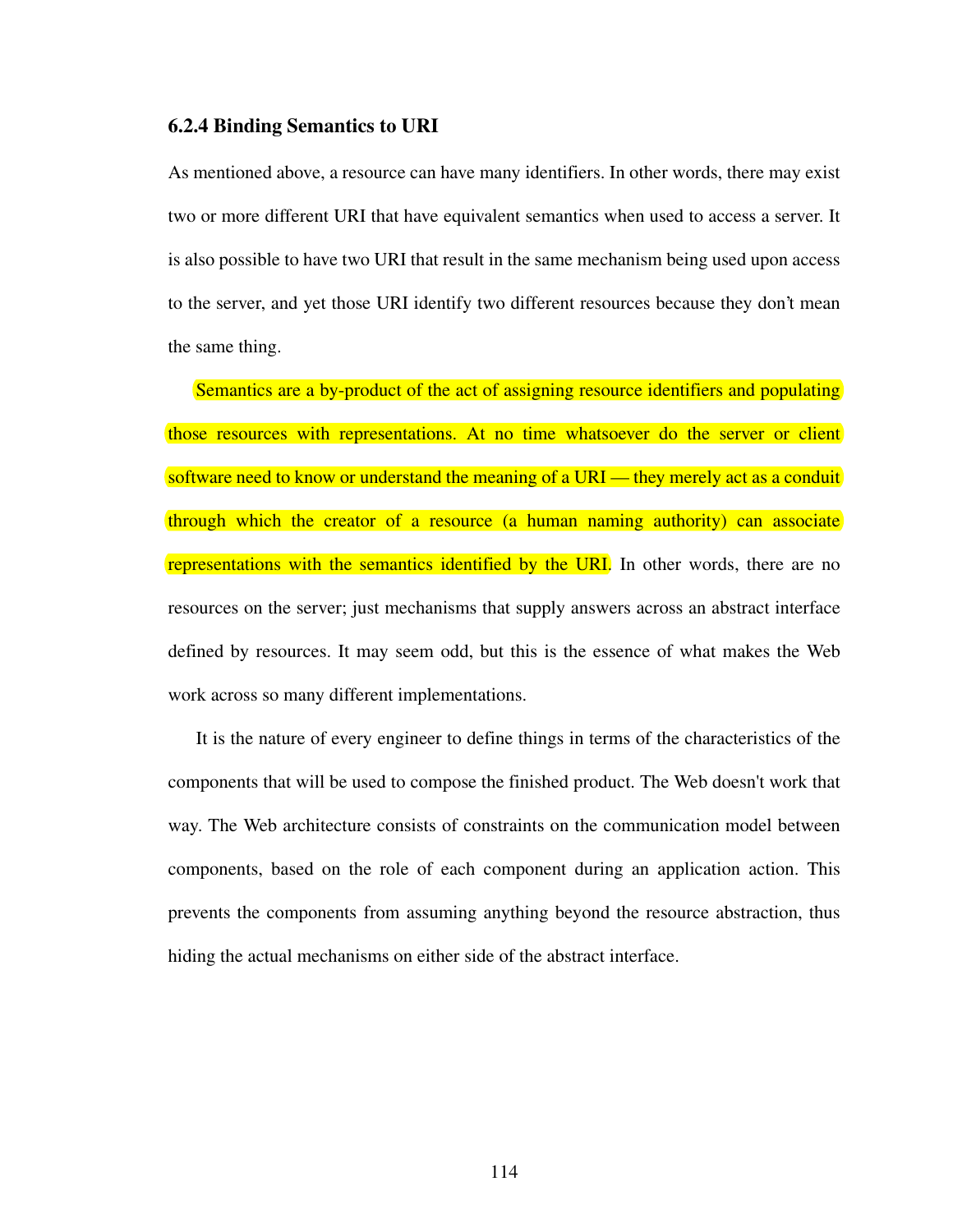#### **6.2.5 REST Mismatches in URI**

Like most real-world systems, not all components of the deployed Web architecture obey every constraint present in its architectural design. REST has been used both as a means to define architectural improvements and to identify architectural mismatches. Mismatches occur when, due to ignorance or oversight, a software implementation is deployed that violates the architectural constraints. While mismatches cannot be avoided in general, it is possible to identify them before they become standardized.

Although the URI design matches REST's architectural notion of identifiers, syntax alone is insufficient to force naming authorities to define their own URI according to the resource model. One form of abuse is to include information that identifies the current user within all of the URI referenced by a hypermedia response representation. Such embedded user-ids can be used to maintain session state on the server, track user behavior by logging their actions, or carry user preferences across multiple actions (e.g., Hyper-G's gateways [\[84](#page-175-1)]). However, by violating REST's constraints, these systems also cause shared caching to become ineffective, reduce server scalability, and result in undesirable effects when a user shares those references with others.

Another conflict with the resource interface of REST occurs when software attempts to treat the Web as a distributed file system. Since file systems expose the implementation of their information, tools exist to "mirror" that information across to multiple sites as a means of load balancing and redistributing the content closer to users. However, they can do so only because files have a fixed set of semantics (a named sequence of bytes) that can be duplicated easily. In contrast, attempts to mirror the content of a Web server as files will fail because the resource interface does not always match the semantics of a file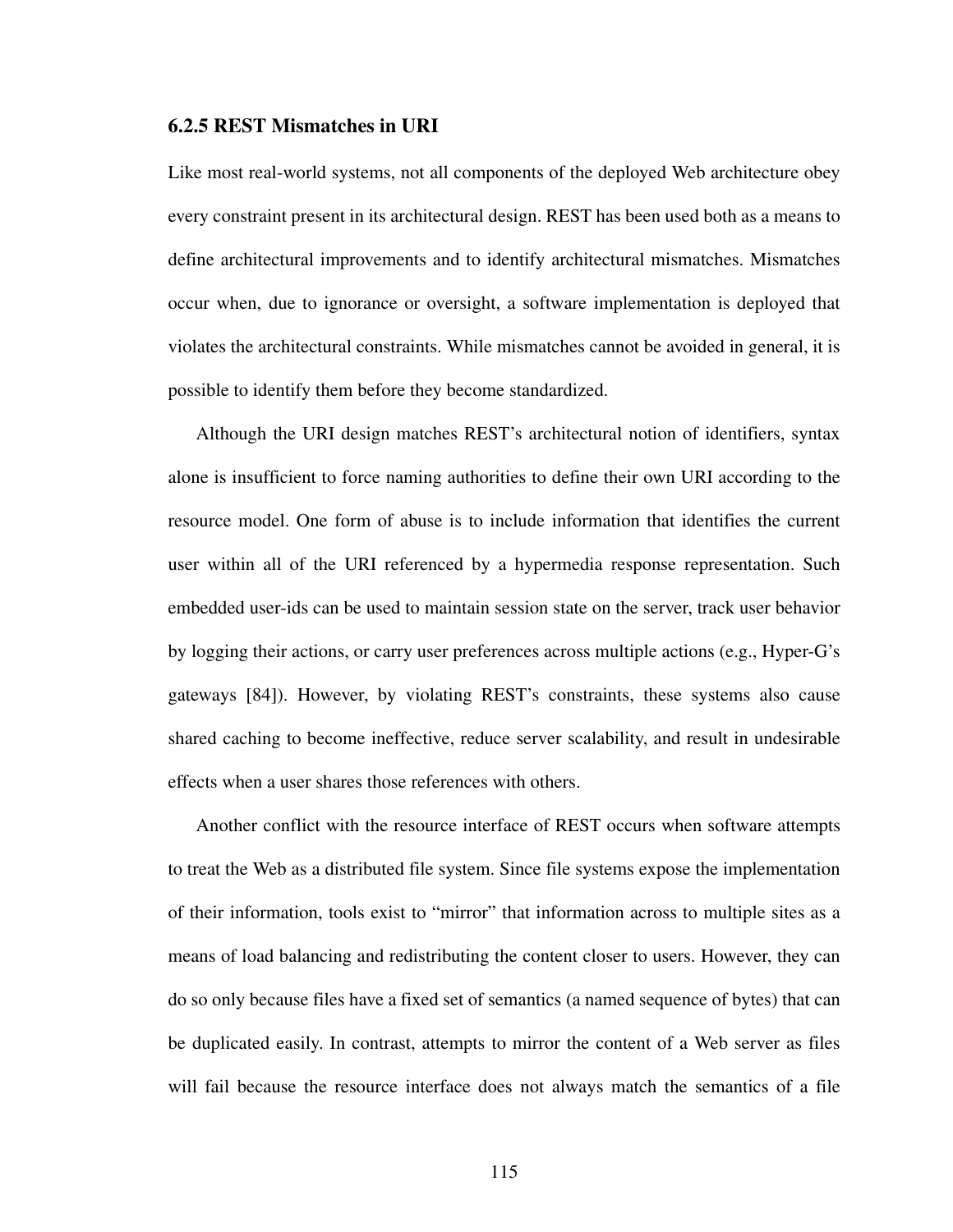system, and because both data and metadata are included within, and significant to, the semantics of a representation. Web server content can be replicated at remote sites, but only by replicating the entire server mechanism and configuration, or by selectively replicating only those resources with representations known to be static (e.g., cache networks contract with Web sites to replicate specific resource representations to the "edges" of the overall Internet in order to reduce latency and distribute load away from the origin server).

# **6.3 REST Applied to HTTP**

The Hypertext Transfer Protocol (HTTP) has a special role in the Web architecture as both the primary application-level protocol for communication between Web components and the only protocol designed specifically for the transfer of resource representations. Unlike URI, there were a large number of changes needed in order for HTTP to support the modern Web architecture. The developers of HTTP implementations have been conservative in their adoption of proposed enhancements, and thus extensions needed to be proven and subjected to standards review before they could be deployed. REST was used to identify problems with the existing HTTP implementations, specify an interoperable subset of that protocol as HTTP/1.0 [[19\]](#page-170-0), analyze proposed extensions for HTTP/1.1 [\[42](#page-172-4)], and provide motivating rationale for deploying HTTP/1.1.

The key problem areas in HTTP that were identified by REST included planning for the deployment of new protocol versions, separating message parsing from HTTP semantics and the underlying transport layer (TCP), distinguishing between authoritative and non-authoritative responses, fine-grained control of caching, and various aspects of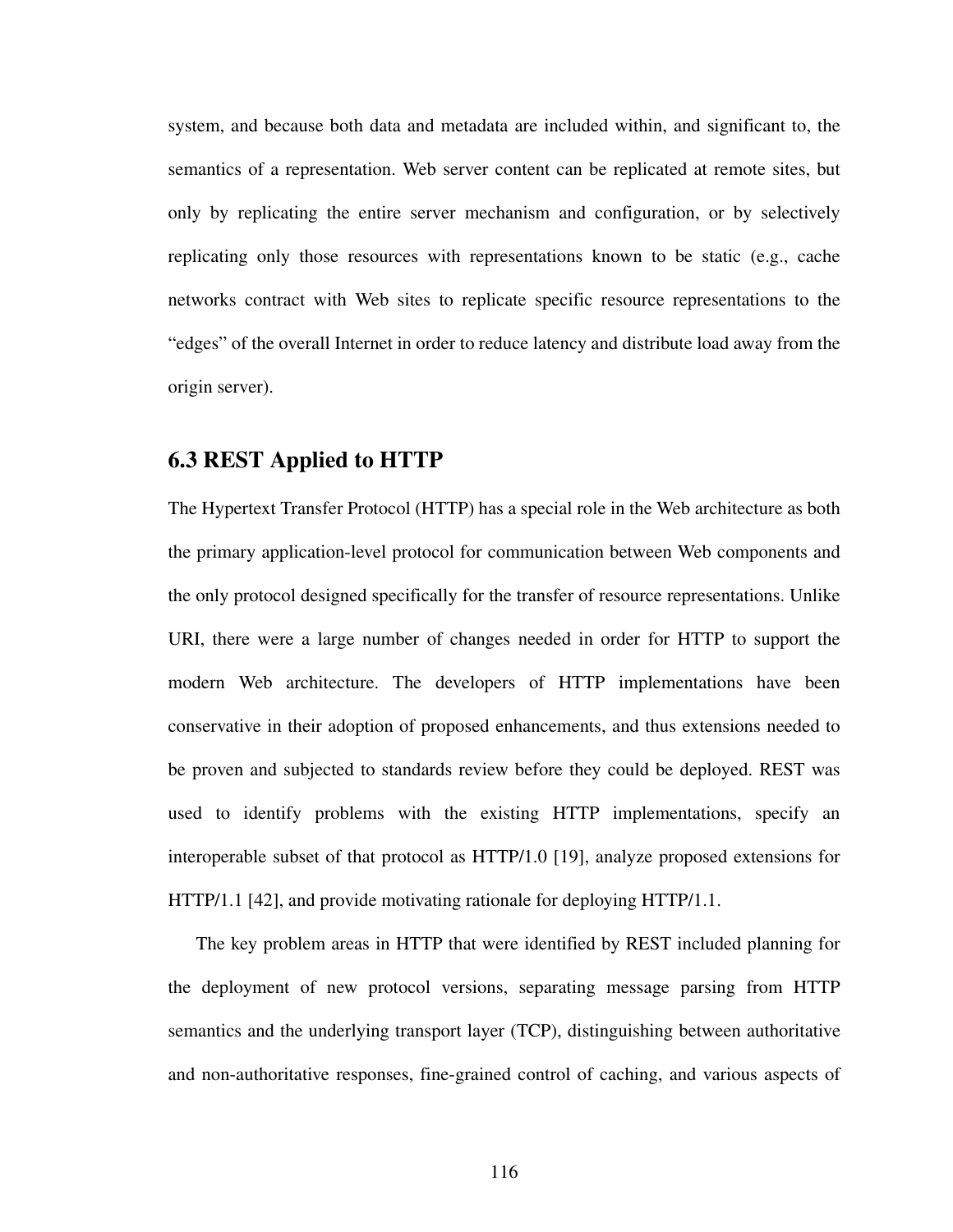the protocol that failed to be self-descriptive. REST has also been used to model the performance of Web applications based on HTTP and anticipate the impact of such extensions as persistent connections and content negotiation. Finally, REST has been used to limit the scope of standardized HTTP extensions to those that fit within the architectural model, rather than allowing the applications that misuse HTTP to equally influence the standard.

#### **6.3.1 Extensibility**

One of the major goals of REST is to support the gradual and fragmented deployment of changes within an already deployed architecture. HTTP was modified to support that goal through the introduction of versioning requirements and rules for extending each of the protocol's syntax elements.

## *6.3.1.1 Protocol Versioning*

HTTP is a family of protocols, distinguished by major and minor version numbers, that share the name primarily because they correspond to the protocol expected when communicating directly with a service based on the "http" URL namespace. A connector must obey the constraints placed on the HTTP-version protocol element included in each message [[90\]](#page-176-0).

The HTTP-version of a message represents the protocol capabilities of the sender and the gross-compatibility (major version number) of the message being sent. This allows a client to use a reduced (HTTP/1.0) subset of features in making a normal HTTP/1.1 request, while at the same time indicating to the recipient that it is capable of supporting full HTTP/1.1 communication. In other words, it provides a tentative form of protocol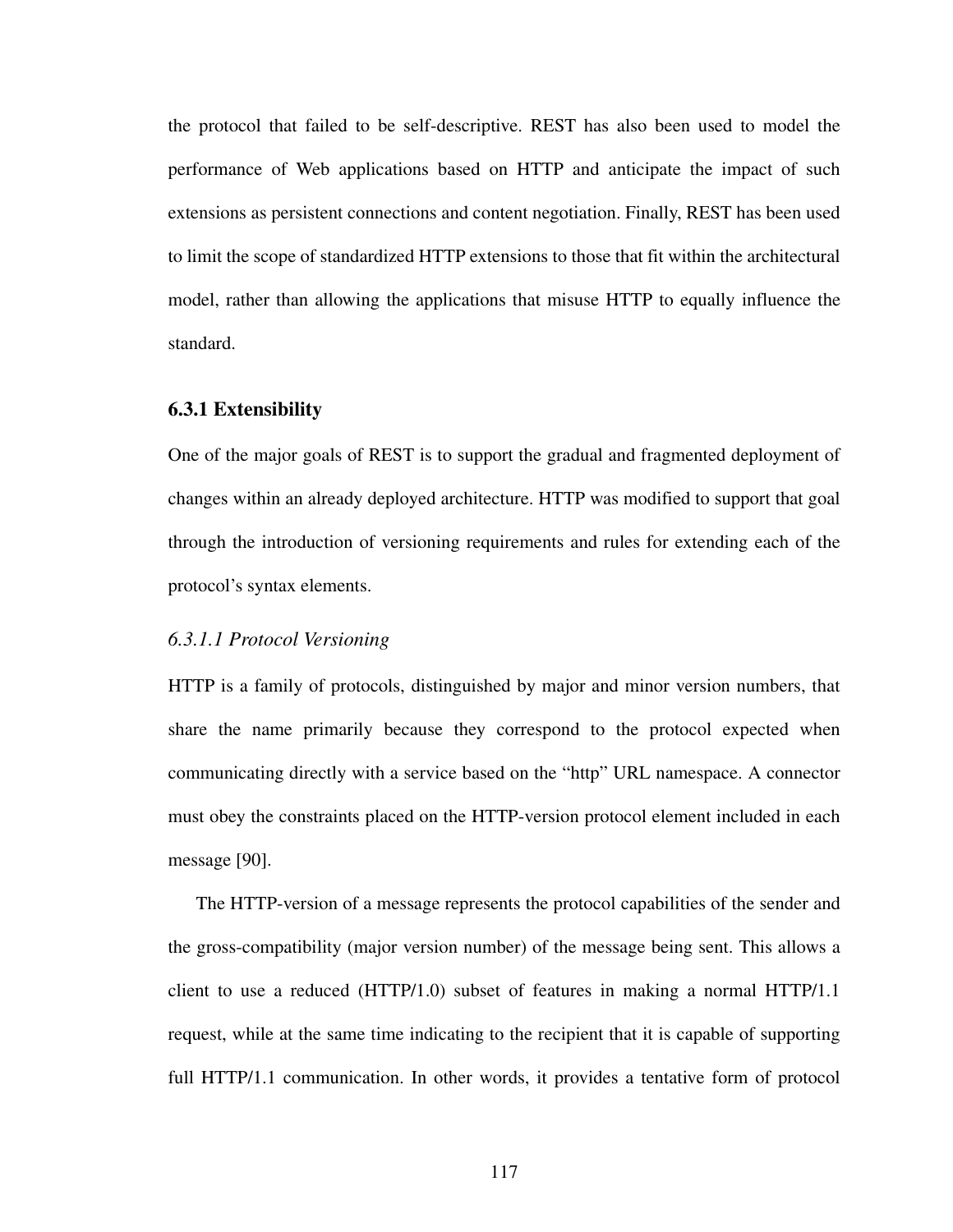negotiation on the HTTP scale. Each connection on a request/response chain can operate at its best protocol level in spite of the limitations of some clients or servers that are parts of the chain.

The intention of the protocol is that the server should always respond with the highest minor version of the protocol it understands within the same major version of the client's request message. The restriction is that the server cannot use those optional features of the higher-level protocol which are forbidden to be sent to such an older-version client. There are no required features of a protocol that cannot be used with all other minor versions within that major version, since that would be an incompatible change and thus require a change in the major version. The only features of HTTP that can depend on a minor version number change are those that are interpreted by immediate neighbors in the communication, because HTTP does not require that the entire request/response chain of intermediary components speak the same version.

These rules exist to assist in the deployment of multiple protocol revisions and to prevent the HTTP architects from forgetting that deployment of the protocol is an important aspect of its design. They do so by making it easy to differentiate between compatible changes to the protocol and incompatible changes. Compatible changes are easy to deploy and communication of the differences can be achieved within the protocol stream. Incompatible changes are difficult to deploy because they require some determination of acceptance of the protocol before the protocol stream can commence.

#### *6.3.1.2 Extensible Protocol Elements*

HTTP includes a number of separate namespaces, each of which has differing constraints, but all of which share the requirement of being extensible without bound. Some of the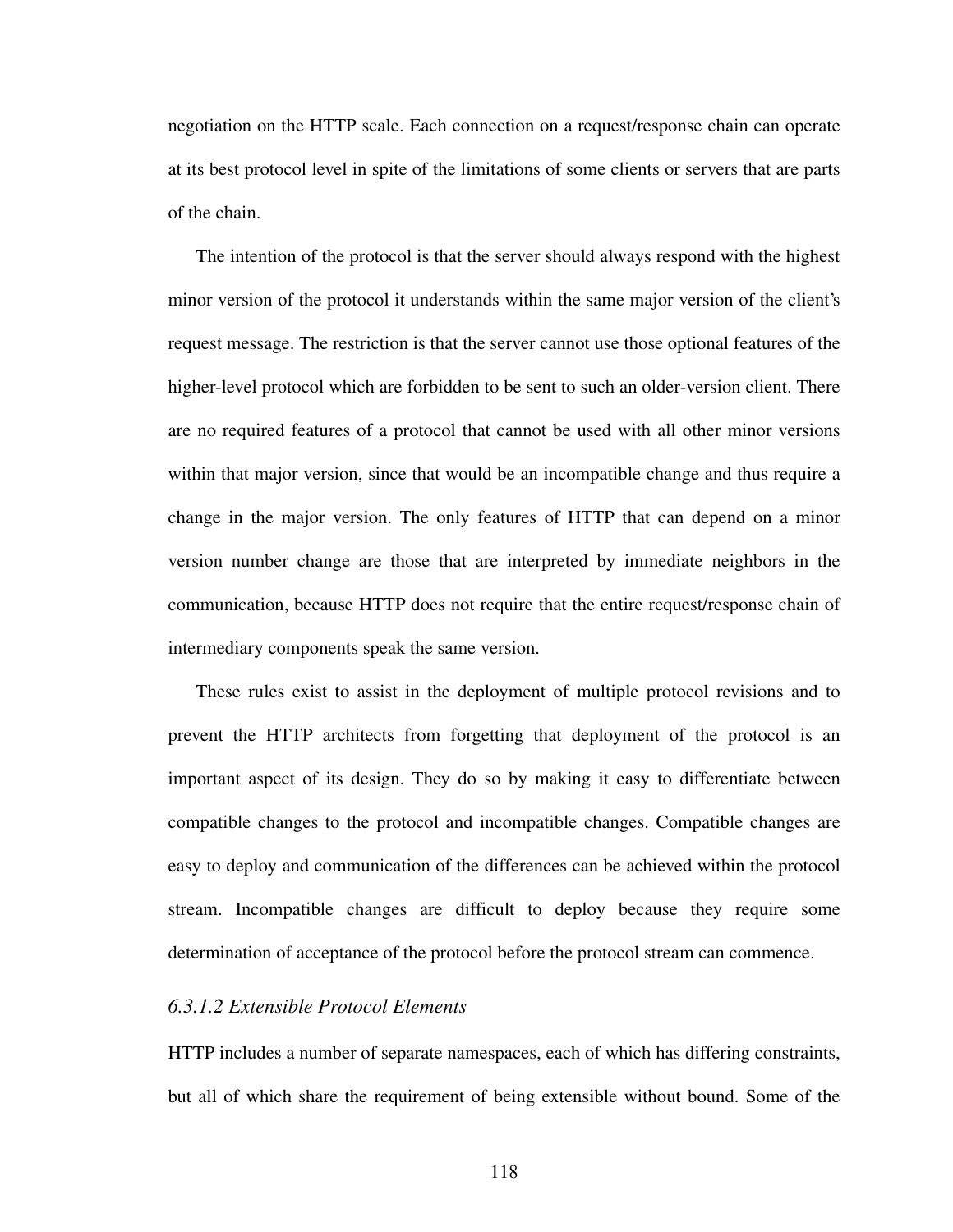namespaces are governed by separate Internet standards and shared by multiple protocols (e.g., URI schemes [[21\]](#page-170-1), media types [[48\]](#page-172-0), MIME header field names [[47\]](#page-172-5), charset values, language tags), while others are governed by HTTP, including the namespaces for method names, response status codes, non-MIME header field names, and values within standard HTTP header fields. Since early HTTP did not define a consistent set of rules for how changes within these namespaces could be deployed, this was one of the first problems tackled by the specification effort.

HTTP request semantics are signified by the request method name. Method extension is allowed whenever a standardizable set of semantics can be shared between client, server, and any intermediaries that may be between them. Unfortunately, early HTTP extensions, specifically the HEAD method, made the parsing of an HTTP response message dependent on knowing the semantics of the request method. This led to a deployment contradiction: if a recipient needs to know the semantics of a method before it can be safely forwarded by an intermediary, then all intermediaries must be updated before a new method can be deployed.

This deployment problem was fixed by separating the rules for parsing and forwarding HTTP messages from the semantics associated with new HTTP protocol elements. For example, HEAD is the only method for which the Content-Length header field has a meaning other than signifying the message body length, and no new method can change the message length calculation. GET and HEAD are also the only methods for which conditional request header fields have the semantics of a cache refresh, whereas for all other methods they have the meaning of a precondition.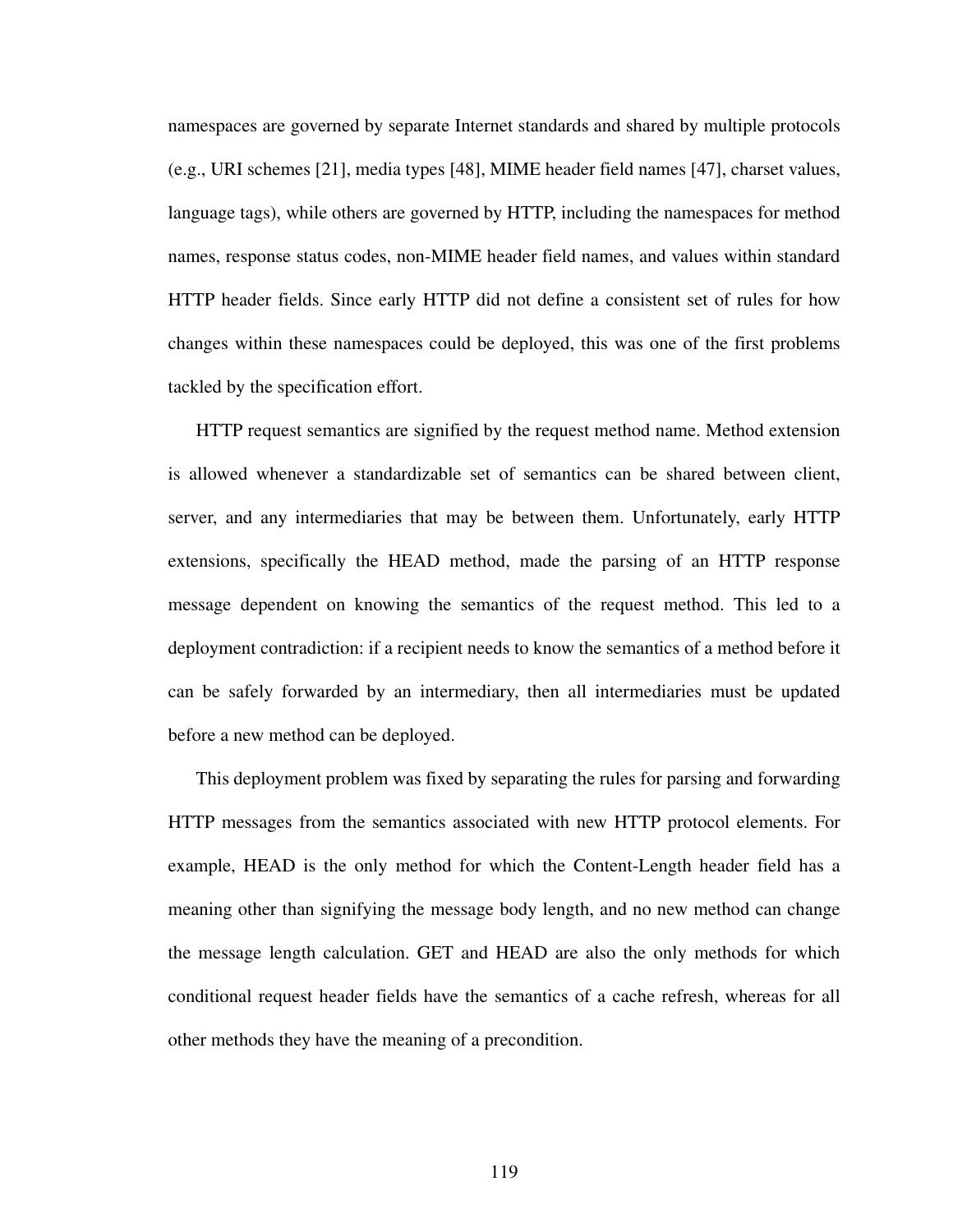Likewise, HTTP needed a general rule for interpreting new response status codes, such that new responses could be deployed without significantly harming older clients. We therefore expanded upon the rule that each status code belonged to a class signified by the first digit of its three-digit decimal number: 100-199 indicating that the message contains a provisional information response, 200-299 indicating that the request succeeded, 300-399 indicating that the request needs to be redirected to another resource, 400-499 indicating that the client made an error that should not be repeated, and 500-599 indicating that the server encountered an error, but that the client may get a better response later (or via some other server). If a recipient does not understand the specific semantics of the status code in a given message, then they must treat it in the same way as the x00 code within its class. Like the rule for method names, this extensibility rule places a requirement on the current architecture such that it anticipates future change. Changes can therefore be deployed onto an existing architecture with less fear of adverse component reactions.

#### *6.3.1.3 Upgrade*

The addition of the Upgrade header field in HTTP/1.1 reduces the difficulty of deploying incompatible changes by allowing the client to advertise its willingness for a better protocol while communicating in an older protocol stream. Upgrade was specifically added to support the selective replacement of HTTP/1.x with other, future protocols that might be more efficient for some tasks. Thus, HTTP not only supports internal extensibility, but also complete replacement of itself during an active connection. If the server supports the improved protocol and desires to switch, it simply responds with a 101 status and continues on as if the request were received in that upgraded protocol.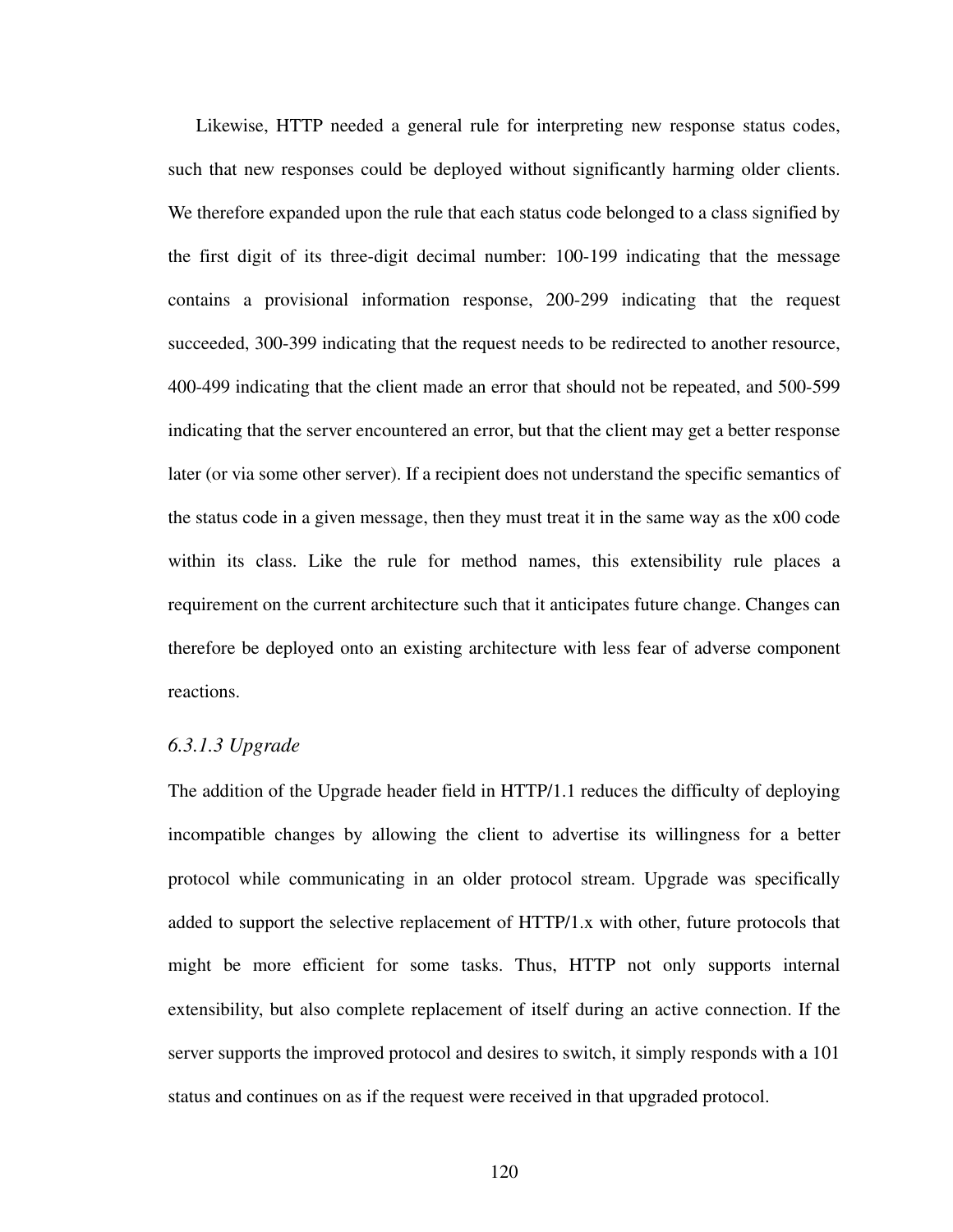#### **6.3.2 Self-descriptive Messages**

REST constrains messages between components to be self-descriptive in order to support intermediate processing of interactions. However, there were aspects of early HTTP that failed to be self-descriptive, including the lack of host identification within requests, failure to syntactically distinguish between message control data and representation metadata, failure to differentiate between control data intended only for the immediate connection peer versus metadata intended for all recipients, lack of support for mandatory extensions, and the need for metadata to describe representations with layered encodings.

### *6.3.2.1 Host*

One of the worst mistakes in the early HTTP design was the decision not to send the complete URI that is the target of a request message, but rather send only those portions that were not used in setting up the connection. The assumption was that a server would know its own naming authority based on the IP address and TCP port of the connection. However, this failed to anticipate that multiple naming authorities might exist on a single server, which became a critical problem as the Web grew at an exponential rate and new domain names (the basis for naming authority within the http URL namespace) far exceeded the availability of new IP addresses.

The solution defined and deployed for both HTTP/1.0 and HTTP/1.1 was to include the target URL's host information within a Host header field of the request message. Deployment of this feature was considered so important that the HTTP/1.1 specification requires servers to reject any HTTP/1.1 request that doesn't include a Host field. As a result, there now exist many large ISP servers that run tens of thousands of name-based virtual host websites on a single IP address.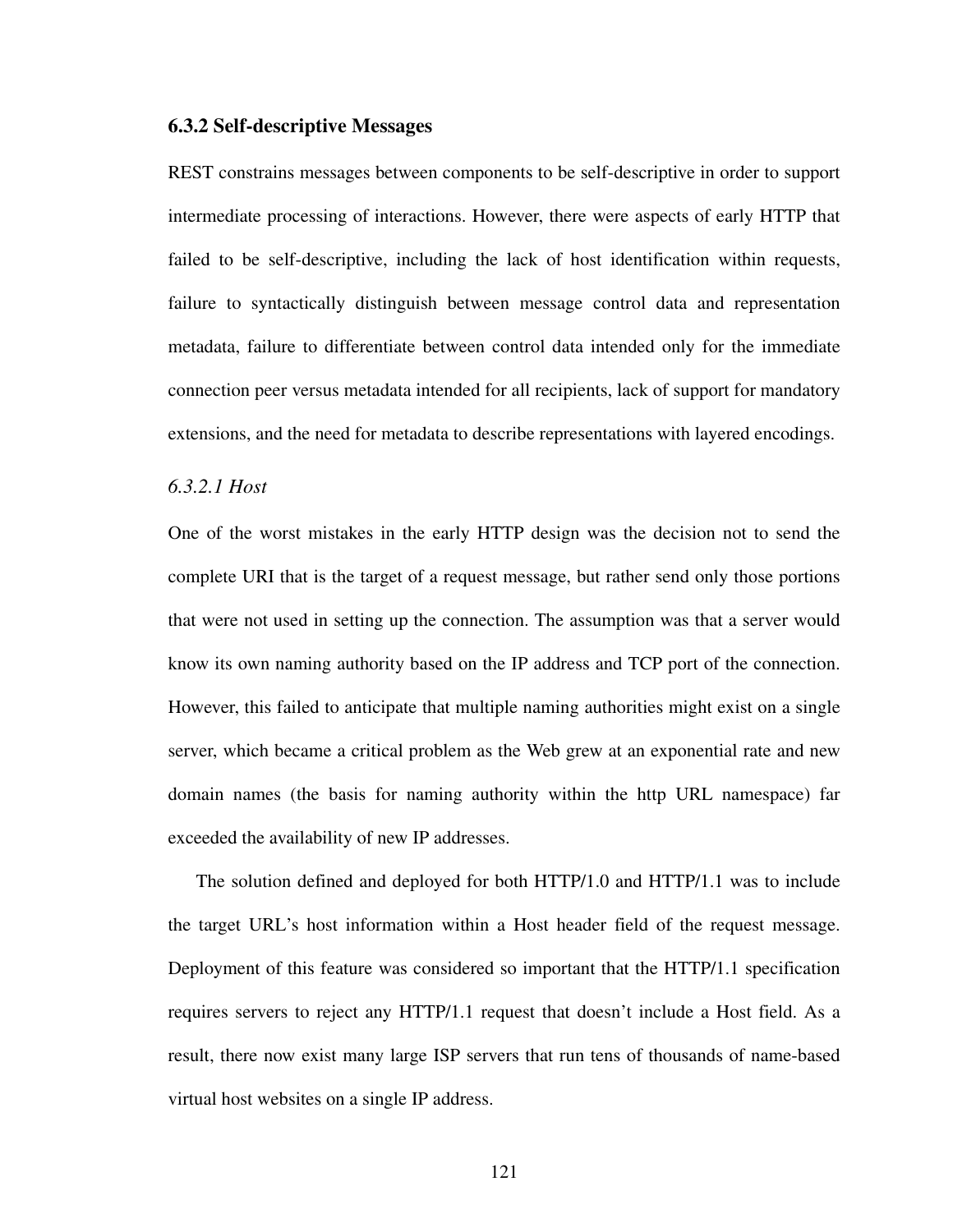#### *6.3.2.2 Layered Encodings*

HTTP inherited its syntax for describing representation metadata from the Multipurpose Internet Mail Extensions (MIME) [\[47](#page-172-5)]. MIME does not define layered media types, preferring instead to only include the label of the outermost media type within the Content-Type field value. However, this prevents a recipient from determining the nature of an encoded message without decoding the layers. An early HTTP extension worked around this failing by listing the outer encodings separately within the Content-Encoding field and placing the label for the innermost media type in the Content-Type. That was a poor design decision, since it changed the semantics of Content-Type without changing its field name, resulting in confusion whenever older user agents encountered the extension.

A better solution would have been to continue treating Content-Type as the outermost media type, and use a new field to describe the nested types within that type. Unfortunately, the first extension was deployed before its faults were identified.

REST did identify the need for another layer of encodings: those placed on a message by a connector in order to improve its transferability over the network. This new layer, called a transfer-encoding in reference to a similar concept in MIME, allows messages to be encoded for transfer without implying that the representation is encoded by nature. Transfer encodings can be added or removed by transfer agents, for whatever reason, without changing the semantics of the representation.

#### *6.3.2.3 Semantic Independence*

As described above, HTTP message parsing has been separated from its semantics. Message parsing, including finding and globbing together the header fields, occurs entirely separate from the process of parsing the header field contents. In this way,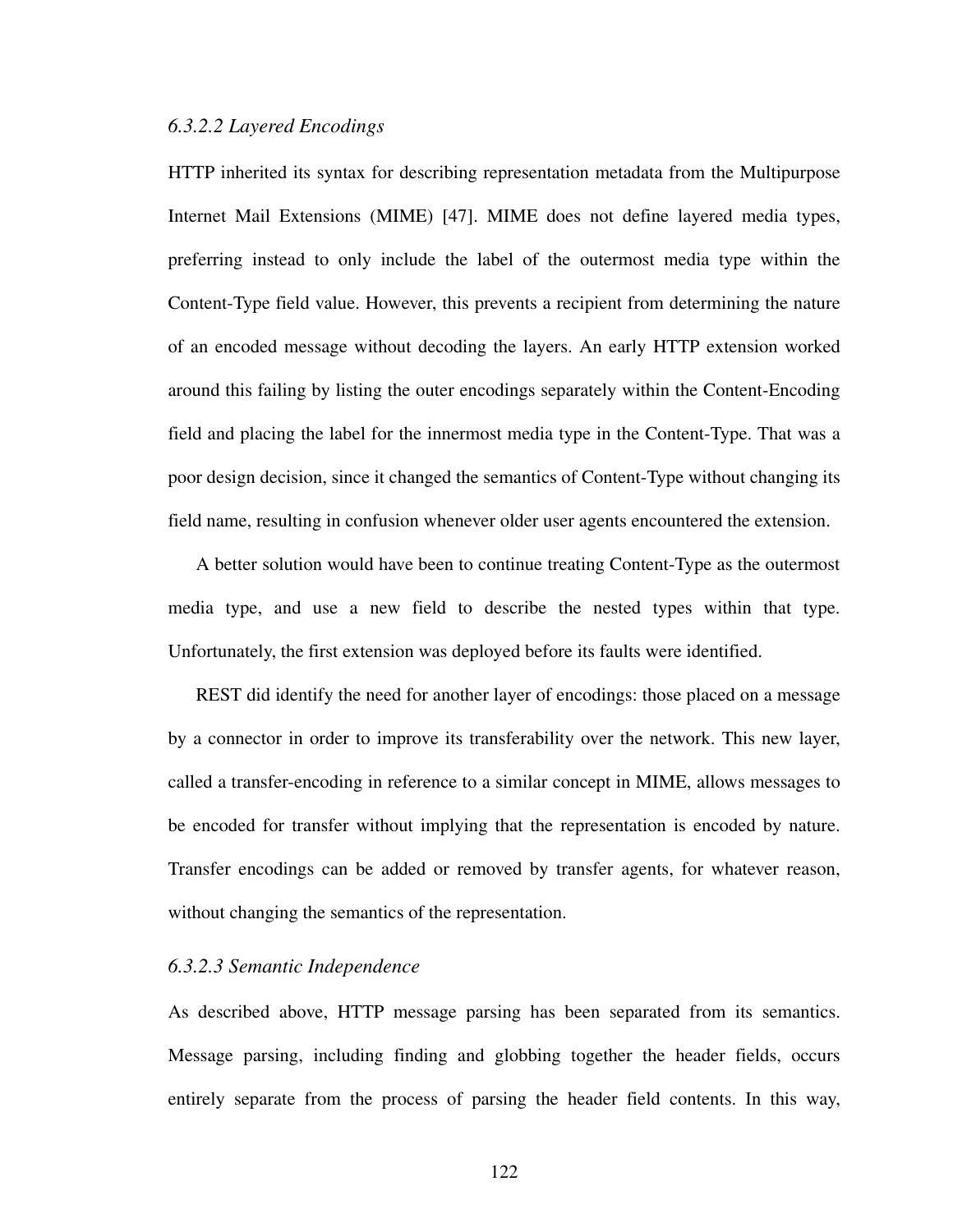intermediaries can quickly process and forward HTTP messages, and extensions can be deployed without breaking existing parsers.

### *6.3.2.4 Transport Independence*

Early HTTP, including most implementations of HTTP/1.0, used the underlying transport protocol as the means for signaling the end of a response message. A server would indicate the end of a response message body by closing the TCP connection. Unfortunately, this created a significant failure condition in the protocol: a client had no means for distinguishing between a completed response and one that was truncated by some erroneous network failure. To solve this, the Content-Length header fields was redefined within HTTP/1.0 to indicate the message body length in bytes, whenever the length is known in advance, and the "chunked" transfer encoding was introduced to HTTP/1.1.

The chunked encoding allows a representation whose size is unknown at the beginning of its generation (when the header fields are sent) to have its boundaries delineated by a series of chunks that can be individually sized before being sent. It also allows metadata to be sent at the end of the message as trailers, enabling the creation of optional metadata at the origin while the message is being generated, without adding to response latency.

#### *6.3.2.5 Size Limits*

A frequent barrier to the flexibility of application-layer protocols is the tendency to overspecify size limits on protocol parameters. Although there always exist some practical limits within implementations of the protocol (e.g., available memory), specifying those limits within the protocol restricts all applications to the same limits, regardless of their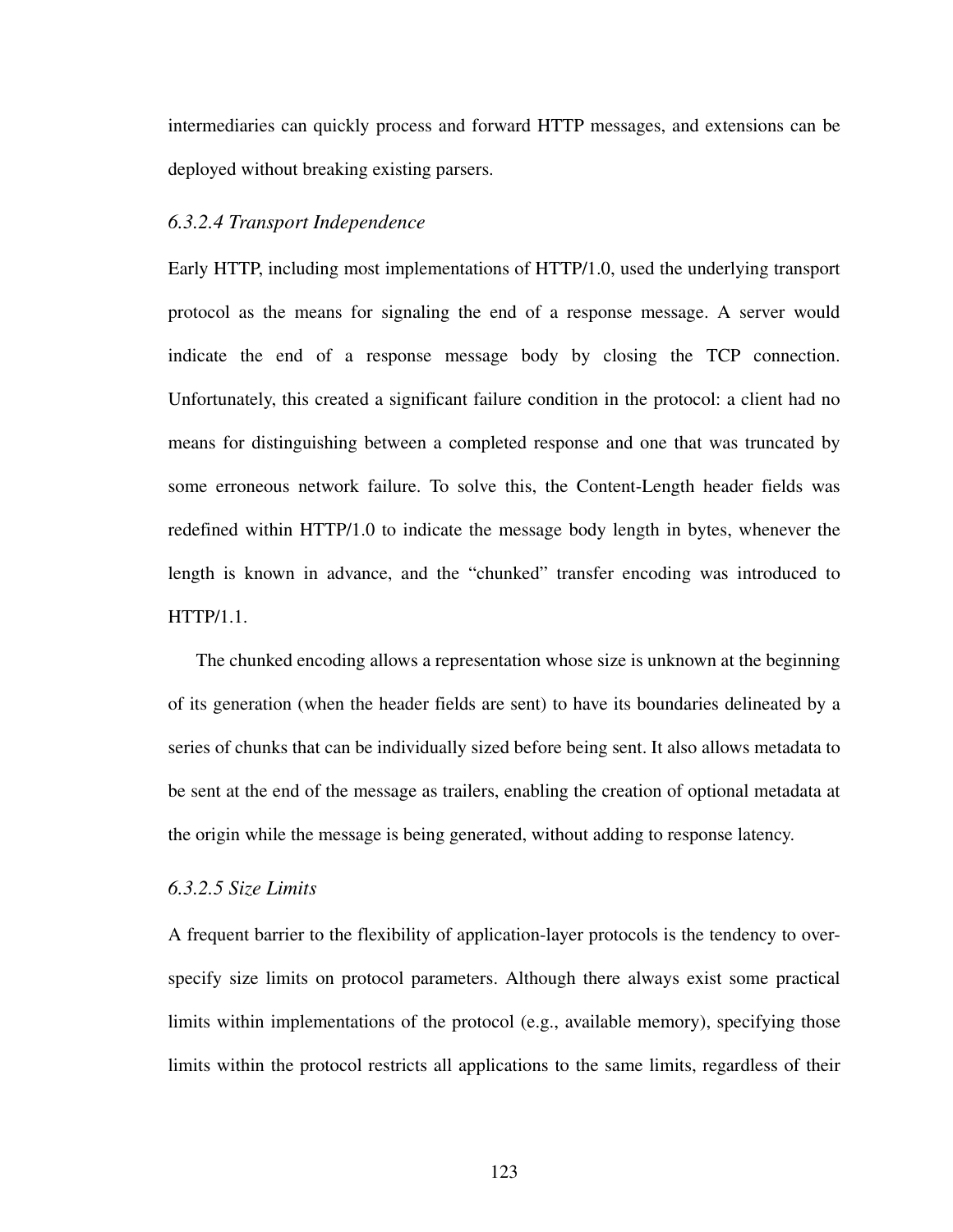implementation. The result is often a lowest-common-denominator protocol that cannot be extended much beyond the envisioning of its original creator.

There is no limit in the HTTP protocol on the length of URI, the length of header fields, the length of an representation, or the length of any field value that consists of a list of items. Although older Web clients have a well-known problem with URI that consist of more than 255 characters, it is sufficient to note that problem in the HTTP specification rather than require that all servers be so limited. The reason that this does not make for a protocol maximum is that applications within a controlled context (such as an intranet) can avoid those limits by replacing the older components.

Although we did not need to invent artificial limitations, HTTP/1.1 did need to define an appropriate set of response status codes for indicating when a given protocol element is too long for a server to process. Such response codes were added for the conditions of Request-URI too long, header field too long, and body too long. Unfortunately, there is no way for a client to indicate to a server that it may have resource limits, which leads to problems when resource-constrained devices, such as PDAs, attempt to use HTTP without a device-specific intermediary adjusting the communication.

## *6.3.2.6 Cache Control*

Because REST tries to balance the need for efficient, low-latency behavior with the desire for semantically transparent cache behavior, it is critical that HTTP allow the application to determine the caching requirements rather than hard-code it into the protocol itself. The most important thing for the protocol to do is to fully and accurately describe the data being transferred, so that no application is fooled into thinking it has one thing when it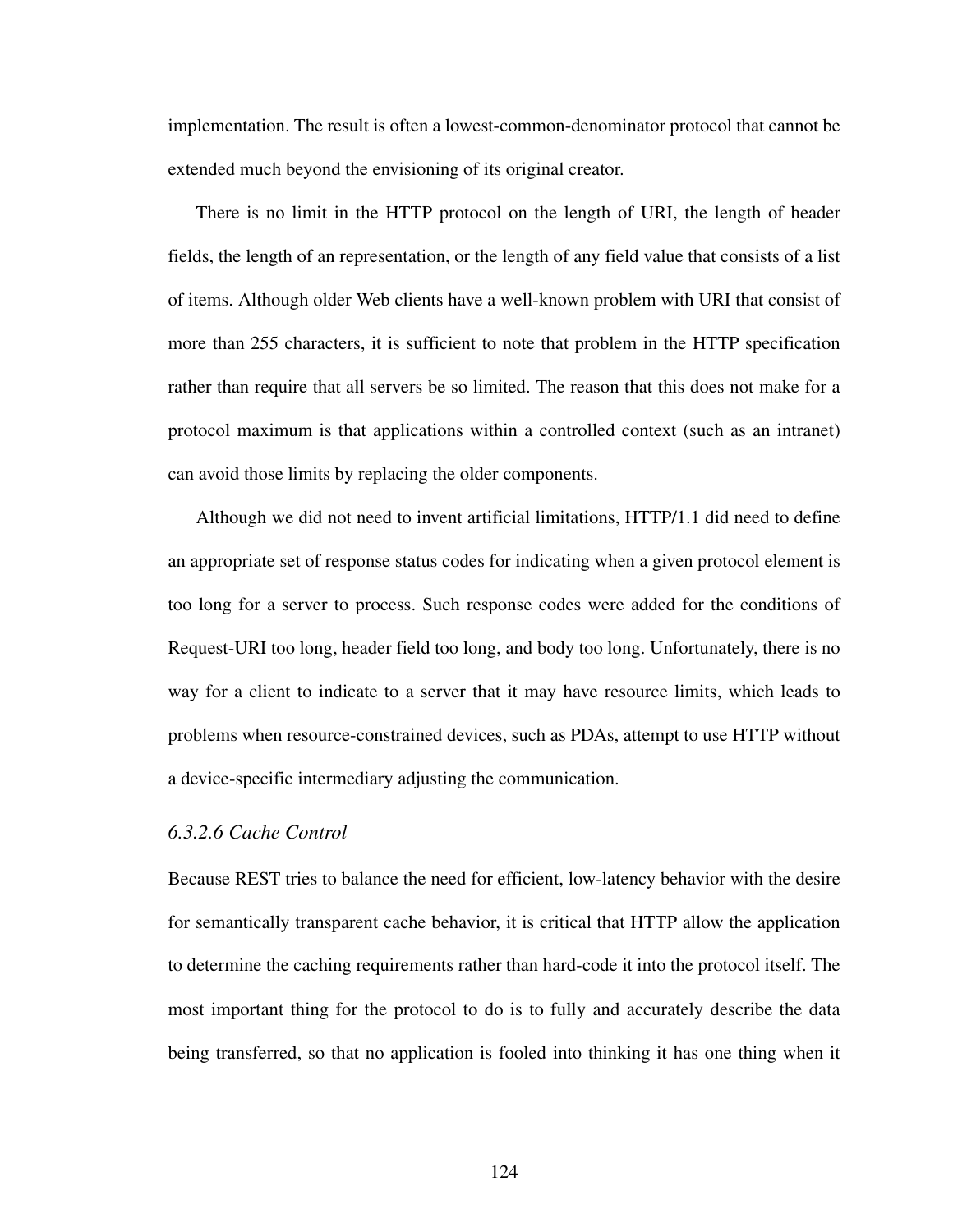actually has something else. HTTP/1.1 does this through the addition of the Cache-Control, Age, Etag, and Vary header fields.

#### *6.3.2.7 Content Negotiation*

All resources map a request (consisting of method, identifier, request-header fields, and sometimes a representation) to a response (consisting of a status code, response-header fields, and sometimes a representation). When an HTTP request maps to multiple representations on the server, the server may engage in content negotiation with the client in order to determine which one best meets the client's needs. This is really more of a "content selection" process than negotiation.

Although there were several deployed implementations of content negotiation, it was not included in the specification of HTTP/1.0 because there was no interoperable subset of implementations at the time it was published. This was partly due to a poor implementation within NCSA Mosaic, which would send 1KB of preference information in the header fields on every request, regardless of the negotiability of the resource [[125\]](#page-178-1). Since far less than 0.01% of all URI are negotiable in content, the result was substantially increased request latency for very little gain, which led to later browsers disregarding the negotiation features of HTTP/1.0.

Preemptive (server-driven) negotiation occurs when the server varies the response representation for a particular request method\*identifier\*status-code combination according to the value of the request header fields, or something external to the normal request parameters above. The client needs to be notified when this occurs, so that a cache can know when it is semantically transparent to use a particular cached response for a future request, and also so that a user agent can supply more detailed preferences than it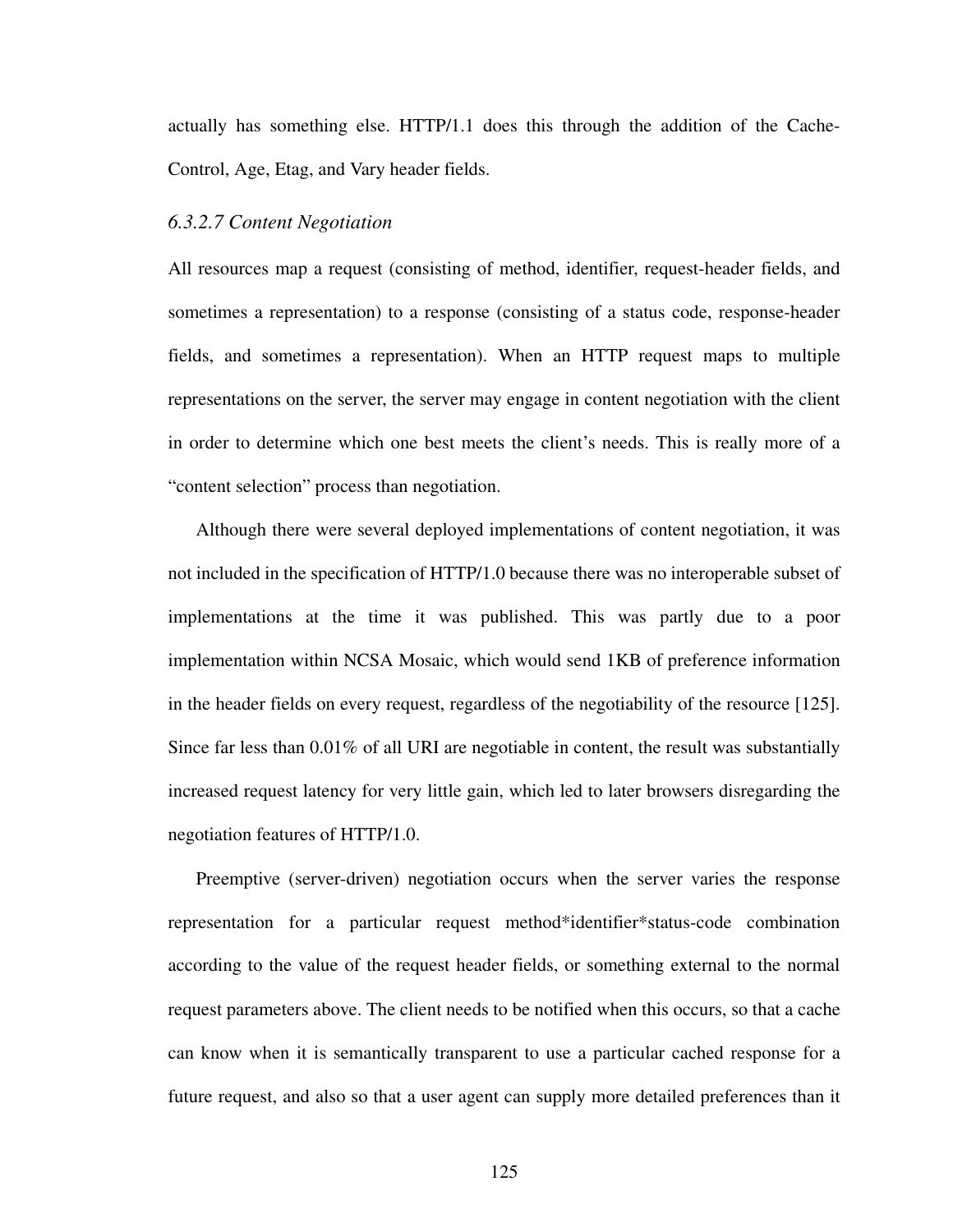might normally send once it knows they are having an effect on the response received. HTTP/1.1 introduced the *Vary* header field for this purpose. Vary simply lists the request header field dimensions under which the response may vary.

In preemptive negotiation, the user agent tells the server what it is capable of accepting. The server is then supposed to select the representation that best matches what the user agent claims to be its capabilities. However, this is a non-tractable problem because it requires not only information on what the UA will accept, but also how well it accepts each feature and to what purpose the user intends to put the representation. For example, a user that wants to view an image on screen might prefer a simple bitmap representation, but the same user with the same browser may prefer a PostScript representation if they intend to send it to a printer instead. It also depends on the user correctly configuring their browser according to their own personal content preferences. In short, a server is rarely able to make effective use of preemptive negotiation, but it was the only form of automated content selection defined by early HTTP.

HTTP/1.1 added the notion of reactive (agent-driven) negotiation. In this case, when a user agent requests a negotiated resource, the server responds with a list of the available representations. The user agent can then choose which one is best according to its own capabilities and purpose. The information about the available representations may be supplied via a separate representation (e.g., a 300 response), inside the response data (e.g., conditional HTML), or as a supplement to the "most likely" response. The latter works best for the Web because an additional interaction only becomes necessary if the user agent decides one of the other variants would be better. Reactive negotiation is simply an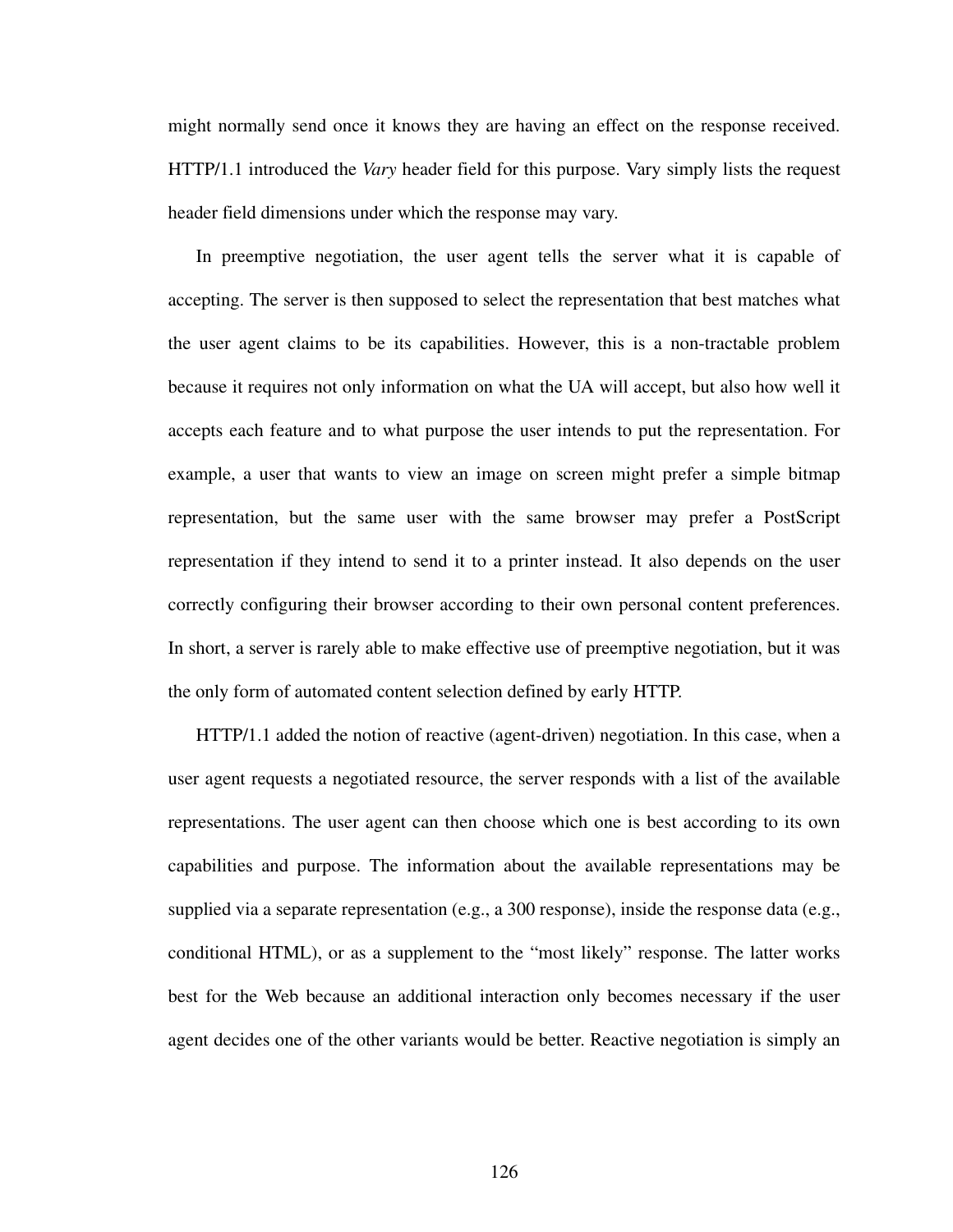automated reflection of the normal browser model, which means it can take full advantage of all the performance benefits of REST.

Both preemptive and reactive negotiation suffer from the difficulty of communicating the actual characteristics of the representation dimensions (e.g., how to say that a browser supports HTML tables but not the INSERT element). However, reactive negotiation has the distinct advantages of not having to send preferences on every request, having more context information with which to make a decision when faced with alternatives, and not interfering with caches.

A third form of negotiation, transparent negotiation [\[64](#page-174-0)], is a license for an intermediary cache to act as an agent, on behalf of other agents, for selecting a better representation and initiating requests to retrieve that representation. The request may be resolved internally by another cache hit, and thus it is possible that no additional network request will be made. In so doing, however, they are performing server-driven negotiation, and must therefore add the appropriate Vary information so that other outbound caches won't be confused.

#### **6.3.3 Performance**

HTTP/1.1 focused on improving the semantics of communication between components, but there were also some improvements to user-perceived performance, albeit limited by the requirement of syntax compatibility with HTTP/1.0.

#### *6.3.3.1 Persistent Connections*

Although early HTTP's single request/response per connection behavior made for simple implementations, it resulted in inefficient use of the underlying TCP transport due to the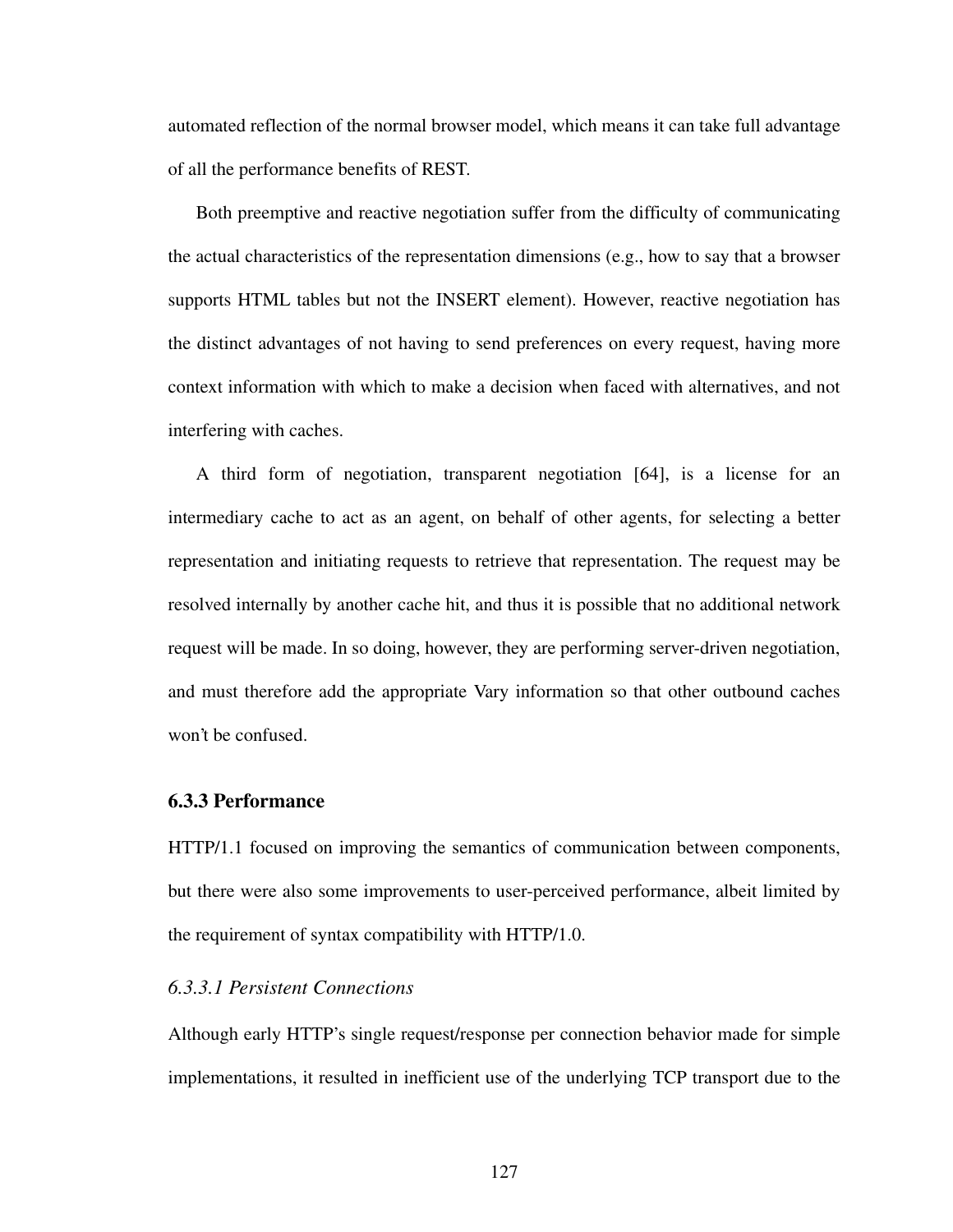overhead of per-interaction set-up costs and the nature of TCP's slow-start congestion control algorithm [\[63](#page-174-1), [125\]](#page-178-0). As a result, several extensions were proposed to combine multiple requests and responses within a single connection.

The first proposal was to define a new set of methods for encapsulating multiple requests within a single message (MGET, MHEAD, etc.) and returning the response as a MIME multipart. This was rejected because it violated several of the REST constraints. First, the client would need to know all of the requests it wanted to package before the first request could be written to the network, since a request body must be length-delimited by a content-length field set in the initial request header fields. Second, intermediaries would have to extract each of the messages to determine which ones it could satisfy locally. Finally, it effectively doubles the number of request methods and complicates mechanisms for selectively denying access to certain methods.

Instead, we adopted a form of persistent connections, which uses length-delimited messages in order to send multiple HTTP messages on a single connection [[100\]](#page-176-0). For HTTP/1.0, this was done using the "keep-alive" directive within the Connection header field. Unfortunately, that did not work in general because the header field could be forwarded by intermediaries to other intermediaries that do not understand keep-alive, resulting in a dead-lock condition. HTTP/1.1 eventually settled on making persistent connections the default, thus signaling their presence via the HTTP-version value, and only using the connection-directive "close" to reverse the default.

It is important to note that persistent connections only became possible after HTTP messages were redefined to be self-descriptive and independent of the underlying transport protocol.

128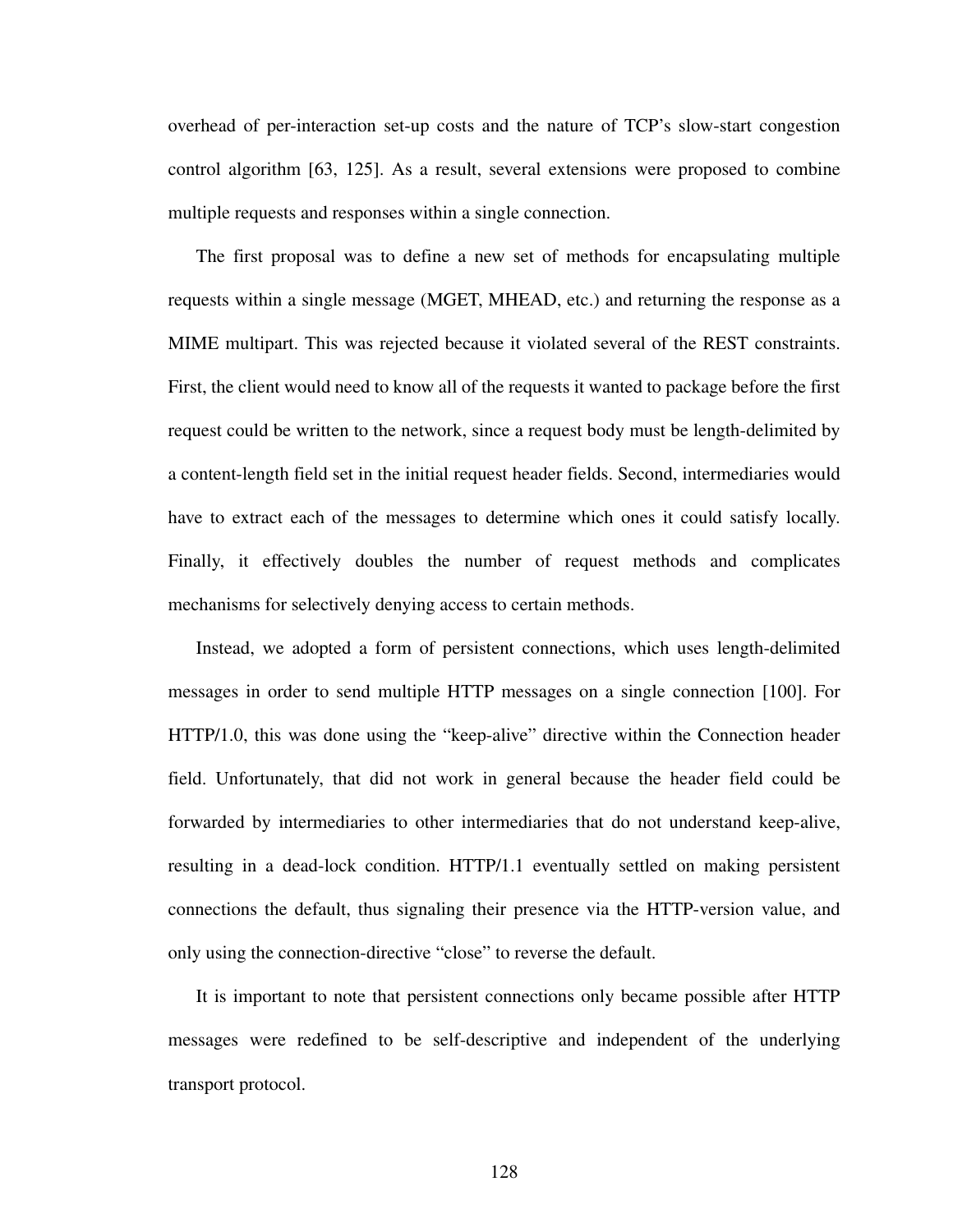#### *6.3.3.2 Write-through Caching*

HTTP does not support write-back caching. An HTTP cache cannot assume that what gets written through it is the same as what would be retrievable from a subsequent request for that resource, and thus it cannot cache a PUT request body and reuse it for a later GET response. There are two reasons for this rule: 1) metadata might be generated behind-thescenes, and 2) access control on later GET requests cannot be determined from the PUT request. However, since write actions using the Web are extremely rare, the lack of writeback caching does not have a significant impact on performance.

#### **6.3.4 REST Mismatches in HTTP**

There are several architectural mismatches present within HTTP, some due to 3rd-party extensions that were deployed external to the standards process and others due to the necessity of remaining compatible with deployed HTTP/1.0 components.

#### *6.3.4.1 Differentiating Non-authoritative Responses*

One weakness that still exists in HTTP is that there is no consistent mechanism for differentiating between authoritative responses, which are generated by the origin server in response to the current request, and non-authoritative responses that are obtained from an intermediary or cache without accessing the origin server. The distinction can be important for applications that require authoritative responses, such as the safety-critical information appliances used within the health industry, and for those times when an error response is returned and the client is left wondering whether the error was due to the origin or to some intermediary. Attempts to solve this using additional status codes did not succeed, since the authoritative nature is usually orthogonal to the response status.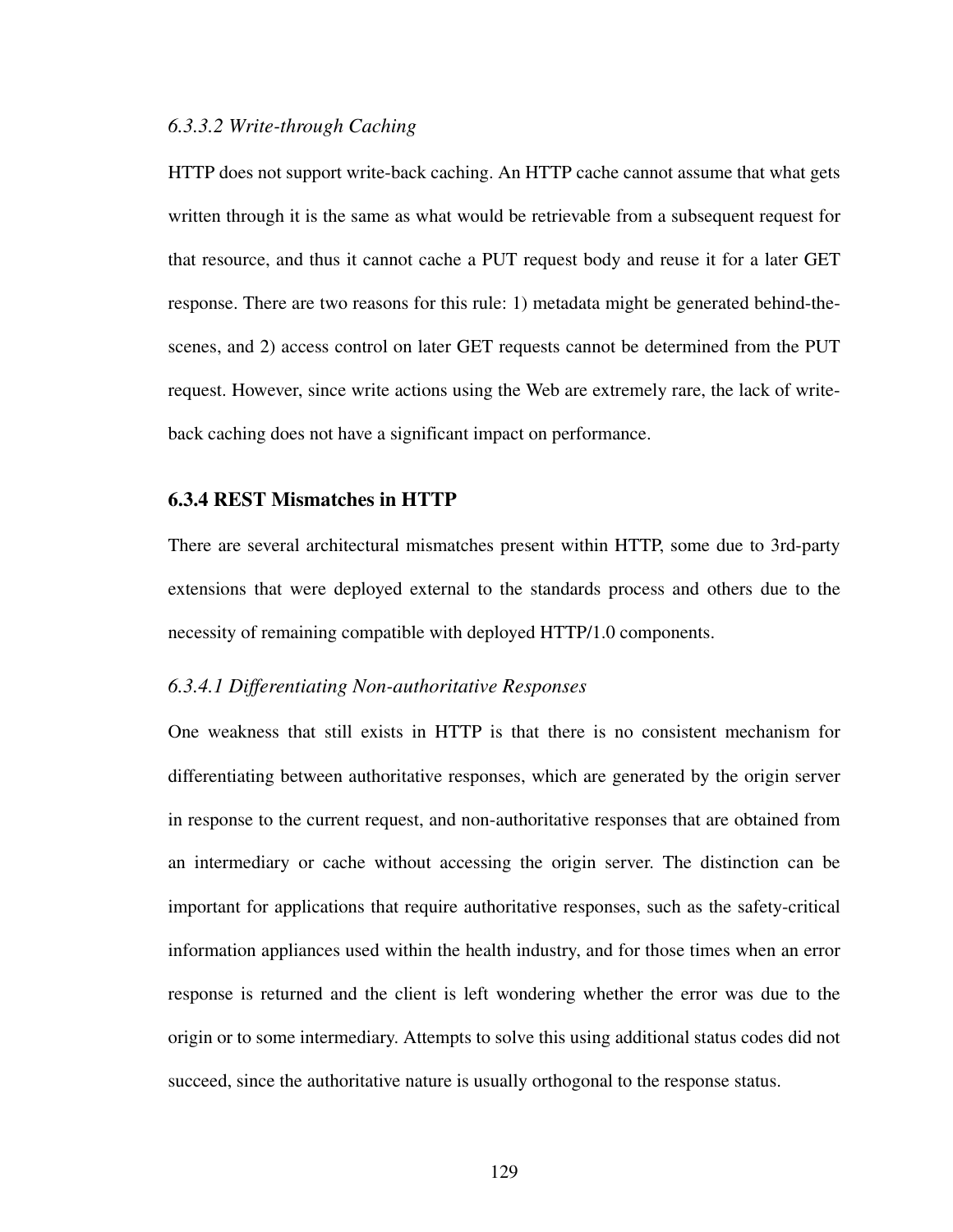HTTP/1.1 did add a mechanism to control cache behavior such that the desire for an authoritative response can be indicated. The 'no-cache' directive on a request message requires any cache to forward the request toward the origin server even if it has a cached copy of what is being requested. This allows a client to refresh a cached copy which is known to be corrupted or stale. However, using this field on a regular basis interferes with the performance benefits of caching. A more general solution would be to require that responses be marked as non-authoritative whenever an action does not result in contacting the origin server. A *Warning* response header field was defined in HTTP/1.1 for this purpose (and others), but it has not been widely implemented in practice.

#### *6.3.4.2 Cookies*

An example of where an inappropriate extension has been made to the protocol to support features that contradict the desired properties of the generic interface is the introduction of site-wide state information in the form of HTTP cookies [[73\]](#page-174-2). Cookie interaction fails to match REST's model of application state, often resulting in confusion for the typical browser application.

An HTTP cookie is opaque data that can be assigned by the origin server to a user agent by including it within a Set-Cookie response header field, with the intention being that the user agent should include the same cookie on all future requests to that server until it is replaced or expires. Such cookies typically contain an array of user-specific configuration choices, or a token to be matched against the server's database on future requests. The problem is that a cookie is defined as being attached to any future requests for a given set of resource identifiers, usually encompassing an entire site, rather than being associated with the particular application state (the set of currently rendered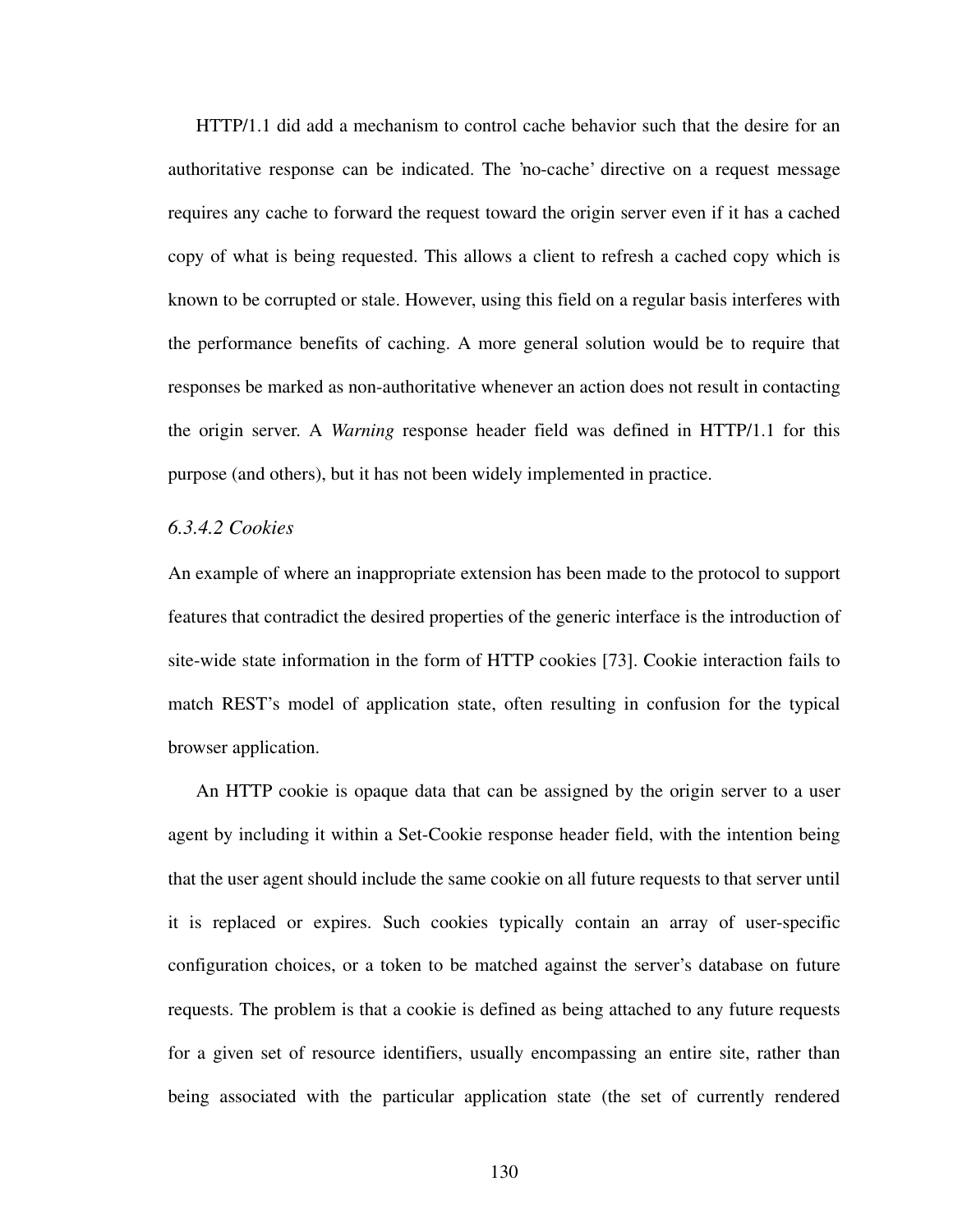representations) on the browser. When the browser's history functionality (the "Back" button) is subsequently used to back-up to a view prior to that reflected by the cookie, the browser's application state no longer matches the stored state represented within the cookie. Therefore, the next request sent to the same server will contain a cookie that misrepresents the current application context, leading to confusion on both sides.

Cookies also violate REST because they allow data to be passed without sufficiently identifying its semantics, thus becoming a concern for both security and privacy. The combination of cookies with the Referer [sic] header field makes it possible to track a user as they browse between sites.

As a result, cookie-based applications on the Web will never be reliable. The same functionality should have been accomplished via anonymous authentication and true client-side state. A state mechanism that involves preferences can be more efficiently implemented using judicious use of context-setting URI rather than cookies, where judicious means one URI per state rather than an unbounded number of URI due to the embedding of a user-id. Likewise, the use of cookies to identify a user-specific "shopping basket" within a server-side database could be more efficiently implemented by defining the semantics of shopping items within the hypermedia data formats, allowing the user agent to select and store those items within their own client-side shopping basket, complete with a URI to be used for check-out when the client is ready to purchase.

#### *6.3.4.3 Mandatory Extensions*

HTTP header field names can be extended at will, but only when the information they contain is not required for proper understanding of the message. Mandatory header field extensions require a major protocol revision or a substantial change to method semantics,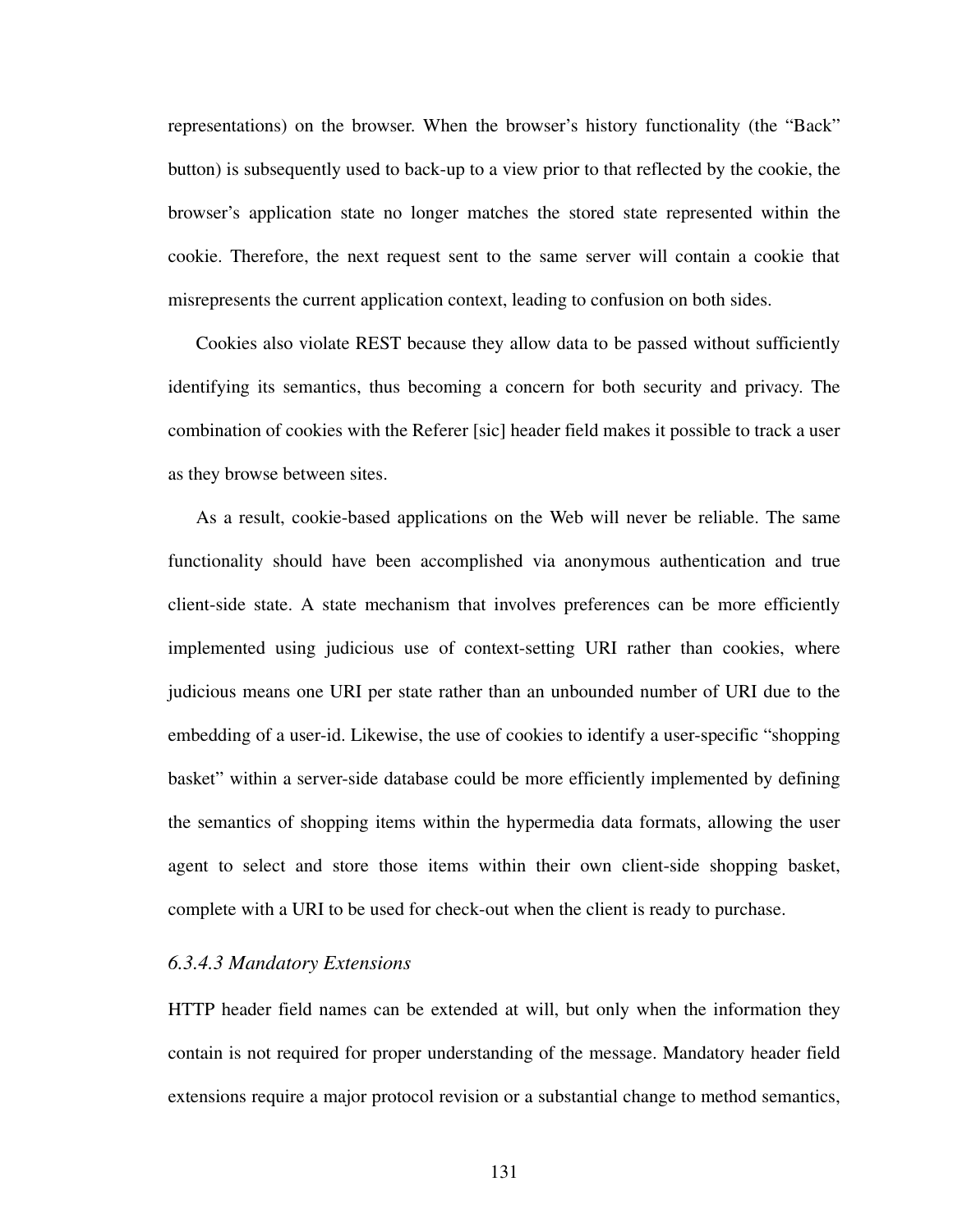such as that proposed in [\[94](#page-176-1)]. This is an aspect of the modern Web architecture which does not yet match the self-descriptive messaging constraints of the REST architectural style, primarily because the cost of implementing a mandatory extension framework within the existing HTTP syntax exceeds any clear benefits that we might gain from mandatory extensions. However, it is reasonable to expect that mandatory field name extensions will be supported in the next major revision of HTTP, when the existing constraints on backwards-compatibility of syntax no longer apply.

#### *6.3.4.4 Mixing Metadata*

HTTP is designed to extend the generic connector interface across a network connection. As such, it is intended to match the characteristics of that interface, including the delineation of parameters as control data, metadata, and representation. However, two of the most significant limitations of the HTTP/1.x protocol family are that it fails to syntactically distinguish between representation metadata and message control information (both transmitted as header fields) and does not allow metadata to be effectively layered for message integrity checks.

REST identified these as limitations in the protocol early in the standardization process, anticipating that they would lead to problems in the deployment of other features, such as persistent connections and digest authentication. Workarounds were developed, including adding the Connection header field to identify per-connection control data that is unsafe to be forwarded by intermediaries, as well as an algorithm for the canonical treatment of header field digests [\[46](#page-172-0)].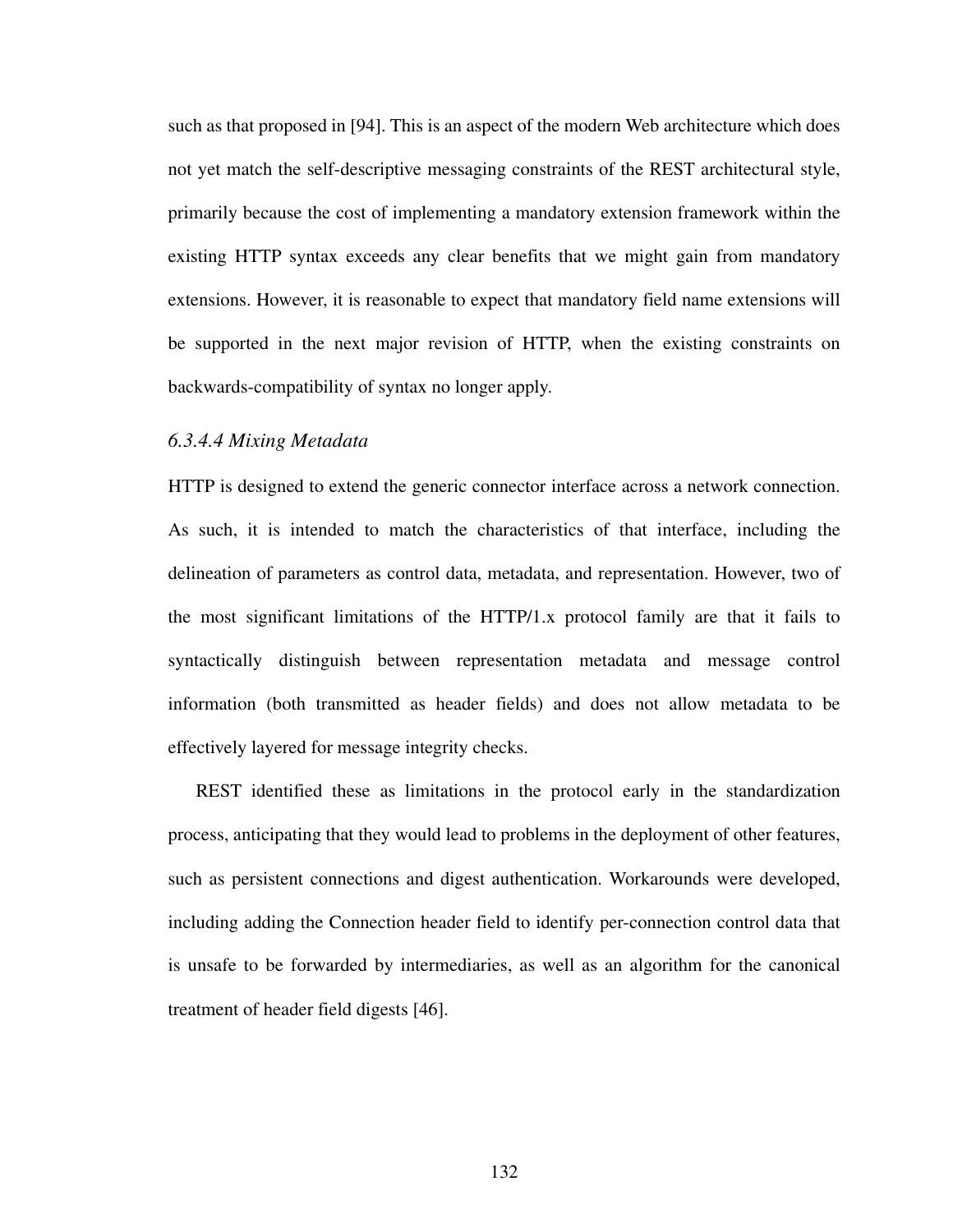#### *6.3.4.5 MIME Syntax*

HTTP inherited its message syntax from MIME [[47\]](#page-172-1) in order to retain commonality with other Internet protocols and reuse many of the standardized fields for describing media types in messages. Unfortunately, MIME and HTTP have very different goals, and the syntax is only designed for MIME's goals.

In MIME, a user agent is sending a bunch of information, which is intended to be treated as a coherent whole, to an unknown recipient with which they never directly interact. MIME assumes that the agent would want to send all that information in one message, since sending multiple messages across Internet mail is less efficient. Thus, MIME syntax is constructed to package messages within a part or multipart in much the way postal carriers wrap packages in extra paper.

In HTTP, packaging different objects within a single message doesn't make any sense other than for secure encapsulation or packaged archives, since it is more efficient to make separate requests for those documents not already cached. Thus, HTTP applications use media types like HTML as containers for references to the "package" — a user agent can then choose what parts of the package to retrieve as separate requests. Although it is possible that HTTP could use a multipart package in which only the non-URI resources were included after the first part, there hasn't been much demand for it.

The problem with MIME syntax is that it assumes the transport is lossy, deliberately corrupting things like line breaks and content lengths. The syntax is therefore verbose and inefficient for any system not based on a lossy transport, which makes it inappropriate for HTTP. Since HTTP/1.1 has the capability to support deployment of incompatible protocols, retaining the MIME syntax won't be necessary for the next major version of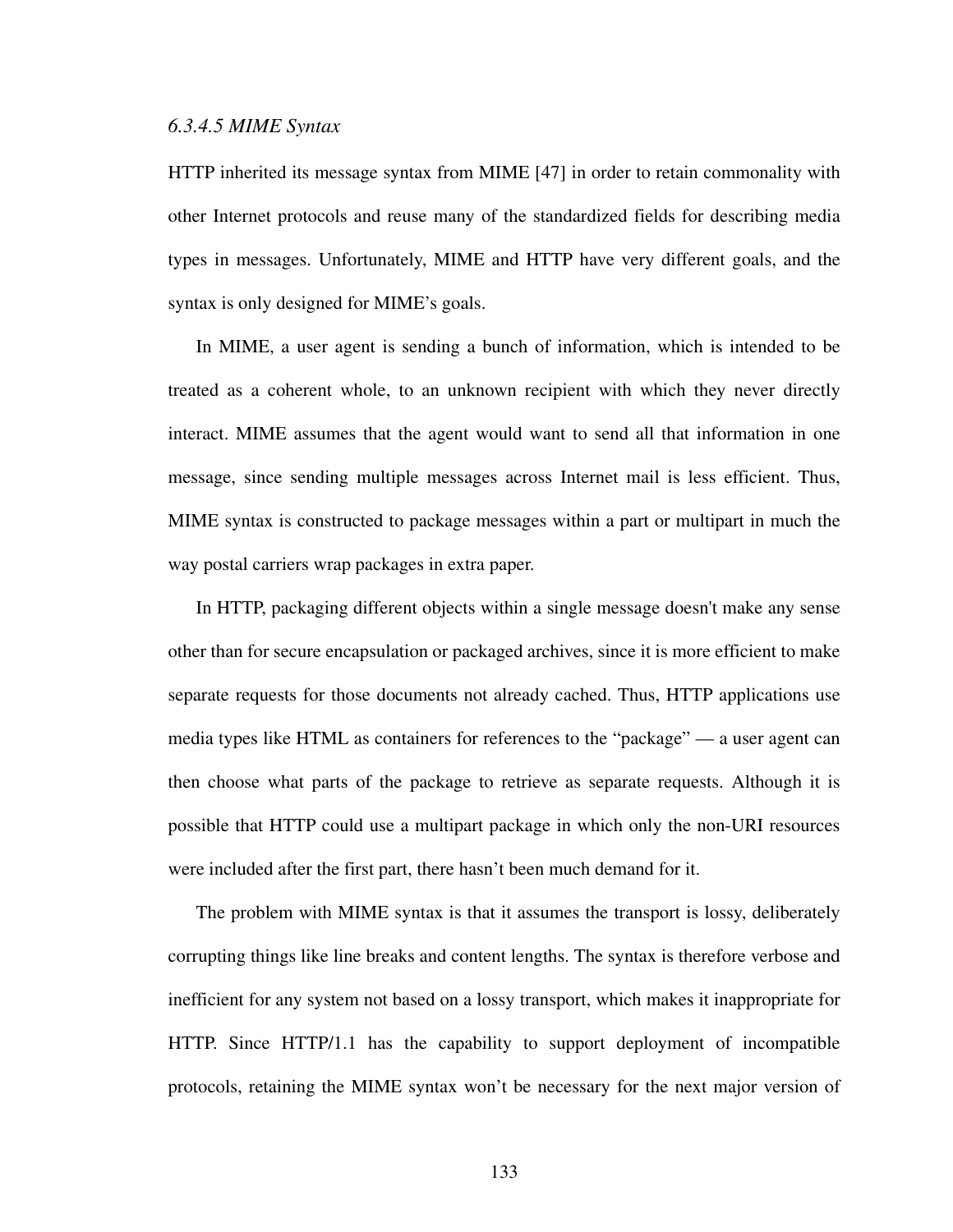HTTP, even though it will likely continue to use the many standardized protocol elements for representation metadata.

#### **6.3.5 Matching Responses to Requests**

HTTP messages fail to be self-descriptive when it comes to describing which response belongs with which request. Early HTTP was based on a single request and response per connection, so there was no perceived need for message control data that would tie the response back to the request that invoked it. Therefore, the ordering of requests determines the ordering of responses, which means that HTTP relies on the transport connection to determine the match.

HTTP/1.1, though defined to be independent of the transport protocol, still assumes that communication takes place on a synchronous transport. It could easily be extended to work on an asynchronous transport, such as e-mail, through the addition of a request identifier. Such an extension would be useful for agents in a broadcast or multicast situation, where responses might be received on a channel different from that of the request. Also, in a situation where many requests are pending, it would allow the server to choose the order in which responses are transferred, such that smaller or more significant responses are sent first.

### **6.4 Technology Transfer**

Although REST had its most direct influence over the authoring of Web standards, validation of its use as an architectural design model came through the deployment of the standards in the form of commercial-grade implementations.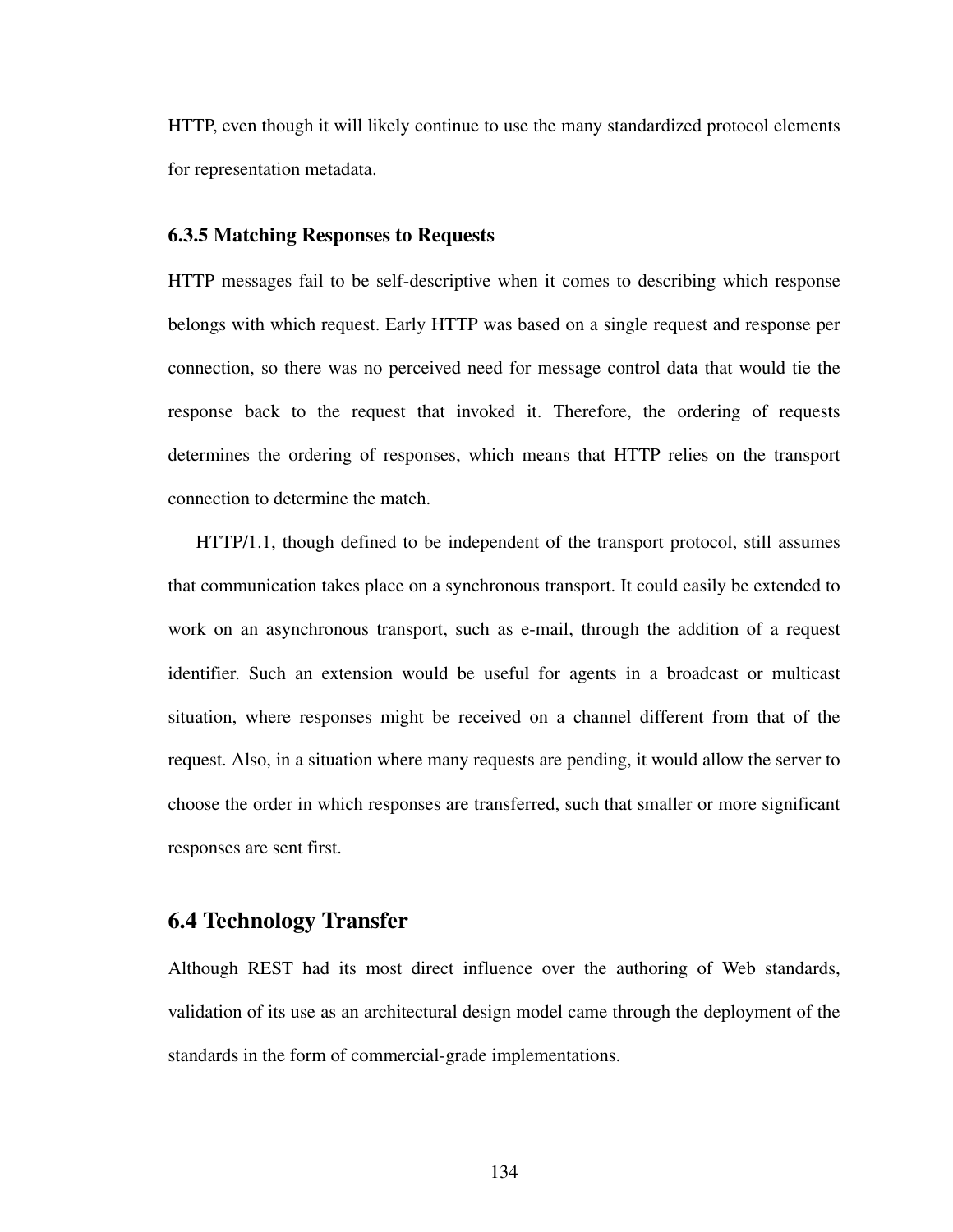#### **6.4.1 Deployment experience with libwww-perl**

My involvement in the definition of Web standards began with development of the maintenance robot MOMspider [\[39](#page-172-2)] and its associated protocol library, libwww-perl. Modeled after the original libwww developed by Tim Berners-Lee and the WWW project at CERN, libwww-perl provided a uniform interface for making Web requests and interpreting Web responses for client applications written in the Perl language [\[134](#page-179-0)]. It was the first Web protocol library to be developed independent of the original CERN project, reflecting a more modern interpretation of the Web interface than was present in older code bases. This interface became the basis for designing REST.

libwww-perl consisted of a single request interface that used Perl's self-evaluating code features to dynamically load the appropriate transport protocol package based on the scheme of the requested URI. For example, when asked to make a "GET" request on the URL <http://www.ebuilt.com/>, libwww-perl would extract the scheme from the URL ("http") and use it to construct a call to *wwwhttp'request()*, using an interface that was common to all types of resources (HTTP, FTP, WAIS, local files, etc.). In order to achieve this generic interface, the library treated all calls in much the same way as an HTTP proxy. It provided an interface using Perl data structures that had the same semantics as an HTTP request, regardless of the type of resource.

libwww-perl demonstrated the benefits of a generic interface. Within a year of its initial release, over 600 independent software developers were using the library for their own client tools, ranging from command-line download scripts to full-blown browsers. It is currently the basis for most Web system administration tools.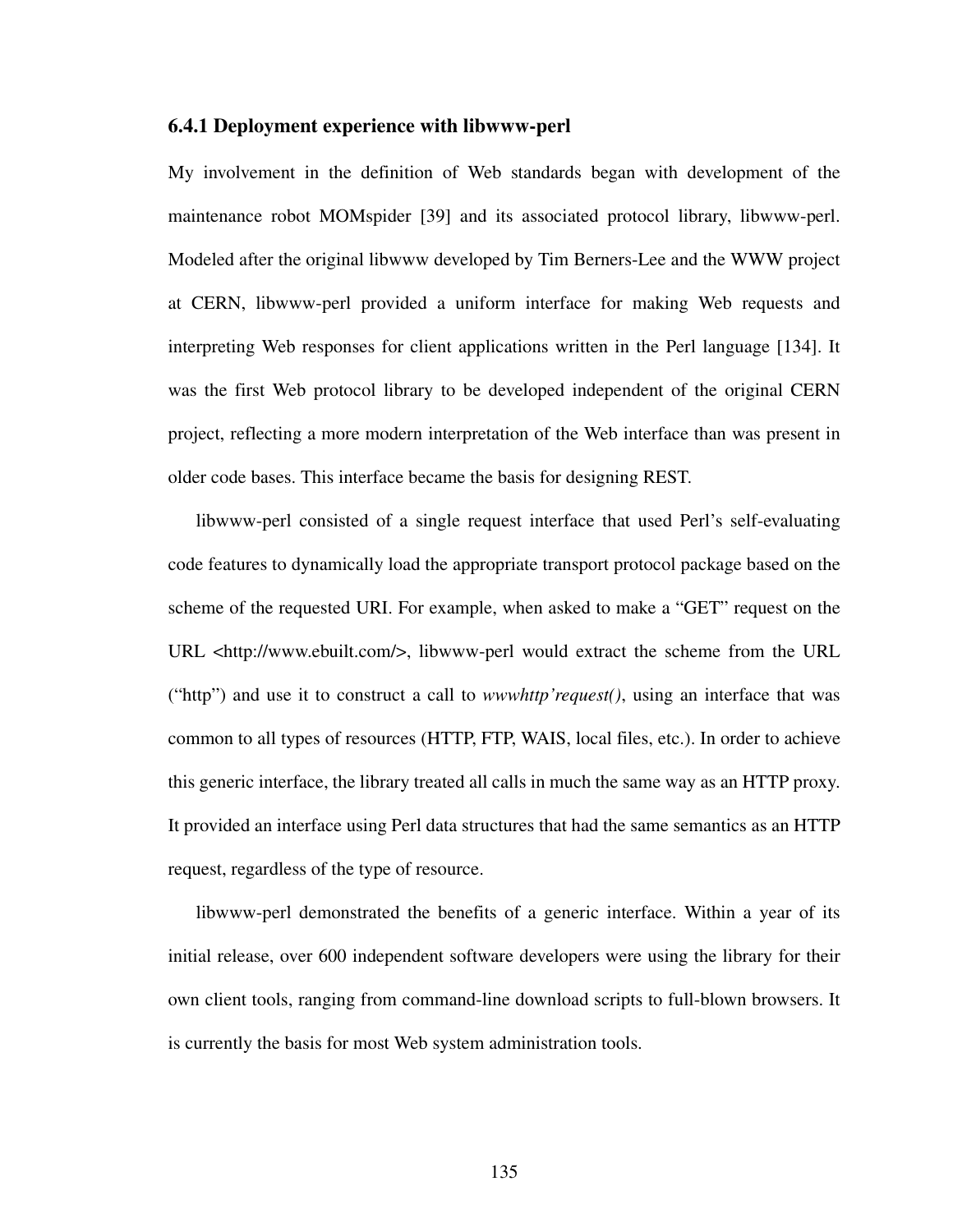#### **6.4.2 Deployment experience with Apache**

As the specification effort for HTTP began to take the form of complete specifications, we needed server software that could both effectively demonstrate the proposed standard protocol and serve as a test-bed for worthwhile extensions. At the time, the most popular HTTP server (httpd) was the public domain software developed by Rob McCool at the National Center for Supercomputing Applications, University of Illinois, Urbana-Champaign (NCSA). However, development had stalled after Rob left NCSA in mid-1994, and many webmasters had developed their own extensions and bug fixes that were in need of a common distribution. A group of us created a mailing list for the purpose of coordinating our changes as "patches" to the original source. In the process, we created the Apache HTTP Server Project [\[89](#page-176-2)].

The Apache project is a collaborative software development effort aimed at creating a robust, commercial-grade, full-featured, open-source software implementation of an HTTP server. The project is jointly managed by a group of volunteers located around the world, using the Internet and the Web to communicate, plan, and develop the server and its related documentation. These volunteers are known as the Apache Group. More recently, the group formed the nonprofit Apache Software Foundation to act as a legal and financial umbrella organization for supporting continued development of the Apache open source projects.

Apache became known for both its robust behavior in response to the varied demands of an Internet service and for its rigorous implementation of the HTTP protocol standards. I served as the "protocol cop" within the Apache Group, writing code for the core HTTP parsing functions, supporting the efforts of others by explaining the standards, and acting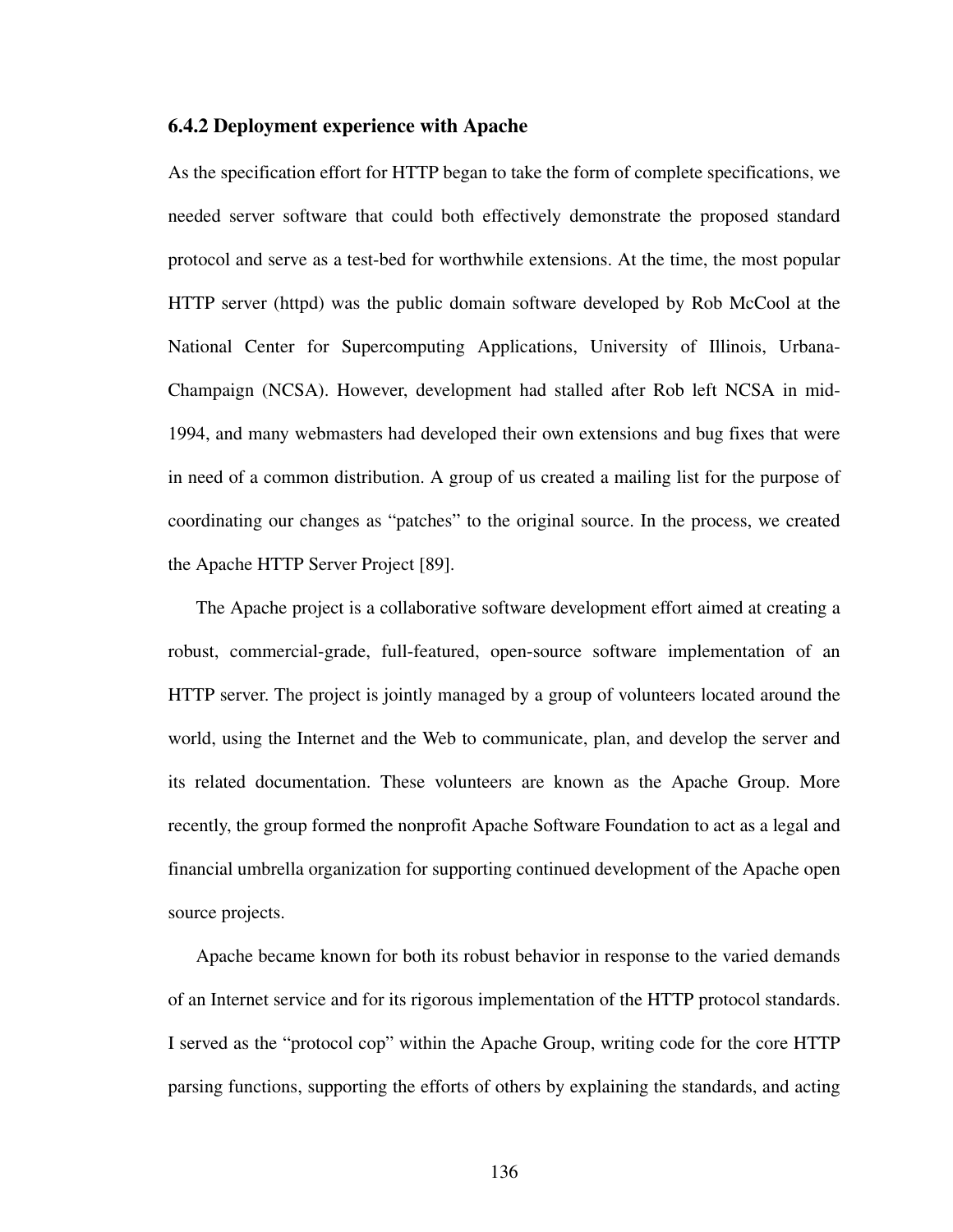as an advocate for the Apache developers' views of "the right way to implement HTTP" within the standards forums. Many of the lessons described in this chapter were learned as a result of creating and testing various implementations of HTTP within the Apache project, and subjecting the theories behind the protocol to the Apache Group's critical review.

Apache httpd is widely regarded as one of the most successful software projects, and one of the first open-source software products to dominate a market in which there exists significant commercial competition. The July 2000 Netcraft survey of public Internet websites found over 20 million sites based on the Apache software, representing over 65% of all sites surveyed [http://www.netcraft.com/survey/]. Apache was the first major server to support the HTTP/1.1 protocol and is generally considered the reference implementation against which all client software is tested. The Apache Group received the 1999 ACM Software System Award as recognition of our impact on the standards for the Web architecture.

#### **6.4.3 Deployment of URI and HTTP/1.1-compliant Software**

In addition to Apache, many other projects, both commercial and open-source in nature, have adopted and deployed software products based on the protocols of the modern Web architecture. Though it may be only a coincidence, Microsoft Internet Explorer surpassed Netscape Navigator in the Web browser market share shortly after they were the first major browser to implement the HTTP/1.1 client standard. In addition, many of the individual HTTP extensions that were defined during the standardization process, such as the Host header field, have now reached universal deployment.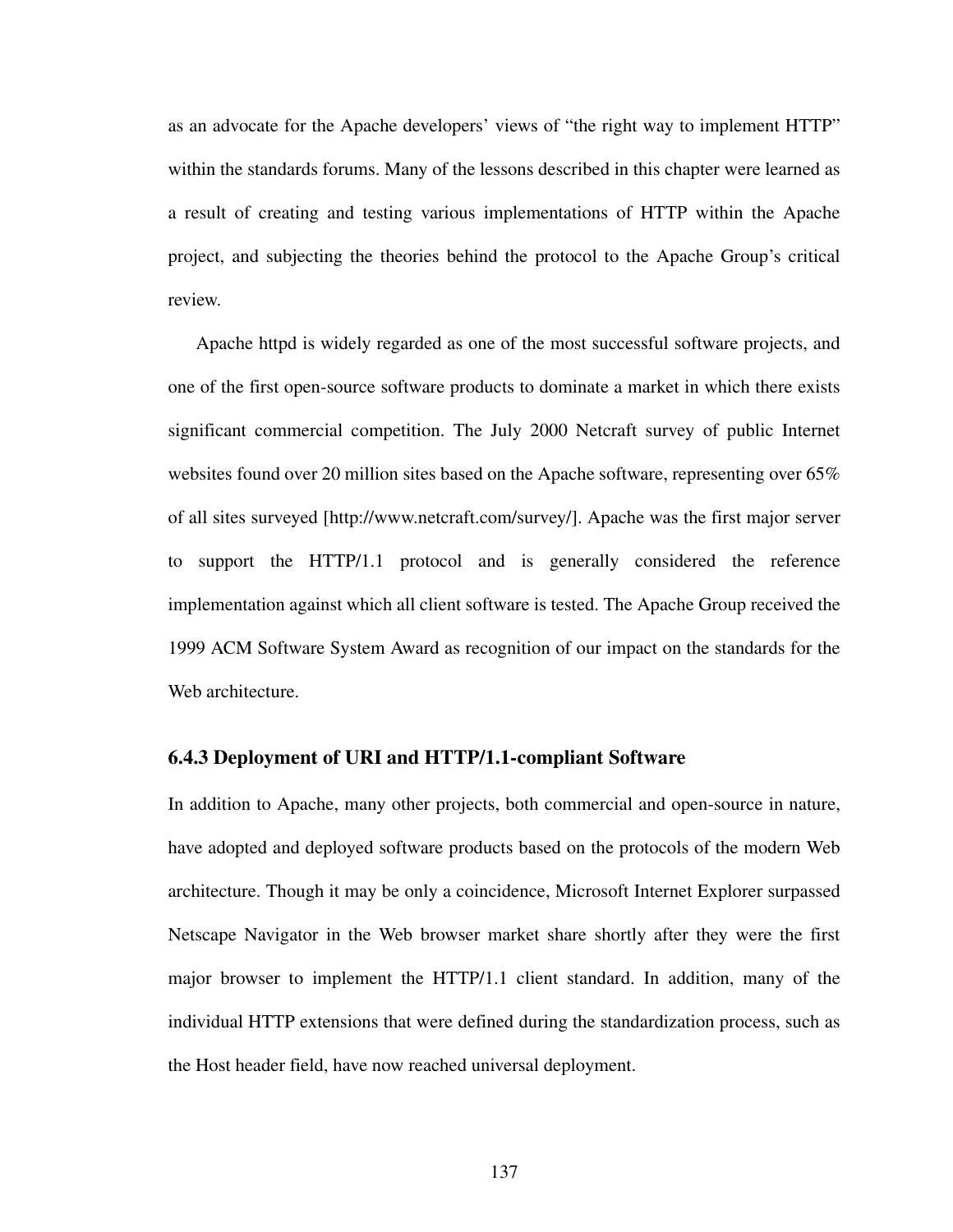The REST architectural style succeeded in guiding the design and deployment of the modern Web architecture. To date, there have been no significant problems caused by the introduction of the new standards, even though they have been subject to gradual and fragmented deployment alongside legacy Web applications. Furthermore, the new standards have had a positive effect on the robustness of the Web and enabled new methods for improving user-perceived performance through caching hierarchies and content distribution networks.

### **6.5 Architectural Lessons**

There are a number of general architectural lessons to be learned from the modern Web architecture and the problems identified by REST.

#### **6.5.1 Advantages of a Network-based API**

What distinguishes the modern Web from other middleware [\[22](#page-170-0)] is the way in which it uses HTTP as a network-based Application Programming Interface (API). This was not always the case. The early Web design made use of a library package, CERN libwww, as the single implementation library for all clients and servers. CERN libwww provided a library-based API for building interoperable Web components.

A library-based API provides a set of code entry points and associated symbol/ parameter sets so that a programmer can use someone else's code to do the dirty work of maintaining the actual interface between like systems, provided that the programmer obeys the architectural and language restrictions that come with that code. The assumption is that all sides of the communication use the same API, and therefore the internals of the interface are only important to the API developer and not the application developer.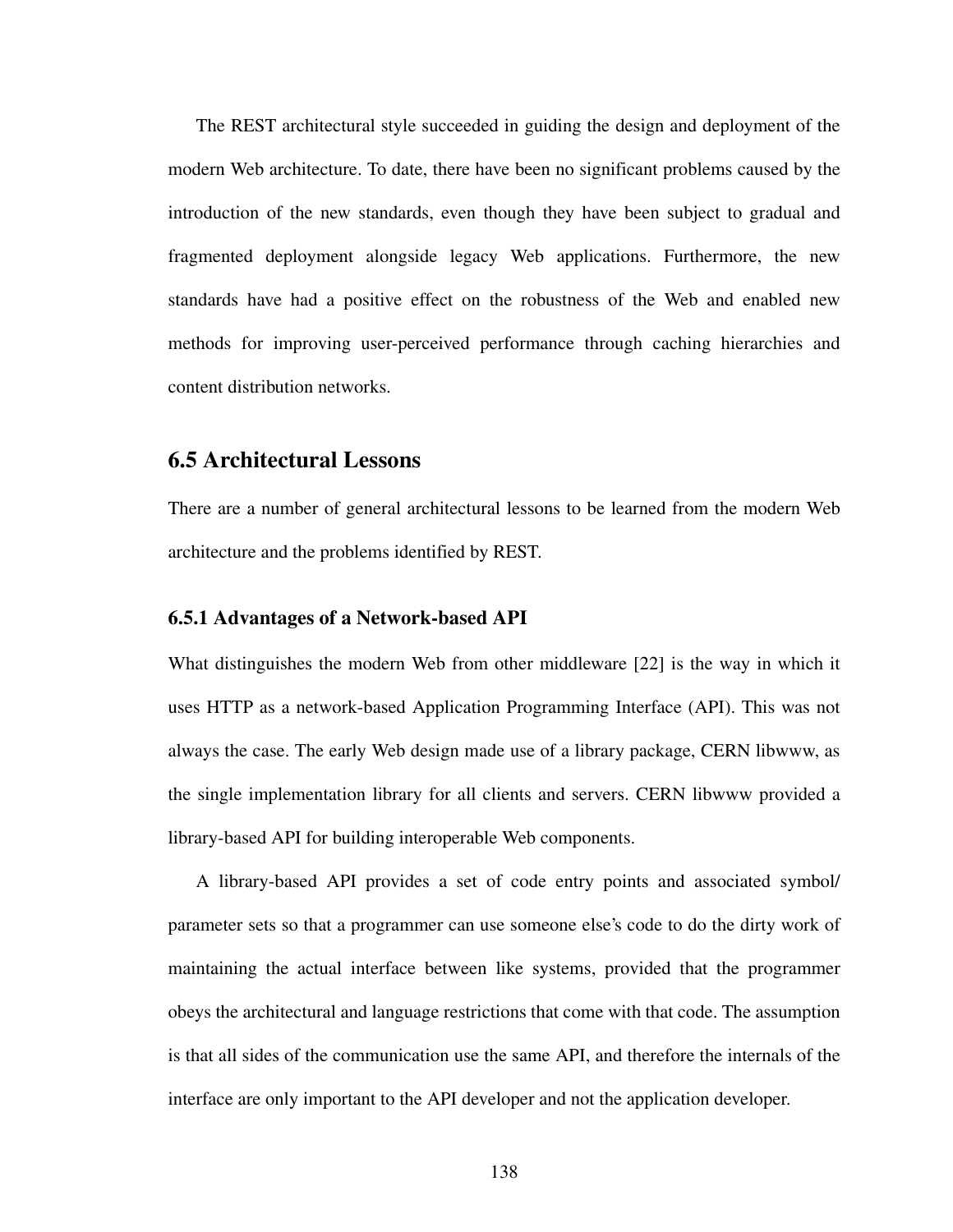The single library approach ended in 1993 because it did not match the social dynamics of the organizations involved in developing the Web. When the team at NCSA increased the pace of Web development with a much larger development team than had ever been present at CERN, the libwww source was "forked" (split into separately maintained code bases) so that the folks at NCSA would not have to wait for CERN to catch-up with their improvements. At the same time, independent developers such as myself began developing protocol libraries for languages and platforms not yet supported by the CERN code. The design of the Web had to shift from the development of a reference protocol library to the development of a network-based API, extending the desired semantics of the Web across multiple platforms and implementations.

A network-based API is an on-the-wire syntax, with defined semantics, for application interactions. A network-based API does not place any restrictions on the application code aside from the need to read/write to the network, but does place restrictions on the set of semantics that can be effectively communicated across the interface. On the plus side, performance is only bounded by the protocol design and not by any particular implementation of that design.

A library-based API does a lot more for the programmer, but in doing so creates a great deal more complexity and baggage than is needed by any one system, is less portable in a heterogeneous network, and always results in genericity being preferred over performance. As a side-effect, it also leads to lazy development (blaming the API code for everything) and failure to account for non-cooperative behavior by other parties in the communication.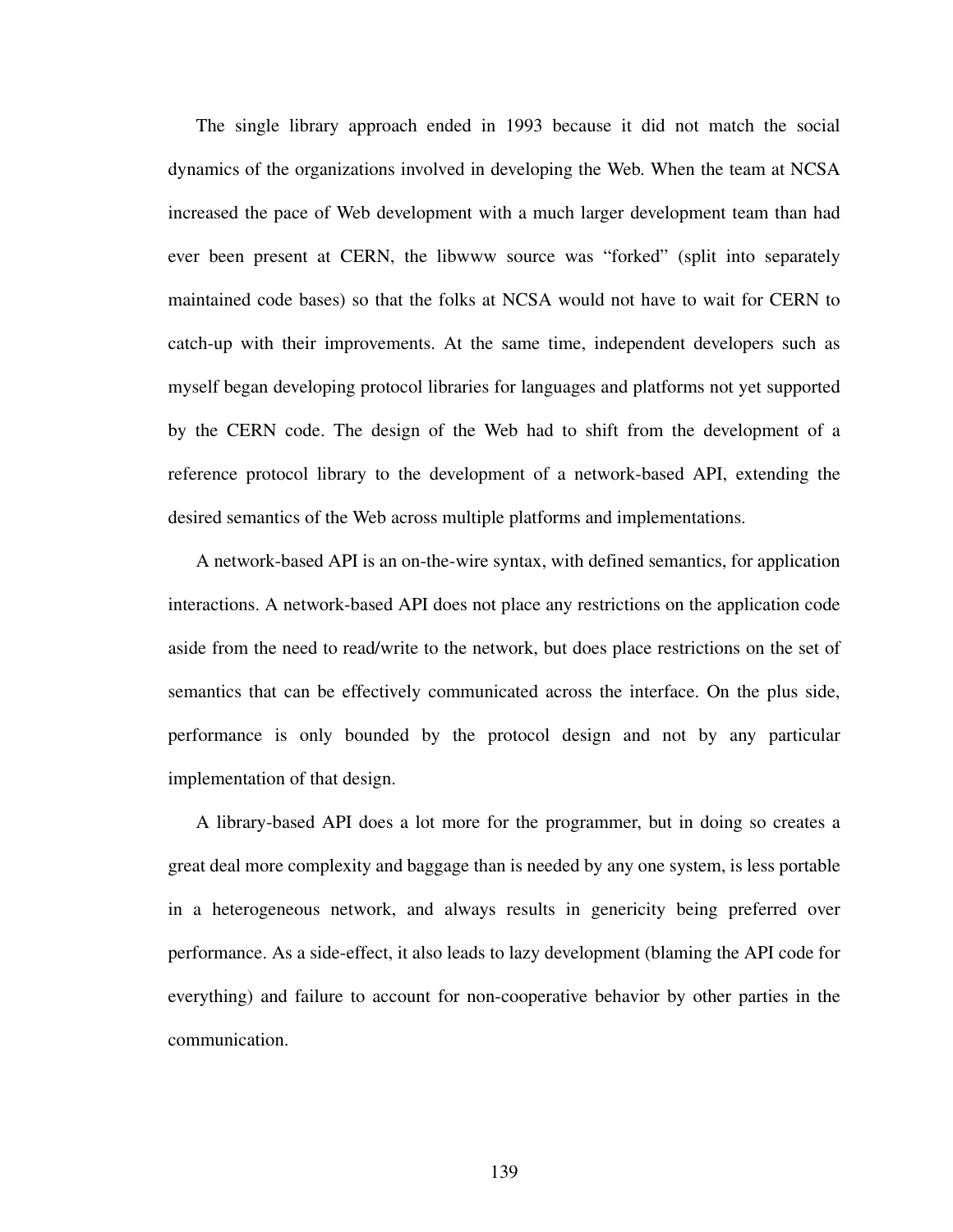However, it is important to keep in mind that there are various layers involved in any architecture, including that of the modern Web. Systems like the Web use one library API (sockets) in order to access several network-based APIs (e.g., HTTP and FTP), but the socket API itself is below the application-layer. Likewise, libwww is an interesting crossbreed in that it has evolved into a library-based API for accessing a network-based API, and thus provides reusable code without assuming other communicating applications are using libwww as well.

This is in contrast to middleware like CORBA [[97\]](#page-176-3). Since CORBA only allows communication via an ORB, its transfer protocol, IIOP, assumes too much about what the parties are communicating. HTTP request messages include standardized application semantics, whereas IIOP messages do not. The "Request" token in IIOP only supplies directionality so that the ORB can route it according to whether the ORB itself is supposed to reply (e.g., "LocateRequest") or if it will be interpreted by an object. The semantics are expressed by the combination of an object key and operation, which are object-specific rather than standardized across all objects.

An independent developer can generate the same bits as an IIOP request without using the same ORB, but the bits themselves are defined by the CORBA API and its Interface Definition Language (IDL). They need a UUID generated by an IDL compiler, a structured binary content that mirrors that IDL operation's signature, and the definition of the reply data type(s) according to the IDL specification. The semantics are thus not defined by the network interface (IIOP), but by the object's IDL spec. Whether this is a good thing or not depends on the application — for distributed objects it is a necessity, for the Web it isn't.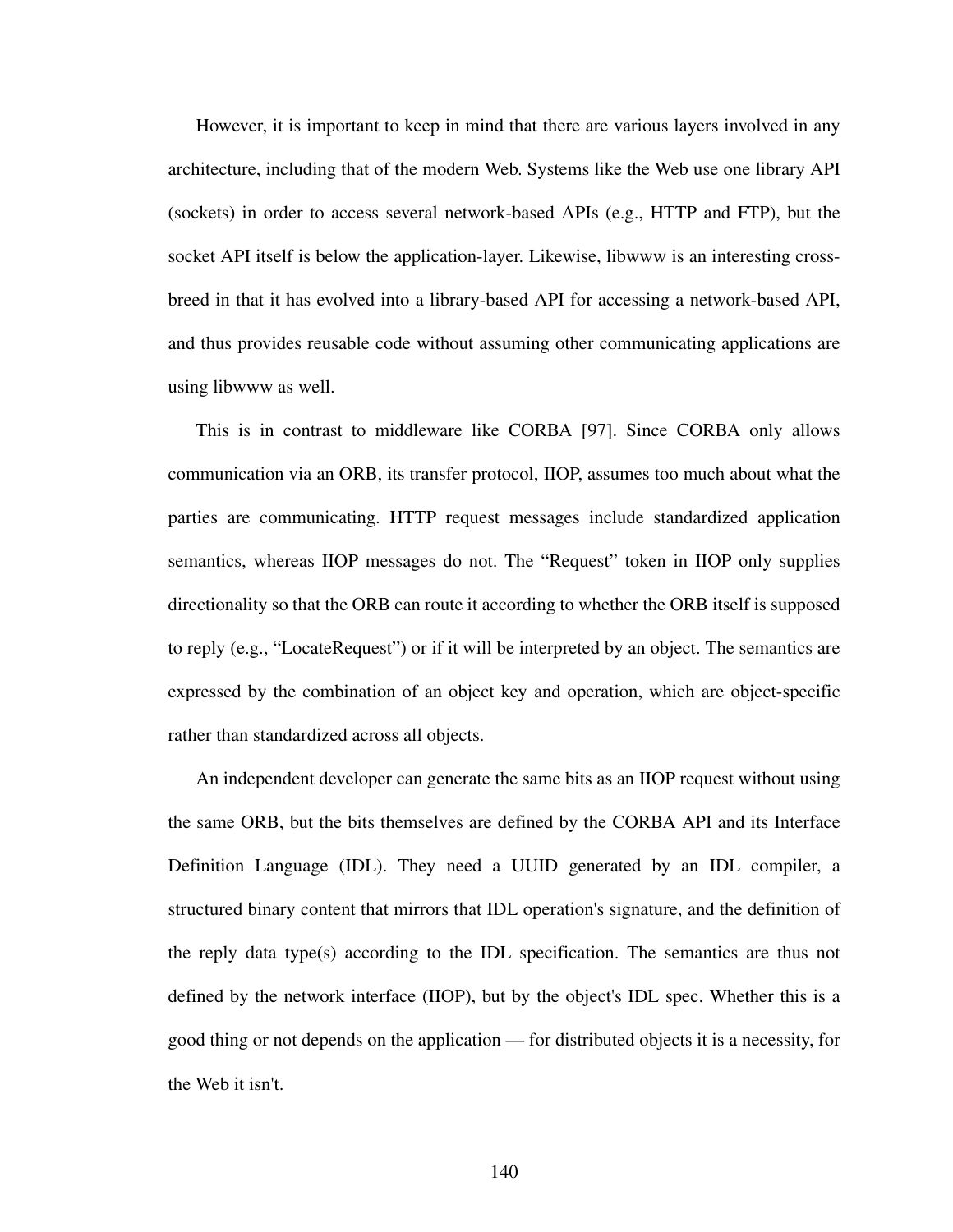Why is this important? Because it differentiates a system where network intermediaries can be effective agents from a system where they can be, at most, routers.

This kind of difference is also seen in the interpretation of a message as a unit or as a stream. HTTP allows the recipient or the sender to decide that on their own. CORBA IDL doesn't even allow streams (yet), but even when it does get extended to support streams, both sides of the communication will be tied to the same API, rather than being free to use whatever is most appropriate for their type of application.

#### **6.5.2 HTTP is not RPC**

People often mistakenly refer to HTTP as a remote procedure call (RPC) [\[23](#page-170-1)] mechanism simply because it involves requests and responses. What distinguishes RPC from other forms of network-based application communication is the notion of invoking a procedure on the remote machine, wherein the protocol identifies the procedure and passes it a fixed set of parameters, and then waits for the answer to be supplied within a return message using the same interface. Remote method invocation (RMI) is similar, except that the procedure is identified as an {object, method} tuple rather than a service procedure. Brokered RMI adds name service indirection and a few other tricks, but the interface is basically the same.

What distinguishes HTTP from RPC isn't the syntax. It isn't even the different characteristics gained from using a stream as a parameter, though that helps to explain why existing RPC mechanisms were not usable for the Web. What makes HTTP significantly different from RPC is that the requests are directed to resources using a generic interface with standard semantics that can be interpreted by intermediaries almost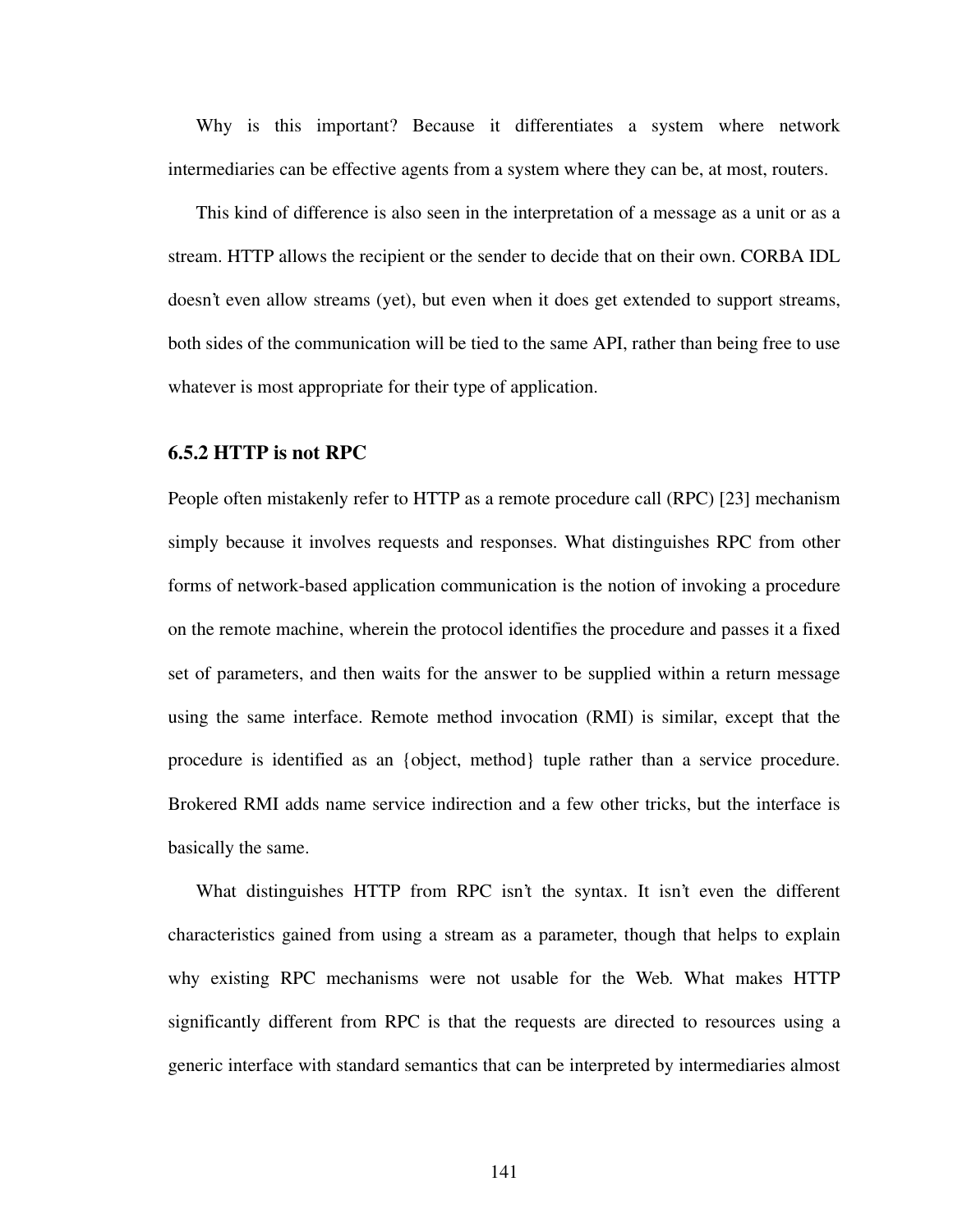as well as by the machines that originate services. The result is an application that allows for layers of transformation and indirection that are independent of the information origin, which is very useful for an Internet-scale, multi-organization, anarchically scalable information system. RPC mechanisms, in contrast, are defined in terms of language APIs, not network-based applications.

#### **6.5.3 HTTP is not a Transport Protocol**

HTTP is not designed to be a transport protocol. It is a transfer protocol in which the messages reflect the semantics of the Web architecture by performing actions on resources through the transfer and manipulation of representations of those resources. It is possible to achieve a wide range of functionality using this very simple interface, but following the interface is required in order for HTTP semantics to remain visible to intermediaries.

That is why HTTP goes through firewalls. Most of the recently proposed extensions to HTTP, aside from WebDAV [\[60](#page-173-0)], have merely used HTTP as a way to move other application protocols through a firewall, which is a fundamentally misguided idea. Not only does it defeat the purpose of having a firewall, but it won't work for the long term because firewall vendors will simply have to perform additional protocol filtering. It therefore makes no sense to do those extensions on top of HTTP, since the only thing HTTP accomplishes in that situation is to add overhead from a legacy syntax. A true application of HTTP maps the protocol user's actions to something that can be expressed using HTTP semantics, thus creating a network-based API to services which can be understood by agents and intermediaries without any knowledge of the application.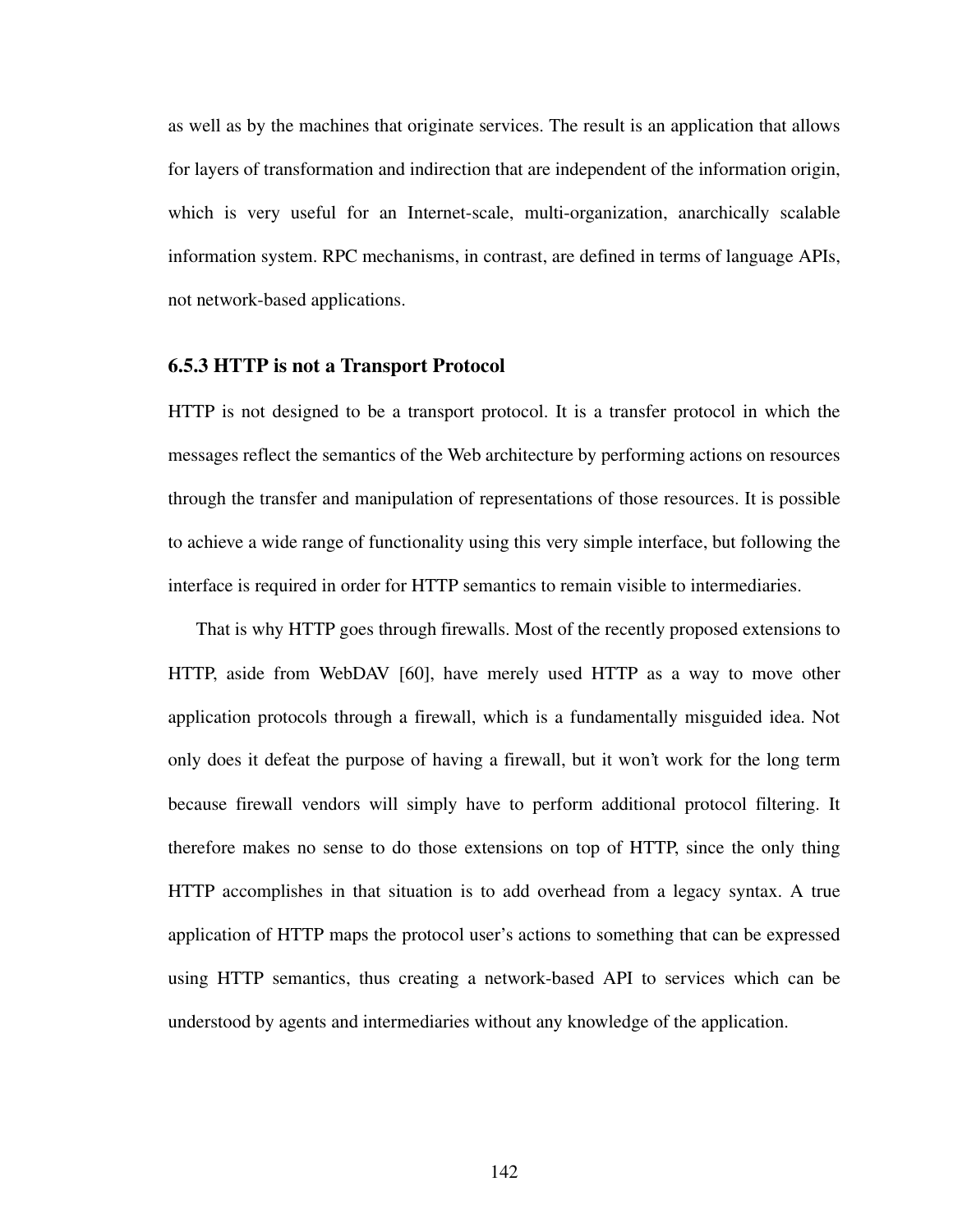#### **6.5.4 Design of Media Types**

One aspect of REST that is unusual for an architectural style is the degree to which it influences the definition of data elements within the Web architecture.

#### *6.5.4.1 Application State in a Network-based System*

REST defines a model of expected application behavior which supports simple and robust applications that are largely immune from the partial failure conditions that beset most network-based applications. However, that doesn't stop application developers from introducing features which violate the model. The most frequent violations are in regard to the constraints on application state and stateless interaction.

Architectural mismatches due to misplaced application state are not limited to HTTP cookies. The introduction of "frames" to the Hypertext Markup Language (HTML) caused similar confusion. Frames allow a browser window to be partitioned into subwindows, each with its own navigational state. Link selections within a subwindow are indistinguishable from normal transitions, but the resulting response representation is rendered within the subwindow instead of the full browser application workspace. This is fine provided that no link exits the realm of information that is intended for subwindow treatment, but when it does occur the user finds themself viewing one application wedged within the subcontext of another application.

For both frames and cookies, the failure was in providing indirect application state that could not be managed or interpreted by the user agent. A design that placed this information within a primary representation, thereby informing the user agent on how to manage the hypermedia workspace for a specified realm of resources, could have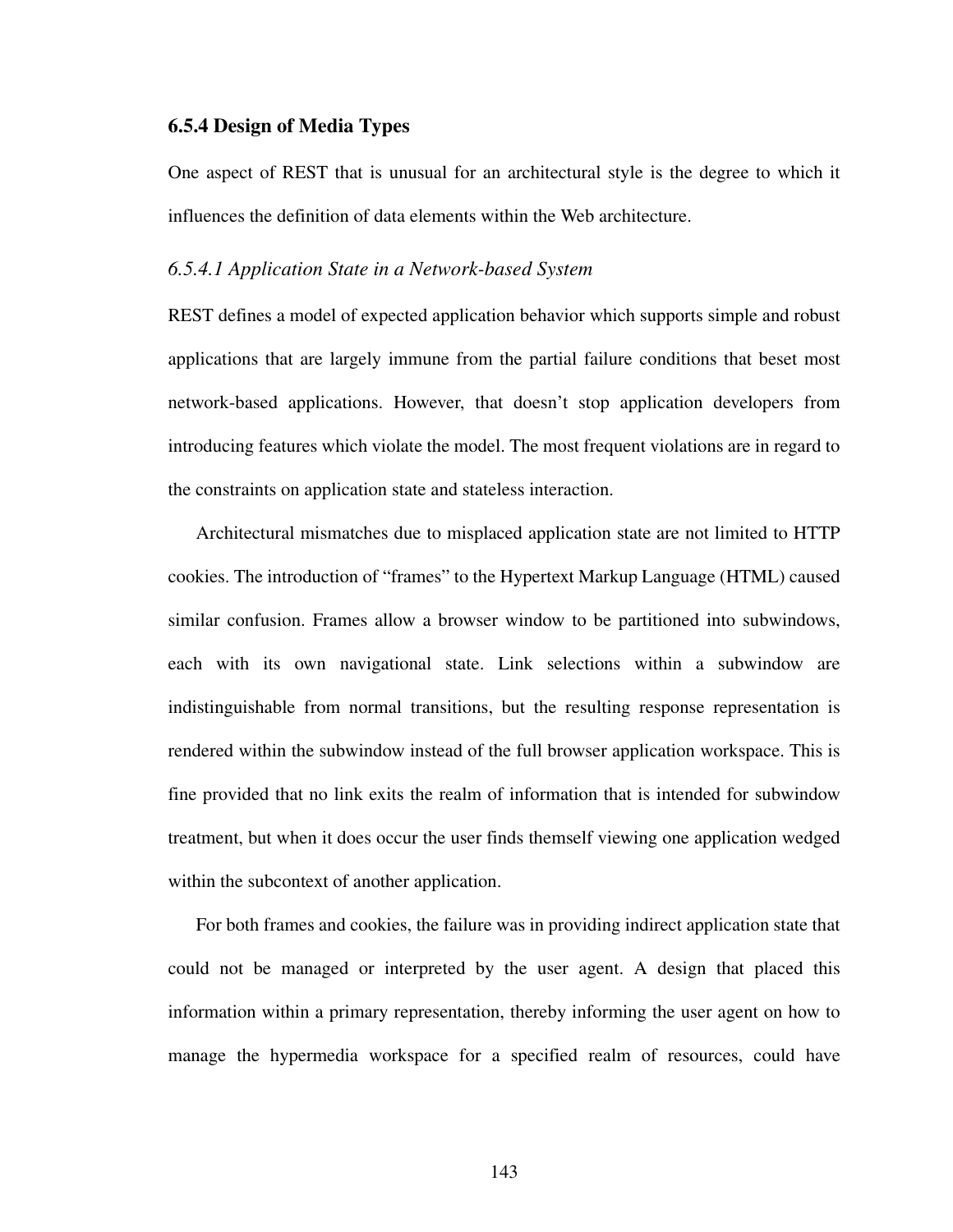accomplished the same tasks without violating the REST constraints, while leading to a better user interface and less interference with caching.

#### *6.5.4.2 Incremental Processing*

By including latency reduction as an architectural goal, REST can differentiate media types (the data format of representations) according to their user-perceived performance. Size, structure, and capacity for incremental rendering all have an impact on the latency encountered transferring, rendering, and manipulating representation media types, and thus can significantly impact system performance.

HTML [\[18](#page-170-2)] is an example of a media type that, for the most part, has good latency characteristics. Information within early HTML could be rendered as it was received, because all of the rendering information was available early — within the standardized definitions of the small set of mark-up tags that made up HTML. However, there are aspects of HTML that were not designed well for latency. Examples include: placement of embedded metadata within the HEAD of a document, resulting in optional information needing to be transferred and processed before the rendering engine can read the parts that display something useful to the user [[93\]](#page-176-4); embedded images without rendering size hints, requiring that the first few bytes of the image (the part that contains the layout size) be received before the rest of the surrounding HTML can be displayed; dynamically sized table columns, requiring that the renderer read and determine sizes for the entire table before it can start displaying the top; and, lazy rules regarding the parsing of malformed mark-up syntax, often requiring that the rendering engine parse through an entire file before it can determine that one key mark-up character is missing.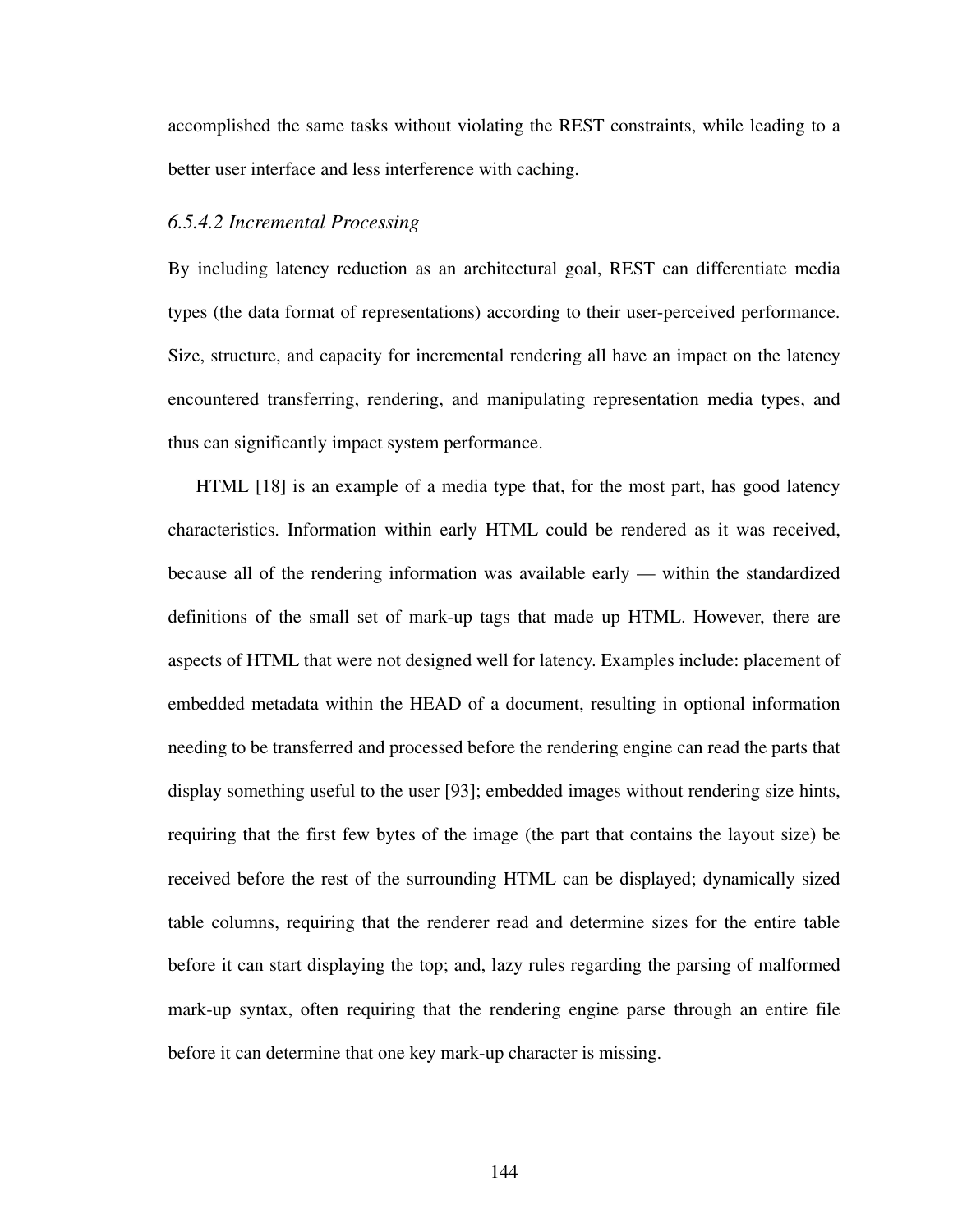#### *6.5.4.3 Java versus JavaScript*

REST can also be used to gain insight into why some media types have had greater adoption within the Web architecture than others, even when the balance of developer opinion is not in their favor. The case of Java applets versus JavaScript is one example.

Java<sup>TM</sup> [[45\]](#page-172-3) is a popular programming language that was originally developed for applications within television set-top boxes, but first gained notoriety when it was introduced to the Web as a means for implementing *code-on-demand* functionality. Although the language received a tremendous amount of press support from its owner, Sun Microsystems, Inc., and rave reviews from software developers seeking an alternative to the C++ language, it has failed to be widely adopted by application developers for codeon-demand within the Web.

Shortly after Java's introduction, developers at Netscape Communications Corporation created a separate language for embedded code-on-demand, originally called LiveScript, but later changed to the name JavaScript for marketing reasons (the two languages have relatively little in common other than that) [[44\]](#page-172-4). Although initially derided for being embedded with HTML and yet not compatible with proper HTML syntax, JavaScript usage has steadily increased ever since its introduction.

The question is: why is JavaScript more successful on the Web than Java? It certainly isn't because of its technical quality as a language, since both its syntax and execution environment are considered poor when compared to Java. It also isn't because of marketing: Sun far outspent Netscape in that regard, and continues to do so. It isn't because of any intrinsic characteristics of the languages either, since Java has been more successful than JavaScript within all other programming areas (stand-alone applications,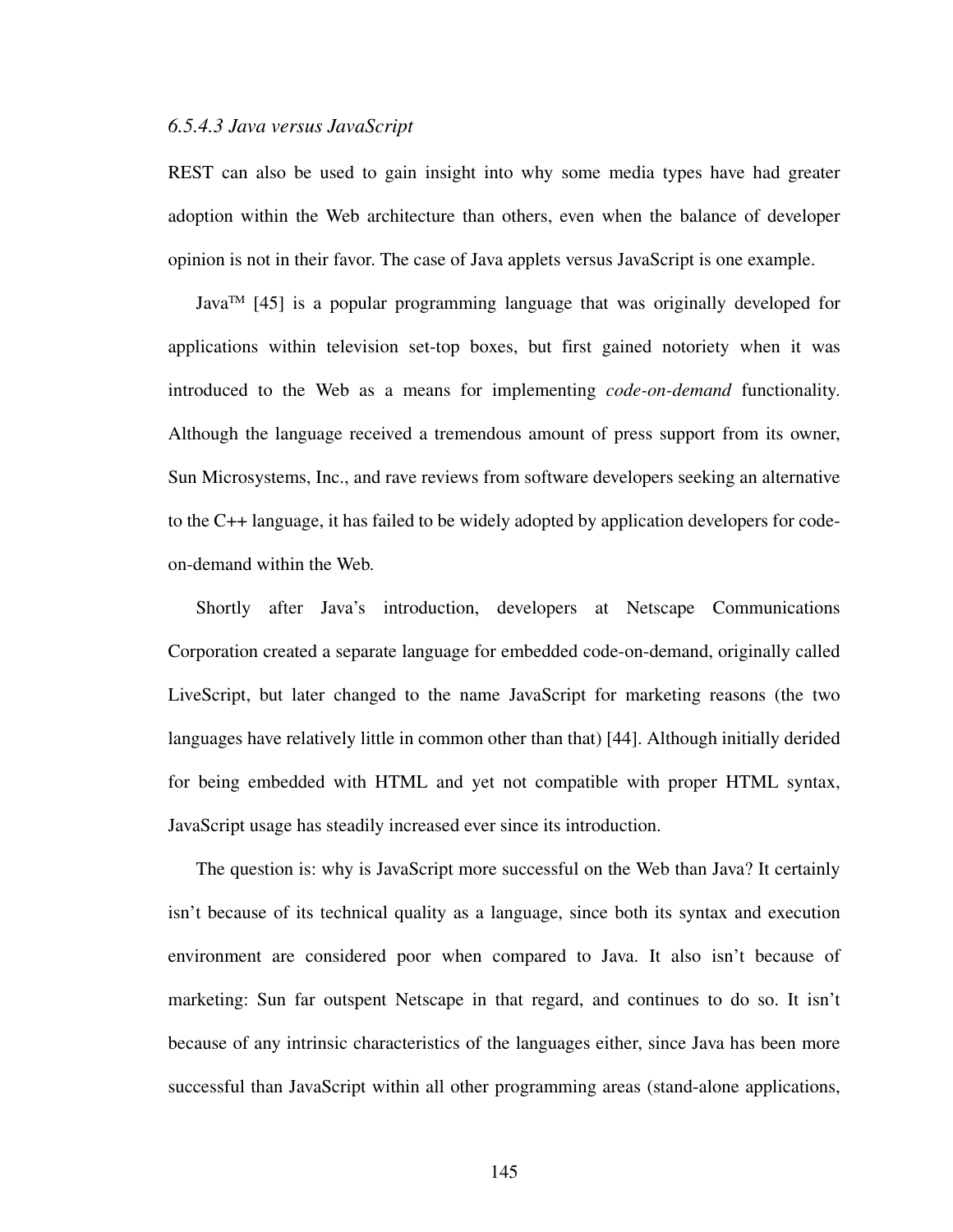servlets, etc.). In order to better understand the reasons for this discrepancy, we need to evaluate Java in terms of its characteristics as a representation media type within REST.

JavaScript better fits the deployment model of Web technology. It has a much lower entry-barrier, both in terms of its overall complexity as a language and the amount of initial effort required by a novice programmer to put together their first piece of working code. JavaScript also has less impact on the visibility of interactions. Independent organizations can read, verify, and copy the JavaScript source code in the same way that they could copy HTML. Java, in contrast, is downloaded as binary packaged archives the user is therefore left to trust the security restrictions within the Java execution environment. Likewise, Java has many more features that are considered questionable to allow within a secure environment, including the ability to send RMI requests back to the origin server. RMI does not support visibility for intermediaries.

Perhaps the most important distinction between the two, however, is that JavaScript causes less user-perceived latency. JavaScript is usually downloaded as part of the primary representation, whereas Java applets require a separate request. Java code, once converted to the byte code format, is much larger than typical JavaScript. Finally, whereas JavaScript can be executed while the rest of the HTML page is downloading, Java requires that the complete package of class files be downloaded and installed before the application can begin. Java, therefore, does not support incremental rendering.

Once the characteristics of the languages are laid out along the same lines as the rationale behind REST's constraints, it becomes much easier to evaluate the technologies in terms of their behavior within the modern Web architecture.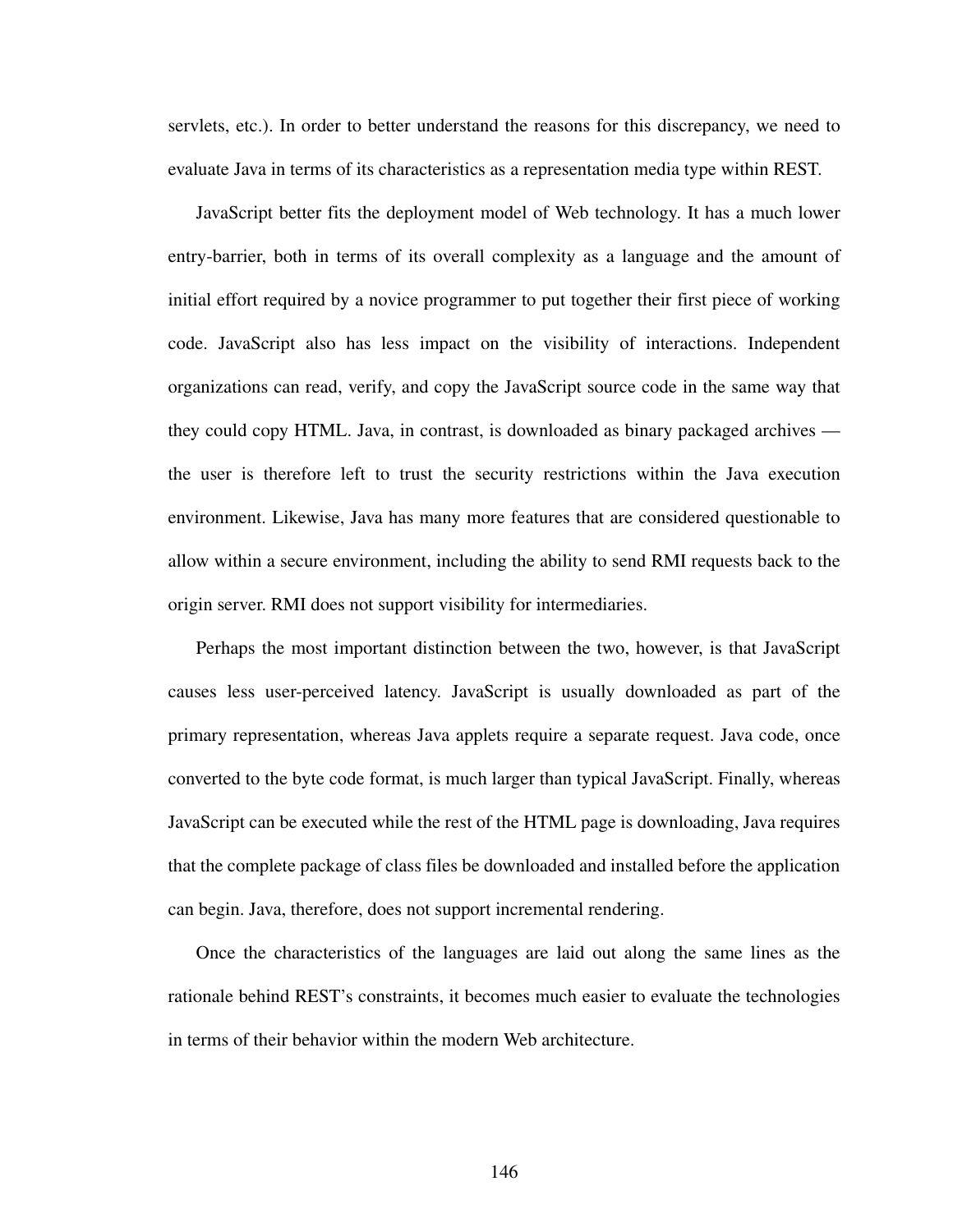## **6.6 Summary**

This chapter described the experiences and lessons learned from applying REST while authoring the Internet standards for the Hypertext Transfer Protocol (HTTP) and Uniform Resource Identifiers (URI). These two specifications define the generic interface used by all component interactions on the Web. In addition, I have described the experiences and lessons learned from the deployment of these technologies in the form of the libwww-perl client library, the Apache HTTP Server Project, and other implementations of the protocol standards.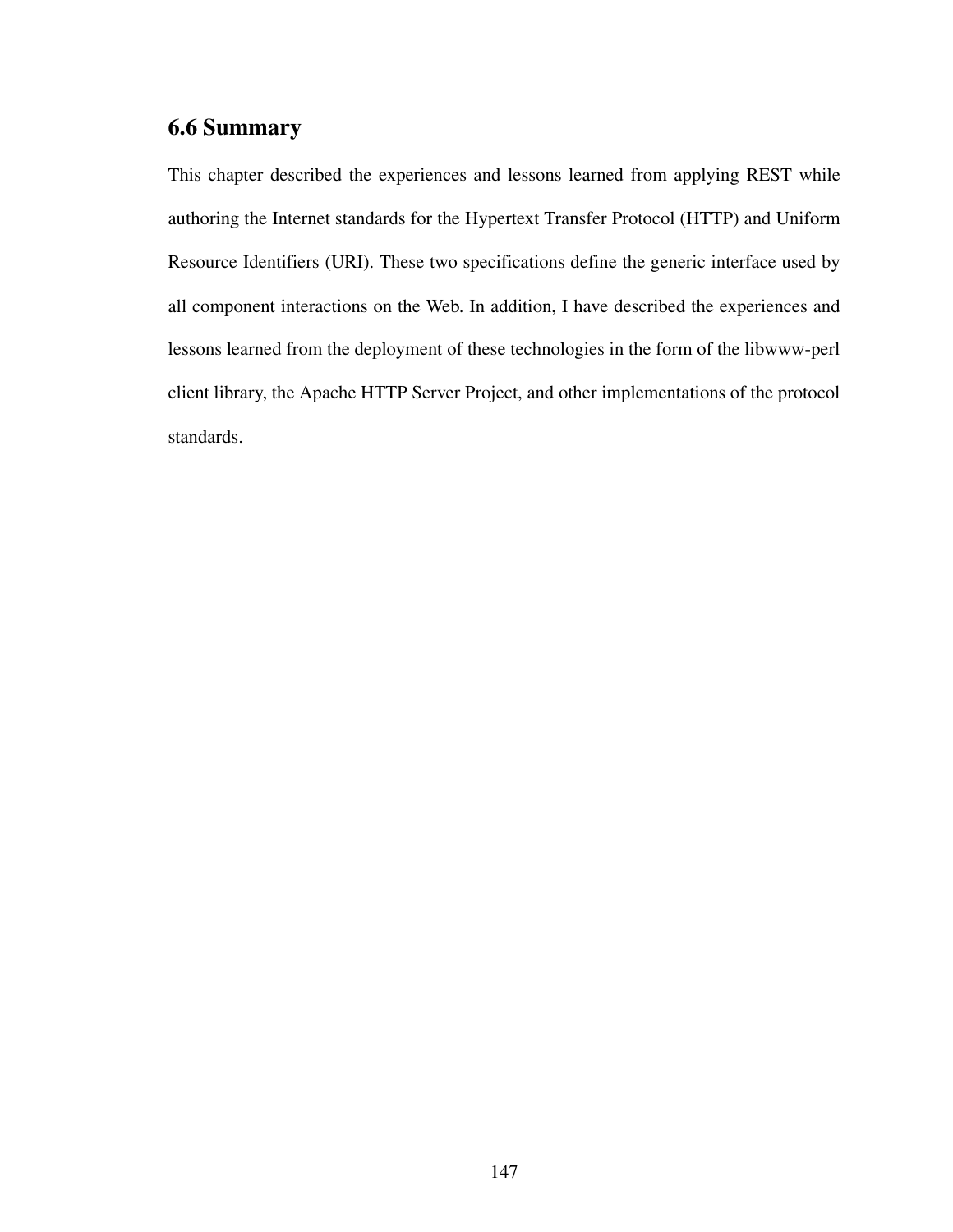# **CONCLUSIONS**

*Each one of us has, somewhere in his heart, the dream to make a living world, a universe. Those of us who have been trained as architects have this desire perhaps at the very center of our lives: that one day, somewhere, somehow, we shall build one building which is wonderful, beautiful, breathtaking, a place where people can walk and dream for centuries.*

— Christopher Alexander [\[3](#page-169-0)]

At the beginning of our efforts within the Internet Engineering Taskforce to define the existing Hypertext Transfer Protocol (HTTP/1.0) [\[19](#page-170-3)] and design the extensions for the new standards of HTTP/1.1 [[42\]](#page-172-5) and Uniform Resource Identifiers (URI) [[21\]](#page-170-4), I recognized the need for a model of how the World Wide Web *should* work. This idealized model of the interactions within an overall Web application, referred to as the Representational State Transfer (REST) architectural style, became the foundation for the modern Web architecture, providing the guiding principles by which flaws in the preexisting architecture could be identified and extensions validated prior to deployment.

REST is a coordinated set of architectural constraints that attempts to minimize latency and network communication while at the same time maximizing the independence and scalability of component implementations. This is achieved by placing constraints on connector semantics where other styles have focused on component semantics. REST enables the caching and reuse of interactions, dynamic substitutability of components, and processing of actions by intermediaries, thereby meeting the needs of an Internet-scale distributed hypermedia system.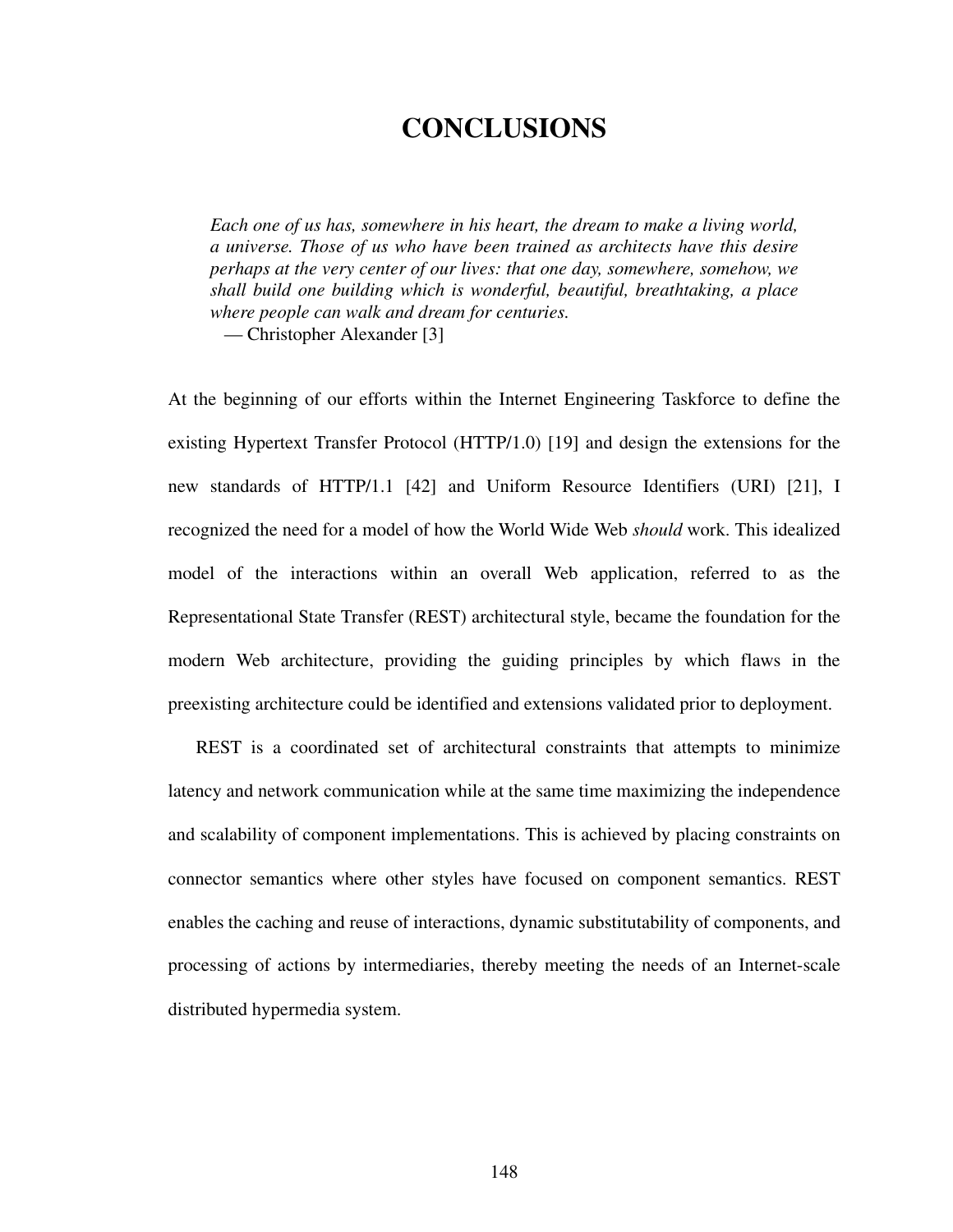The following contributions to the field of Information and Computer Science have been made as part of this dissertation:

- **•** a framework for understanding software architecture through architectural styles, including a consistent set of terminology for describing software architecture;
- **•** a classification of architectural styles for network-based application software by the architectural properties they would induce when applied to the architecture for a distributed hypermedia system;
- **•** REST, a novel architectural style for distributed hypermedia systems; and,
- application and evaluation of the REST architectural style in the design and deployment of the architecture for the modern World Wide Web.

The modern Web is one instance of a REST-style architecture. Although Web-based applications can include access to other styles of interaction, the central focus of its protocol and performance concerns is distributed hypermedia. REST elaborates only those portions of the architecture that are considered essential for Internet-scale distributed hypermedia interaction. Areas for improvement of the Web architecture can be seen where existing protocols fail to express all of the potential semantics for component interaction, and where the details of syntax can be replaced with more efficient forms without changing the architecture capabilities. Likewise, proposed extensions can be compared to REST to see if they fit within the architecture; if not, it is more efficient to redirect that functionality to a system running in parallel with a more applicable architectural style.

In an ideal world, the implementation of a software system would exactly match its design. Some features of the modern Web architecture do correspond exactly to their design criteria in REST, such as the use of URI [\[21](#page-170-4)] as resource identifiers and the use of Internet media types [\[48](#page-172-6)] to identify representation data formats. However, there are also some aspects of the modern Web protocols that exist in spite of the architectural design,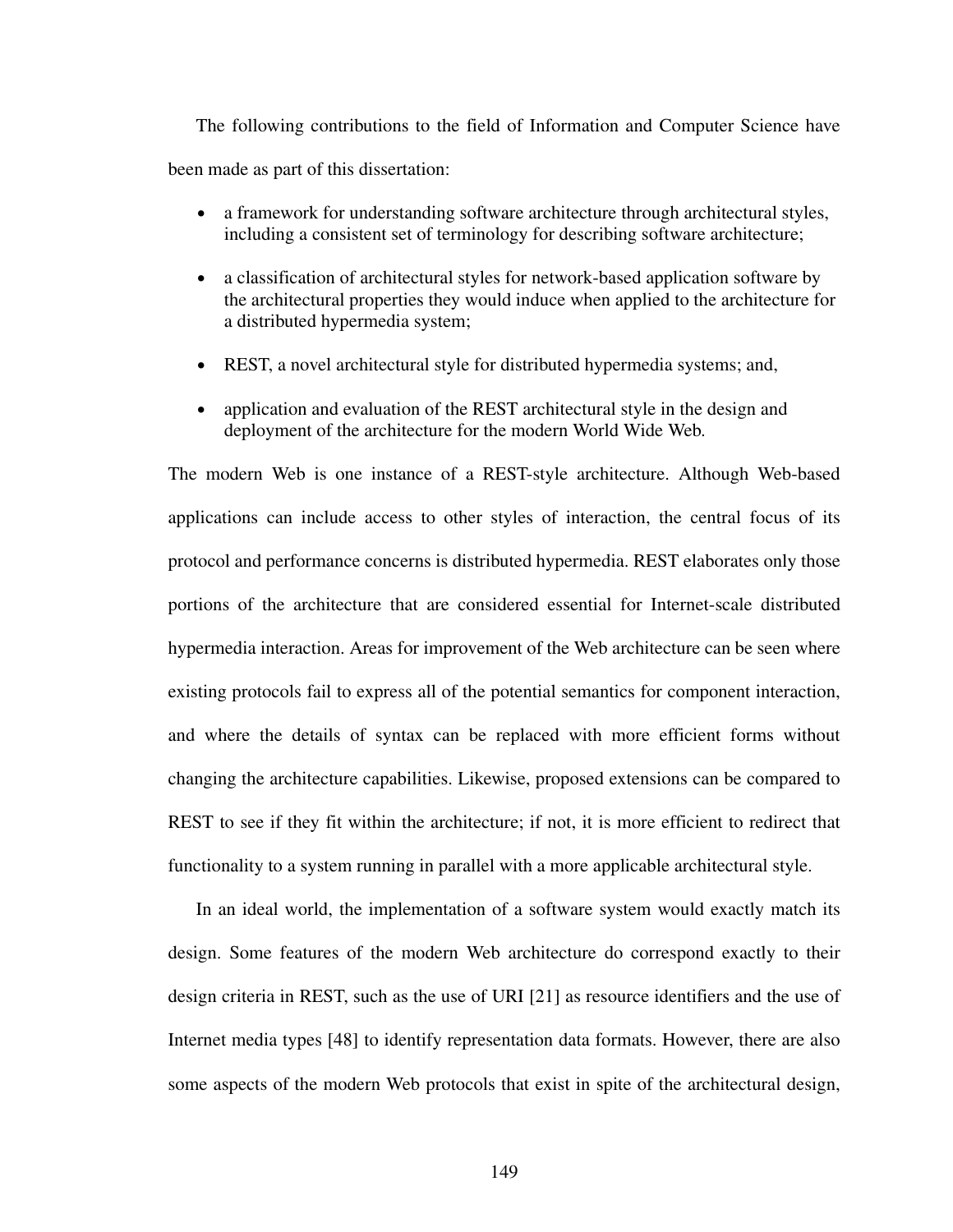due to legacy experiments that failed (but must be retained for backwards compatibility) and extensions deployed by developers unaware of the architectural style. REST provides a model not only for the development and evaluation of new features, but also for the identification and understanding of broken features.

The World Wide Web is arguably the world's largest distributed application. Understanding the key architectural principles underlying the Web can help explain its technical success and may lead to improvements in other distributed applications, particularly those that are amenable to the same or similar methods of interaction. REST contributes both the rationale behind the modern Web's software architecture and a significant lesson in how software engineering principles can be systematically applied in the design and evaluation of a real software system.

For network-based applications, system performance is dominated by network communication. For a distributed hypermedia system, component interactions consist of large-grain data transfers rather than computation-intensive tasks. The REST style was developed in response to those needs. Its focus upon the generic connector interface of resources and representations has enabled intermediate processing, caching, and substitutability of components, which in turn has allowed Web-based applications to scale from 100,000 requests/day in 1994 to 600,000,000 requests/day in 1999.

The REST architectural style has been validated through six years of development of the HTTP/1.0 [[19\]](#page-170-3) and HTTP/1.1 [\[42](#page-172-5)] standards, elaboration of the URI [[21\]](#page-170-4) and relative URL [[40\]](#page-172-7) standards, and successful deployment of several dozen independently developed, commercial-grade software systems within the modern Web architecture. It

150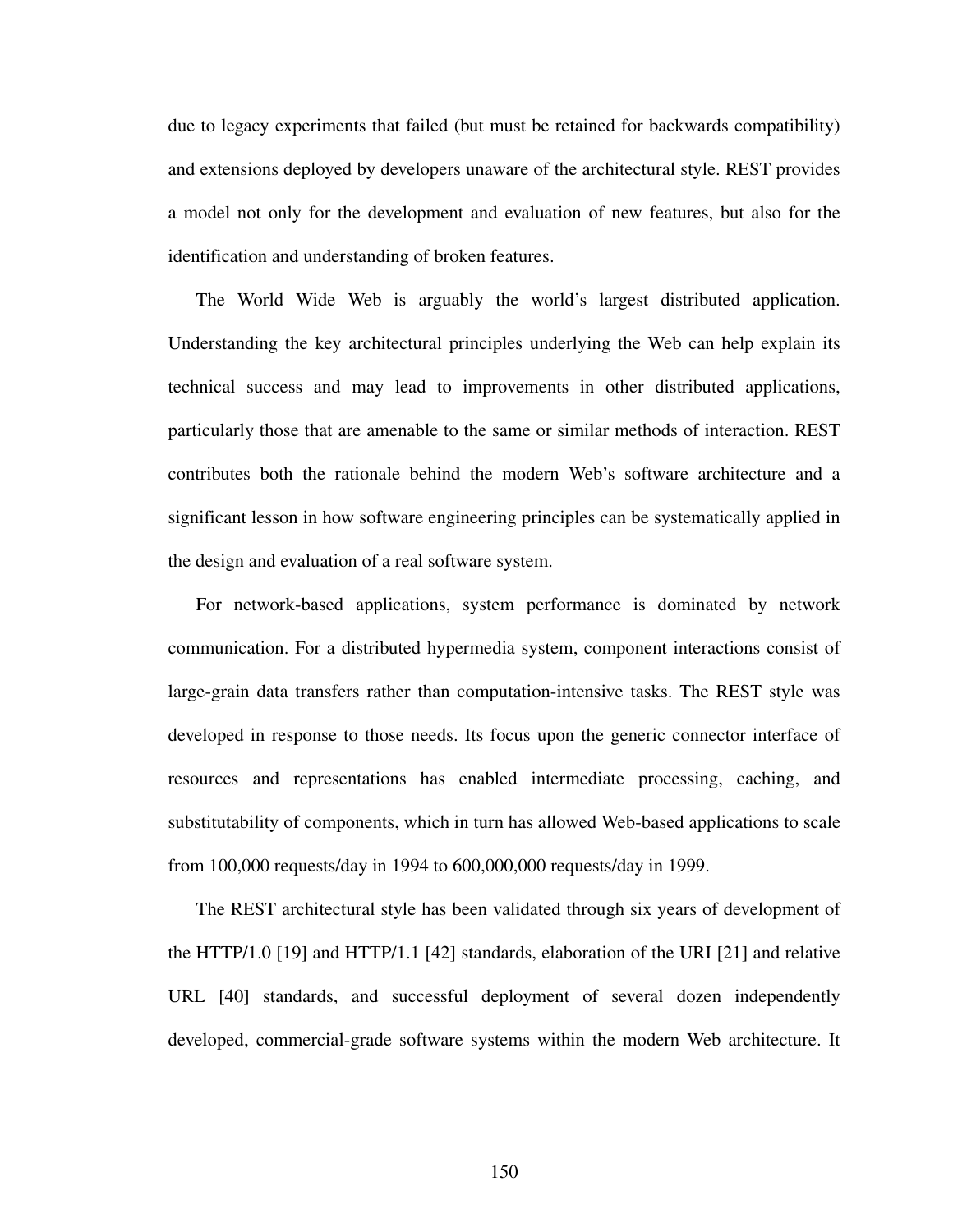has served as both a model for design guidance and as an acid test for architectural extensions to the Web protocols.

Future work will focus on extending the architectural guidance toward the development of a replacement for the HTTP/1.x protocol family, using a more efficient tokenized syntax, but without losing the desirable properties identified by REST. The needs of wireless devices, which have many characteristics in common with the principles behind REST, will motivate further enhancements for application-level protocol design and architectures involving active intermediaries. There has also been some interest in extending REST to consider variable request priorities, differentiated quality-of-service, and representations consisting of continuous data streams, such as those generated by broadcast audio and video sources.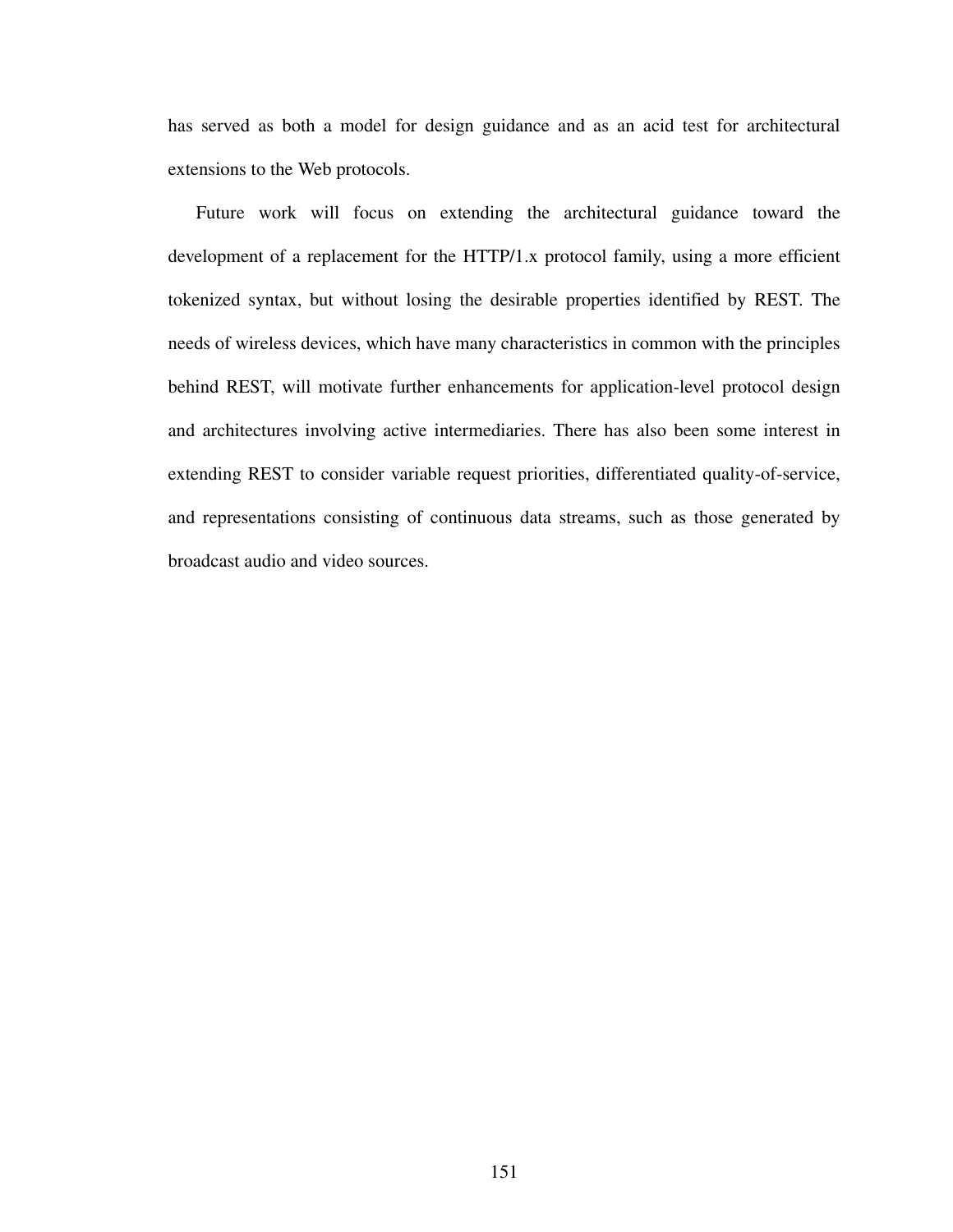# **REFERENCES**

- 1. G. D. Abowd, R. Allen, and D. Garlan. Formalizing style to understand descriptions of software architecture. *ACM Transactions on Software Engineering and Methodology*, 4(4), Oct. 1995, pp. 319–364. A shorter version also appeared as: Using style to understand descriptions of software architecture. In *Proceedings of the First ACM SIGSOFT Symposium on the Foundations of Software Engineering (SIGSOFT'93)*, Los Angeles, CA, Dec. 1993, pp. 9–20.
- 2. Adobe Systems Inc. *PostScript Language Reference Manual*. Addison-Wesley Publishing Company, Reading, Massachusetts, 1985.
- <span id="page-169-0"></span>3. C. Alexander. *The Timeless Way of Building*. Oxford University Press, New York, 1979.
- 4. C. Alexander, S. Ishikawa, M. Silverstein, M. Jacobson, I. Fiksdahl-King, and S. Angel. *A Pattern Language*. Oxford University Press, New York, 1977.
- 5. R. Allen and D. Garlan. A formal basis for architectural connection. *ACM Transactions on Software Engineering and Methodology*, 6(3), July 1997. A shorter version also appeared as: Formalizing architectural connection. In *Proceedings of the 16th International Conference on Software Engineering*, Sorrento, Italy, May 1994, pp. 71–80. Also as: Beyond Definition/Use: Architectural Interconnection. In *Proceedings of the ACM Interface Definition Language Workshop*, Portland, Oregon, *SIGPLAN Notices*, 29(8), Aug. 1994.
- 6. G. Andrews. Paradigms for process interaction in distributed programs. *ACM Computing Surveys*, 23(1), Mar. 1991, pp. 49–90.
- 7. F. Anklesaria, et al. The Internet Gopher protocol (a distributed document search and retrieval protocol). *Internet RFC 1436*, Mar. 1993.
- 8. D. J. Barrett, L. A. Clarke, P. L. Tarr, A. E. Wise. A framework for event-based software integration. *ACM Transactions on Software Engineering and Methodology*, 5(4), Oct. 1996, pp. 378–421.
- 9. L. Bass, P. Clements, and R. Kazman. *Software Architecture in Practice*. Addison Wesley, Reading, Mass., 1998.
- 10. D. Batory, L. Coglianese, S. Shafer, and W. Tracz. The ADAGE avionics reference architecture. In *Proceedings of AIAA Computing in Aerospace 10*, San Antonio, 1995.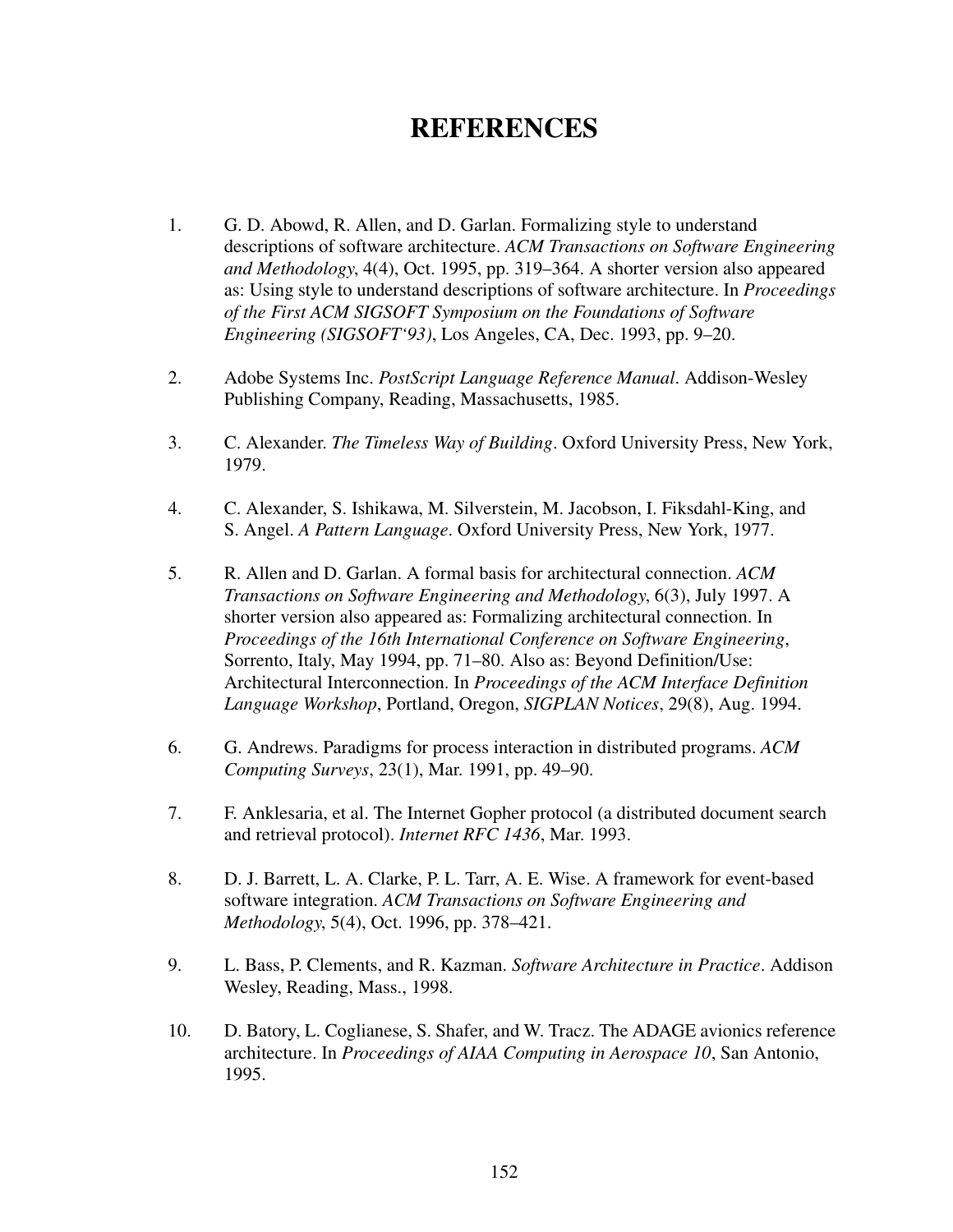- 11. T. Berners-Lee, R. Cailliau, and J.-F. Groff. World Wide Web. Flyer distributed at the *3rd Joint European Networking Conference*, Innsbruck, Austria, May 1992.
- 12. T. Berners-Lee, R. Cailliau, J.-F. Groff, and B. Pollermann. World-Wide Web: The information universe. *Electronic Networking: Research, Applications and Policy*, 2(1), Meckler Publishing, Westport, CT, Spring 1992, pp. 52–58.
- 13. T. Berners-Lee and R. Cailliau. World-Wide Web. In *Proceedings of Computing in High Energy Physics 92*, Annecy, France, 23–27 Sep. 1992.
- 14. T. Berners-Lee, R. Cailliau, C. Barker, and J.-F. Groff. W3 Project: Assorted design notes. Published on the Web, Nov. 1992. Archived at <http://www.w3.org/History/19921103-hypertext/hypertext/WWW/ WorkingNotes/Overview.html>, Sep. 2000.
- 15. T. Berners-Lee. Universal Resource Identifiers in WWW. *Internet RFC 1630*, June 1994.
- 16. T. Berners-Lee, R. Cailliau, A. Luotonen, H. Frystyk Nielsen, and A. Secret. The World-Wide Web. *Communications of the ACM*, 37(8), Aug. 1994, pp. 76–82.
- 17. T. Berners-Lee, L. Masinter, and M. McCahill. Uniform Resource Locators (URL). *Internet RFC 1738*, Dec. 1994.
- <span id="page-170-2"></span>18. T. Berners-Lee and D. Connolly. Hypertext Markup Language — 2.0. *Internet RFC 1866*, Nov. 1995.
- <span id="page-170-3"></span>19. T. Berners-Lee, R. T. Fielding, and H. F. Nielsen. Hypertext Transfer Protocol — HTTP/1.0. *Internet RFC 1945*, May 1996.
- 20. T. Berners-Lee. WWW: Past, present, and future. *IEEE Computer*, 29(10), Oct. 1996, pp. 69–77.
- <span id="page-170-4"></span>21. T. Berners-Lee, R. T. Fielding, and L. Masinter. Uniform Resource Identifiers (URI): Generic syntax. *Internet RFC 2396*, Aug. 1998.
- <span id="page-170-0"></span>22. P. Bernstein. Middleware: A model for distributed systems services. *Communications of the ACM*, Feb. 1996, pp. 86–98.
- <span id="page-170-1"></span>23. A. D. Birrell and B. J. Nelson. Implementing remote procedure call. *ACM Transactions on Computer Systems*, 2, Jan. 1984, pp. 39–59.
- 24. M. Boasson. The artistry of software architecture. *IEEE Software*, 12(6), Nov. 1995, pp. 13–16.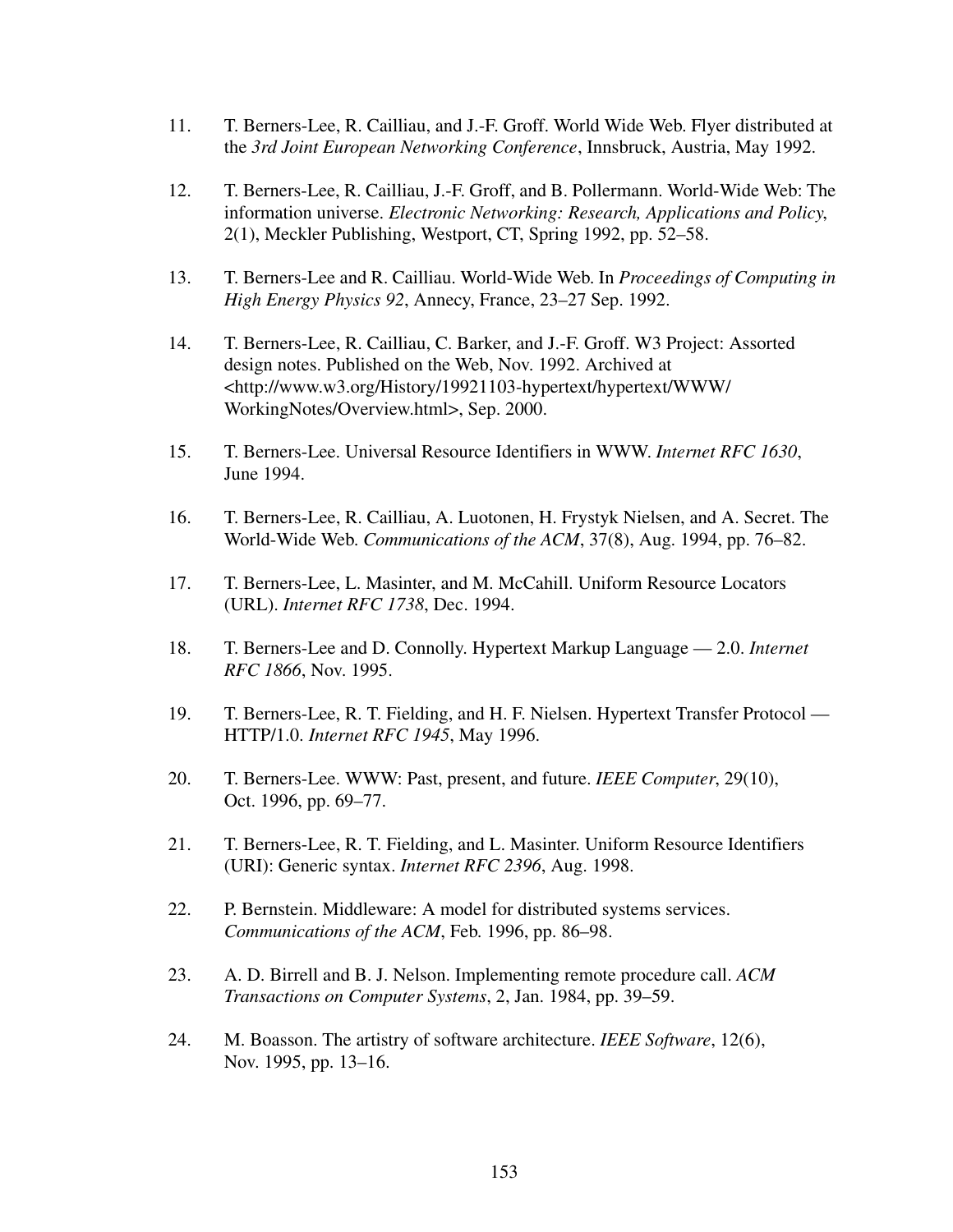- 25. G. Booch. Object-oriented development. *IEEE Transactions on Software Engineering*, 12(2), Feb. 1986, pp. 211–221.
- 26. C. Brooks, M. S. Mazer, S. Meeks, and J. Miller. Application-specific proxy servers as HTTP stream transducers. In *Proceedings of the Fourth International World Wide Web Conference*, Boston, Massachusetts, Dec. 1995, pp. 539–548.
- 27. F. Buschmann and R. Meunier. A system of patterns. Coplien and Schmidt (eds.), *Pattern Languages of Program Design*, Addison-Wesley, 1995, pp. 325–343.
- 28. F. Buschmann, R. Meunier, H. Rohnert, P. Sommerlad, and M. Stal. *Pattern-oriented Software Architecture: A system of patterns*. John Wiley & Sons Ltd., England, 1996.
- 29. M. R. Cagan. The HP SoftBench Environment: An architecture for a new qeneration of software tools. *Hewlett-Packard Journal*, 41(3), June 1990, pp. 36–47.
- 30. J. R. Cameron. An overview of JSD. *IEEE Transactions on Software Engineering*, 12(2), Feb. 1986, pp. 222–240.
- 31. R. S. Chin and S. T. Chanson. Distributed object-based programming systems. *ACM Computing Surveys*, 23(1), Mar. 1991, pp. 91–124.
- 32. D. D. Clark and D. L. Tennenhouse. Architectural considerations for a new generation of protocols. In *Proceedings of ACM SIGCOMM'90 Symposium*, Philadelphia, PA, Sep. 1990, pp. 200–208.
- 33. J. O. Coplien and D. C. Schmidt, ed. *Pattern Languages of Program Design*. Addison-Wesley, Reading, Mass., 1995.
- 34. J. O. Coplien. Idioms and Patterns as Architectural Literature. *IEEE Software*, 14(1), Jan. 1997, pp. 36–42.
- 35. E. M. Dashofy, N. Medvidovic, R. N. Taylor. Using off-the-shelf middleware to implement connectors in distributed software architectures. In *Proceedings of the 1999 International Conference on Software Engineering*, Los Angeles, May 16–22, 1999, pp. 3–12.
- 36. F. Davis, et. al. *WAIS Interface Protocol Prototype Functional Specification (v.1.5)*. Thinking Machines Corporation, April 1990.
- 37. F. DeRemer and H. H. Kron. Programming-in-the-large versus programming-inthe-small. *IEEE Transactions on Software Engineering*, SE-2(2), June 1976, pp. 80–86.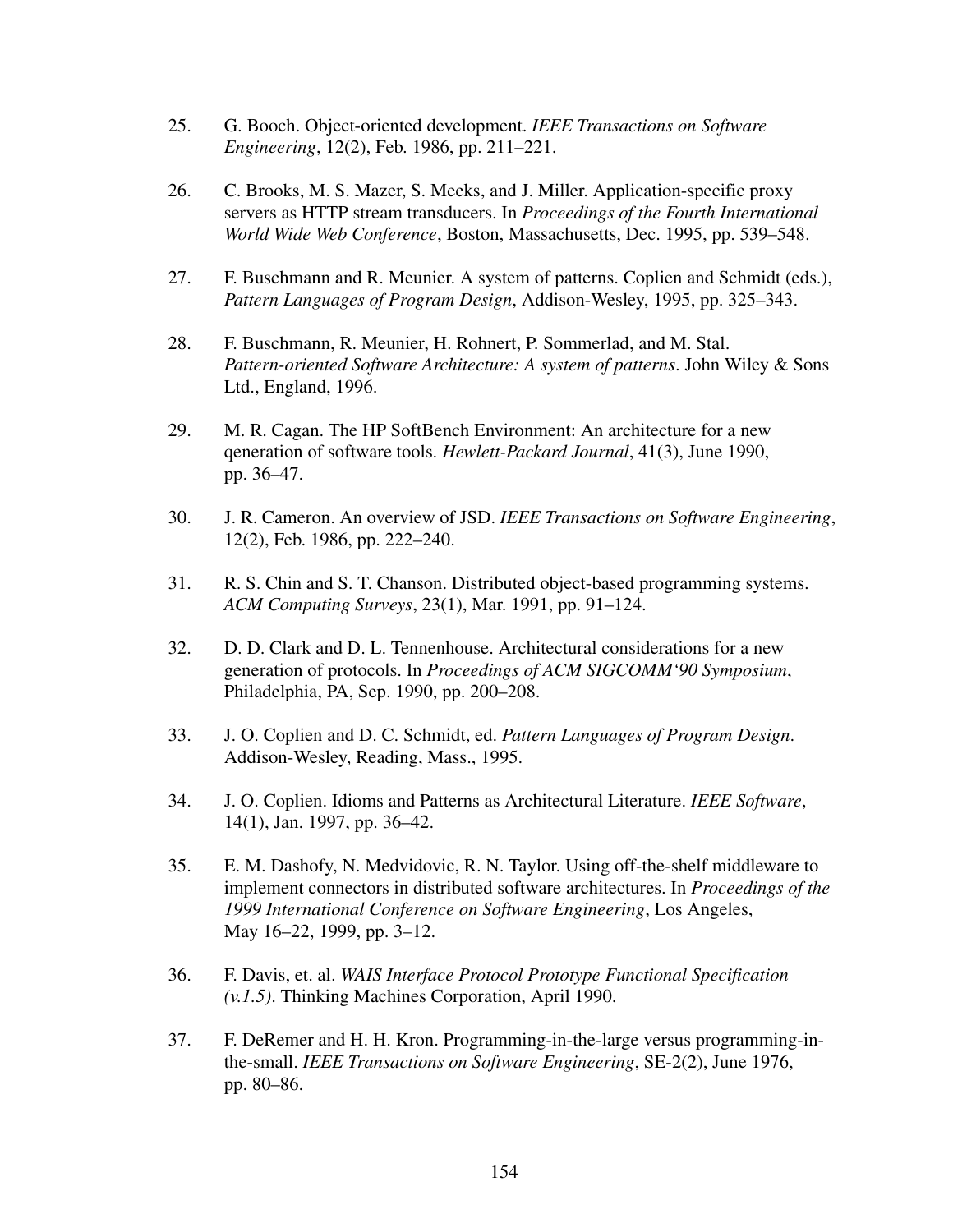- 38. E. Di Nitto and D. Rosenblum. Exploiting ADLs to specify architectural styles induced by middleware infrastructures. In *Proceedings of the 1999 International Conference on Software Engineering*, Los Angeles, May 16–22, 1999, pp. 13–22.
- <span id="page-172-2"></span>39. R. T. Fielding. Maintaining distributed hypertext infostructures: Welcome to MOMspider's web. *Computer Networks and ISDN Systems*, 27(2), Nov. 1994, pp. 193–204.
- <span id="page-172-7"></span>40. R. T. Fielding. Relative Uniform Resource Locators. *Internet RFC 1808*, June 1995.
- 41. R. T. Fielding, E. J. Whitehead, Jr., K. M. Anderson, G. Bolcer, P. Oreizy, and R. N. Taylor. Web-based development of complex information products. *Communications of the ACM*, 41(8), Aug. 1998, pp. 84–92.
- <span id="page-172-5"></span>42. R. T. Fielding, J. Gettys, J. C. Mogul, H. F. Nielsen, L. Masinter, P. Leach, and T. Berners-Lee. Hypertext Transfer Protocol — HTTP/1.1. *Internet RFC 2616*, June 1999. [Obsoletes RFC 2068, Jan. 1997.]
- 43. R. T. Fielding and R. N. Taylor. Principled design of the modern Web architecture. In *Proceedings of the 2000 International Conference on Software Engineering (ICSE 2000)*, Limerick, Ireland, June 2000, pp. 407–416.
- <span id="page-172-4"></span>44. D. Flanagan. *JavaScript: The Definitive Guide, 3rd edition*. O'Reilly & Associates, Sebastopol, CA, 1998.
- <span id="page-172-3"></span>45. D. Flanagan. *JavaTM in a Nutshell, 3rd edition*. O'Reilly & Associates, Sebastopol, CA, 1999.
- <span id="page-172-0"></span>46. J. Franks, P. Hallam-Baker, J. Hostetler, S. Lawrence, P. Leach, A. Luotonen, E. Sink, and L. Stewart. HTTP Authentication: Basic and Digest Access Authentication. *Internet RFC 2617*, June 1999.
- <span id="page-172-1"></span>47. N. Freed and N. Borenstein. Multipurpose Internet Mail Extensions (MIME) Part One: Format of Internet Message Bodies. *Internet RFC 2045*, Nov. 1996.
- <span id="page-172-6"></span>48. N. Freed, J. Klensin, and J. Postel. Multipurpose Internet Mail Extensions (MIME) Part Four: Registration Procedures. *Internet RFC 2048*, Nov. 1996.
- 49. M. Fridrich and W. Older. Helix: The architecture of the XMS distributed file system. *IEEE Software*, 2, May 1985, pp. 21–29.
- 50. A. Fuggetta, G. P. Picco, and G. Vigna. Understanding code mobility. *IEEE Transactions on Software Engineering*, 24(5), May 1998, pp. 342–361.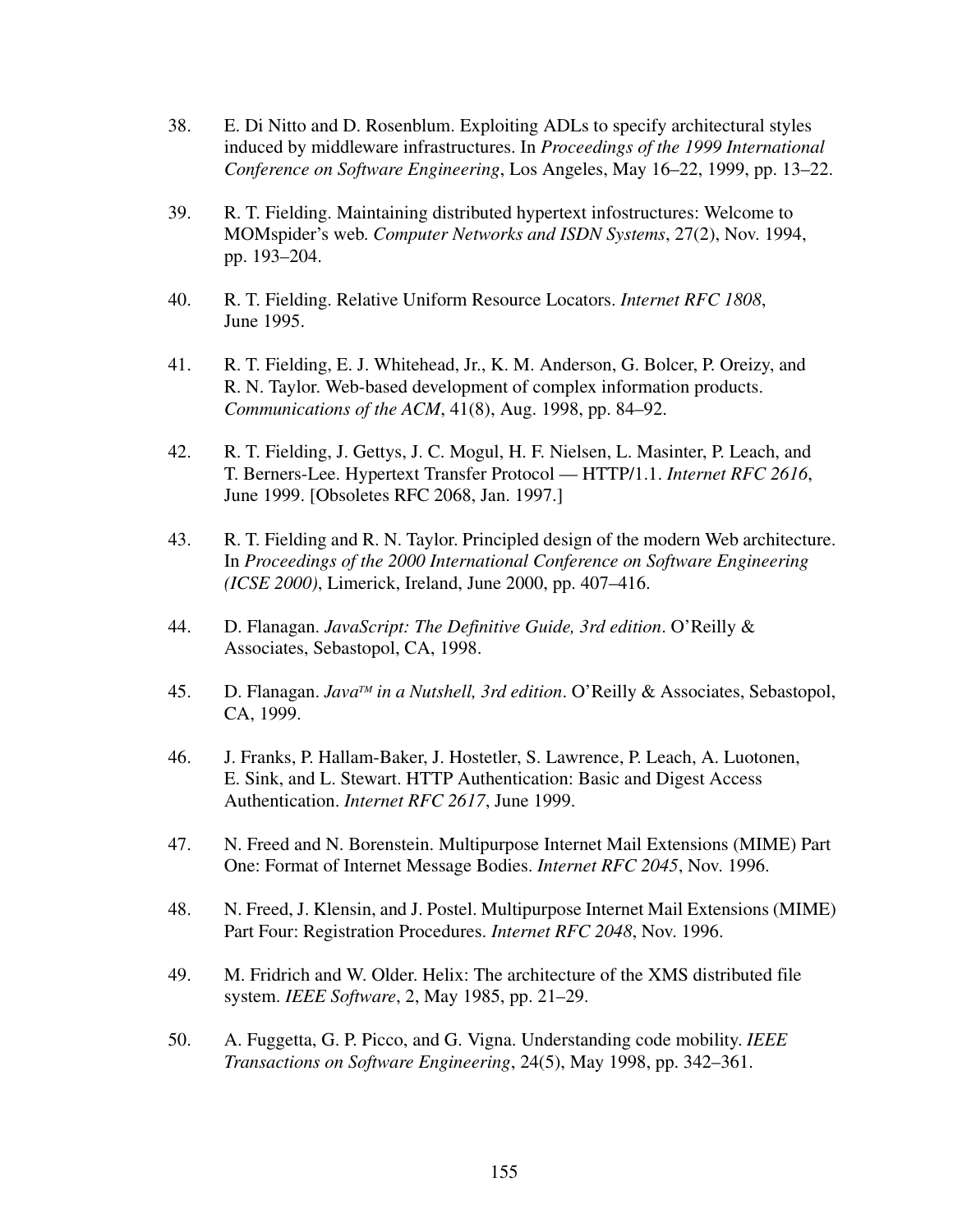- 51. E. Gamma, R. Helm, R. Johnson, and J. Vlissides. *Design Patterns: Elements of Reusable Object-oriented Software*. Addison-Wesley, Reading, Mass., 1995.
- 52. D. Garlan and E. Ilias. Low-cost, adaptable tool integration policies for integrated environments. In *Proceedings of the ACM SIGSOFT '90: Fourth Symposium on Software Development Environments*, Dec. 1990, pp. 1–10.
- 53. D. Garlan and M. Shaw. An introduction to software architecture. Ambriola & Tortola (eds.), *Advances in Software Engineering & Knowledge Engineering*, vol. II, World Scientific Pub Co., Singapore, 1993, pp. 1–39.
- 54. D. Garlan, R. Allen, and J. Ockerbloom. Exploiting style in architectural design environments. In *Proceedings of the Second ACM SIGSOFT Symposium on the Foundations of Software Engineering (SIGSOFT'94)*, New Orleans, Dec. 1994, pp. 175–188.
- 55. D. Garlan and D. E. Perry. Introduction to the special issue on software architecture. *IEEE Transactions on Software Engineering*, 21(4), Apr. 1995, pp. 269–274.
- 56. D. Garlan, R. Allen, and J. Ockerbloom. Architectural mismatch, or, Why it's hard to build systems out of existing parts. In *Proceedings of the 17th International Conference on Software Engineering*, Seattle, WA, 1995. Also appears as: Architectural mismatch: Why reuse is so hard. *IEEE Software*, 12(6), Nov. 1995, pp. 17–26.
- 57. D. Garlan, R. Monroe, and D. Wile. ACME: An architecture description language. In *Proceedings of CASCON'97*, Nov. 1997.
- 58. C. Ghezzi, M. Jazayeri, and D. Mandrioli. *Fundamentals of Software Engineering*. Prentice-Hall, 1991.
- 59. S. Glassman. A caching relay for the World Wide Web. *Computer Networks and ISDN Systems*, 27(2), Nov. 1994, pp. 165–173.
- <span id="page-173-0"></span>60. Y. Goland, E. J. Whitehead, Jr., A. Faizi, S. Carter, and D. Jensen. HTTP Extensions for Distributed Authoring — WEBDAV. *Internet RFC 2518*, Feb. 1999.
- 61. K. Grønbaek and R. H. Trigg. Design issues for a Dexter-based hypermedia system. *Communications of the ACM*, 37(2), Feb. 1994, pp. 41–49.
- 62. B. Hayes-Roth, K. Pfleger, P. Lalanda, P. Morignot, and M. Balabanovic. A domain-specific software architecture for adaptive intelligent systems. *IEEE Transactions on Software Engineering*, 21(4), Apr. 1995, pp. 288–301.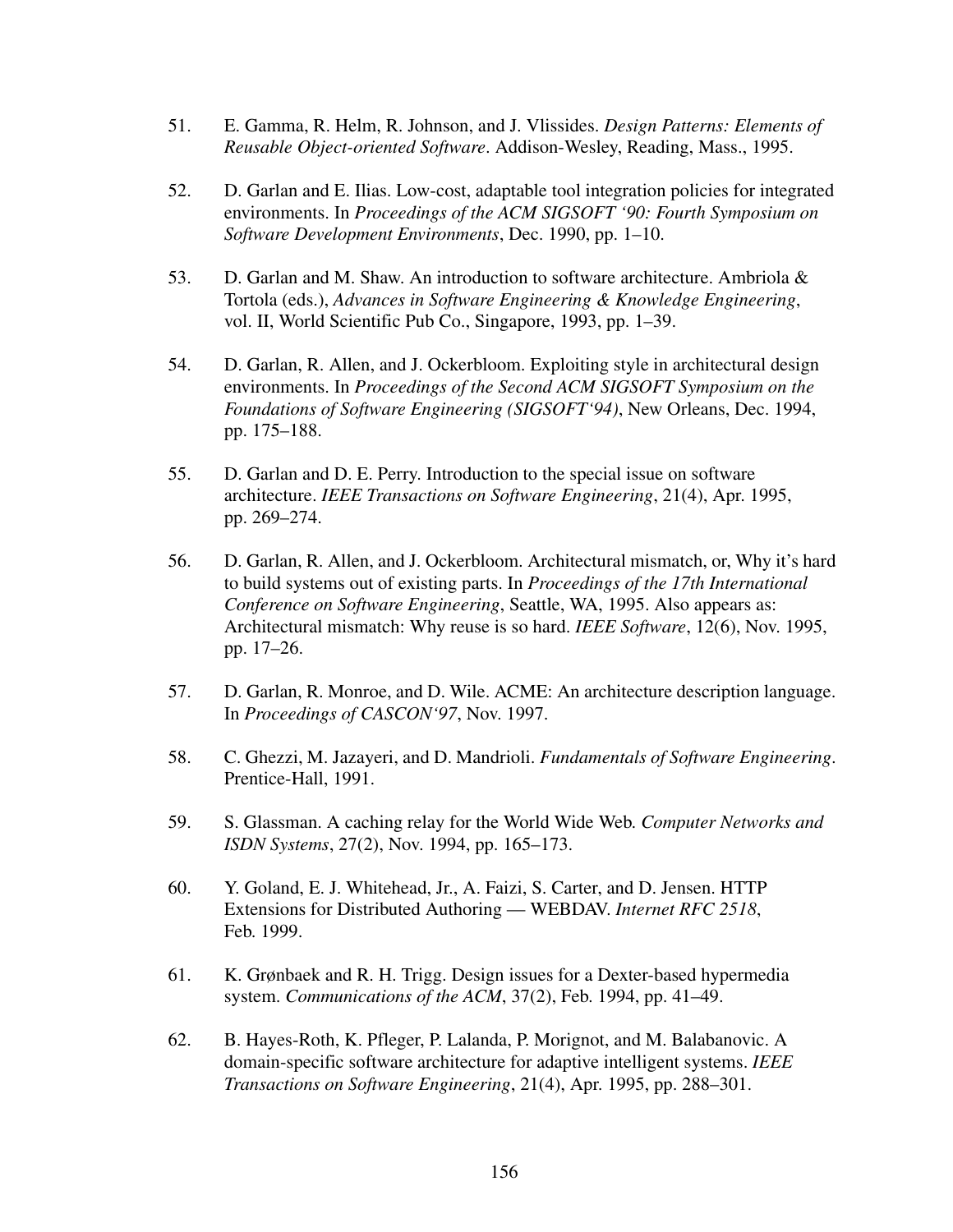- <span id="page-174-1"></span>63. J. Heidemann, K. Obraczka, and J. Touch. Modeling the performance of HTTP over several transport protocols. *IEEE/ACM Transactions on Networking*, 5(5), Oct. 1997, pp. 616–630.
- <span id="page-174-0"></span>64. K. Holtman and A. Mutz. Transparent content negotiation in HTTP. *Internet RFC 2295*, Mar. 1998.
- 65. P. Inverardi and A. L. Wolf. Formal specification and analysis of software architectures using the chemical abstract machine model. *IEEE Transactions on Software Engineering*, 21(4), Apr. 1995, pp. 373–386.
- 66. ISO/IEC JTC1/SC21/WG7. *Reference Model of Open Distributed Processing*. ITU-T X.901: ISO/IEC 10746-1, 07 June 1995.
- 67. M. Jackson. Problems, methods, and specialization. *IEEE Software*, 11(6), [condensed from Software Engineering Journal], Nov. 1994. pp. 57–62.
- 68. R. Kazman, L. Bass, G. Abowd, and M. Webb. SAAM: A method for analyzing the properties of software architectures. In *Proceedings of the 16th International Conference on Software Engineering*, Sorrento, Italy, May 1994, pp. 81–90.
- 69. R. Kazman, M. Barbacci, M. Klein, S. J. Carrière, and S. G. Woods. Experience with performing architecture tradeoff analysis. In *Proceedings of the 1999 International Conference on Software Engineering*, Los Angeles, May 16–22, 1999, pp. 54–63.
- 70. N. L. Kerth and W. Cunningham. Using patterns to improve our architectural vision. *IEEE Software*, 14(1), Jan. 1997, pp. 53–59.
- 71. R. Khare and S. Lawrence. Upgrading to TLS within HTTP/1.1. *Internet RFC 2817*, May 2000.
- 72. G. E. Krasner and S. T. Pope. A cookbook for using the Model-View-Controller user interface paradigm in Smalltalk-80. *Journal of Object Oriented Programming*, 1(3), Aug.–Sep. 1988, pp. 26–49.
- <span id="page-174-2"></span>73. D. Kristol and L. Montulli. HTTP State Management Mechanism. *Internet RFC 2109*, Feb. 1997.
- 74. P. B. Kruchten. The 4+1 View Model of architecture. *IEEE Software*, 12(6), Nov. 1995, pp. 42–50.
- 75. D. Le Métayer. Describing software architectural styles using graph grammars. *IEEE Transactions on Software Engineering*, 24(7), July 1998, pp. 521–533.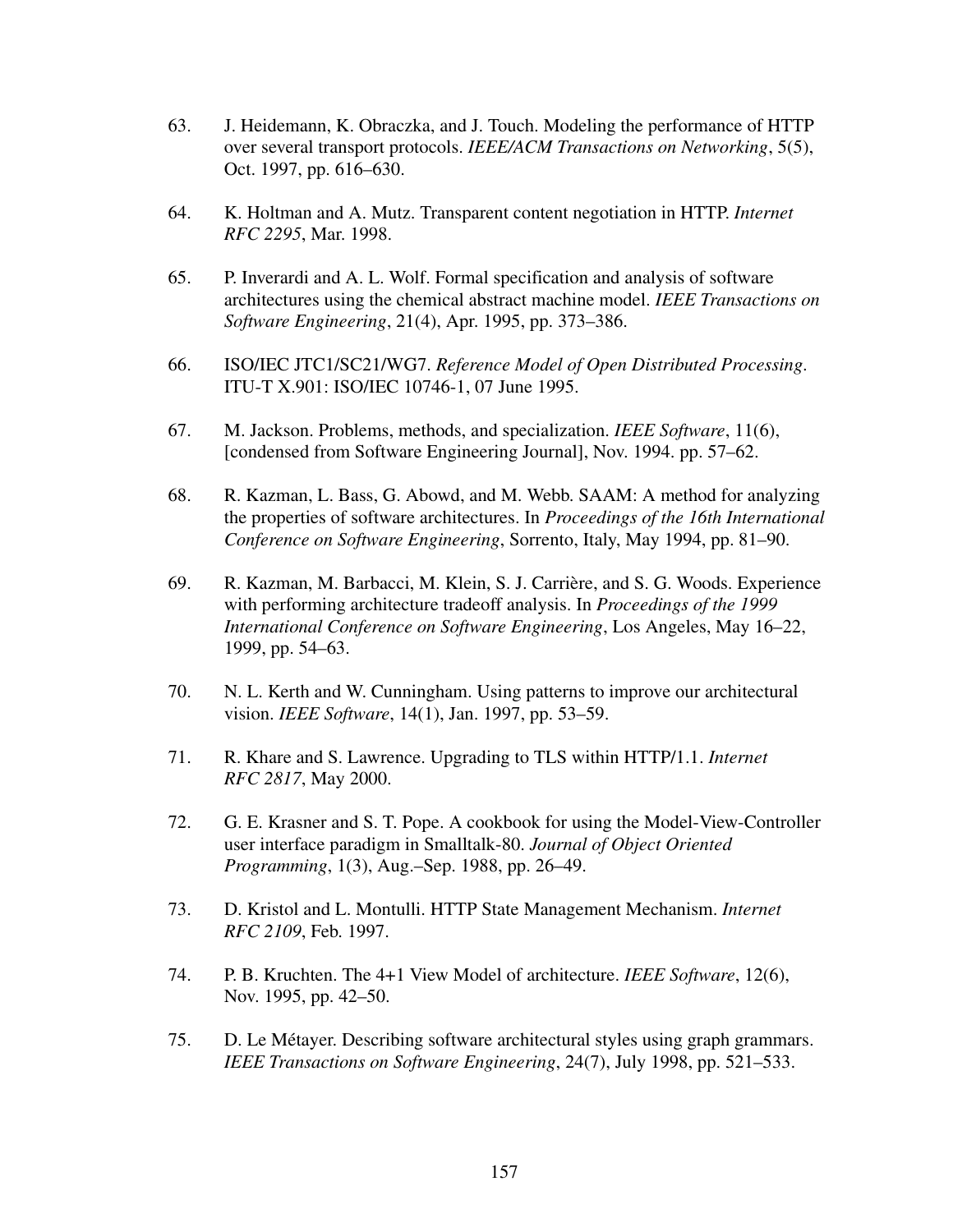- 76. W. C. Loerke. On Style in Architecture. F. Wilson, *Architecture: Fundamental Issues*, Van Nostrand Reinhold, New York, 1990, pp. 203–218.
- 77. D. C. Luckham, J. J. Kenney, L. M. Augustin, J. Vera, D. Bryan, and W. Mann. Specification and analysis of system architecture using Rapide. *IEEE Transactions on Software Engineering*, 21(4), Apr. 1995, pp. 336–355.
- 78. D. C. Luckham and J. Vera. An event-based architecture definition language. *IEEE Transactions on Software Engineering*, 21(9), Sep. 1995, pp. 717–734.
- 79. A. Luotonen and K. Altis. World-Wide Web proxies. *Computer Networks and ISDN Systems*, 27(2), Nov. 1994, pp. 147–154.
- 80. P. Maes. Concepts and experiments in computational reflection. In *Proceedings of OOPSLA '87*, Orlando, Florida, Oct. 1987, pp. 147–155.
- 81. J. Magee, N. Dulay, S. Eisenbach, and J. Kramer. Specifying distributed software architectures. In *Proceedings of the 5th European Software Engineering Conference (ESEC'95)*, Sitges, Spain, Sep. 1995, pp. 137–153.
- 82. J. Magee and J. Kramer. Dynamic structure in software architectures. In *Proceedings of the Fourth ACM SIGSOFT Symposium on the Foundations of Software Engineering (SIGSOFT'96)*, San Francisco, Oct. 1996, pp. 3–14.
- 83. F. Manola. Technologies for a Web object model. IEEE Internet Computing, 3(1), Jan.–Feb. 1999, pp. 38–47.
- 84. H. Maurer. *HyperWave: The Next-Generation Web Solution*. Addison-Wesley, Harlow, England, 1996.
- 85. M. J. Maybee, D. H. Heimbigner, and L. J. Osterweil. Multilanguage interoperability in distributed systems: Experience Report. In *Proceedings 18th International Conference on Software Engineering*, Berlin, Germany, Mar. 1996.
- 86. N. Medvidovic and R. N. Taylor. A framework for classifying and comparing architecture description languages. In *Proceedings of the 6th European Software Engineering Conference held jointly with the 5th ACM SIGSOFT Symposium on the Foundations of Software Engineering*, Zurich, Switzerland, Sep. 1997, pp. 60–76.
- 87. N. Medvidovic. *Architecture-based Specification-time Software Evolution*. Ph.D. Dissertation, University of California, Irvine, Dec. 1998.
- 88. N. Medvidovic, D. S. Rosenblum, and R. N. Taylor. A language and environment for architecture-based software development and evolution. In *Proceedings of the*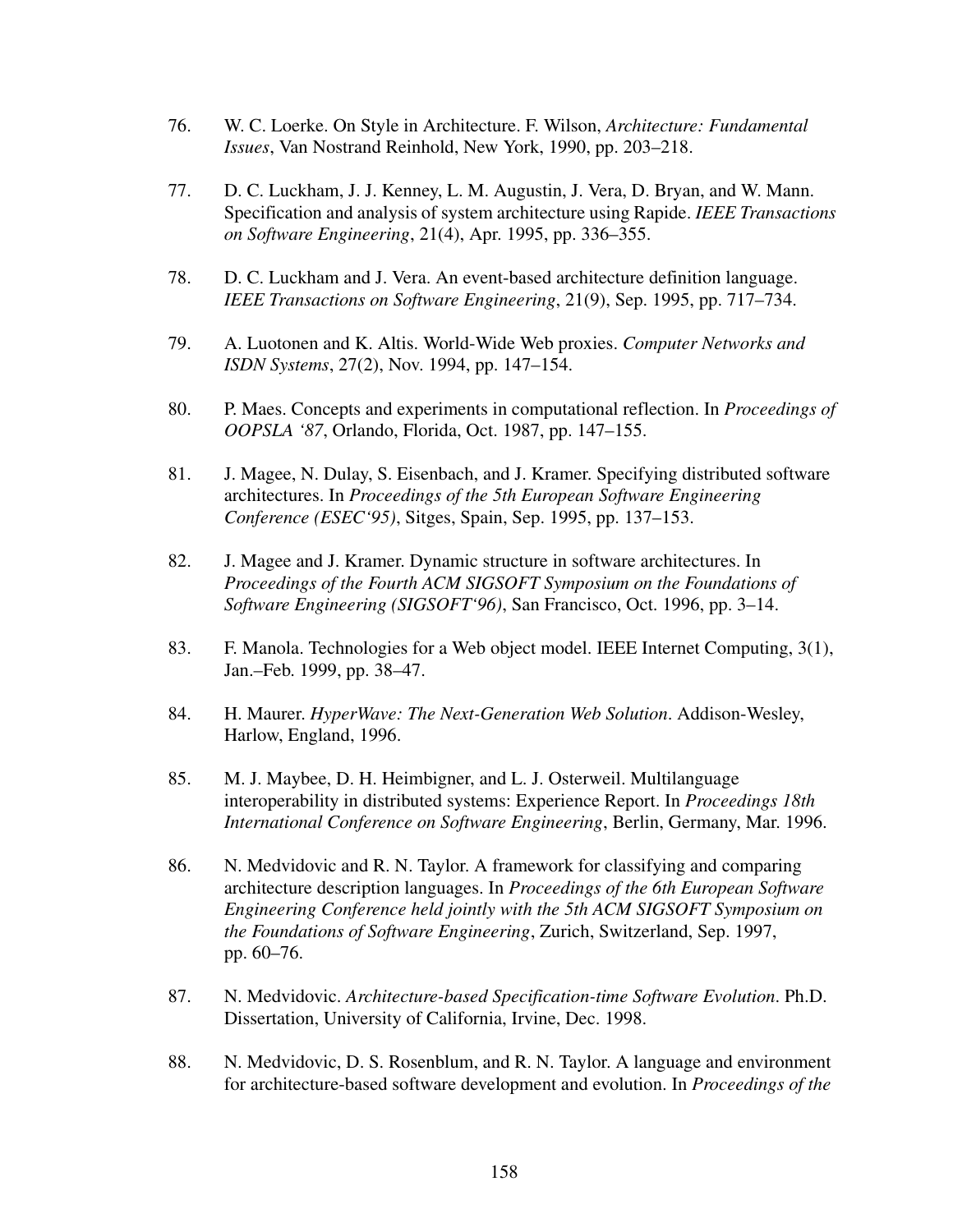<span id="page-176-2"></span>*1999 International Conference on Software Engineering*, Los Angeles, May 16–22, 1999, pp. 44–53.

- 89. A. Mockus, R. T. Fielding, and J. Herbsleb. A case study of open source software development: The Apache server. In *Proceedings of the 2000 International Conference on Software Engineering (ICSE 2000)*, Limerick, Ireland, June 2000, pp. 263–272.
- 90. J. Mogul, R. Fielding, J. Gettys, and H. Frystyk. Use and Interpretation of HTTP Version Numbers. *Internet RFC 2145*, May 1997.
- 91. R. T. Monroe, A. Kompanek, R. Melton, and D. Garlan. Architectural Styles, Design Patterns, and Objects. *IEEE Software*, 14(1), Jan. 1997, pp. 43–52.
- 92. M. Moriconi, X. Qian, and R. A. Riemenscheider. Correct architecture refinement. *IEEE Transactions on Software Engineering*, 21(4), Apr. 1995, pp. 356–372.
- <span id="page-176-4"></span>93. H. F. Nielsen, J. Gettys, A. Baird-Smith, E. Prud'hommeaux, H. Lie, and C. Lilley. Network Performance Effects of HTTP/1.1, CSS1, and PNG. *Proceedings of ACM SIGCOMM '97*, Cannes, France, Sep. 1997.
- <span id="page-176-1"></span>94. H. F. Nielsen, P. Leach, and S. Lawrence. HTTP extension framework, *Internet RFC 2774*, Feb. 2000.
- 95. H. Penny Nii. Blackboard systems. *AI Magazine*, 7(3):38–53 and 7(4):82–107, 1986.
- 96. Object Management Group. *Object Management Architecture Guide, Rev. 3.0*. Soley & Stone (eds.), New York: J. Wiley, 3rd ed., 1995.
- <span id="page-176-3"></span>97. Object Management Group. *The Common Object Request Broker: Architecture and Specification (CORBA 2.1)*. <http://www.omg.org/>, Aug. 1997.
- 98. P. Oreizy, N. Medvidovic, and R. N. Taylor. Architecture-based runtime software evolution. In *Proceedings of the 1998 International Conference on Software Engineering*, Kyoto, Japan, Apr. 1998.
- 99. P. Oreizy. Decentralized software evolution. Unpublished manuscript (Phase II Survey Paper), Dec. 1998.
- <span id="page-176-0"></span>100. V. N. Padmanabhan and J. C. Mogul. Improving HTTP latency. *Computer Networks and ISDN Systems*, 28, Dec. 1995, pp. 25–35.
- 101. D. L. Parnas. Information distribution aspects of design methodology. In Proceedings of IFIP Congress 71, Ljubljana, Aug. 1971, pp. 339–344.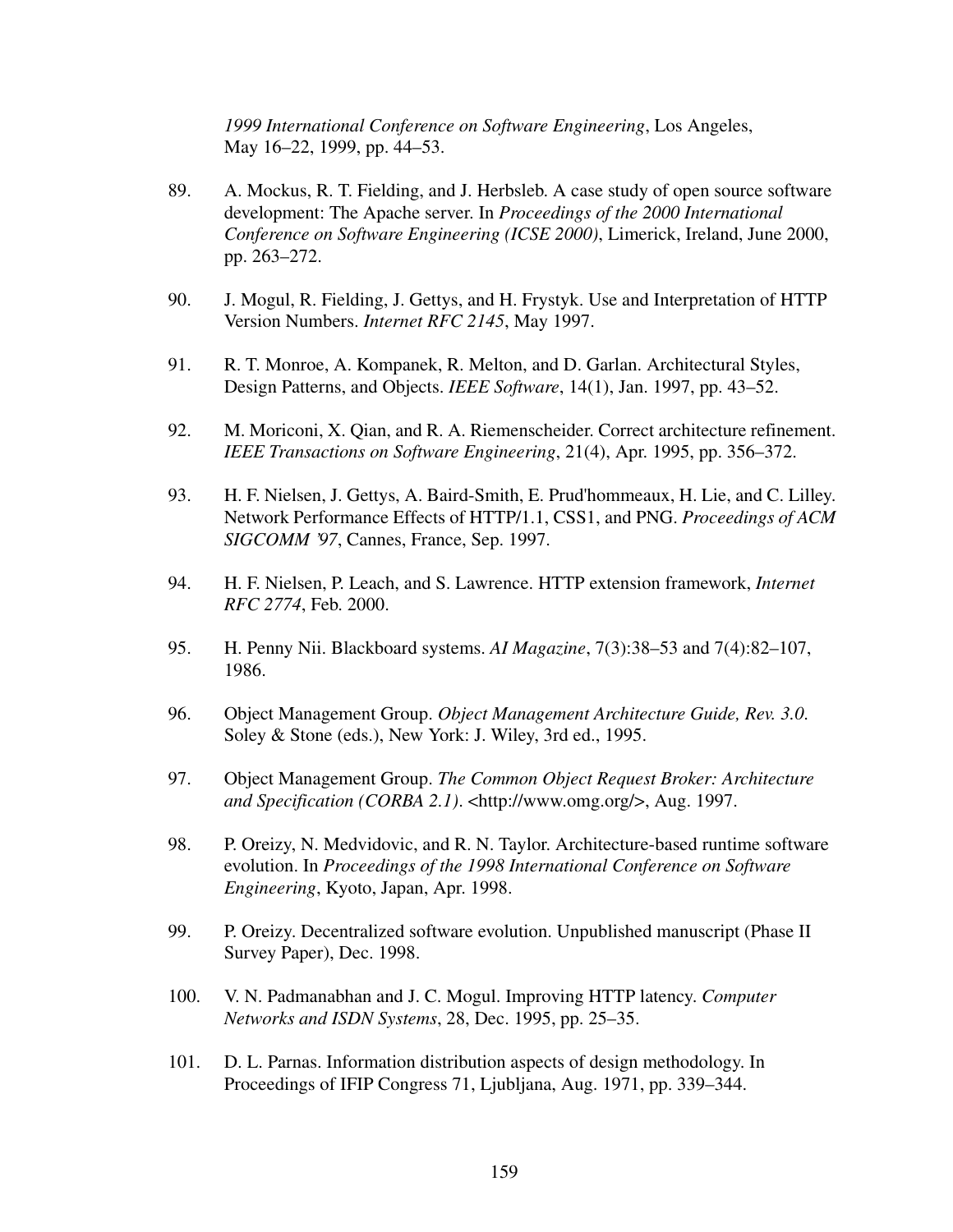- 102. D. L. Parnas. On the criteria to be used in decomposing systems into modules. *Communications of the ACM*, 15(12), Dec. 1972, pp. 1053–1058.
- 103. D. L. Parnas. Designing software for ease of extension and contraction. *IEEE Transactions on Software Engineering*, SE-5(3), Mar. 1979.
- 104. D. L. Parnas, P. C. Clements, and D. M. Weiss. The modular structure of complex systems. *IEEE Transactions on Software Engineering*, SE-11(3), 1985, pp. 259–266.
- 105. D. E. Perry and A. L. Wolf. Foundations for the study of software architecture. *ACM SIGSOFT Software Engineering Notes*, 17(4), Oct. 1992, pp. 40–52.
- 106. J. Postel and J. Reynolds. TELNET Protocol Specification. *Internet STD 8, RFC 854*, May 1983.
- 107. J. Postel and J. Reynolds. File Transfer Protocol. *Internet STD 9, RFC 959*, Oct. 1985.
- 108. D. Pountain and C. Szyperski. Extensible software systems. *Byte*, May 1994, pp. 57–62.
- 109. R. Prieto-Diaz and J. M. Neighbors. Module interconnection languages. *Journal of Systems and Software*, 6(4), Nov. 1986, pp. 307–334.
- 110. J. M. Purtilo. The Polylith software bus. *ACM Transactions on Programming Languages and Systems*, 16(1), Jan. 1994, pp. 151–174.
- 111. M. Python. The Architects Sketch. *Monty Python's Flying Circus TV Show, Episode 17*, Sep. 1970. Transcript at <http://www.stone-dead.asn.au/sketches/ architec.htm>.
- 112. J. Rasure and M. Young. Open environment for image processing and software development. In *Proceedings of the 1992 SPIE/IS&T Symposium on Electronic Imaging*, Vol. 1659, Feb. 1992.
- 113. S. P. Reiss. Connecting tools using message passing in the Field environment. *IEEE Software*, 7(4), July 1990, pp. 57–67.
- 114. D. S. Rosenblum and A. L. Wolf. A design framework for Internet-scale event observation and notification. In *Proceedings of the 6th European Software Engineering Conference held jointly with the 5th ACM SIGSOFT Symposium on the Foundations of Software Engineering*, Zurich, Switzerland, Sep. 1997, pp. 344–360.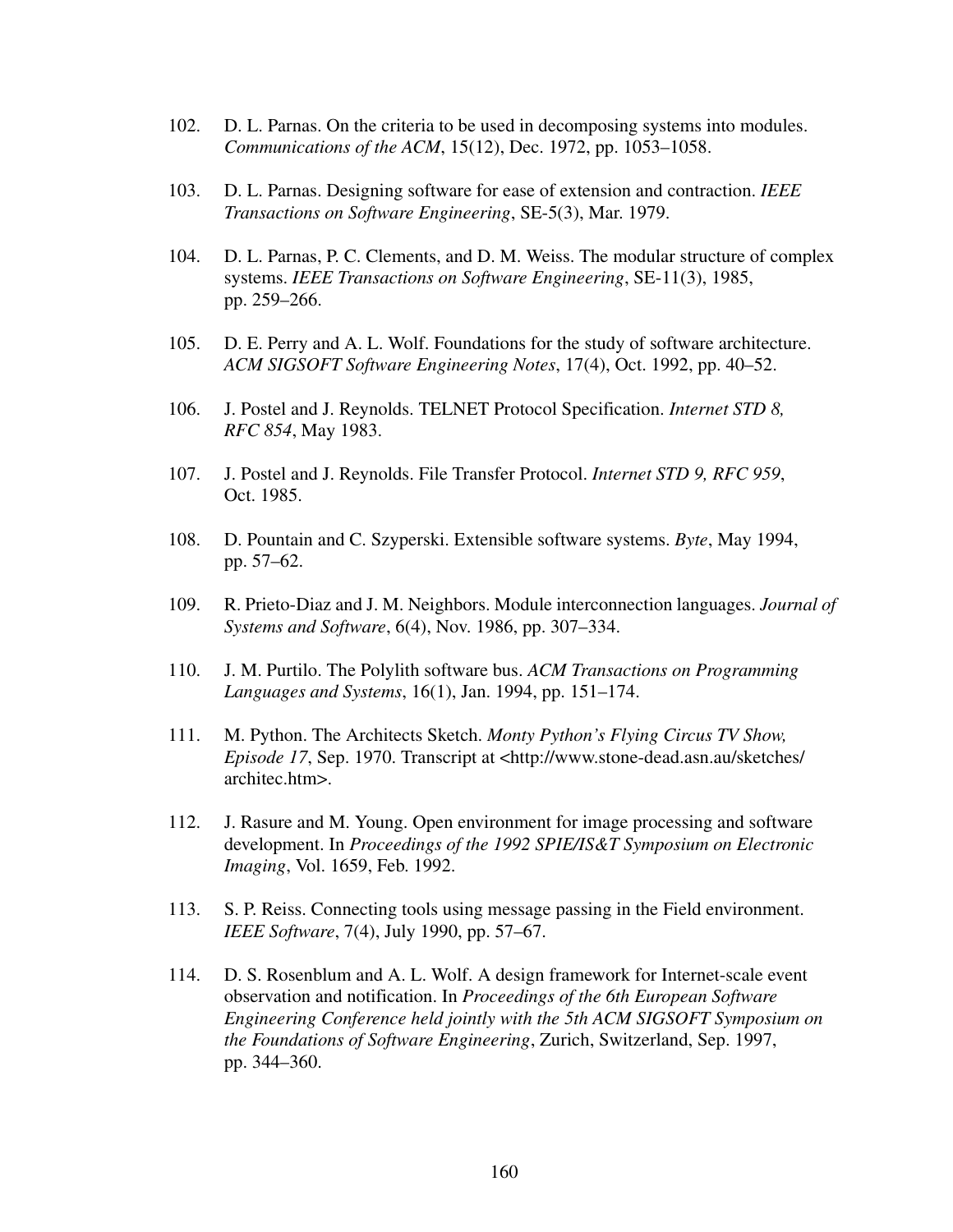- 115. R. Sandberg, D. Goldberg, S. Kleiman, D. Walsh, and B. Lyon. Design and implementation of the Sun network filesystem. In *Proceedings of the Usenix Conference*, June 1985, pp. 119–130.
- 116. M. Shapiro. Structure and encapsulation in distributed systems: The proxy principle. In *Proceedings of the 6th International Conference on Distributed Computing Systems*, Cambridge, MA, May 1986, pp. 198–204.
- 117. M. Shaw. Toward higher-level abstractions for software systems. *Data & Knowledge Engineering*, 5, 1990, pp. 119–128.
- 118. M. Shaw, R. DeLine, D. V. Klein, T. L. Ross, D. M. Young, and G. Zelesnick. Abstractions for software architecture and tools to support them. *IEEE Transactions on Software Engineering*, 21(4), Apr. 1995, pp. 314–335.
- 119. M. Shaw. Comparing architectural design styles. *IEEE Software*, 12(6), Nov. 1995, pp. 27–41.
- 120. M. Shaw. Some patterns for software architecture. Vlissides, Coplien & Kerth (eds.), *Pattern Languages of Program Design, Vol. 2*, Addison-Wesley, 1996, pp. 255–269.
- 121. M. Shaw and D. Garlan. *Software Architecture: Perspectives on an Emerging Discipline*. Prentice-Hall, 1996.
- 122. M. Shaw and P. Clements. A field guide to boxology: Preliminary classification of architectural styles for software systems. In *Proceedings of the Twenty-First Annual International Computer Software and Applications Conference (COMPSAC'97)*, Washington, D.C., Aug. 1997, pp. 6–13.
- 123. A. Sinha. Client-server computing. *Communications of the ACM*, 35(7), July 1992, pp. 77–98.
- 124. K. Sollins and L. Masinter. Functional requirements for Uniform Resource Names. *Internet RFC 1737*, Dec. 1994.
- <span id="page-178-0"></span>125. S. E. Spero. Analysis of HTTP performance problems. Published on the Web, <http://metalab.unc.edu/mdma-release/http-prob.html>, 1994.
- 126. K. J. Sullivan and D. Notkin. Reconciling environment integration and software evolution. *ACM Transactions on Software Engineering and Methodology*, 1(3), July 1992, pp. 229–268.
- 127. A. S. Tanenbaum and R. van Renesse. Distributed operating systems. *ACM Computing Surveys*, 17(4), Dec. 1985, pp. 419–470.